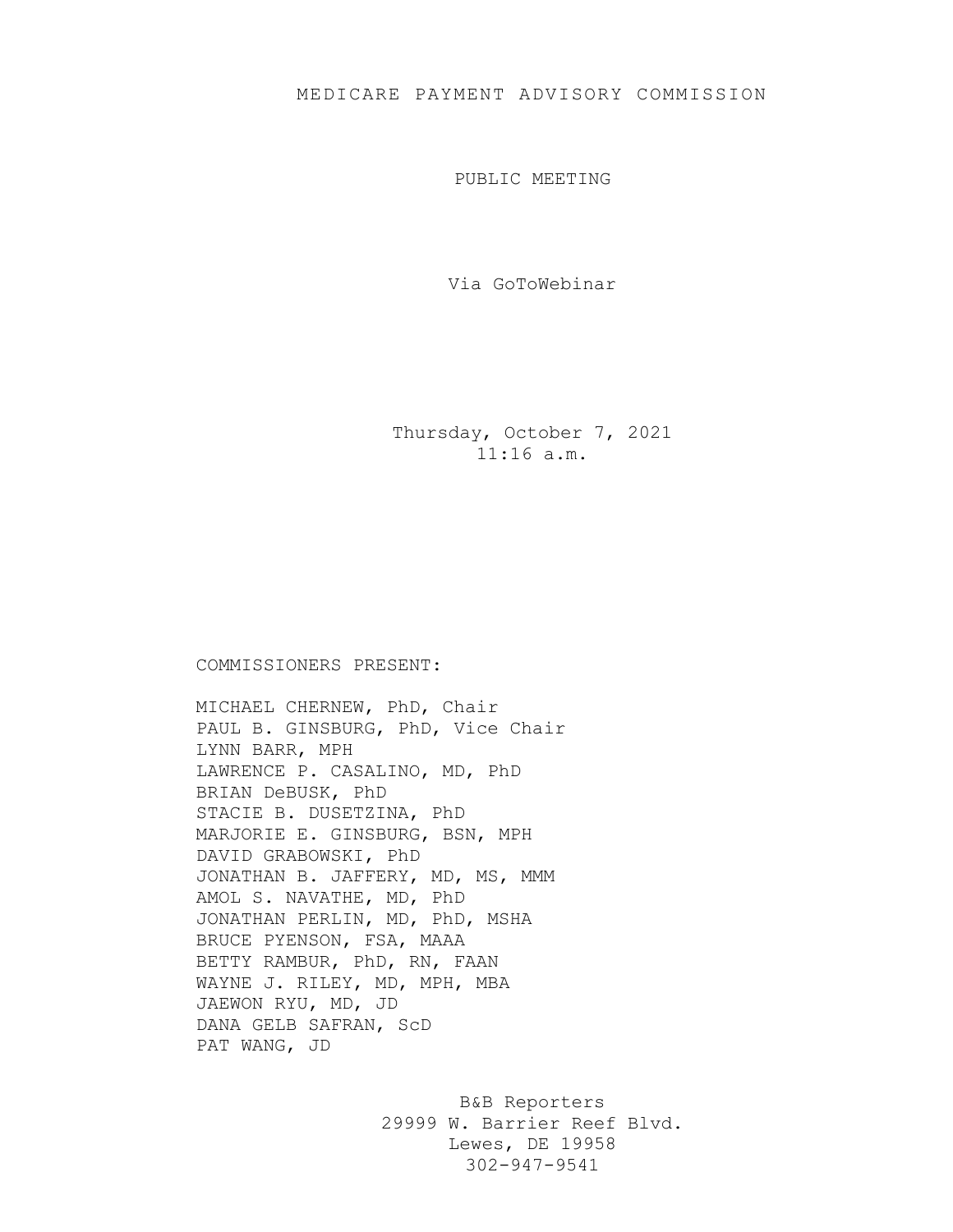## AGENDA PAGE

| Addressing high prices of pharmaceutical products<br>(and other technologies) covered under Medicare<br>- Nancy Ray, Kim Neuman, Shinobu Suzuki, |
|--------------------------------------------------------------------------------------------------------------------------------------------------|
|                                                                                                                                                  |
|                                                                                                                                                  |
| Data on Medicare's net prices for prescription drugs<br>and other drug pricing metrics<br>- Shinobu Suzuki, Rachel Schmidt, Kim Neuman,          |
| Congressional request: Vulnerable Medicare<br>beneficiaries' access to care (final report)<br>- Brian O'Donnell, Jeff Stensland129               |
|                                                                                                                                                  |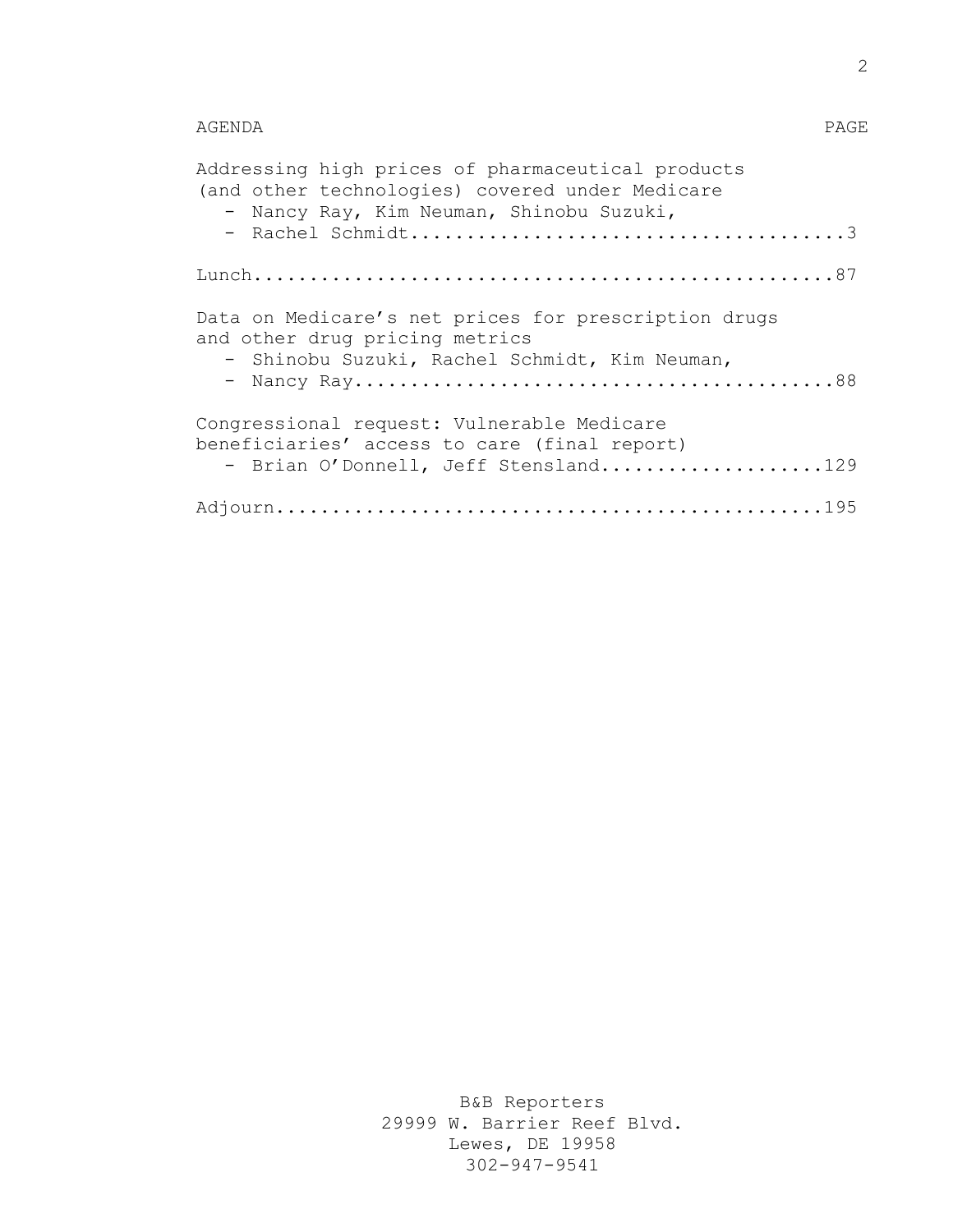| $\mathbf 1$    | P R O C E E D I N G S                                       |
|----------------|-------------------------------------------------------------|
| $\overline{2}$ | [11:16 a.m.]                                                |
| 3              | DR. CHERNEW: Hello, everybody, and welcome to               |
| 4              | the October, unfortunately, virtual MedPAC meeting. This    |
| 5              | is our West Coast-friendly schedule, which has been         |
| 6              | appreciated by all of our West Coast Commissioners and,     |
| 7              | frankly, some of our East Coast Commissioners. In any       |
| 8              | case, I think we have a very exciting agenda for today and  |
| 9              | for tomorrow, and I'm not going to take any more time.      |
| 10             | I think I am going to turn it over to -- I think,           |
| 11             | Nancy, you might be starting -- maybe it's going to be Kim  |
| 12             | -- to talk about what is obviously a really important issue |
| 13             | for the country and for the Medicare program, which is how  |
| 14             | do address the high prices of pharmaceutical products and,  |
| 15             | as noted, other technologies.                               |
| 16             | So, Nancy, are you up?                                      |
| 17             | I am up. Thank you, Mike.<br>MS. RAY:                       |
| 18             | Good morning. The audience can download a PDF               |
| 19             | version of the slides on the right-hand side of the screen. |
| 20             | An important driver of growth in Medicare                   |
| 21             | spending is the use of new technologies, particularly drugs |
| 22             | and biologics. Manufacturers set launch prices based on     |
|                |                                                             |

B&B Reporters 29999 W. Barrier Reef Blvd. Lewes, DE 19958 302-947-9541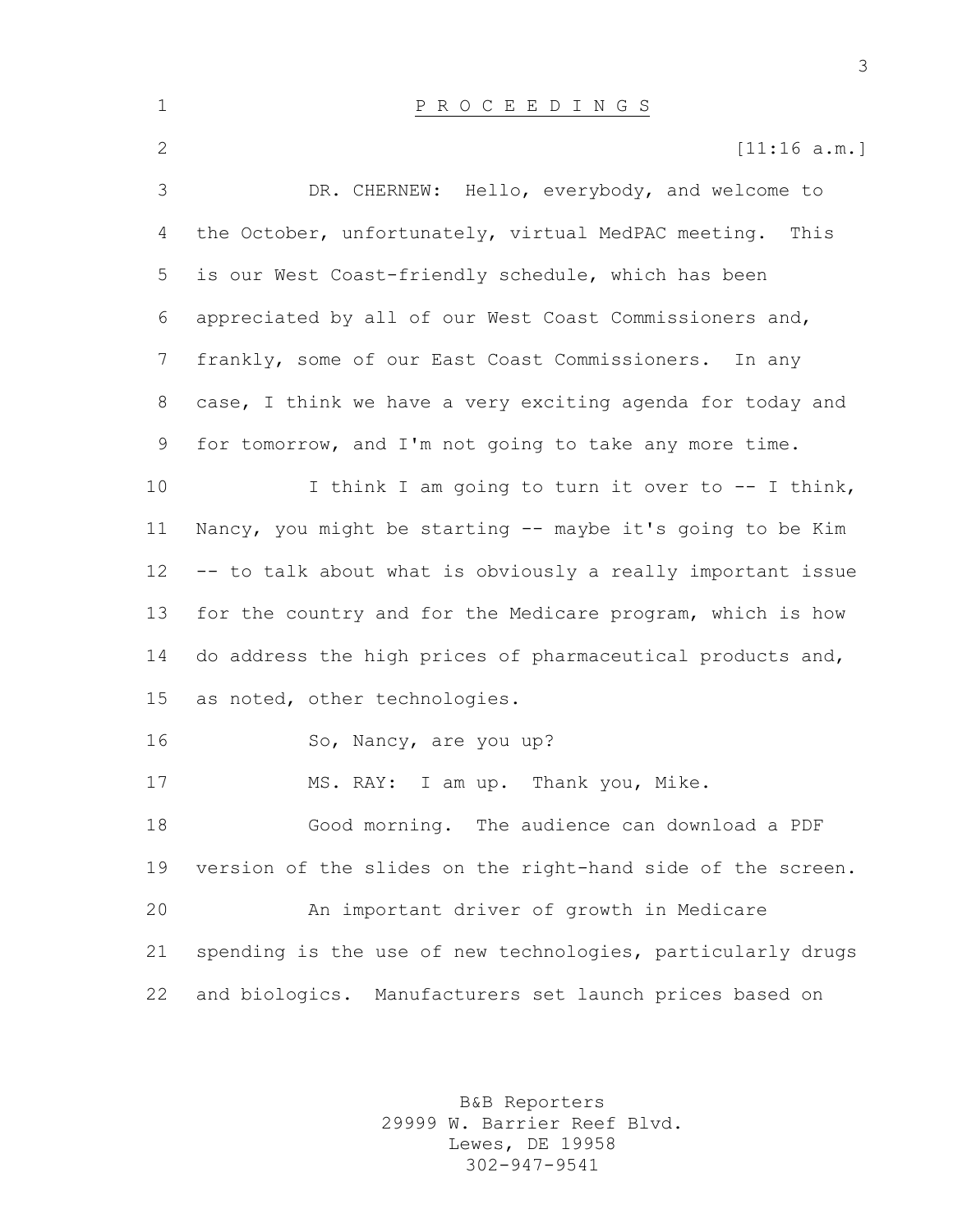what they believe the U.S. health care market in part will bear and historically have set high prices for many new drugs, whether or not there is evidence that it is comparatively more effective than existing standards of care. Price growth for existing drugs is also a concern. Today's session examines approaches for Medicare to address high launch prices of first-in-class drugs and high prices and price growth of new and existing drugs with therapeutic alternatives.

 Our goal is to get your feedback on policy options that we should pursue during this cycle.

 There is a lot of background material in your paper on how FDA approves drugs and on how Medicare covers and pays for drugs. In the interest of time, today's presentation focuses on the drug spending issues that Medicare faces and approaches to address them. While we are focusing on Part B drugs, some of the issues may be applicable more broadly to Part D drugs and to other new technologies.

 During this morning's session, we will start with some background about trends in drug spending and pricing. Then we will move to approaches that Commissioners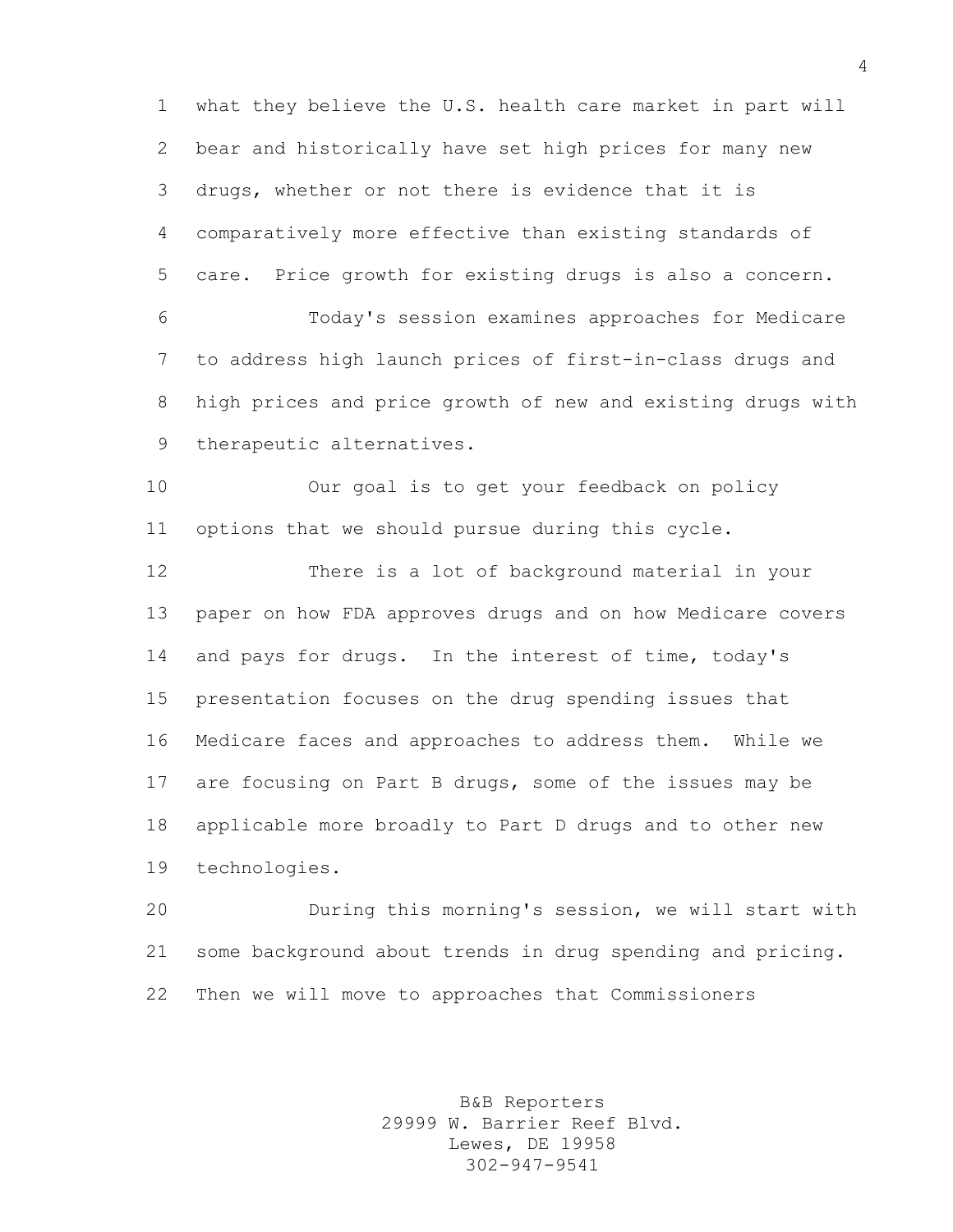expressed general interest in pursuing. First, we will review an option to address high launch prices of new Part B drugs with limited clinical evidence. Second, we will consider an option to address high and growing prices for Part B drugs with therapeutic alternatives. Third, we will discuss an option to counter potential financial incentives under Medicare's payment method for Part B drugs.

8 So let's discuss the issues. On the Part B side, 2019 spending was \$39 billion, with spending increasing at nearly 10 percent per year since 2009. Higher price is the largest driver of cost growth. Spending is highly concentrated in cancer, rheumatoid arthritis, and eye drugs. Ten products, all biologics, accounted for 41 percent of the total spend.

 On the Part D side, 2019 spending was about \$105 billion, with spending increasing at 6 percent per year since 2009. Program spending is increasingly driven by reinsurance costs incurred by less than 10 percent of beneficiaries, with reinsurance costs growing by nearly 16 percent per year during the same period. For those enrollees, higher prices account for nearly all of the cost growth. Part D spending is also concentrated, with just

> B&B Reporters 29999 W. Barrier Reef Blvd. Lewes, DE 19958 302-947-9541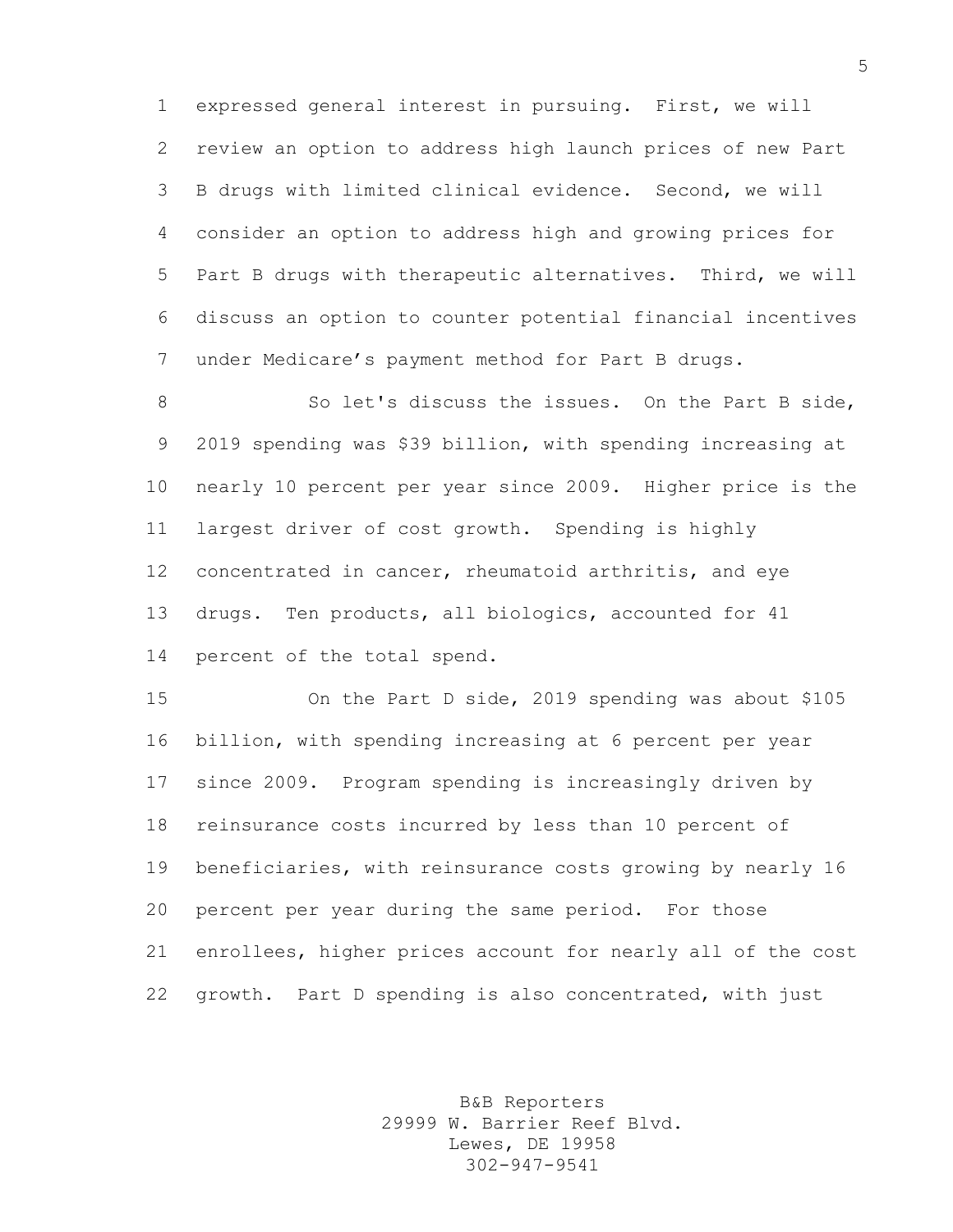two classes, cancer and diabetes, accounting for over one-third of spending.

 The concerns about drug prices listed on this slide are not new. Estimates suggest that U.S. drug prices are roughly double the prices in OECD countries. Higher prices in the U.S. reflect higher launch price and more post-launch price growth. According to some researchers, high launch prices is not always related to the value of the product. For example, researchers found that for cancer drugs, drug launch prices have been increasing, unrelated to the value of the products.

 Prices have grown rapidly for certain existing drugs without any evidence of a change in the product's effectiveness.

 Products approved under FDA's accelerated approval pathways are launching at high prices with limited and sometimes unclear evidence about their clinical effectiveness.

 The newly approved Alzheimer's drug is a case study that demonstrates Medicare's lack of tools in covering and paying for a new very costly first-in-class drug.

It was approved under the FDA's accelerated

B&B Reporters 29999 W. Barrier Reef Blvd. Lewes, DE 19958 302-947-9541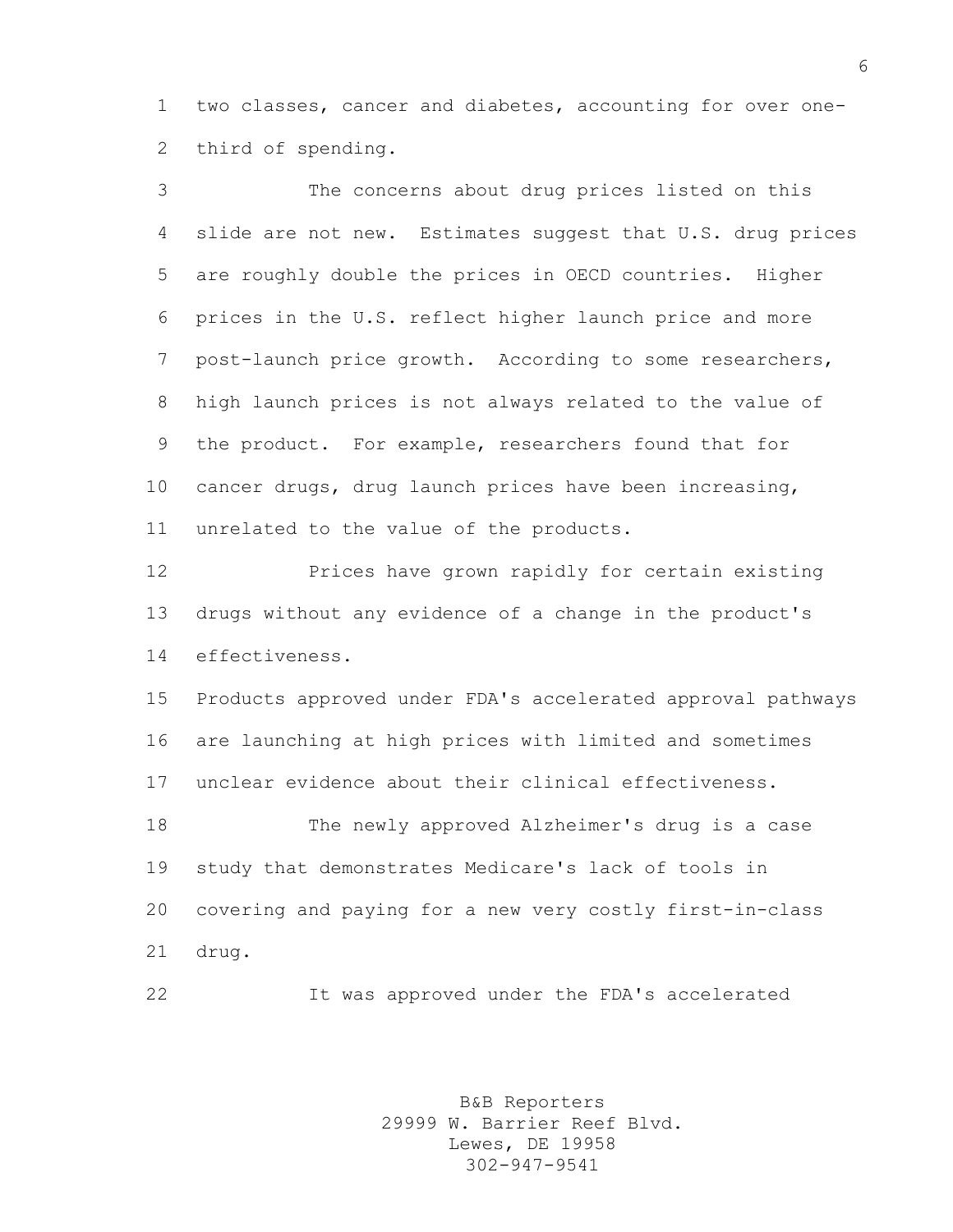pathway with unclear clinical benefit. With the manufacturer setting the drug's price at \$56,000 per year, there is the potential for very large effect on Part B spending, although it is too soon to know what the drug's take-up will be.

 Currently, about 6 million individuals have Alzheimer's dementia. If even 500,000 were to be treated with this drug, the annual cost of the medication alone would total \$29 billion. That's nearly 75 percent of the total spend on Part B drugs in 2019, and this estimate does not include other related costs, such as brain scans. Spending of that magnitude could have a noticeable impact on Part B premium and Medigap premiums for beneficiaries with supplemental coverage.

 This figure shows the spectrum of potential policy options to address high drug prices.

 On the left are policy changes that are within the current Medicare payment system. Some of the changes to the ASP payment system included in our 2017 recommendation on Part B drugs would be an example of this type of policy option. Policy changes in this category tend to have limited or no direct impact on how prices are

> B&B Reporters 29999 W. Barrier Reef Blvd. Lewes, DE 19958 302-947-9541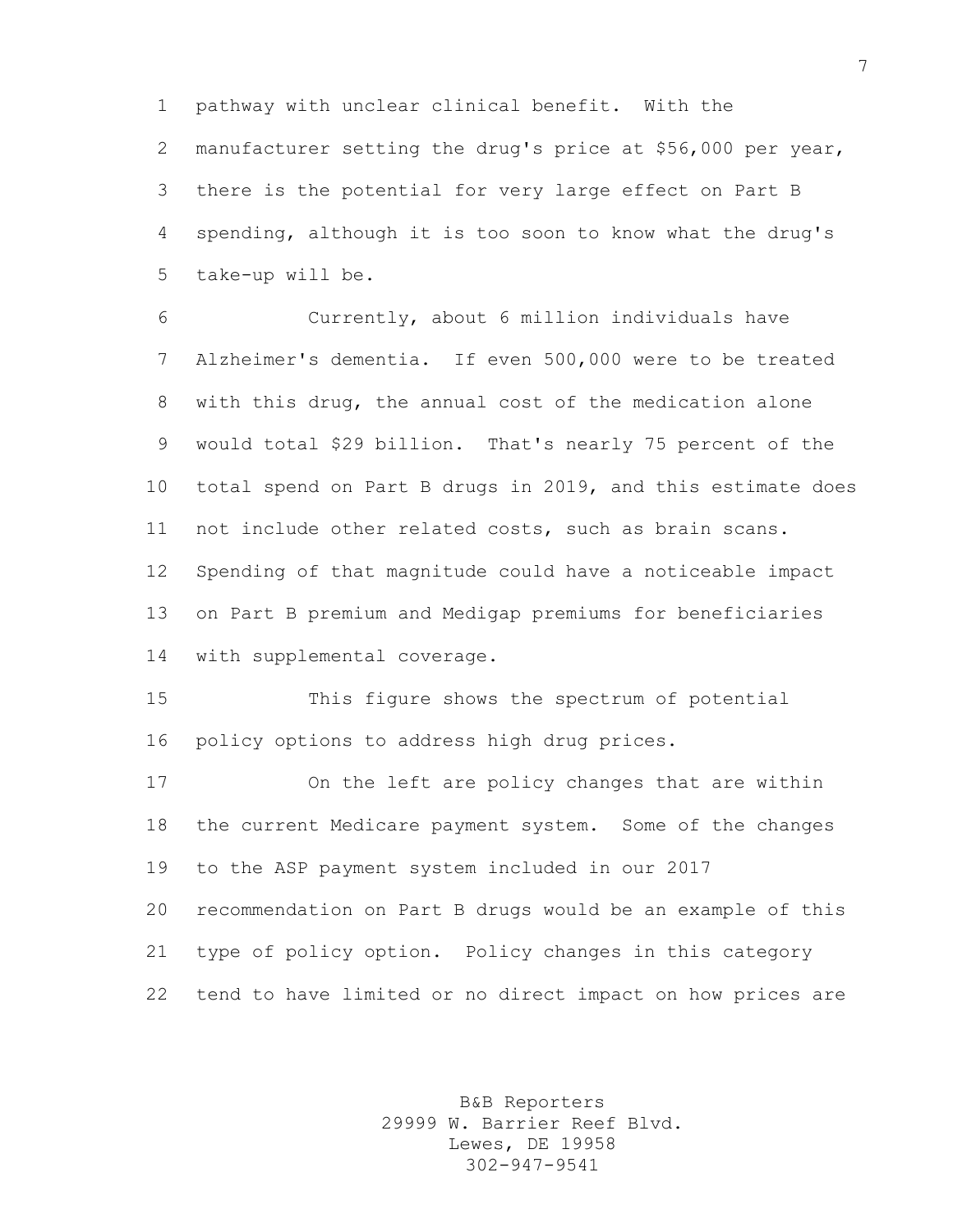set.

2 On the other end, on the right, are policy changes beyond the scope of Medicare; for example, reducing the length of a drug's market exclusivity.

 Most of today's discussion discusses policy options that fall in the middle, changes that would move Medicare to consider clinical value when covering and setting payment rates for drugs. The options we discuss today are Part B-oriented, but there could be ways to extend some of the policies to certain Part D drugs.

 So these policy options aim to better align what the program and beneficiaries pay for drugs with the value 13 of those products, spur price competition among drugs, and limit beneficiaries' and taxpayers' financial risk for products with limited evidence on clinical effectiveness.

 These policy options are designed to address concerns about the overall price Medicare Part B pays for drugs and the lack of price competition among drugs with similar health effects.

 Potential outcome of these policy goals include generating savings for beneficiaries and taxpayers and improving the financial sustainability of the Medicare

> B&B Reporters 29999 W. Barrier Reef Blvd. Lewes, DE 19958 302-947-9541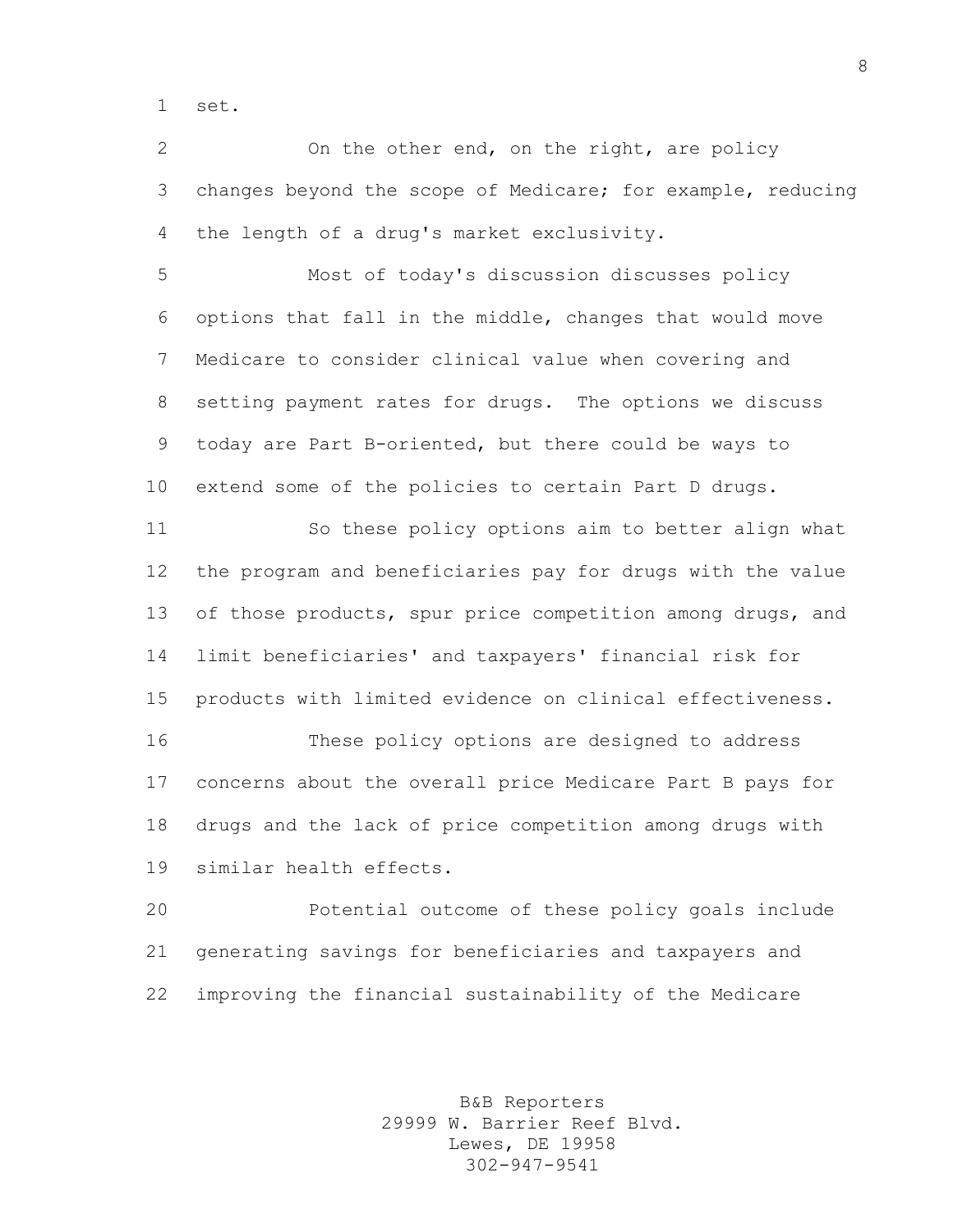program.

 For first-in-class products with limited clinical evidence, we discuss the policy option of introducing value into the payment for Part B drugs by setting payment using cost-effective analysis and using coverage with evidence development to collect clinical evidence.

 For existing drugs and new drugs with therapeutic alternatives, we focus on applying reference pricing to spur competition among drugs with similar health effects.

10 Lastly, for all Part B drugs, we discuss modifying the add-on to the average sales price, that is, Medicare's payment rate for most Part B drugs, to address concerns that the add-on might influence providers' prescribing patterns.

 The first two options, introducing value into the payment process and using reference pricing, aims to affect manufacturers' pricing behavior for certain drugs, while the third option, modifying the ASP add-on, targets providers' prescribing behavior.

 Medicare has few tools to address a product's coverage or payment Statutory and regulatory language appear to require fee-for-service coverage of Part B drugs

> B&B Reporters 29999 W. Barrier Reef Blvd. Lewes, DE 19958 302-947-9541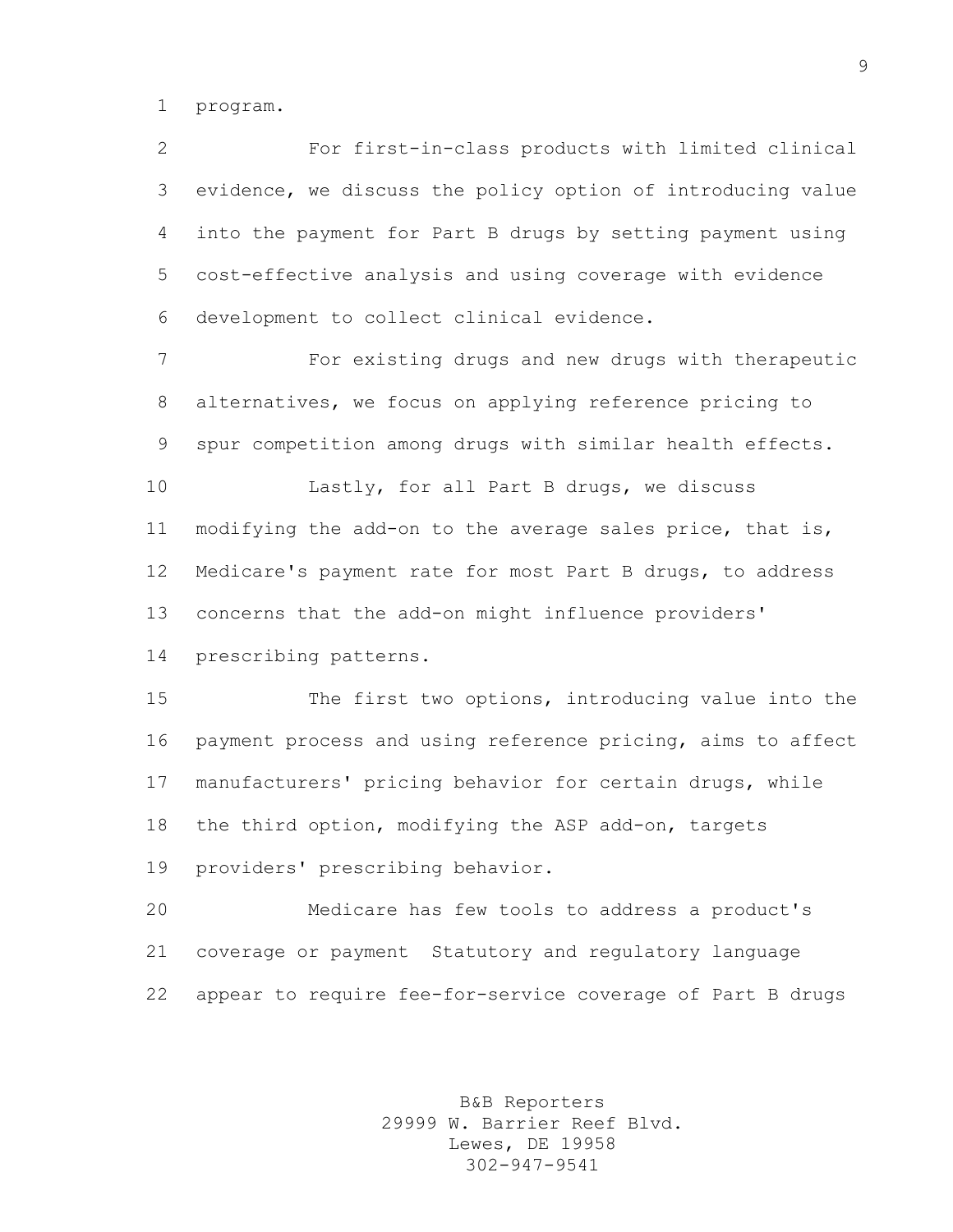for their FDA-labeled indications. And with Medicare generally paying 106 percent of ASP for Part B sole-source drugs, the manufacturer effectively determines Medicare's payment rate for these product. Medicare's payment policies generally do not consider whether a new service results in better outcomes than its alternatives.

7 A combined approach of setting payment based on cost-effectiveness analysis and applying coverage with evidence development, CED, has the potential to increase the value of Medicare spending and improve post-market evidence development.

 This policy option, which we call a "value-based approach," would focus on first-in-class Part B drugs that the FDA approves based only on surrogate or intermediate clinical endpoints under it accelerated approval pathway. We seek guidance from Commissioners about your interest in applying this policy to other new drugs approved based on surrogate or intermediate clinical endpoints.

 Under this approach, Medicare could set a value- based price based on an assessment of the comparative clinical effectiveness and cost effectiveness of a new product compared to the standard of care. Cost-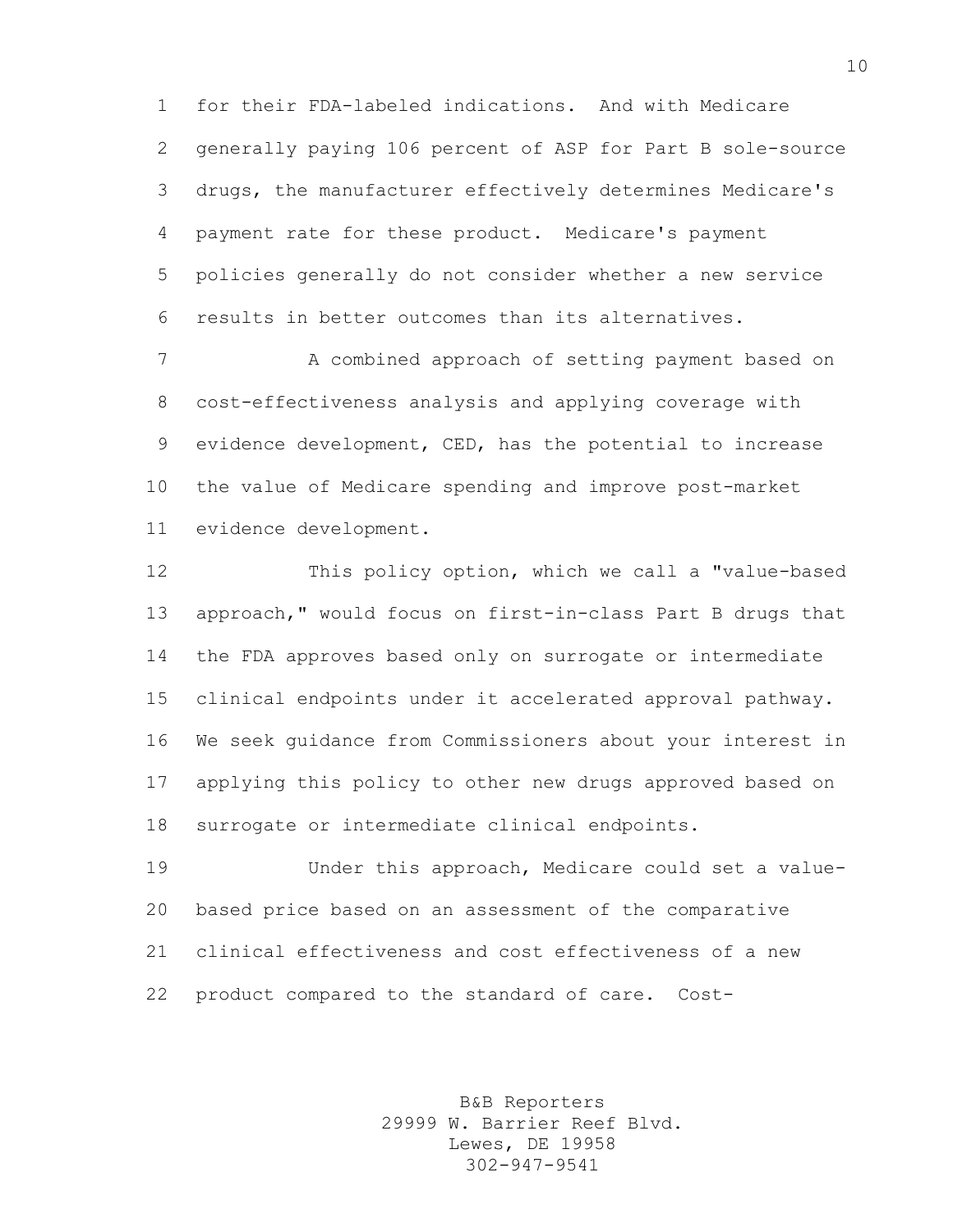effectiveness analysis compares the incremental cost in dollars of one intervention with another in creating one unit of health outcome.

 Also, under this approach, Medicare would also apply coverage with evidence development to generate clinical evidence on, for example, a new drug's risk and safety profile and impact on patients' functional status and quality of life. Medicare implements coverage with evidence development in the national coverage determination process. This combined process of pairing cost- effectiveness analysis with coverage with evidence development reflects the uncertainty of the effect of accelerated approval drugs on health outcomes when these products are first approved by the FDA.

 So now I am going to turn it over to Kim who will review two more policy options that Commissioners have expressed interest in pursuing, using reference pricing and modifying the add-on to the Part B drug payment rate.

 MS. NEUMAN: Shifting gears, we now turn to an option that could address concerns about pricing for drugs with therapeutic alternatives.

Because Part B pays each single-source product

B&B Reporters 29999 W. Barrier Reef Blvd. Lewes, DE 19958 302-947-9541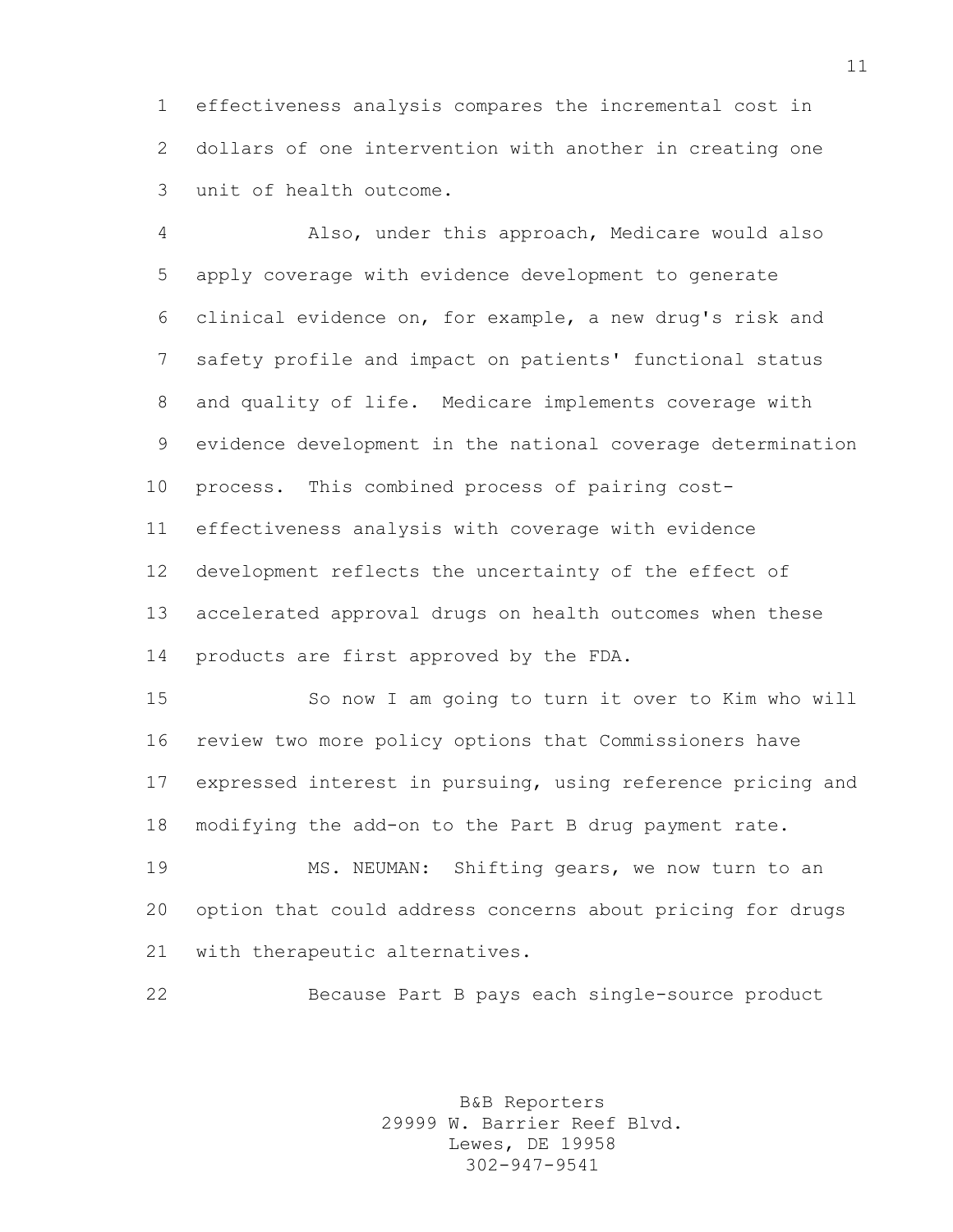based on its own ASP, it does not promote price competition among therapeutically similar products,

 In 2017, the Commission recommended a combined billing code policy for biosimilars and originator biologics, which is a type of reference pricing that would pay these products the same average rate to spur price competition.

8 Building on that, reference pricing approaches could be considered more broadly for products with similar health effects as a way to promote competition and value. So here's how an internal reference pricing policy for Part B products with similar health effects might work. CMS could set a maximum payment rate for a group of single source drugs or biologics with similar health effects based on, for example, the minimum, median, or average ASP across the products.

17 So, to be clear, what we are talking about is a step beyond paying the same rate for a brand drug and its generic equivalent or for biosimilars and the originator biologic. This would involve the Medicare program paying the same rate for therapeutically similar products; for example, products in the same therapeutic class with

> B&B Reporters 29999 W. Barrier Reef Blvd. Lewes, DE 19958 302-947-9541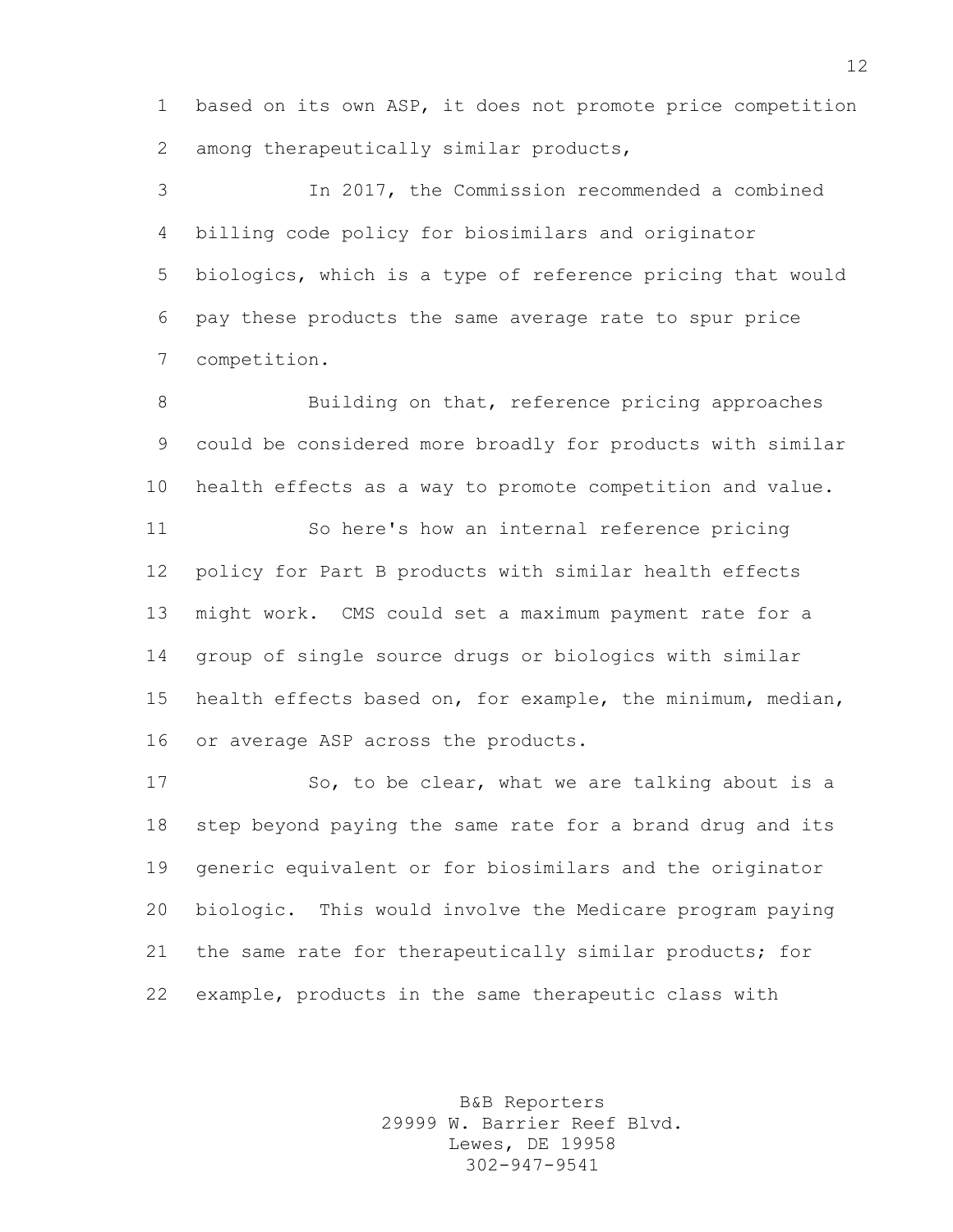similar health effects.

 If the patient and his or her provider selected a higher-priced treatment, the patient would pay the difference in higher cost sharing, and there would be an exceptions process if a beneficiary had medical need for a particular product.

 The idea here is that this structure would create an incentive for the patient and physician to choose the lower-priced alternative, but access to higher-cost

products would be maintained

 To implement reference pricing for drugs, CMS would need a transparent process to identify groups of products with similar health effects, establish a reference price, and update this over time as new products or evidence become available and prices change.

 In addition to internal reference pricing, another approach that could be explored is a one-time rebasing of Part B payment rates informed by, for example, international pricing data. Although structured differently, Medicare has implemented rebasing in other sectors like ESRD and home health.

Next, we'll discuss an option to address

B&B Reporters 29999 W. Barrier Reef Blvd. Lewes, DE 19958 302-947-9541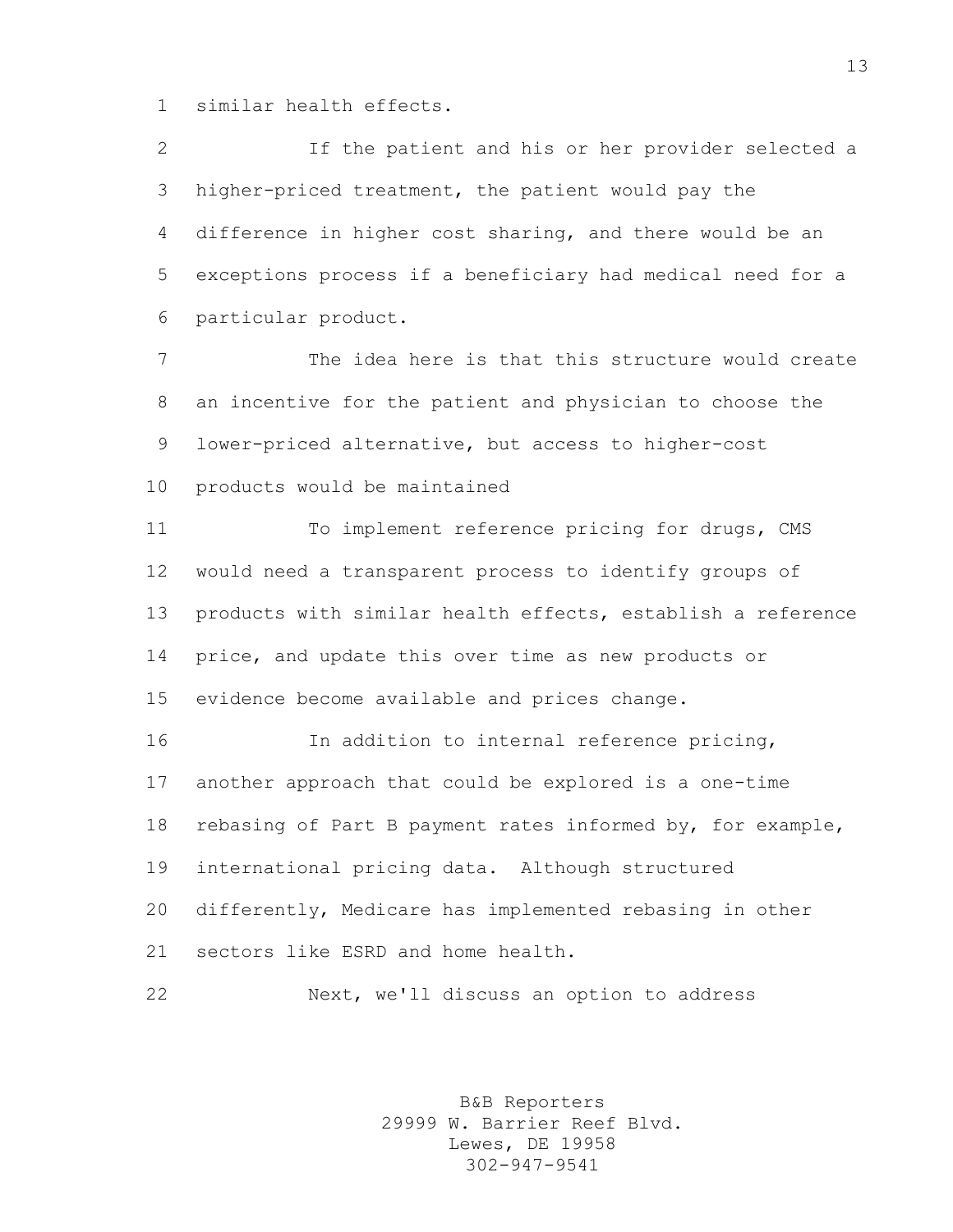financial incentives under the ASP payment system.

 Medicare generally pays providers 106 percent of ASP for Part B drugs. Six percent is often thought of as the provider's margin, but a provider's margin on a drug may actually be higher or lower than 6 percent due to factors like price variation across purchasers and the two-quarter lag in ASP payment rates.

 Concern exists that the 6 percent add-on may create incentives for providers to choose higher-priced drugs in situations where differently priced therapeutic alternatives are available to treat a particular patient, and providers can profit more from the more costly product than the less costly one.

 The literature is limited on the effect of the 6 percent add-on on prescribing behavior. A few studies that have focused on selected products suggest some effect of 6 percent add-on on prescribing, but the size and scope of the effect across Part B drugs is unknown.

 To reduce the potential for financial incentives, various approaches could be considered to modify the 6 percent add-on. For example, the size of the percentage add-on could be reduced. For example, in 2017, the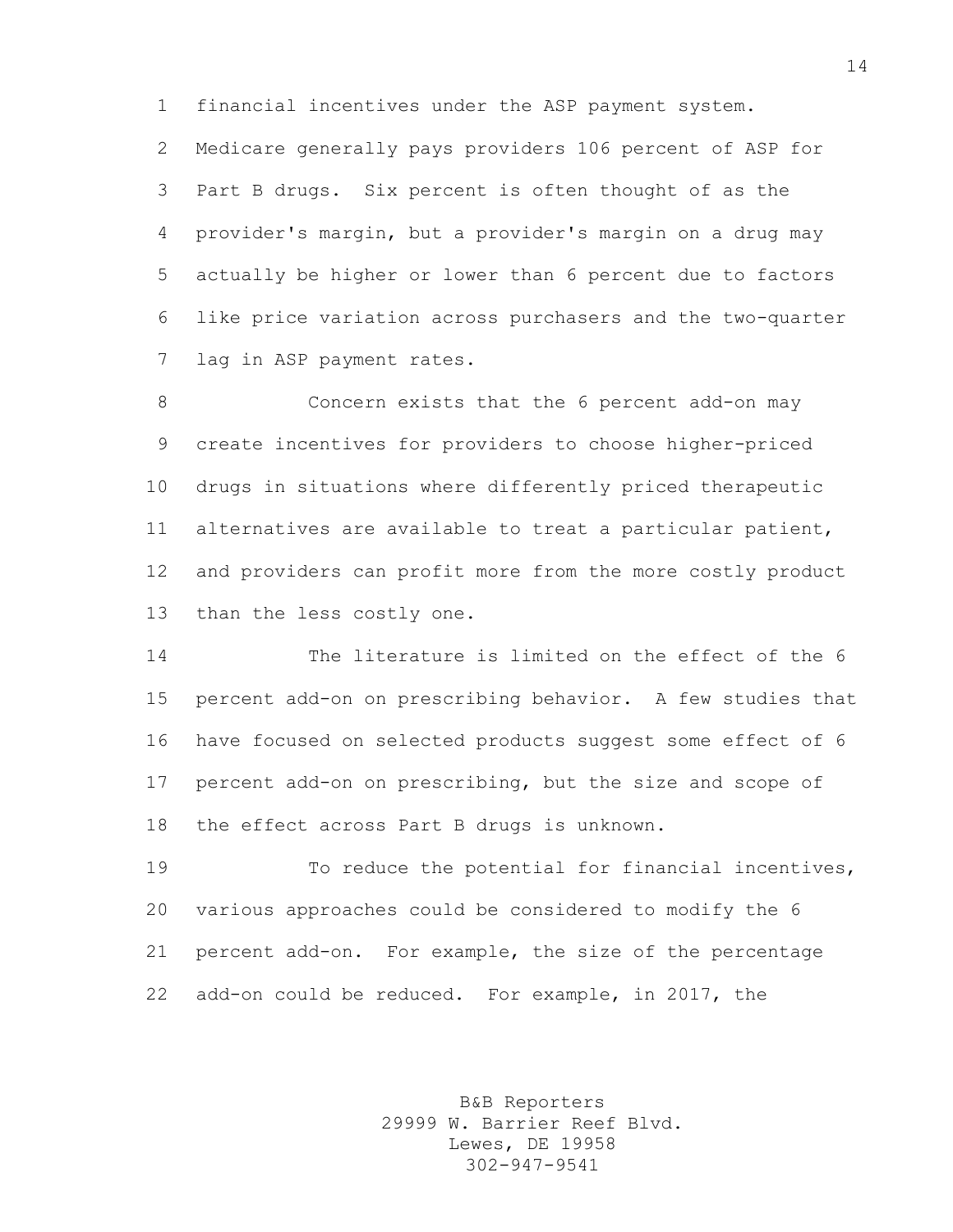Commission recommended reducing the add-on from 6 percent to 3 percent as part of the Commission's recommendation to develop and encourage enrollment in a voluntary alternative to ASP payment system, which we referred to as the "drug value program."

 Another approach could be to convert some or all of the 6 percent add-on to a fixed fee. Determining how much of the percentage add-on to convert to a fixed fee involves tradeoffs. Fully eliminating the percentage add- on would eliminate any potential financial incentives, while maintaining a small percentage add-on may help ensure providers can obtain drugs at Medicare payment rates, since a provider's acquisition costs is not necessarily ASP.

 A third approach could be to place a dollar cap on the percentage add-on payment so that there's a limit on the size of the add-on for very expensive drugs.

 In modifying the ASP add-on, it would be important to consider its effects on providers' ability to purchase drugs within the Medicare payment amount and how any change would affect providers' incentives.

 So, reflecting on the various policy options we've discussed today, it's important to recognize that

> B&B Reporters 29999 W. Barrier Reef Blvd. Lewes, DE 19958 302-947-9541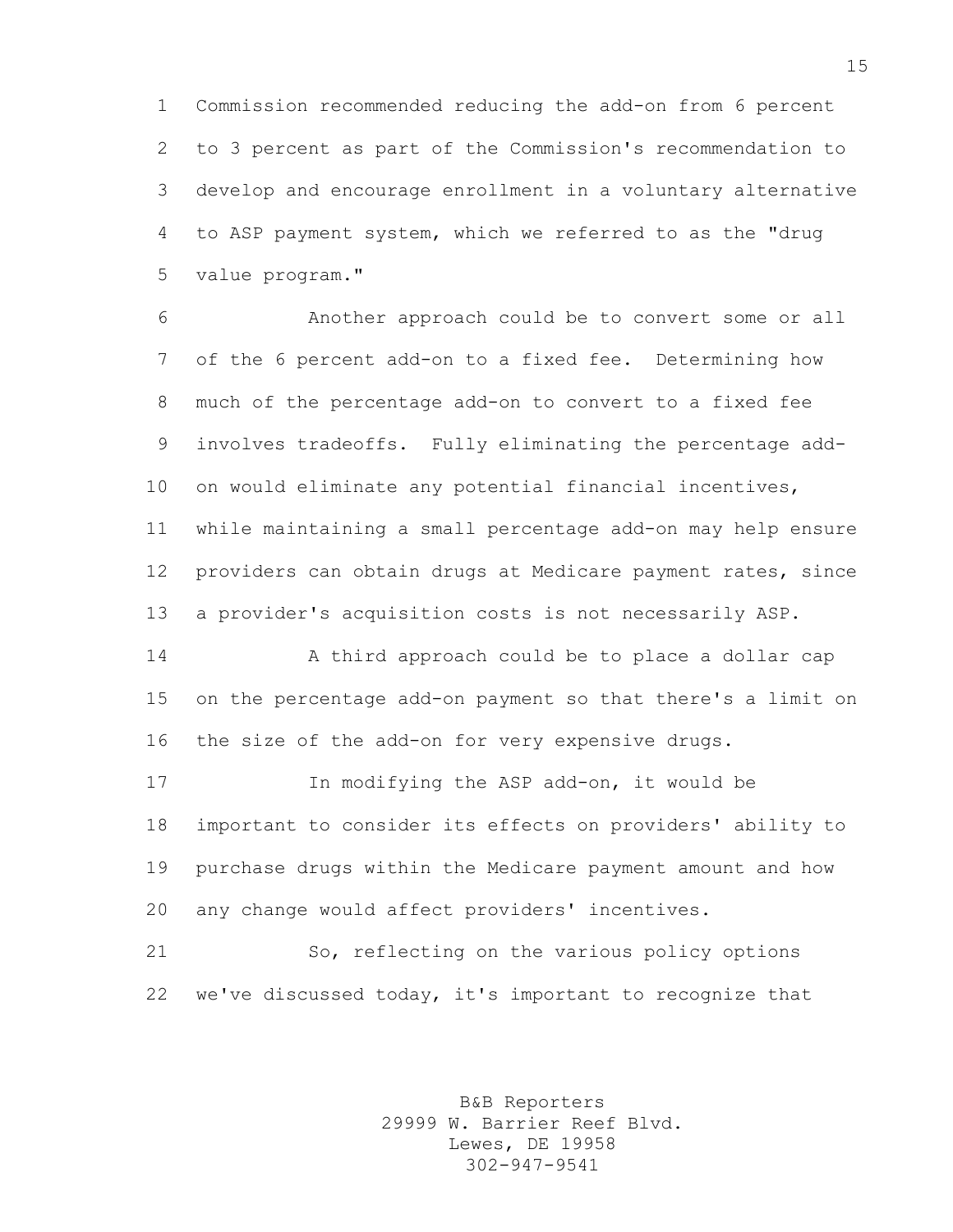there would be complexities and challenges.

 In terms of implementation of value-based pricing, coverage with evidence development, and reference pricing, there would be technical complexities specific to each option. With value-based pricing, there are technical complexities associated with designing cost-effectiveness studies. With coverage with evidence development, some researchers contend that there's a need for clearer statutory authority so the process is more predictable and a need for a more systematic, routine approach to funding CED.

 With reference pricing, there are technical complexities with determining which products have similar health effects.

 A well-defined, transparent, and consistent approach would be key to success of any of these options. Another challenge is that any coverage or payment decision that affects patient access to a product or drug payment rates may result in patient, clinician, or manufacturer dissatisfaction. For example, CMS has faced stakeholder pressure when it tried to implement coverage with evidence development for CAR-T therapies. CMS also

> B&B Reporters 29999 W. Barrier Reef Blvd. Lewes, DE 19958 302-947-9541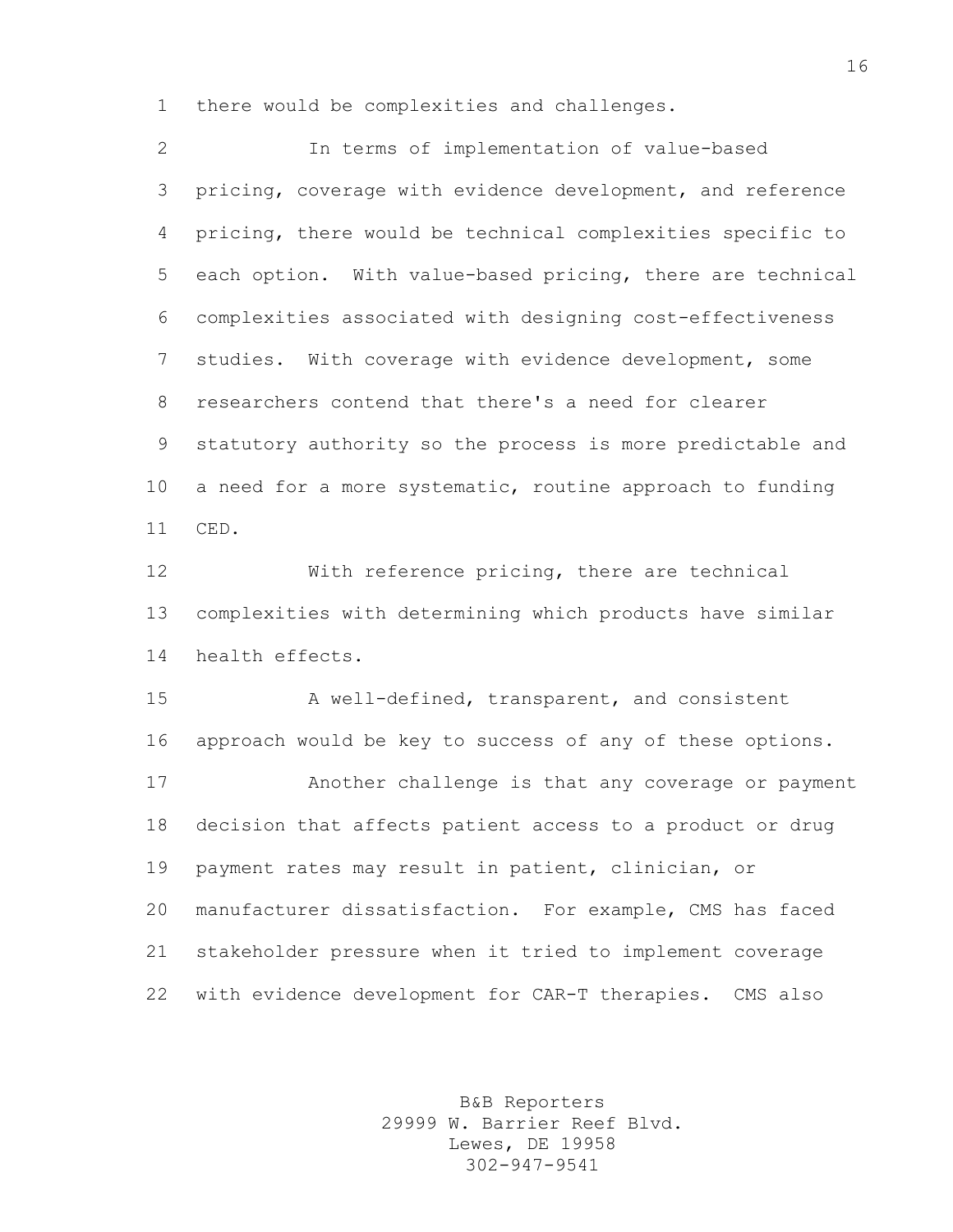faced stakeholder pressure a number of years ago when seeking to implement a functional equivalence payment policy for erythropoiesis-stimulating agents for outpatient hospitals.

 Last but not least, there are issues to consider related to the implications of Medicare policy on drug research and development. Manufacturers maintain that policies that constrain Medicare drug spending would lower their research and development investment and the pace of innovation.

 On the other hand, others counter that the current aggregate level of payment is not necessarily the 13 right level, and that it is possible to reduce some payment rates without hurting innovation by shifting incentives toward development of products with higher value.

 In addition, some point out that there are a number of ways to encourage innovation that are beyond the scope of Medicare, such as federal investment in research and development, for example.

 So this brings us to the end of the presentation. The four of us are happy to answer your questions and look forward to your discussion. Our goal is to get your

> B&B Reporters 29999 W. Barrier Reef Blvd. Lewes, DE 19958 302-947-9541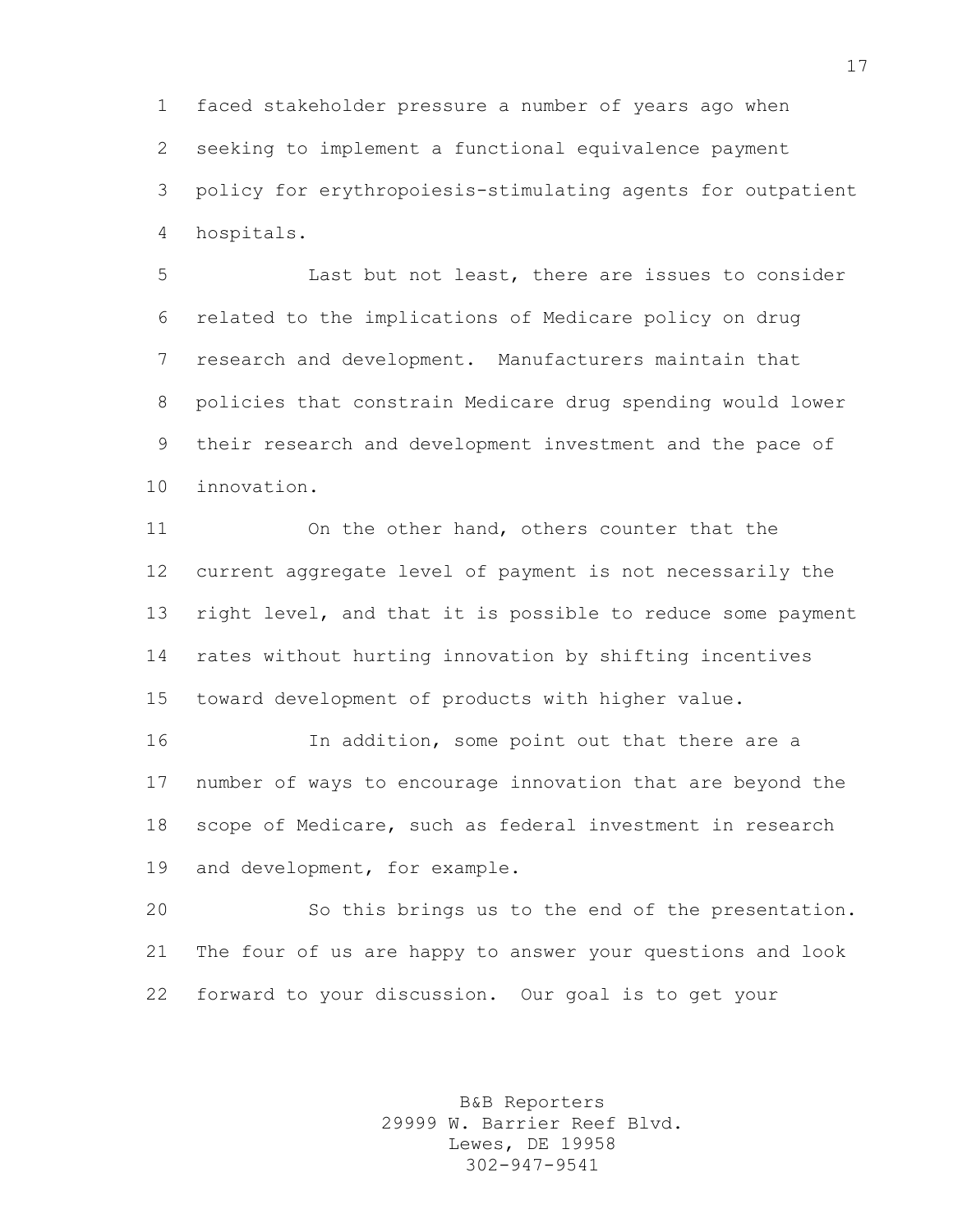feedback on the issues and policy options we've discussed and an additional ideas you have to help guide our work going forward. We plan to come back in the spring to discuss in more detail how these policy options could be designed and implemented.

 DR. CHERNEW: Great. Thanks. We are about to jump into the Round 1 questions. I will just, as a precursor, lay out what I think the fundamental conundrum here is, that I think we certainly acknowledge the value that a lot of prescription drugs provide, certainly in the sphere of [audio distortion].

 MS. KELLEY: Mike? I'm sorry. We're having -- DR. CHERNEW: And also have concerns about how much we pay [audio distortion].

 DR. PAUL GINSBURG: Mike, you're really breaking up.

17 DR. CHERNEW: -- and how to balance sort of those concerns --

 MS. KELLEY: Mike, we're having difficulty hearing you. I'm sorry.

21 DR. CHERNEW: -- and making sure that people are [audio distortion] -- actually provide that.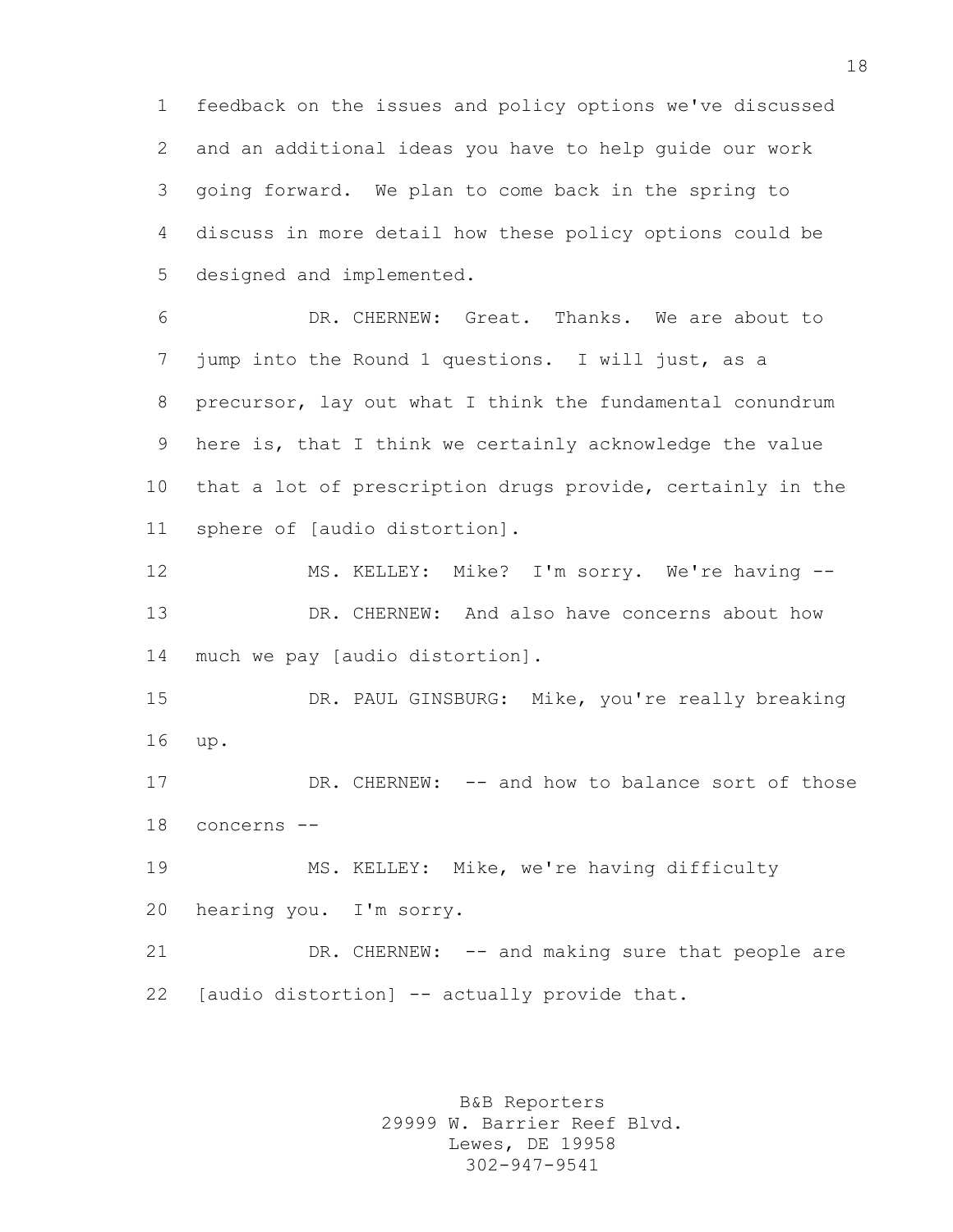1 I'm sorry. Dana --

 MS. KELLEY: I'm going to go ahead to Round 1. Paul, you're up first.

 DR. PAUL GINSBURG: Thanks. I had a question about the approaches on drugs that have been approved under an accelerated basis, meaning that there's less evidence of their clinical effectiveness than there normally would be. I found myself very puzzled by your singling out cost effectiveness analysis for those drugs, because those are the drugs that we don't have much information about.

 So I was wondering, you know, I certainly would support, you know, paying attention to them and changing payment for them, but it seems as though they're not the candidates to use, you know, effectiveness evidence, because that's kind of what distinguishes them, that we don't have very much.

 MS. RAY: Okay. Let me take a shot at trying to address the question, and then I'd also look to my colleagues for a little bit of assistance.

 Certainly we would, you know, encourage Commissioners to discuss the use of a value-based approach for other drugs, in addition to drugs approved under the

> B&B Reporters 29999 W. Barrier Reef Blvd. Lewes, DE 19958 302-947-9541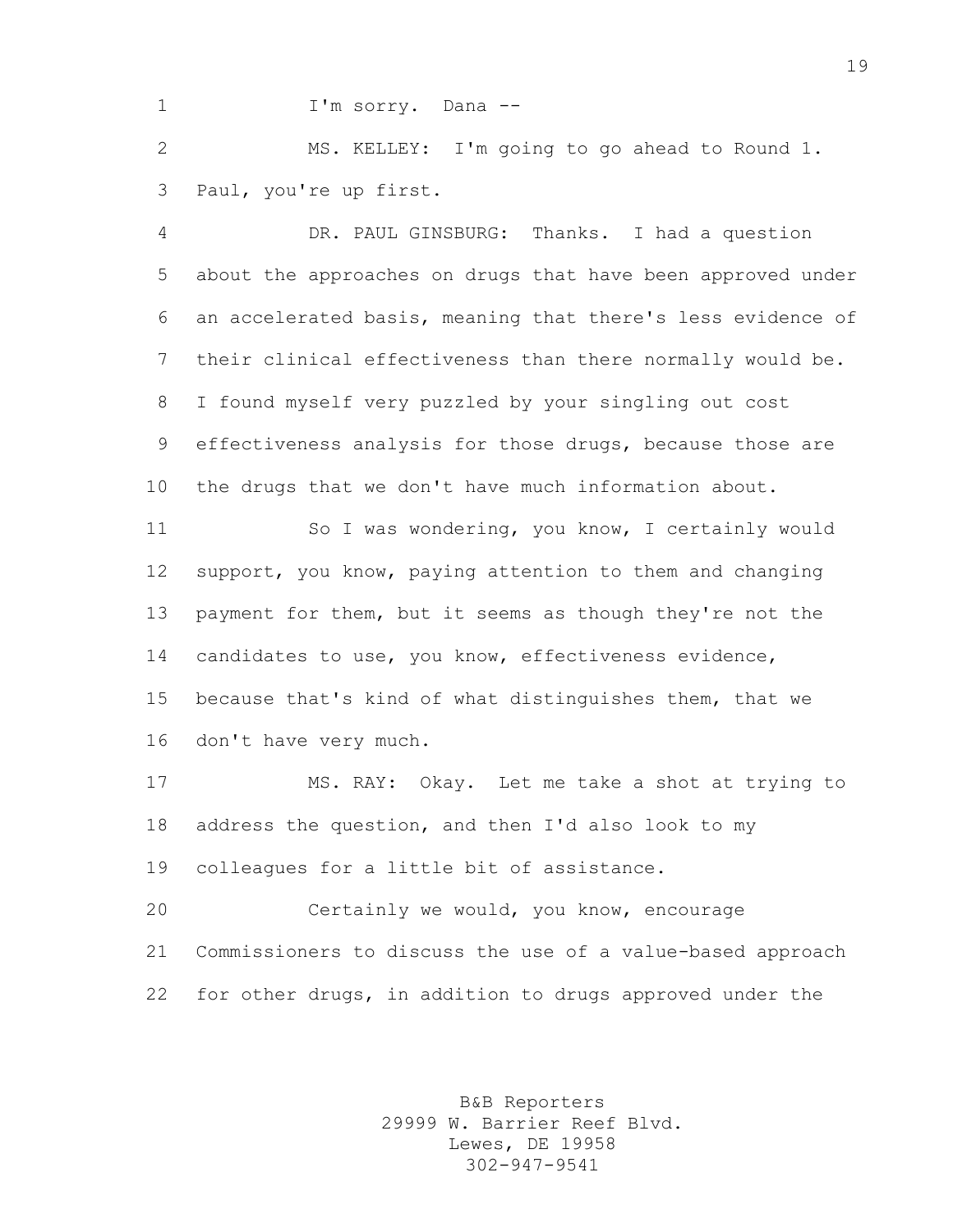accelerated approval pathway. I think based on prior Commissioner discussion, we focused on this value-based approach on drugs where, yes, you are correct, you don't have health outcomes like overall survival, but they are approved with surrogate outcomes, and those surrogate outcomes, of course, can be used in any assessment of cost- effectiveness analysis. And I think we've provided an example of that in the paper.

 And I think given the manufacturers essentially determining the price of the drug, which may or may not reflect its value, we thought that using cost effectiveness for these drugs would be one place to start.

 DR. CHERNEW: Can I emphasize the point "one place to start"? The economics does not suggest that prices should always be set at value. In general, I may be able to defer to Paul later, we need to understand that value, when we're talking about it here, is a starting point. It is not the notion that we're going to set the prices equal to value, even if we could measure value, which I think was the framing of the question.

 DR. PAUL GINSBURG: Yeah, Mike, I have a lot of things to say in that, and I was holding it for Round 2.

> B&B Reporters 29999 W. Barrier Reef Blvd. Lewes, DE 19958 302-947-9541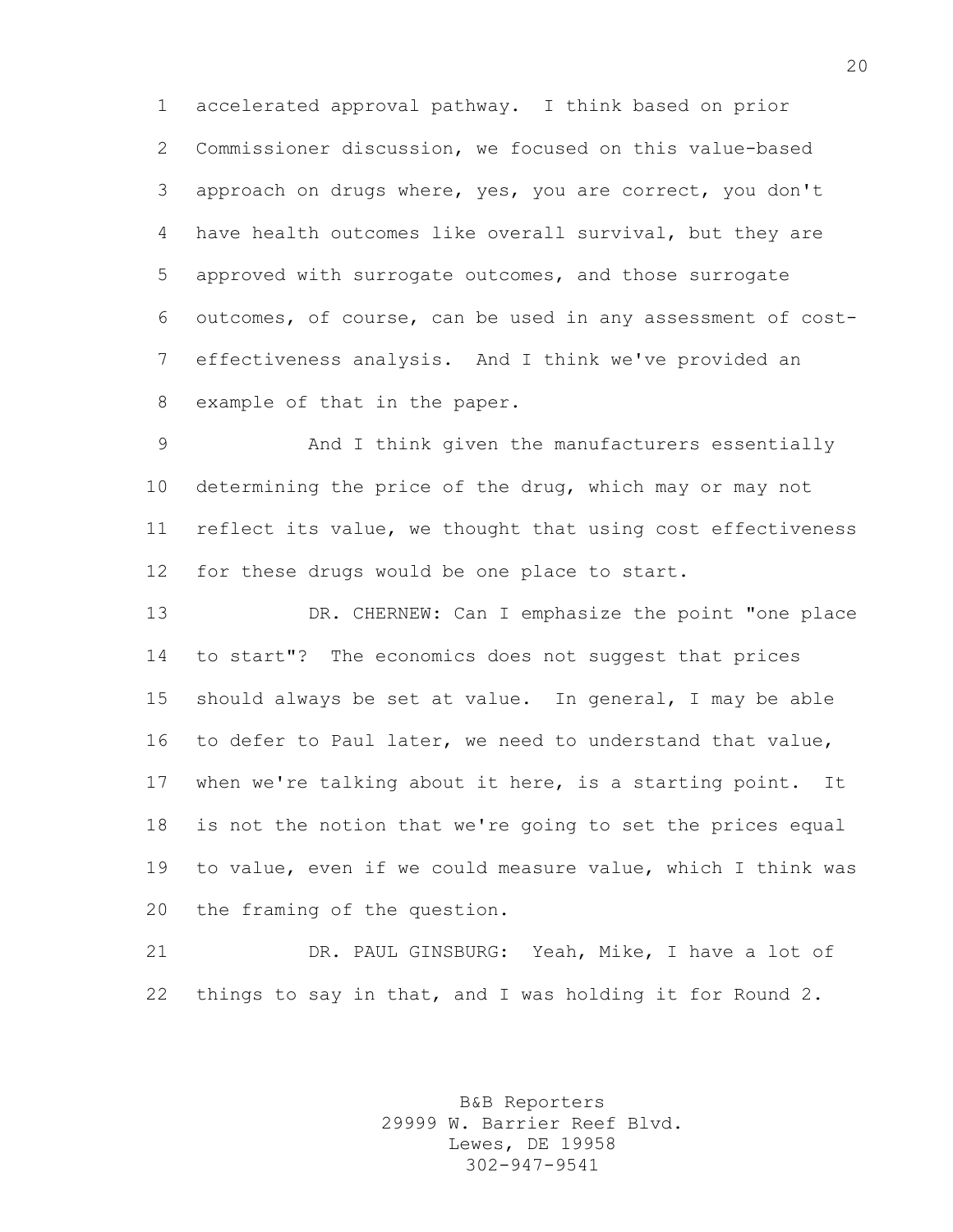DR. CHERNEW: Thank you, Paul. I'm sorry for jumping in. I know we have discussed this.

 MS. KELLEY: All right. Jaewon is next. DR. RYU: Yeah. Thanks. I just had a question about ASP+6, and I think you may even have referenced it in the slide. I think it was Slide 13. And I think it's referenced in the chapter as well, that the margin that the provider realizes can be greater or less than the 6 percent. I was wondering if we just have a sense of the distribution of what is typical and how does that distribution curve look like as far as what kinds of margins and where providers fall on that, and are there even providers that lose money even with the ASP+6? MS. NEUMAN: So that is an issue that has always been a challenge. We, in general, do not have distributional data on sort of across providers what prices are being paid by different entities. Now one small thing that we do have is an analysis that we did back in the 2015 report. We had some

 IMS health data for 34 high-expenditure, Part B drugs. And so we looked at invoice prices for those products, compared 22 to the ASP that was in effect for payment at that time, and

> B&B Reporters 29999 W. Barrier Reef Blvd. Lewes, DE 19958 302-947-9541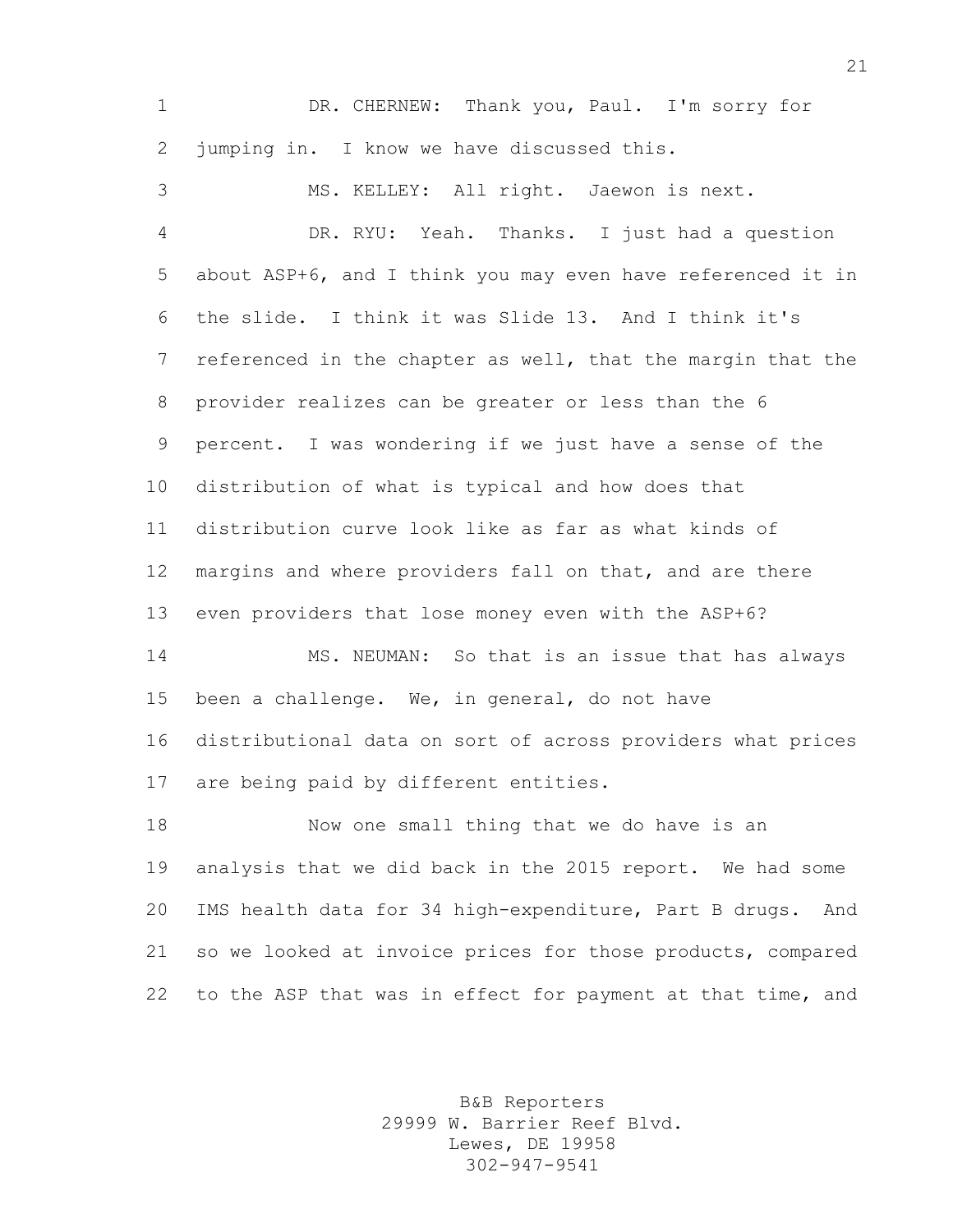distinguished prices didn't reflect off-invoice discounts, so they would be on the higher end.

 And what we found in that analysis, which is back five-ish years ago, is that for about two-thirds of the products, 75 percent of the volume was at 102 percent of ASP or below. But that was two-thirds of the products. So we had some data that broke out, for some of the other products, the 75 percent market would have been a bit higher than that. But this is sort of the heart of the question that comes up whenever we talk about the 6 percent add-on. 12 DR. MATHEWS: And, Kim, we're going to talk about this issue specifically in the next session, in light of the new ASP data. Correct? MS. NEUMAN: We will talk about it. It will get us a little bit of the way there, but we still won't have it at the provider level. 18 DR. MATHEWS: Yes. MS. RAY: You know, if I could just add, the HHS

 OIG has compared providers' acquisition costs to ASP for certain providers, including back in the day ESRD providers, and I think -- and I'm looking to Kim for the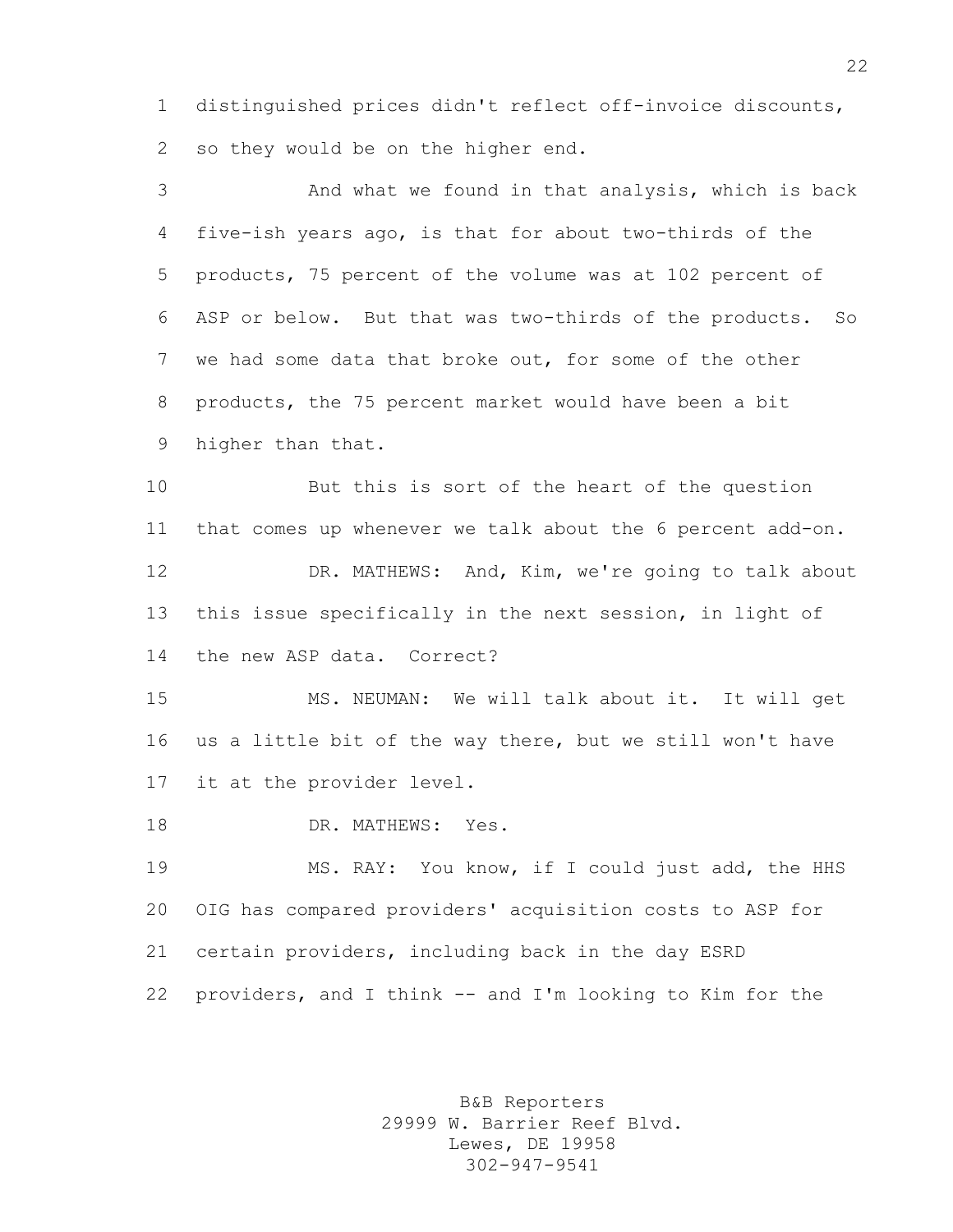eye drugs, and we can get back to you with more information about that.

MS. KELLEY: Dana.

 DR. SAFRAN: Thank you. Just two questions. One is, I am sure I must be wrong, but I thought that the Medicare Modernization Act made it not possible for the Medicare program to use cost effectiveness analysis in setting prices. Am I wrong about that?

 MS. RAY: So there has been statutory language about the program not using QALYs. Cost effectiveness analysis, of course, doesn't necessary have to use QALYs. But to be clear, right now the statute requires that for sole-source drugs that Medicare pay according to each product's average sales price. So a statutory change would have to be made to use cost effectiveness.

DR. SAFRAN: Okay. Thanks, Nancy.

 And then my other question is, you know, it would be extremely valuable as we think about reference-based pricing and a potential change to the 6 percent add-on to have some modeling of, you know, what kind of results that might achieve and what it might look like for beneficiary out-of-pocket, et cetera. Is that something that spills

> B&B Reporters 29999 W. Barrier Reef Blvd. Lewes, DE 19958 302-947-9541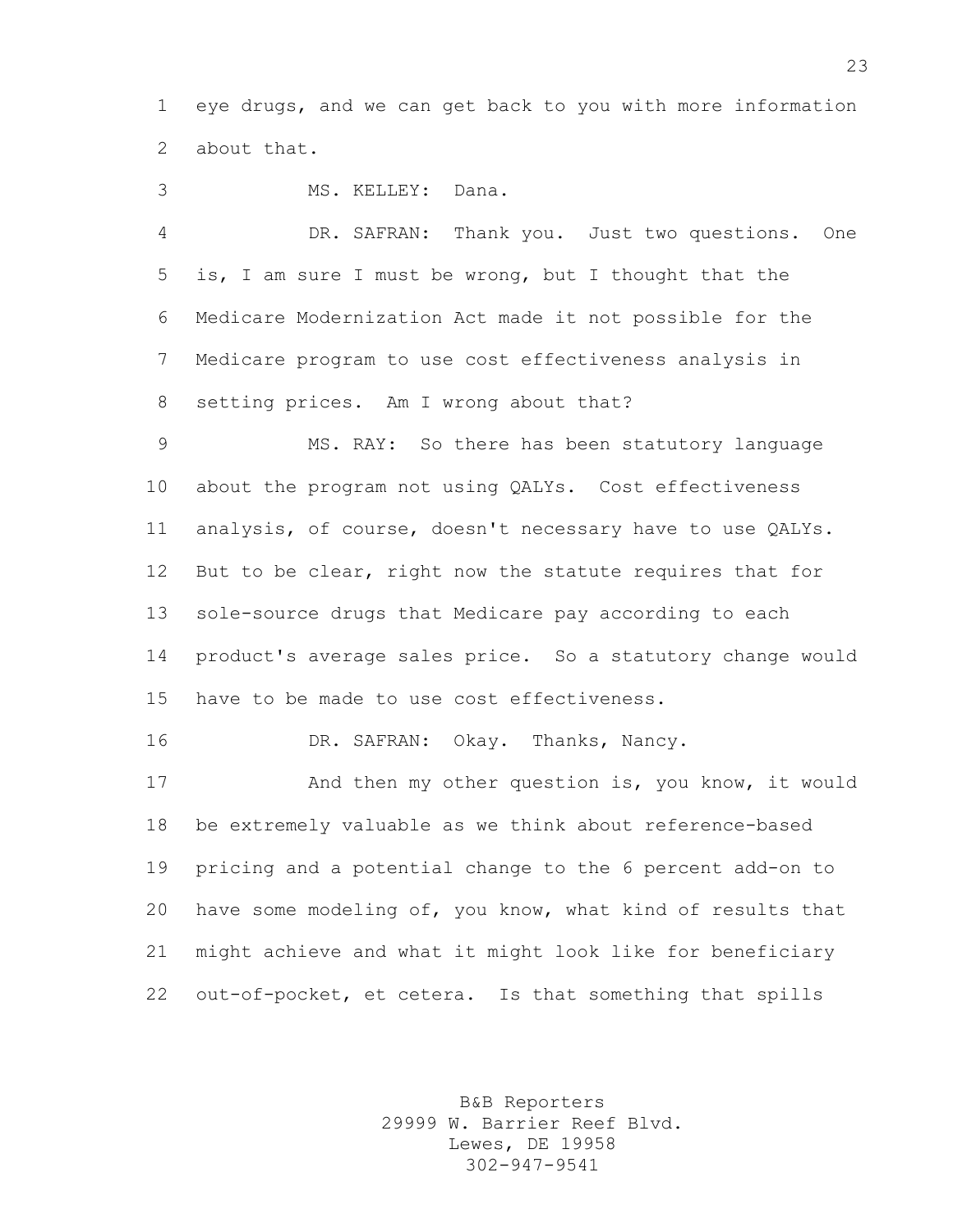over to our next conversation about, you know, the data, or 2 is that something I should ask -- do we have any access to, you know, information that lets us model some of that out, or should that spill over to how we might use the data that we now have access to?

 MS. NEUMAN: So I'll start. On changing the ASP add-on, we would have the potential to do some modeling, and so we could bring that back to you. As far as reference pricing, Nancy?

 MS. RAY: As far as reference pricing goes, sure, I mean, we can come back to you and show you examples of groups that reference pricing could be applied to. We could also discuss items that CBO and, I believe, GAO have published on using least costly alternative, which is a type of reference pricing. And we can take a stab -- we could try to take a stab at modeling the effects.

 DR. SAFRAN: Okay. Thanks. I think that would be very, very helpful. Thanks.

MS. KELLEY: Jonathan Jaffery?

 DR. JAFFERY: Actually, Dana's second question on modeling was my question, so we're good.

DR. CHERNEW: And Dana, I think Larry had a

B&B Reporters 29999 W. Barrier Reef Blvd. Lewes, DE 19958 302-947-9541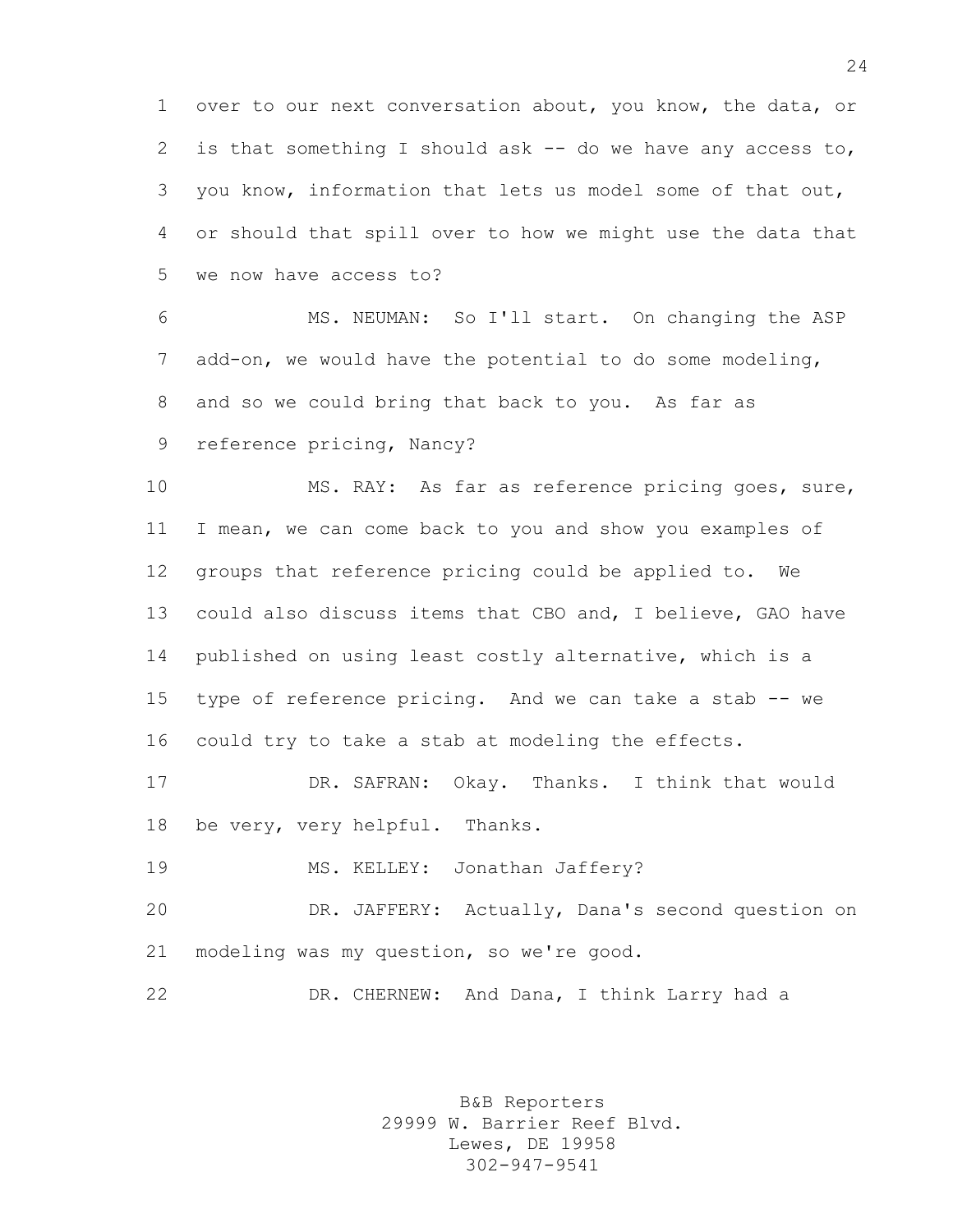comment on one of these points. Am I right, Larry?

 DR. CASALINO: Yeah, but I think I had a question about one of the questions that was asked. But I think at this point, you know, the thread has changed and I can just wait my turn.

 DR. CHERNEW: Okay. Sorry. Back to you, Dana. 7 MS. KELLEY: Bruce.

 MR. PYENSON: Thank you. My compliments to the team that put this together. I've got two Round 1 questions, and I think one is for Nancy and one is for Kim. Nancy, as you know, CMS reviews Part D formularies, and with some frequency rejects them or to get to revisions in particular plans' formularies. To what extent is that authority able to be used to reject formularies that encourage originator drugs versus biosimilars or biogenerics? That is in the interest of perhaps patient cost-sharing. That's one question. And for Kim, the proposal that you have would have the patient pay for more costly drugs, but I'm wondering why an alternative is not for the patient just to pay the cost-sharing on more expensive drugs, since it's both a provider and a -- probably mostly a provider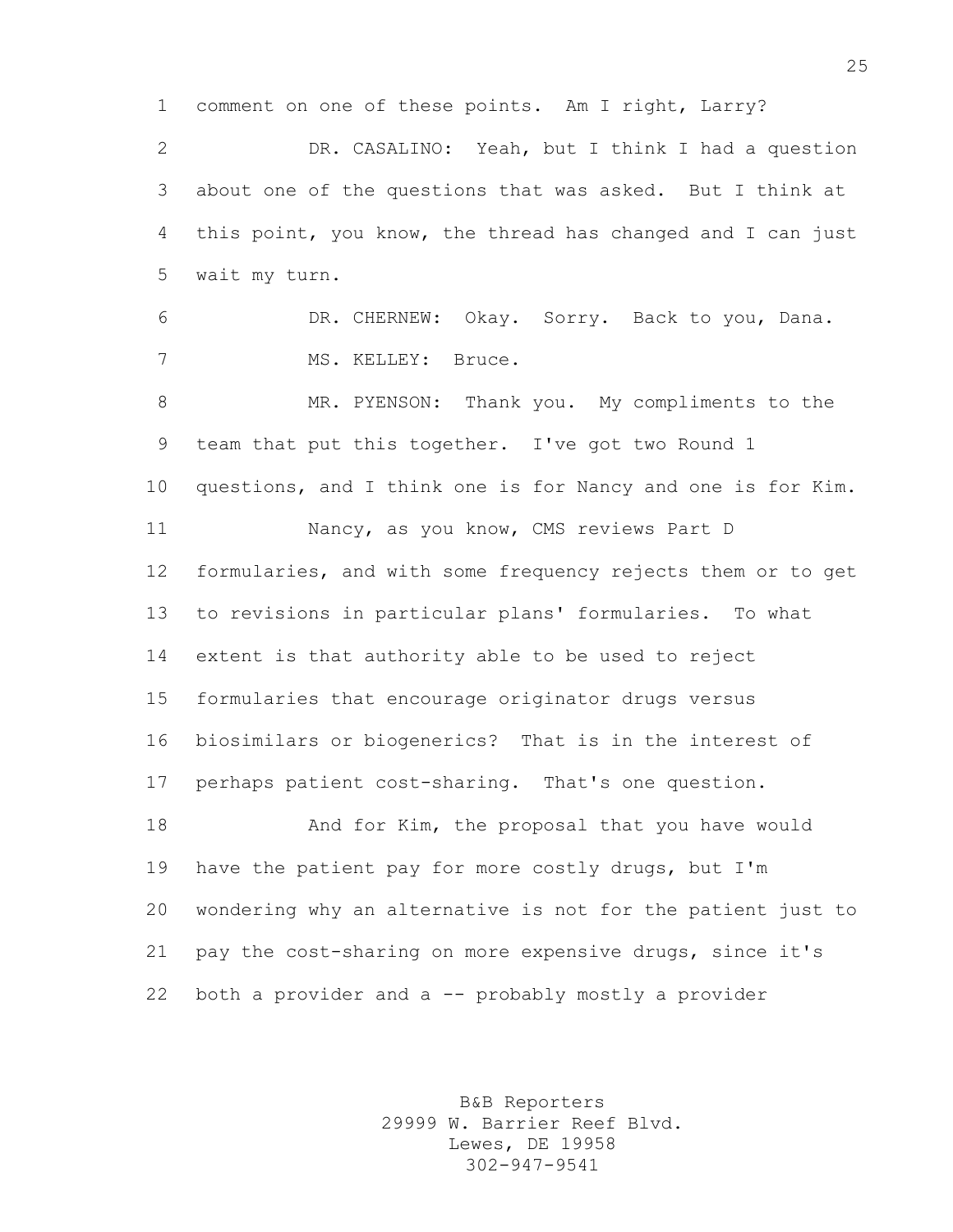decision?

 So two questions. Thank you. DR. SCHMIDT: So I know you said the first one was for Nancy, Bruce, but I think we'd like you to kind of expand a bit more. Under Part D there is, you know, a whole process by which CMS has to a approve the formularies of these private plans that are providing the benefit. Are you suggesting that there should be a similar kind of formulary situation for providers with respect to biosimilars? MR. PYENSON: I'm sorry. I was addressing Part D and biosimilars in a Part D context. DR. SCHMIDT: Okay. 14 MR. PYENSON: For example, the self-injectables. DR. SCHMIDT: So at this point there aren't biosimilars available on the market for Part D drugs. MR. PYENSON: Well, there are for insulins and there are for the erythropoietin stimulating agents, self- injectables. And I think there might be some other classes where biosimilars are available. DR. SCHMIDT: So CMS would somehow involve itself in the decision of that, what should be on the plan's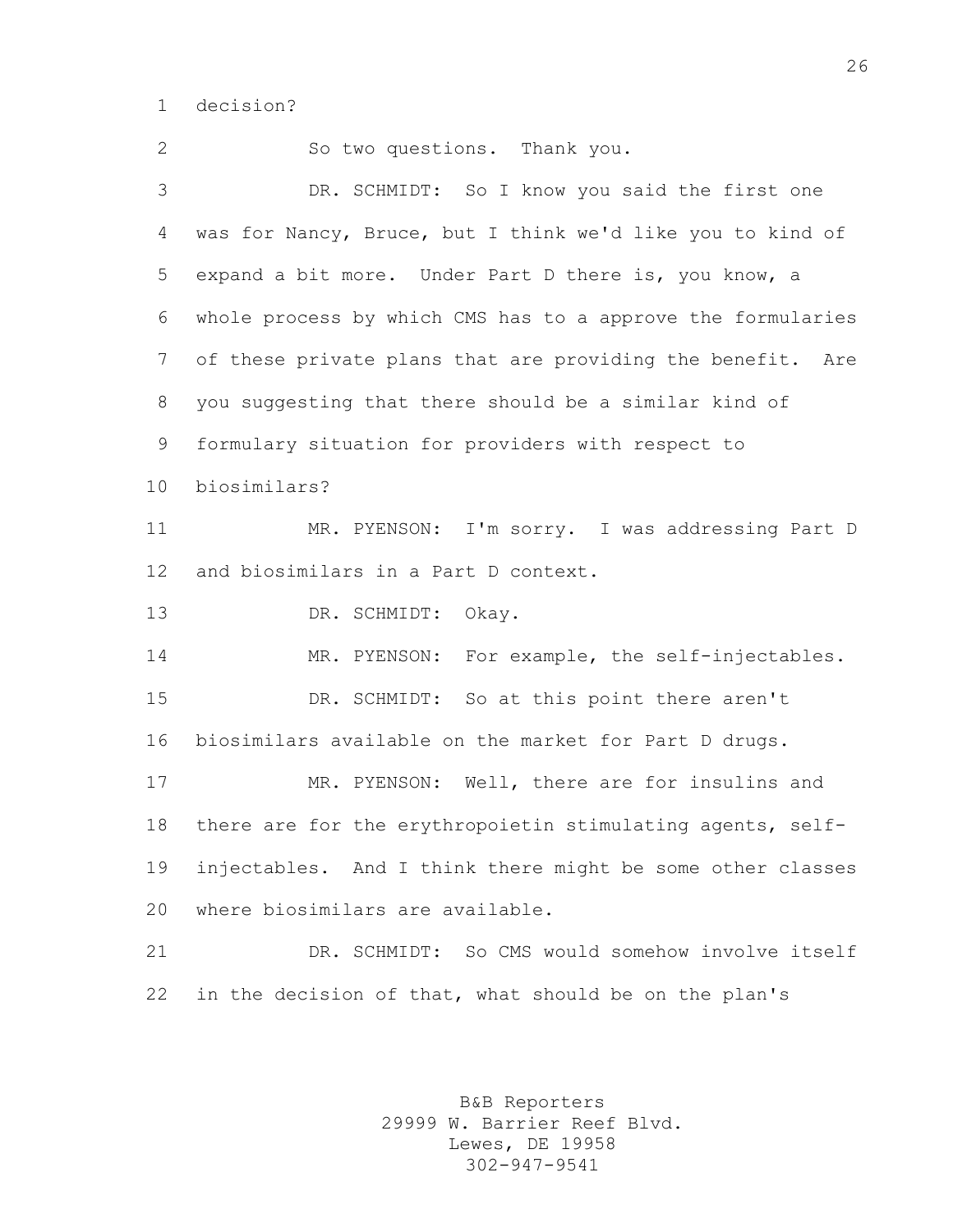formulary?

 MR. PYENSON: I'm asking about authority, whether they would have the authority to do that in order to protect -- to perhaps protect the beneficiary's interest in lower cost-sharing.

 DR. SCHMIDT: I think they have, thus far, interpreted their authority as being more limited in nature, that that might involve getting involved in price negotiation and that type of thing, where they feel that under law Part D is not allowed, through CMS, not allowed to at this point. That's my understanding.

12 MR. PYENSON: Thank you.

DR. CHERNEW: Okay.

 MS. RAY: So Bruce, to address your question about cost-sharing under reference pricing. So this is an item, a design feature that I think we would value Commissioner input on. I think what we were thinking is when there was a medical exception provided that the physician could attest to that the patient would not be required to pay the highest cost share. If there was no medical exception then one option could be is that the patient would pay the additional -- well, the Medicare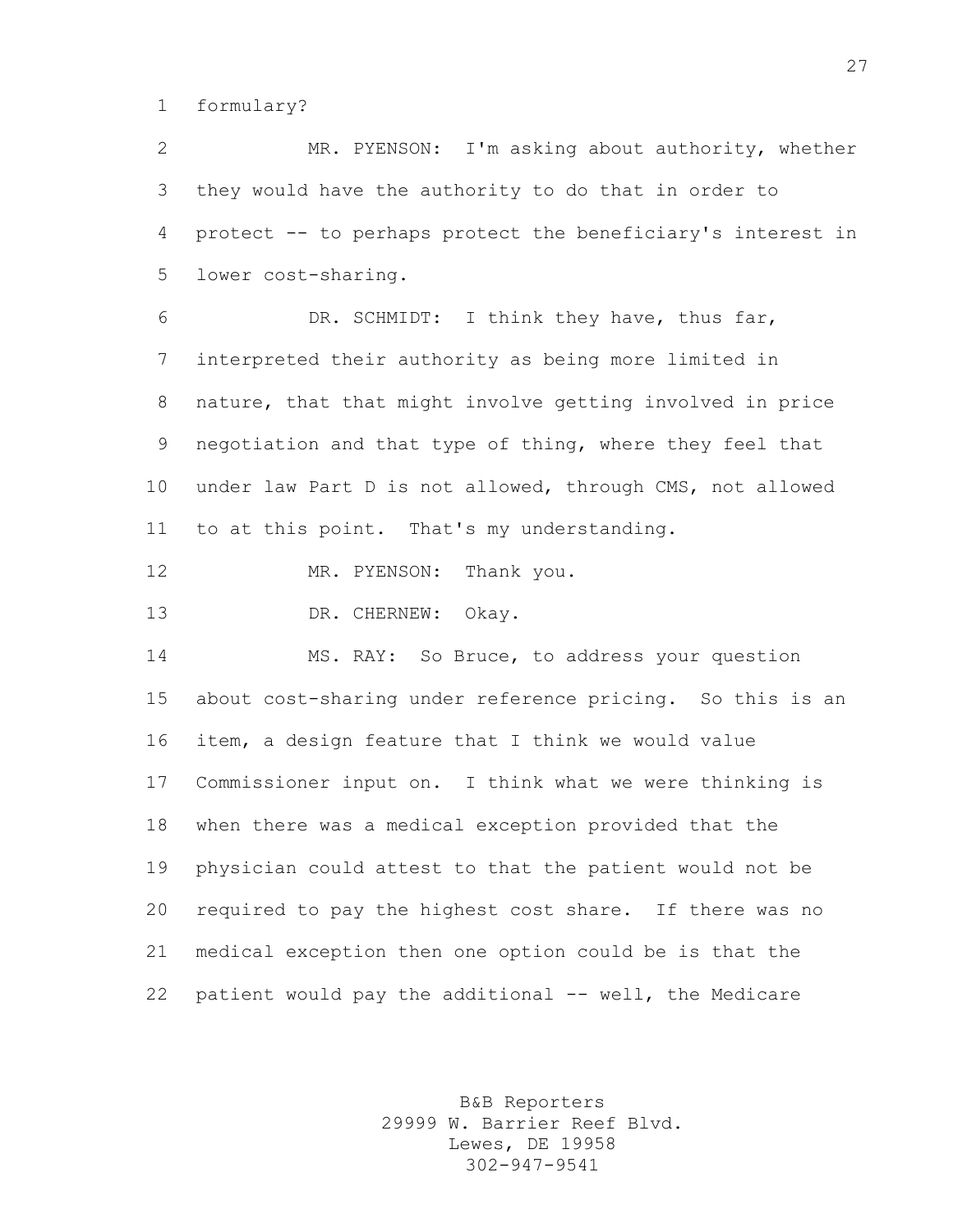program would not pay the additional cost-sharing.

But we would like your input on this.

3 DR. CHERNEW: -- in Round 2.

MS. KELLEY: Okay. Amol.

 DR. NAVATHE: I had a follow-up to Dana's first question. This is another Round 1 question. So Dana had asked about sort of quality used in cost effectiveness, and I was curious -- I have kind of a two-part question, just seeking clarification on what's included or what's in the statute. So is there any distinction between using cost effectiveness for coverage versus for reimbursement or pricing, or are they tied directly together?

 And secondly, so in terms of the change in 14 statute that would be required, I just want to confirm that that would apply to using any sort of cost effectiveness or comparative effectiveness in the context of CED coverage as well, the CED process.

 MS. RAY: Okay. That's a really good question. 19 So on the payment side, there would be a statutory change required to use cost effectiveness in paying for Part B drugs. As I said earlier, the Secretary is mandated to, for most drugs, to base payment based on an average sales

> B&B Reporters 29999 W. Barrier Reef Blvd. Lewes, DE 19958 302-947-9541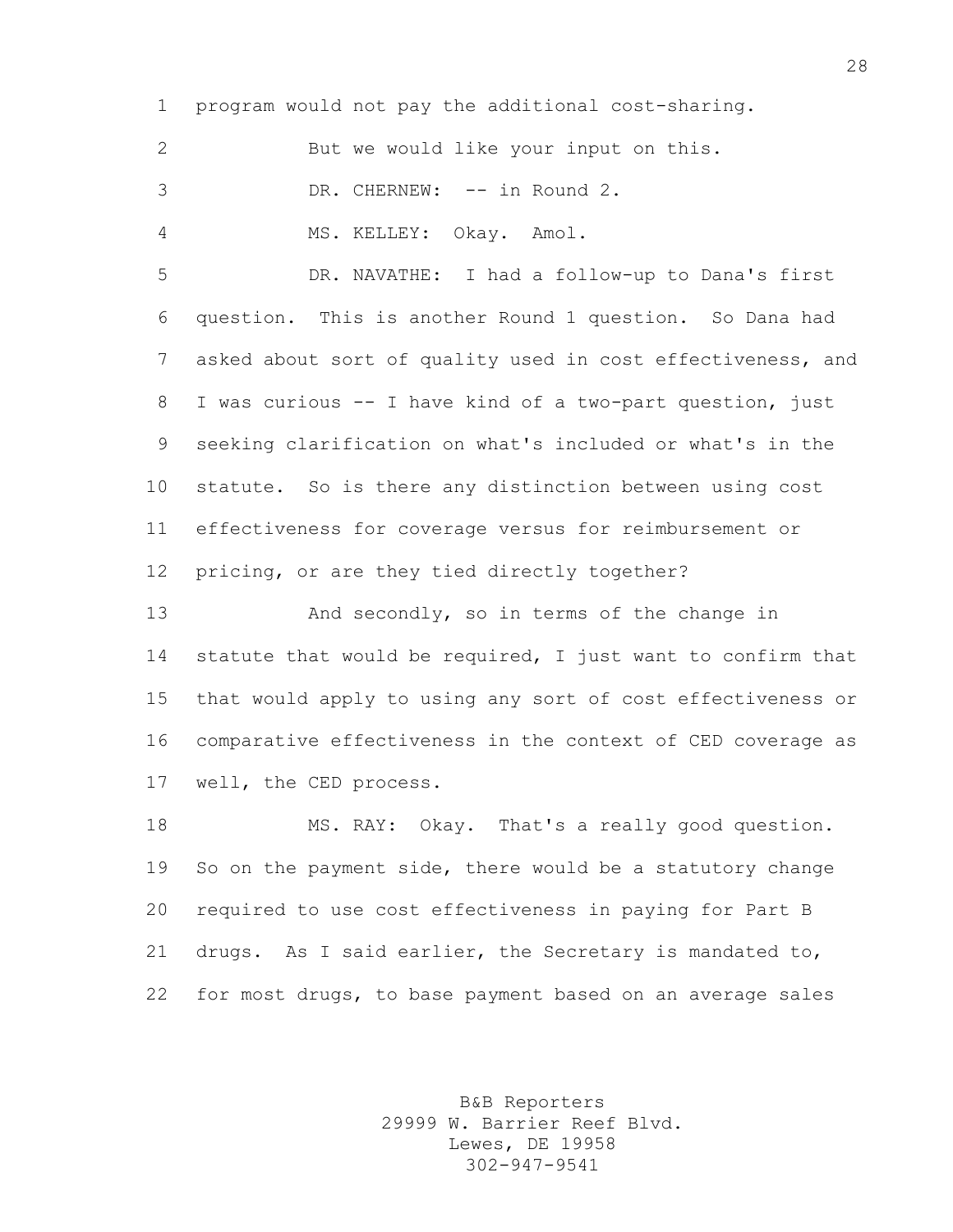price.

 Now, with respect to coverage, that's sort of a different story in a way. So what the statute gives the Secretary authority to do is to cover all services that fall into a Medicare benefit category that are reasonable and necessary for the treatment of an illness or injury. Now, a long, long time ago, the Secretary tried to, in the rulemaking process, tried to adopt either introducing cost effectiveness analysis or the service's comparative clinical effectiveness into the coverage process. Those proposed regulations were never adopted, in part based on pushback from stakeholders. And I can follow up in our next paper and provide you with more detail about this. So we talked about cost effectiveness now and using cost effectiveness in the payment and cover. So now let's talk about coverage with evidence development. So the Secretary has applied coverage with evidence development first using its authority to cover services that are reasonable and necessary for the treatment of illness and injury, and later on, more recently, since I

 think roughly 2006, under AHRQ's authority, to conduct research studies for Medicare.

> B&B Reporters 29999 W. Barrier Reef Blvd. Lewes, DE 19958 302-947-9541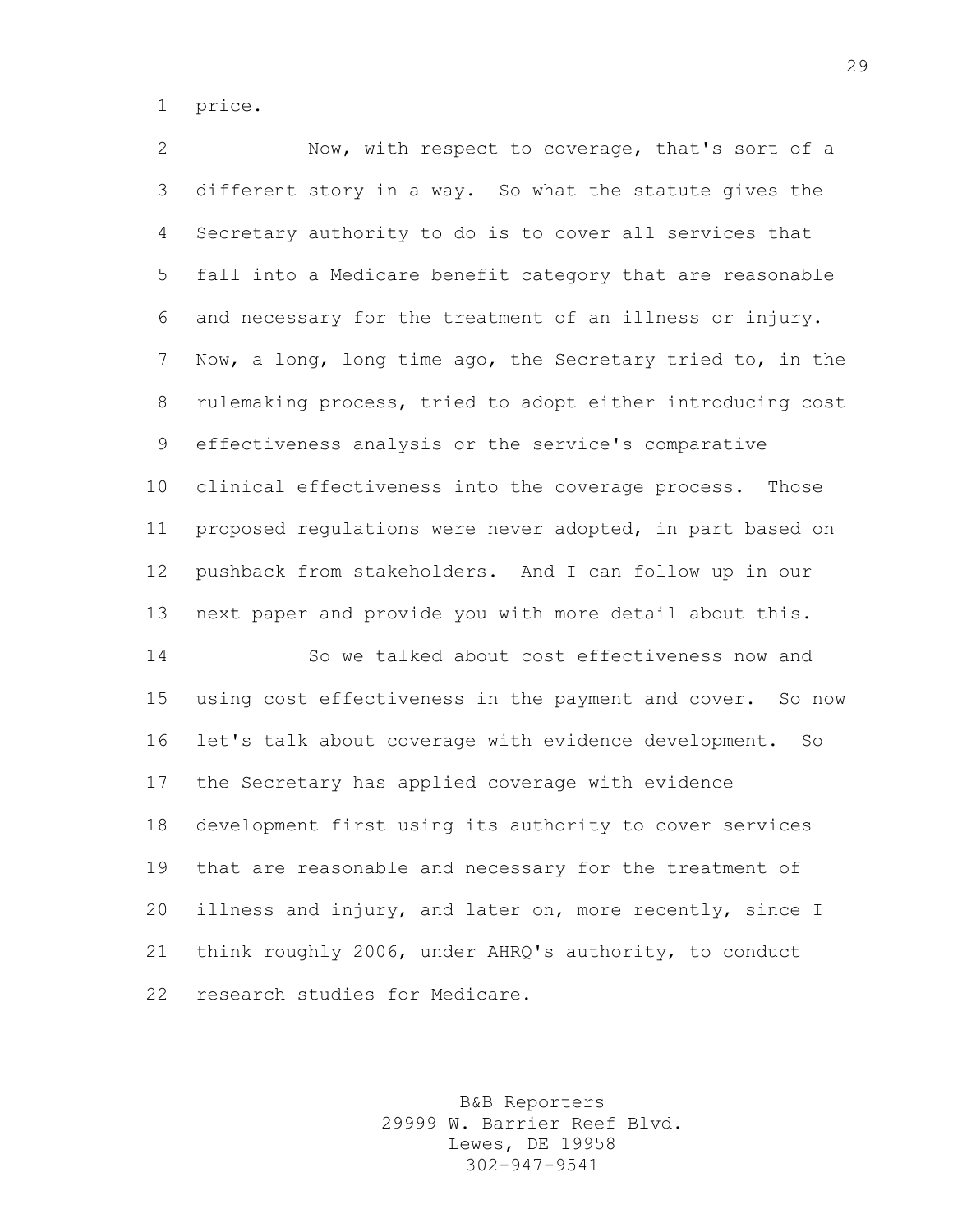And so some researchers contend that, well, if the Secretary had more explicit authority to do CED then it would improve the whole process of selecting which services to apply CED and having the infrastructure to deal with creating the study protocols, et cetera.

 But to be clear, right now the Secretary does implement coverage with evidence development, and CED is applied in the national coverage determination process. DR. NAVATHE: Thank you.

MS. KELLEY: Pat, you had a Round 1 question?

 MS. WANG: This has to do with reference pricing, and as you summarized it in the slide you have described how reference pricing might work, and then in a separate bullet one-time rebasing using international reference pricing. You know, the one-time rebasing thing, all of it you raised the questions in the chapter, so what happens then.

 Is there any consideration, or does it even make sense to think about including the international reference price in an internal reference pricing process?

 Why keep them separate? You know, and that could take a lot of different forms, but could it be helpful to

> B&B Reporters 29999 W. Barrier Reef Blvd. Lewes, DE 19958 302-947-9541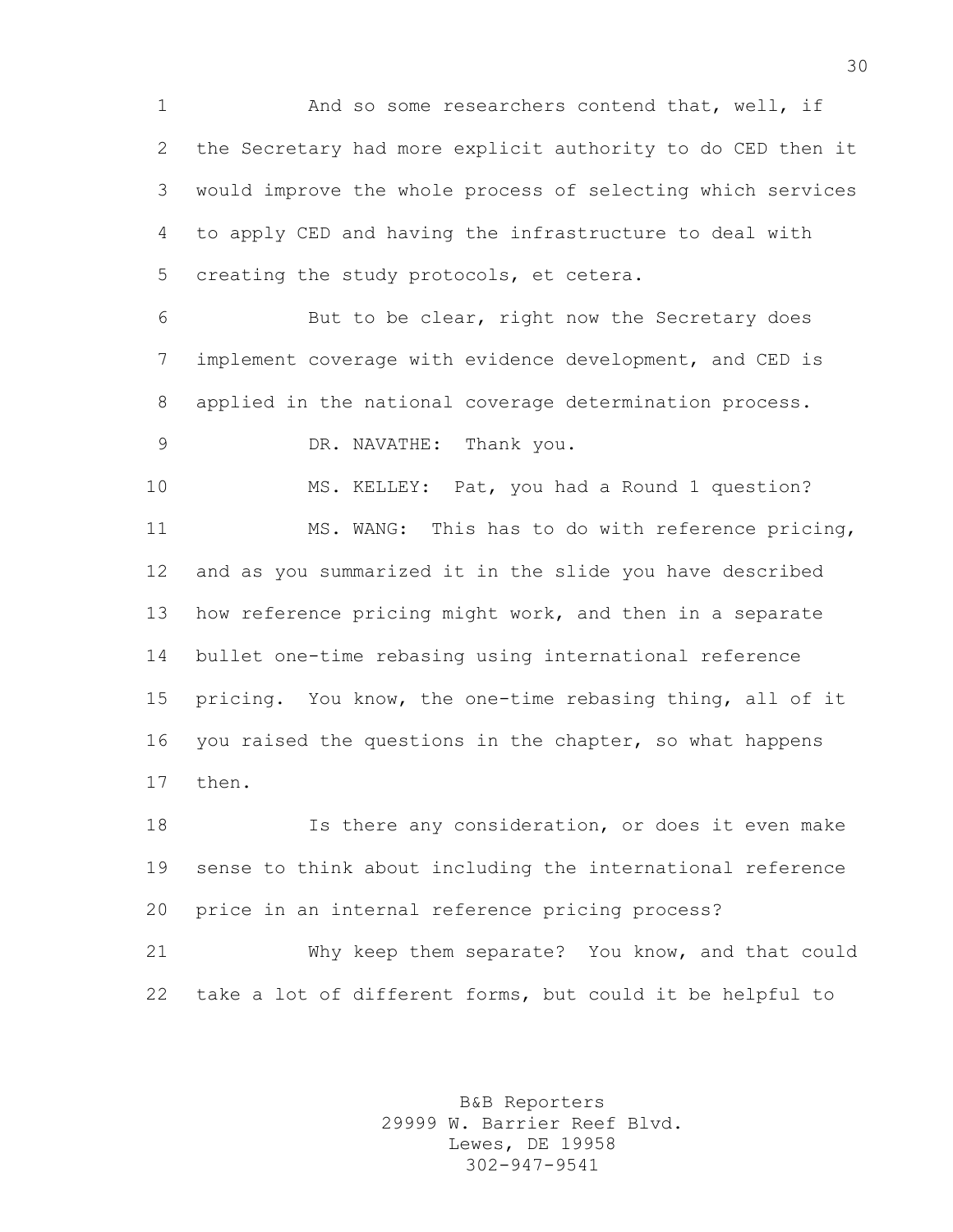inform any kind of internal reference pricing process?

 MS. RAY: So I'll take a stab at that question, and then, Kim, if you want to add on. So there's concern that continuous use of pricing information from overseas and over time that the price will be harder and harder to obtain, for example, in trying to get information on prices net of rebates. And so that's why we thought, well, it may be feasible to do it for a one-time rebasing, but over time there may be a concern about the availability of the data sources.

11 [Pause.]

 MS. KELLEY: Mike, we can't hear you. You're on mute.

14 DR. CHERNEW: That's because I was on mute. I was just going to jump in. I think I want to give a clarifying answer to a clarifying question. I think here the frame reference pricing is being used in slightly different ways, and so there's a big-picture question about whether or not we should use international price indices in how we manage prices just writ large in the Medicare program. That has a lot of complexity, as Nancy just mentioned.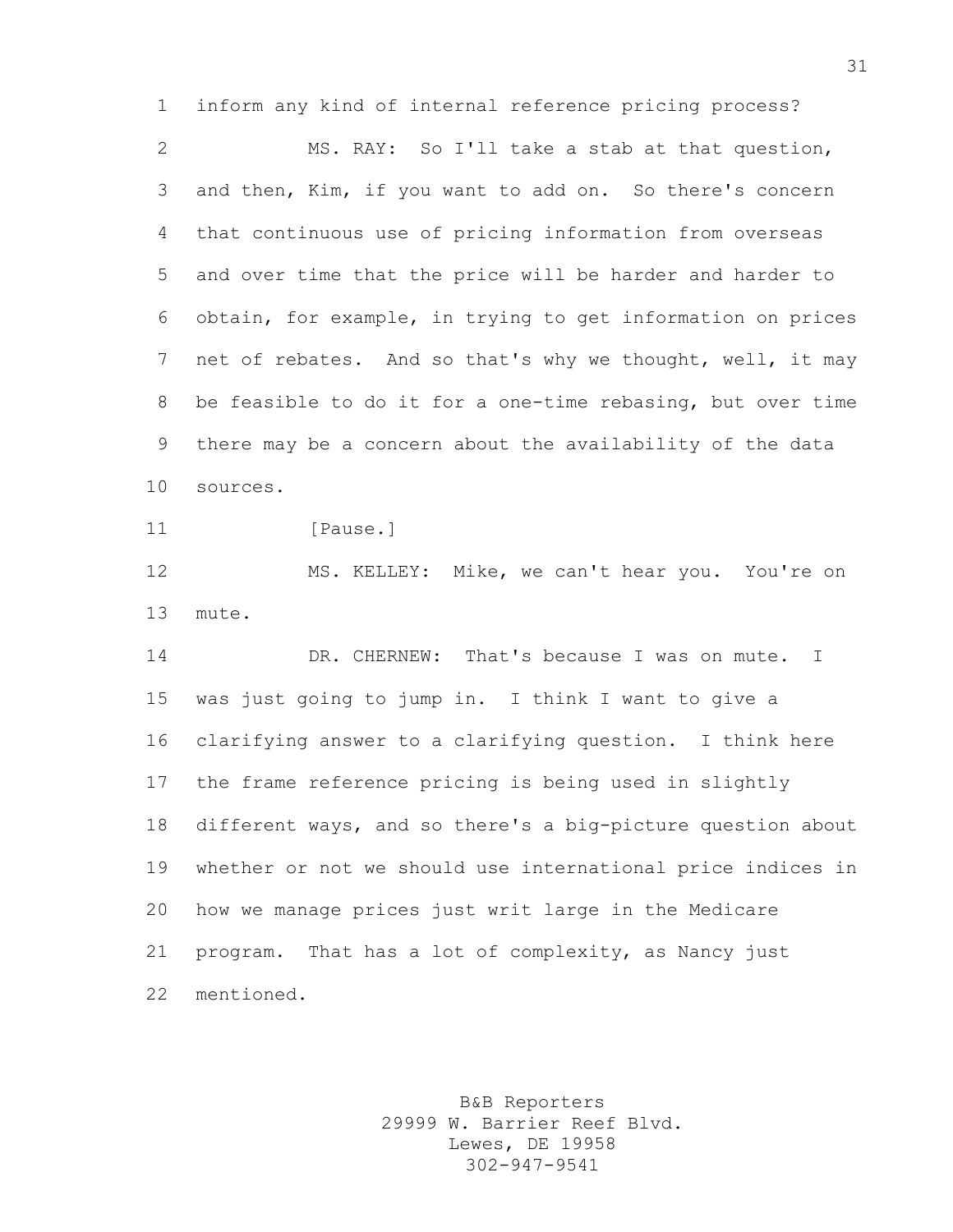The reference pricing type of activities we talked before I view really as more like efficient internal pricing for the things that we buy, and I think they're very different issues. So I don't think one is simply an extension of the other despite us using the same word for them.

7 I will just say now, while I have the floor, I personally am very concerned about one-time rebasing because I think it creates a very challenging policy precedent about what does it mean to invest in innovation and get a patent if later things can be rebased. But that's for a Round 2 discussion about how people feel about that particular option.

14 I think for now, to answer your question, Pat, it is a legitimate question about how one might do that, and there has been a lot of debate about the role of the international price index in a whole bunch of negotiation things. But it's not really analogous to reference pricing, the actual things that we were talking about when we use the term "reference pricing" in the chapter. And if I'm following the chat right, Bruce might want to say something about this, or someone else might, too. Yes,

> B&B Reporters 29999 W. Barrier Reef Blvd. Lewes, DE 19958 302-947-9541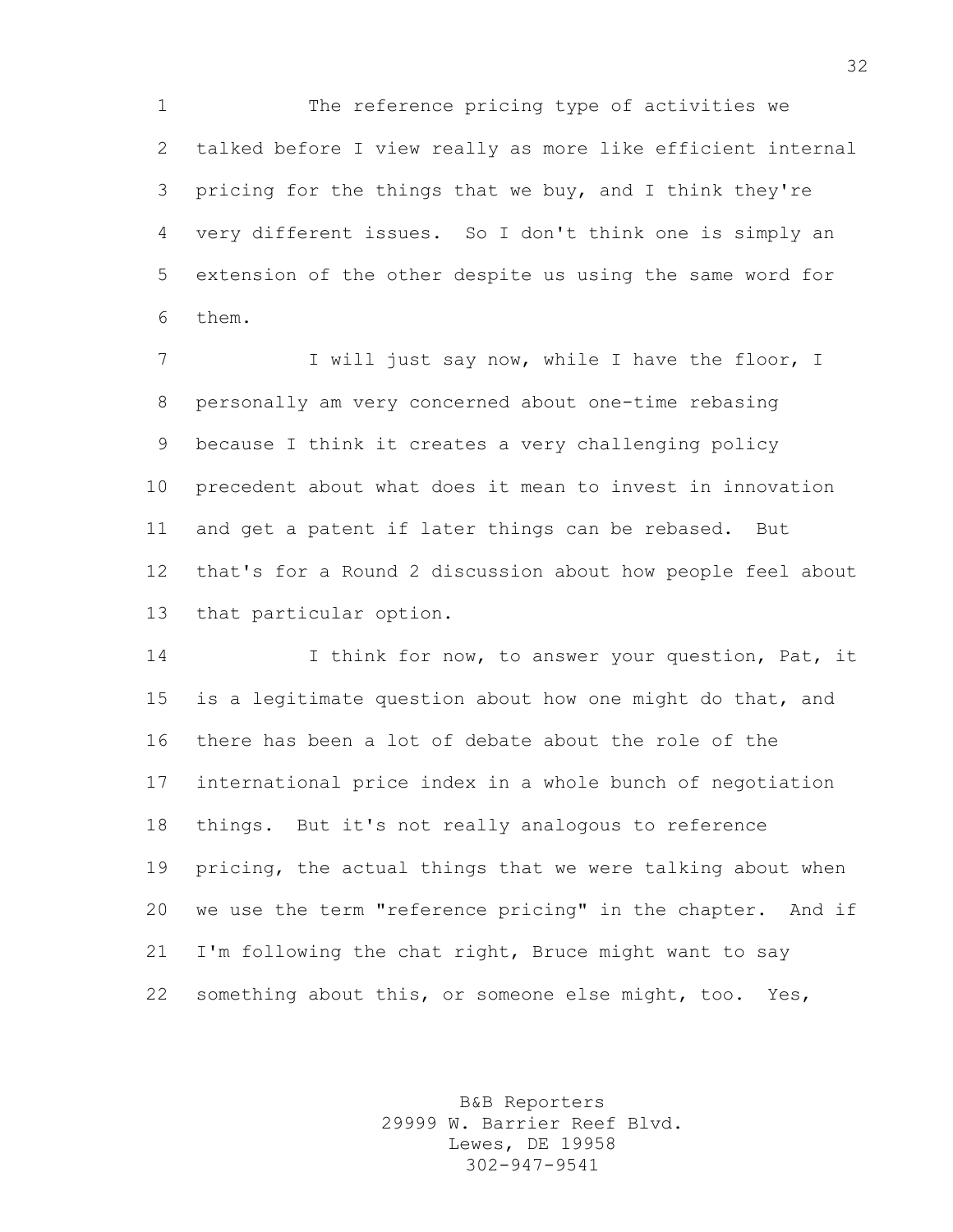Bruce.

 MS. KELLEY: Bruce, on reference pricing? MR. PYENSON: Just my question was -- the discussion was around an international price index, but there's also the same considerations, would Nancy's response be different if the VA schedule were the price index?

8 MS. RAY: I'm sorry. I didn't follow that. MR. PYENSON: There's discussion about setting prices to international as a reference. There's also proposals to use the Veterans Administration acquisition set as a reference. And would the same considerations, concerns about availability of that, would there be other concerns with that?

 MS. RAY: I think I'd like to think about that a little bit more, but I think that's an option that Commissioners should discuss.

 MS. NEUMAN: And this is Kim. Just to add one thing to that, I do know that CBO has written a little bit about the idea of applying Medicaid prices or VA prices in Medicare and said that, if that were to happen, those prices may change. So that would just be something you'd

> B&B Reporters 29999 W. Barrier Reef Blvd. Lewes, DE 19958 302-947-9541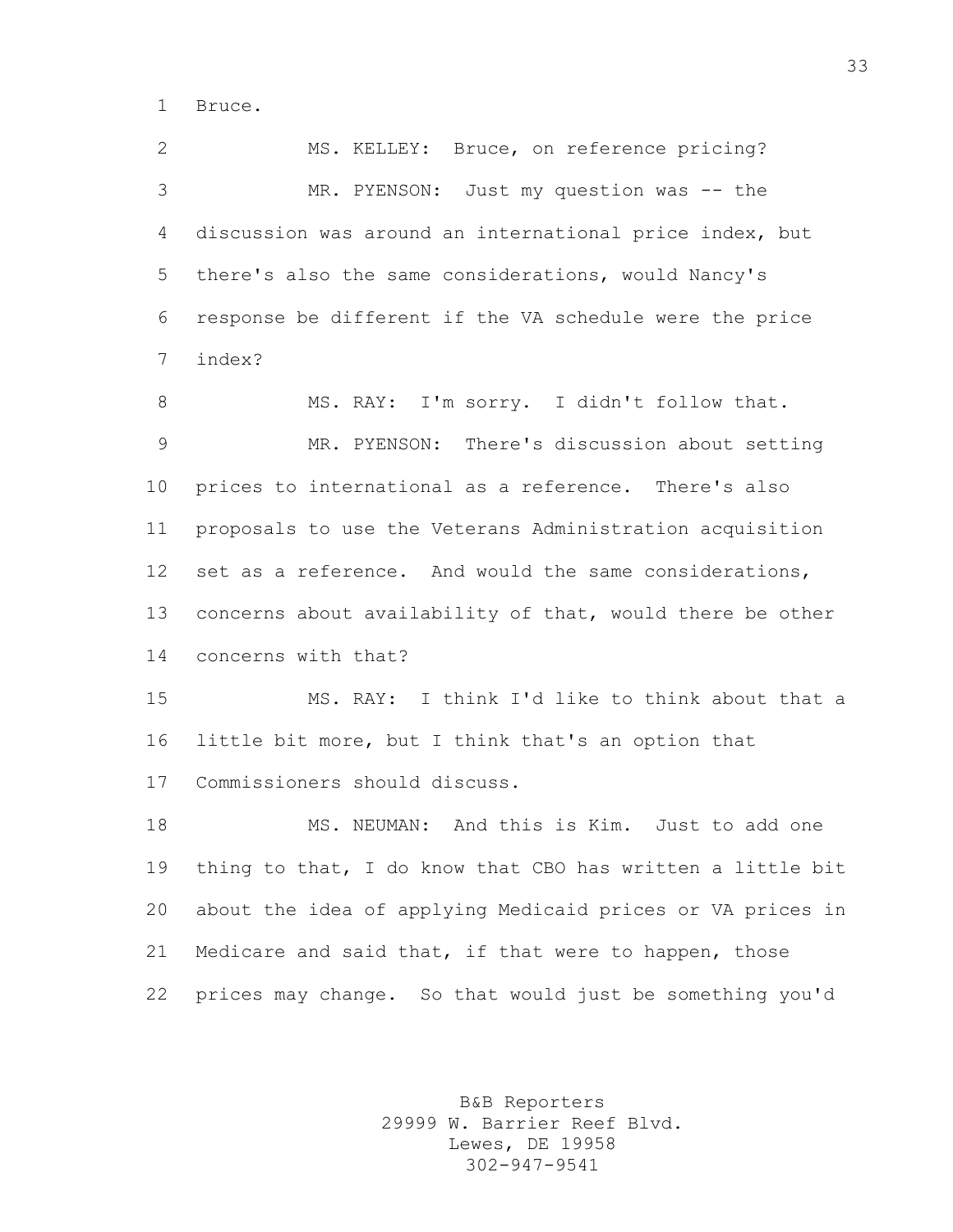have to think about in that kind of policy option.

 DR. CHERNEW: Yeah, so let me try and give another version of this. Some of these reference pricing models are you take the price for Product X and you use it as a price for what should be paid for Product X in a different setting. That is different than looking at the price for Product Y and using that as a reference price for Product X. Those are different things, because if you make the price for Product X in Medicare a function of the price for Product X in, say, the VA or internationally, you change the incentives for the maker of Product X when they're negotiating with the VA or other countries. And that has been, I think, what the CBO has been worried about. The difference is when you're going to a different product or bundling two biosimilars together, for example, it's a different type of reference pricing than if you're picking a different customer's price for the same product because it affects the dynamics of what the price is for that -- the way that the manufacturer of that product sets the price to the other customer. And that's just an economic distinction I think differs between using international/VA versus using the reference price for, say,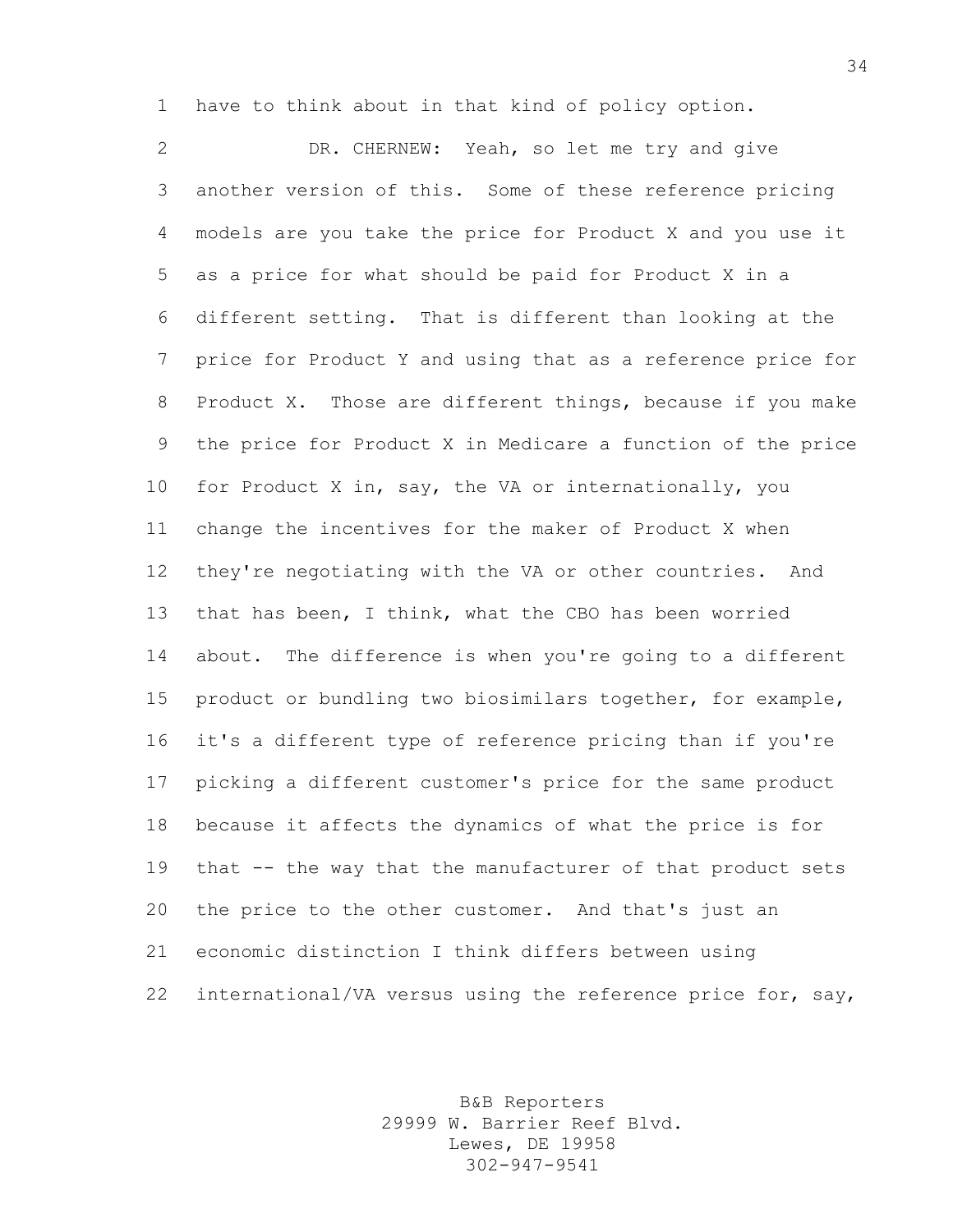a least costly alternative model where you're looking across product as opposed to within product.

 That was a mouthful, and I think -- I'm sorry. If I'm right, Larry's next. If not, Dana is going to correct me and tell me I need to pay more attention. Dana, am I right?

 MS. KELLEY: I have Larry as the last Round 1 question.

 DR. CASALINO: All right. I think Kim actually addressed this earlier, but I want to ask it explicitly. Is there any evidence one way or another about -- I'm talking now about Part B ASP plus 6 percent and whether some providers make or lose money on that. What kind of evidence is there about the ability or the differential ability of providers to negotiate Part B prices? So, you know, could a large hospital system, for example, that employs physicians negotiate lower prices for their Part B drugs than a solo practice oncologist, say? That was the question I had. Since then, I have another Round 1 question. I'll just ask them both at the same time. So that was about negotiating leverage and whether it exists, whether it works for distribution of Part B drugs.

> B&B Reporters 29999 W. Barrier Reef Blvd. Lewes, DE 19958 302-947-9541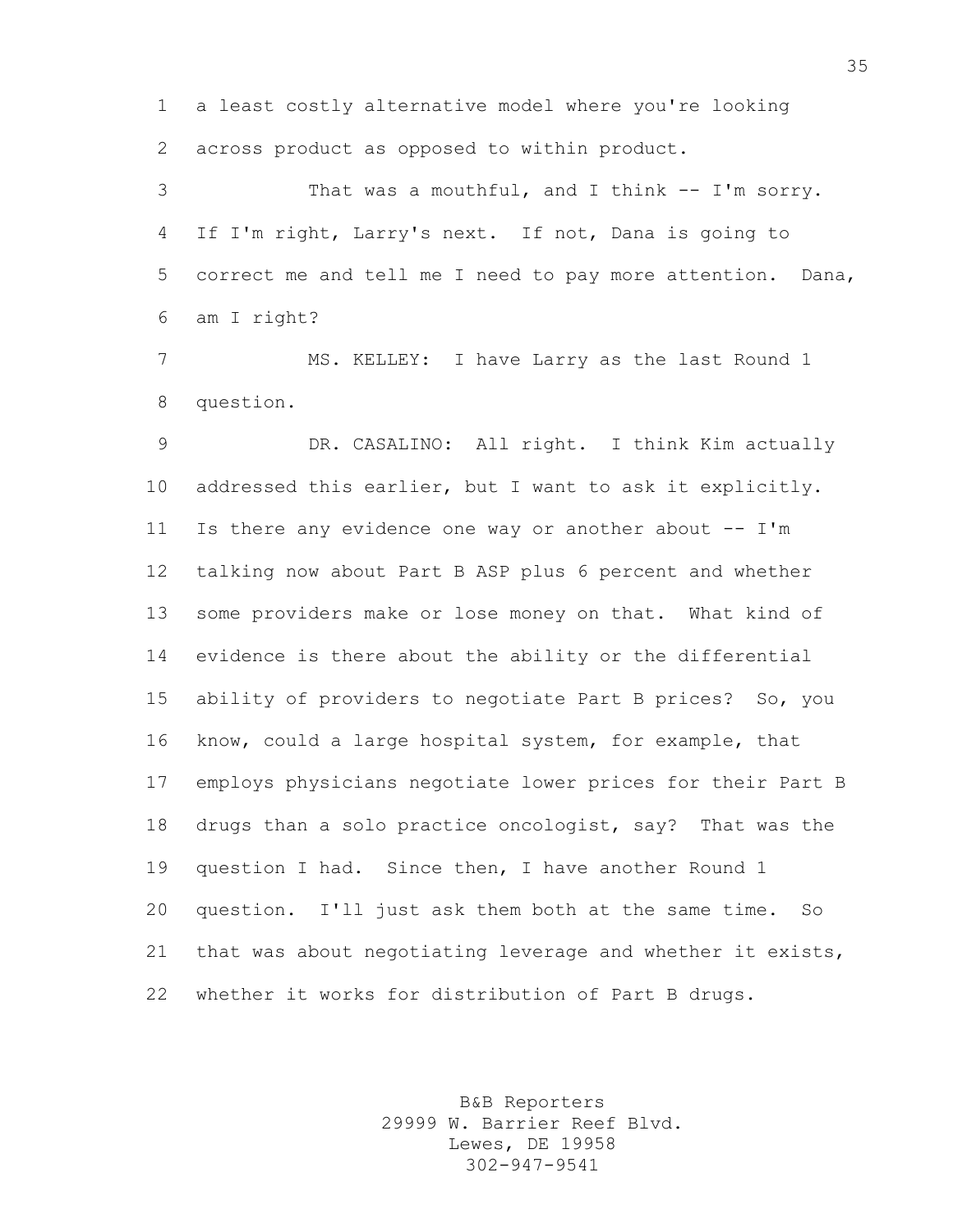The second was in terms of reference pricing. This is still not clear to me. Maybe it should be. It sounds like what the recommendation is is if the reference price is \$1,000 and the manufacturer's charging \$2,000, the beneficiary would pay the difference. So I guess the question is: Is that -- do I understand you correctly? 7 And then a corollary question, if I do understand you correctly, so the provider in that case still has an incentive to prescribe higher-cost drugs, but the reference pricing makes no -- with your recommendation, does the reference pricing have any impact on what the provider actually gets paid or is responsible for above the reference price? Two separate questions. MS. NEUMAN: So on the first question, as far as different negotiating leverage across different size purchasers, so we don't have great data on what the distribution of purchase prices look like across purchasers. ASP is an average, but how big a variation there is around it, we don't have that data to know. When people talk about this issue anecdotally, you know, there's perceptions that high-volume purchasers

probably have more leverage. But there are buying groups

B&B Reporters 29999 W. Barrier Reef Blvd. Lewes, DE 19958 302-947-9541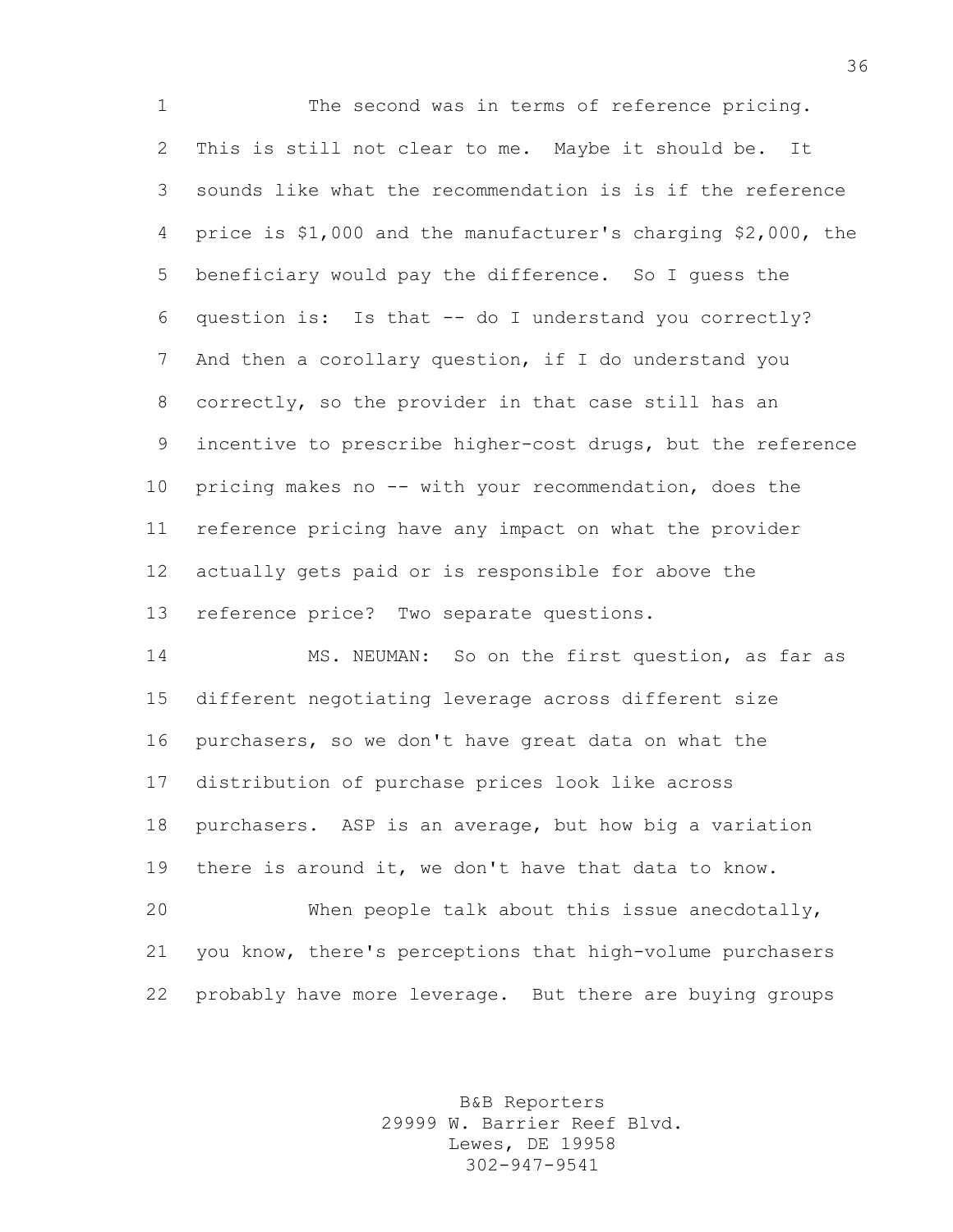and so forth, GPOs, that smaller entities can participate in. And so there's a question of how much does that level the playing field. So that's the first question.

 MS. RAY: Okay. I can take a stab at the second question. So let's use the example of erythropoietin- stimulating agents, and if -- well, let's say, for example, the payment was set based on the least costly alternative. What we described in the paper is that if the doctor thought, attested to that the patient required the more costly product, then the patient would not incur any additional cost sharing. They would be charged the cost sharing under the LCA policy.

 If, however, after the patient and doctor met 14 they both wanted the more costly drug, there was not a clinical necessity for it, then the program would not pick up the additional cost sharing. But this is, of course, a point that Commissioners could discuss.

 DR. CASALINO: But the additional question, part of that in effect goes to the manufacturer or whoever's selling the drug and part of it goes to the physician. Is that correct? Or this doesn't change the physician's incentives except insofar as they care about the patient?

> B&B Reporters 29999 W. Barrier Reef Blvd. Lewes, DE 19958 302-947-9541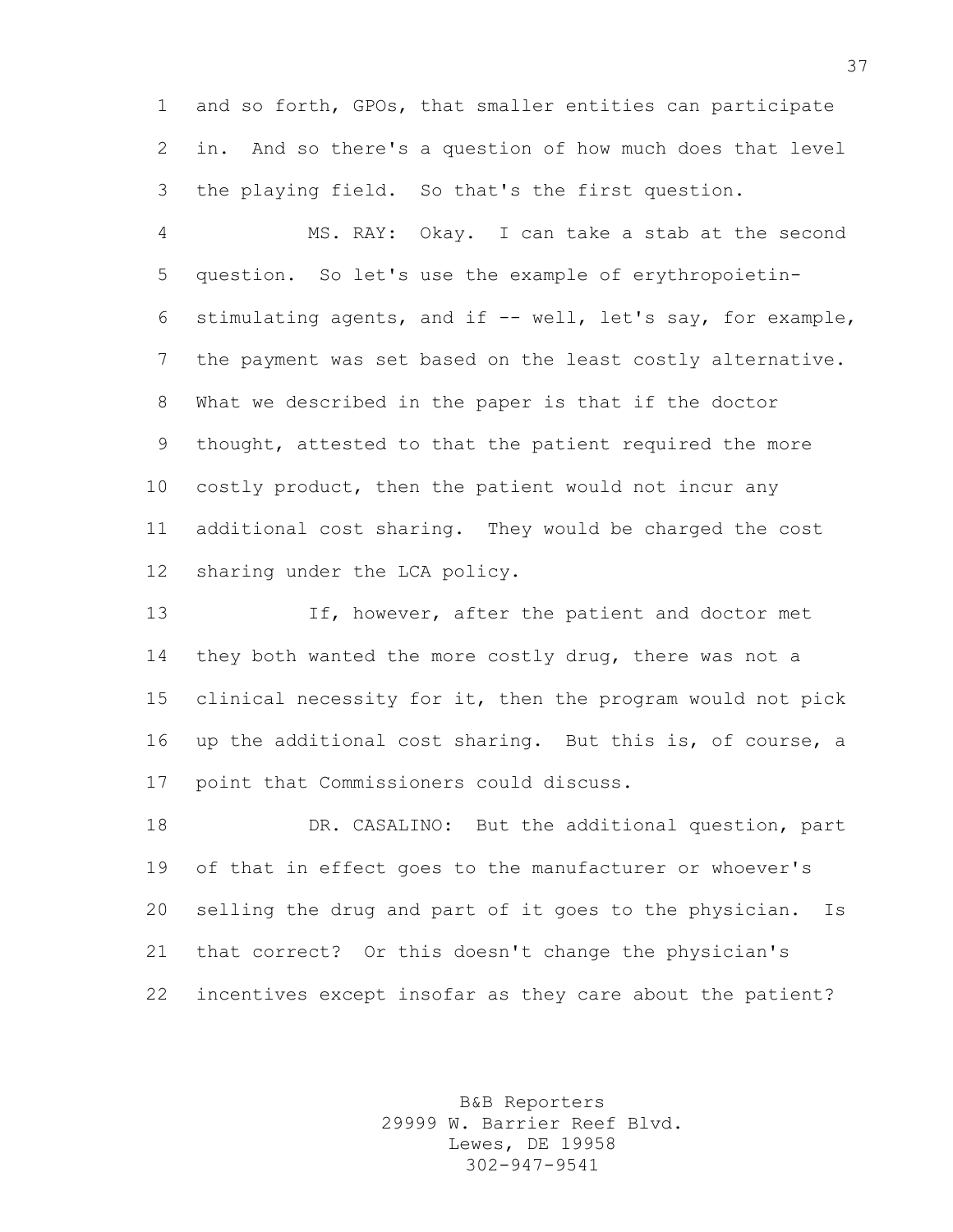Do I understand that correctly?

 MS. RAY: Well, I mean, you know, this policy is motivated to spur price competition among clinically similar drugs, and that once, you know, Manufacturer A sees that Manufacturer B is lowering the price, that will stimulate that manufacturer to take appropriate action in 7 the next -- you know, over the future.

 I would anticipate that the provider and the patient would talk together about the choices of different medications and the differences in out-of-pocket costs as well.

 DR. CASALINO: Thanks, Nancy, and I'm not trying to make a point that it should be one way or the other. I would just say in the chapter it probably could be more explicit than it is, who's responsible for the extra payment, you know, above the reference price. I'm not making an argument who it should be or how it should be, but just I think what the staff intends could be more explicit, I think.

 DR. PAUL GINSBURG: I'd like to follow on what Larry has been asking, which is when say under 6 percent of ASP, if the percentage was lowered and meant that some

> B&B Reporters 29999 W. Barrier Reef Blvd. Lewes, DE 19958 302-947-9541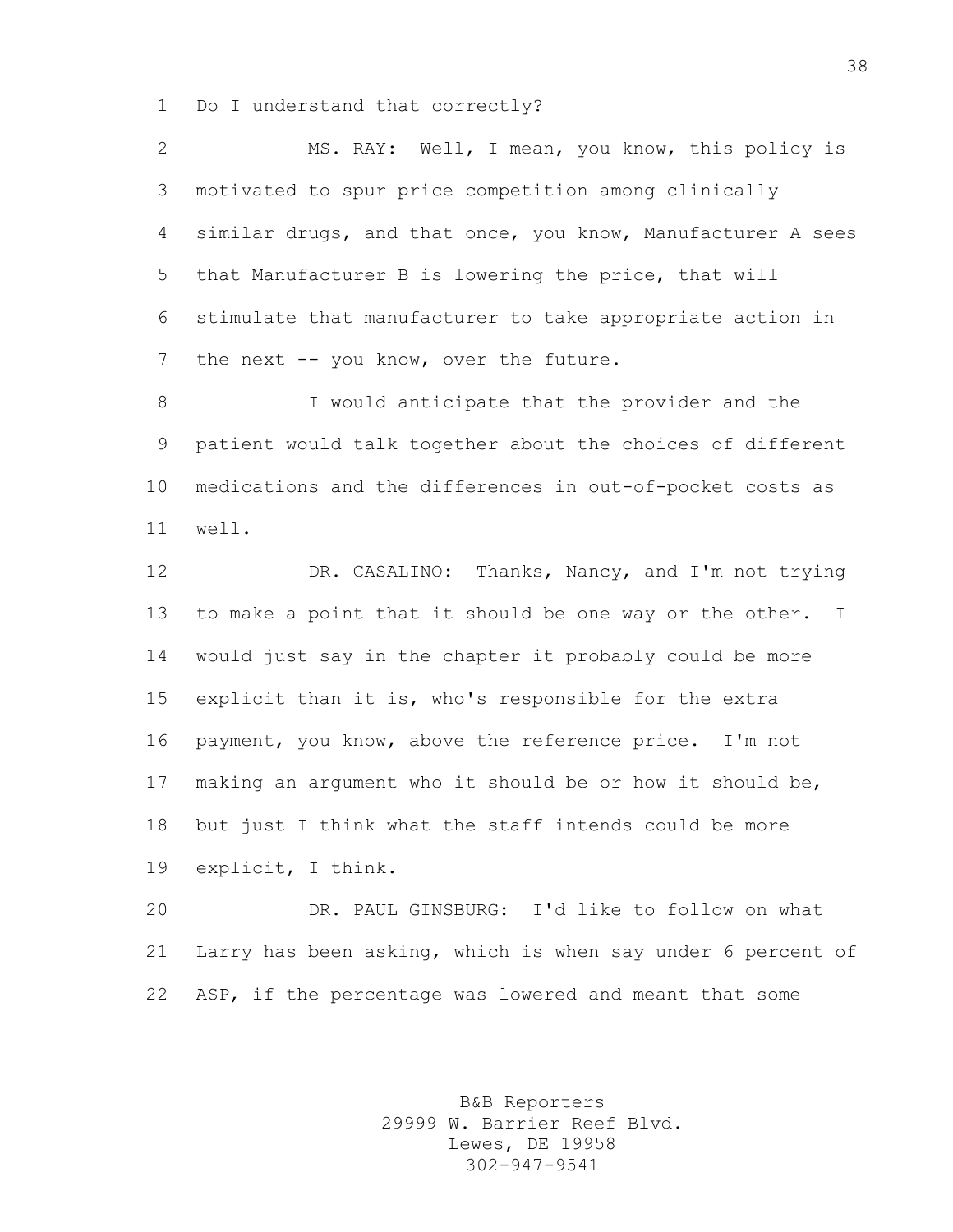physician practices would lose money to administer on some drugs, is it administratively feasible for manufacturers to then cut the prices to those practices that -- to keep them whole, to avoid them losing money?

 MS. NEUMAN: So manufacturers can lower the price to any purchaser. If they do, what would happen is that that would feed into the ASP a couple quarters later. But another approach or response that might happen is if the percentage add-on was reduced, there's a possibility that manufacturers would reduce the variation in prices across purchasers. So even if we know what it is today, which we don't, but if we did, that's not necessarily what it would be in response to the policy.

 MS. KELLEY: Did you want to get in here, Mike? DR. CHERNEW: No. I was just going to say I'm glad we left the amount of time we left for this session, because we have now about an hour for Round 2 questions, and I think the tension here -- I just want to emphasize 19 what I was trying to say before when you couldn't hear me, which is the real tension here is the tension between managing the price and the overall spend on these products, acknowledging that they do add a lot of value, and that we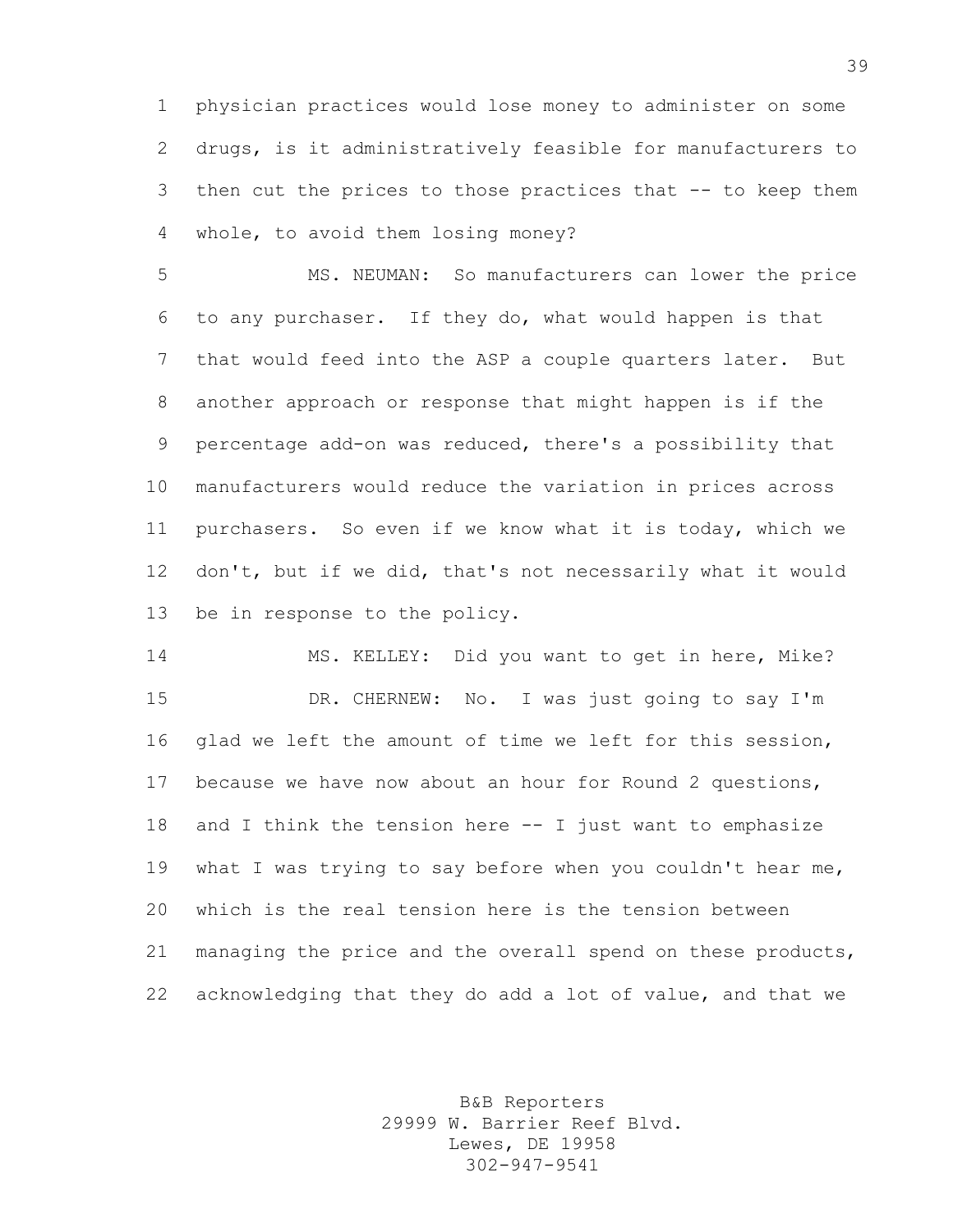want to, therefore, also incent their development in the future. That's the core challenge here. So we want to buy efficiently. We want to spend less. We want to maintain the incentive to innovate.

 I think as we talk through these options, I'm really interested in thinking about not just how to get prices low -- I think that's easier -- it's how to get prices low and make sure that the purchasing is more efficient and we don't really have too deleterious a consequence on innovation.

 Again, I don't think -- we have to be careful not to use innovation as an argument for why manufacturers should have a blank check. I think that's completely wrong. But I do think we have to recognize that trade-off, and we want to purchase efficiently not only cheaply. And efficiency in this context is dynamic, not just at a point in time.

 That being said, I'm now going to listen to all of the Round 2 questions. I'm going to let Dana manage the queue, but I think I'll kick it off because I think if I'm right, Brian is first. Is that right, Dana? MS. KELLEY: Yes, that's right.

> B&B Reporters 29999 W. Barrier Reef Blvd. Lewes, DE 19958 302-947-9541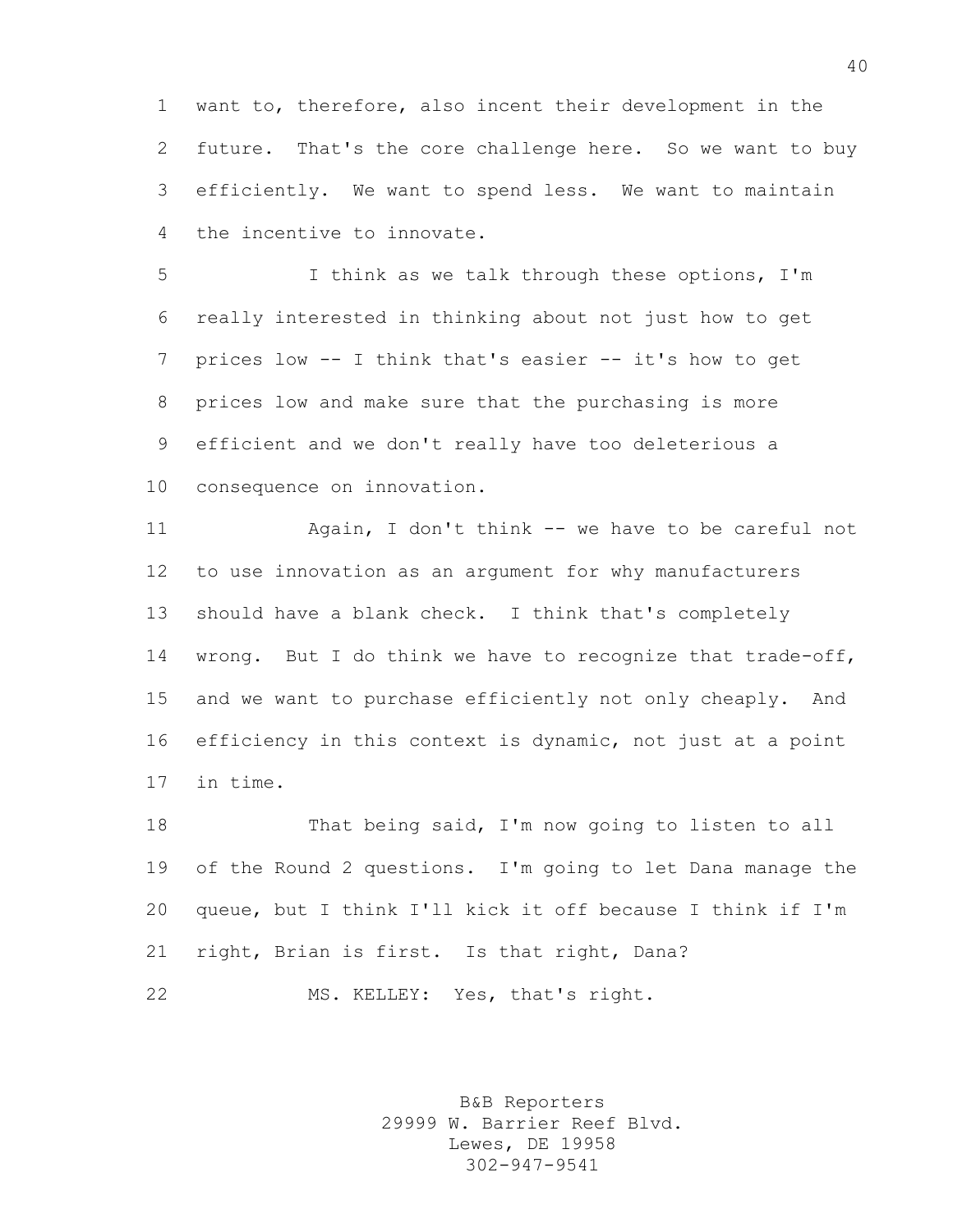DR. CHERNEW: Okay. Brian, go ahead, and then, Dana, you can manage the rest.

 DR. DeBUSK: Thank you, and thanks to the staff for an excellent report. What I actually have are two borderline Round 1/Round 2 comments, but I wanted to push it into Round 2. But it is a question and a statement for the staff.

 First of all, I do see the value of a reference price, whether it be, to Bruce's point, Medicaid, VA, or even an international price. It seems like very useful information. But I also see the problem -- and I think Amol and others pointed this out -- about using it in a formulaic way, hard coupling into payment. It creates all these issues of what is the correct payment amount, how do you address cost sharing.

 So I want to ask a question, and it's a little bit rhetorical but not entirely. Have we looked at using a reference price or some type of international, even, reference price as a way to set a threshold or a trigger? So, for example, if a drug reached 150 percent or 200 percent of the reference price, so say to a median price in G20 countries, could we from there trigger, say, the

> B&B Reporters 29999 W. Barrier Reef Blvd. Lewes, DE 19958 302-947-9541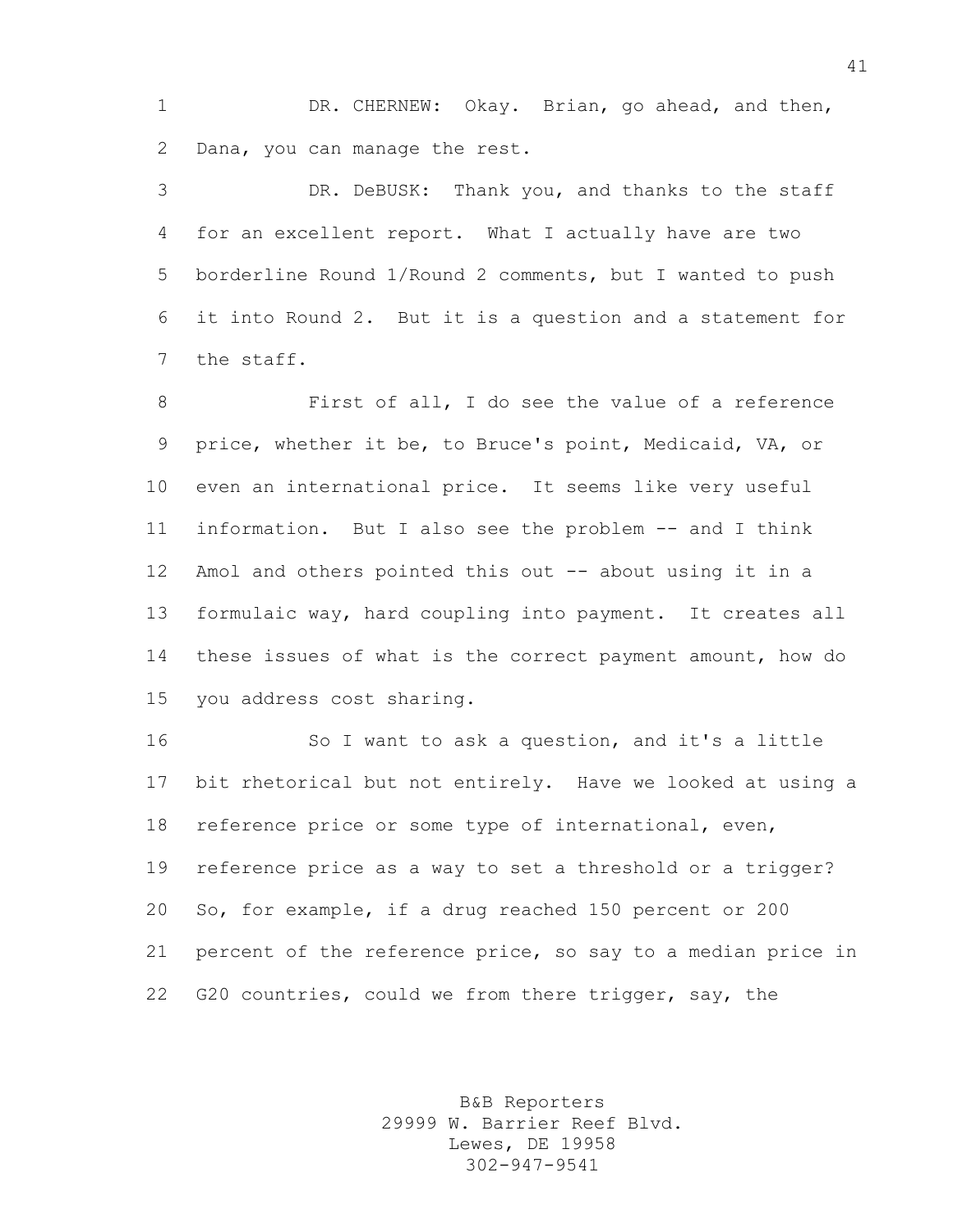restructuring of the ASP? Or could we, for example, trigger the consolidation of the billing code?

 So I'm just wondering if we could use that exogenous price in a beneficial way but use it more as a threshold and give the Secretary a little bit more latitude so that you don't have this hard coupling into the system where, you know, if A, we have to multiply it by this factor and turn it into B. So I guess that's my first comment and question, on the use of an exogenous or reference price as a threshold for some subsequent action. And I do, by the way, very much favor modifying the ASP add-on payment, especially, you know, to someone who, say, is potentially a bad actor.

 My second comment is around launch prices. The dominant strategy clearly is to launch high and then walk down a rebate, because there's really -- in a rebate environment, there's really no penalty for launching too high because, you know, as you step up the rebate, they're enjoying the ASP benefit. I mean the price of the drug is actually shrinking. And you see the difference between that versus trying to walk the ASP back up from a drug because, you know, with the two-quarter lag in the ASP

> B&B Reporters 29999 W. Barrier Reef Blvd. Lewes, DE 19958 302-947-9541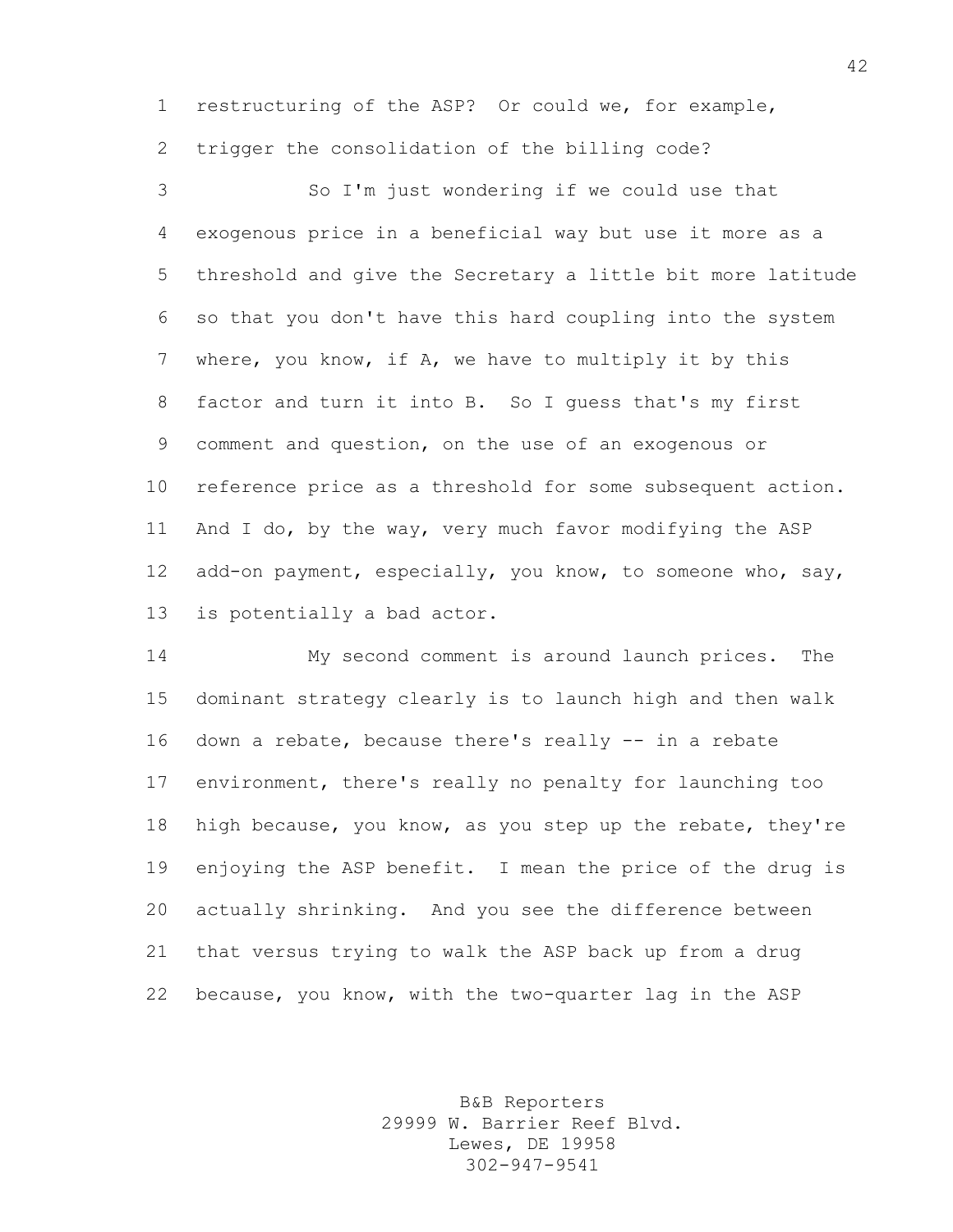calculations, providers are always staying behind the curve.

 So here's my question, and I'd really, really appreciate some Commissioner feedback on this, too. Is there any reason that a newly launched drug should have a large rebate attached to it? I realize that there might be a rebate attached to formulary placement or some type of preferential access to the drug. But I don't see a 30, 40, 60 percent rebate. So I guess this is the second question or policy option, is when we focus on new drugs and launch prices, if we restricted the amount of rebate or put some type of guardrails on that, would it get us closer to discovering the true launch price of a drug? Would it give manufacturers less latitude and actually add an individual to guess correctly with a launch price?

16 And with that, those were my two questions/comments, and, again, thank you for an excellent chapter.

 MS. RAY: So just one item about the trigger that you had suggested early on. So I think there might be some implementation issues to consider, number one, the availability if you were to base it on international data;

> B&B Reporters 29999 W. Barrier Reef Blvd. Lewes, DE 19958 302-947-9541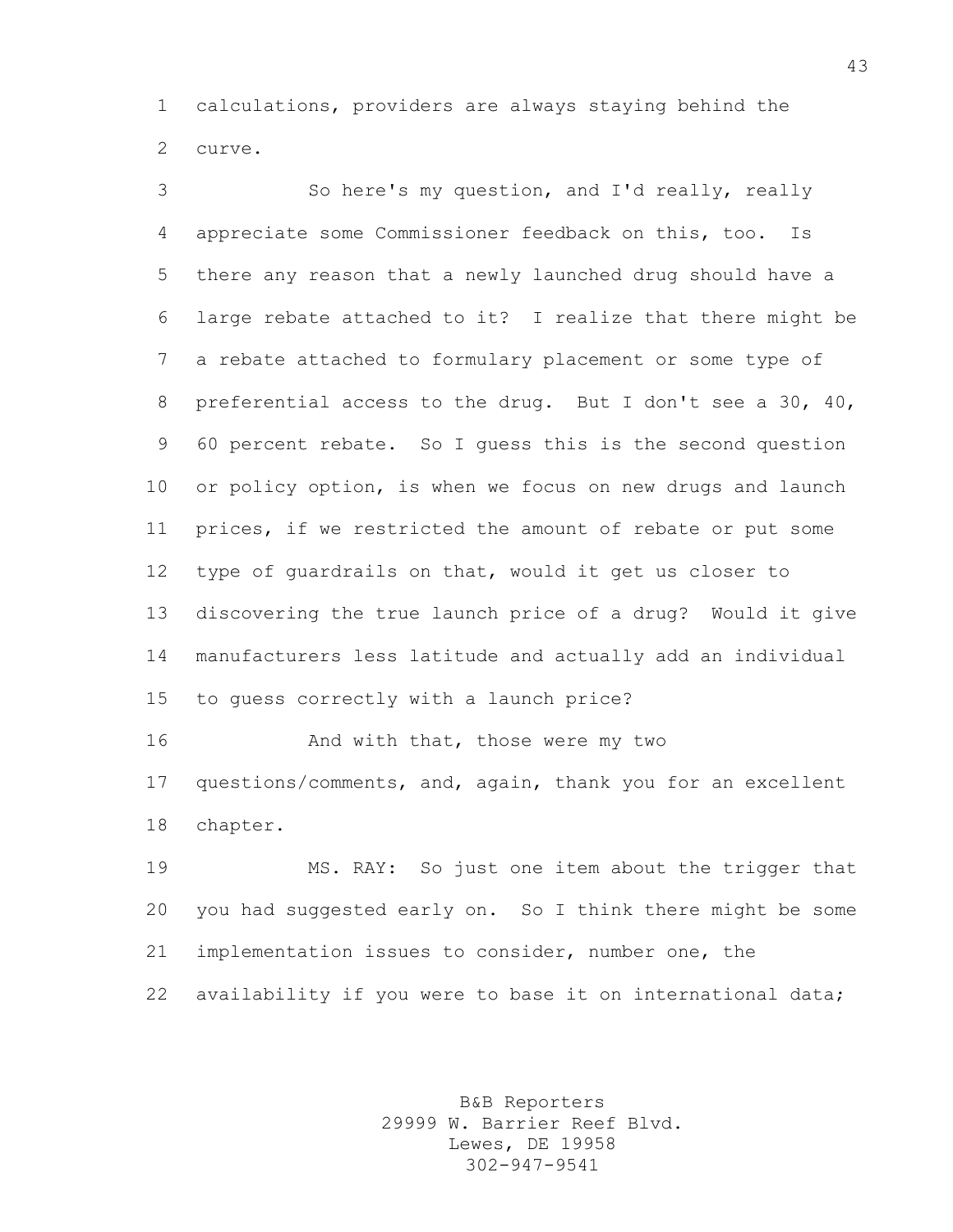1 and then, number two, so, again, this -- you know, our option to use what we call "internal reference pricing" on a therapeutic class of drugs, you could have some variation in prices already under the current ASP plus 6, and so this trigger could trigger, let's say, Drug A but not Drug B. And I think we would have to think a little bit more about how that would play out.

8 DR. DeBUSK: Thank you.

MS. KELLEY: Stacie?

 DR. DUSETZINA: Thanks to the group for the excellent presentation and report.

 I have a few comments just to make it in general 13 on the suggestions and the recommendations that we're hopefully working towards.

 One is that I fully agree with the idea of using some sort of value-based payment limit for new drugs and especially thinking about maybe a starting place for that being drugs with less evidence available at the time of approval. So, for me, the accelerated approval is a very good example of that, where we might want to think also about overall budget impact in addition to the information available at the time the drug comes on the market.

> B&B Reporters 29999 W. Barrier Reef Blvd. Lewes, DE 19958 302-947-9541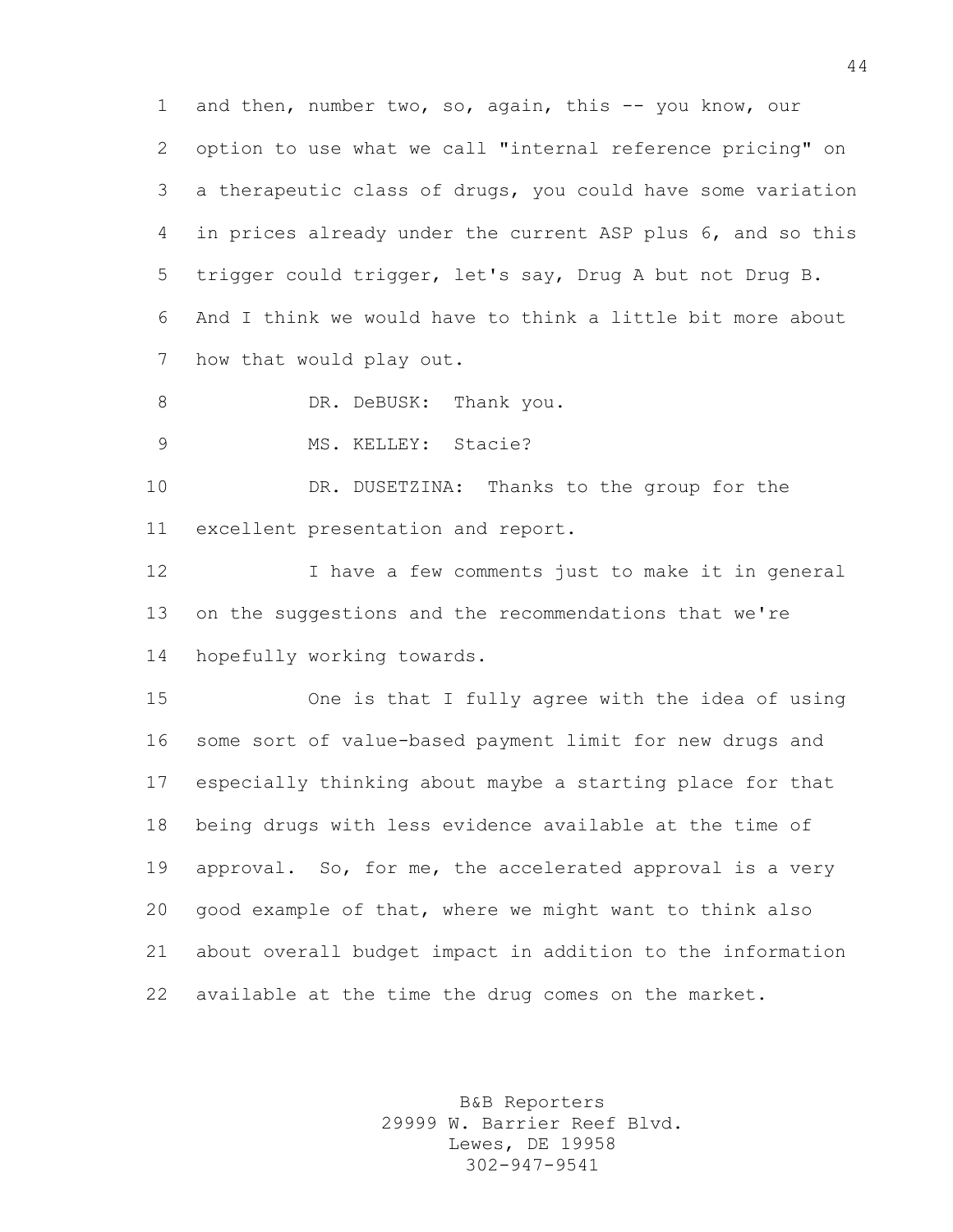1 I also think this is -- I am very supportive of the internal reference pricing, and just to be clear, the concept especially of thinking about putting therapeutic alternatives together under the same billing code in Part B, I think, is incredibly attractive.

 From one of the Round 1 comments and thoughts about evidence generation, it could be worth thinking about how Medicare Advantage is currently handling these Part B drugs and trying to steer people to lower-cost alternatives when higher-cost alternatives exist as one way of kind of gathering a little bit of information about where we might target this kind of bundled therapeutic substitutes for reference pricing in Part B.

 I think very much like a couple of the other comments that have come up about this thought about who pays more, and I think it was Larry's point about kind of trying to get clarity around the patient paying more when they have a drug that is selective that is not the preferred or referenced product. When reading that part of the chapter, I kind of reacted fairly strongly that I don't think that we should necessarily put the patient on the hook or the beneficiary on the hook for all of that

> B&B Reporters 29999 W. Barrier Reef Blvd. Lewes, DE 19958 302-947-9541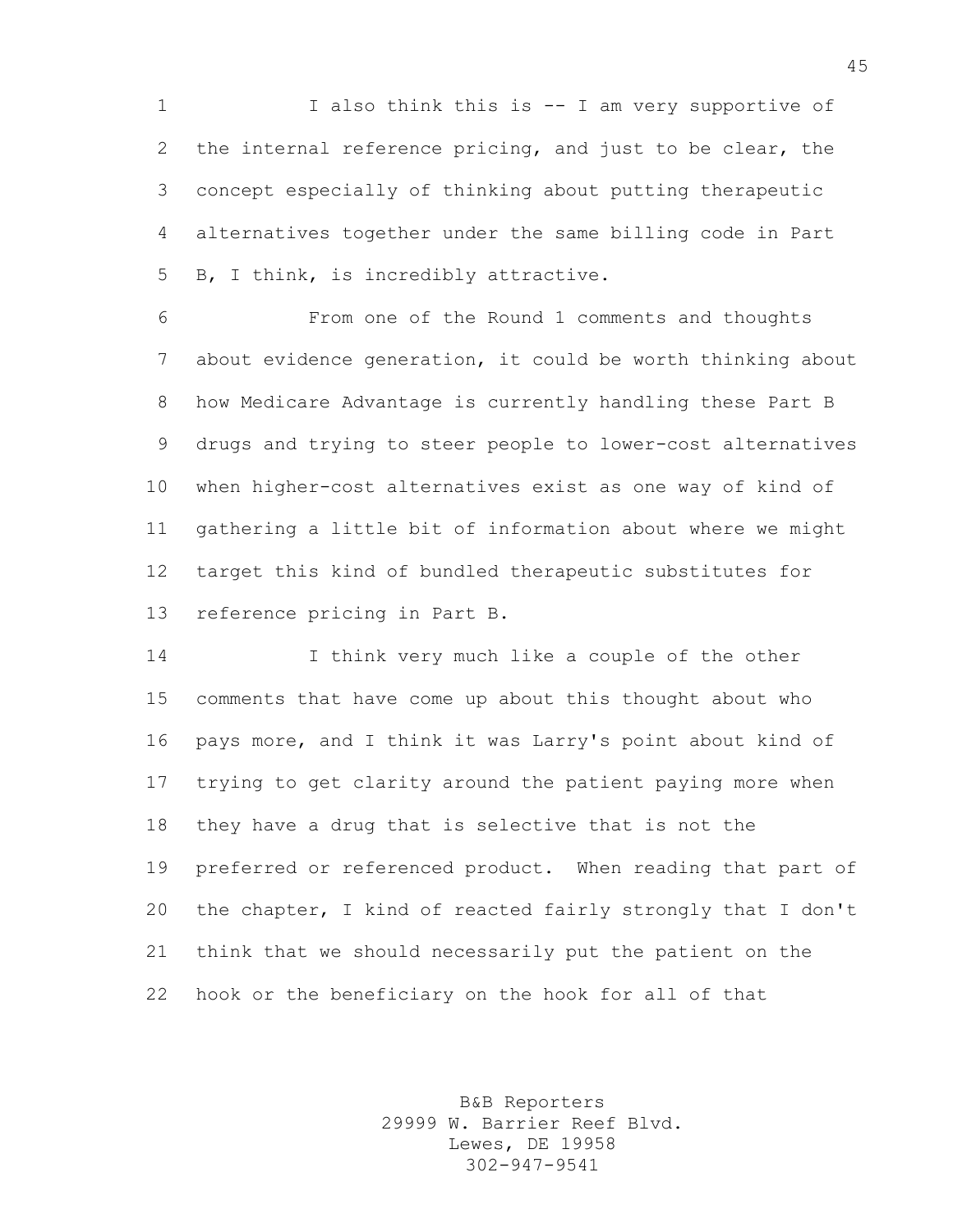additional spending, and part of the comments made in Round 1 about this is often a physician-driven decision -- and especially in Part b, the patient doesn't see that price before they get the bill later, after they've received the service.

 So I guess I'm a little bit more inclined in the Part D setting of reference pricing and co-pays and cost sharing for beneficiaries. At least they see the price before making a decision to fill the drug. So I think we want to be cautious about that component and how the cost sharing affects beneficiaries.

 Just two more quick points. One is the average sales price change and that lack of information about the distribution of some potential physicians who are losing money on the average sales price versus making that margin. It seems there is an opportunity to think about offering -- some sort of vendor model, I know, has been proposed in the past, the idea of having a place where those smaller practices could get the drug without having that financial penalty of having a purchase price that is above the average sales price, in which case, we wouldn't be double penalizing them. But I really am supportive of the idea of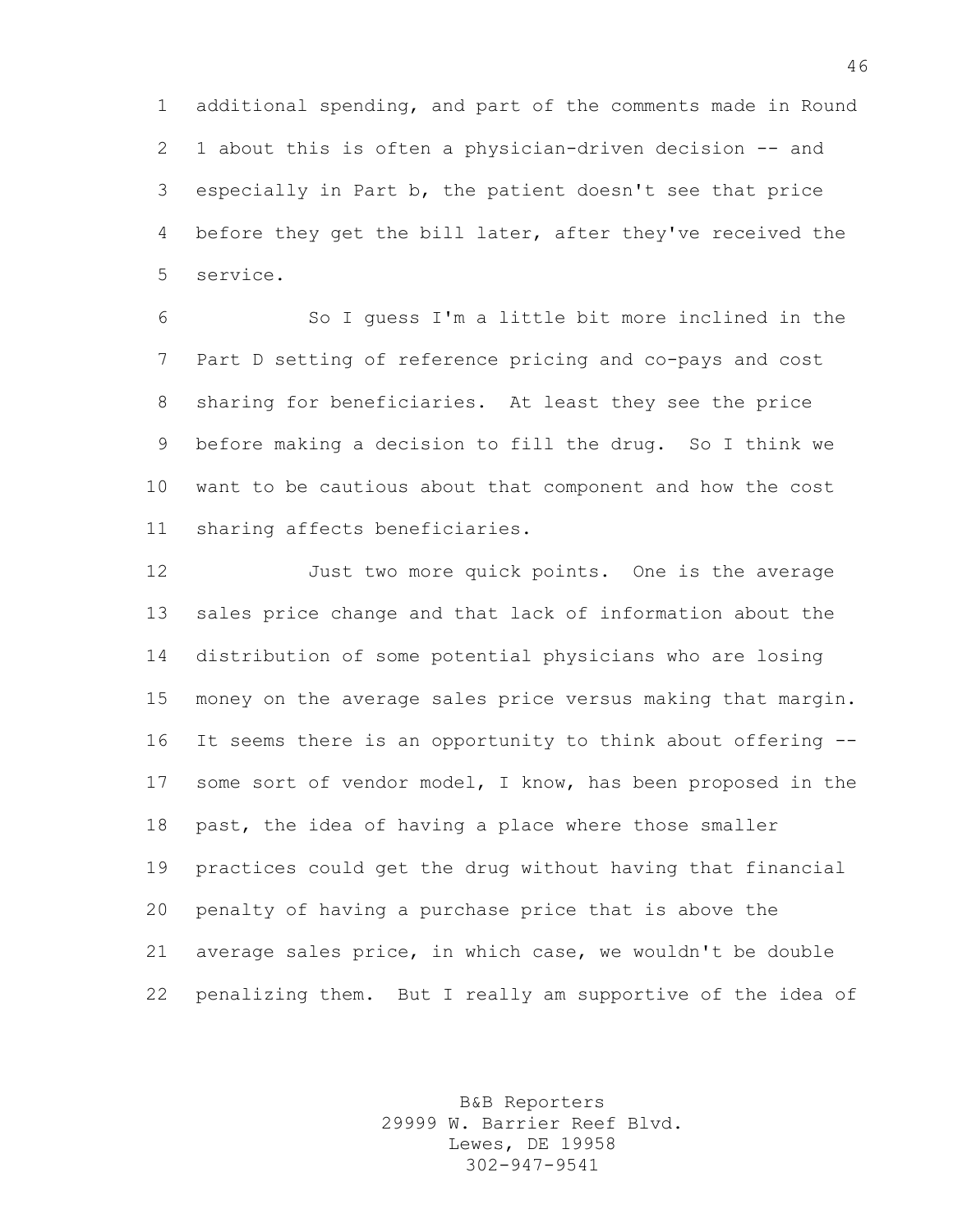changing how we reimburse for these drugs and leveling the playing field for low-cost items.

 And I think for the rebasing question, less enthusiastic on that very broad approach, although I am enthusiastic about us being really cognizant about trying to get to a place where we're rewarding innovation that provides additional value to patients and trying to get rid of the overpaying for low-value treatment.

 Again, thank you so, so much for this excellent chapter.

MS. KELLEY: Okay. Paul?

 DR. PAUL GINSBURG: Thanks. Well, all four authors did a great job, both writing the materials we looked at and presenting, and gave me a lot of ideas about comments to make. I'm going to try to limit myself.

 The first one I want to make is that as this progresses to potentially a chapter, I would like to see some framework discussion really addressing the fact that why do drug prices rise so much, because you had made the point accurately that this is a key driver in spending more, and when you think of a drug, a brand-name drug that has been launched already, much of the price is not for the

> B&B Reporters 29999 W. Barrier Reef Blvd. Lewes, DE 19958 302-947-9541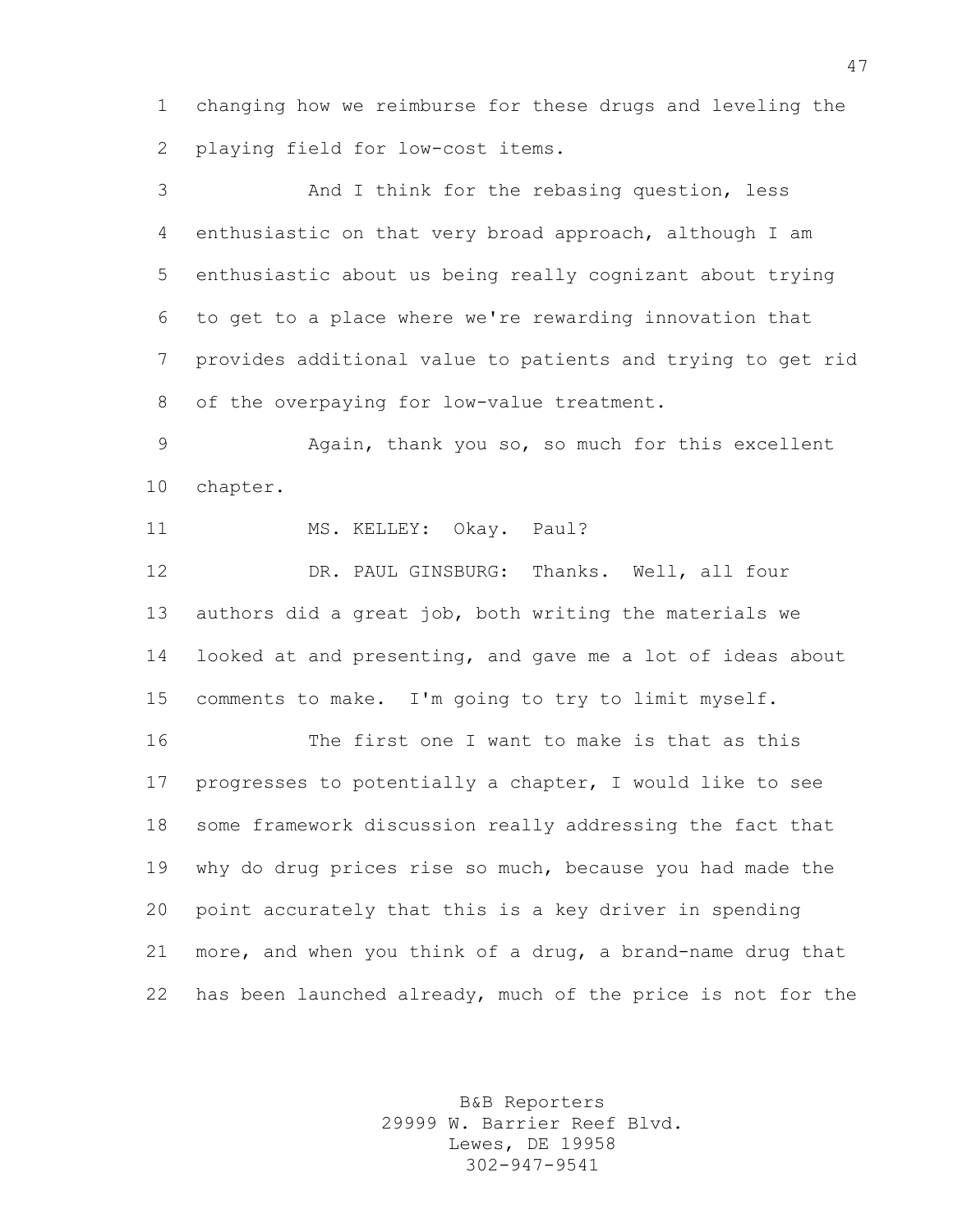production costs, but it's really as compensation for the R&D that went into developing the drug.

 So it's a very strange phenomenon normally to think, well, why would a drug raise its price. I mean, why would a manufacturer raise the drug price after launch? Because you would think that as time goes by and more new 7 drugs come out that might be better than that, that means that the price would fall rather than increase. And I think the most likely explanation for this is that the domain conditions have changed.

 We have, I think, fortunately, much better coverage for drugs. More people have coverage. Except for Medicare, most people with drug coverage have out-of-pocket limits that applies to drugs as well as spending on services. So, in a sense, I think a lot of the reason for the price increases is that we've done good in providing coverage and access and financial protection for patients, but one of the downsides has been that this has generated price increases. So I just want to say I think we should keep this in mind as a framework for our discussions. The second issue I want to talk about is what

Mike was trying to get into, which is what we mean by

B&B Reporters 29999 W. Barrier Reef Blvd. Lewes, DE 19958 302-947-9541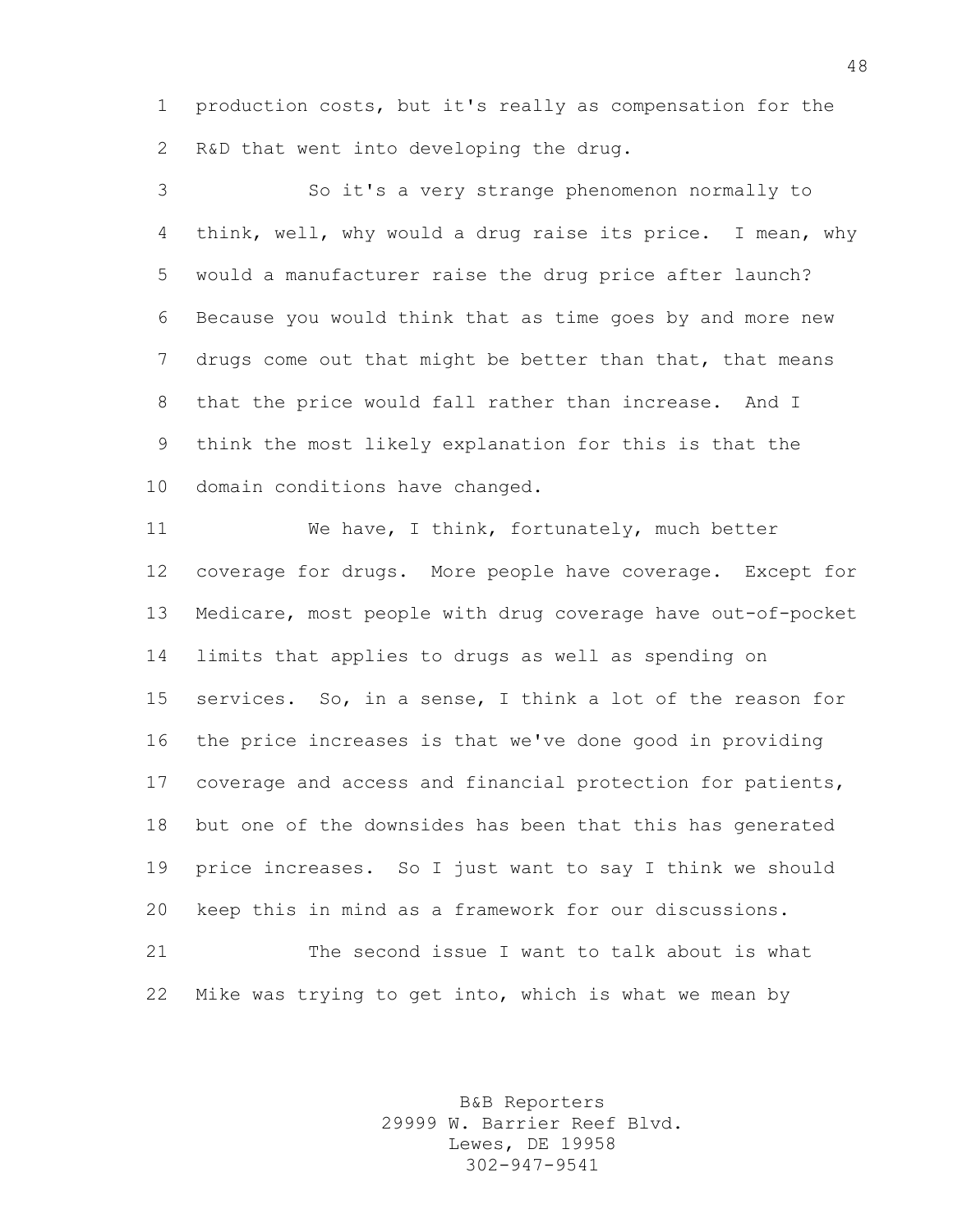value-based pricing. I realized recently, really, how loosely some of us speak, including myself, on this. In fact, I learned about myself speaking loosely the last paper I published at Brookings about drug pricing when it was going through internal review at Brookings. It was pointed out to me, and I fixed it. I want to, hopefully, help the Commission fix its loose use of value-based payment.

 And it goes like this. Most of us, when we're thinking about value-based payments, we're thinking about services or drugs that have very low value for patients or even negative value, and we don't want the payments to be higher than the value that patients get from the treatment. That all makes sense.

 But what happens when it comes to high-value drugs? Here's an example. Blood pressure medications, widely used, really valuable because people can control their blood pressure and the cardiovascular events are reduced as a result, but we pay very little because most of them are generic. We use the term "value-based payments" and apply it not as a cap, saying we should never pay more than value, but that we should pay value, then I think we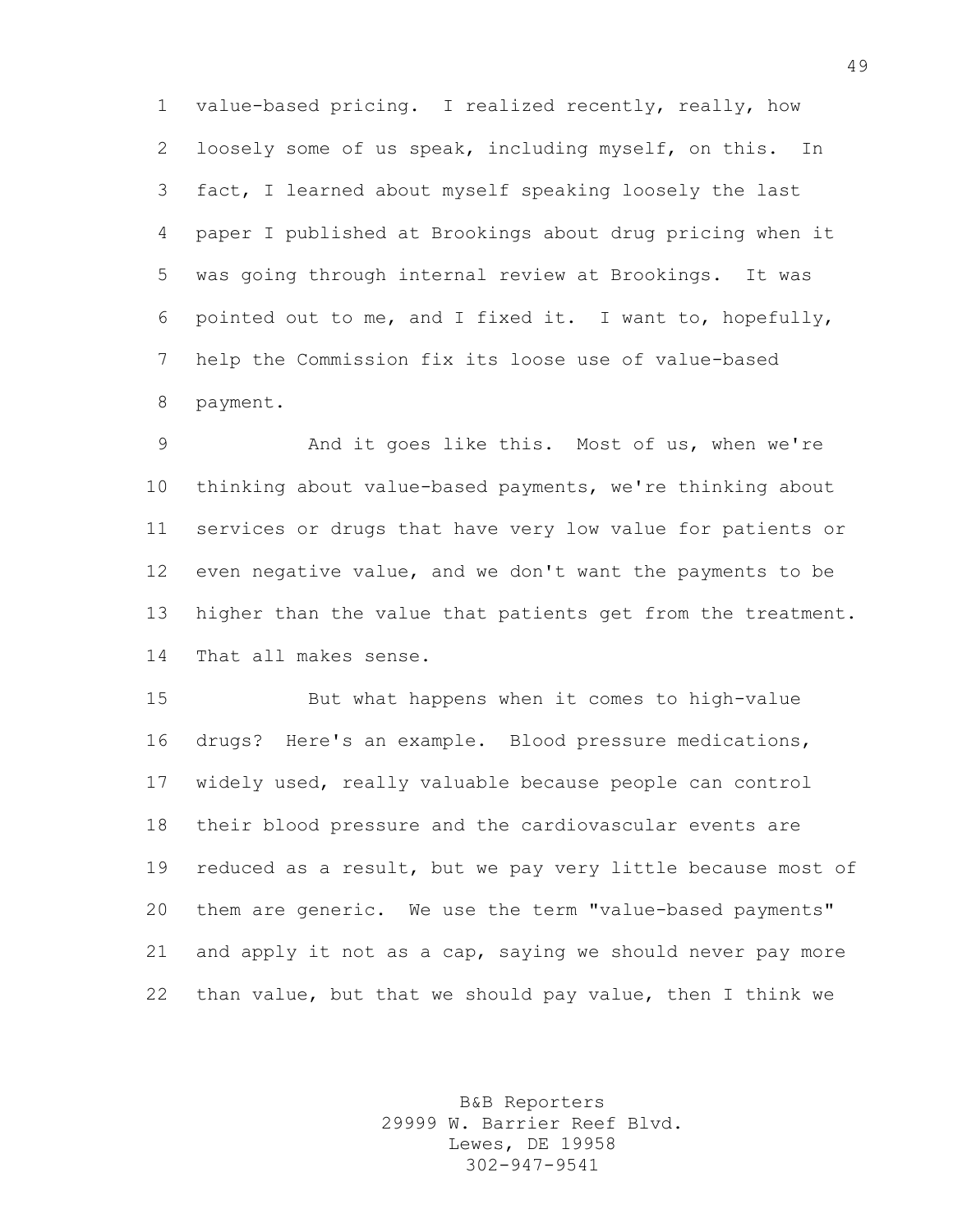could be overpaying a great deal for the drugs that have high value.

 In the economy outside of health, many goods and services that consumers buy have much higher value to them than the prices they pay, and how does this happen? It happens because competition drives prices down to the marginal cost of producing it, and you see this in a most extreme way when you think of water. Some units of water that people use are extremely valuable. They're essential to life. But most water that's used is for the lower-value uses, for watering lawns, for growing rice in deserts in California. So, in a sense, the market price that's usually fairly regulated of water tends to be a very low price because it is based on the lowest-value uses to which it is put, and the people that drink water to sustain life, well, they get a great bargain because they don't have to pay enormous amounts to survive with the water that they use.

 So the key thing is that consumers often -- and as the way it should be -- don't pay as much as the value of goods and services they get.

Now, for medical care, we also have this issue

B&B Reporters 29999 W. Barrier Reef Blvd. Lewes, DE 19958 302-947-9541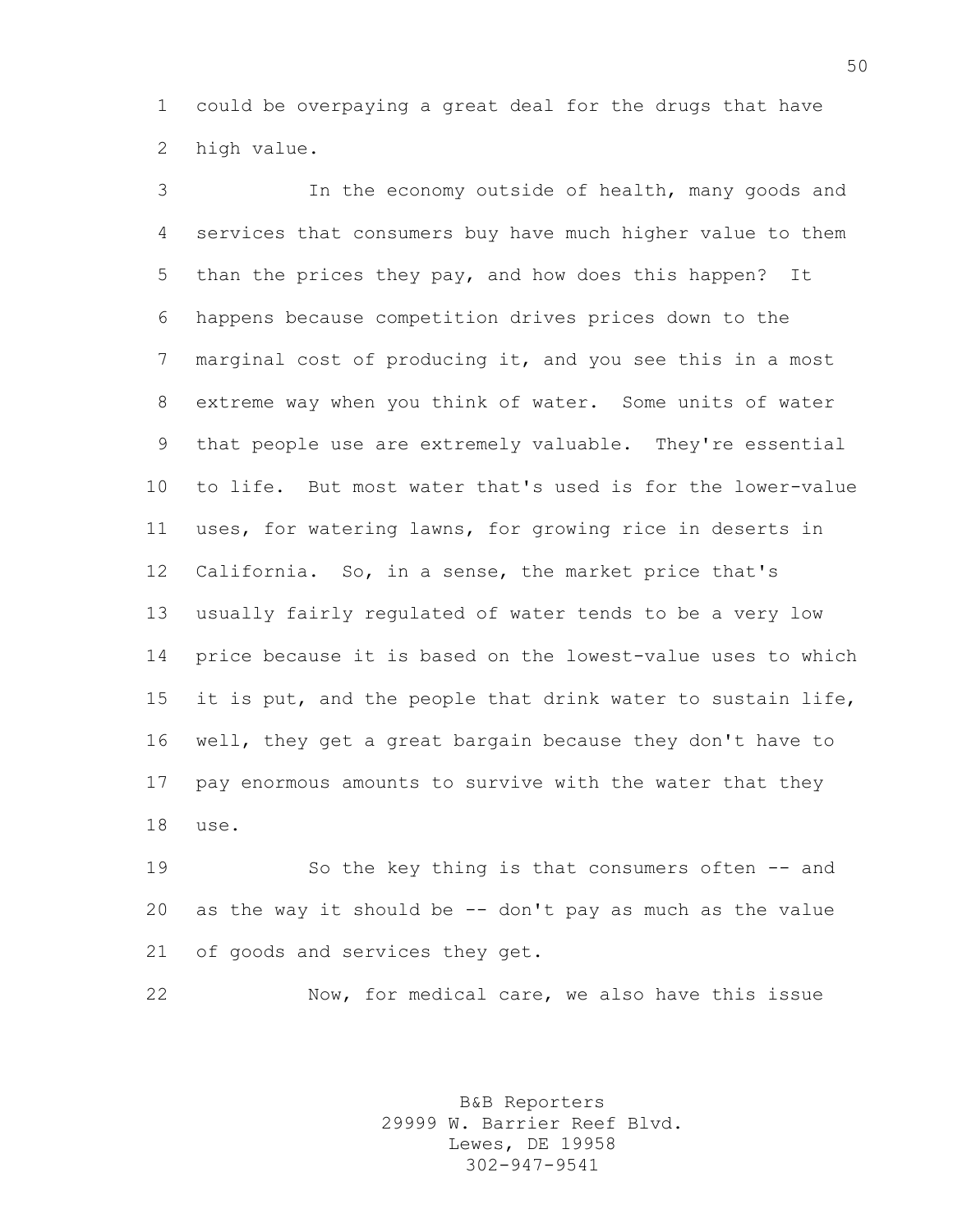that for many treatments, we overuse them. Some of them are very valuable for some patients, but we tend often in this country, in particular, to apply them to additional patients where the value is lower. So, in a sense, I don't know how to operationalize that for medical care, but in a sense, again, the prices should be based on those patients where there is value but the value is lowest.

8 So, anyway, that's just a caution as to let's use the term "value-based payment," et cetera, more carefully, and let's not inadvertently say all of the value that comes from drugs should go to the manufacturers and the patients or the payers that pay for their drug should really pay that full amount up to that value.

 The other thing I wanted to say something about is the 6 percent of ASP for Part B drugs. Just one thought to consider is that I'm somewhat concerned that this may be an area where, as they say, the juice isn't worth the squeeze. I'm somewhat concerned that some of the proposals that have been put up as suggested in the past just don't have that much potential and that we should be looking elsewhere to have bigger impacts.

I think one exception to this would be when it

B&B Reporters 29999 W. Barrier Reef Blvd. Lewes, DE 19958 302-947-9541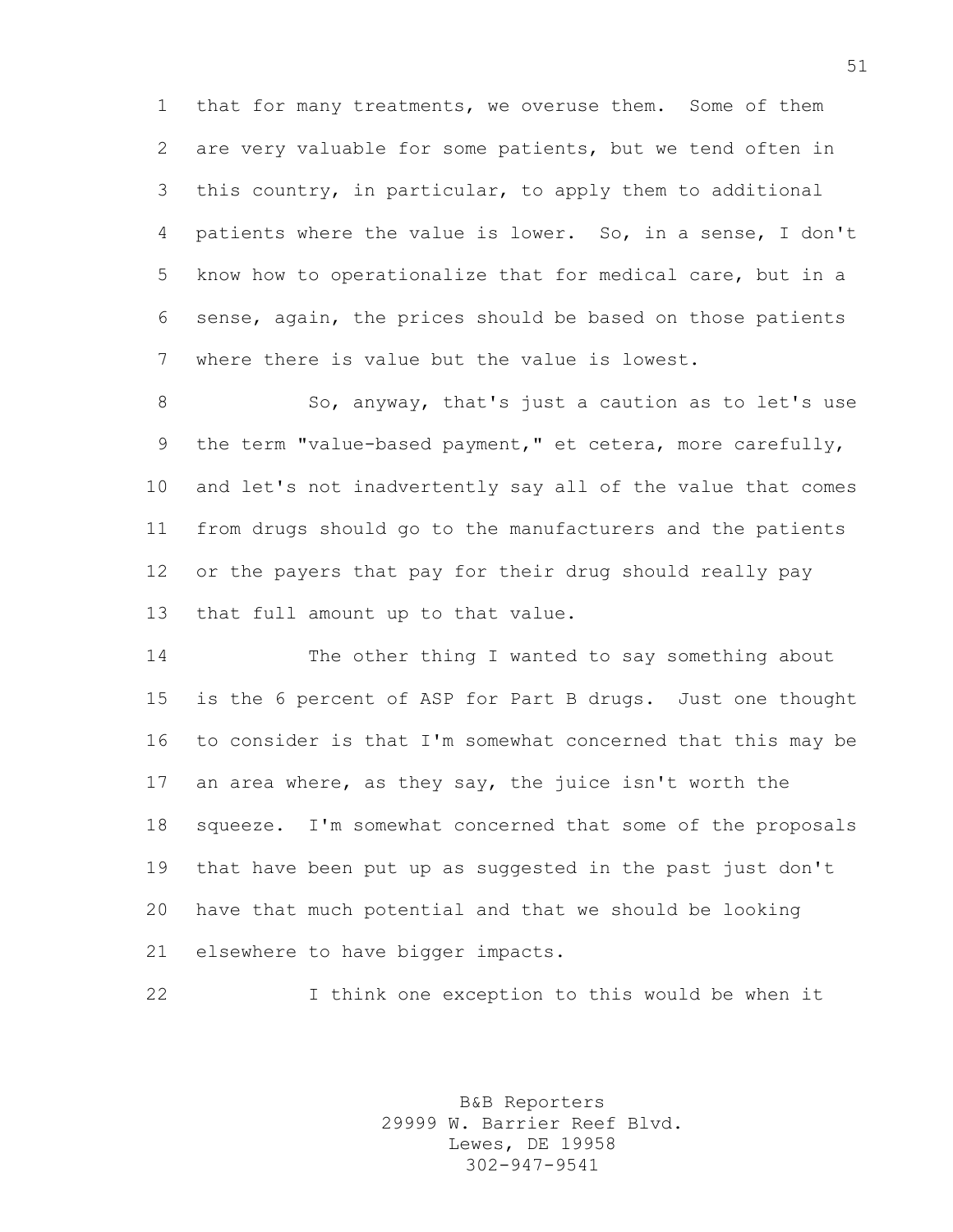comes to when we have very large differences in prices between drugs that are therapeutic substitutes for each other. Then it might be worth having distinctly higher payments for the less expensive drug, and for the drugs used for macular degeneration, we actually see this in commercial insurance more frequently where the much lower- priced drug, Avastin, that some payers will pay physicians a much higher markup in dollar terms for administering that than for administering the much more expensive drug.

 So that's kind of a caution. Let's use this for strong incentives, but otherwise, the incentives that we're talking about, fiddling with ASP+6, say a combination of a dollar amount and a percentage, just might not be worth the bother because the previous, fairly timid proposals got so much opposition from physicians concerned they would lose money.

 Final comment is that with drugs approved under the accelerated processes, without evidence of clinical effectiveness, maybe -- and this is the point I made at the beginning, but since we don't really have information on clinical effectiveness, maybe we should just pay for those drugs a much lower amount, perhaps based on production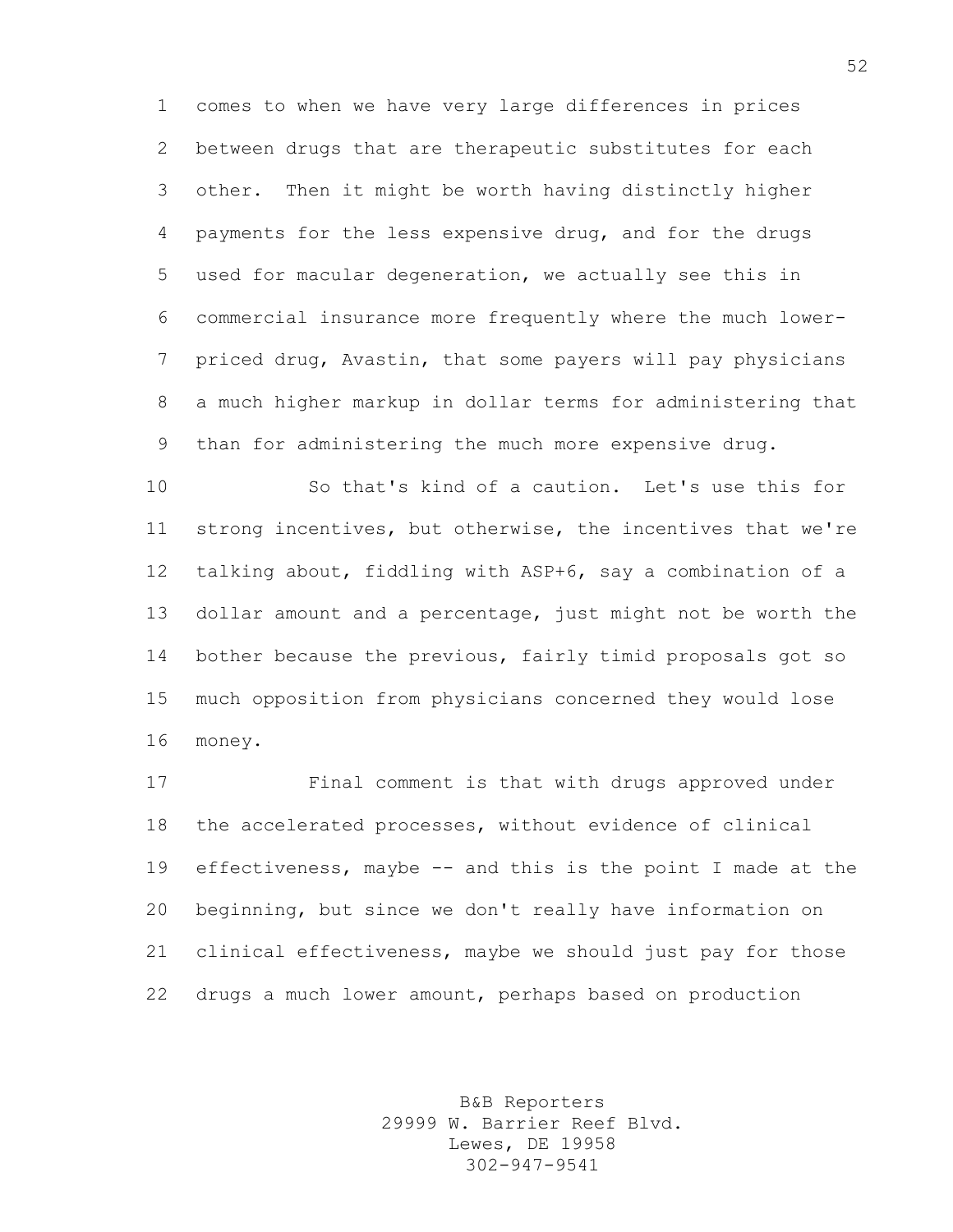costs to, in a sense, provide a strong incentive to accelerate the process of developing the clinical evidence that's really so important. Thanks.

 MS. KELLEY: David? DR. GRABOWSKI: Great. First, thanks to the team for this great work and presentation. Paul's comments provide a really nice launching point for my first point. 8 I wanted to also talk about value-based pricing. I think, Paul, you teed this up perfectly. We don't want to spend more by applying value-based pricing broadly, but I do think there's a role for it, as Stacie and others discussed, a very targeted value-based pricing, especially

with the high launch prices.

 Stacie raised the accelerated approval pathways where clinical benefits are still uncertain. I know Stacie has written about protected classes as well as being another place where you might apply this where public payers are required to cover particular drugs. So I do think there's areas where we could use value-based pricing. I will, as an additional point here, suggest that we also need to invest in an infrastructure if we're going to use that, and I think we have very little of that

> B&B Reporters 29999 W. Barrier Reef Blvd. Lewes, DE 19958 302-947-9541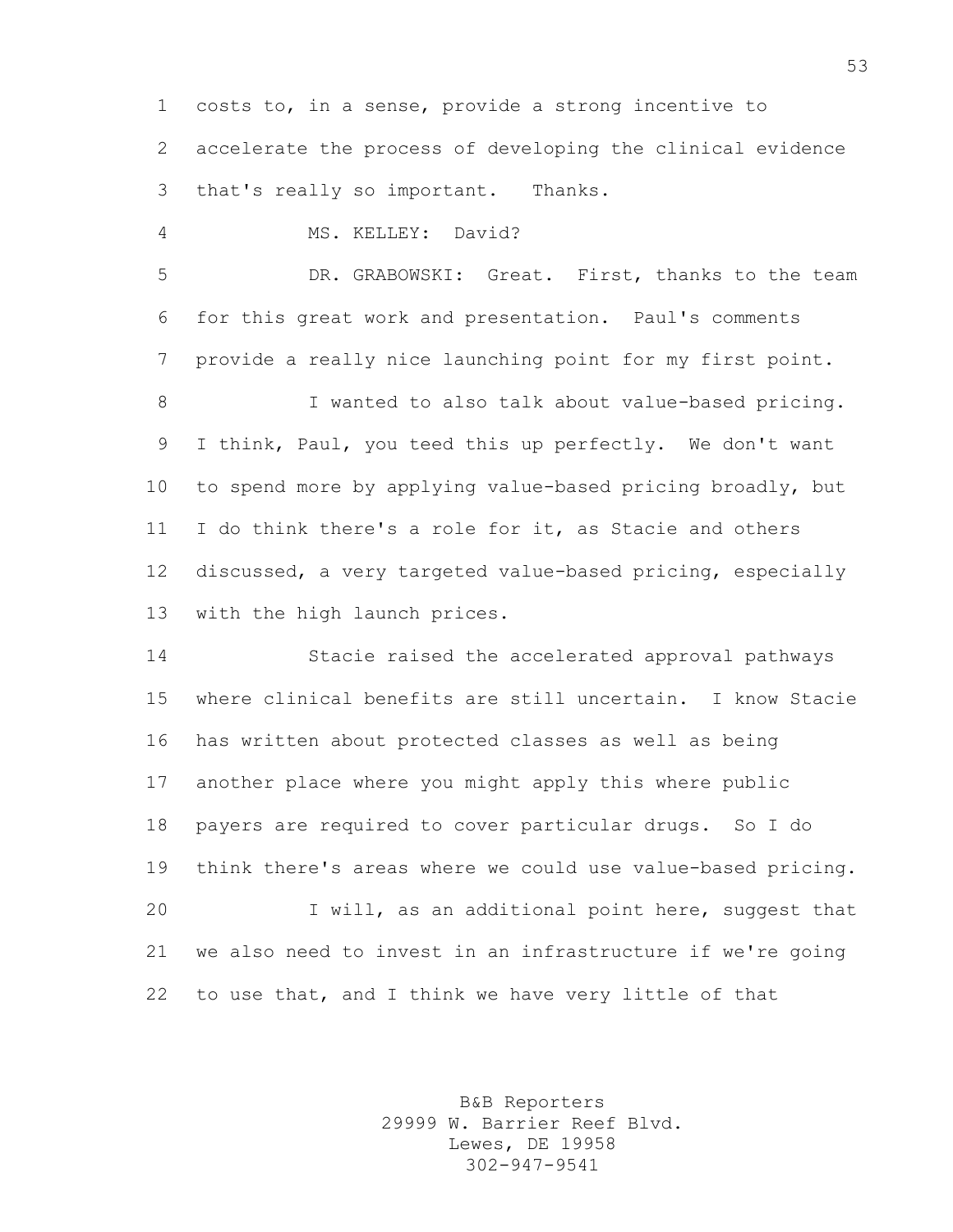infrastructure currently in place. I think the chapter does a nice job right now of outlining what some of that infrastructure looks like in terms of data and methods and so forth, but I am supportive of using this in very selective ways. I do think there's a role for it.

 But, Paul, I completely agree that that role is not shifting our system to complete value-based pricing.

8 Shifting gears, then, I did want to respond to the second bullet there about reference pricing. I'm also supportive of this in Part B where there's therapeutic alternatives. I think my fellow Commissioners have already raised some good points that I won't repeat about some of the potential pitfalls here, but I do think there's a role for it.

 Finally, around the financial incentives for ASP plus 6 percent, it's not hard to see with that system what the incentives are, and we've certainly seen a lot of providers respond to those incentives. I like the idea of shifting to a fixed fee. That may not be popular with everyone, but I do think there's a role here fixed fee because if you continue to pay plus 6 percent, we all can guess what providers are going to do.

> B&B Reporters 29999 W. Barrier Reef Blvd. Lewes, DE 19958 302-947-9541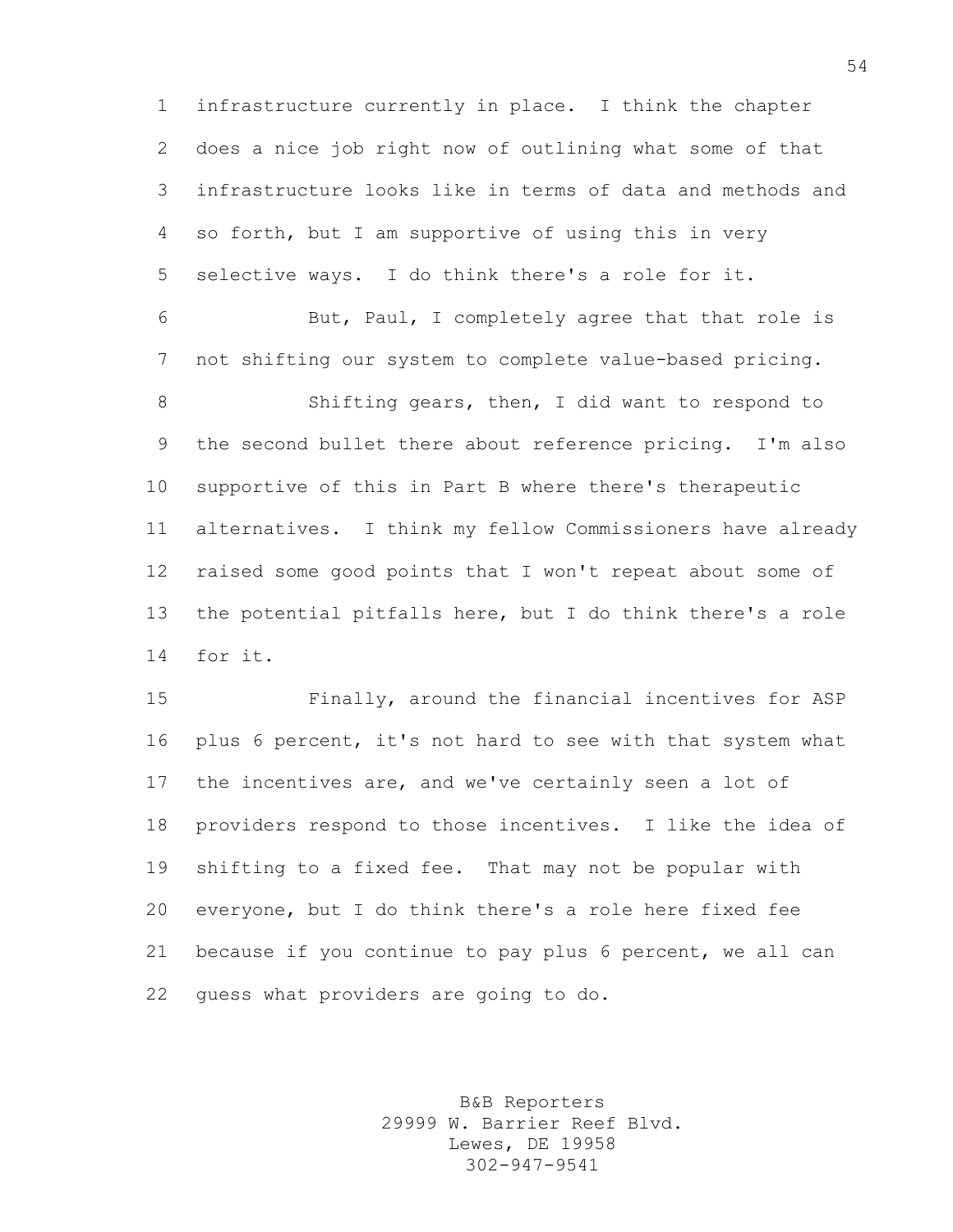I'll stop there. Once again, I'm really supportive of this broad set of work and excited to see where we take this. Thanks.

MS. KELLEY: Bruce?

 MR. PYENSON: Thank you very much. Again, I want to say again to the team, really terrific work.

7 I do have a couple of points. My first point is to amplify something that Mike said, that the issue is not just about new drugs, though it's much of the focus of the chapter. In particular, when I look at Table 1, which totals many billions of dollars in Part D spending, the leading spending on drugs, of the 20 drugs listed there, it seemed to me about half of them were drugs that either should have been off patent for which there are biosimilars available or drugs for which there are much cheaper alternatives. I think the potential of looking at the ways to address the existing portfolios of drugs, there could be huge value there.

 I do want to state my opposition to general value-based -- keeping in mind Paul's comment that I might not quite know what I'm saying about value-based, but I'll say that the issue of value is often defined on a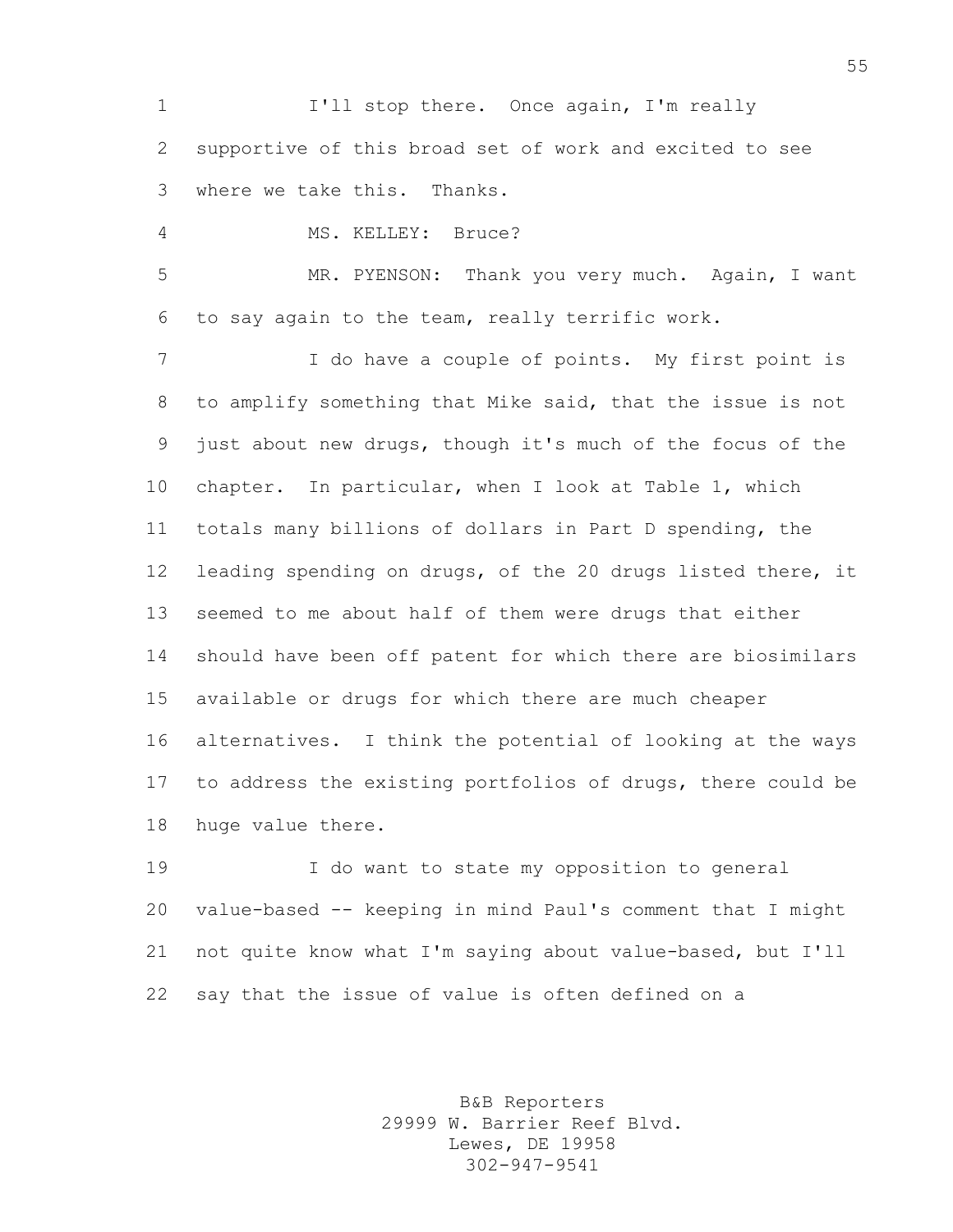willingness-to-pay basis, and that's part of the framework that the federal government often uses in economic decisions. On that basis, the Medicare program country would be very quickly bankrupt.

 I'm also opposed to the use of QALYs. There's a number of methodological flaws and even arithmetic limitations in the use of QALYs. However, as an alternative, I'd like to suggest that our expectation for drugs should be deflation for the reasons that Paul mentioned and to build that into our outlook that the expectation is that drugs will deflate over time as opposed to talking about a CPI inflater or as a limit. It should be quite a bit less than that.

 A couple of comments on the concern about innovation. In stock pricing valuation, there's a concept of certain things already being discounted. I would say that health care reform and limiting prices, price controls on pharmaceuticals is nothing new. It's been talked about for decades, and so I'd say the valuations probably have that already discounted.

 I'd also say, as a cautionary note, that when some economists talk about innovation and the valuation of

> B&B Reporters 29999 W. Barrier Reef Blvd. Lewes, DE 19958 302-947-9541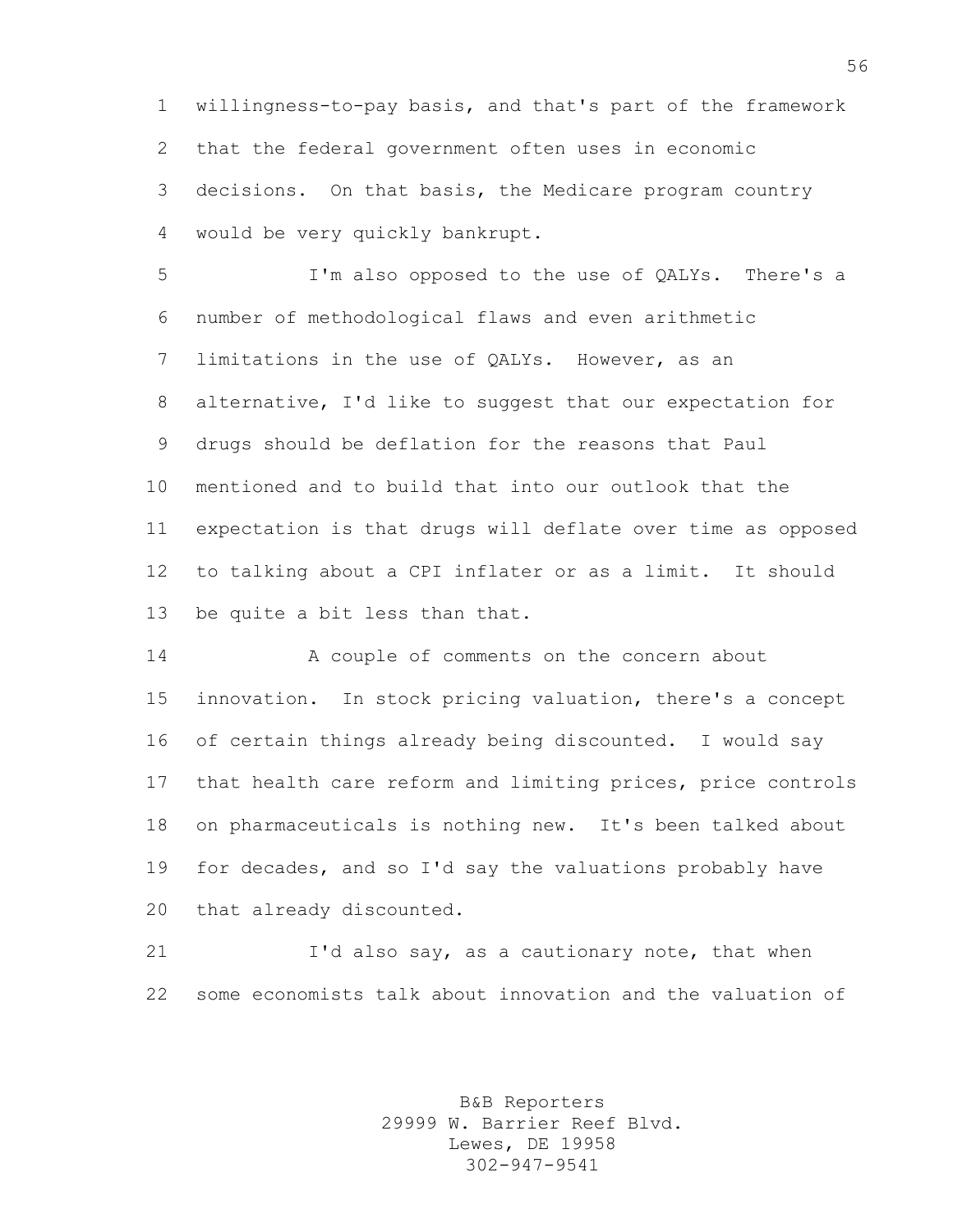that, that would include innovations such as OxyContin. I will say looking at the mortality improvements from drugs that treat late-stage cancers are emphatically modest for most of them. So, while there are emphatically terrific innovations being made, the term has lost some of its meaning because of the very limited benefits that are seen.

 In terms of the expedited approval, there was just a paper out on how much Medicare program spent on a drug or two whose indications were withdrawn, and I would suggest an option for our consideration is that Medicare program gets a refund in exchange for covering expedited approval drugs, that if the drug is withdrawn, there is a refund made to the Medicare program.

 And finally, back to value, I think the public has to own a good portion of the value. The improvement in the public good is something that we can quantify or something that we can identify as conceptually. Innovation occurs for a number of reasons. There are investments in particular companies. There are also investments made by federal research funds. There is also the infrastructure that society creates and the regulatory apparatus that allows markets to operate.

> B&B Reporters 29999 W. Barrier Reef Blvd. Lewes, DE 19958 302-947-9541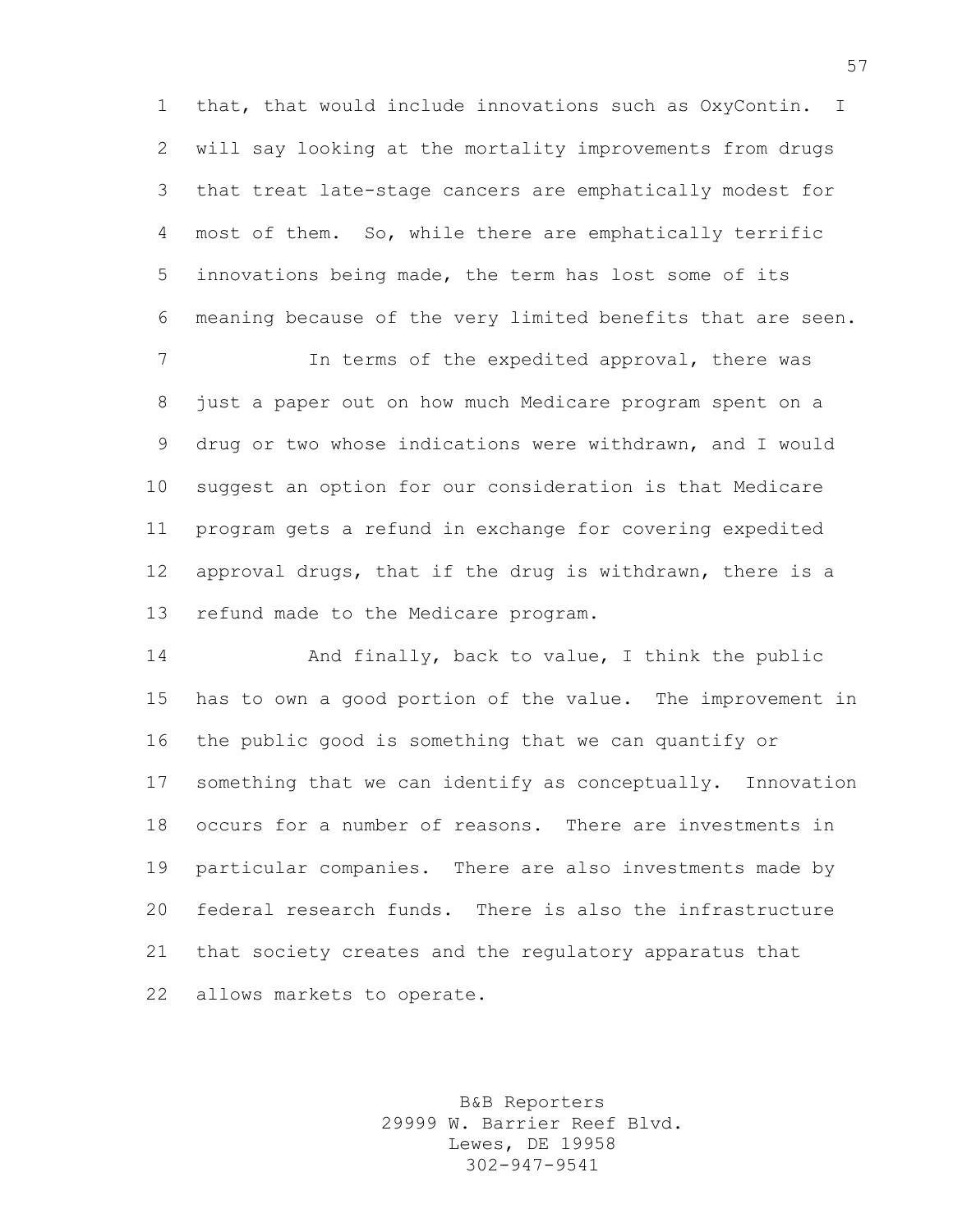So a good portion of that value belongs to the public, and if we go down this route I think we need to separate the idea of value, the concept of value from who pays for it and who gets paid for it, rather than assuming that the value would go to the manufacturer. Thank you. MS. KELLEY: Lynn.

7 MS. BARR: Thank you. Great work by the staff. As a new Commissioner I'm in awe of your staff, Jim. You are so lucky. I really appreciate the comments from the other Commissioners.

 I think one of the things I've been looking at a lot lately is access to drugs and health equity. And I'm seeing very large differences in access to these drugs in safety net patients versus non-safety net patients. And I would really appreciate it if the staff could look at this, because, you know, Medicare is kind of the only place where there really isn't drug coverage for a large portion of the population, people above 150 percent of the federal poverty limit and then, you know, down below maybe 300 or 400. I'm not sure exactly where that number is but I can see huge disparities in our data.

So I'm very in favor of doing these policies.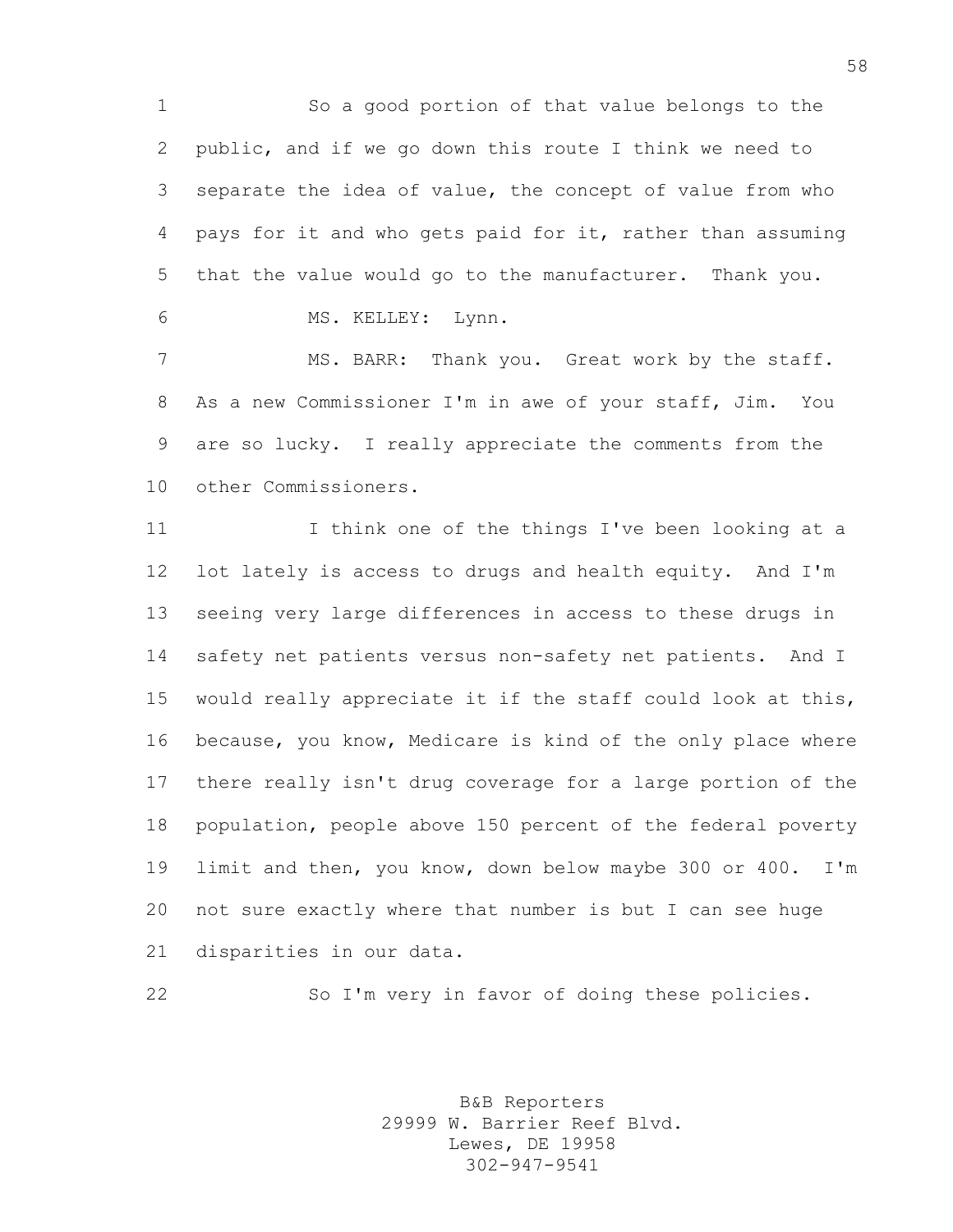I'm also a practical person and understand the difficulty of getting anything past the pharmaceutical lobby.

 I'd like to propose that maybe we could think about this in a different way, and if we think about a voluntary program for the manufacturers that if they agree to reference pricing, CED, whatever it is -- and this really applies particularly to Part D drugs, following Stacie's comment -- that we could waive the cost-sharing on those drugs. And is there an economic middle ground here, where we actually reduce the cost of drugs, because the competition is to get all of those patients in that aren't accessing these drugs today. And if we can somehow divert some of that cost to the patient and allow them to be like tiered, like generics, if they voluntarily submit we might create competition without having legislation.

16 MS. KELLEY: All right. Dana.

 DR. SAFRAN: Thanks. I'll be brief. Just also adding my appreciation for this outstanding chapter. A lot of the ideas in here are really exciting, and I like how it's coming together.

21 I'll add my support to much of what's been said, to not consensus I can hear in this group, for value-based

> B&B Reporters 29999 W. Barrier Reef Blvd. Lewes, DE 19958 302-947-9541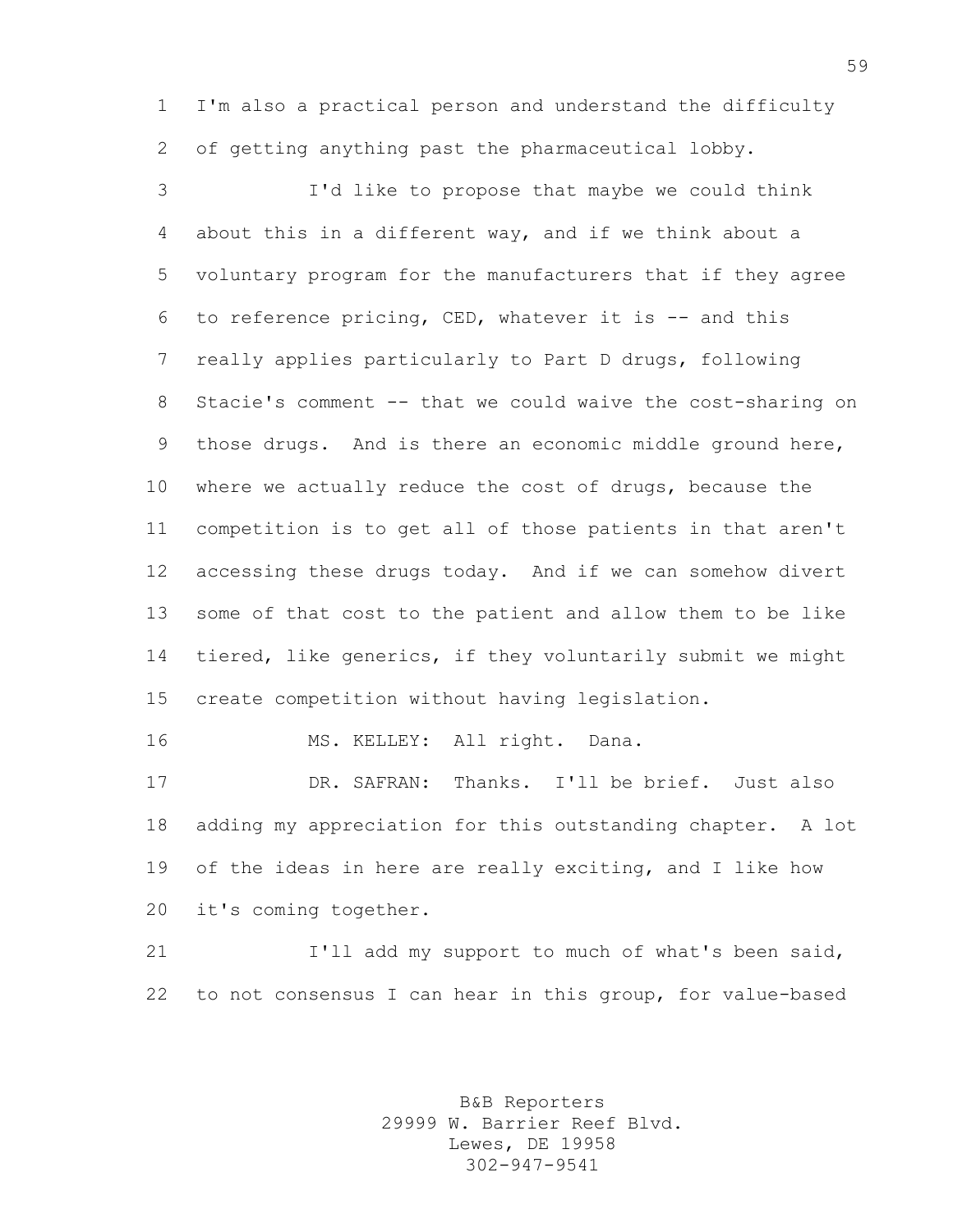payment models for new therapeutics. I understand, from Nancy's response, that the cost effectiveness component of that would require legislative change. I still think that this is something definitely worth pursuing, in conjunction with the coverage with evidence development. I like that pairing that you proposed.

 In terms of reference pricing, as my Round 1 question indicated, I would want to have more data from modeling before weighing in on the merits of that, but I agree that on its face it does seem to apply here.

 And then finally two items. I definitely support, you know, continued emphasis by MedPAC that CMS should act to either reduce or eliminate and replace the 6 14 percent. You know, I was struck by your say that the rationale for the 6 percent was to provide a "fair margin." You know, 6 percent, it's stunning as a number selected for that purpose, if that was, in fact, the sole reason for selecting that number. Times have changed.

 Finally, I really like the point -- I think it was Paul started the conversation about you know, why are medication prices not deflating. It's compelling given the nature of this good and its difference from other health

> B&B Reporters 29999 W. Barrier Reef Blvd. Lewes, DE 19958 302-947-9541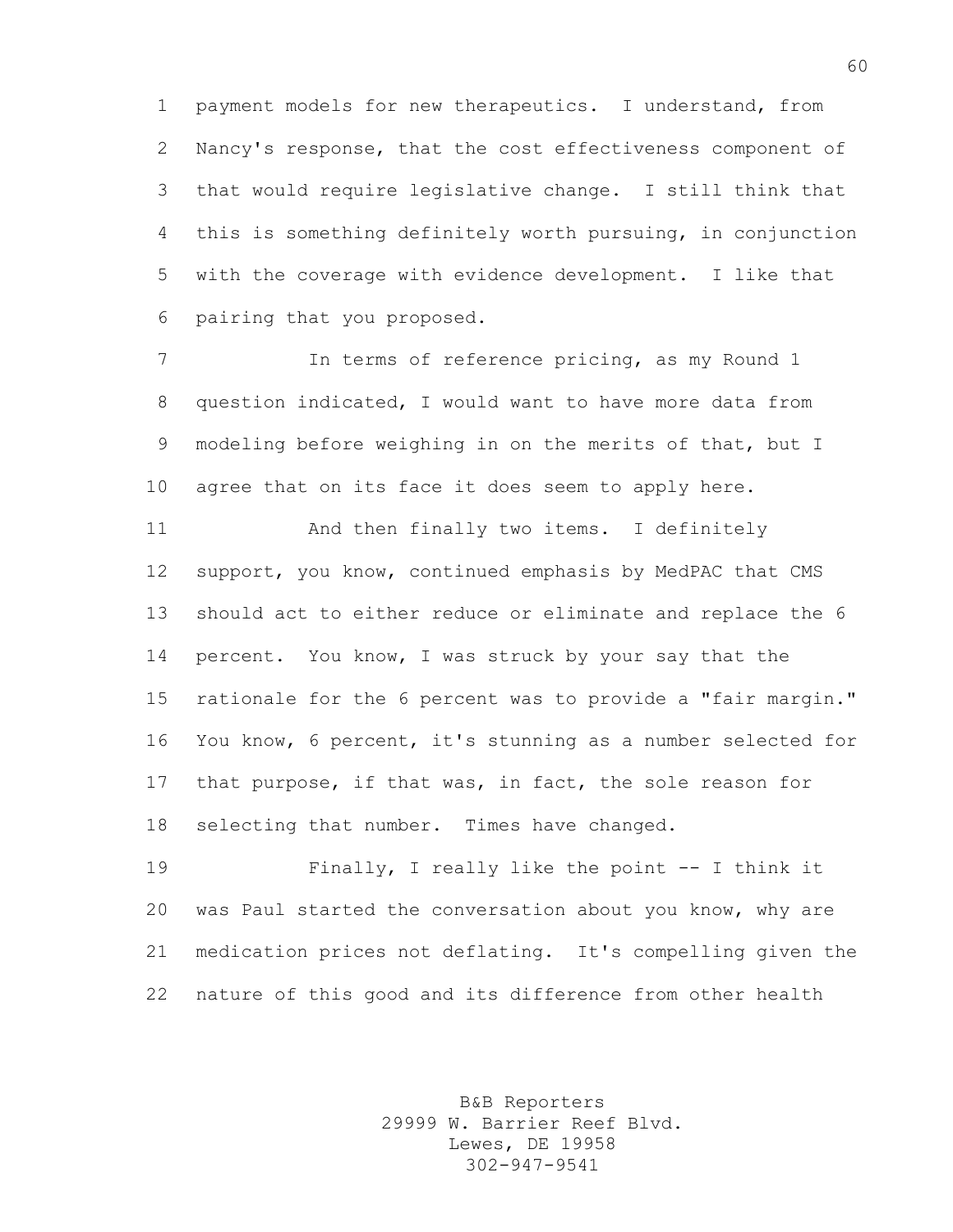care services, where there are human wages to be considered. I know that's a topic for later in the meeting.

 So it is compelling, but I do wonder, as I do that thought exercise, how that kind of policy change, if were implemented, could affect drug innovation and the uptake of new, potentially more expensive drugs, whether, you know, the way that that dynamic would play out would actually cause us to be shooting ourselves in the foot if we build in deflation on existing medications. So just something I'd want us to consider, but again, on its face I thought that had a lot of merit and something we should be thinking about.

 So thanks for the great work and the opportunity to comment on it.

MS. KELLEY: Betty.

 DR. RAMBUR: I think Marge had a comment on Stacie's comment, if you want to go to her first.

MS. KELLEY: All right. Marge?

 MS. MARJORIE GINSBURG: Great. Thank you. Lynn, I really liked your comment. I'm not sure I understood it completely but I think what you were saying is let's

> B&B Reporters 29999 W. Barrier Reef Blvd. Lewes, DE 19958 302-947-9541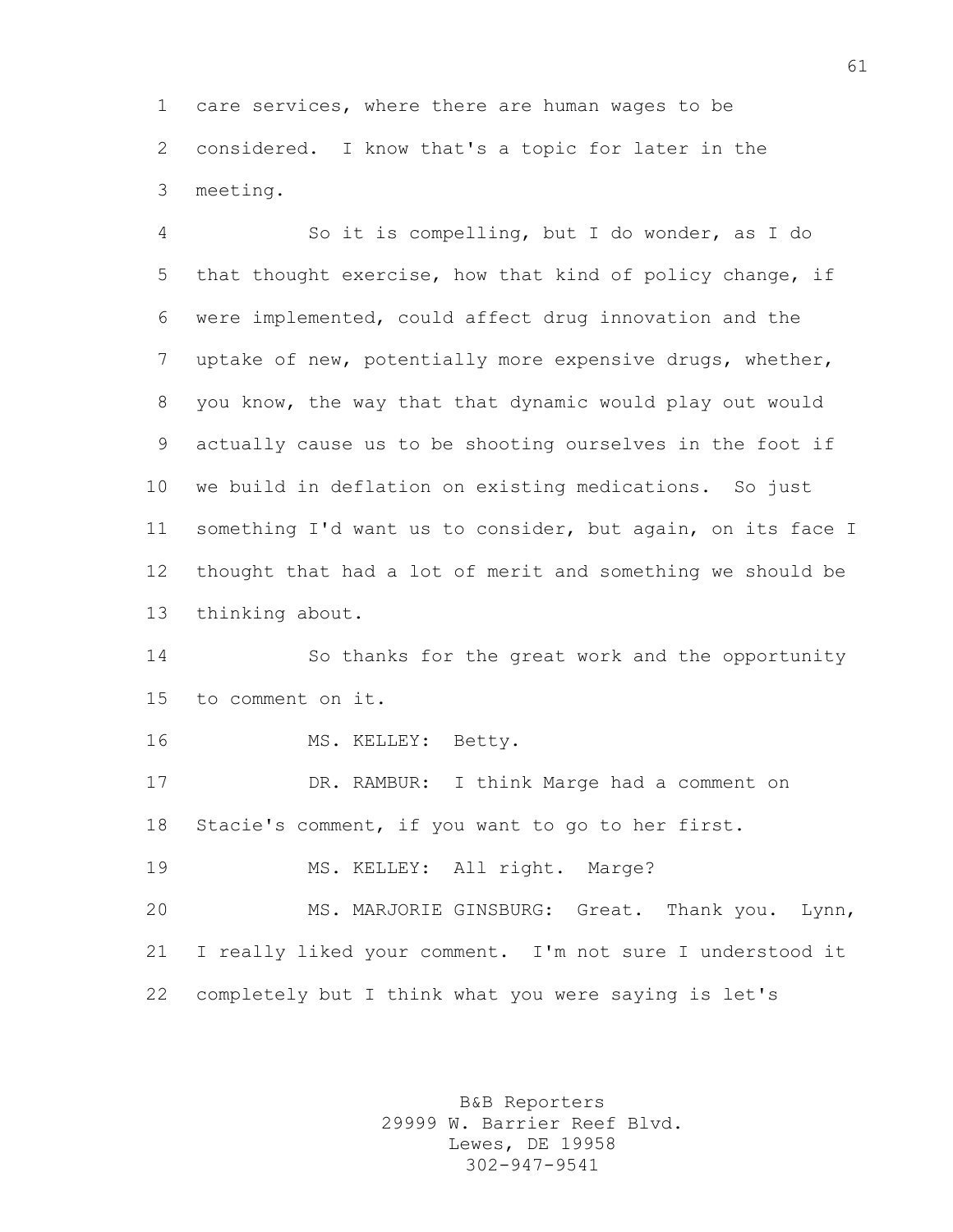encourage drug manufacturers to follow the rules for more efficient pricing by basically eliminating the copays that beneficiaries would have if, in fact, the drugs are following our rules for efficient drug pricing. The love the idea, if I understood that correctly. And I think maybe sometimes we haven't paid enough attention to how can we use beneficiary cost-sharing to help move forward more effective pricing mechanisms. So anyway, great idea.

 MS. KELLEY: Stacie, did you have a reaction to Marge?

 DR. DUSETZINA: Yeah. I just wanted to say that, you know, historically I think that the literature on reference pricing for patients has tried to shift in that direction of the preferred drug being free for patients and then the other products that are less preferred by the plans being a higher copay or the difference in the price. But I think that really would provide a nice benefit for people in Part D, in particular, is make that preferred drug very low cost or no cost, would be great.

 MS. MARJORIE GINSBURG: Let me just say one more thing. If I recall from years ago, information about reference pricing, is that sometimes patients value

> B&B Reporters 29999 W. Barrier Reef Blvd. Lewes, DE 19958 302-947-9541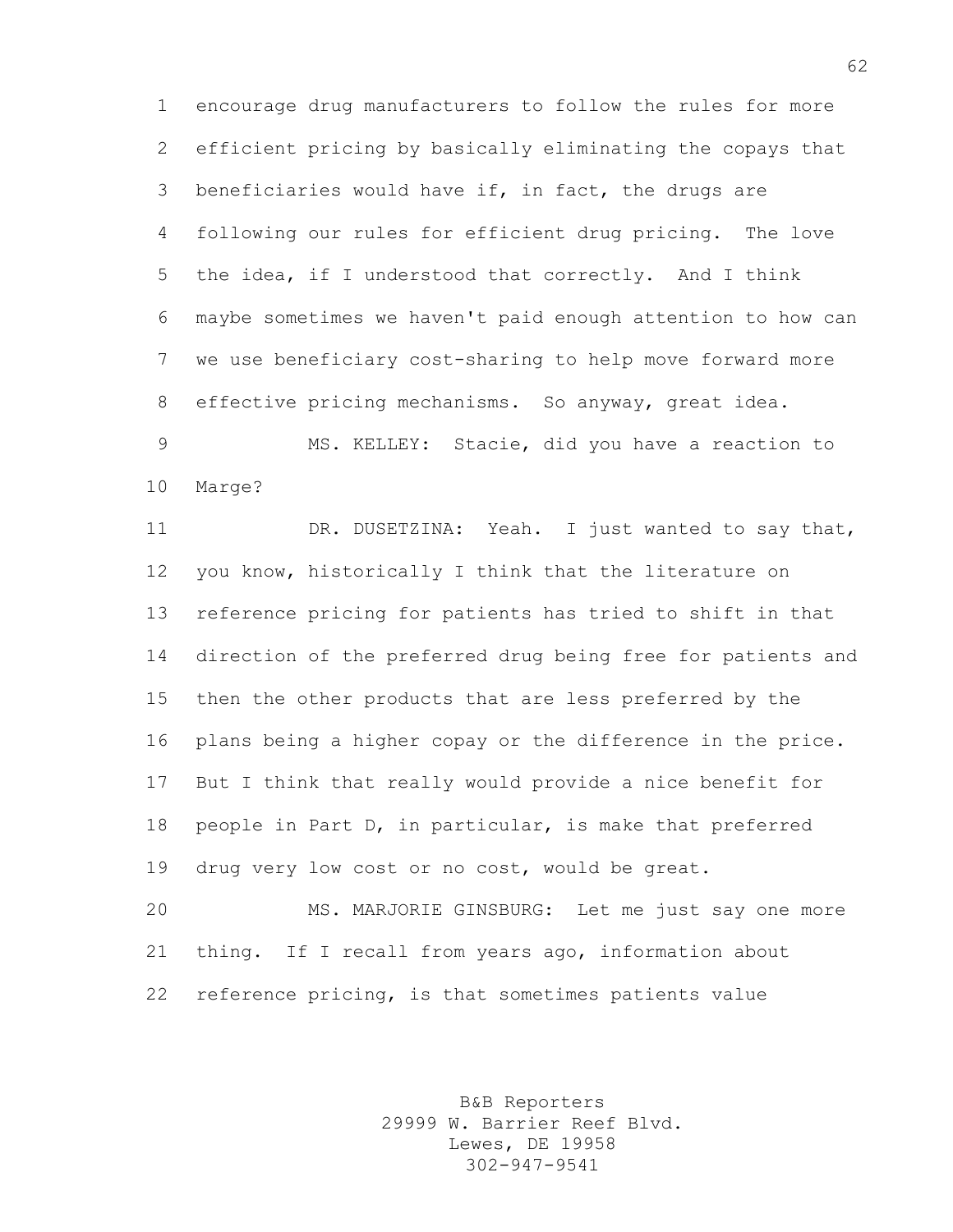something more when it costs them something, and this often can also be a bit of a danger if they think, well gee, if it's free it must not be as good as something else. So I recognize that we may have that element to deal with, but notwithstanding that I still think it's worth a try. MS. KELLEY: Okay. Betty. 8 DR. RAMBUR: Thank you so much, and staff, thank you for an absolutely fascinating chapter, and Commissioners, I really appreciate your input. I'm very happy with the overall direction of value-based initiatives that we're talking about, and I just wanted to underscore and amplify a point that was previously made about physician incentives or provider incentives for using more expensive drugs and removing those incentives, and not putting it on the beneficiaries. There is literature out there about the difficulty providers have in talking to patients about cost, and shared decision-making that is inclusive of cost

 has not been found to be a very workable model. And as you all know, it is a vulnerable purchase for individuals, and for a provider it is just so easy to say, "Well, we can

> B&B Reporters 29999 W. Barrier Reef Blvd. Lewes, DE 19958 302-947-9541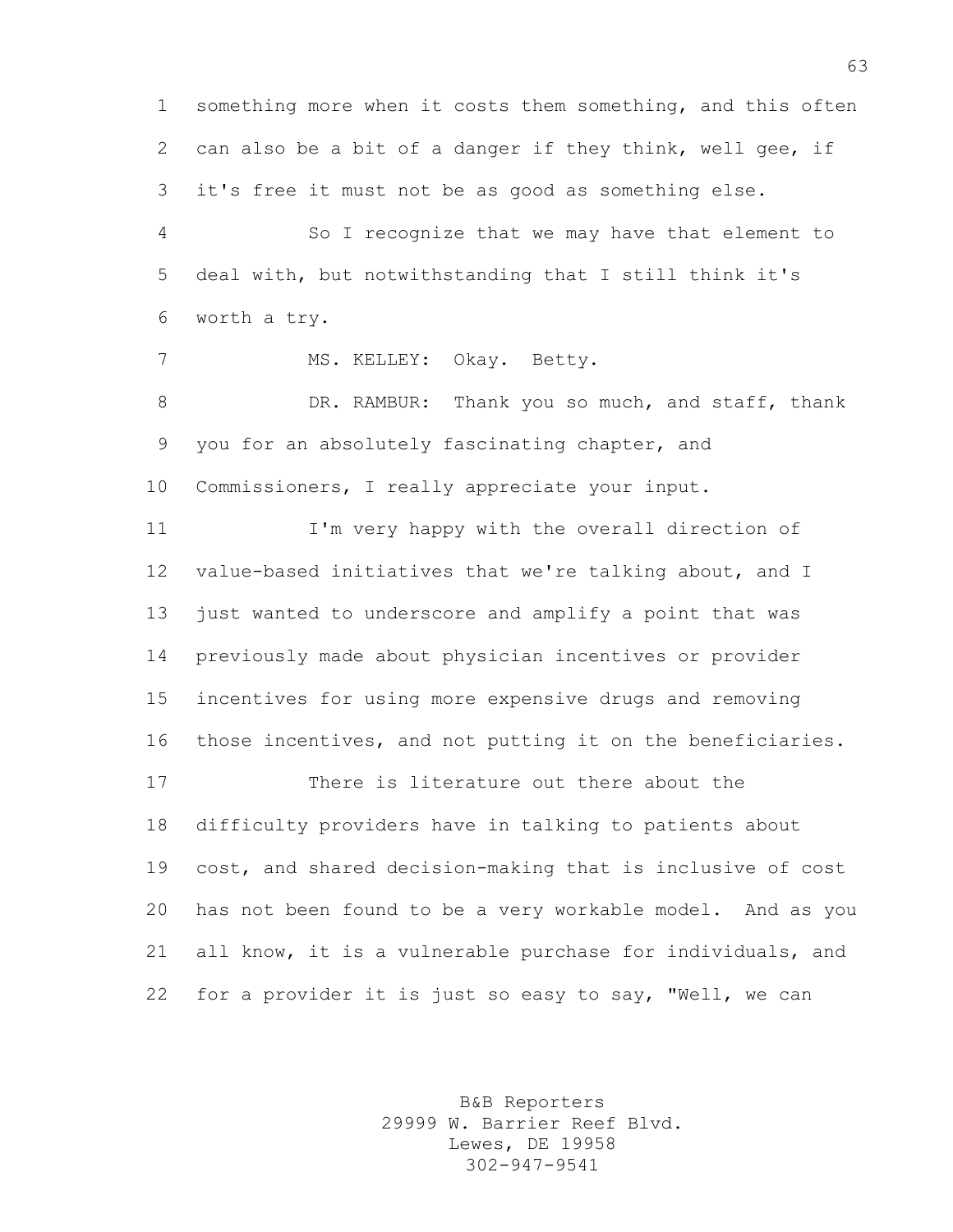always try X, Y, or Z." So I think it's really important to take away the financial, overly generous financial incentive to say we could just try X, Y, or Z.

 The only other thing, I wanted to support the idea of there should be deflation, and I'm not hearing a lot of enthusiasm for rebasing as part of that, or there hasn't been much conversation on that. And just to put on the board that I'm not sure that rebasing, one-time rebasing, is a bad idea. So I look forward to hearing more about what others of you think about that.

11 MS. KELLEY: Larry.

 DR. CASALINO: Yeah. I mean, first of all, really fantastic chapter. So informative and nicely laid out.

 I'm very supportive of reference pricing. I think it's been shown to work well in other areas, for example, for some surgery-based episodes. And by reference pricing, there has been a little discussion of why, I guess, what we mean by that. I mean, you take the lowest- price drug that has comparable clinical effects to the other drugs in the class and set the reference price there. 22 I am concerned, though, that we're talking about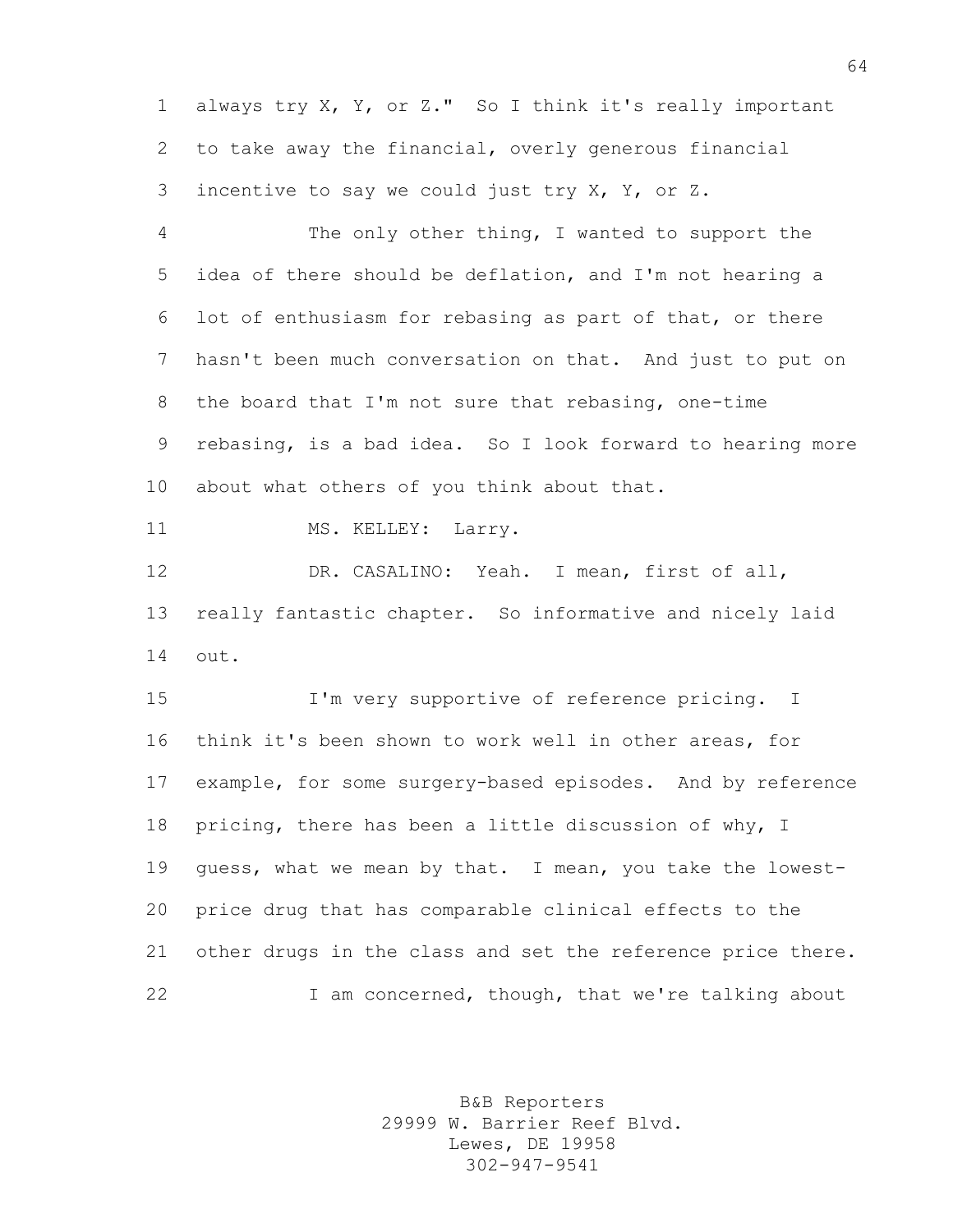Part B drugs. We're not talking about prescription drugs. And so it wouldn't really be great for someone to inject something in a patient and a month later have the patient get a bill, based on the reference price for a large amount of money that they were completely of this. So I think for reference pricing for Part B drugs there would need to be some kind of mandate for providers to discuss the additional cost with the patients and some evidence that that has been done.

 Obviously, we don't do that for prescription drugs. The providers would spend their whole day having those discussions. But we're talking about Part B drugs here. We're talking about things that are injected, usually repeatedly, in many cases repeatedly, and not necessarily that often. So cancer chemotherapy, you know, intravitreal injections for macular degeneration. And the providers who are doing that again and again on the same patients, I don't think it's too much of a burden to ask them to discuss possible cost-sharing if there is reference pricing. So I am in favor of reference pricing, as things stand out.

I also am in favor of doing something about the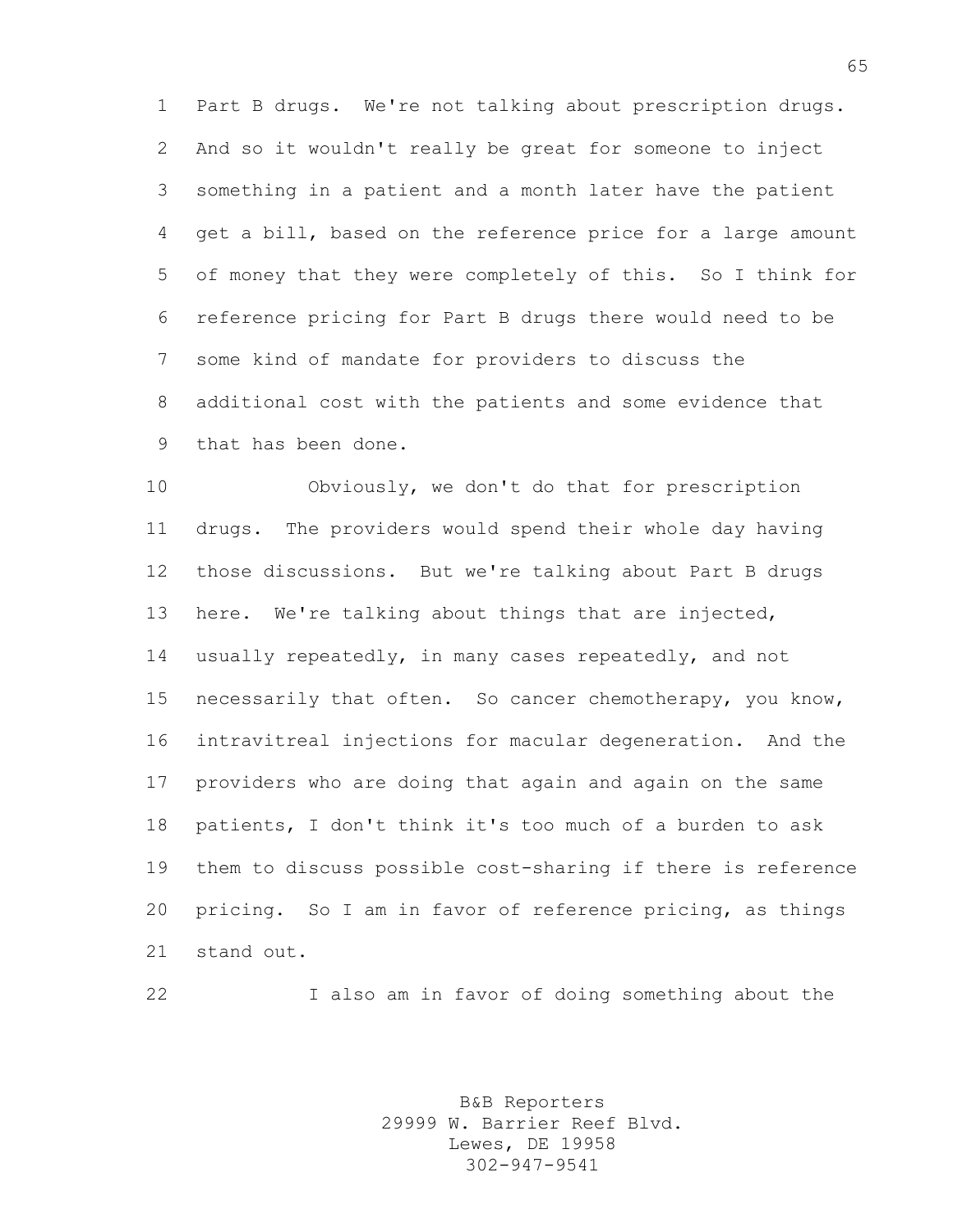ASP+6 percent add-on. You know, I'm mindful of Paul's comments about is the juice worth the squeeze. I think it is. It's a terrible distortion of standards to have physicians in some specialties, like oncology or ophthalmology, make most of their profit from choosing expensive drugs to inject as opposed to for work that they actually do. I mean, if you were a Martian and you came here and somebody told you that, you'd say, "That's absolutely insane."

 So something should be done about that. I like all three of the alternatives the staff presented, about possibly the most workable, and there are people here, I'm sure, who know a lot more about this than I did, would be maybe changing the percentage and then setting a dollar cap so that you couldn't make just outrageous profits from a single injection or a single drug.

17 And then the last two things I have to say, one is, value-based pricing, you know, it sounds great. I think some Commissioners have raised some of the problems with it. The fact that there are problems with it or would be problems with it doesn't necessarily mean it shouldn't be done. But I think I'd like more discussion from

> B&B Reporters 29999 W. Barrier Reef Blvd. Lewes, DE 19958 302-947-9541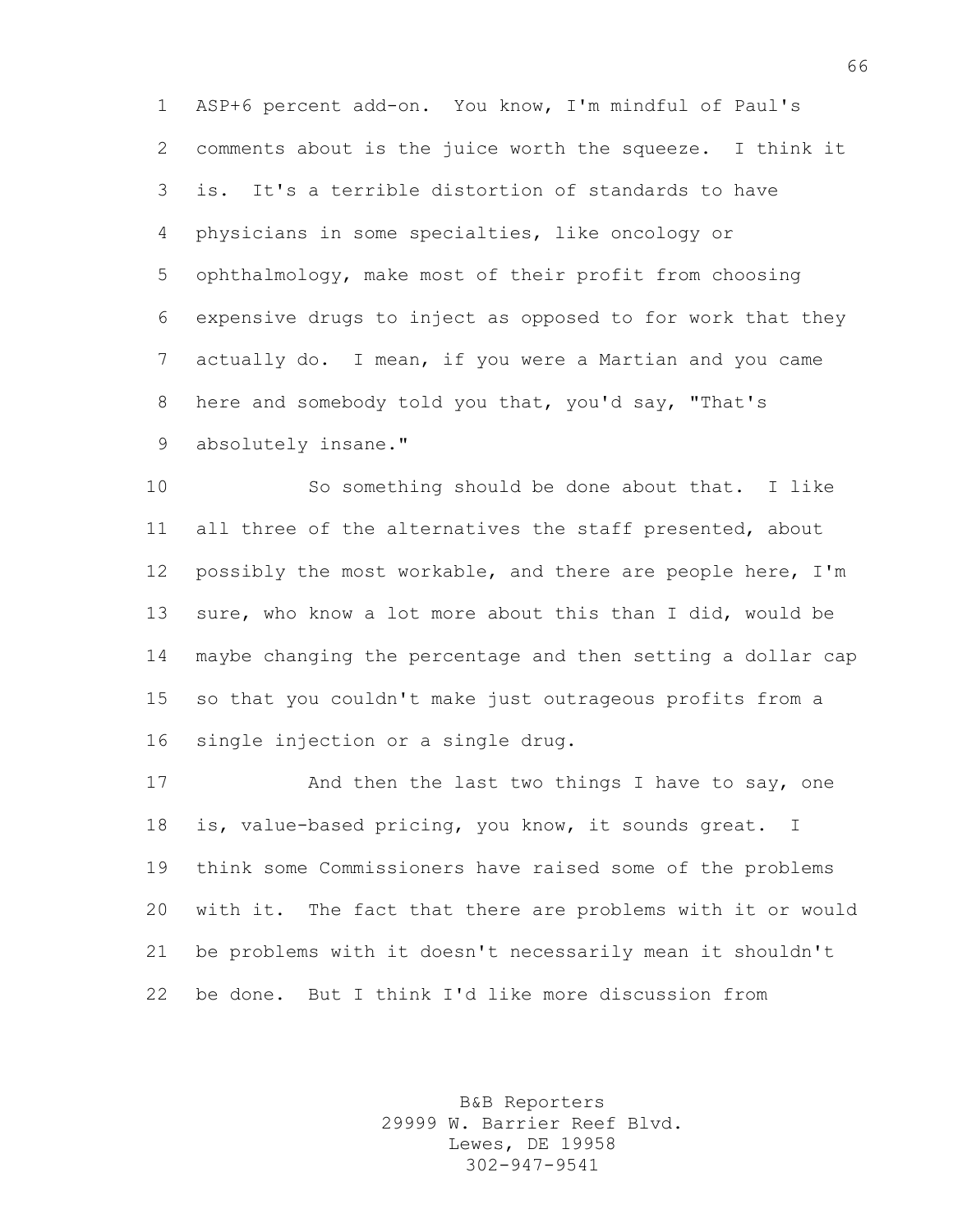Commissioners, possibly from the staff when they come back to us, if not value-based pricing for first-in-class drugs, Part B drugs, then what? What are the alternatives? Because I don't have a sense of that but I suspect there are people who could suspect that.

 And then my last point is just about innovation. You know, we don't want to kill innovation in the pharmaceutical industry. I mean, development of the COVID vaccines, development and treatments for HIV, for hepatitis C, there have just been marvelous things done in a short time. So I don't intend to bash pharma. But I do think we have some room to wiggle on innovation, and if the profit margins for pharmaceutical companies are left somehow extremely high, we do pay, you know, twice what other countries pay for drugs, and to me that does suggest that - - and the NIH, of course, contributes a lot to innovation. 17 So I think that we don't want to be too timid, I think. We don't want to kill innovation, but at the same time there is no reason why the current profitability in the industry, in my opinion, has to stay the same as it is

to keep innovation the same as it is.

MS. KELLEY: Mike, did you want to get in here?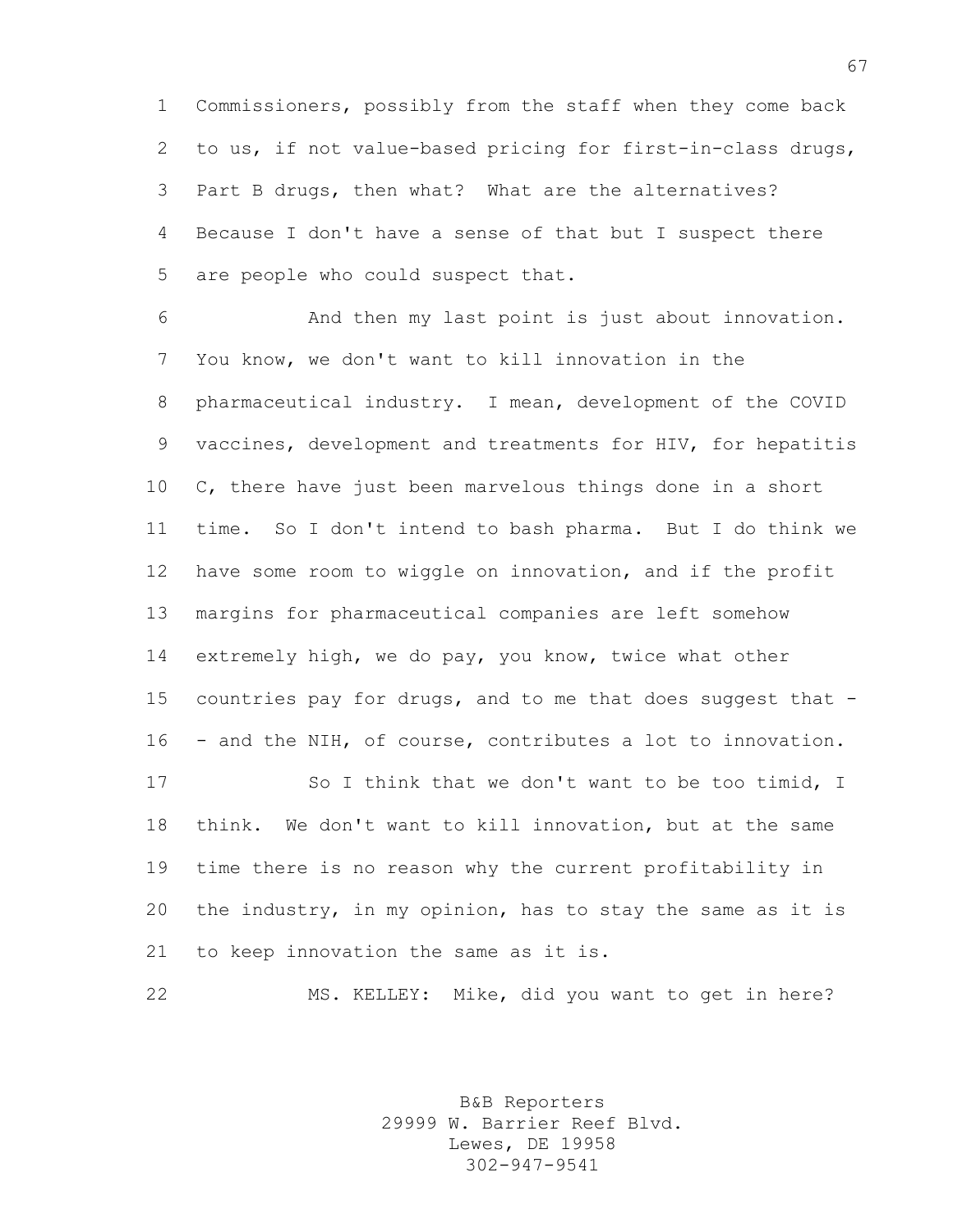DR. CHERNEW: Yeah. I wanted to say something in response to reference pricing, that Larry said. This is really a question for Nancy and Kim. My understanding of what we mean when we say reference pricing here is much closer to a least-costly alternative price that Medicare would pay as opposed to a reference price for a knee surgery, line in the benefit design literature, you know, Jamie Robinson, Chris Whaley, Tim Brown's work on reference pricing. So again -- now I see Nancy.

10 I think we're struggling with some of the terms. We don't mean set a price and then the beneficiary has to pay more. This is not really a benefit design discussion, I think. My understanding, Nancy, is this is a payment discussion about what Medicare would pay, and what you mean by a lot of this is things like let's lump biosimilars in the same code, which is a recommendation we already have, by the way, and analogous things, where the difference is not picked up by the beneficiary. Nancy, can you speak to that for a second, before we go to, I think Amol is next? MS. RAY: So under least-costly alternative policy, for example, let's just make it very easy. Three

clinically similar drugs, one is priced at \$5, another is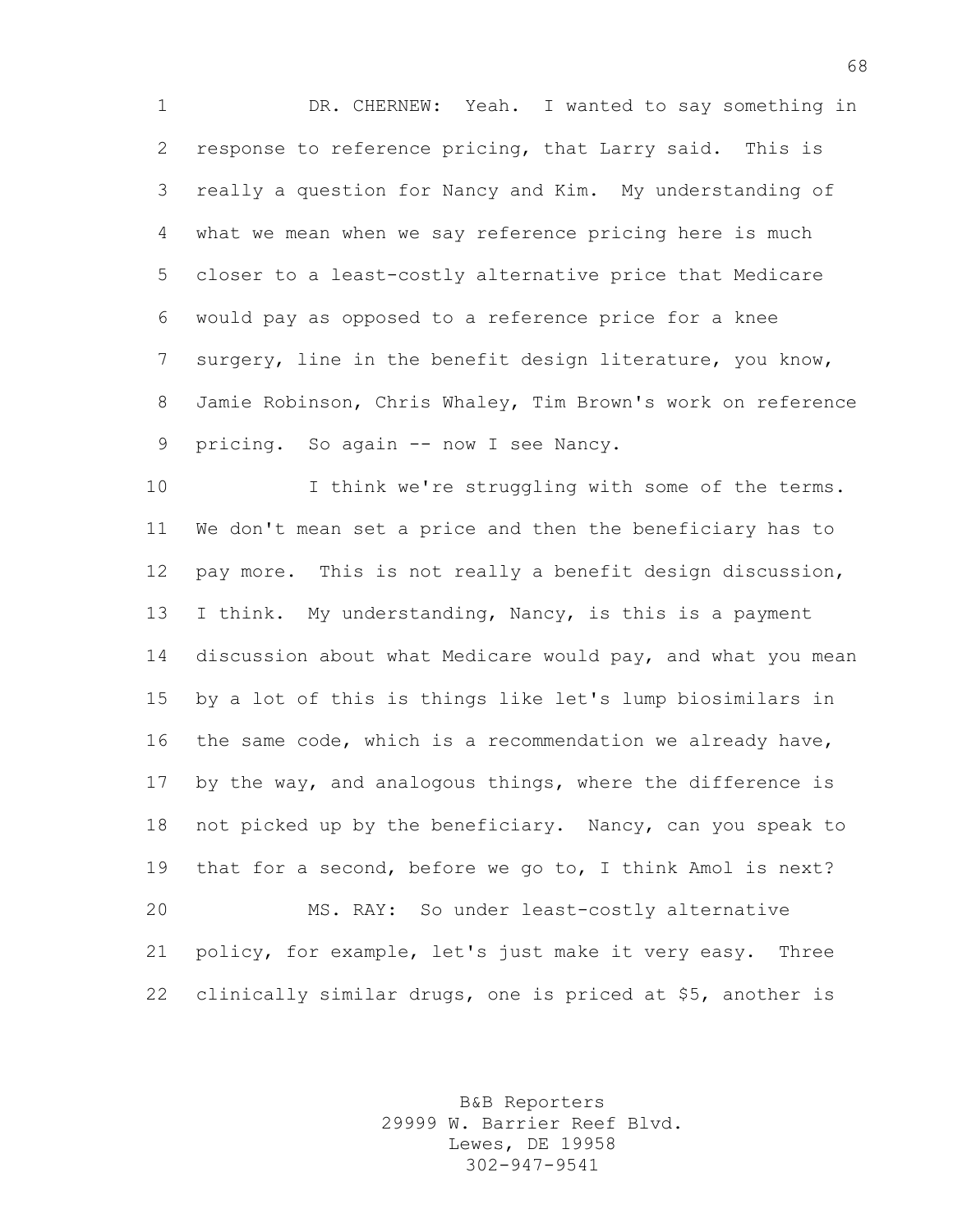priced at \$10, and the third is priced at \$15. So Medicare would set the price of all of those drugs at \$5, and then the beneficiary co-insurance would be based off of the price of the least-costly alternative, and in this example it would be \$5.

 DR. CHERNEW: And the difference -- I'm sorry. Go on, Nancy.

8 MS. RAY: No, no. You go.

 DR. CHERNEW: The difference there is not a reference price or the person pays the difference in the 10. The difference is Medicare just said if you are pricing 10, there's another drug that we think it's the same drug and we're paying 5 for it, we're giving you \$5 for your drug. That's just the price you get. It's the manufacturer -- in what Nancy is describing, the manufacturer is just getting paid the reference price. There's not a balanced billing version of this or some other version, Larry.

 Again, I'm just trying to interpret what's on the table here, in terms of what's meant by reference pricing. In a reference pricing in a benefit design sense you would use the term in a completely different context, where the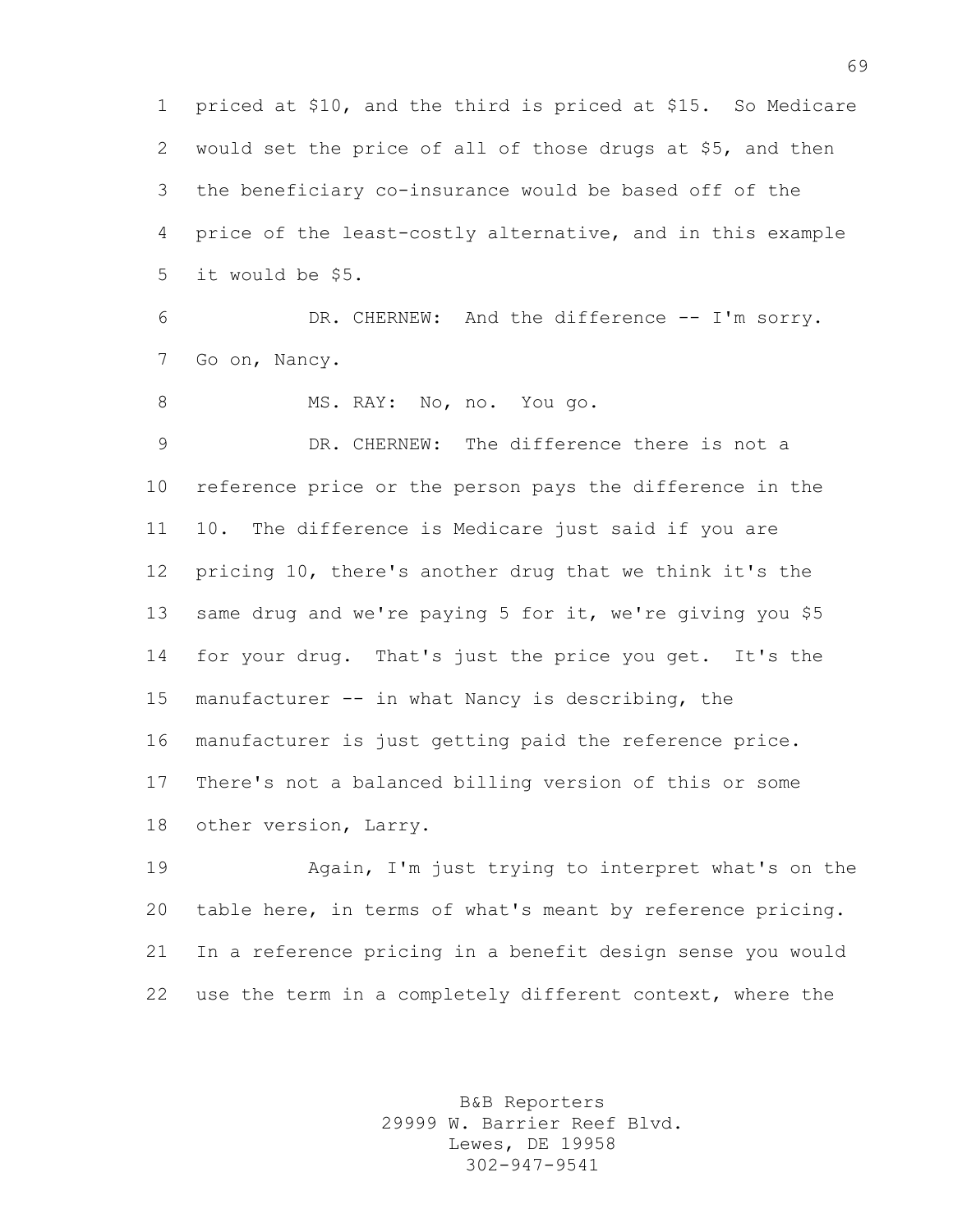insurer would pay for the reference price and the beneficiary would have to pay the difference. And again, I don't think -- my read of the materials and my discussions with you, Nancy, suggest that you're not suggesting that type of reference pricing. You're suggesting much more of a price-setting the lowest-price alternative drug, in that example.

8 MS. RAY: Right. So Kim, if you could provide a little assistance here. So to be clear, it's the physician who purchases the drugs, and Medicare pays the physician, not the manufacturers for Part B drugs. Now, so there's the instance in which, let's just say that the patient tried the less-costly drug, for some reason the patient had a side effect, and the provider wants to try the more costly drug, the \$10 drug, for example. So the question is, what to do in that instance, with the 20 percent cost-sharing.

 Kim, maybe you can help me explain this a little bit better.

 MS. NEUMAN: So I think you're talking about the exceptions process?

DR. CASALINO: Yeah, and if I can -- and I don't

B&B Reporters 29999 W. Barrier Reef Blvd. Lewes, DE 19958 302-947-9541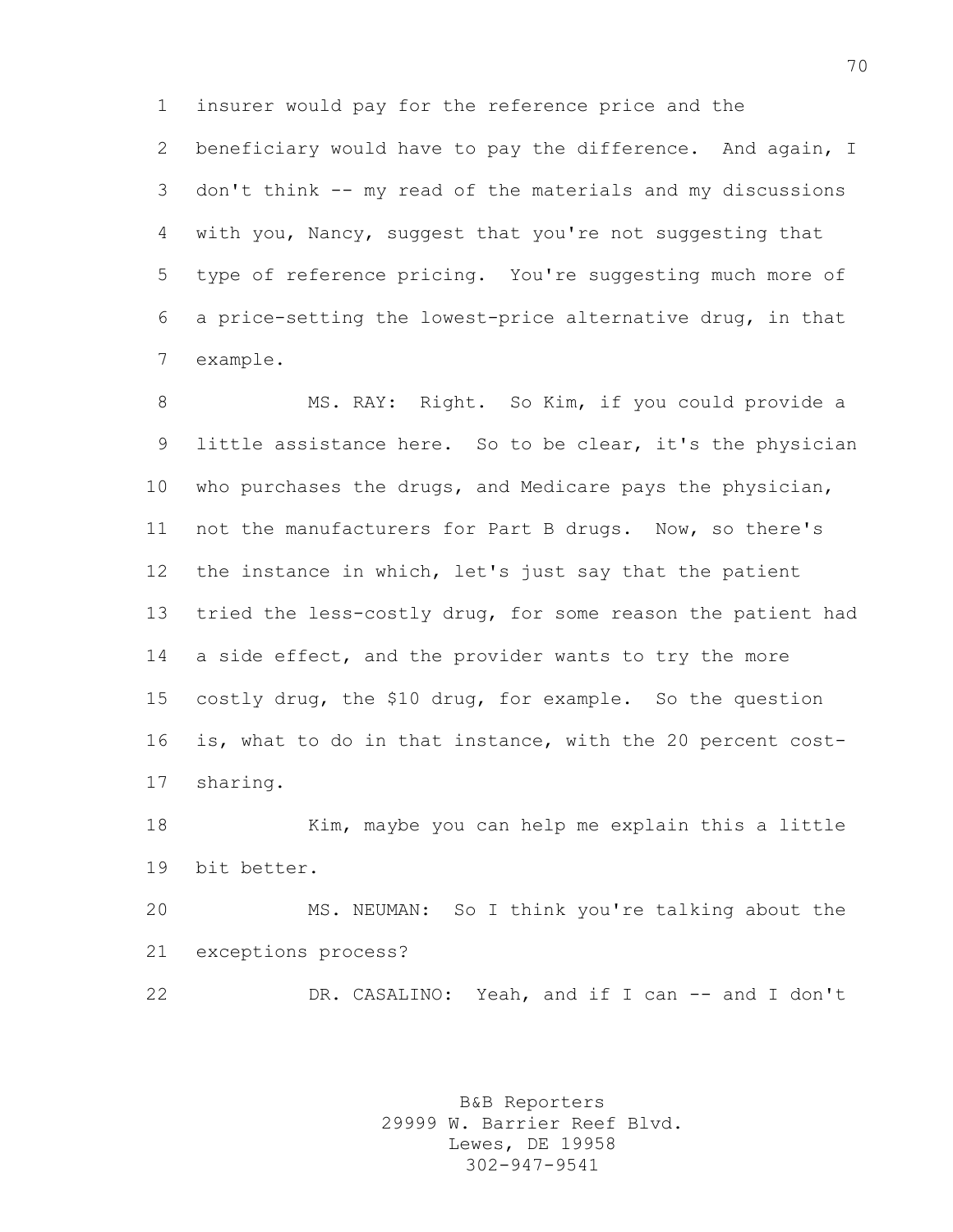think the exceptions process is what we're talking about. I think that, in general, I really like reference pricing, but we are now an hour and a half into this discussion. It's pretty clear that at least some of us still don't understand what we mean in this context. I'm not talking about exceptions. But is the reference price what the provider gets paid, and that's it, or does the provider get paid their usual ASP+6 percent, or whatever, and the patient is somehow responsible for the difference, or there could be a way to split it between the patient and the provider, for example, some percentage less.

 MS. RAY: So using a least-costly alternative payment policy, the payment would be based on the least- costly amount -- in my example that would be \$5 -- and patient co-insurance would be based on the \$5 least-costly payment.

 DR. CASALINO: Okay. So the patient would not be responsible, as they are, for example, for an episode of surgery.

DR. CHERNEW: Right.

 DR. CASALINO: The difference between the reference price and what the provider was charging. Is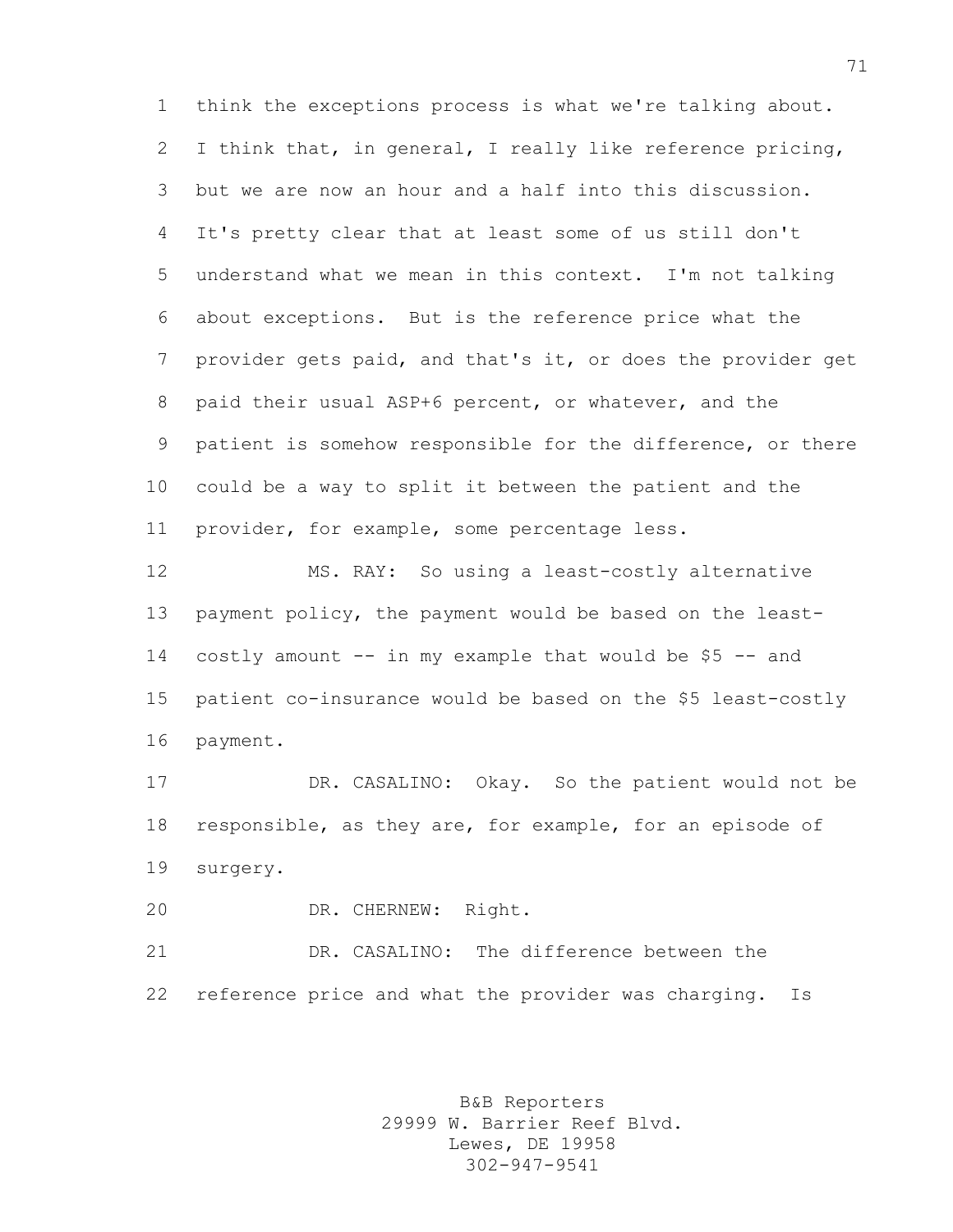that correct?

 MS. RAY: Right. DR. CHERNEW: Right. That's what I was trying to say. We're not using the term "reference price" here in the context that you might see it in a benefit design discussion. We're using reference price here much more closely as the way you would see it in a least-costly alternative discussion, which is about the price that Medicare pays.

 And so, again, I think the point you're making, Larry -- and I think this is true and I'll say this in my summary, right after Amol talks -- is we use certain terms in different ways, and it generates confusion because some 14 of those terms are used in other contexts for other things, and so people are not always sure what's going on. Again, I'll say something about that, but at least for the purposes of this discussion, Larry, is it clearer now what we're talking about when we talk about this particular thing?

 DR. CASALINO: Clearer, but I still think if we went around the room and asked each Commissioner to say what they understand we might not get the same statements.

> B&B Reporters 29999 W. Barrier Reef Blvd. Lewes, DE 19958 302-947-9541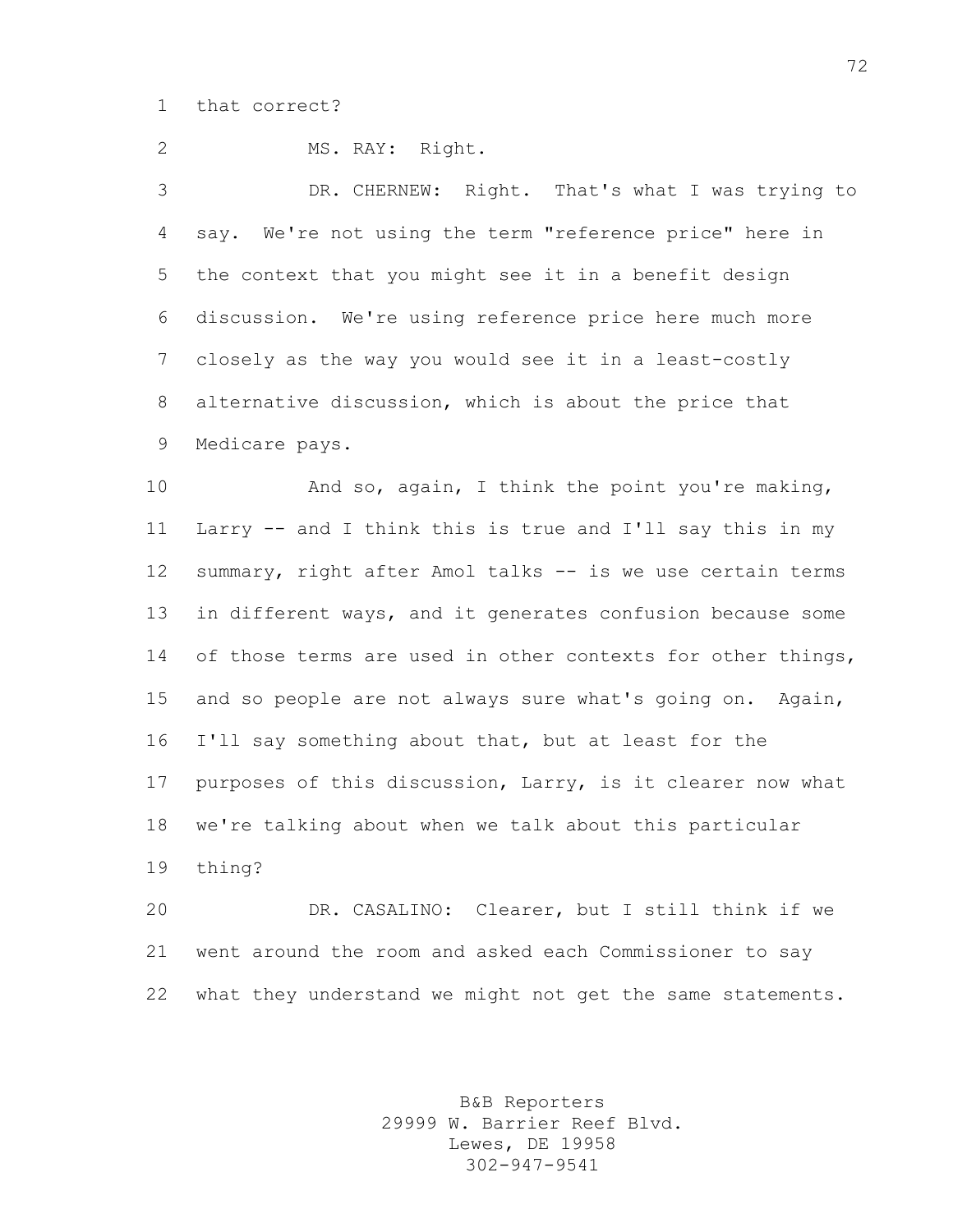So I would just encourage the chapter to be very explicit about what gets paid to the provider, what, if any, responsibility the patient has, what implications this has for the manufacturer. Just spell it out, and with a dollar example it would not be a bad way to do it. DR. CHERNEW: And what the provider has to pay, if they decided just who gets the exception process, if they decided to use the higher-priced drug or some other thing. This really must be a clarifying thing, and I think we needed some clarity. We may not have gotten there yet. But if I'm right here Amol is next, and last. Is that right, Dana? MS. KELLEY: Yes, that is what I have. DR. CHERNEW: Okay. Amol. DR. NAVATHE: Thank you. So I also want to echo Commissioners. Congratulations to the staff. This was excellent. It's obviously very complicated, and you all have done a very nice job of making it clear and laying out the options in a very digestible fashion. So I wanted to sort of voice support of several things that Commissioners have said and then bring a couple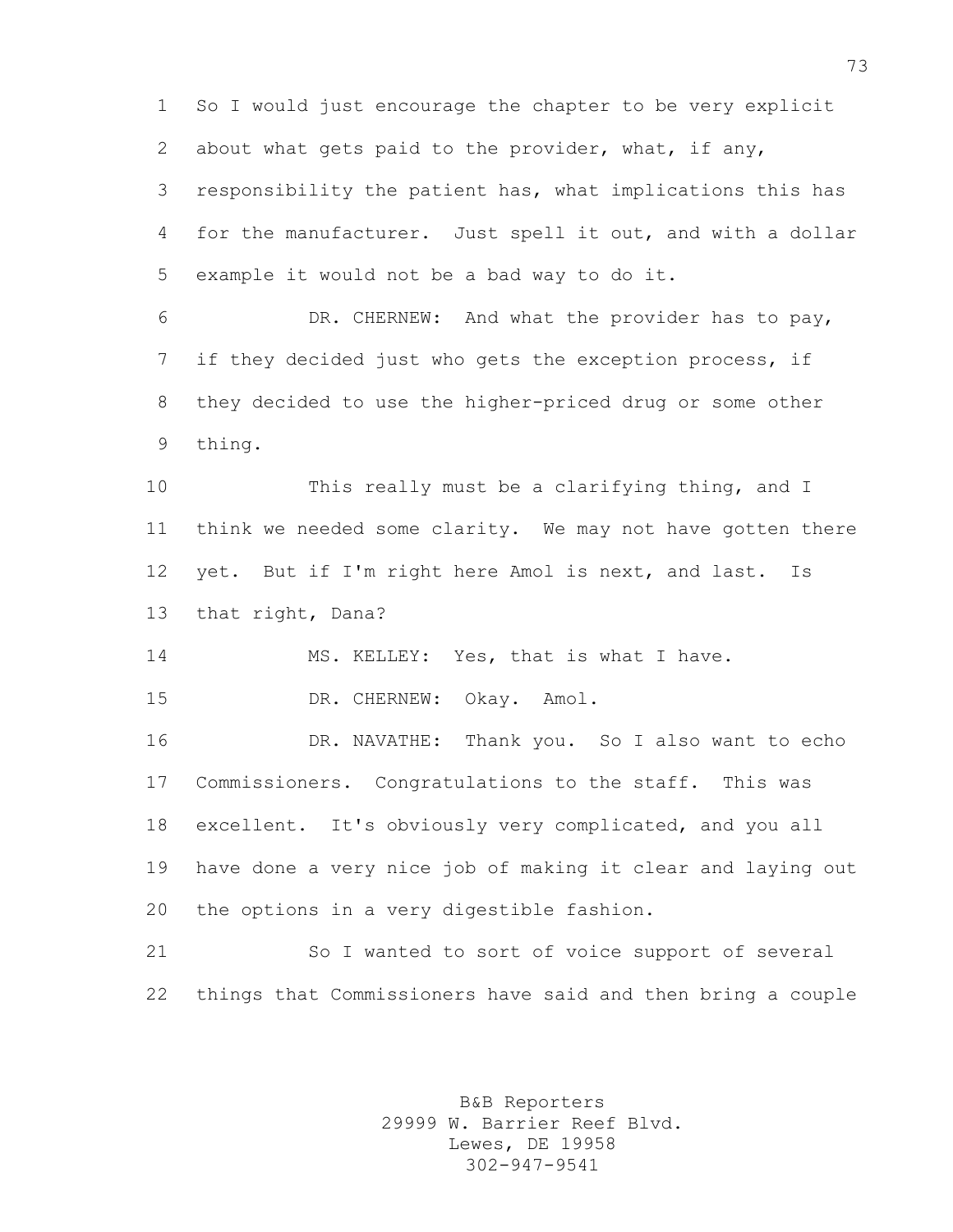of extra points, I guess, on the issues. On the topic of the reference pricing, I think in the context of the clarification, without the benefit design piece of it, I think I would also like to voice my support of the idea of using reference pricing here as a potential mechanism to address the short of high costs here.

7 A couple of other points. So I think there has been some debate about the use of cost effectiveness data, or comparative effectiveness data. I'm sympathetic to the points that using formulas as a standard basis to do things is potentially very risky in getting funky, you know, not optimal types of results. But I do think that there is a value in thinking about many of these factors. You know, take a cost effectiveness, comparative effectiveness evidence, external prices, reference prices, as potential inputs into a process of considering how, for example, FDA accelerated pathway approved drugs, for example, end up getting priced.

 And so I think having to some extent a differentiated system that acknowledges the fact that there may be a need to bring these drugs to market very quickly at the same time they're coming with much less evidence,

> B&B Reporters 29999 W. Barrier Reef Blvd. Lewes, DE 19958 302-947-9541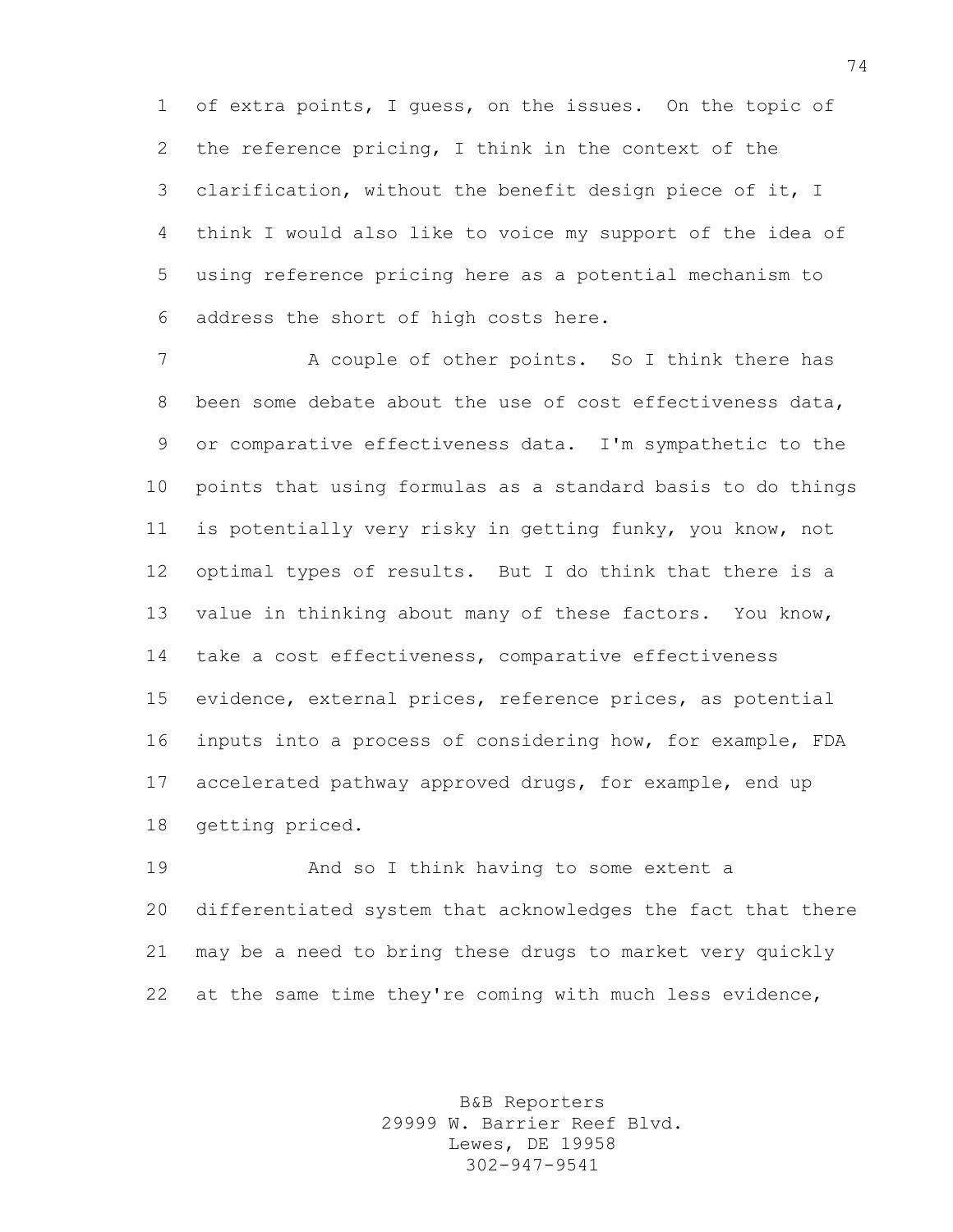and then bringing the multiple data points to help understand what that should be I think is something that seems reasonable and might be a very sensible pathway here.

 I think there's also an important piece that we can do perhaps a better job in the chapter but also worth considering is the differences between using these data for coverage decisions and using these data for pricing decisions or reimbursement levels, which there seems per the earlier discussion to be some distinction around, and I think it's worth kind of highlighting that and how that might be effectively used.

 Personally, I would say I'm not particularly enthusiastic about the idea of rebasing that you had asked about that, although I would also not say that I'm diametrically opposed to it. I think there could be some value in rebasing and it would be worth exploring what that could look like.

 Similarly, I will say that I am -- I guess like many other Commissioners, I see Paul's points about the juice is worth the squeeze on the ASP plus 6 percent. At the same time, I think actually we have a complete dearth of data on what that variation looks like and what that

> B&B Reporters 29999 W. Barrier Reef Blvd. Lewes, DE 19958 302-947-9541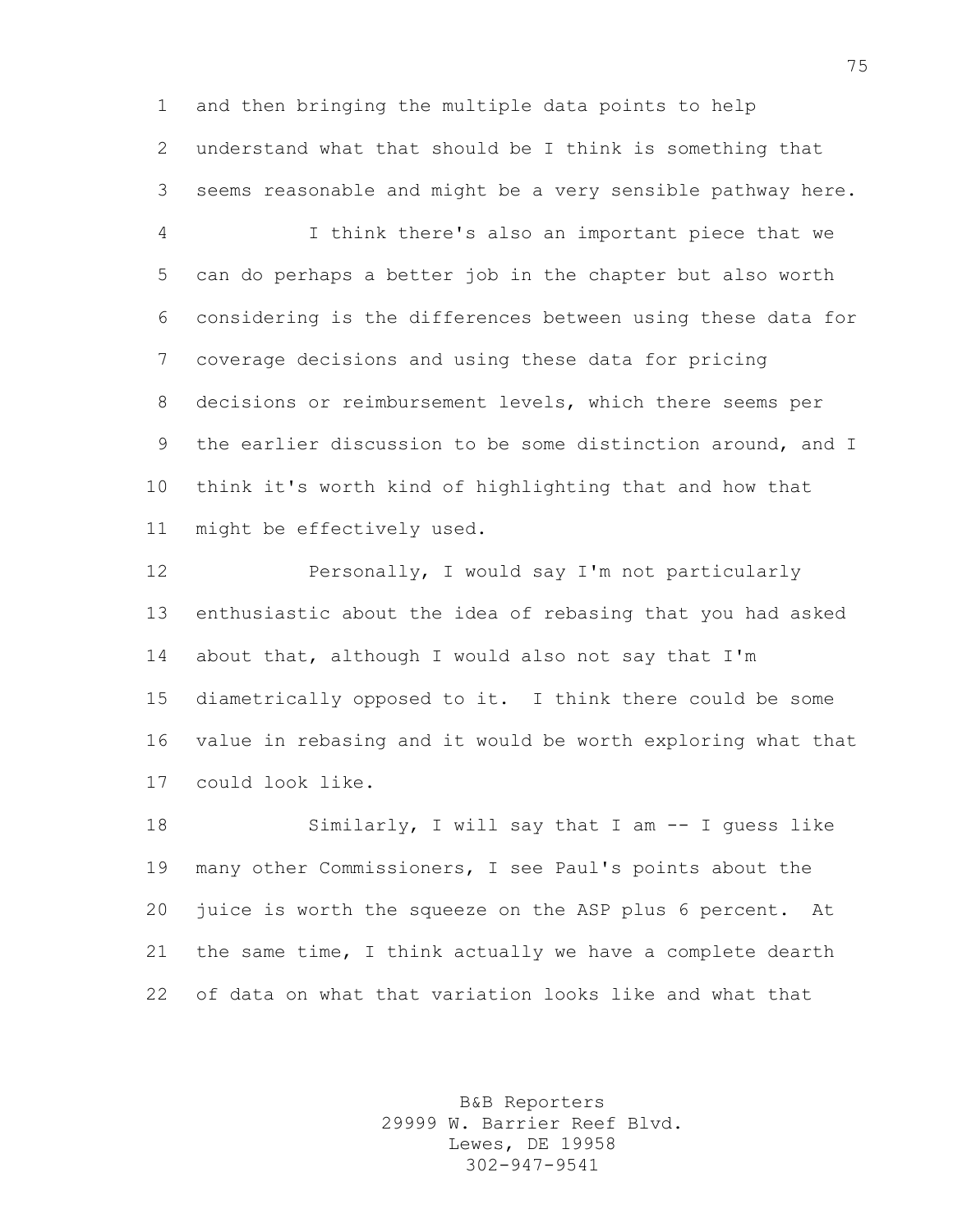impact would be. And I think, in fact, in the report, the writeup said, you know, is there support for doing additional analytic exercises to better understand what a fixed fee or partially fixed fee could have in terms of impact. So I wanted to definitely voice support for moving in that direction. I think it would certainly be worth doing the analytic effort in that way.

8 Then, lastly, I think like Larry, I would just want to make sure or make the point that there's a lot of innovation that's happening. I think we want to support and understand the link between the policies that might be developed and the future development of drugs and devices and therapeutics, vaccines, et cetera, that might be important. I think this has been mentioned at times perhaps in other settings, but we should be mindful that oftentimes the price that we're paying for here is not necessarily related to the marginal cost of producing this particular drug, but it really is a reflection of the cost, if you will, of the innovation, the pace of innovation. And so we should be very mindful of that as we think about that sort of coverage and pricing policies going forward. Thanks.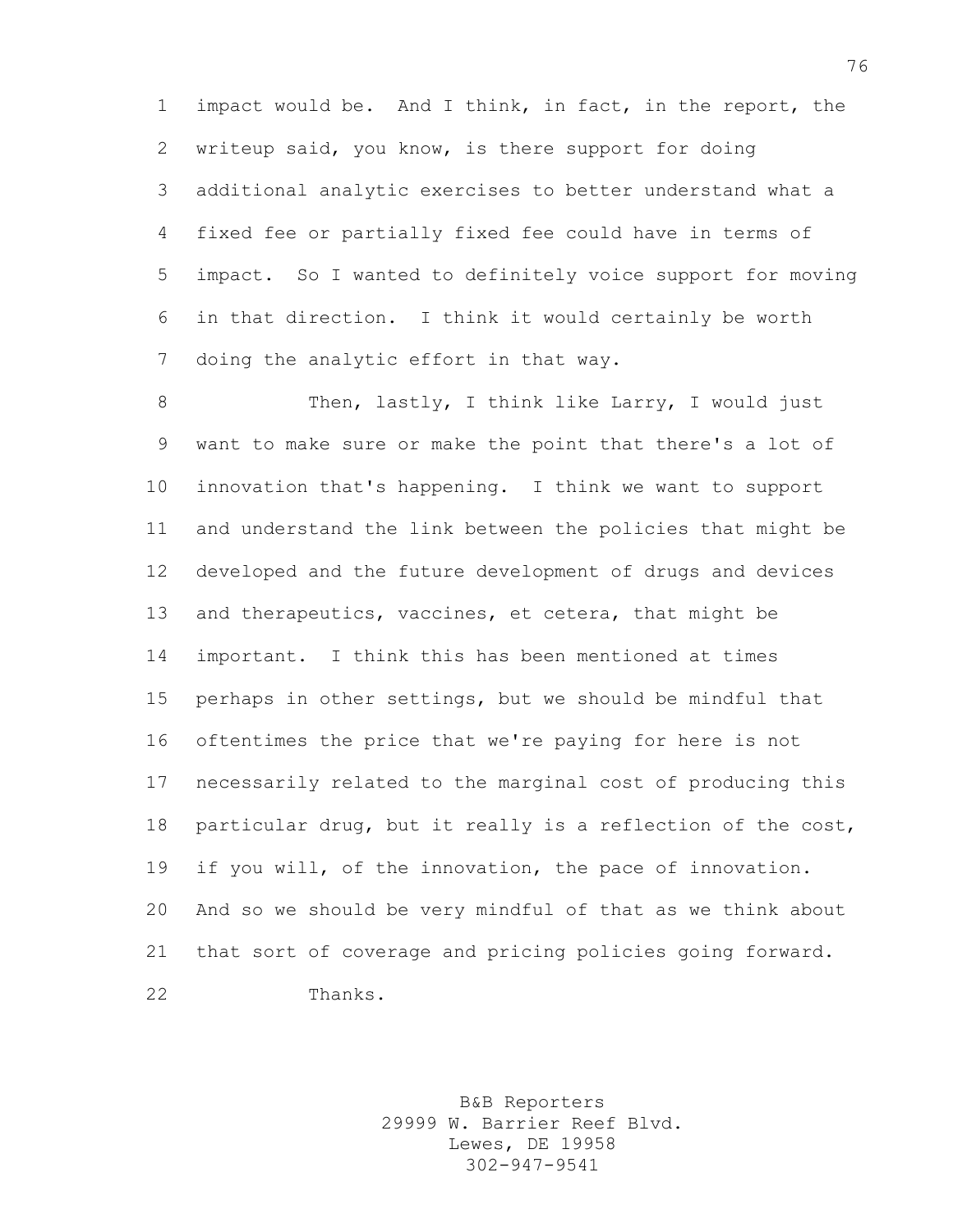MS. KELLEY: Stacie, I think you wanted to add something.

 DR. DUSETZINA: Yeah, I realized that I had neglected to respond to the question about coverage with evidence development, so I just wanted to make one final point about that. And part of it is based on the idea of having this somewhat coupled with the conversation around accelerated approval where we know the evidence that has been generated to do is maybe not as robust for clinical outcomes.

 I guess in general I think coverage with evidence development, having more flexibility around that is good. But I also think it's important to not be redundant with requirements of the industry to produce this information. So not having it used as, you know, fill in the gap for trials not recruiting enough people who look like Medicare beneficiaries or who have these risk factors. So I think in general I wanted to say I'm supportive of it, but I think that when first reading the chapter, it came across a little bit as if we are going to set this value-based price or think about some sort of value assessment for pricing, that we would also do that in the context of coverage with

> B&B Reporters 29999 W. Barrier Reef Blvd. Lewes, DE 19958 302-947-9541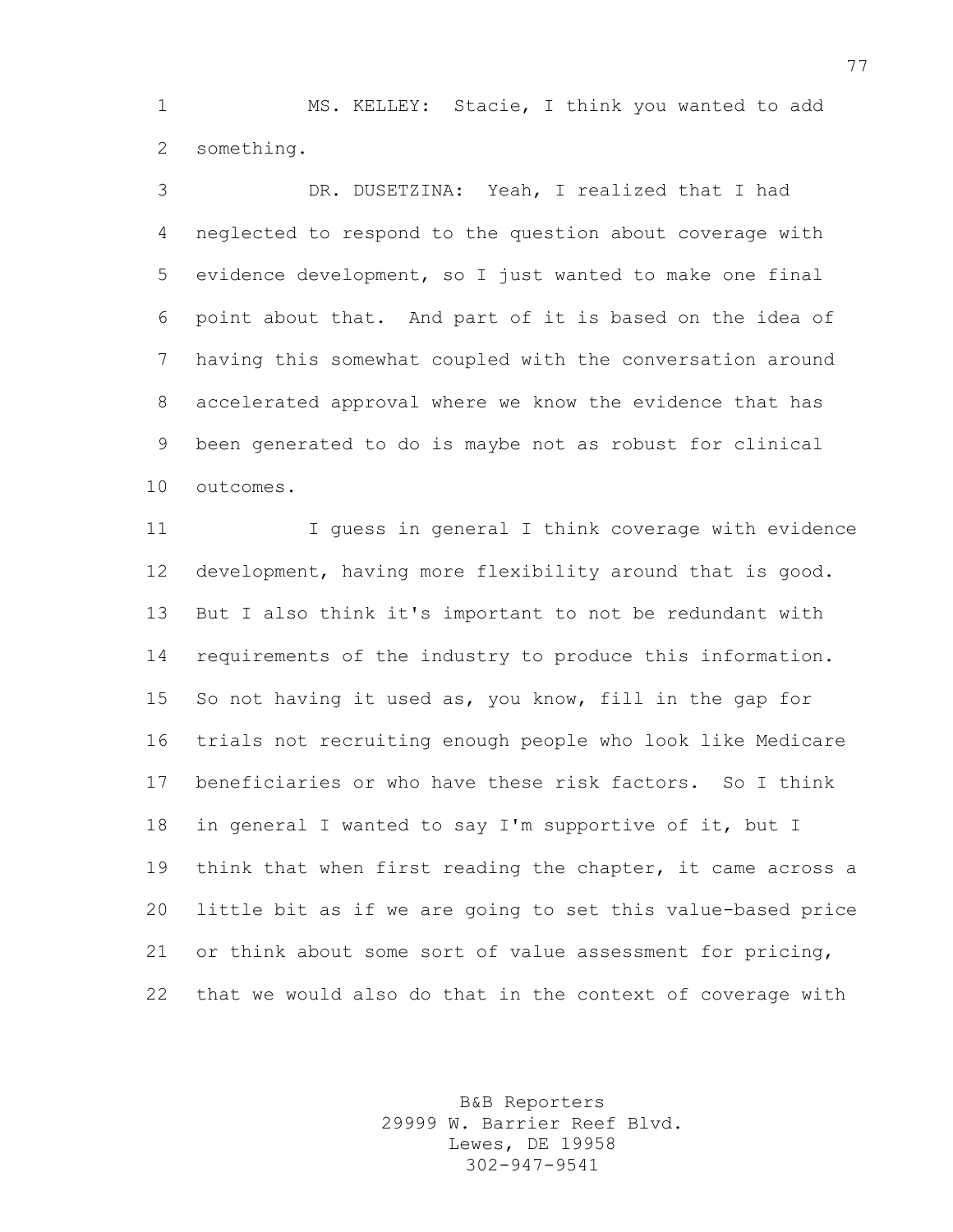evidence development, and I think that they could be not necessarily always used together.

That's it.

 DR. CHERNEW: Okay. Dana, I think that was the end of the queue. Are we right?

MS. KELLEY: Yes, that's all I have.

 DR. CHERNEW: I'm going to pause for a second to see if anyone wants to say something else. Then I'm going to summarize. We're going to eat and come back -- to talk more about drugs, by the way.

11 Okay. Going once, twice, gone.

12 So here's what I heard. I have a lot of conversation to summarize, so you can grade me on my summary later. And, of course, I will take this back to Jim and the staff, and we'll discuss all of this, but at least so you know what I heard.

 Point number one, there's a lot of support for a different pricing regime for drugs that got accelerated approval and maybe other places where competition isn't working out. We haven't talked a lot about protected classes, but I would think there's an analogy there. There's not necessarily a lot of support for what I'll call

> B&B Reporters 29999 W. Barrier Reef Blvd. Lewes, DE 19958 302-947-9541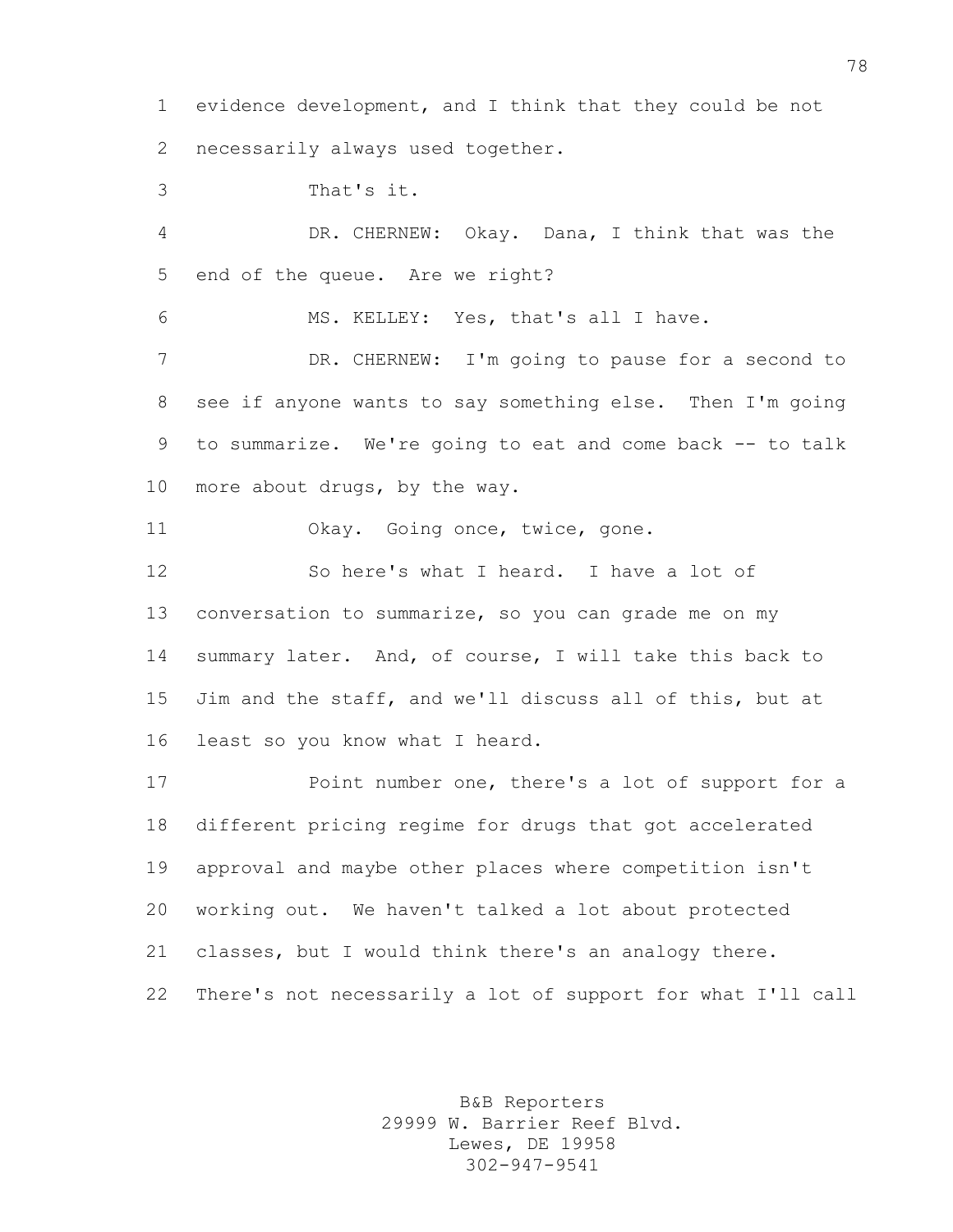"value alignment" because that essentially gives whatever assessment of value we have to the producers. But we may want to use information on effectiveness in whatever pricing regime gets put in there, and we have more work to do to figure out what that might be. So, you know, thinking about effectiveness is fine, but we wouldn't want to take a new drug and say, oh, this looks like there's a lot of value and just in general we're going to raise the prices and raise the price of everything up to some measure of value. So that's point one.

 Point two, there's a lot of support -- this is going to be fun to say. There's a lot of support for reference pricing, but a lot of disagreement about what that term means. So let me say a few things about that.

 There's one version of this, which is -- I call it the "same drug, different customer approach." In other words, you look at the VA, you look at international pricing for the same drug. And the concern with that is there's complex feedback issues about what that other price, the VA or the international price, would be. And that requires a lot of thinking about the merits of what I will call a "same drug, different customer reference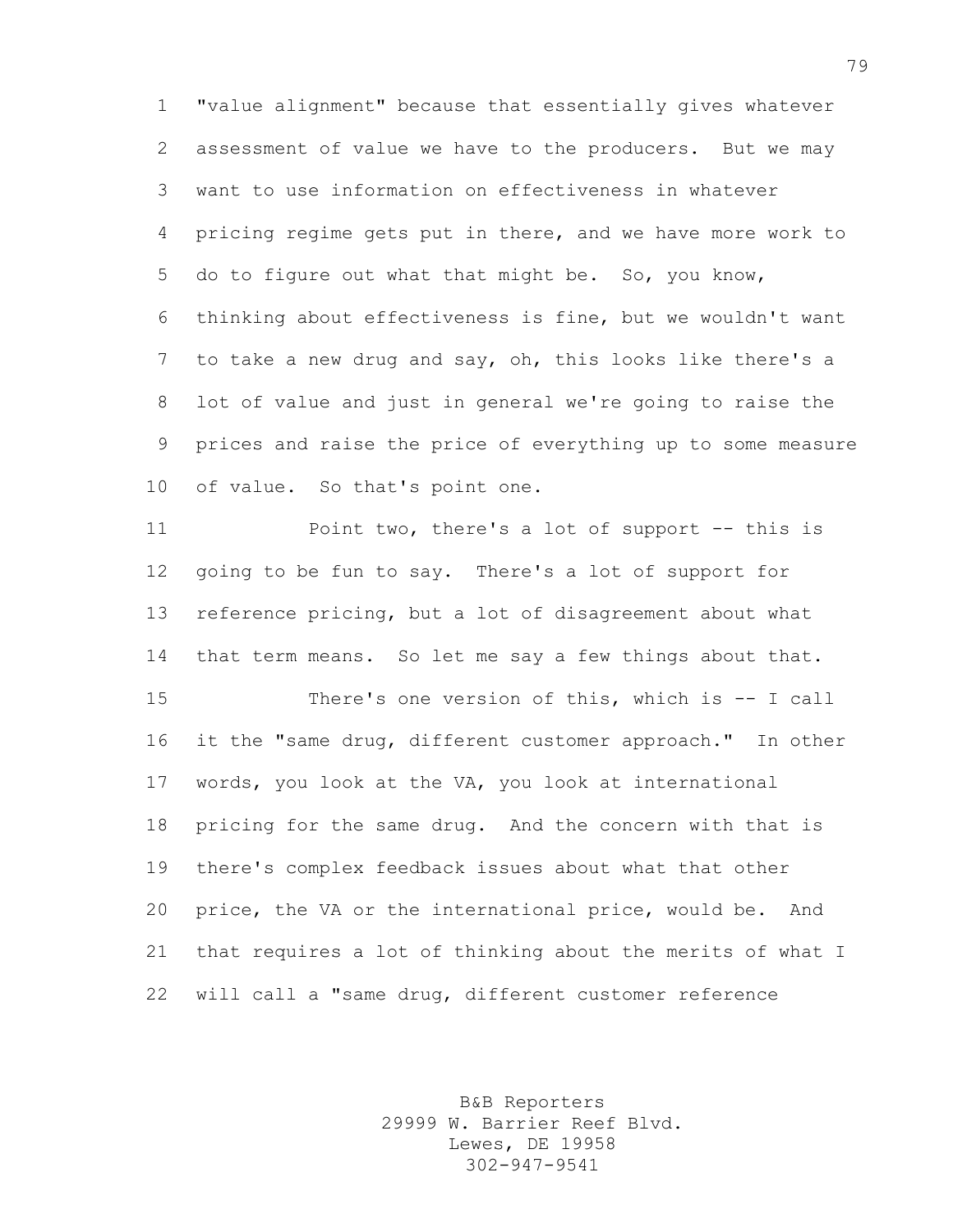pricing model."

 Then there is a different version, which is -- I'll call it the "different drug, same customer model," so basically within Medicare. So now you're looking at the example that Nancy gave. There's three drugs. They're pretty equivalent. One of them priced at 5, another is 10, another is 15. Let's set a reference price for that. Least costly alternative version would have been you set it at the lowest one. You could bundle them all together in the same code and set it at the average. But the point is it's really about taking different drugs that are similar and bundling them together, get a single price. It's almost -- I think, Bruce, you alluded to this at some point. It's almost like an episode payment for really similar drugs, basically. And Larry pointed out correctly we need to really think through who pays the difference if someone wants to use a different drug in that bundle per se. But just to be clear, this is very much in the spirit of existing MedPAC recommendations on biosimilars and other things. It's not clear if we want to keep the different code and just set a fixed price or put them all in the same code. There's some information issues. But I do believe I

> B&B Reporters 29999 W. Barrier Reef Blvd. Lewes, DE 19958 302-947-9541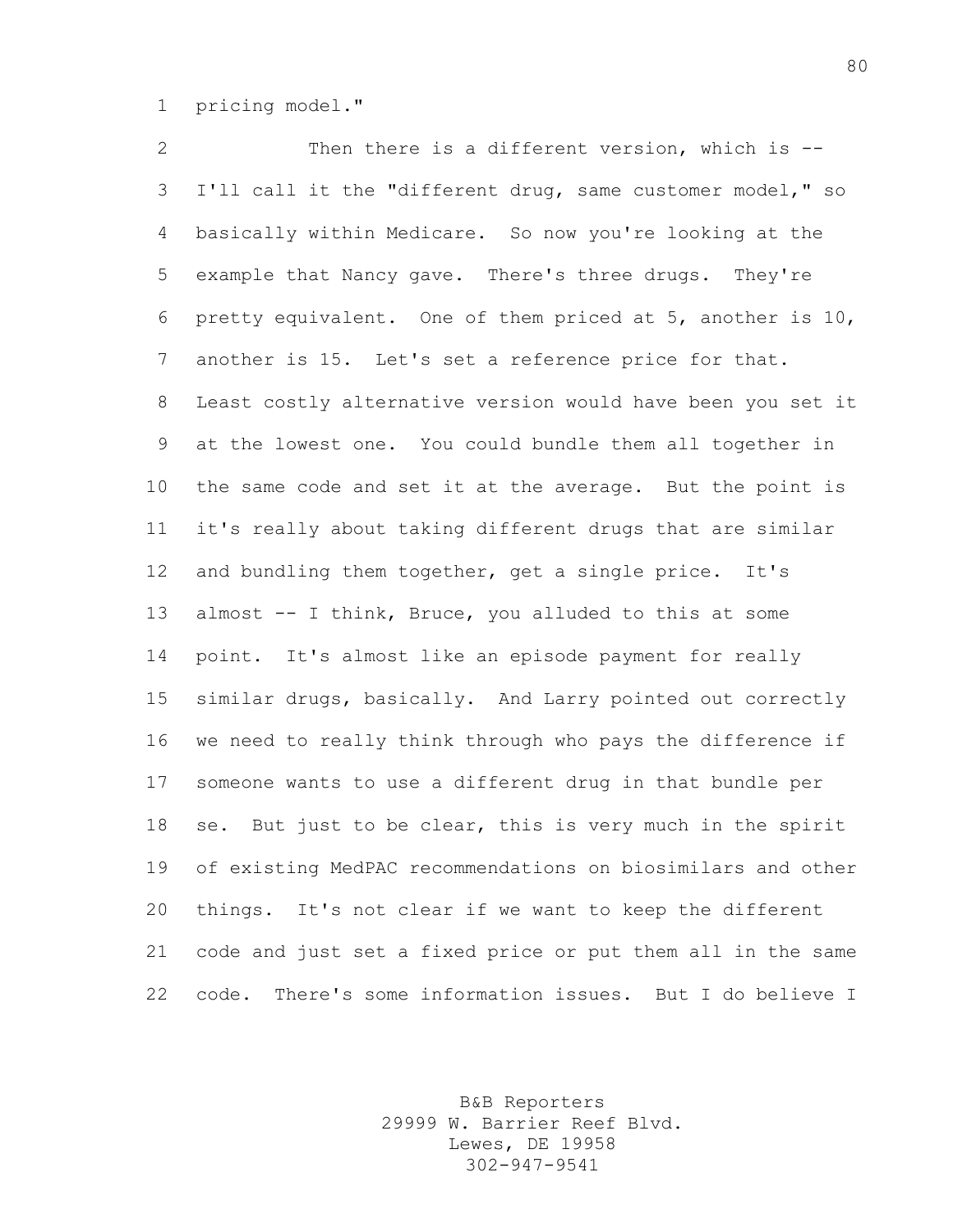heard a lot of support for some version of that,

acknowledging the added clarity that's needed.

 There seems a lot of interest in exploring further analysis to pick up on Amol's comment on ASP plus 6. I think there's an acknowledgment that we would like to see some changes there for a bunch of reasons. ASP plus 6 can be quite problematic. But, of course, there's pitfalls, and so that just means there's more work for us to do.

 Let me emphasize -- and, of course, we're having a heat wave here, but it is nevertheless October. So we have a ways to go to do that extra work, and I'm sure the staff will do a wonderful job as always. But we will look at ASP plus 6.

 One issue that I suspect everybody agrees with strongly but was only mentioned by Lynn is the equity issues and the access to some of these drugs, particularly with the value, for drugs that are high value. It is important that we have a system to make sure that there's equitable access to them. This is a very value-based insurance design. I know Shinobu spent a lot of time on. I'm not going to discuss it much more now, but I wanted to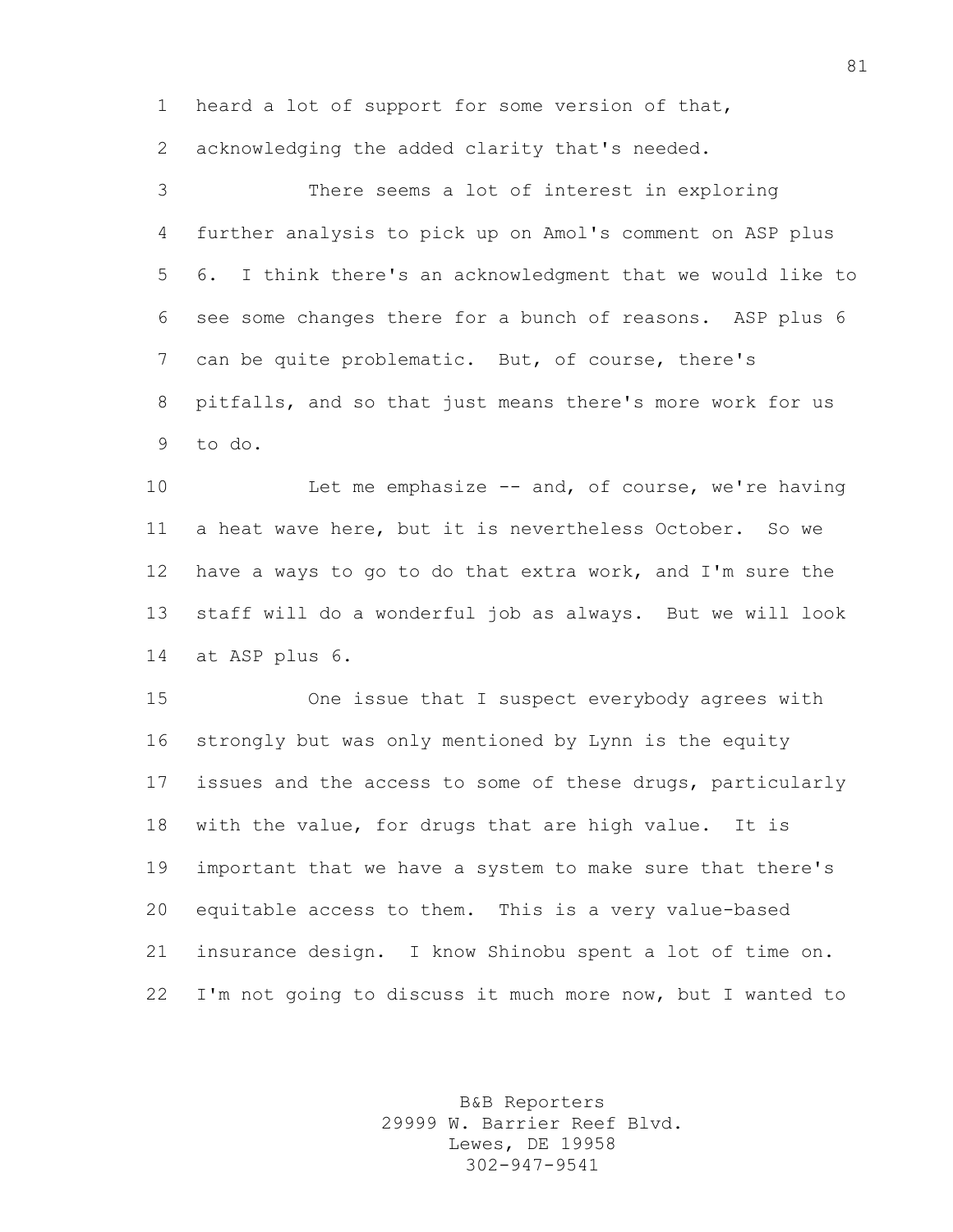make sure that Lynn and everybody listening knew that that comment didn't drop by the wayside.

 And the last point I'm going to make -- and I say this as an economist somewhat sheepishly; I say it both in language and in substance sheepishly. There's a lot of worry about what I will call "general equilibrium effects," and, yes, I did say "general equilibrium" in the MedPAC meeting. For example, I'm going to name three. There's a lot of concern that I have on the impact on, I'll call it, "the external reference price drug" if we tie a different drug to it. So that means if we -- this is a summary of something I said before. If we make the price in Medicare the same as the price in the VA, we're worried about the general equilibrium effect on the price of the VA drug, and we need to think about the magnitude of that, and folks like CBO and others have.

 There's a lot of concern about the general equilibrium effects of things we might do on the prices post launch on what the launch prices are. So we might do a lot to try and say, well, you can't -- you know, launch at what you want, but then you can't inflate. That may just increase the launch prices. So we have to think about

> B&B Reporters 29999 W. Barrier Reef Blvd. Lewes, DE 19958 302-947-9541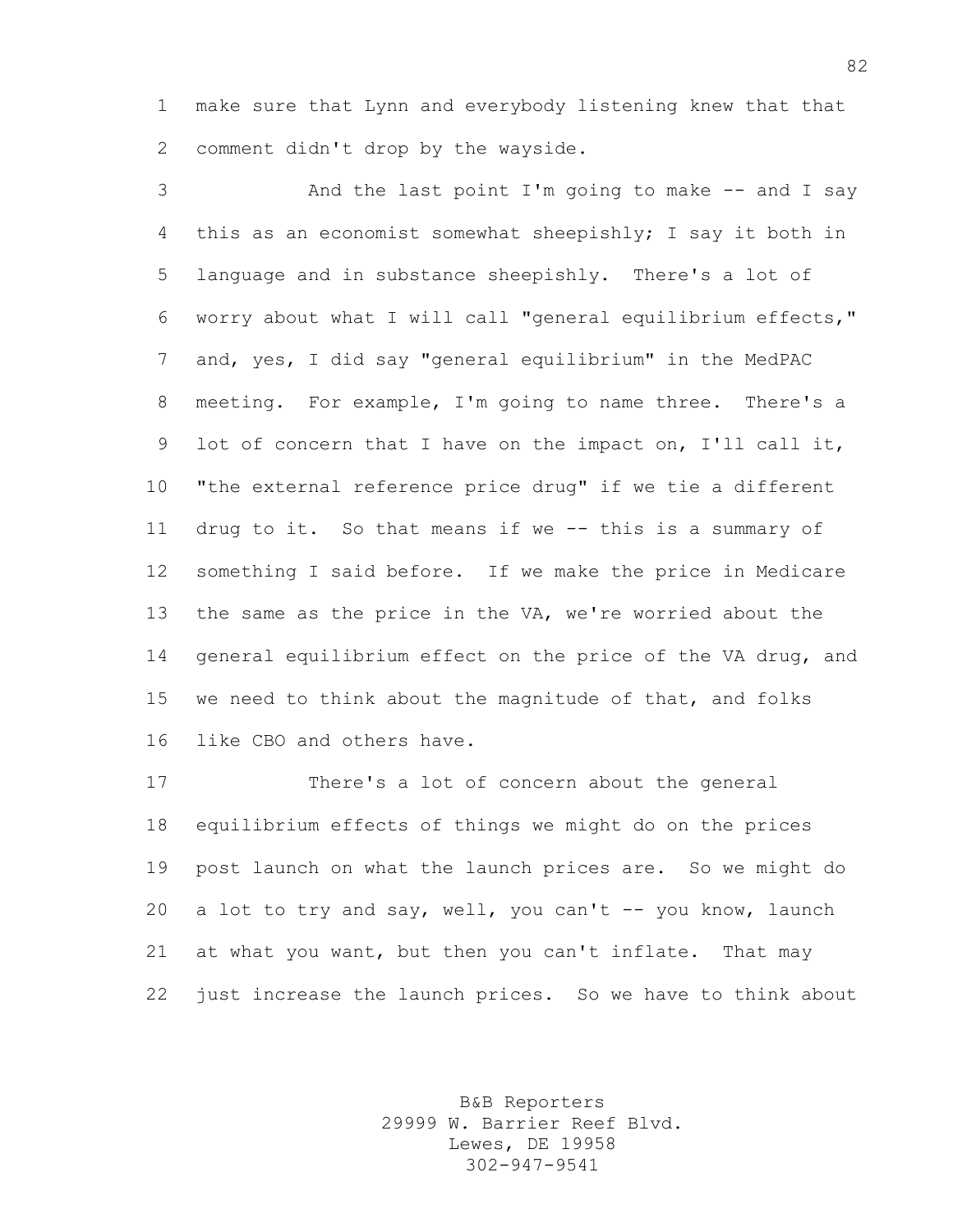the general equilibrium effects of how that all plays out, and that's complex.

 And, similarly, I will say in response to Betty my big concern was a one-time rebasing or any type of rebasing, in fact. The general equilibrium effects of that could be price -- you get a ton of money up front no doubt. But what you do to an organization deciding to innovate going forward knowing that at any point they could rebase you and set the price another way is something that I think needs to have a lot of consideration before we do that. We haven't talked about it a lot. But I'd put that under a general equilibrium concern. If you weren't worried about the general equilibrium, there's a lot of money on the table. But I am worried about the general equilibrium issue.

 And lastly -- and I guess this is illustrated by that point -- all of this, launch prices, post launch price, ASP plus 6, all the things we do, we worry about the effects on it on innovation. That does not mean that we are unwilling or we should be unwilling to address high drug prices in general, and certainly address what I would call -- I'm trying to come up with a good term -- flaws in

> B&B Reporters 29999 W. Barrier Reef Blvd. Lewes, DE 19958 302-947-9541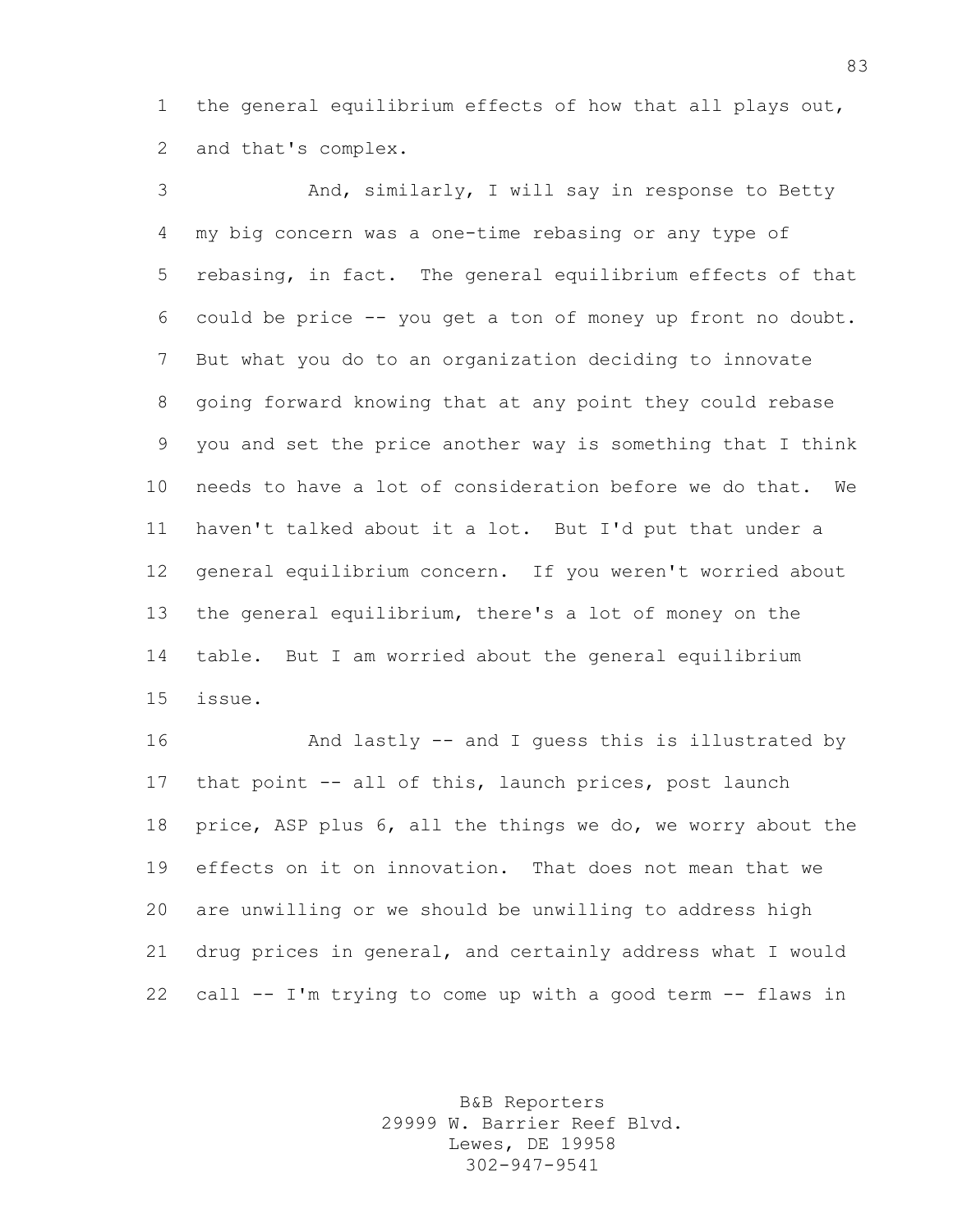the way in which the drug markets work; you know, product hopping -- there's a bunch of stuff that goes on that's just really problematic that we allow to happen that we really should think about doing. And I think -- I personally would support thinking about those things, and, again, I think the staff would. But as we do all of these things to try and make sure that we have a health care system that we can afford that includes access to some of the many very, very high value drugs, we do it in a way that promotes innovation, because, remember, these high prices are not to reward whatever innovation has already happened. The high price is to incent that future innovation that we want. And so that's just another broad general equilibrium effect that I think we have to keep front of mind when we do this. But I do think -- and I think it's clear from the chapter -- there are enough problems both in terms of what we're spending, what we're getting in inefficiencies and pricing, that this is an area that's going to require a lot more work. And I'll go with a four-staff-person team to work on this.

 So I'm going to close with my appreciation for all the staff that worked on this, and Jim and everybody.

> B&B Reporters 29999 W. Barrier Reef Blvd. Lewes, DE 19958 302-947-9541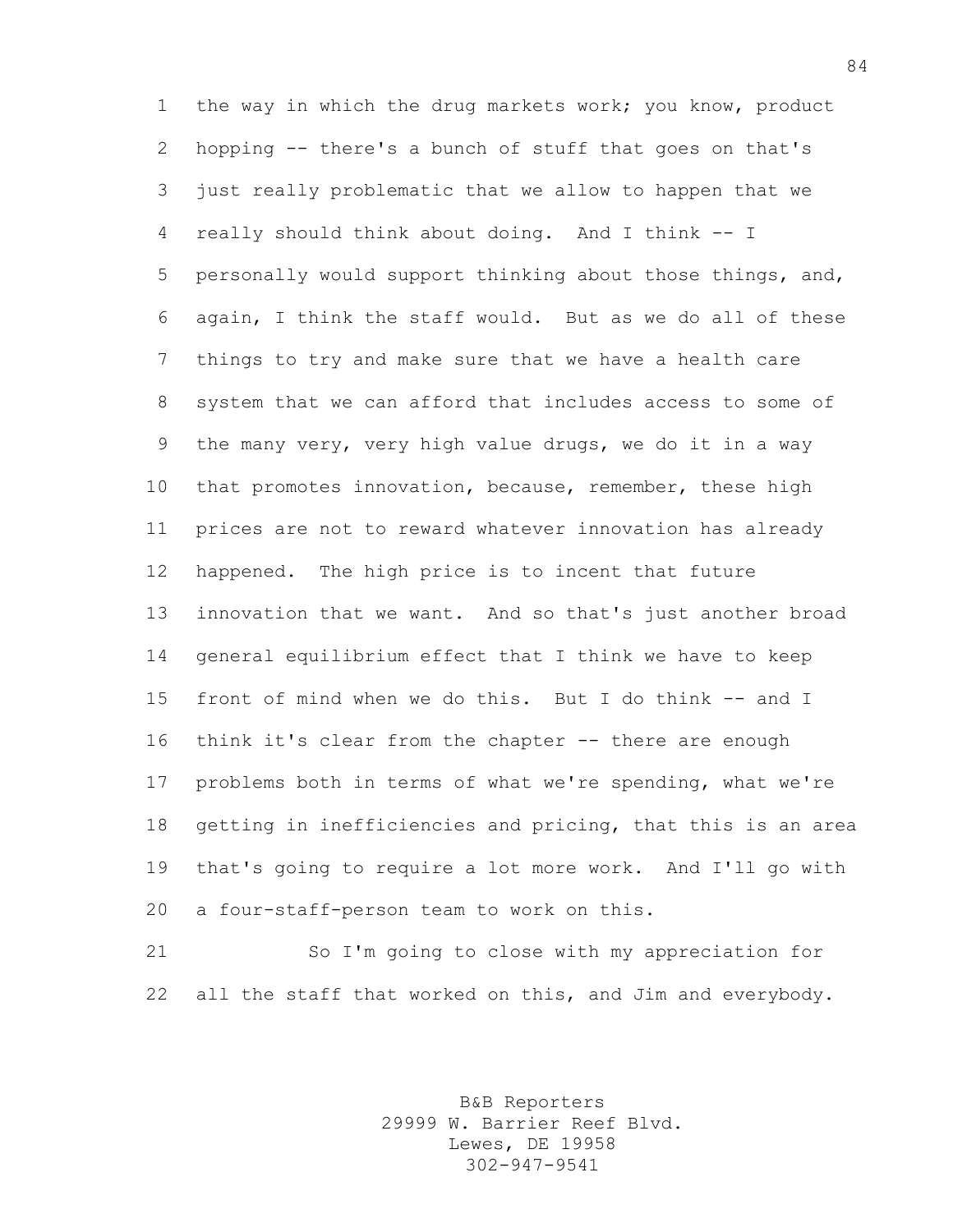I think that's Rachel, Shinobu, Nancy, and Kim. I may have that wrong. I'm sorry. I've been talking a long time. But, really, thanks for the incredible amount of work that they have done, and we will come back and continue to push this issue forward.

 So in my mind, I talked for one minute. By the look on your faces, I probably talked for ten. Are there any other closing comments anyone wants to make before we break for lunch?

 DR. CASALINO: Mike, I liked that: "In my mind, I talked for one minute." We should make that kind of a motto for the Commissioners.

 DR. CHERNEW: Yeah, exactly. Thanks. That will be my legacy: "He talked for ten. He thought it was" -- it's like the Hanukkah of speeches.

 So, anyhow, nevertheless, okay. We're going to break for lunch, and it turns out in this base of prescription drugs, there's a huge problem with the information we have. I think the buzzword would be it's not very transparent. We are incredibly fortunate to now have access to new data. It's really exciting. And the topic that we're going to address immediately after lunch

> B&B Reporters 29999 W. Barrier Reef Blvd. Lewes, DE 19958 302-947-9541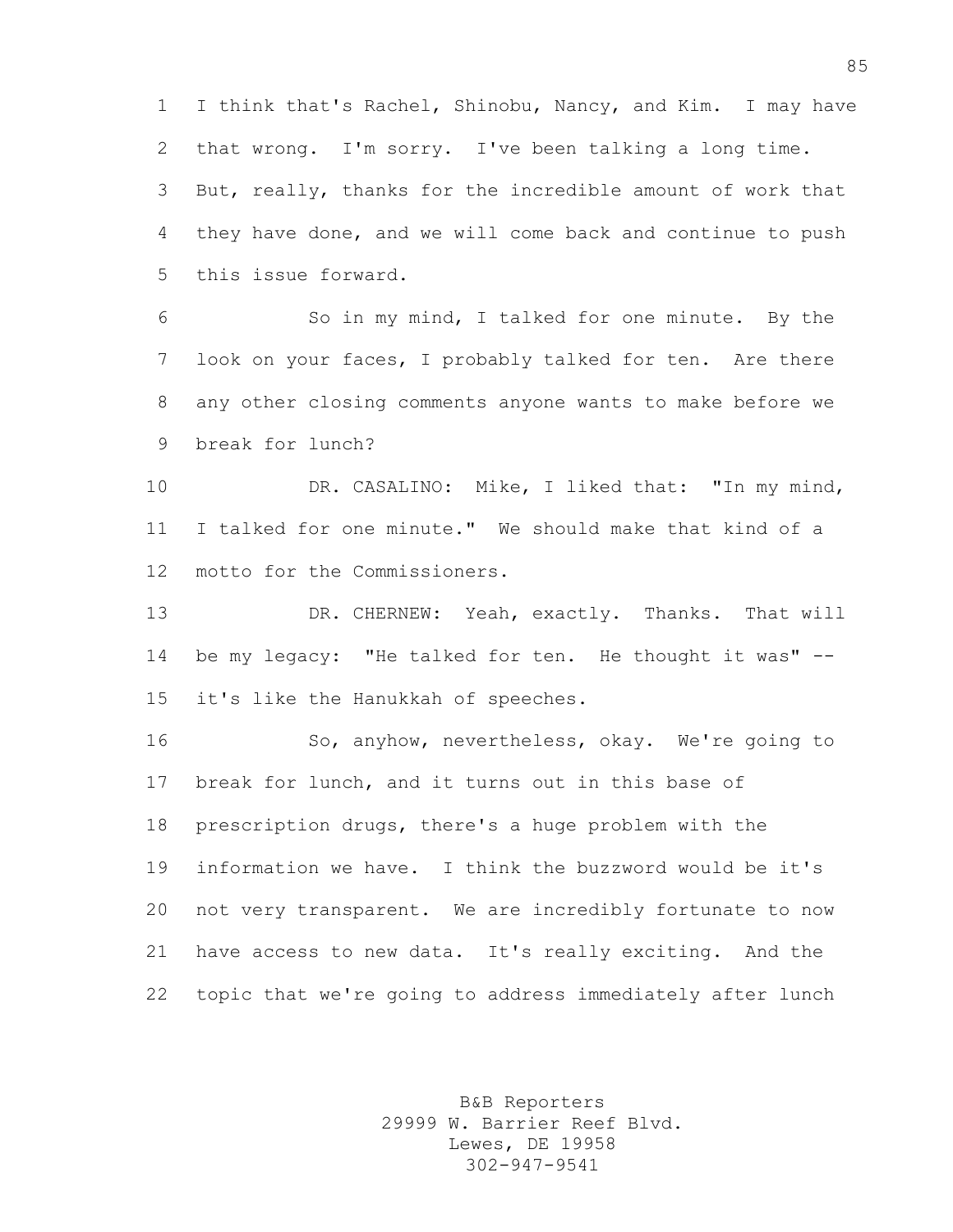is going to be basically what should we do with all that data, and I can tell there's going to be excitement. So please, everybody, join us after lunch. We'll do that. And then we'll talk about another crucial part, access to care, particularly in rural areas.

 So, again, have a good lunch, and thanks for the discussion today -- oh, actually, I need to say one other thing. I'm sorry. The audience, please feel free to reach out to us. We encourage you to reach out to MedPAC and the staff with your comments, and you can reach them by email, go on the website. We do want to hear public comment on this topic. I am sure people have strong opinions, and I fear I'm going to look at Twitter and hear them all. But, nevertheless, thanks again. We will have lunch, and we'll be back soon.

17 [Whereupon, at 1:15 p.m., the meeting was recessed, to reconvene at 2:15 p.m. this same day.]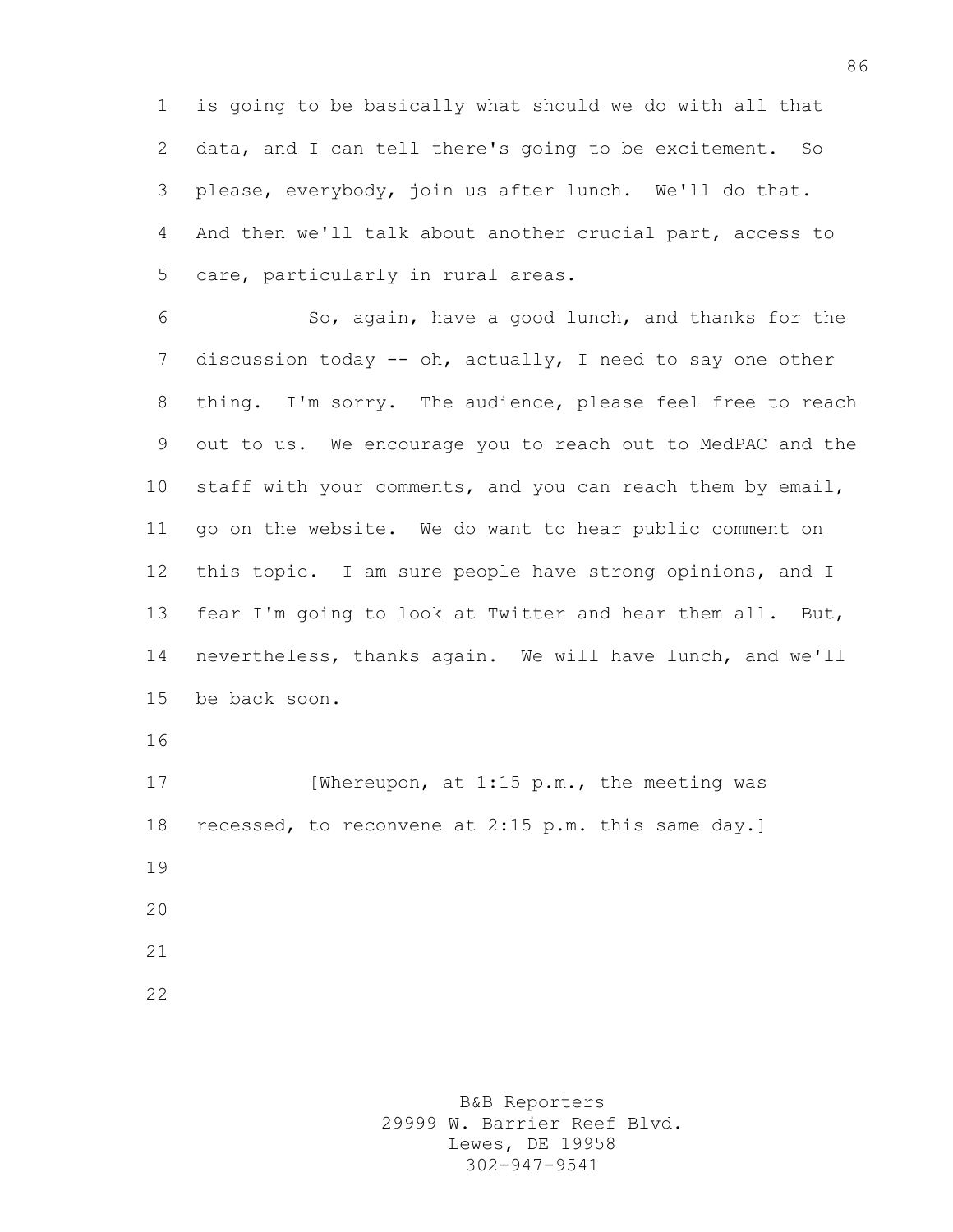- 
- 
- 
- 
- 
- 
- 
- 
- 
- 
- 
- 
- 
- 
- 
-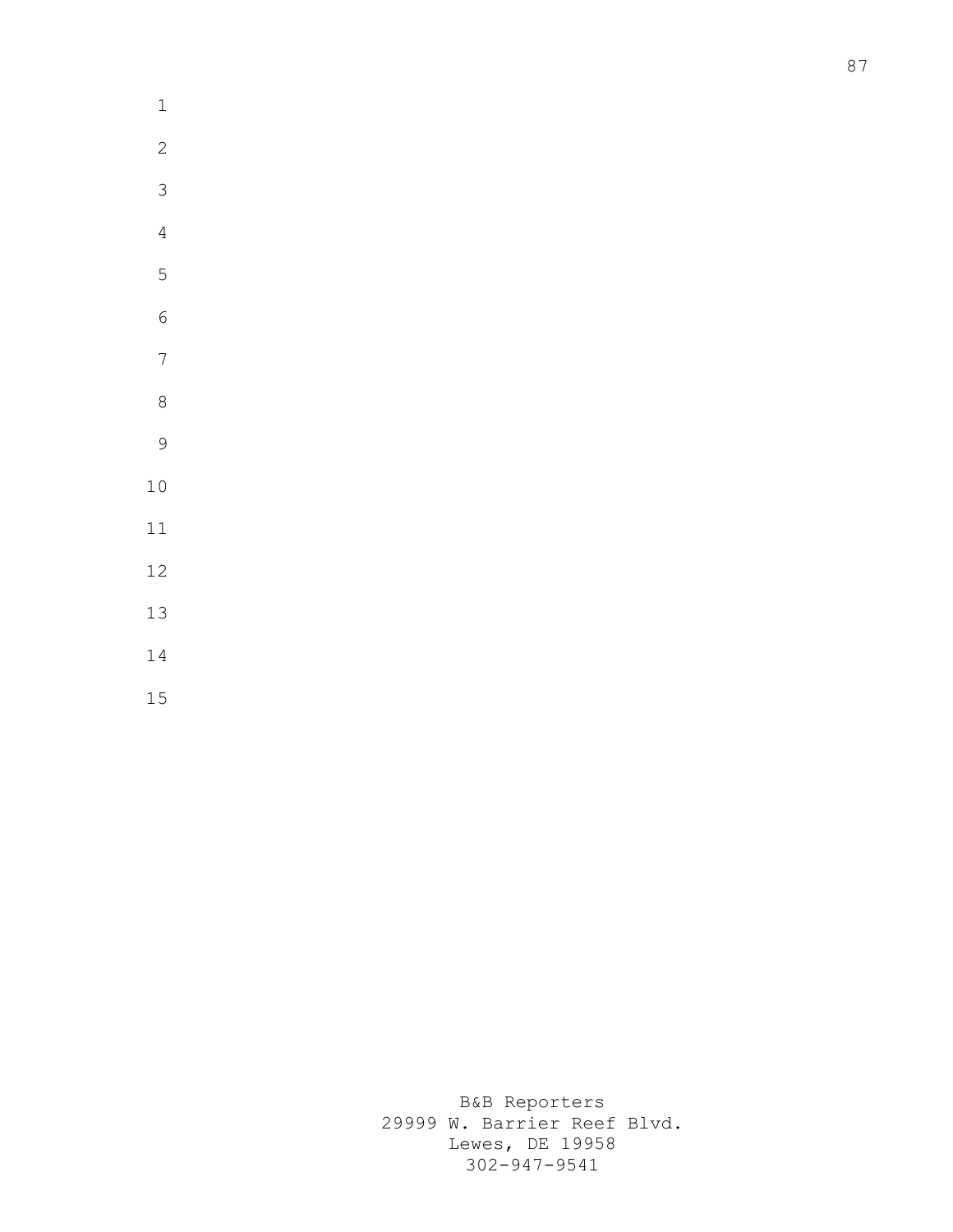| $\mathbf 1$     | AFTERNOON SESSION                                           |
|-----------------|-------------------------------------------------------------|
| 2               | [2:16 p.m.]                                                 |
| 3               | DR. CHERNEW: Hello, everybody, and welcome to               |
| 4               | our afternoon session. We're going to continue our          |
| 5               | discussion of prescription drugs. This discussion is        |
| 6               | really going to focus on what we might do with some new     |
| $7\phantom{.0}$ | data that we have.                                          |
| 8               | So I'm not going to belabor the importance of               |
| 9               | data and analysis for all of MedPAC's work, but I think     |
| 10              | it's exciting to see what we have access to, and I am       |
| 11              | really looking forward to the discussion of how we might    |
| 12              | use it.                                                     |
| 13              | Shinobu, are you taking the lead no this?                   |
| 14              | MS. SHINOBU:<br>Yes.                                        |
| 15              | Thanks. Shinobu.<br>DR. CHERNEW:                            |
| 16              | MS. SHINOBU: Good afternoon. In this session,               |
| 17              | we'll describe types of drug pricing data that the Congress |
| 18              | recently made available to the Commission. Because the      |
| 19              | information is proprietary, our access is subject to        |
| 20              | certain disclosure limitations. Nevertheless, the data      |
| 21              | will allow us to examine pricing behavior that was          |
| 22              | previously unobservable and may help us better understand   |

B&B Reporters 29999 W. Barrier Reef Blvd. Lewes, DE 19958 302-947-9541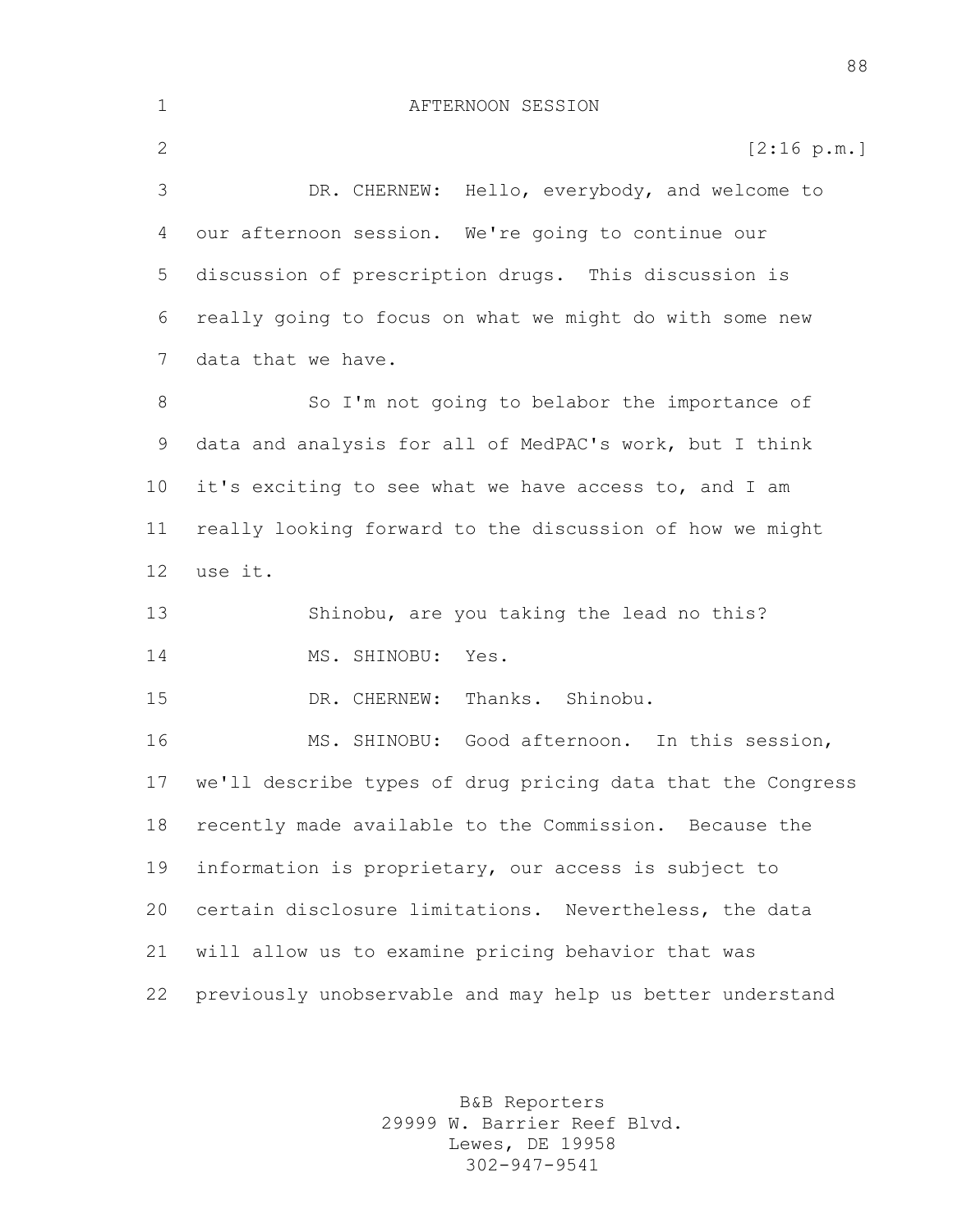the effects of potential policy changes to Medicare drug programs.

 In this presentation, I will review our work plan for analyzing the new data. We'd like to hear what you think our priorities should be and any ideas you have for additional research that would be useful to the Commission's work.

 This work will be a team effort with Rachel 9 Schmidt, Kim Neuman, and Nancy Ray.

 As a reminder to the audience, you can download a PDF version of these slides in the handouts section of the control panel at the right-hand side of your screen.

13 At the end of last year, the Consolidated Appropriations Act became law. It included a provision that grants MedPAC and MACPAC, the Medicaid and CHIP Payment and Access Commission, access to two categories of proprietary pricing data.

 The first category is data on rebates and fees that Part D plan sponsors receive after the point of sale that reduces plans' costs of providing the drug benefits. CMS refers to those data as direct and indirect remuneration, or DIR.

> B&B Reporters 29999 W. Barrier Reef Blvd. Lewes, DE 19958 302-947-9541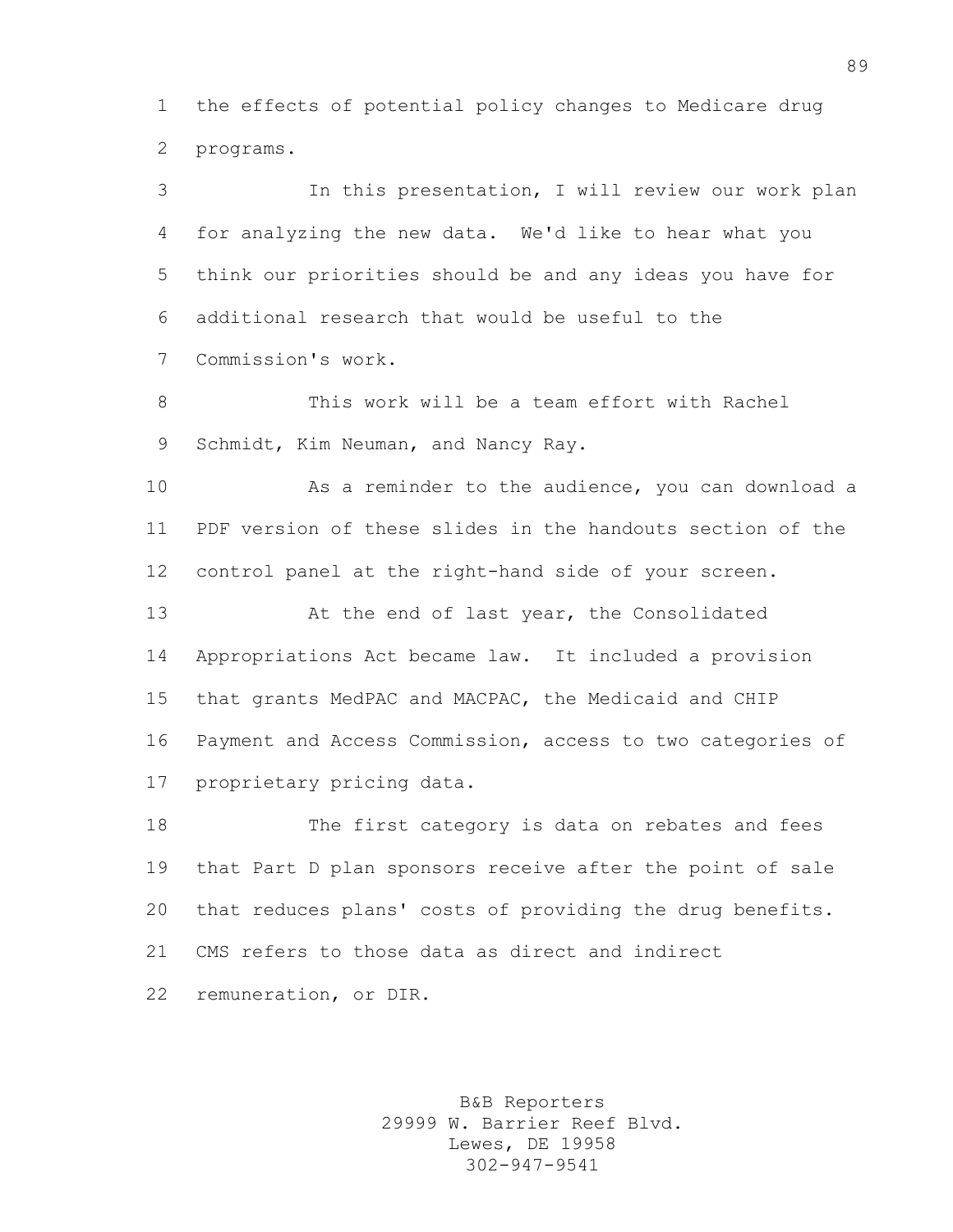The second category includes detailed pricing information relevant primarily for provider-administered drugs under Medicare Part B, average sales price, and drugs covered under Medicaid, average manufacturer price and best price. I'll explain these in more detail in a few slides. For both types of data, the law lays out disclosure limitations that will affect the amount of detail we can disclose.

 Now let's go into a little more background about each of these categories starting with DIR. This slide shows a simplified example of a pharmacy transaction. The key point to note is that the gross price for a prescription at the pharmacy does not reflect what a Part D plan ultimately pays because there are rebates and fees that are paid after the transaction.

 When a beneficiary fills a prescription, she pays the pharmacy her required cost sharing, while her plan and its PBM pay the pharmacy an agreed-upon amount for the prescription. However, the gross price that the pharmacy collects from the beneficiary and plan isn't the final price.

After a prescription has been filled, if the plan

B&B Reporters 29999 W. Barrier Reef Blvd. Lewes, DE 19958 302-947-9541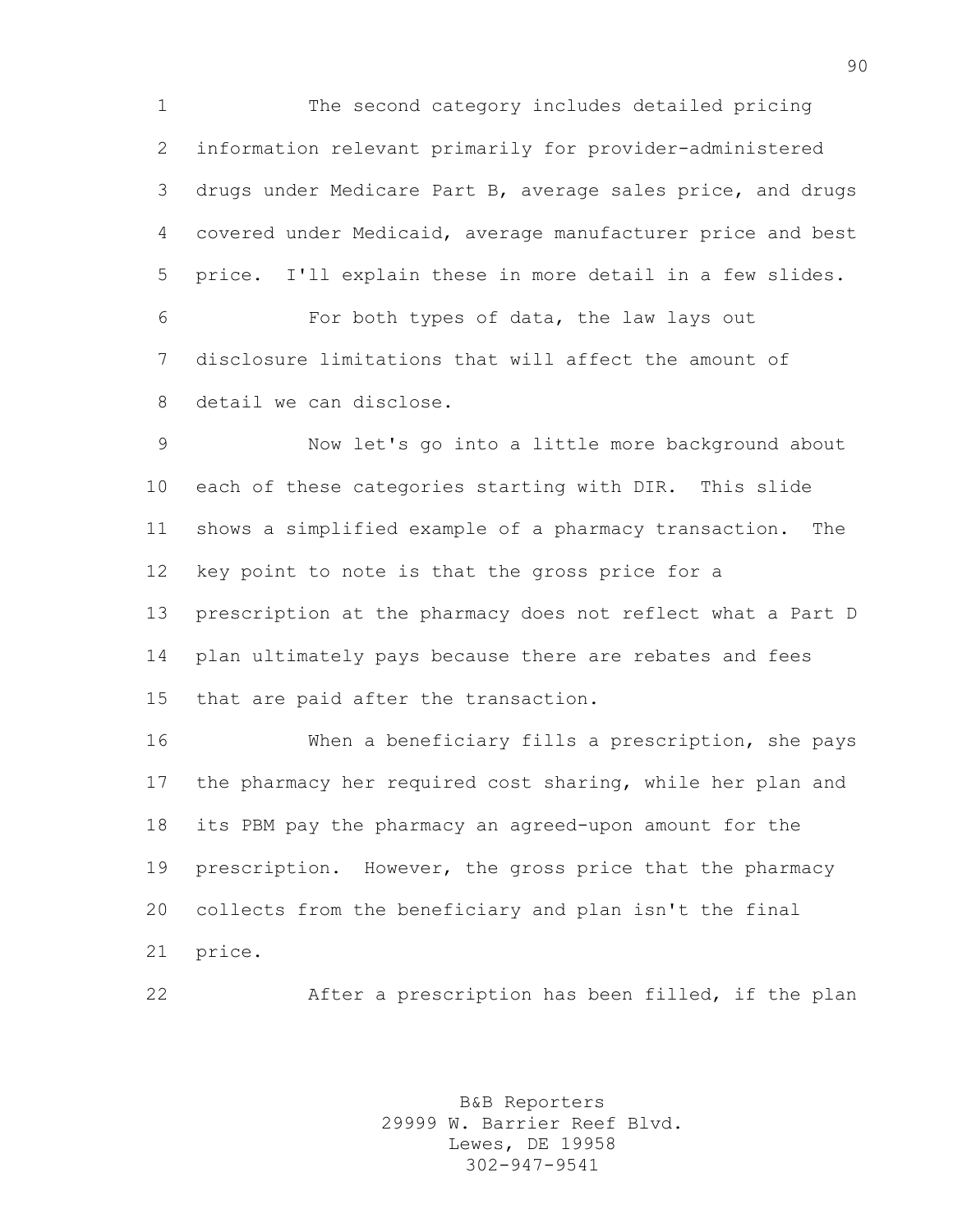and PBM have a rebate contract with a manufacturer of that drug, they collect rebates. Those rebates account for most of the DIR dollars. The plan and PBM may also collect retroactive fees from network pharmacies based on quality and performance metrics or other contingent payments, referred to as pharmacy DIR. Historically, this has made up a smaller share of DIR than rebates, but it has been growing fast. Plan sponsors generally use DIR to make their benefit more generous or to lower their premiums.

 Sponsors submit DIR information to CMS annually for each of their plans. This includes any price concession that directly or indirectly decreased costs of providing Part D benefits. CMS needs this information to ensure payments to plans reflect actual costs of providing benefits.

 The aggregate amount of DIR has grown from less than 10 percent of total Part D drug spending in 2007 to 26.5 percent by 2019. So, over time, the growth in DIR has widened the gap between prices at the pharmacy and actual plan costs net of DIR.

 Plan sponsors submit two types of DIR reports to CMS, summary and detailed. The summary report shows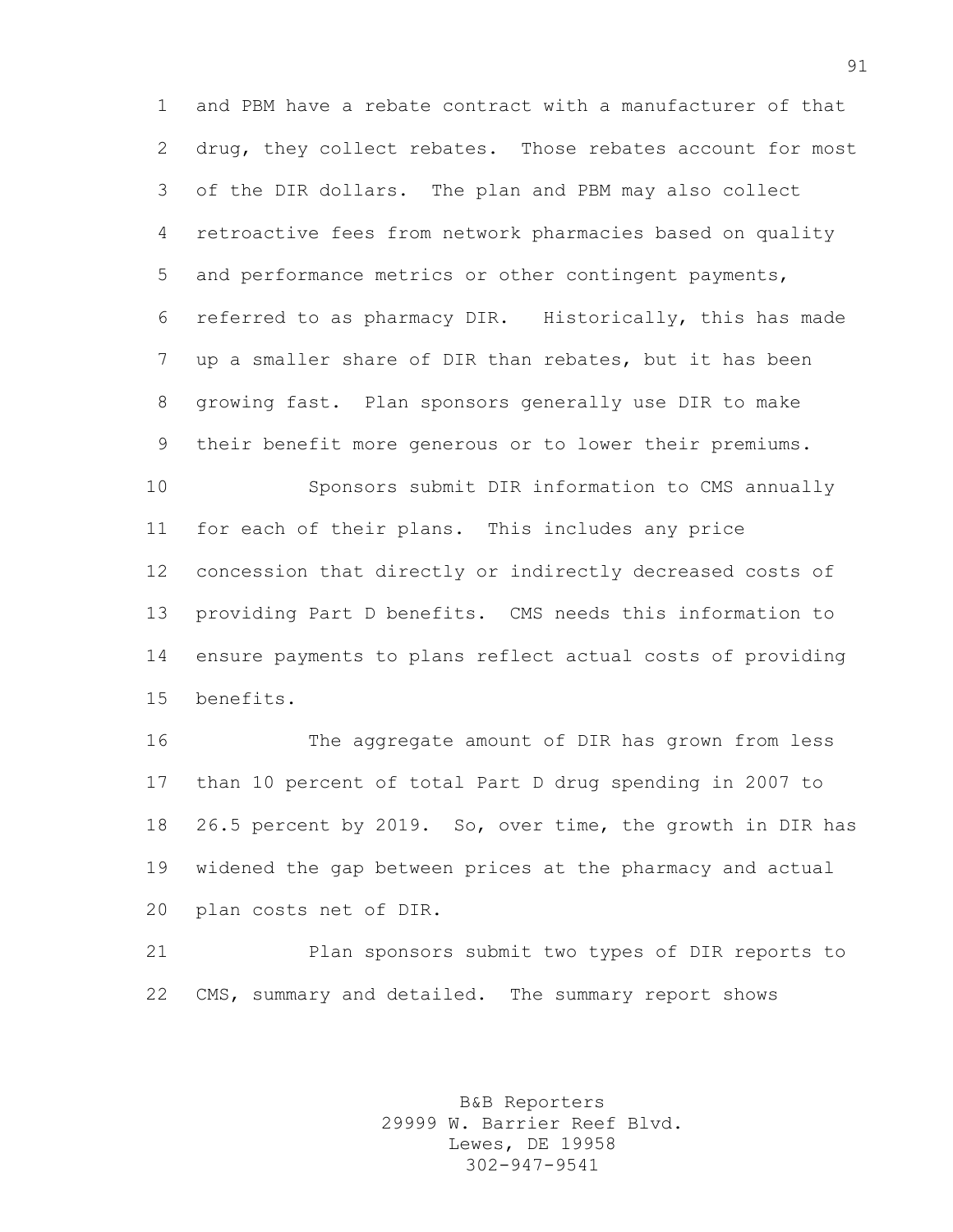information about the different categories of DIR, such as how much is manufacturer rebates or fees paid by pharmacies. The detailed report shows DIR amounts at the 11-digit NDC, National Drug Code level.

 While the access to this data will expand the kinds of research we'll be able to conduct, there are a couple of things about the data, such as how it's collected, that may have implications for our analysis. We will be looking to better understand the limitations of the DIR data in our initial effort at data validation.

 The CAA also gives MedPAC access to average sales price data. ASP is used to set Medicare Part B payment rates.

 Each quarter, drug manufacturers report to CMS the ASP and number of units sold for each of their products at the 11- digit NDC level.

 CMS then uses these data to set the payment rate at 106 percent of ASP for each Part B drug billing code.

 To do this, CMS takes the manufacturer-reported ASP data for each NDC assigned to a billing code and calculates the volume weighted ASP associated with the code.

> B&B Reporters 29999 W. Barrier Reef Blvd. Lewes, DE 19958 302-947-9541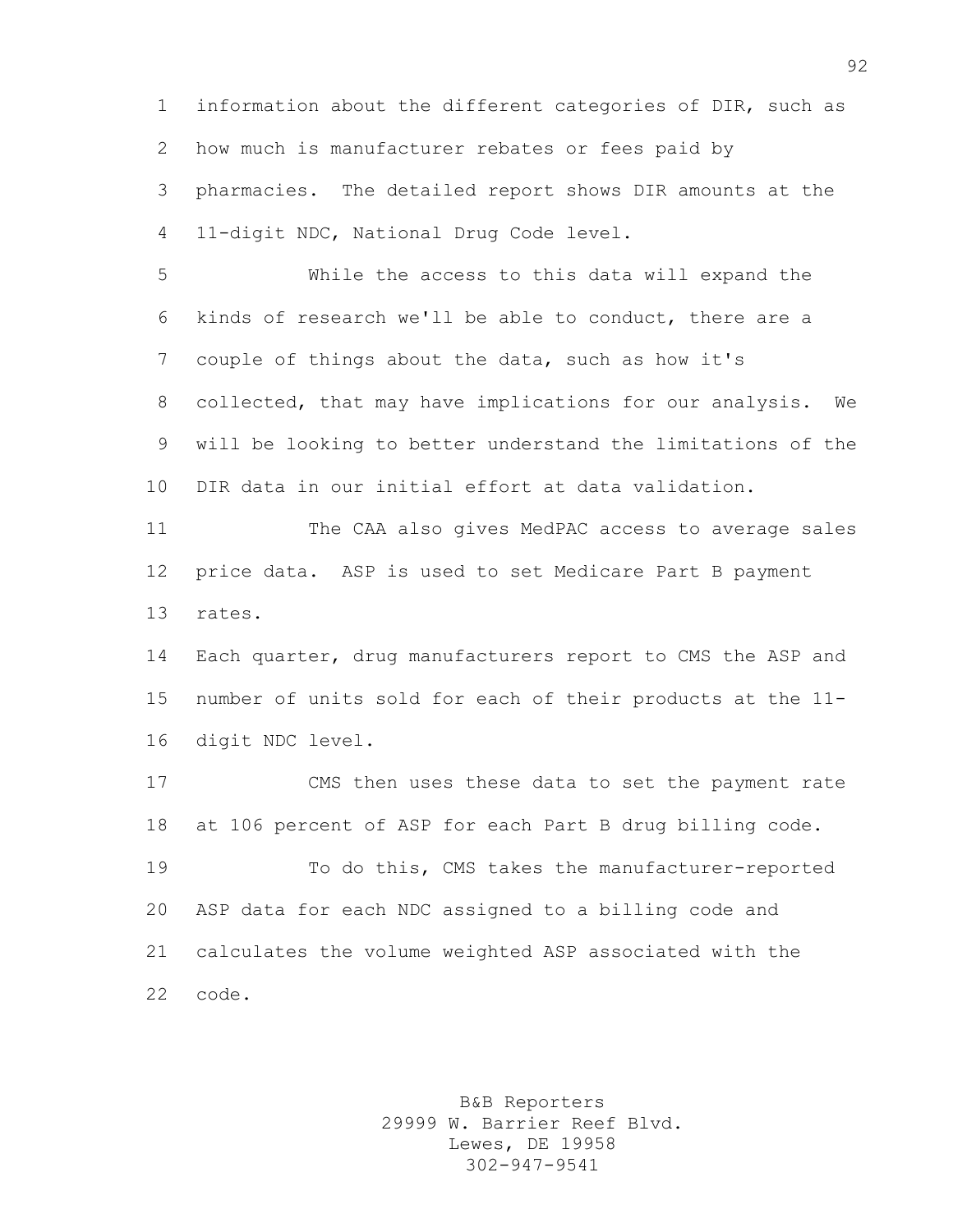The ASP+6 payment rates for the billing codes are public, but the more granular, NDC-level ASP data are not. The CAA gives MedPAC access to this more granular NDC-level ASP data.

 The CAA also gives MedPAC access to average manufacturer price and best price data. These data are used to administer the Medicaid drug rebate program.

 Manufacturers report NDC-level AMP and best price data to CMS. The agency uses these data to calculate rebate amount that drug manufacturers are required to pay states for Medicaid-covered drugs.

 AMP and the best price also have implications beyond Medicaid. AMP serves as a check on Medicare Part B's payment rates. By statute, if OIG finds ASP exceeded AMP by at least 5 percent for several quarters, CMS substitutes 103 percent of AMP for 106 percent of ASP. Also, for providers that purchase outpatient drugs via the 340B program, the 340B ceiling price is equal to AMP minus the Medicaid unit rebate amount.

 Increasingly, payers, particularly states, are calling for more transparency into rebates out of concerns about potential misalignment of financial incentives with

> B&B Reporters 29999 W. Barrier Reef Blvd. Lewes, DE 19958 302-947-9541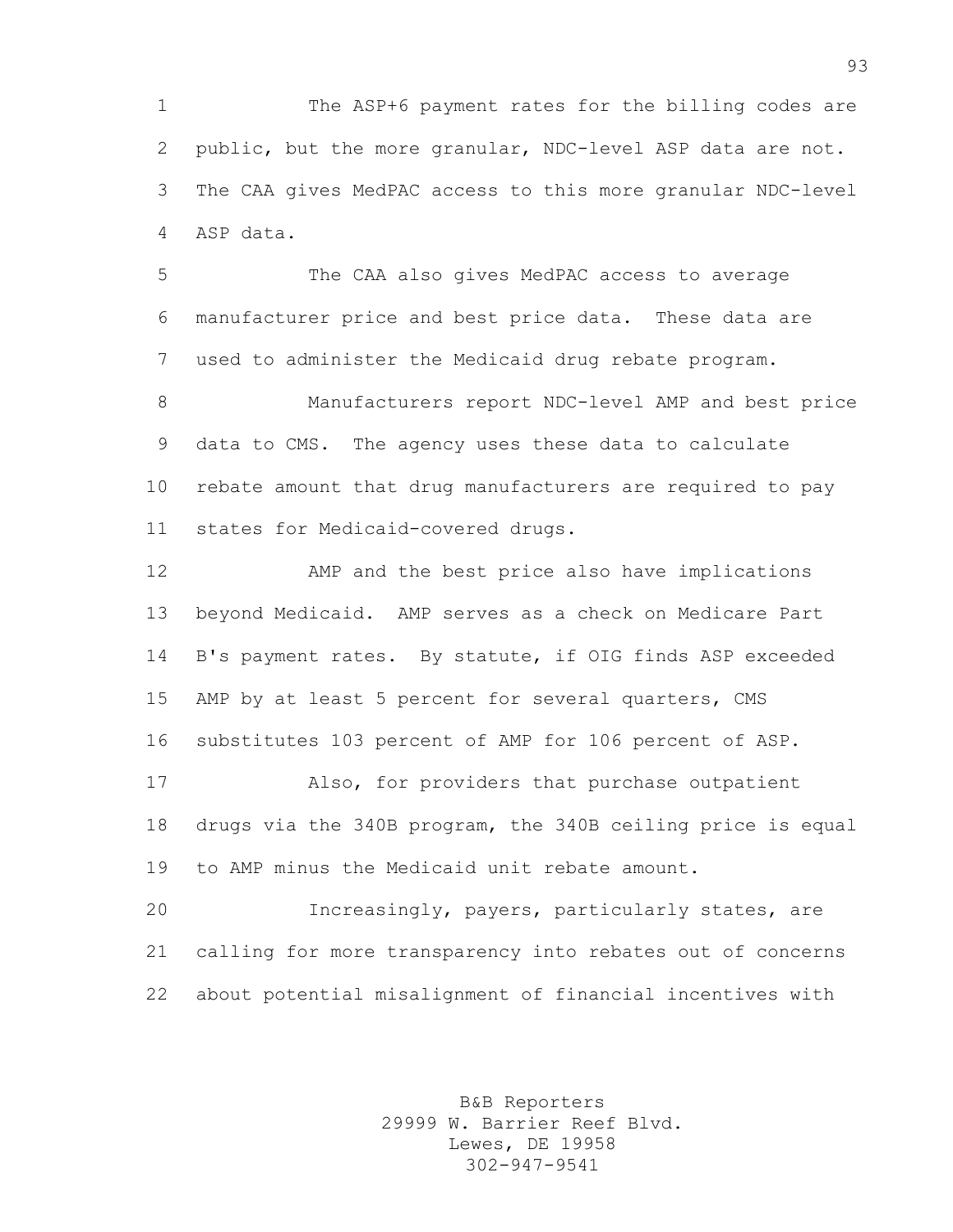their PBMs. In Part D, where 100 percent of rebate is passed through by law, lawmakers were more concerned that broad release of this proprietary information could affect price negotiations, potentially leading to higher prices. The CAA that provided the Commission access to these confidential pricing data also placed restrictions on disclosure.

 First, law prohibits disclosure of pricing and DIR data in a form that would reveal the identity of a specific manufacturer or wholesaler or the prices they charged.

12 In addition, for the DIR data, it also prohibits revealing plan-level dollar amounts or identities of sources of price concessions.

 As we discuss potential research topics, it is important to keep in mind that there will be limits on the amount of detail we can provide in our analysis. To ensure we adhere to the law, we will aggregate our findings or limit the scope of our analyses as appropriate.

 For Part D, we will initially focus on validating the accuracy of the DIR data; for example, by comparing it to external benchmarks. We will also examine whether and

> B&B Reporters 29999 W. Barrier Reef Blvd. Lewes, DE 19958 302-947-9541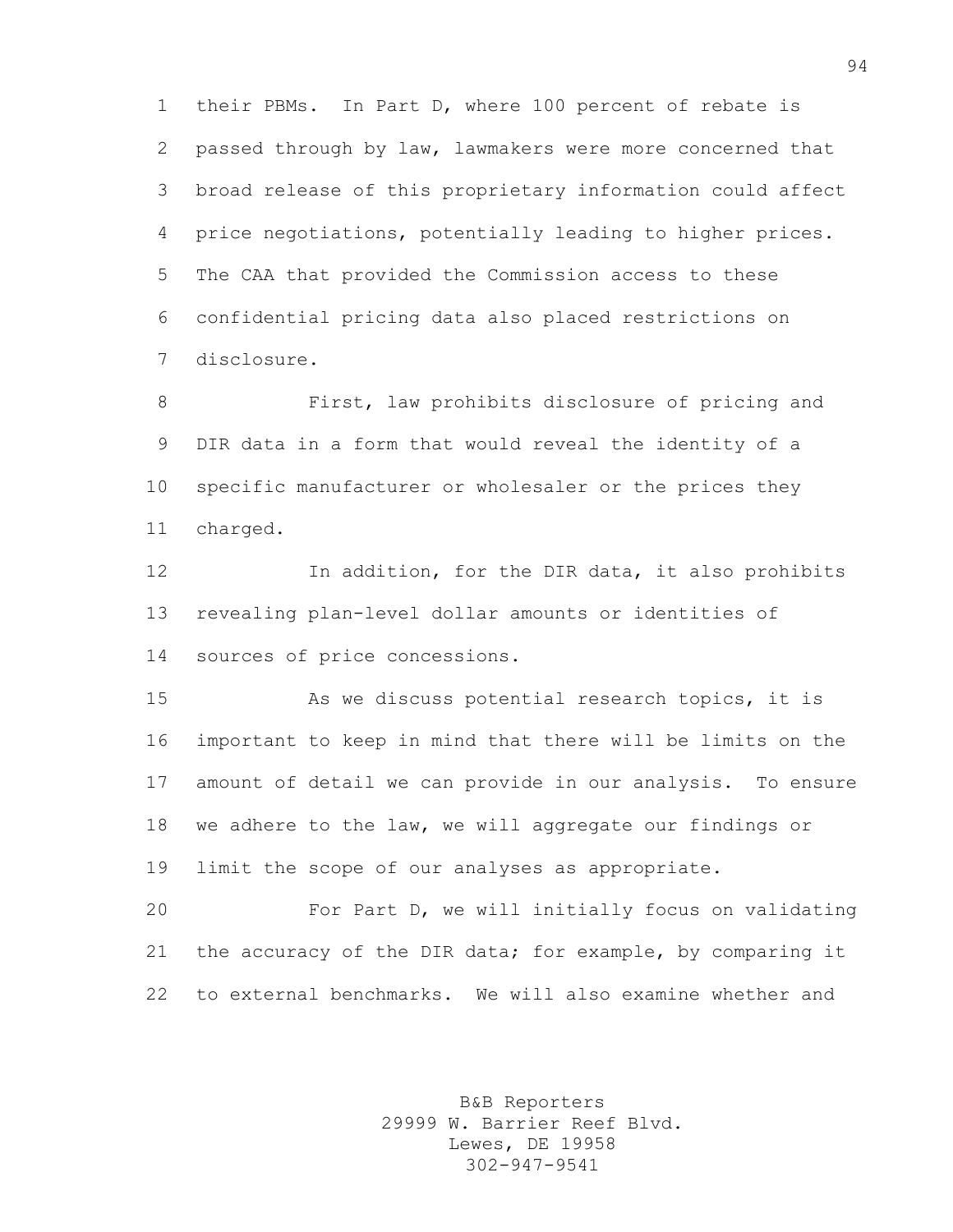how the flexibility given to plan sponsors in how they allocate DIR might affect the reliability of analysis at the plan level or NDC level.

 Examples of potential Part D research topics include examining the effects of therapeutic competition on rebates, examining the relationship between rebates and point-of-sale prices, and we could also revisit the issue of rebates in the context of Part D's risk adjustment that we discussed last fall.

 For provider-administered drugs, our initial analysis will focus on ensuring we understand the ASP, AMP, and best price data and can validate it relative to benchmarks.

 For example, we plan to confirm we can use the ASP data to replicate the Part B payment rates. After that, a number of potential research topics could be considered such as modeling combined billing code policies, exploring the variation of ASP across products within a billing code, and examining drug pricing and utilization dynamics after generic entry.

 Also, we plan to conduct analyses comparing Part B and Part D net price growth for similar types of

> B&B Reporters 29999 W. Barrier Reef Blvd. Lewes, DE 19958 302-947-9541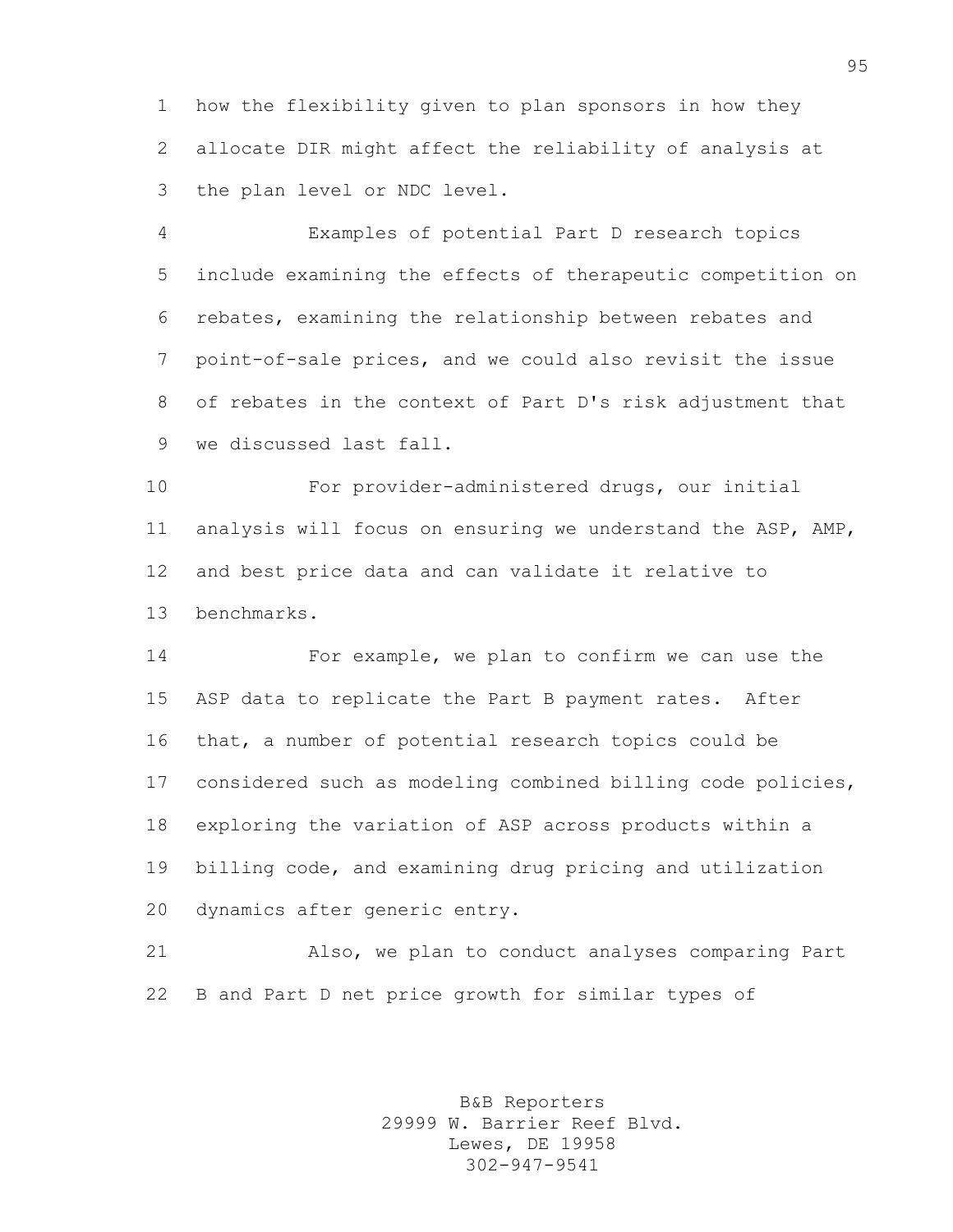products.

 Gaining access to pricing data may allow the Commission to examine pricing dynamics that were previously unobservable to us. In April, we plan to come back to you with preliminary information about the pricing data, including their strengths and limitations. During your discussion, we would like to get your feedback on the general analytical plans discussed today and in your mailing material, the relative priority we should place among the projects, and any other research ideas for staff to pursue. With that, I'll turn it over to Mike. DR. CHERNEW: Great. And I'm going to turn it over to Dana in a second. I did have some quick questions, just to make sure. Are we going to get this data on a regular basis, and what years do we have it for now? MS. SHINOBU: For DIR, we have received 2010 through 2019, and it will be on an ongoing basis. As the data becomes available, we will submit a request to CMS and receive the updated information. For ASP, I believe we have the most recent two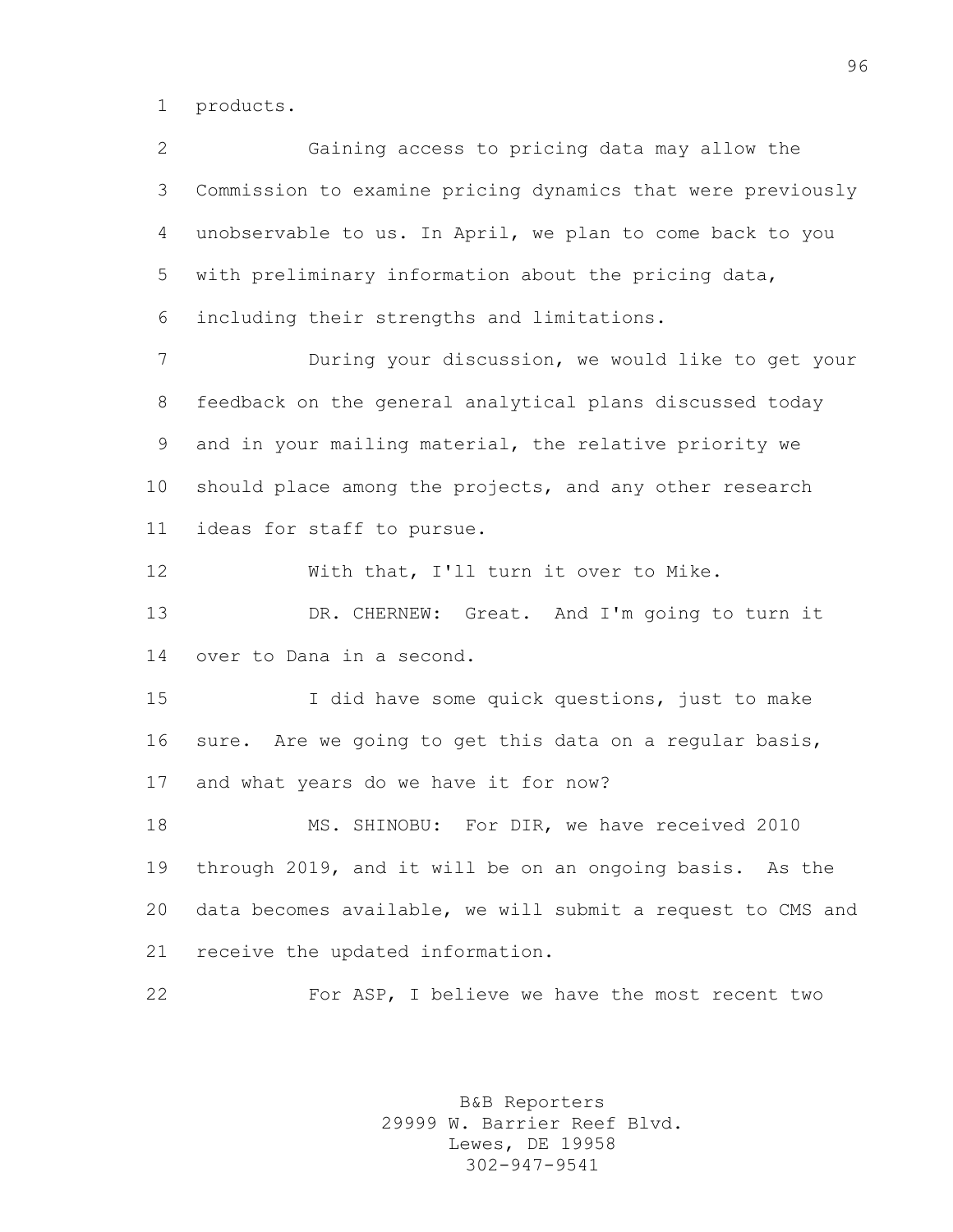years of data, and we're in the process of requesting additional years.

 For AMP and best price, I believe we have 2019, and this is something that we will continue to get for other years.

DR. CHERNEW: Great. All right.

7 I think, Dana, now we can go through to the queue.

 MS. KELLEY: All right. I think Bruce had a Round 1 question.

11 MR. PYENSON: Thank you.

 Recognizing that there's some data geeks among the Commissioners, I'd like to know if it's possible if the Commissioners can get file definitions of the data that you have. You're asking us for analysis but without knowing what the fields are. It's kind of hard to know what we could ask for. So would that be possible?

 DR. MATHEWS: I can look into that for you, but my general inclination would be, at this point, if you can give us some ideas conceptually, policy-oriented, that kind of thing, we will evaluate the data and let you know what we can and can't do in response.

> B&B Reporters 29999 W. Barrier Reef Blvd. Lewes, DE 19958 302-947-9541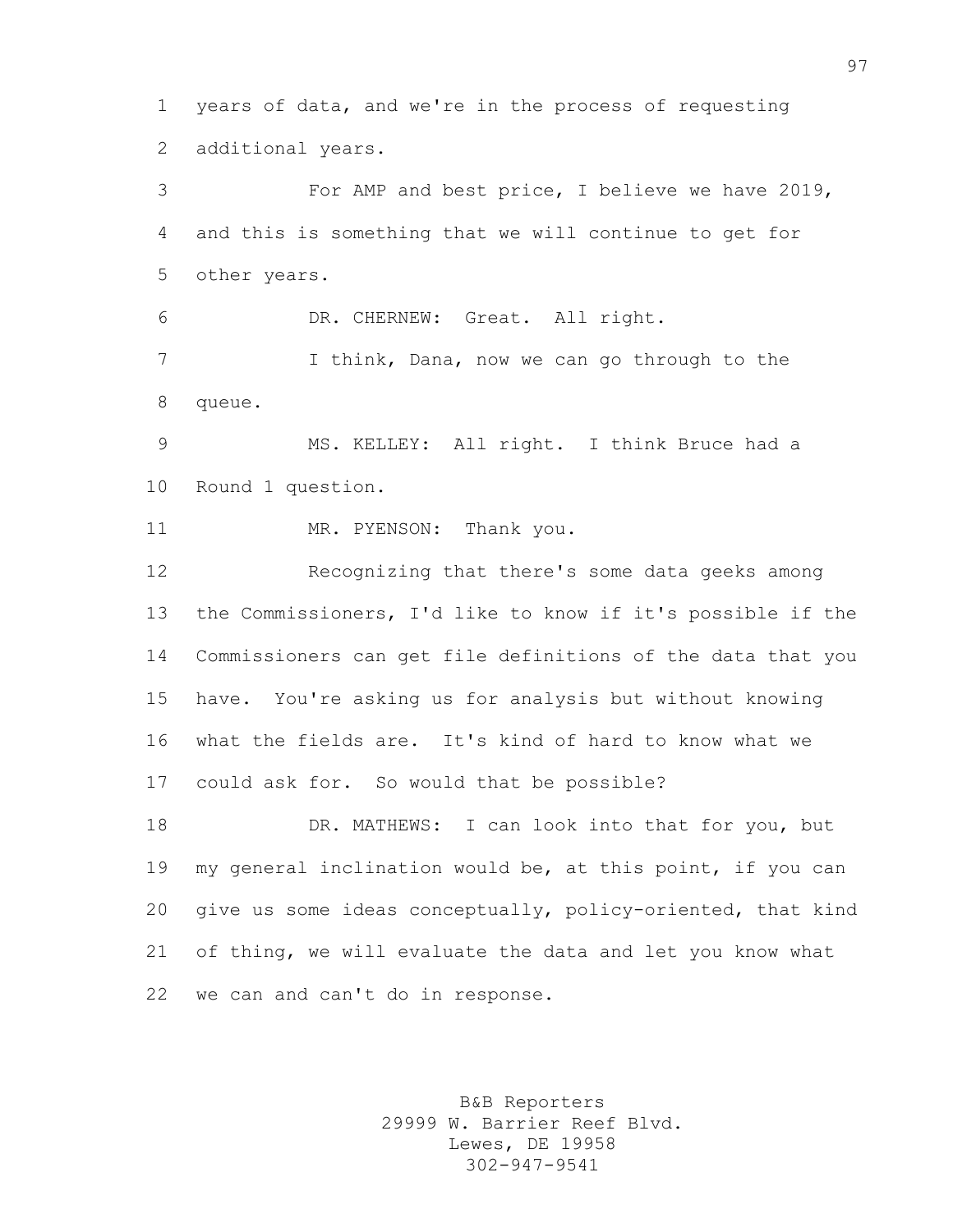MR. PYENSON: Okay. So, for example, a question, it seems like you had the elements to cross-validate the rebate amounts with some of the reported plan totals. That's the sort of thing. It also seems like you have the elements to calculate 340B price. So there's a host of things like that, that I'd be curious about, that it's hard to know without seeing at least the list of variables. 8 DR. MATHEWS: Understood. I would simply say that there's probably a lot we can do, and so if you can put some ideas on the table, as Shinobu indicated, give us some sense of your priorities, where you think the most value would be, we will do what we can with it. Again, part of the reason I'm hedging so much is that if anyone ends up wearing an orange jumpsuit as a result of violating our data use constraints here, it's going to be me. COMMISSIONER CASALINO: We'll visit you frequently. We'll take turns. 19 [Laughter.] MS. KELLEY: Lynn, did you have a Round 1 question? MS. BARR: I do. I actually have two questions.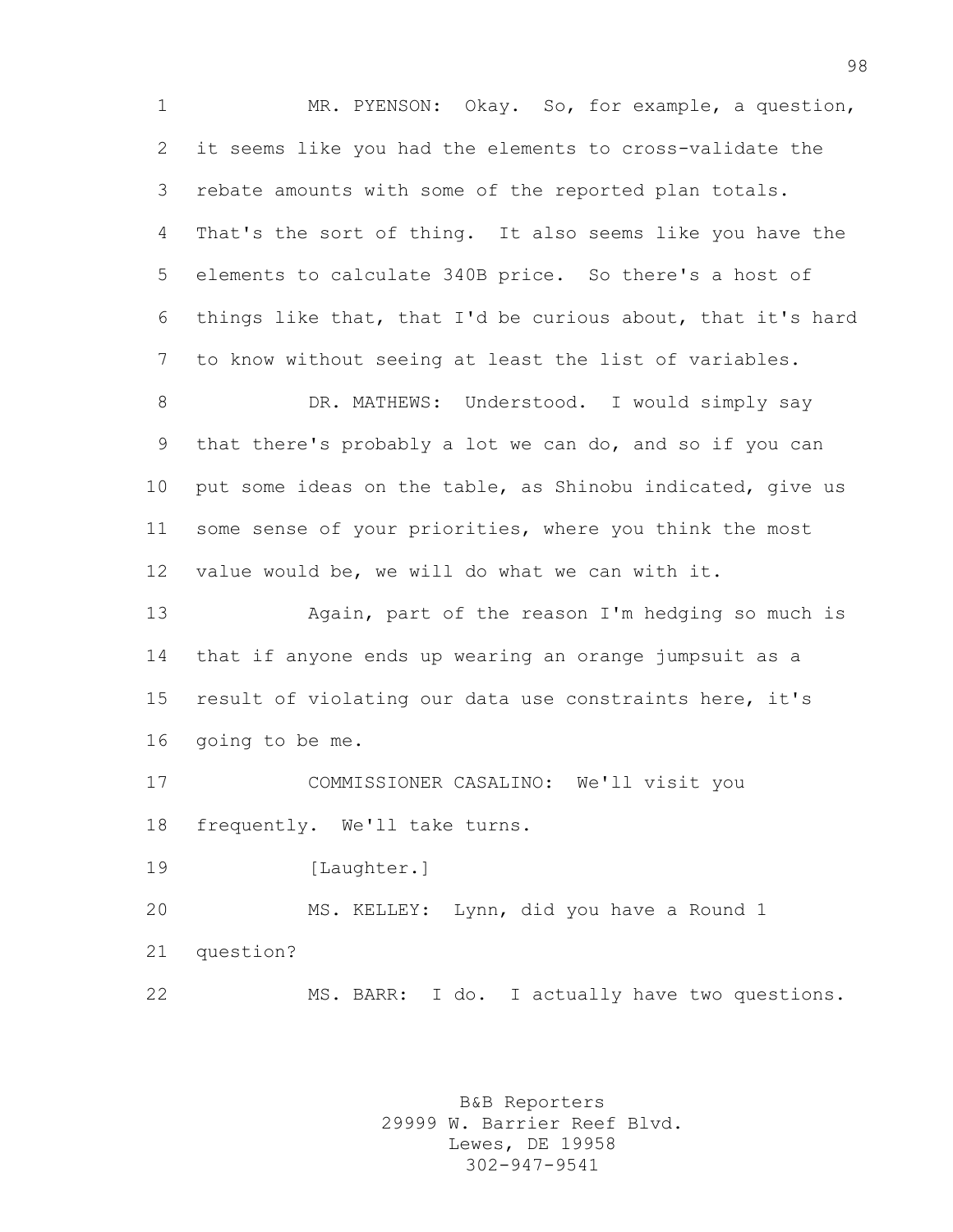One of them is, can you look at the rebates and tie them to premiums? Is there a way that you can analyze the data? Because the question is, are all these rebates just reducing premiums for the beneficiary, or are they enriching the plans? So it would be interesting to me to look at rebates by plan versus premium and see if that is actually getting passed on to the consumer.

8 The other, I love the fact that you're going to be able to calculate 340B price. I have, I think, expressed concern. The 340B market has moved very quickly since the Commission looked at it last, and I think that the market is actually much bigger than what people think it is and, therefore, is a much bigger problem if things happen to it. So I would really love to see you do some analysis of 340B.

 Our staff has done a lot of analysis on actually identifying patients that are 340B-eligible by building algorithms that look at claims data. So we'd be happy to pass that on to you, because there's two pieces of it, like what are the eligible patients and then what are the discounts and who's getting them. So, if there's anything we could do to help you try to suss that out, we'd love to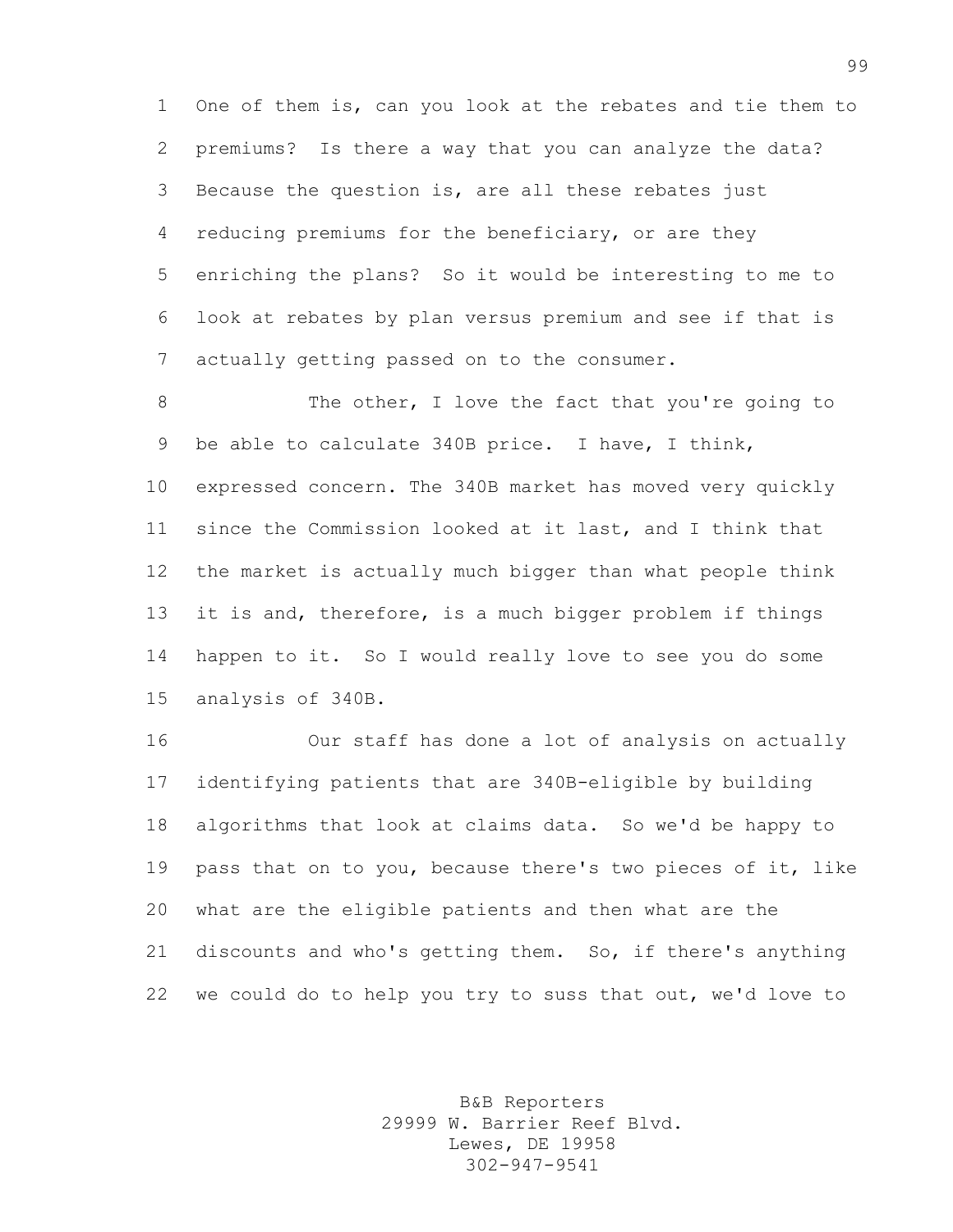contribute.

Thank you.

MS. KELLEY: Pat.

 MS. WANG: Thanks. This is more of a process question. Since MedPAC and MACPAC have access to this data, are you planning to coordinate your research studies? 7 DR. MATHEWS: I'll take a stab at that. So, on a standing basis, we do attempt to coordinate with MACPAC on issues of shared interest; most presently, dual eligible beneficiaries. In some instances, the coordination is closed. Sometimes it's indirect.

 In advance of each of our public meetings, each of the agencies kind of walks through the agenda for the meeting ahead so that our counterparts have a sense of what we are doing so that no one is surprised, and as part of that general interaction, if there are specific projects of shared interests, we could possibly contemplate more direct interaction if warranted.

 But, at the moment, kind of what we are focused on are Title XVIII-specific projects for our first run at this data.

22 MS. WANG: Okay. Thanks.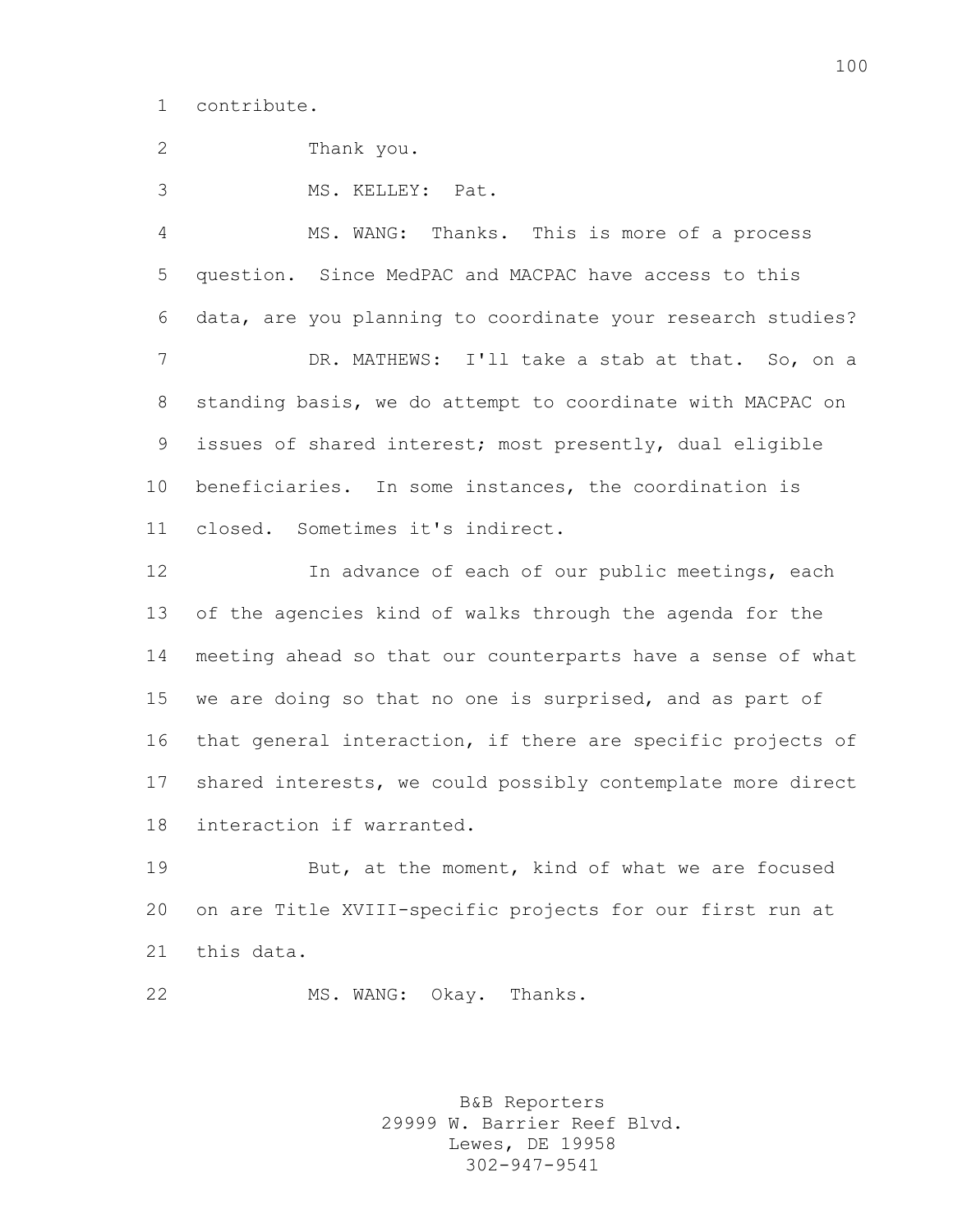1 MS. KELLEY: Marge.

 MS. MARJORIE GINSBURG: Okay, thank you. As I think the MedPAC staff know, I have long struggled with understanding this whole realm of -- drug pricing has been a gigantic mystery to me. I really appreciate the slide -- I don't know, Slide 2 or 3 -- that showed the diagram. That is the clearest diagram I think I have ever seen in the drug pricing world that really begins to at least help me understand the impact of these various components. So it's more of maybe a request not only to take that diagram and keep it, but whether it's even possible to use it with a real drug price or real examples or, in fact, even fictitious examples where what we end up seeing are the relative costs and prices of each of those components.

 So it's both an observation and a request. I have no idea if it's possible to actually make that diagram come to life with real examples, because I think more than anything, it's helping me, and I'm sure others, understand how meaningful each of these pieces are when it comes to the cost of drugs for Medicare and for the public.

Thank you.

DR. CHERNEW: Was that it for Round 2, Dana --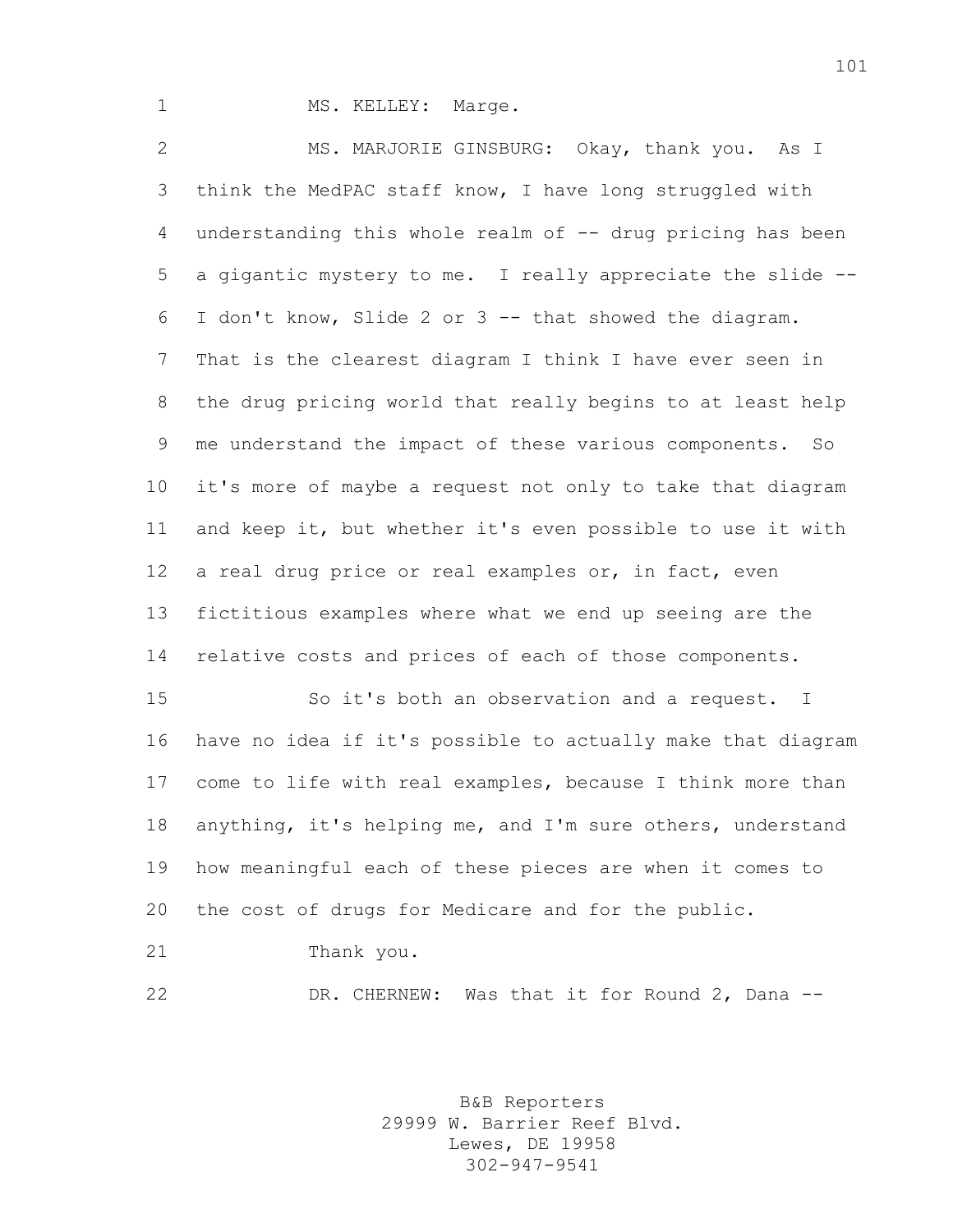Round 1, I mean?

 MS. KELLEY: I think that is it for Round 1. Are we ready to go to Round 2? Did you want to say something first?

 DR. CHERNEW: All I wanted to say was, Dana, I think we're ready for Round 2.

 MS. KELLEY: Great. Then why don't we let Stacie start us off.

 DR. DUSETZINA: Thank you. I think that Bruce might have been outing me as one of the data nerds. I was really excited to see this information being made available to the team, and thank you for a really well-organized chapter.

14 I will say that, you know, reviewing the list of validation items that you have, I don't see anything to take off of the table. And I don't even think I can apologize for it, but I have a couple of ideas for additional analyses, things that I would like to see, and especially things that I think would help the research community doing work knowing that we all still won't have access to the net price information, but we could have better informed analyses maybe through some of the public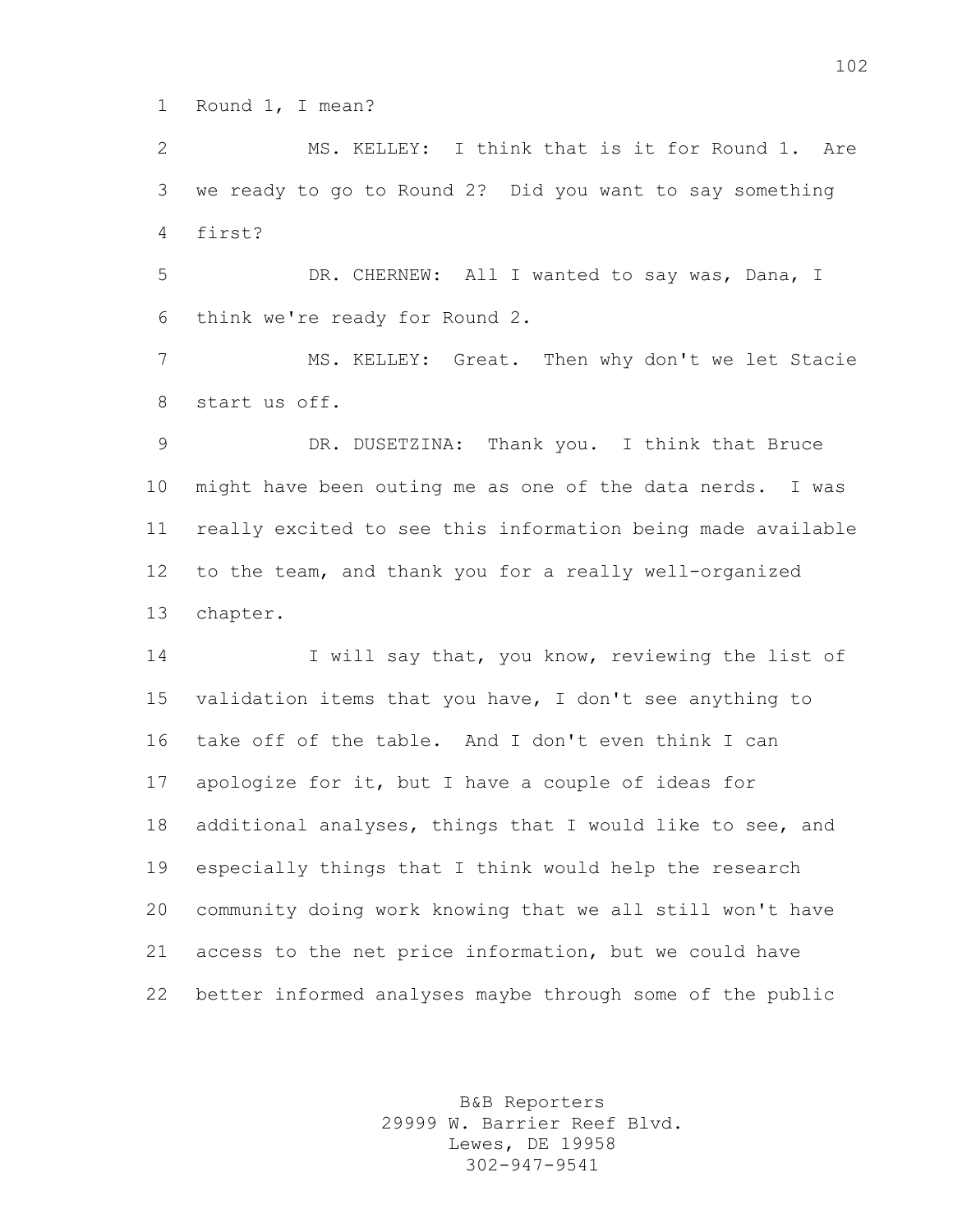work.

 So I guess in order of how they read in the report, one of the things that I think would be really great to have is an understanding of the variation in the rebates across plans to get a little bit at this argument against transparency. So, you know, that's always the reason we know that we're not seeing the net prices or this kind of concern that some are winning, some are losing on these negotiations. But my gut reaction is that these markets are so consolidated that it would surprise me if anybody's getting a really great deal and somebody's getting a really bad deal. So it would be nice if there's some way to understand the variability so we can get at this root question that tends to stymie efforts to be more transparent here.

 I think another thing that strikes me as an opportunity is to maybe think about an analysis that looks at the drugs that have the highest and the lowest rebates and pull out characteristics related to being in one of those categories. You know, again, I think that researchers have some general sense about what this is; you know, competition gives you better rebates and protected

> B&B Reporters 29999 W. Barrier Reef Blvd. Lewes, DE 19958 302-947-9541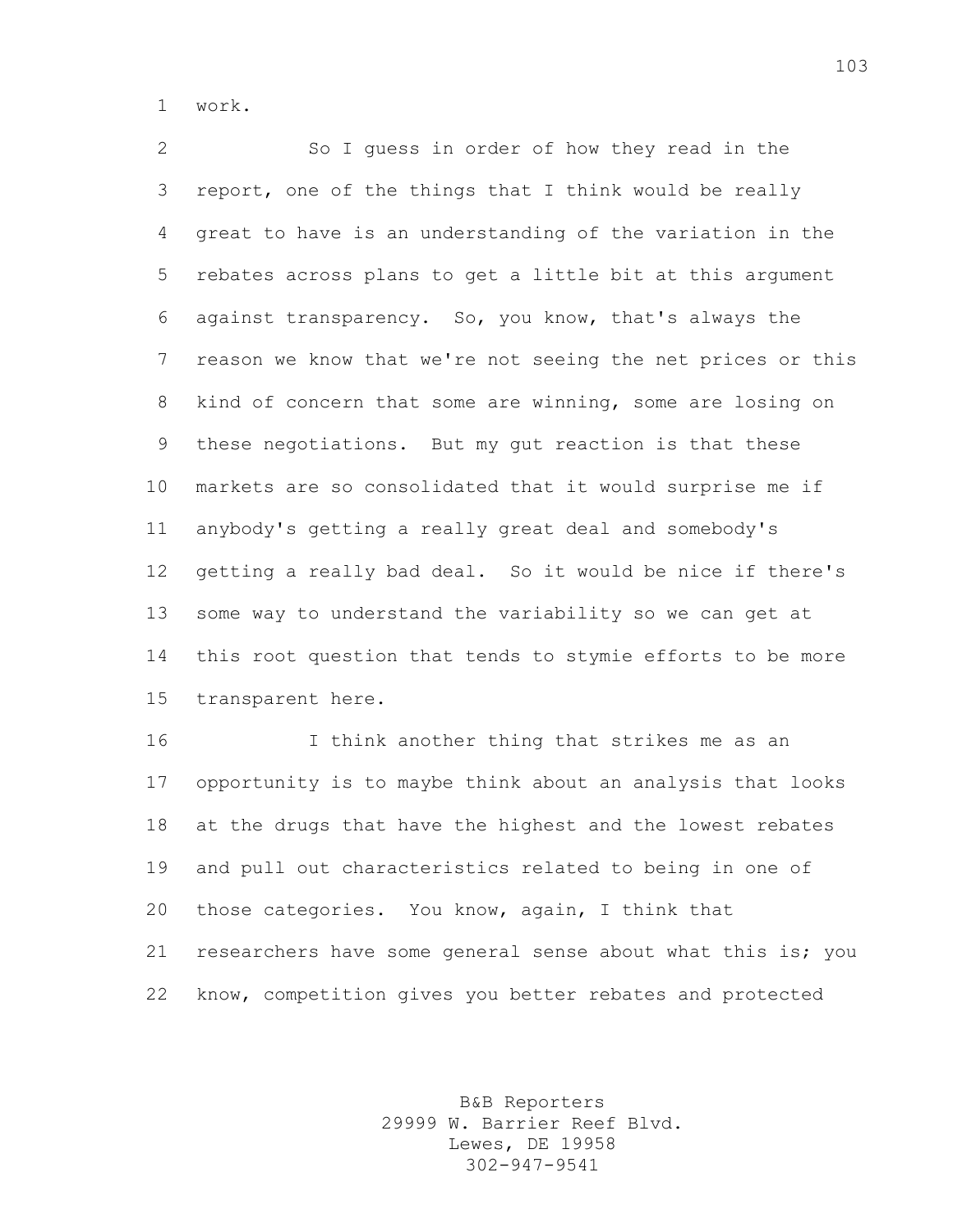classes give you lower rebates. But it would be really interesting to look at those outliers on either side.

 I did want to say for the plan to look specifically at specialty drugs, I would also add to that list to see if there's a possibility to look at drugs under restricted distribution in particular. Those have very strict limits on who's allowed to dispense them, and so I think that would be really helpful.

 And then my last two, for thinking about helping researchers to do a better job when dealing with pricing in the absence of this information, I wonder if it would be possible to add to our status of the Part B program chapters, maybe a drug cross level average rebate, something that's rolled up to a level that is still not too concerning for disclosure, but gives us a better sense of how this looks by class and have this be something that's routinely included so that it can be reliably used in the future.

19 And then the very last is, you know, researchers tend to have access to wholesale acquisition costs but not really other great measures, so knowing the relative price trends in measures like AMP and ASP would be helpful in

> B&B Reporters 29999 W. Barrier Reef Blvd. Lewes, DE 19958 302-947-9541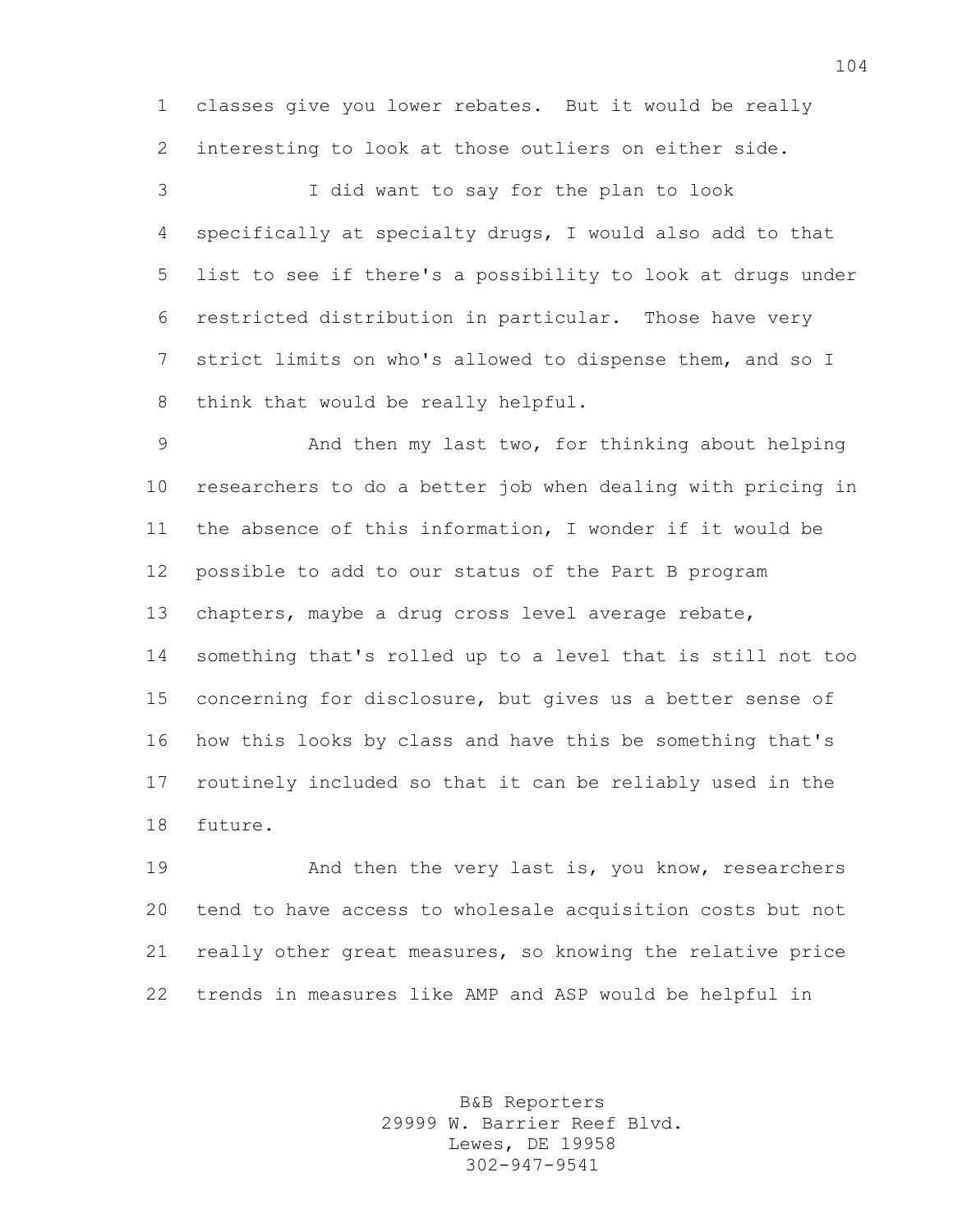comparison to what's going on with the wholesale

 acquisition cost, for thinking about when you're looking at wholesale acquisition cost trends, like how should we adjust those trends to account for the fact that we're using the wrong base measure in a lot of analysis.

 That's my wish list, but I imagine you all are going to have a lot of fun getting into this. Thank you.

8 MS. KELLEY: Jonathan Jaffery.

 DR. JAFFERY: Thanks, Dana, and thanks, this was a great presentation. You know, echoing Marge's comments about the figure that was really helpful, so clearly it's very exciting to have all this data available now. Stacie had some great ideas that she just described.

 Just a few things that I thought of as some priority issues based on the reading and the presentation. Again, starting sort of similar to Marge's suggestion about using the example in the diagram, I think maybe try to quantify the overall impact on beneficiary costs and premiums and program costs using that model could be helpful. Obviously, you've talked about that a lot, but really understanding it fully or quantifying it might be helpful.

> B&B Reporters 29999 W. Barrier Reef Blvd. Lewes, DE 19958 302-947-9541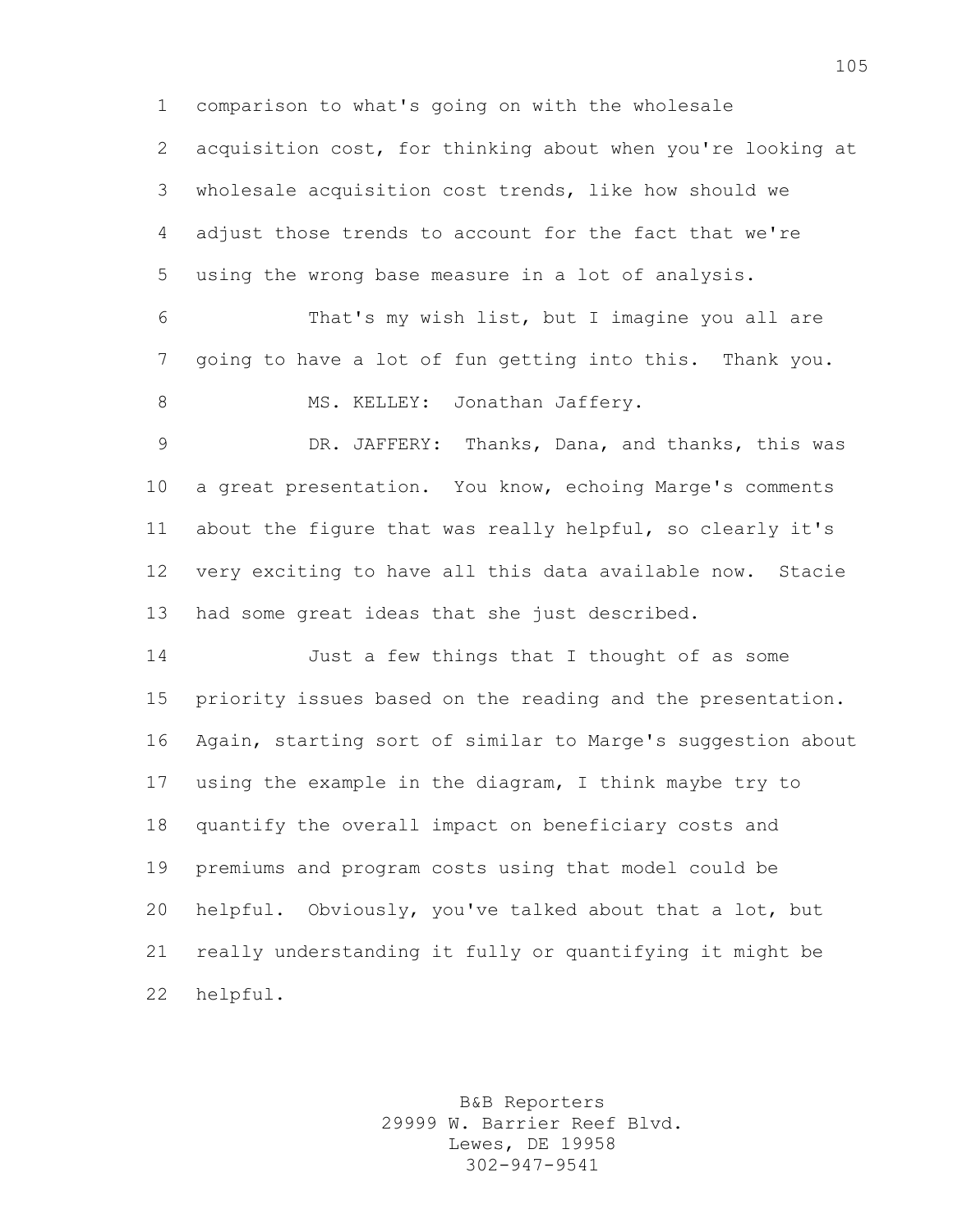Really ever since being on a commission that really wanted to understand better the impact of having the protected class policy, and so your suggestion in the chapter about understanding how these protected drug classes affect rebate negotiations I think would be a great opportunity here.

7 And then, finally, thinking about the different impacts on Part D's risk adjustment, I think as part of our broader discussion on some of the issues around risk adjustment methodologies throughout the Medicare program, that would be really great to have some more insight into that aspect of things.

 Those were just some of the things that jumped out as some relative priorities among what will no doubt be a huge body of work going forward. Thank you.

16 MS. KELLEY: Bruce.

 MR. PYENSON: Okay, thank you very much. I'm aware of the issue that MedPAC staff has had with the encounter data from MA plans, which, as we've discovered, doesn't tie with other kinds of data, even though we might expect it would. So I'd like to suggest that an early step be the reconciliation of plan-by-plan amounts to the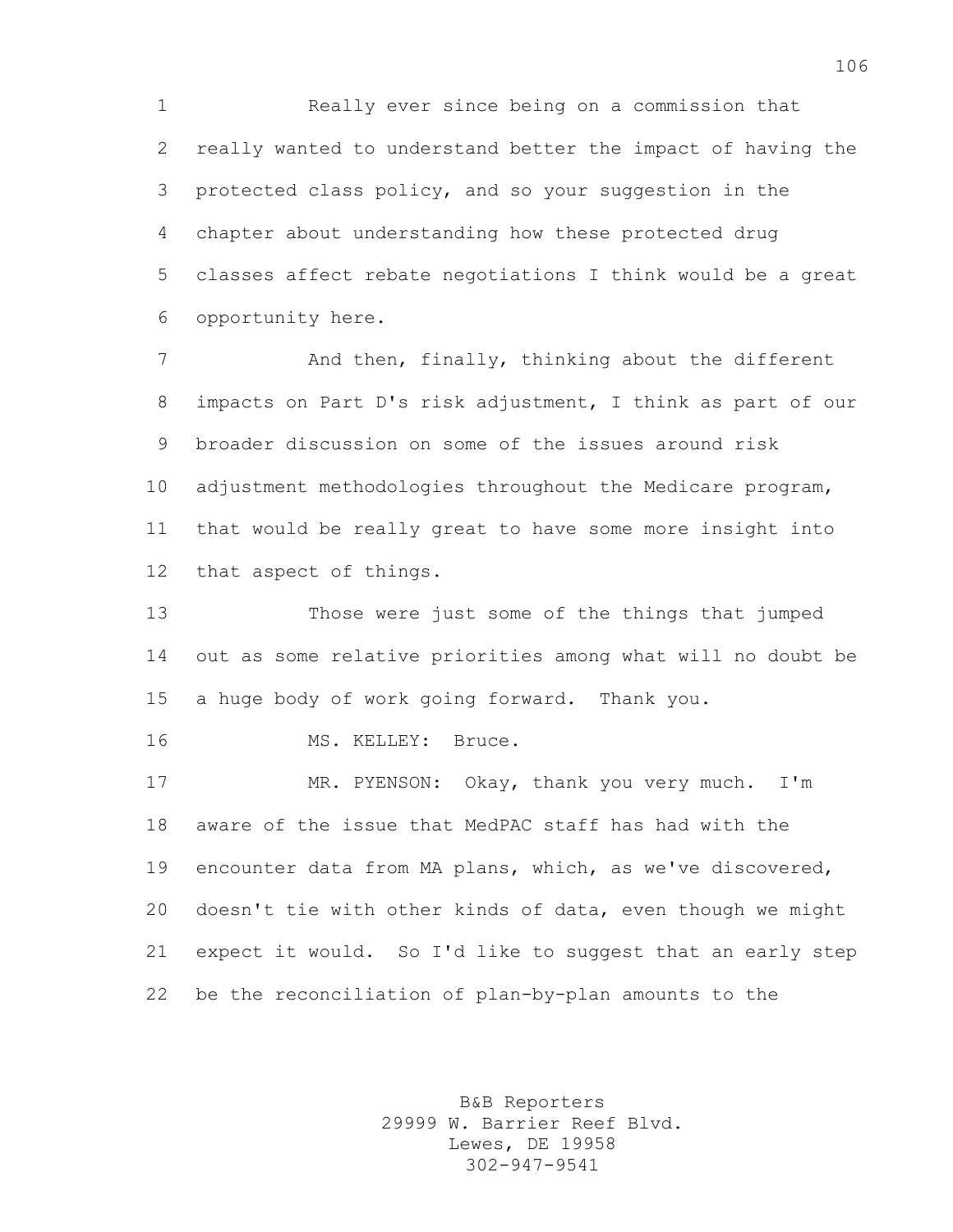aggregate reports in the PRS files or other filings of the plans. And so I think that would be an important first step. Hopefully the data matches perfectly and we can move ahead with confidence in the analysis.

 I have a wish list. I'm not going to elaborate on what I think the value of these is, but I can. One of them is to compare a DIR within drugs by NDC to understand how differences may exist by channel; for example, 90-day supply, house brands, and other similar variations give a hint of channel.

 Another comment is I'd like to see some analysis that reflects differences among wholesalers. The prohibition of identifying wholesalers was interesting because I didn't expect to get wholesaler data. So I think there's funds that are involved with wholesalers that don't count as rebates and, therefore, aren't passed through from the PBM to the Part D plan. That's important.

 I'd like to compare DIR among contracts within the same plan -- for example, are the low-premium plans somehow being subsidized? -- and compare DIR by drug between stand-alone PDPs and MAPDs, similar issue. Let's see. Compare DIR to the net plan liability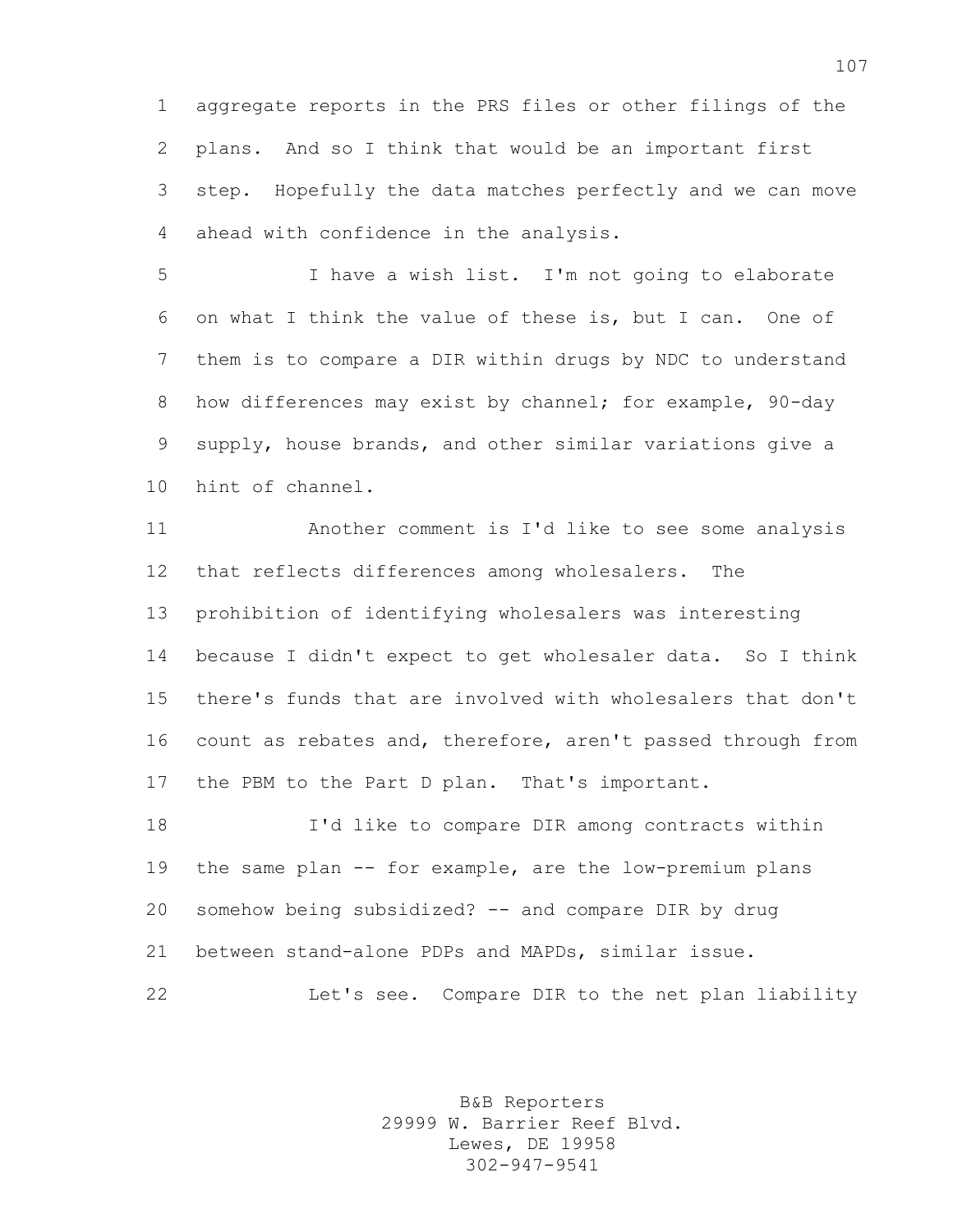for different types of patients and conditions to understand how different conditions -- how patient profitability varies. Compare net plan liability for biosimilar and originator drugs when they're both present. And compare Part D net prices to Medicaid best price. And compare trends in net to manufacturer over time. I think we have two years of data, so that might be for the future.

8 There's a couple of things on Part B: again, examine whether certain channels are subsidizing others. This gets at some of the discussion we've had about whether -- who's paying more than ASP and who's paying less on the provider side. It could be that certain NDCs are associated with certain channels, and that's how 14 differentials are being applied -- again, I'm not sure if we're getting NDC level data or HCPCS level data -- and examine drugs sold to ESRD buyers to understand whether the ESRD daily rate is reflective of current costs.

 Thank you. A long wish list. You asked for it. MS. KELLEY: Pat -- oh, I'm sorry, I think Jon Perlin had a reaction to Bruce.

 DR. PERLIN: Thanks, real briefly on this point. First, great chapter and presentation. But this point that

> B&B Reporters 29999 W. Barrier Reef Blvd. Lewes, DE 19958 302-947-9541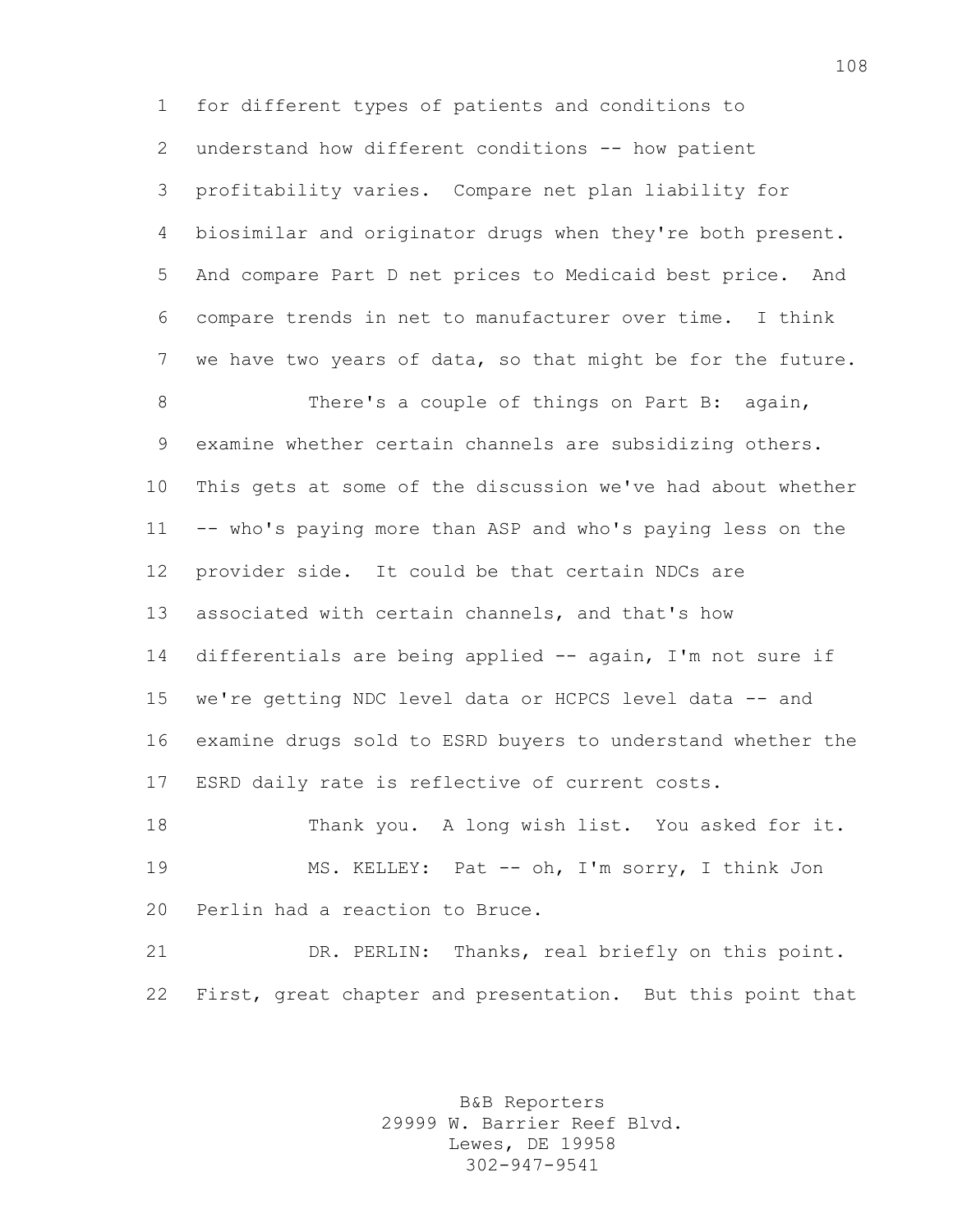Bruce is eliciting is that, you know, I can't get through without, you know, a Yogi Berra-ism, but the average doesn't betray the tails.

 You know, this notion that we may be able to uncover practice patterns, the opportunity to associate with better or worse outcomes, the opportunity to associate with, you know, regional variations in practice that are associated with cost trends, et cetera, I think are another level of subtlety that these data may allow. You know, apropos of the comments about, you know, the availability of granularity, I don't know the level of specificity of the files, but if there are intra-plan variations, you may see some of the things that are more of the internecine mechanisms of this rebating process, including what Brian DeBusk has spoken eloquently about before, which is the bundling of certain loss leaders in order to generate uptake on things that are more value to, you know, different members of the supply chain.

Thanks.

MS. KELLEY: Okay. Pat?

 MS. WANG: Oh, thank you. I wanted to agree with Jon Jaffery's emphasis on the importance of continuing to

> B&B Reporters 29999 W. Barrier Reef Blvd. Lewes, DE 19958 302-947-9541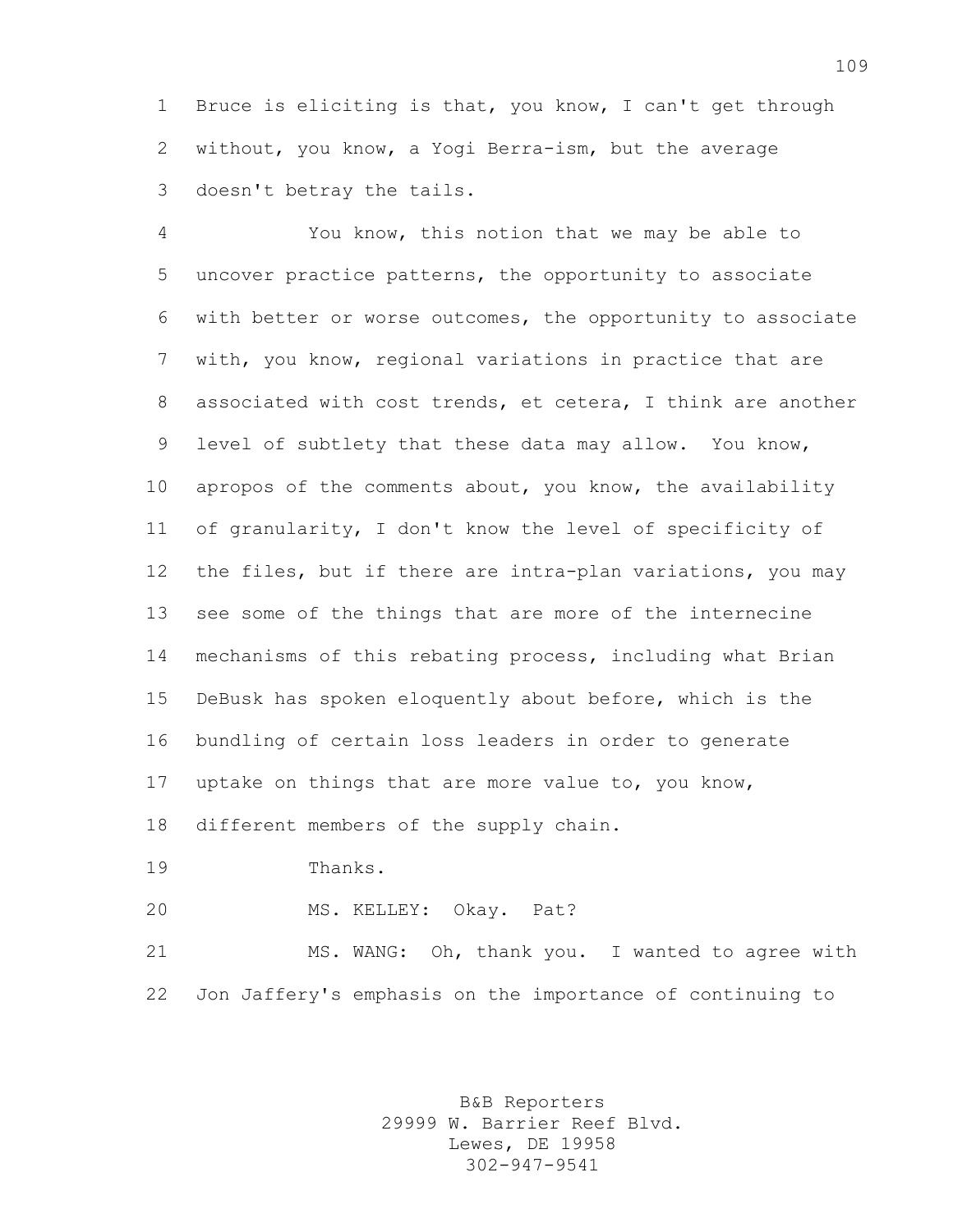refine risk adjustment. I'm not a data geek, so I'm not really sure exactly whether the specific approaches that you described in the papers, you know, are meaningful for that. But if you think they are, then I think they are. So whatever you can do in your analysis to try to refine those.

7 I wanted to suggest also an addition, and I think Bruce mentioned this, in comparing across plan types, specifically looking at MAPD and stand-alone Part D plans with respect to the LIS benchmark. In the previous session, Eric pointed out that it was in the paper that the LIS benchmark, which is driven by, you know, around six PDPs -- it's very concentrated -- that many MAPD plans serving LIS, low-income beneficiaries, were spending Part C rebate dollars to spend down to hit the LIS benchmark, which suggests that their drug costs as proposed were higher. And if there was a way to use the data that you have to understand whether those higher costs are driven by worse pricing or other factors, you know, such as formulary placement because the goal is to achieve an overall total better medical cost pharmacy combined outcome, formulary placement to drive medication adherence, for example, for

> B&B Reporters 29999 W. Barrier Reef Blvd. Lewes, DE 19958 302-947-9541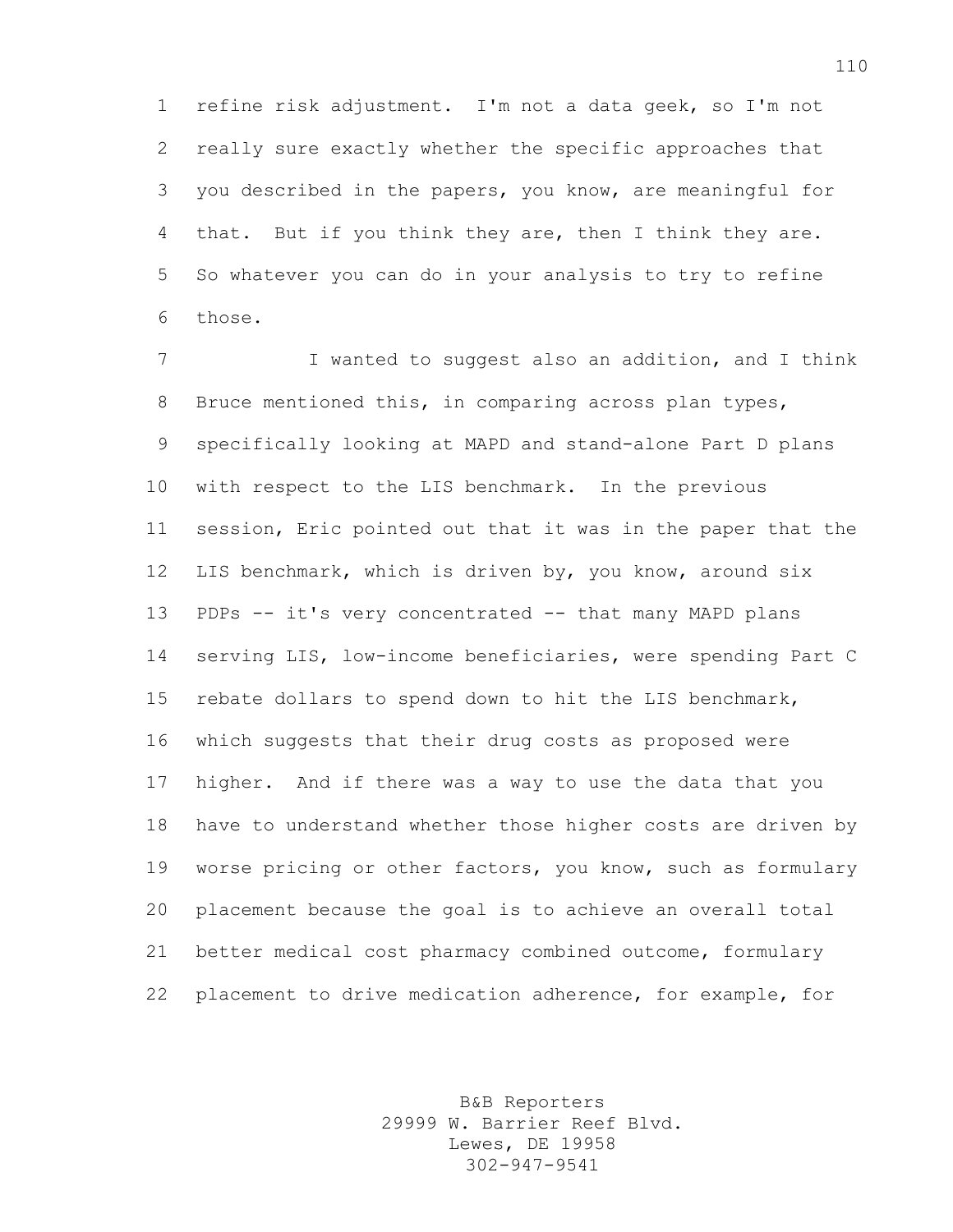stars results, it might be good to know. The PDP market is very concentrated. The MAPD market is not so concentrated. So I thought that that might be an interesting thing to try to pull a thread through if you could, could have implications for how people think about how the LIS benchmark should be set going forward. And related to that, potentially understanding whether the implications of the data that you have for more accurate risk adjustment for Part D is different for stand-alone PDPs and MAPDs. Thanks.

11 MS. KELLEY: Amol.

 DR. NAVATHE: Thank you. I just wanted to echo support for a few different areas in terms of priorities. First off, I definitely agree that this was fantastically laid out and organized already from you folks, so it's very easy to follow and add on some thoughts.

 The first thing I wanted to quickly just emphasize is I think it would be actually very helpful and I think this has been said in a few different ways, but I just want to tie it all together, which is understanding the characteristics of drugs, characteristics of plans, and how they relate to the rebates, and, in particular, if we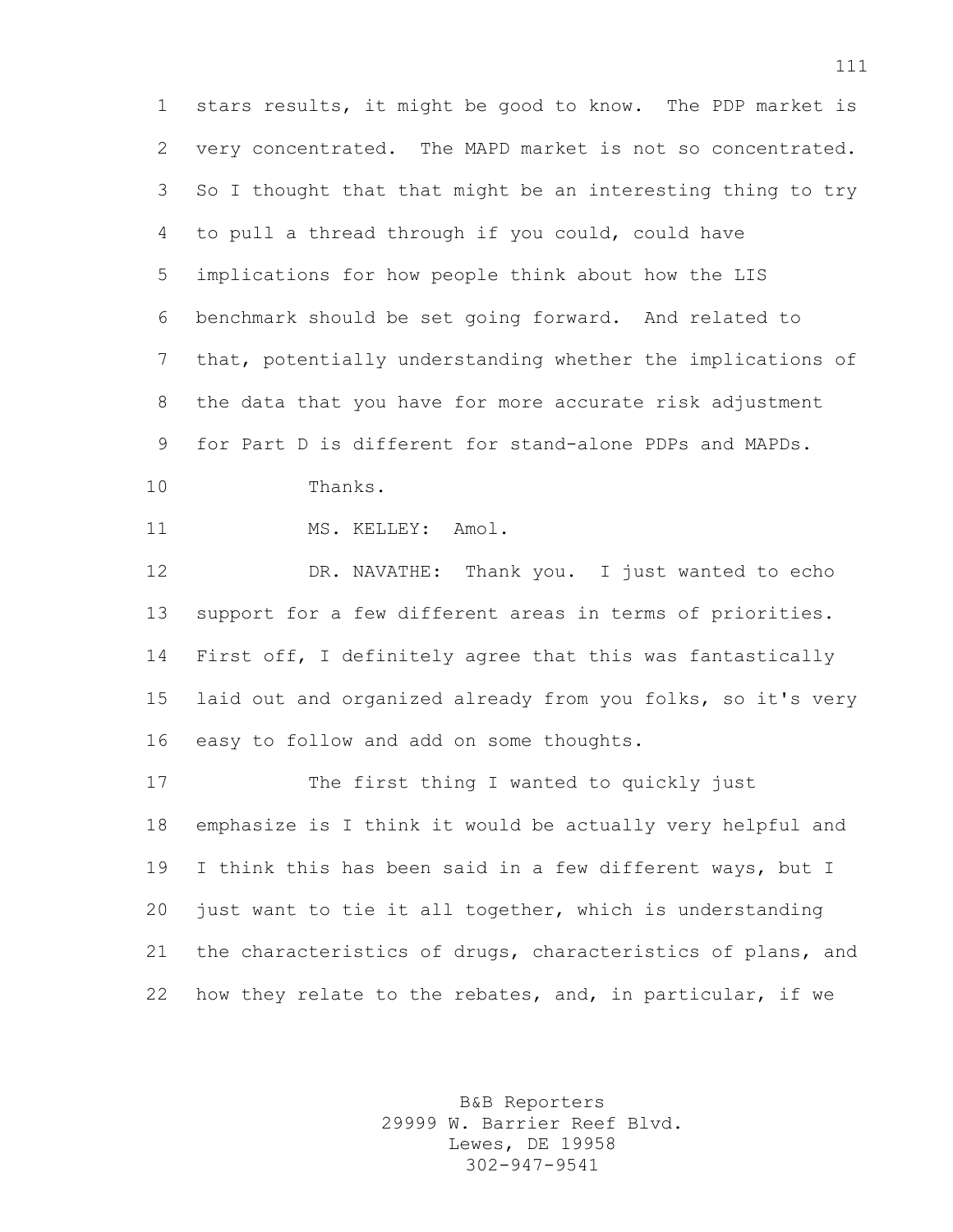can understand what kind of variation we have in rebates that's within drug, across drug, within plan, across plan. In fact, I can imagine that we could do this somewhat jointly and decompose the variation for a variety of different classes of drugs, for example, that would be very meaningful. And I saw Stacie nodding her head, so I'm going to take that as a good thing.

8 The second thing is I wanted to echo Lynn's point about understanding how the rebates actually flow into premium reductions and cost-sharing reductions for beneficiaries. I think that's, you know, strongly described in a variety of ways, descriptively, certainly from the plans themselves and some literature, et cetera. I think here we have an opportunity to actually study that much like we study the way that premium reductions and other extra benefits in MA related to the benchmark policy. So this is an opportunity for us to do an analog, which I think will be particular important.

 Really quick plugs. I definitely agree regarding what Pat was just saying about MAPD and looking specifically there. Risk adjustment, certainly very important.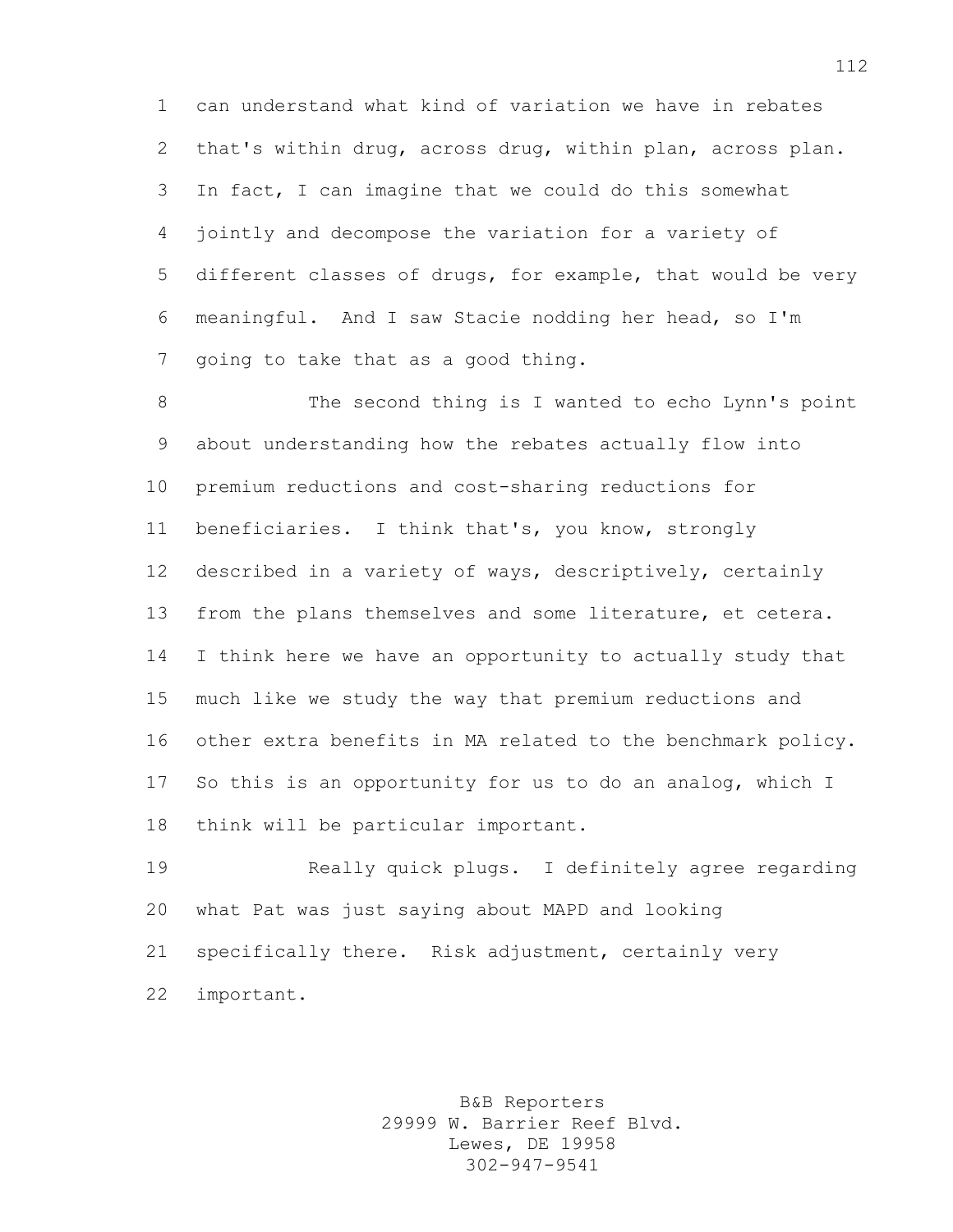1 Last point, I just want to put it another plug, which is there's -- because this information has not appeared in data regularly available to researchers and others, they're having a number of different estimates and empirical literature. I'm trying to understand what the dynamics are. So to the extent that we can even follow trends and report trends at the class level or some aggregated ways, that would actually be very helpful to understand the literature in some sense on which we have been trying to base policy was actually close to right or not. I think that itself would be very helpful, especially as we start to think about now building upon a lot of that concept and structure that has informed much of the Part B work that the Commission has already been working on for many, many years. Thank you. 17 MS. KELLEY: Brian? DR. DeBUSK: Yes, thank you. First of all, I'm really grateful to have this data. I know it's been a long time coming. There's been a real ask there, and I think it's an exciting opportunity for us now to be good stewards of that data and produce meaningful and actionable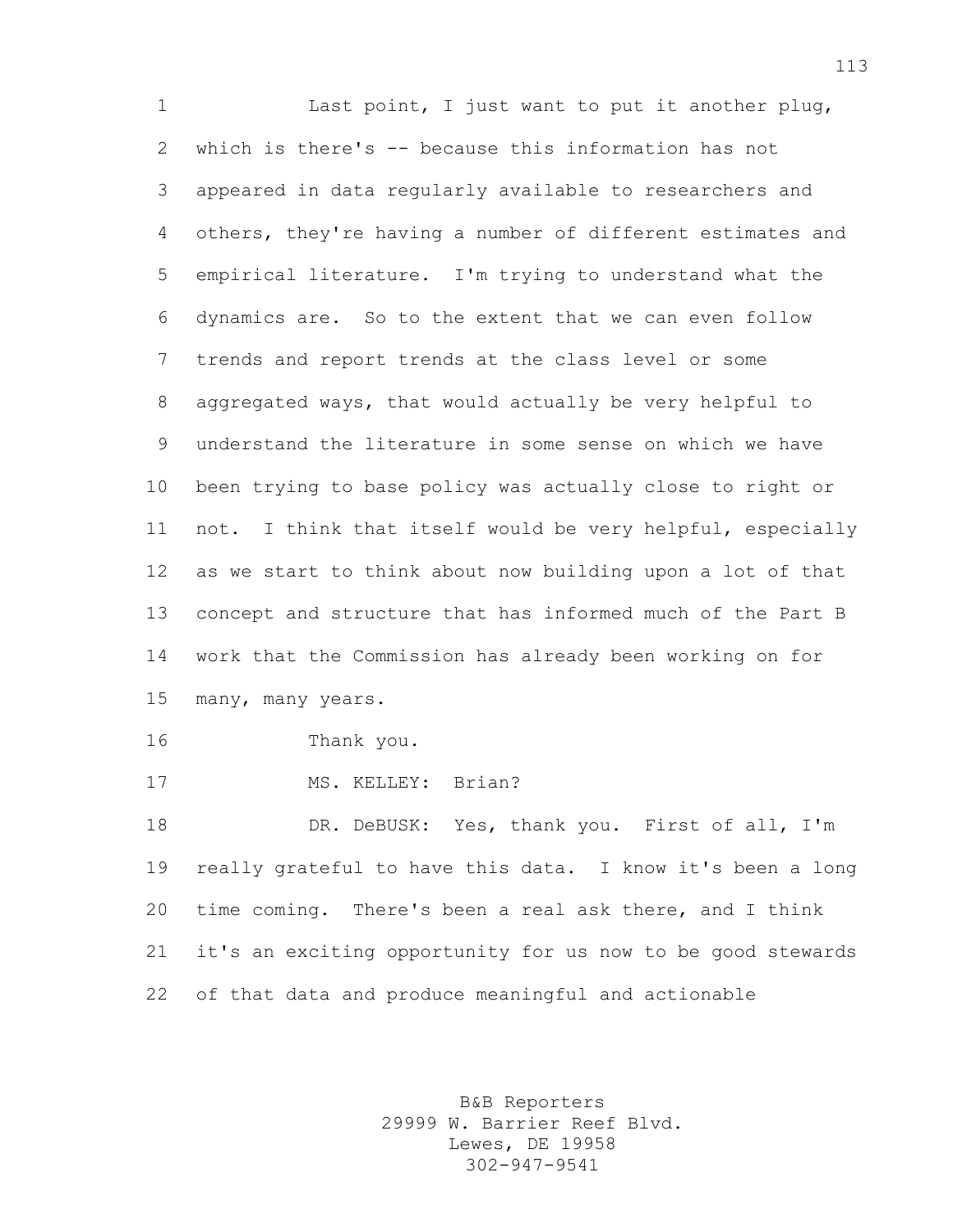information out of it.

 I had sort of a question-combination-comment, and it's on page 7 of the reading material. I noticed that it speaks about PBMs receiving a combined rebate across several drugs, and it wasn't clear to me if those were, for example, different delivery formats of the same drug or if these were two entirely different drugs altogether. And I'd like to learn a little bit more about what kinds of drugs -- I mean, is this a branded drug in one therapeutic category, perhaps bundled or tied or attached to another drug that's in a completely different therapeutic category? Or are these just simply drugs that are in different doses or different delivery systems? So I'd really like, again, to learn more about when rebates are paid across several drugs, what does several mean and how does that all break out?

17 The other thing, too, as we do the analysis -- and this is just a request of staff -- I would be really interested in the allocation methods and the uncertainty that would be introduced in the allocation methods around how those rebates are allocated -- are distributed both at the plan level but also the methodology, because from what

> B&B Reporters 29999 W. Barrier Reef Blvd. Lewes, DE 19958 302-947-9541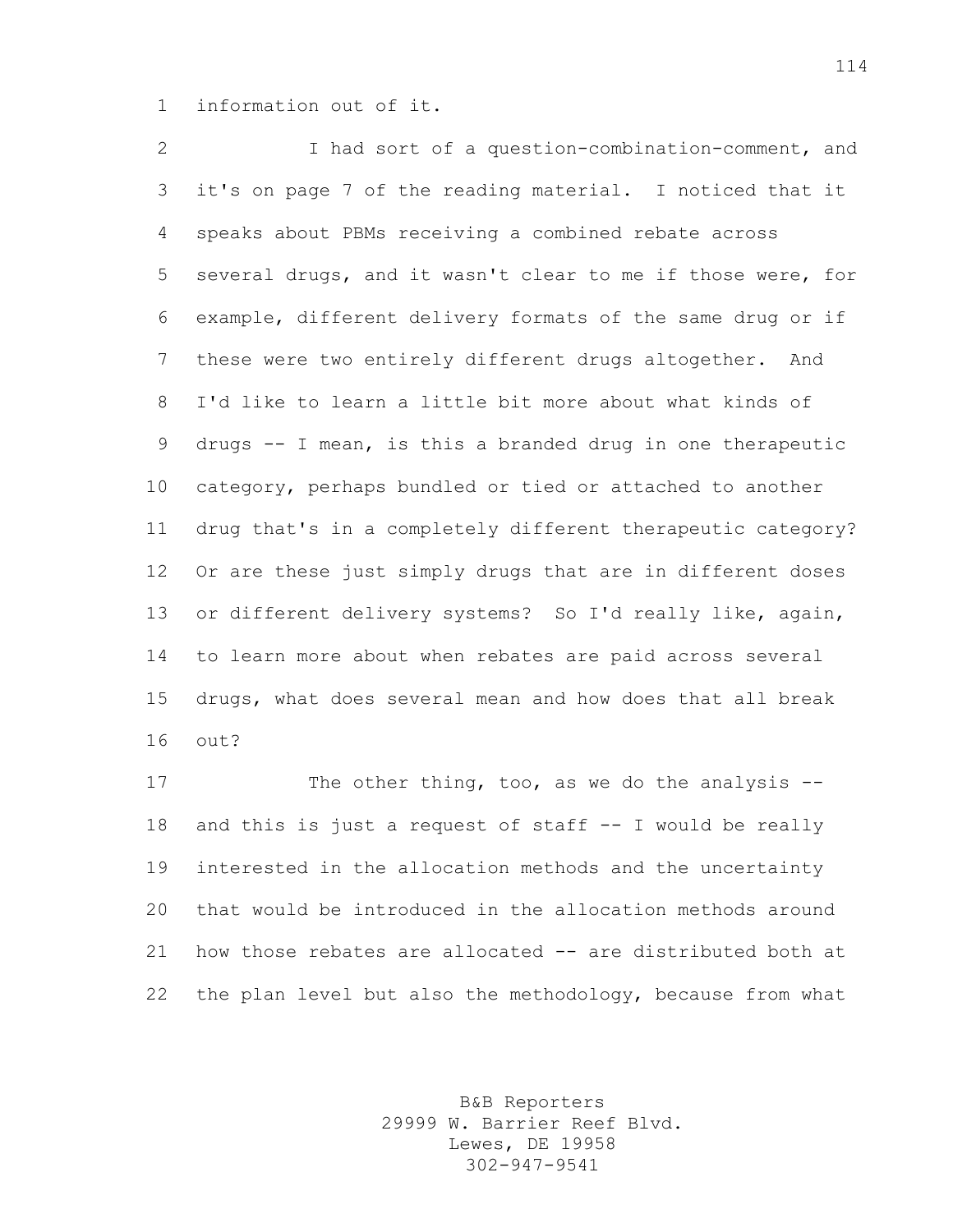I understand they can be -- the rebates can be dispensed, too, based on gross drug -- gross preferred or branded spending or on, say, preferred tier spending or on total drug spending. And it seems like those allocation methods might be very material to how we look at some of this data. So, you know, sort of a long-winded way of saying I think there are going to be a lot of footnotes on some of this analysis, particularly as it applies to the allocation. And I hope we can keep up with that. Thank you. MS. SUZUKI: Can I just-- MS. KELLEY: Go ahead. MS. SUZUKI: So Brian, in regards to your question about the bundled drug rebates, it's not something that the data is going to actually tell us which drugs are bundled, if they were bundled, in the rebate contract. That's not something we'll have information about, so I 18 just wanted to clarify that. 19 DR. DeBUSK: Well, how would we know, just as a follow-up to that, how would we know? I mean, if there was -- and I'm going to be egregious here -- if there was a blockbuster drug in a -- if the rebate were somehow bundled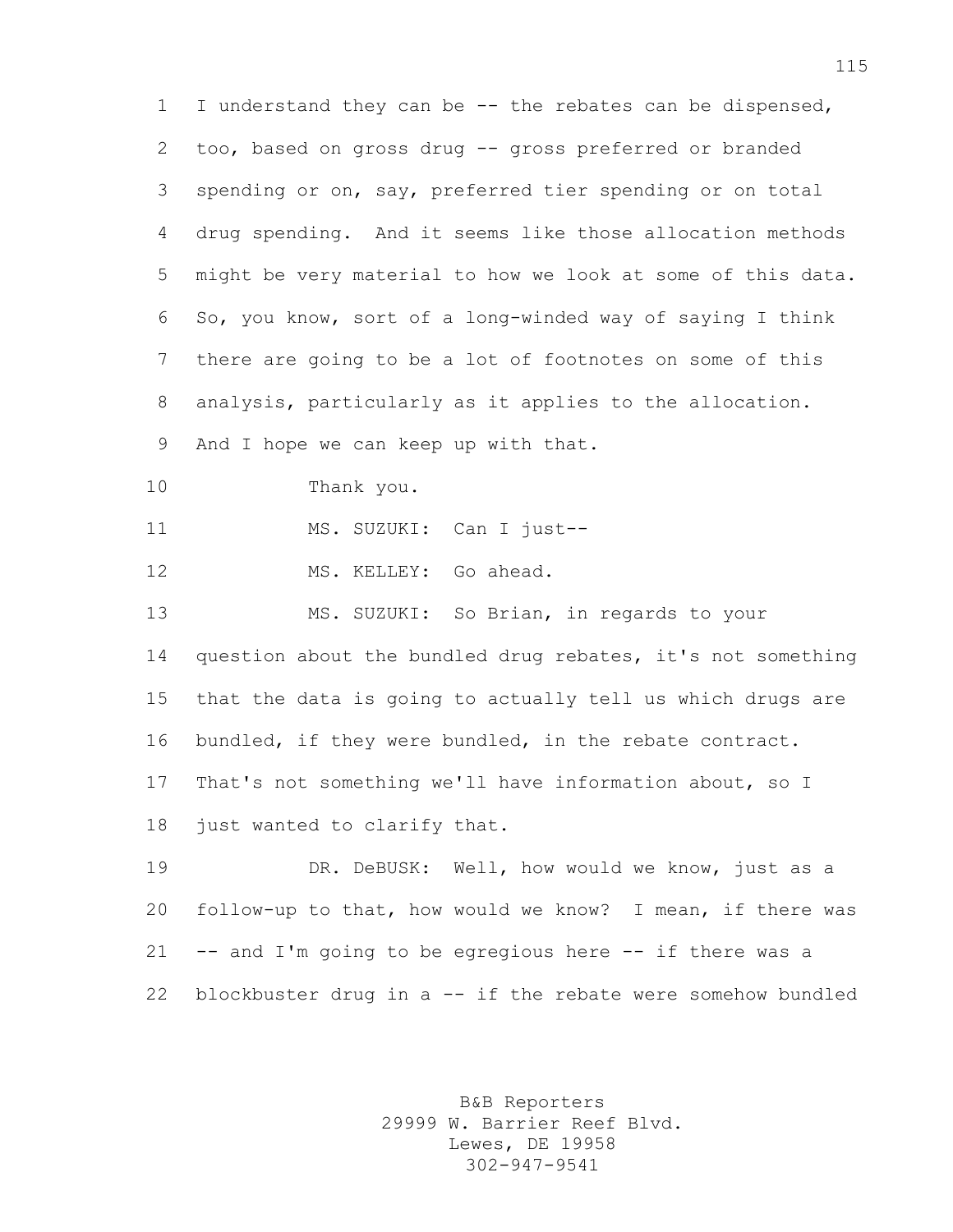or cross-linked to, say, participation in a generic formulary or purchasing, say, from another portfolio of generic drugs, all provided by the same manufacturer, if those were tied together would we have any way of seeing that in the data, or would we know that, or would we just simply see a distribution under the DIR category?

 MS. SUZUKI: It would be the latter. We would actually see what the plan sponsor decided when they were recording this data. Sometimes they use the allocation, one of the allocation methods that you mentioned. 11 Sometimes the rebates are tied to a specific NDC, and they may actually submit that information according to their contract. But they have some flexibility there.

 DR. DeBUSK: Okay. Well, this is huge progress but what I'm gathering from this -- and please correct me if I'm wrong -- what we're going to see is the result of these rebate arrangements. I mean, we're going to see the shadow that they cast on the wall. We aren't going to necessarily see the structural arrangements that drove those payments.

 DR. SCHMIDT: That's right, Brian. So what Shinobu was just describing is we're going to try and look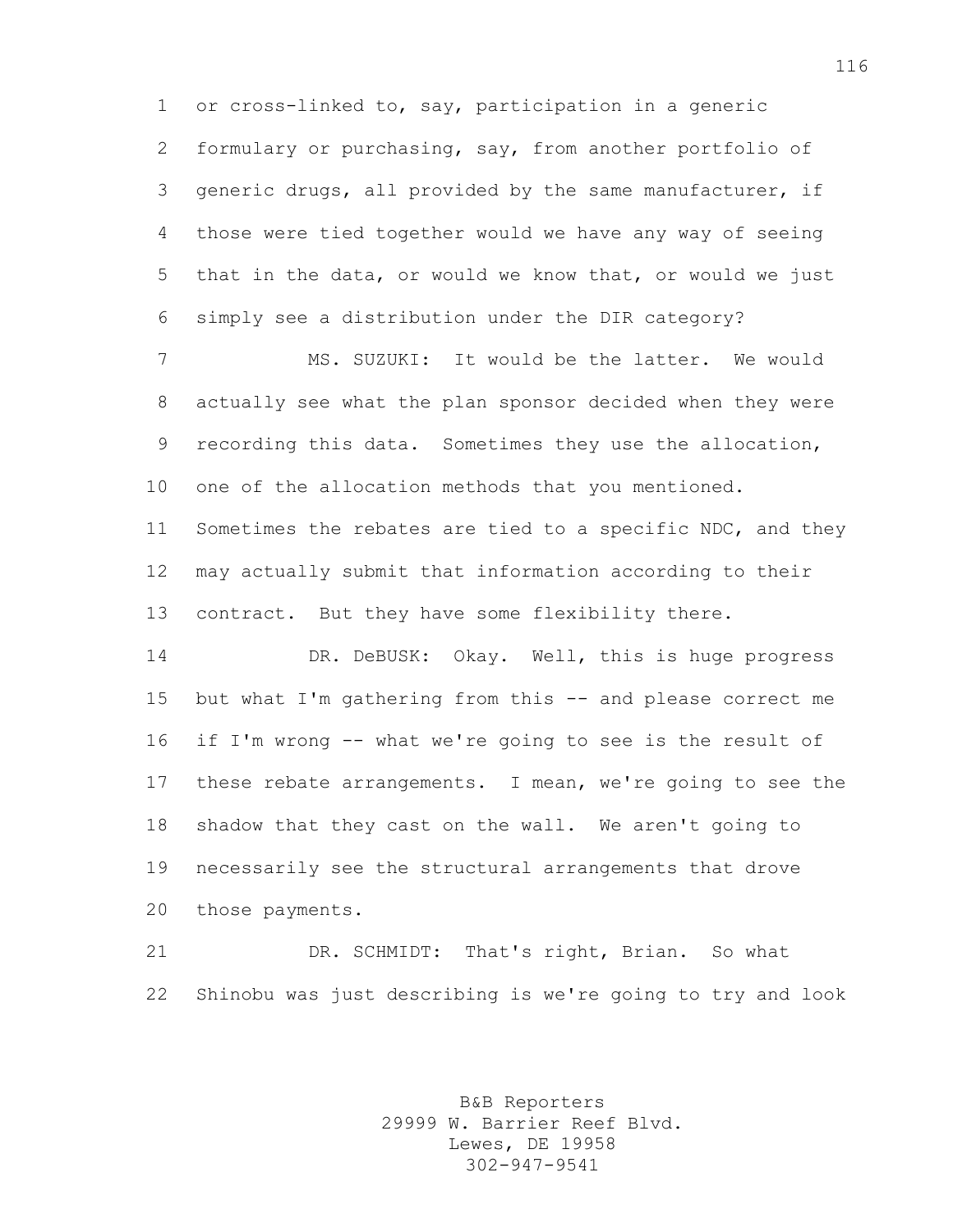and see if there are patterns, just from what we observed, for how the data reported. That would give a sense of how much confidence we may or may not be able to have in those allocations. Or, you know, just to give us a sense of, you know, how to interpret the data.

 DR. DeBUSK: Thank you. And by the way, again, 7 as I started this comment, I'm very grateful for the data. I'm glad you guys have it. I hope it doesn't get Jim sent to prison. But, you know, I think it's wonderful progress, 10 and I certainly don't want to question that. You know, good luck to the staff with all of that. Thank you.

 DR. CASALINO: We want to know if Jim's going to have value-based bail, so he won't have to decide whether to get out or not.

 DR. CHERNEW: That's a separate policy question. Okay.

 MS. KELLEY: I think Bruce had a question on this point.

 MR. PYENSON: Yeah, just really briefly, related to Brian's question. What information do you have on wholesalers?

MS. SUZUKI: That's another thing we should

B&B Reporters 29999 W. Barrier Reef Blvd. Lewes, DE 19958 302-947-9541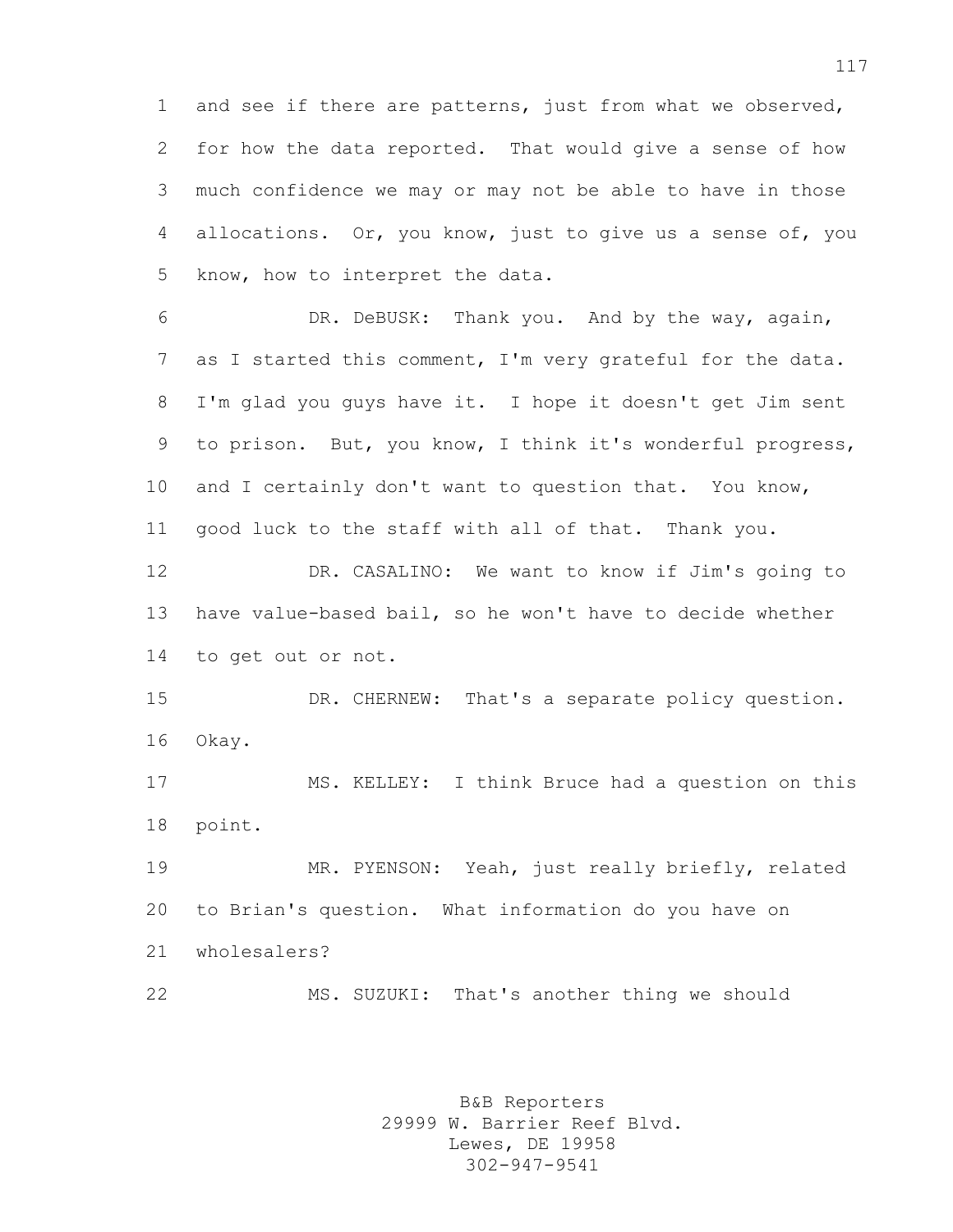probably have clarified earlier. As far as we can tell, there's no information about the specific wholesaler that a particular prescription was delivered through. I think the language that was in the disclosure limitations, I think that is sort of a broader just prohibition on disclosing certain entities and attributing certain discounts to entities. But as far as I can tell, DIR does not have any wholesaler information, and I believe that is true for other pricing information as well.

 MR. PYENSON: So I believe certain NDCs have certain wholesaler routes, so maybe is that how -- what they might have been concerned about? I'm just

speculating. Thank you.

14 MS. KELLEY: Pat.

 MS. WANG: Oh, okay. Thanks. The thing that I asked about before about MACPAC, and you mentioned that, you know, the overlap where the interest would be in dual eligibles. Does it make sense to understand what Medicaid is paying for a particular drug, you know, under its special terms, and then what the Part D or MAPD dual SNP is paying for the same drug when that member ages into Medicare? I guess that was sort of -- I guess the idea,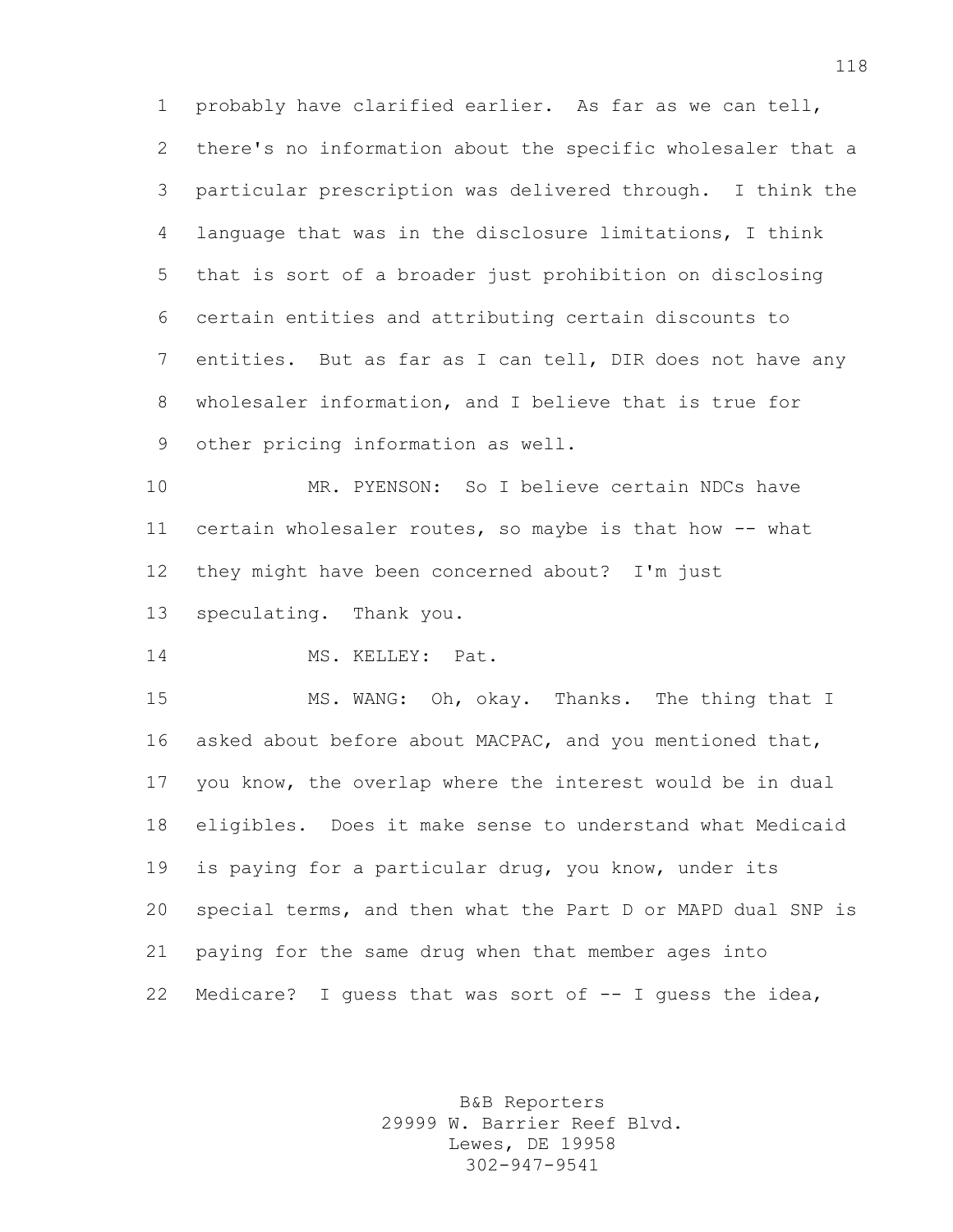when Part D was created, was, you know, that the states would turn over all of that drug purchasing or supplying to the Part D program.

 I just would be interested. You know, the rebates go to different places, right? If it's Medicaid it's going to the states. If it's Medicare it's going to plan sponsors. But it would be interesting to know whether it's actually an equivalent deal for the taxpayer, I guess, when somebody in Medicaid ages into dual status.

 DR. MATHEWS: That's a very intriguing question, and we'll definitely add it to the list.

 MS. KELLEY: Stacie, did you have something you wanted to add?

 DR. DUSETZINA: Yeah. I was just trying to think through how we might get at that issue of the multiple product rebate situation, where we don't know, like maybe there's a bigger rebate given for a package of products rather than tied to an individual drug, sort of what Brian and Bruce were talking about, these groupings.

 And I guess I wanted to throw out, like the way I would maybe think about trying to get at that, if you did want to explore it, would be to look at drugs that have

> B&B Reporters 29999 W. Barrier Reef Blvd. Lewes, DE 19958 302-947-9541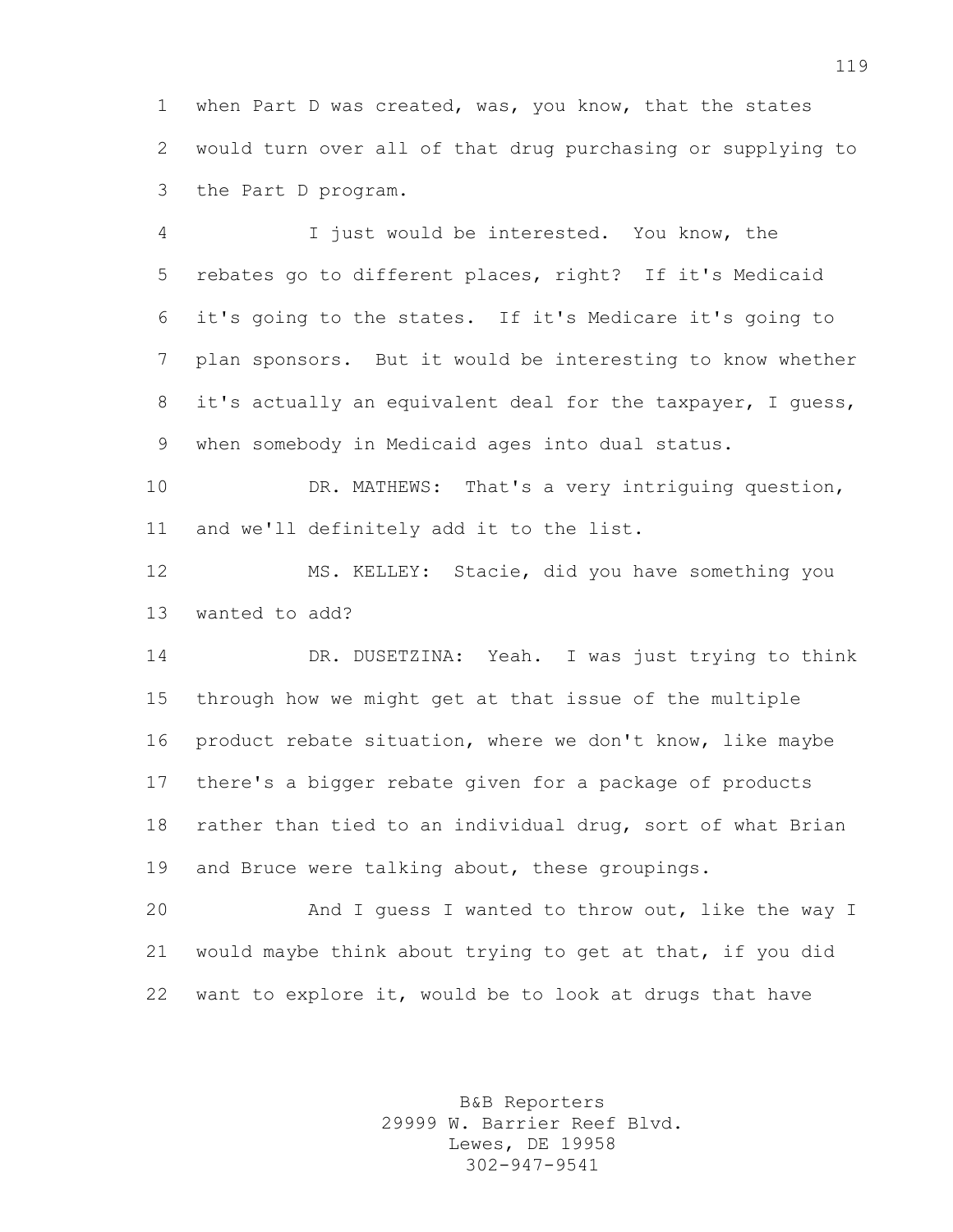preferred placement on formularies and also have a lower- than-expected rebate for the class. And then you could kind of back into, is that happening in situations where maybe the sponsor has multiple drugs for which they are negotiating.

 So I think you could do a little bit of detective work. Of course, that's kind of a lot of work because you'd need to find these classes or categories. But it seems that you could maybe, maybe going back to the idea I had suggested about looking at these outliers on the low end, high ends of rebates, you know, if you have some drugs that don't seem to be following the pattern that you would expect maybe those could be in that situation where the plan sponsor isn't negotiating for just that drug but for a package of drugs, as one way to try to figure out some of those inner dealings.

17 DR. CHERNEW: Thank you, Stacie.

 MS. KELLEY: That's the end of the queue, Mike. 19 DR. CHERNEW: Yeah, that was what I was -- you know, we kept having that extra person add, but I think now maybe we've gotten to the end.

So first of all, we are going to end a bit early.

B&B Reporters 29999 W. Barrier Reef Blvd. Lewes, DE 19958 302-947-9541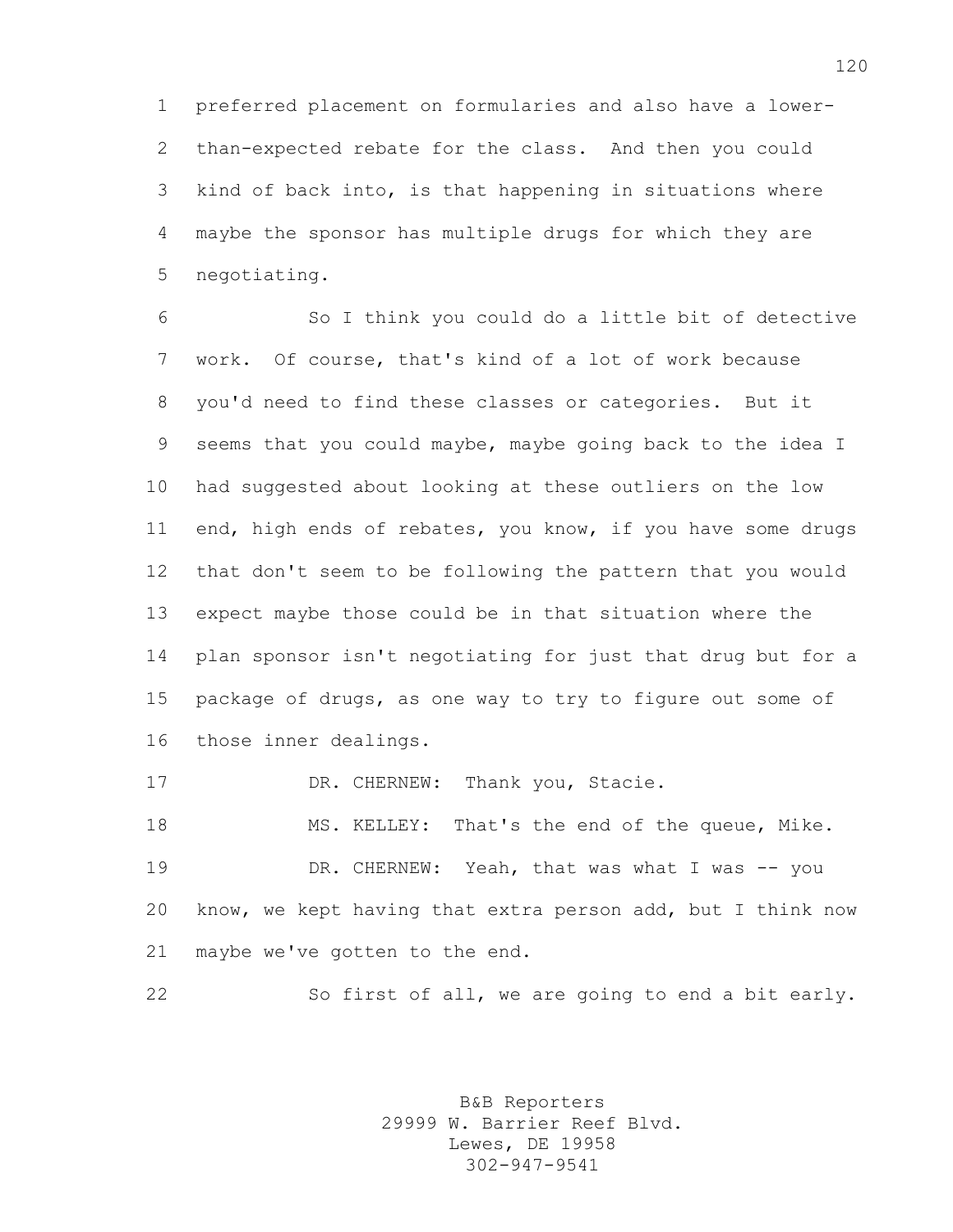That's obvious. So we're going to jump right into the access chapter in a minute.

 I am going to give a summary of where we are. I'll start with a big thumbs-up, if we're being recorded. I think there is a lot of enthusiasm for continuing down this path, and I hope you found these ideas useful, given the ones that you gave. I'm going to try to characterize them into a set of different projects or types of analyses, and I'm going to actually add one at the end, and maybe a caveat.

 So the first one is, there's a series of questions that I would put around, just checking the data. The data is new. We don't know if it's right, and we need to figure out what it replicates to, and this is a lot of work around understanding the data better. And I think there's widespread belief that you need to do that as a prerequisite to everything else. So I'm going to give a general thumbs-up, and I will add, for those listening, that's a lot of work. So we shouldn't assume you do that and then you're just done. There's going to be a lot of work there, and we very much appreciate you doing it. The second set of questions, and I think we

> B&B Reporters 29999 W. Barrier Reef Blvd. Lewes, DE 19958 302-947-9541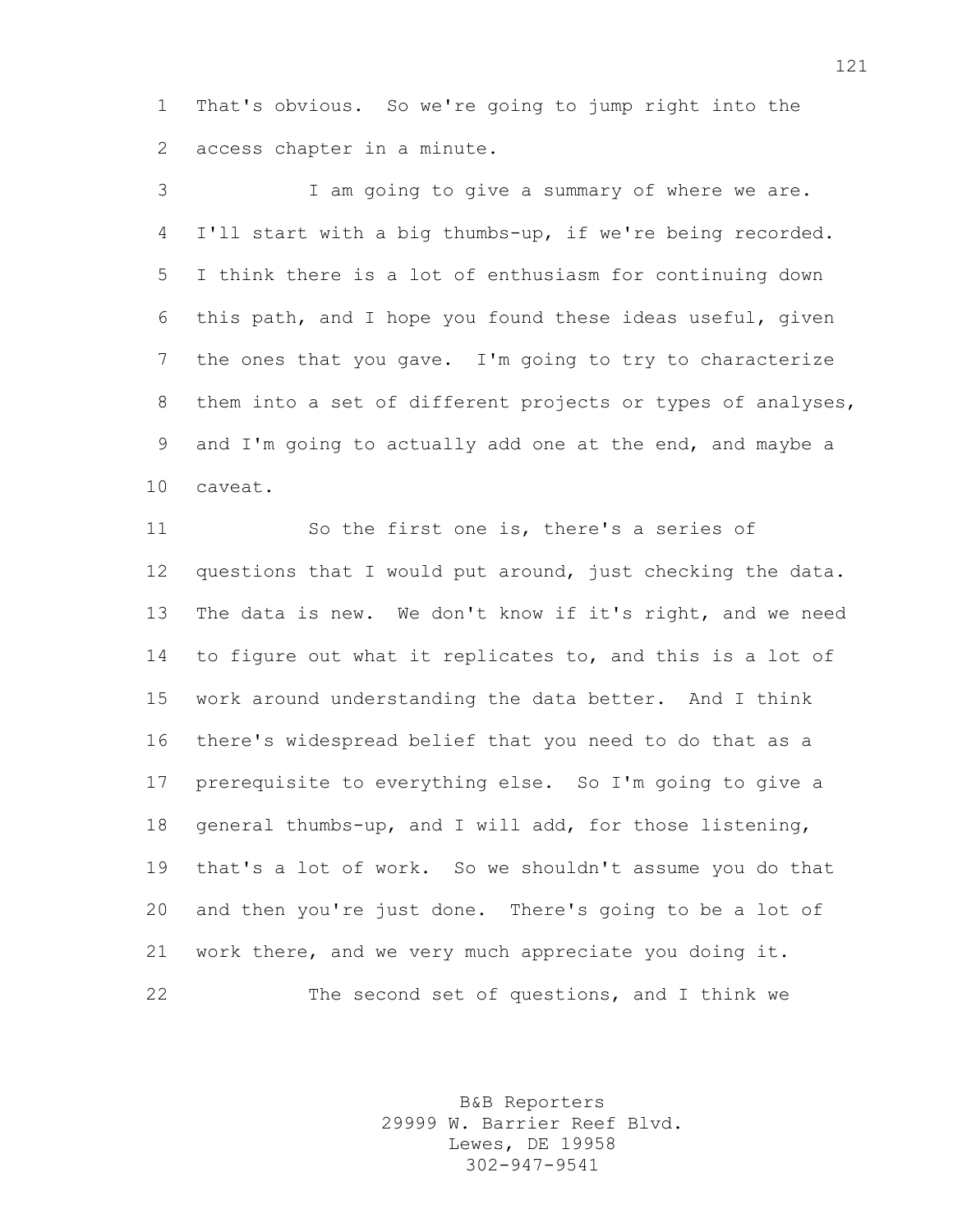probably spent much of our time on this set of questions, I'll put broadly into the category of shifting questions about variation in the DIR, across plans, between plans, across products, between products, how they span, you know, different types of products, and a whole slew of just general questions, that I would call broadly descriptive questions. I have nothing more to add to those descriptive questions. There were a lot. I will just say to the Commissioners, and frankly to the public, if you have ideas, meetingcomments@medpac.gov, let us know those interesting, descriptive questions to do.

 The third set of questions I'll talk about, I'll call them essentially allocation kind of questions. Where does the money flow, how does it affect premiums, and who gets the money, and whole bunch of questions that I think I would put in the understanding where it goes. And given the discussion we had, those are the lion's share of the questions I heard, including some caveats about what to interpret from that, because of complicated things that Brian and others said, where you the rebate is due to a bundled set of products and it's hard to allocate them, and stuff like that.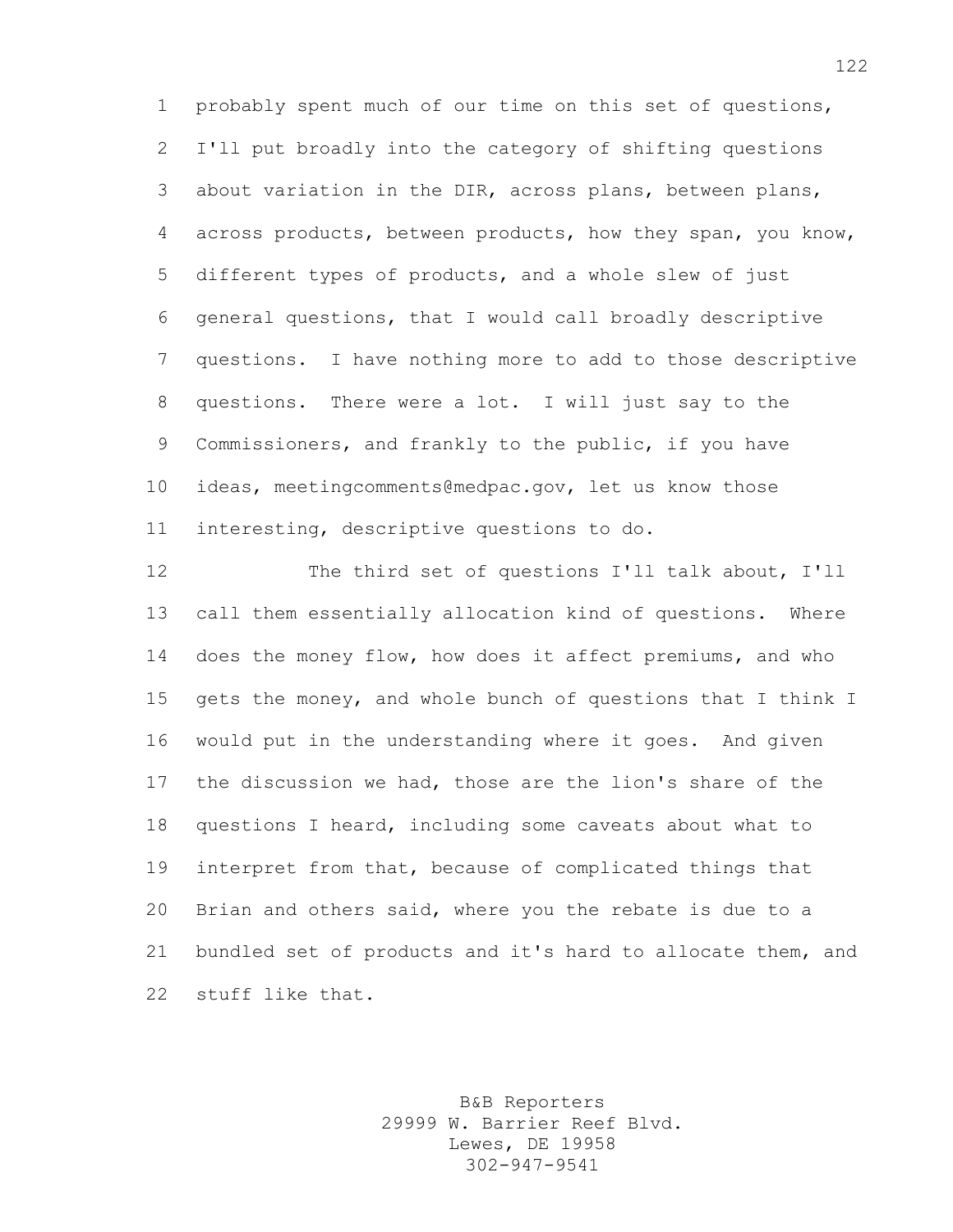1 I want to add one other point/caveat, and we can just leave it at this or people can react to this if they want. I think, in general, it's important to make a caveat that descriptive relationships aren't necessarily causal. And there are essentially three endogenous variables in this system. There is the gross price, the DIR, and the point-of-sale price. And if you were to find that, for example, the DIR was associated with a lower -- just descriptively a lower point-of-sale price, that doesn't mean increasing the DIR would affect the wholesale price. It could affect the gross price in various ways. There are different things that could be changed.

 So I would put a pitch in for thinking about what I would call a little bit more -- I'm going to go with quasi-causal analyses, and I understand that's hard. I'll tell you some of the ones that I'm most interested in. What happens when there's an entry of new products in class? Do you see a change in not just the DIR -- that could happen. You know, you could see that change in the gross price and a whole slew of other things.

 So the same would be true, as 340B has grown, some drugs might be more common in 340B. Do you see any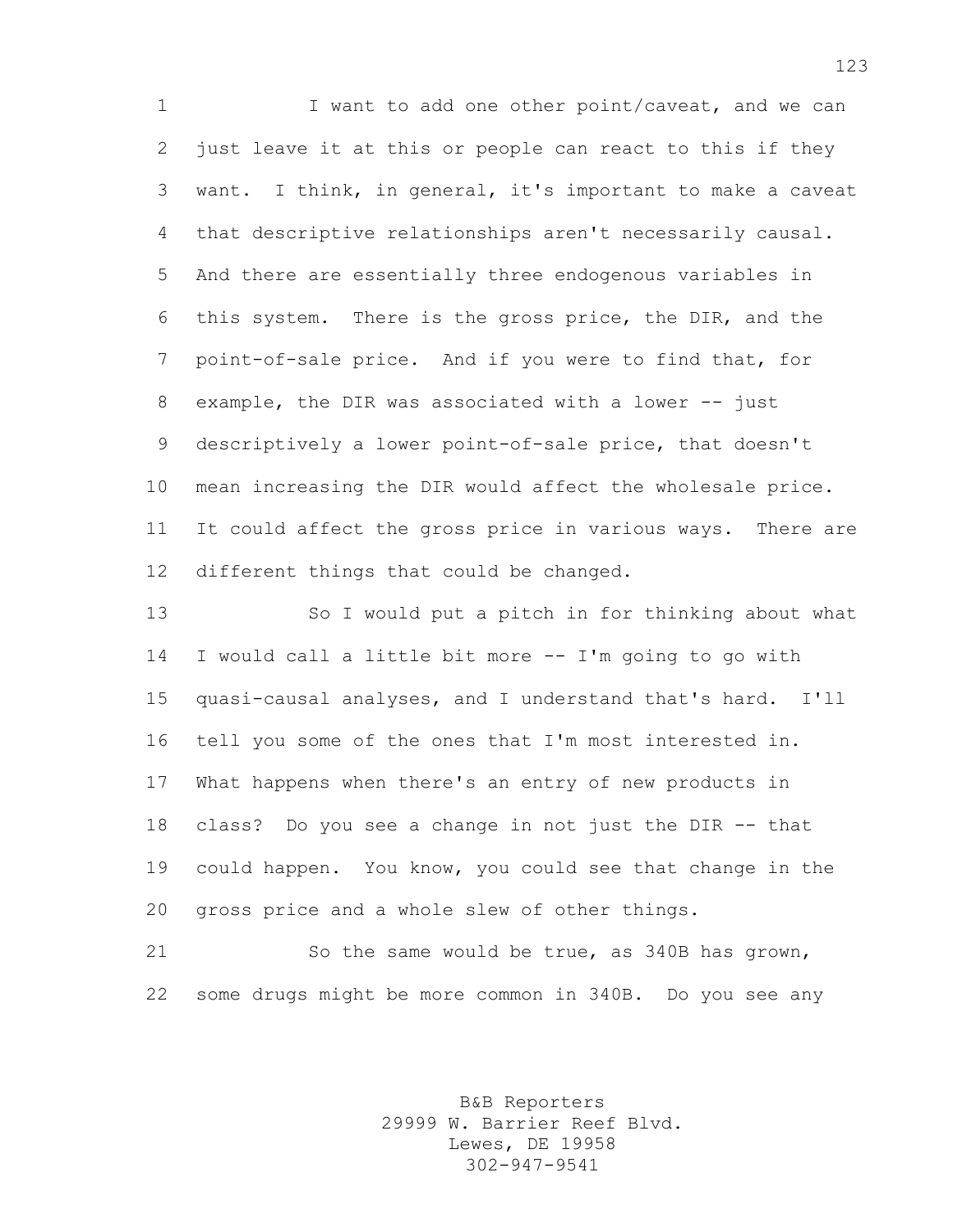evidence of cost-shifting in how the gross price in the 340B rose? There are a series of causal questions that related policy not just to the DIR but to the components that make up the DIR, the net price and the gross price.

 So I think thinking through some of those types of questions and how they vary across things, like is the drug primarily a Medicare drug, is it primarily a Medicaid drug, how close is it to patent expiration, what happens when the company is about to add a new product that might cannibalize itself? There are lot of very complicated pricing things that go on, and I think there is room to think through some of these things and do it in a way that might be more than just descriptive. That makes it more complicated, by the way, but since Shinobu mentioned we're going to be getting this data annually, we basically have it into the horizon.

 And so this is not going to be the only bite at this apple. I just wanted to point out that we have to be careful about relating descriptive relationships and calling them causal. Otherwise you begin to bring them to policy.

So I think I will stop there. If I followed the

B&B Reporters 29999 W. Barrier Reef Blvd. Lewes, DE 19958 302-947-9541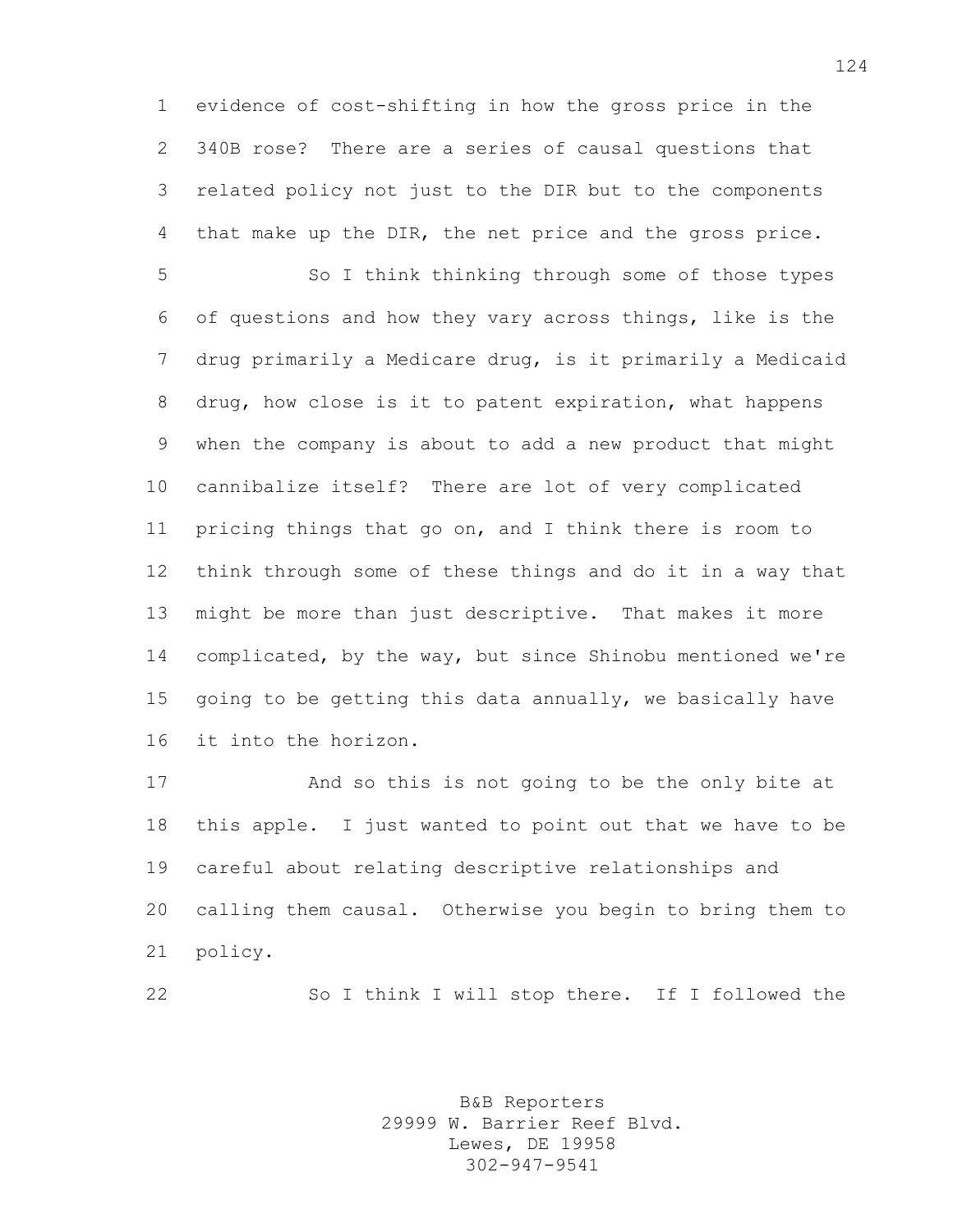queue well enough, Larry might want to say something.

Again, maybe not.

 DR. CASALINO: No, just a quick addition, Mike. You said a few minutes ago that one of the many areas, if I understood you correctly, one of the main areas of analysis that people were asking for is where does the money go. I agree with that, of course.

8 And I might just add, I think for a lot of analyses it may be relevant, at some point as well, to think about what determines where the money goes. And I'm using causal language here, I realize that. What determines where the money goes? What are the factors that 13 seem to affect where the money goes as far as rebates, the combination of how different factors interrelate with each other.

 So knowing what the organization characteristics are, or maybe some other things that seem to be, and let's just say associated with where the money goes, I think would be useful at some point. I don't think that's the first thing that you should do, by any means, but as you're setting up your analysis and datasets, you may want to just keep that in mind.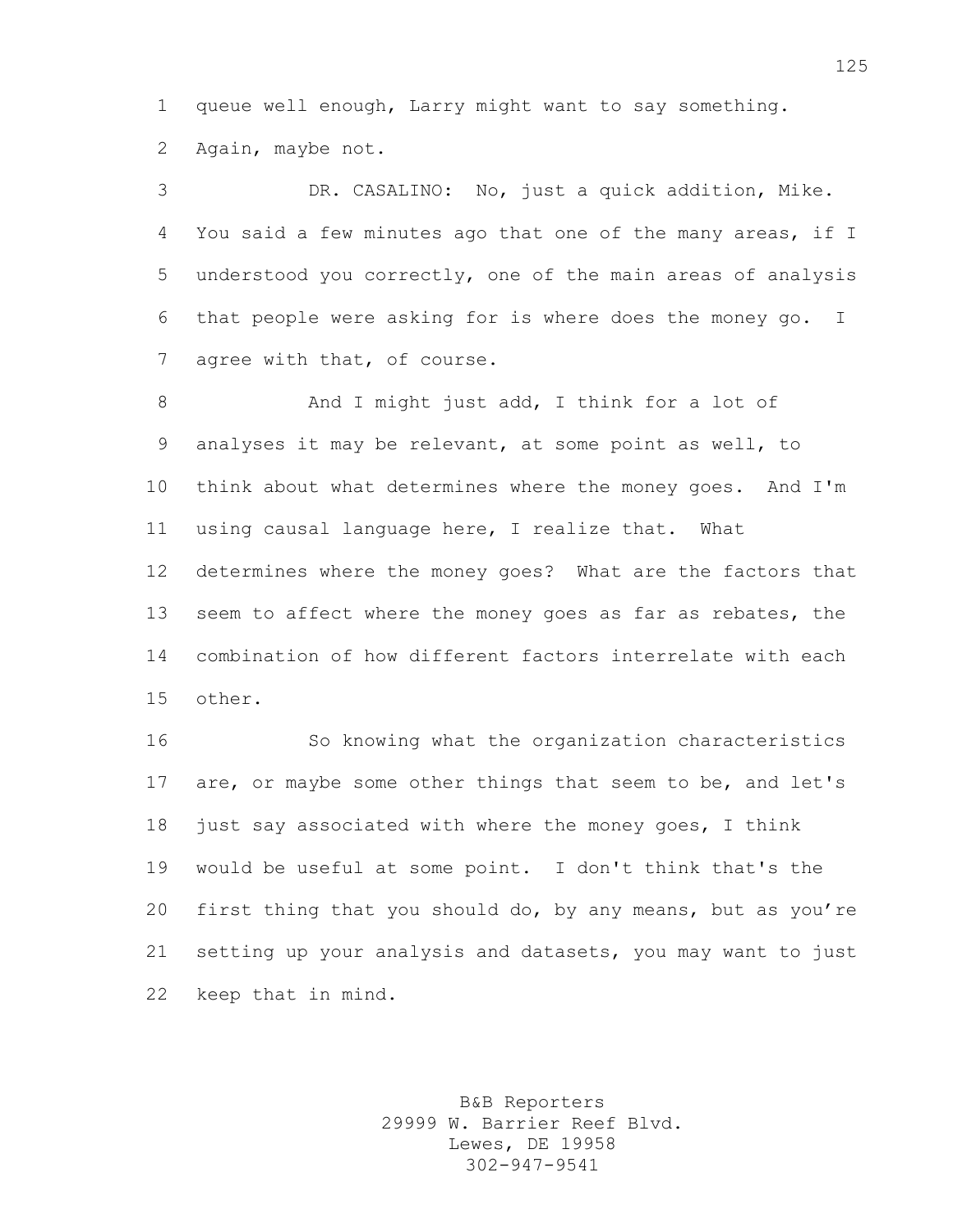1 DR. CHERNEW: Thanks, Larry. I see you all want me to quit using econ terms, so I will appreciate that as feedback. But I'm going to avoid that for now.

 Okay. I'm going to pause for a second to see if anyone else wants to add to that. Let's see where we are. I want to, you know, make sure that the enthusiasm from all this work is sufficiently conveyed to everybody.

8 DR. NAVATHE: I have one quick comment, which is basically it seems like there, as you pointed out in your infinite number of interesting questions we could ask, I think one of the things that might be helpful as part of this, as we go forward, and this is probably actually a suggestion for Jim and Shinobu and the whole team, is I think if we are framing this first in terms of what are the key policy questions that we're working on as part of the Part D and Part B areas, and to some extent foreshadowing what is the direction of the policy work that perhaps we will jointly determine, I think that will be critical to having, as a superstructure, to inform the prioritization. Because otherwise, we could ask very interesting and important questions that don't necessarily directly serve the policy intent. So I think that's just worth putting

> B&B Reporters 29999 W. Barrier Reef Blvd. Lewes, DE 19958 302-947-9541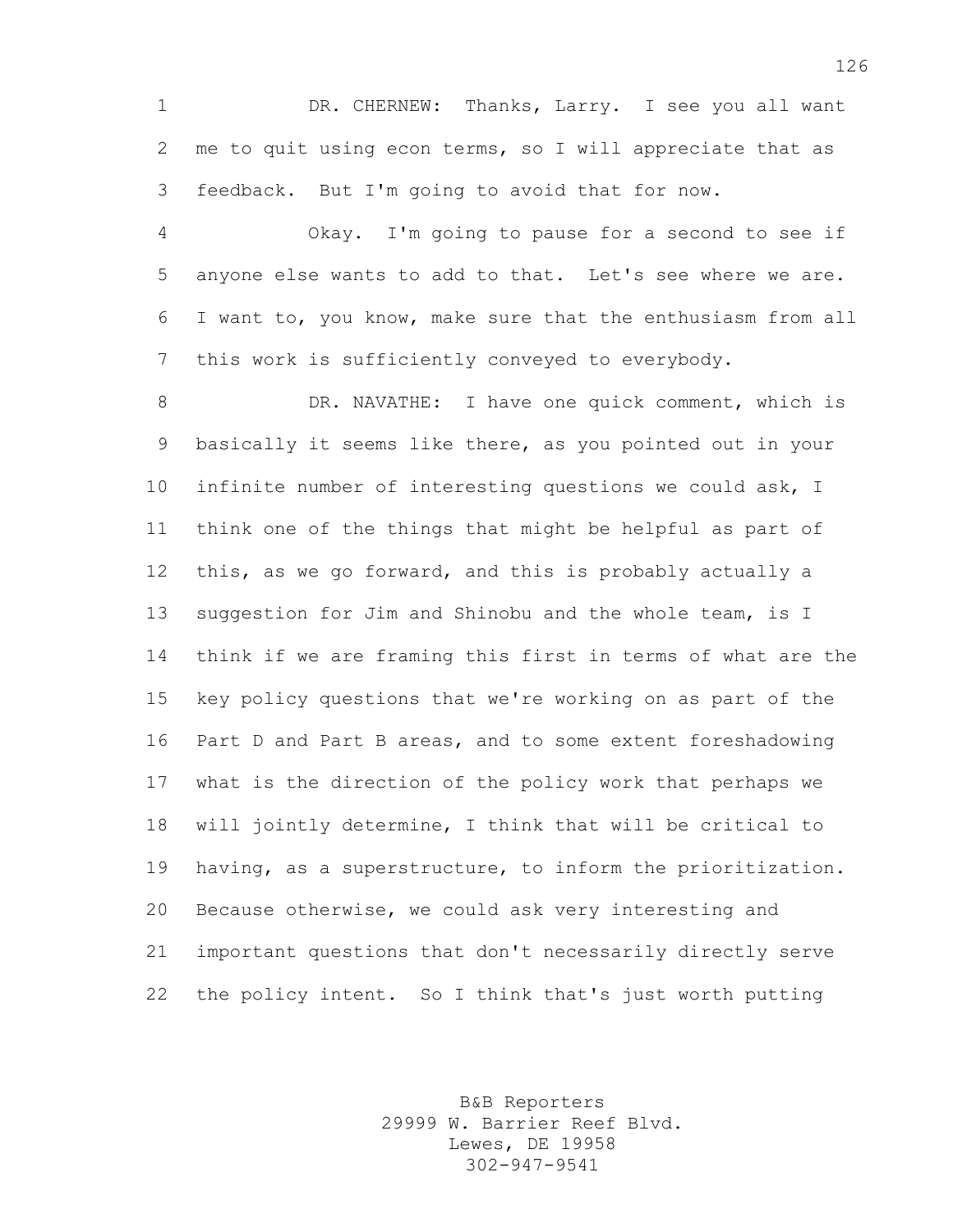out there.

 DR. CHERNEW: Yes, I agree, and thinking through how we will use the results of what we find for the policies that we deal with when we think about, you know, prescription drugs, pricing, et cetera. I haven't spent a lot of time tying the morning discussion to this, but you might imagine a version of trying to figure out if we were going to do something to change the prices in various ways, how would that play out to not only the gross but the net prices, and other types of things like that. DR. RAMBUR: Michael, could I make -- DR. CHERNEW: Yes. Absolutely, Betty. DR. RAMBUR: -- could I make one comment. I just wanted to say that I'm very enthusiastic about this. And apparently, you know, you've been working all this for a long time. Although this is, you know, my second year, this is my first year of having an opportunity to think about this in a deep way, and I think it's very exciting. So I just wanted -- the lack of comment is really because I don't have a substantive suggestion about how you might use the data, other than, you know, enthusiasm for what my fellow Commissioners have said and this really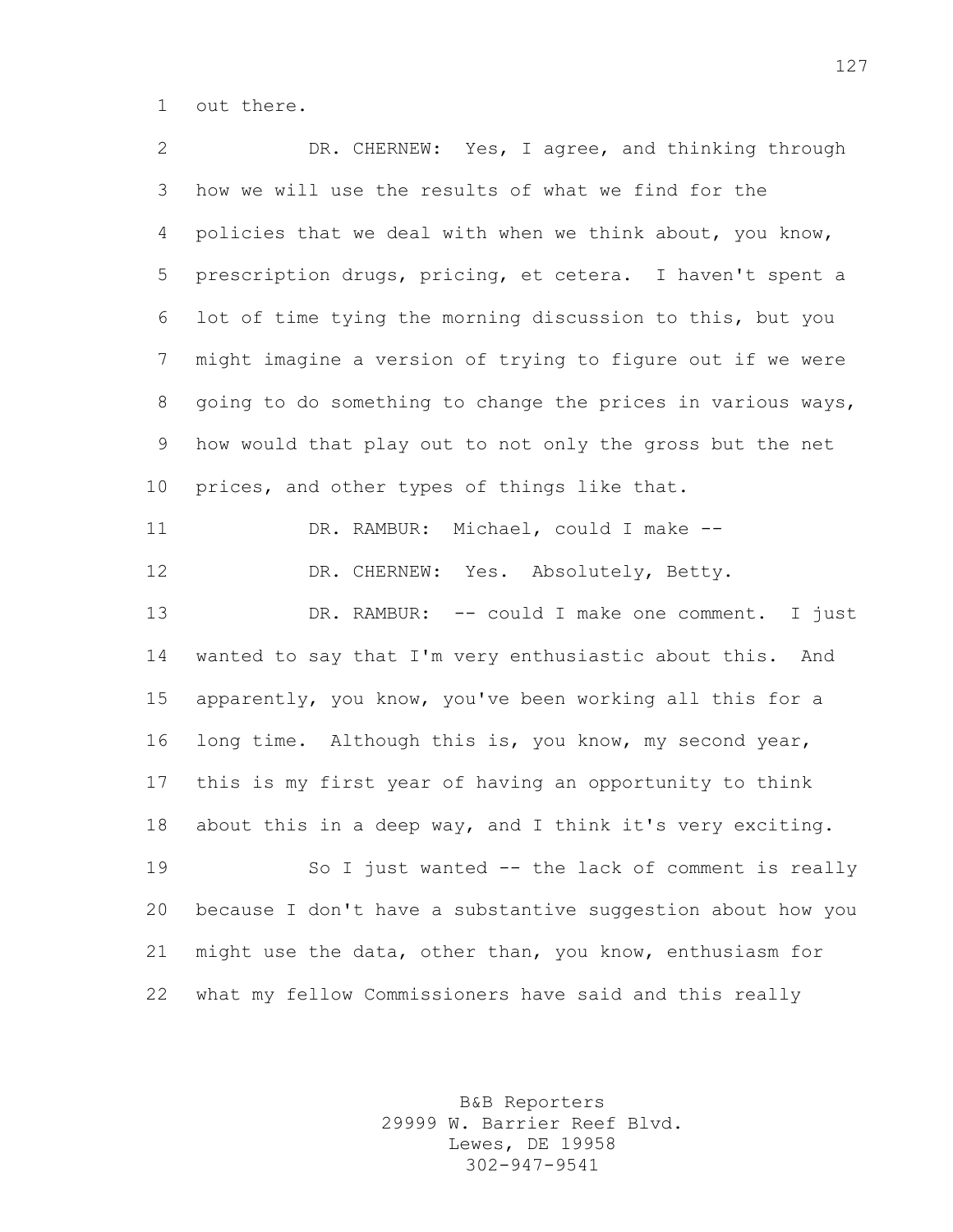great opportunity that it brings to Medicare beneficiaries. So thank you.

 DR. CHERNEW: That was thumbs-up. Okay. We are now going to move on. I believe I saw, for a second, we were moving on to Jeff and Brian, but now I don't see that on my screen. There they go, Brian and Jeff.

8 So we have a congressional request to do a report on access to care, particular for vulnerable Medicare beneficiaries. A lot of this focuses on urban-rural distinctions. And this is an unbelievably important topic, one that we will both learn from today and keep in mind as we do a whole bunch of other policies. For the people listening, you will have some safety net work that we're doing. Obviously, this matters for updates. So we are both fulfilling a congressional request and educating ourselves on the facts as we think about a bunch of other policies.

 So, Brian, are you going to start this? MR. O'DONNELL: Yep. I am going to lead us off. DR. CHERNEW: Great. Brian, take it away. MR. O'DONNELL: Good afternoon. In this

> B&B Reporters 29999 W. Barrier Reef Blvd. Lewes, DE 19958 302-947-9541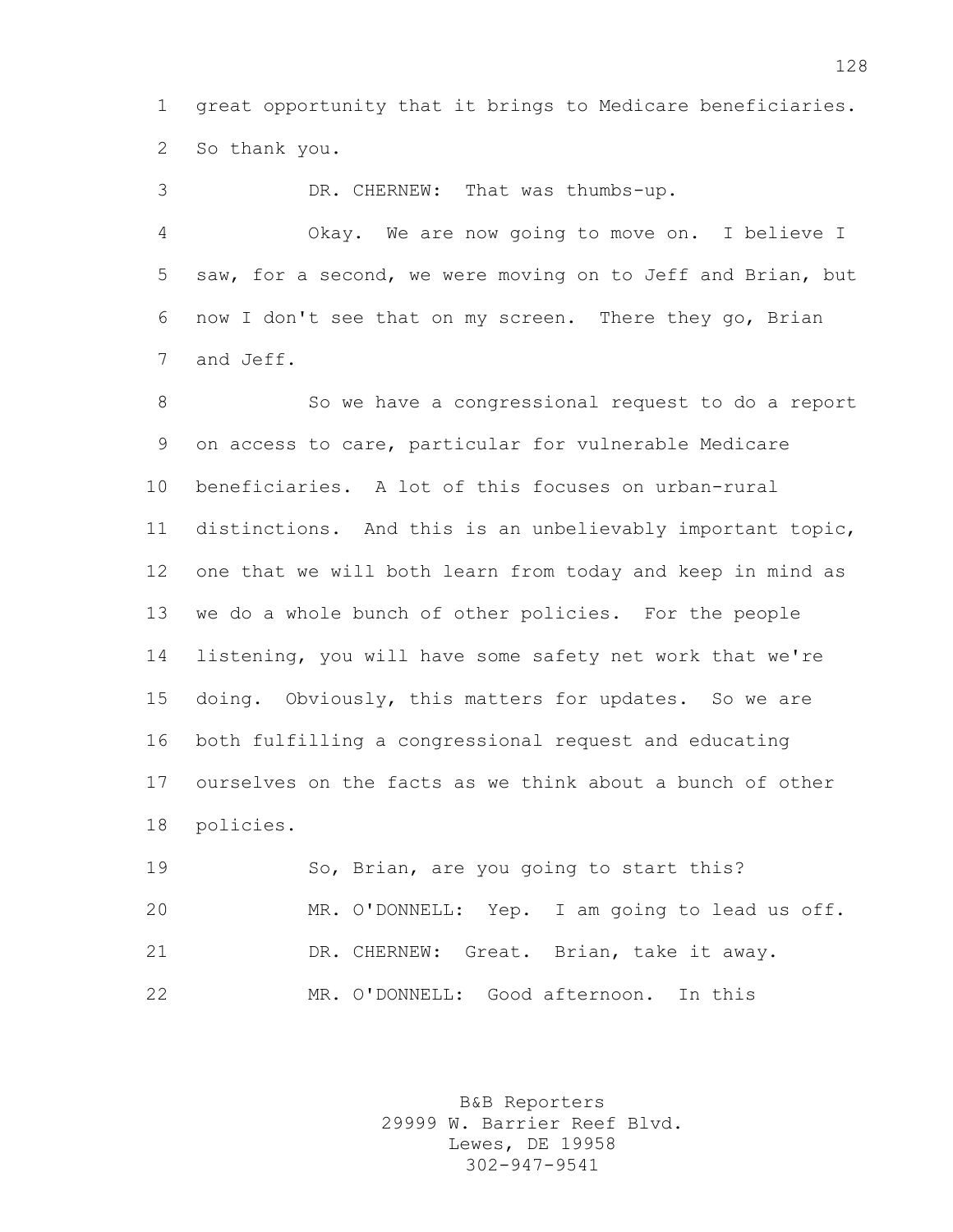presentation, we'll discuss our work towards fulfilling a congressional request to study rural and vulnerable beneficiaries' access to care. Before I begin, I'd like to thank my colleague, Lauren Stubbs, for her assistance with this work and remind the audience that they can download a PDF version of these slides in the handout section of the control panel on the right-hand side of the screen.

 The House Committee on Ways and Means submitted a bipartisan request for the Commission to update its June 2012 report on rural access to care, to study emerging issues that could affect access to care, and to provide new information on beneficiaries with multiple chronic conditions, who are dually eligible for Medicare and Medicaid or reside in a medically underserved area.

 The Commission covered the first two of these topics in its June 2021 report to the Congress, and we'll cover the last topic in today's presentation. This material will be included in our June 2022 report.

 In addition, today's discussion will serve as a starting point for the Commission's broader work on safety net providers. We'll come back to you in November with more information on that body of work.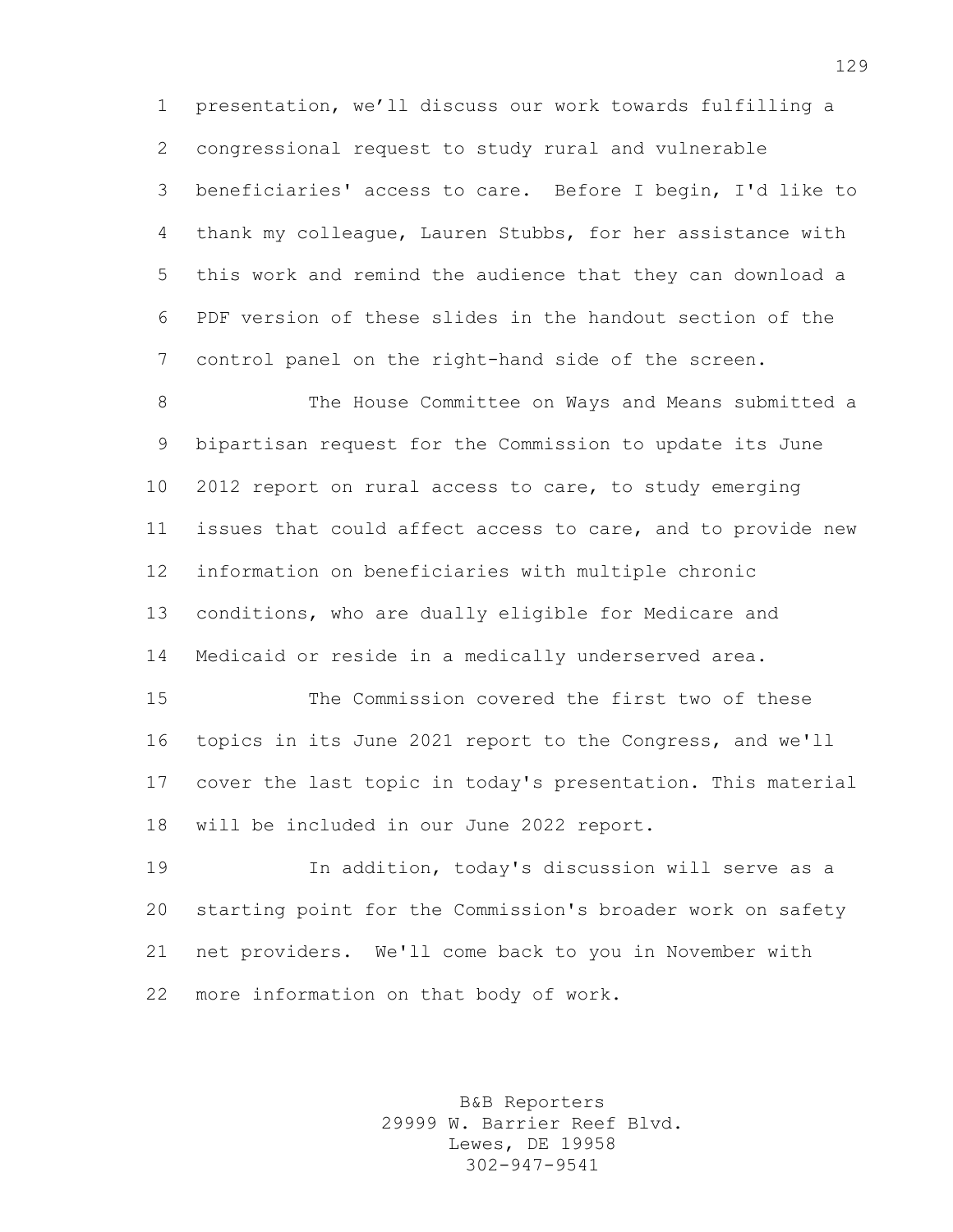Before I get into new information, I'll briefly summarize our findings on rural beneficiary access to care that were included in the Commission's June 2021 report. Survey and claims data from 2018 suggest that rural and urban beneficiaries had a similar ability to obtain care, although some small differences did exist. These results were similar to the Commission's findings included its 2012 report. Variations in service use across states were often large, but differences between rural and urban beneficiaries within states tended to be much smaller.

 Rural hospital closures increased from 2013 to 2019, and have slowed since then. Closures were often preceded by large declines in inpatient use that were mostly attributed to beneficiaries bypassing local hospitals in favor of more distant ones. While rural hospital closures can disrupt access to care, Congress recently enacted legislation to maintain or improve access to ED and outpatient care in rural areas.

 Now, moving on to new material, we will first discuss the service use of beneficiaries with multiple chronic conditions. We found that beneficiaries with more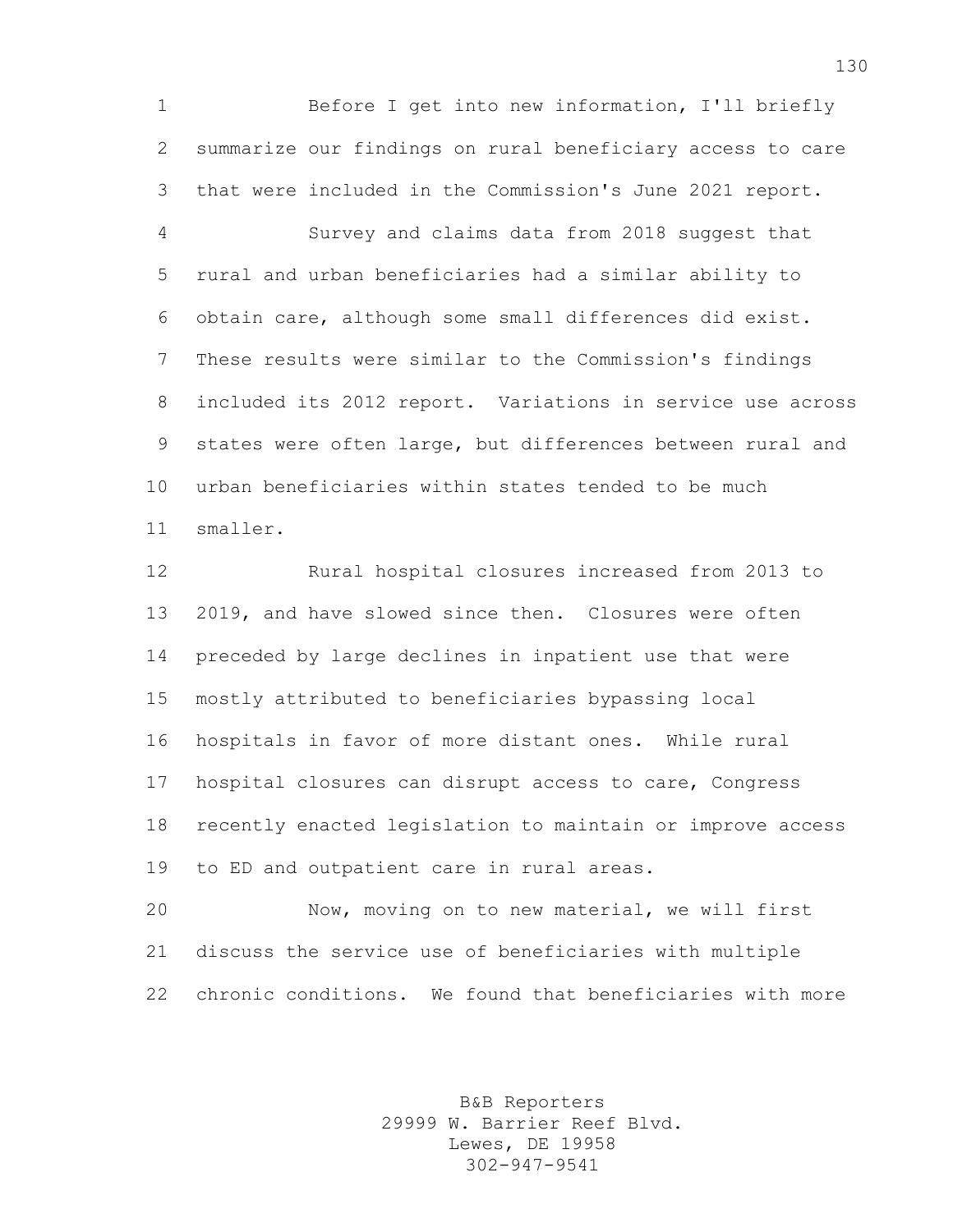reported chronic conditions had a higher average number of E&M encounters, inpatient admissions, HOPD claims, SNF days, and home health episodes in 2018.

 For example, among urban beneficiaries, those with zero to one reported chronic conditions averaged .02 inpatient admissions per capita, while those with six or more conditions averaged .85 admissions per capita. The differences in service use between healthier and sicker beneficiaries were similar in rural and urban areas.

 Also, as we discuss in your mailing materials, we believe that systematic coding differences complicates comparing rural and urban beneficiary service use by the number of chronic conditions. So the data we discuss today represent raw utilization numbers that are not risk-adjusted.

 Next, we found that dual-eligible beneficiaries used substantially more care than other beneficiaries in 2018. These differences persisted across all types of services we examined.

 For example, among rural micropolitan beneficiaries, dual-eligible beneficiaries averaged 5.2 SNF days per capita compared with 0.9 SNF days per capita among

> B&B Reporters 29999 W. Barrier Reef Blvd. Lewes, DE 19958 302-947-9541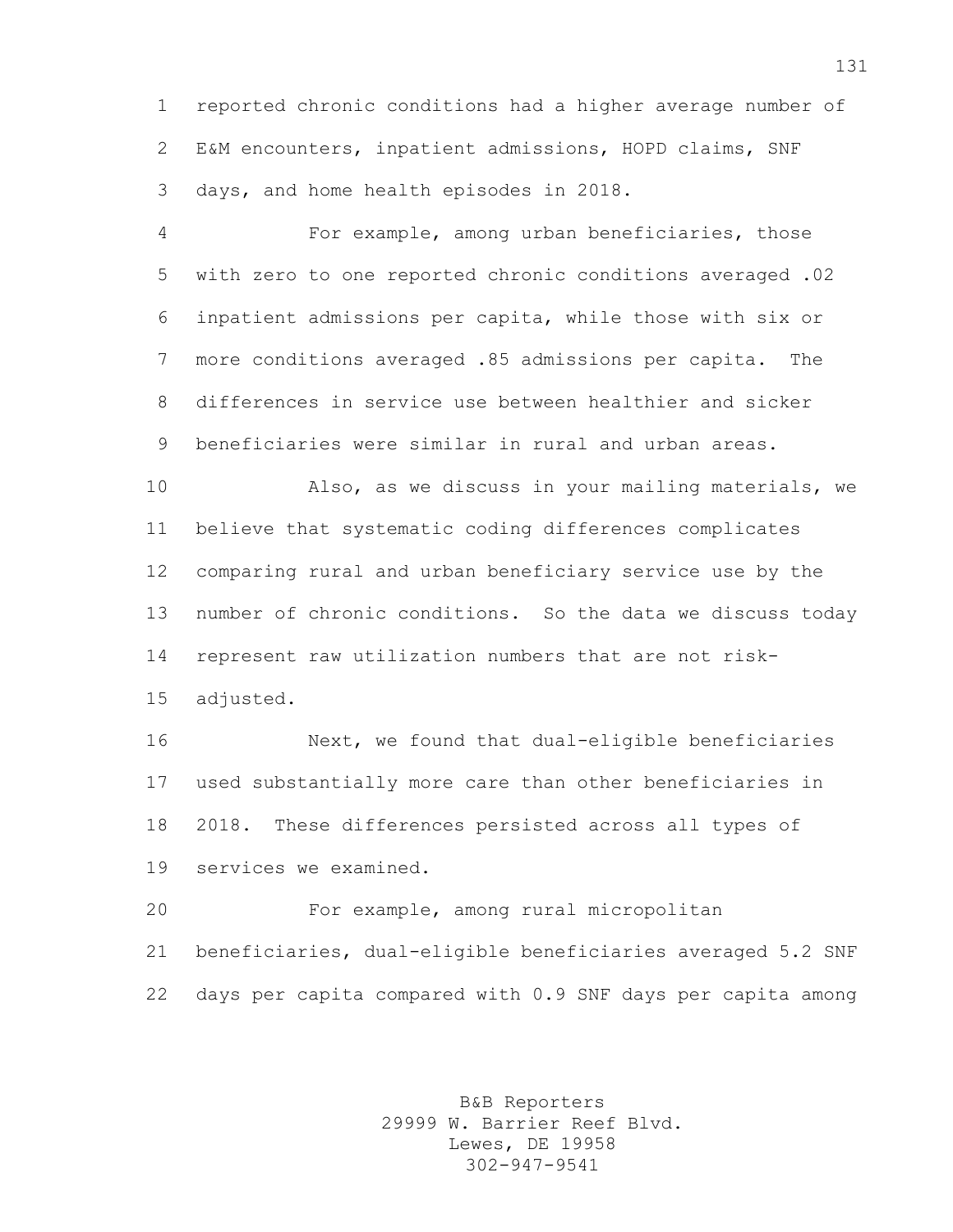non-dual-eligible beneficiaries.

| $\mathbf{2}$ | The access implications of these finding are                |
|--------------|-------------------------------------------------------------|
| 3            | unclear. On the one hand, higher utilization is positive    |
| 4            | in that it suggests providers accepted and treated dual-    |
| 5            | eligible beneficiaries as patients. On the other hand,      |
| 6            | it's unclear whether dual-eligible beneficiaries' service   |
| 7            | use was sufficient, given their greater health care needs,  |
| 8            | which we discuss on the next slide.                         |
| 9            | The Commission has found that, compared with                |
| 10           | other Medicare beneficiaries, dual-eligible beneficiaries   |
| 11           | more frequently report being in poor health, have           |
| 12           | limitations in activities of daily living, and live in an   |
| 13           | institution.                                                |
| 14           | In the future, the Commission's broader work on             |
| 15           | safety-net providers will examine dual-eligible             |
| 16           | beneficiaries' potential access issues in greater detail.   |
| 17           | Next, I'll discuss medically underserved areas,             |
| 18           | I'll spend a few slides describing MUAs and<br>or MUAs.     |
| 19           | comparing service use across them, and because better       |
| 20           | understanding MUAs may inform the Commission's future work  |
| 21           | on safety-net providers, I'll spend a few slides discussing |
| 22           | some of the limitations of MUAs.                            |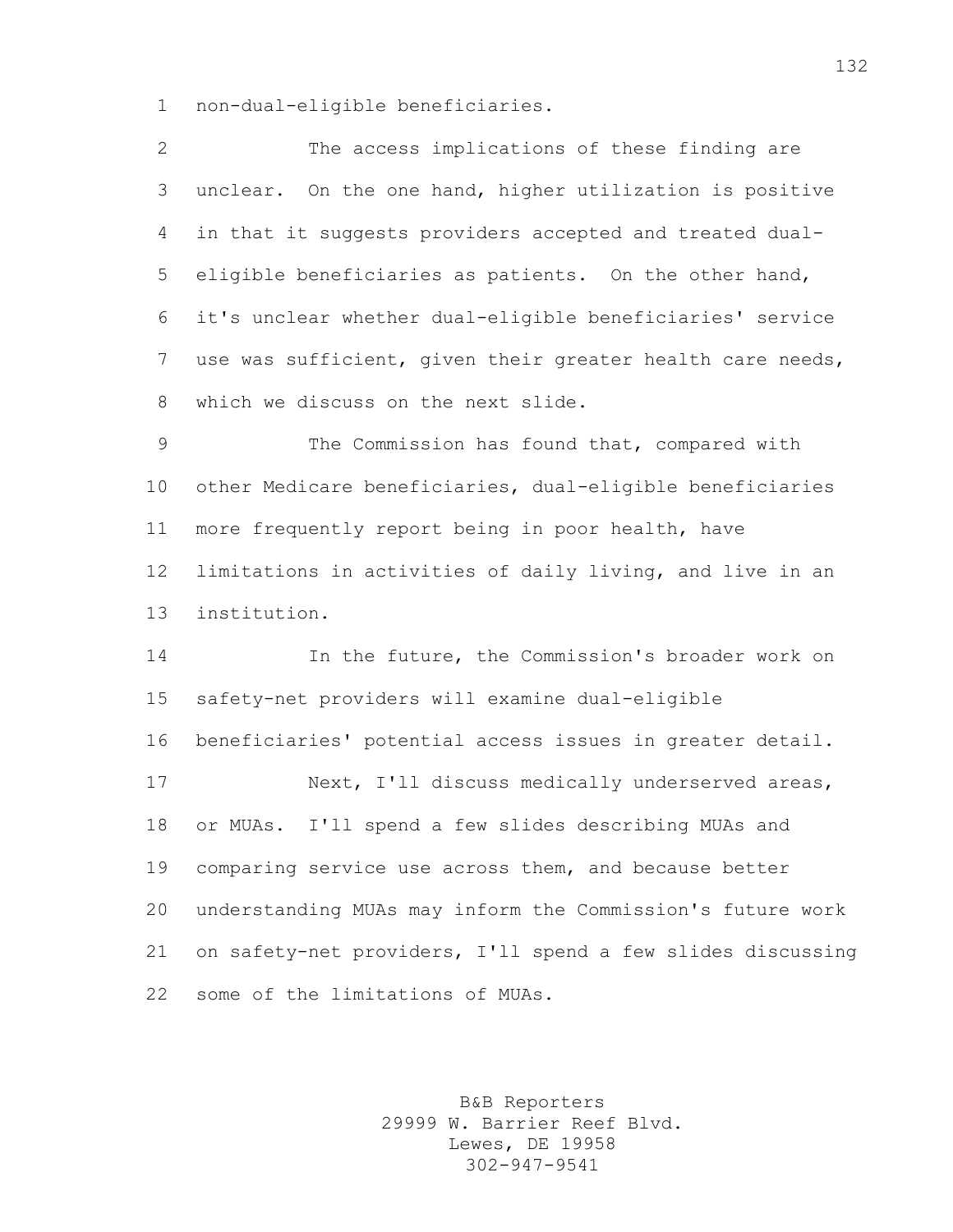Areas are designated as MUAs based on four metrics: the number of primary care physicians per capita, the percent of the population with incomes at or below 100 percent of the federal poverty level, the percent of the population age 65 and over, and the infant mortality rate. Once each of these metrics are calculated for an area, they are combined into a single score called the Index of Medical Underservice that ranges from zero to 100. Areas with a combined score of 62 or lower are considered MUAs. This 62-point threshold was set in the 1970s based on the median IMU score of all counties, meaning that half the counties in the country had scores above 62 and half had scores at or below 62. Different types of areas can be designated as MUAs. We analyze MUAs at the county level to align with our rural and urban classification system. We have three county-level MUA categories: full MUAs, where the entire county is designated as an MUA; partial MUAs, where the entire county has not been designated as an MUA but at least one area within the county has been; and non-MUAs,

county has been designated as an MUA.

B&B Reporters 29999 W. Barrier Reef Blvd. Lewes, DE 19958 302-947-9541

where neither the entire county nor any area within the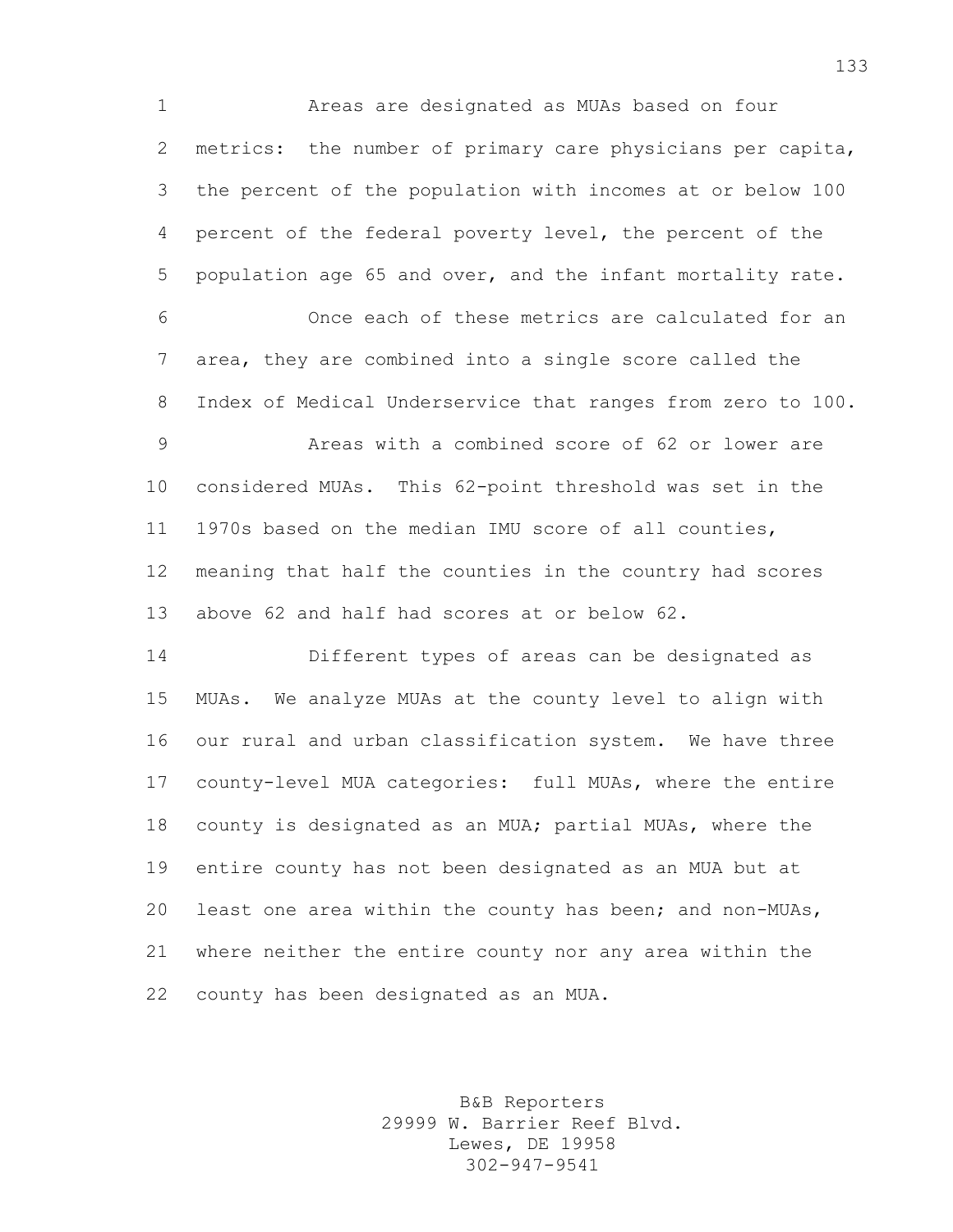Based on these definitions, as you can see in the first row of data in the table, we found that 18 percent of Medicare fee-for-service beneficiaries lived in full MUAs and about 60 percent lived in partial MUAs, meaning that more than three-fourths of beneficiaries lived in either full or partial MUAs in 2018.

7 The share of beneficiaries living in an MUA varied based on rurality. Beneficiaries who lived in rural counties were more likely to live in full MUAs, whereas urban beneficiaries were more likely to live in partial MUAs.

 The fact that such a high percent of beneficiaries live in full or partial MUAs raises the question of whether MUAs are precise enough on their own to usefully identify vulnerable beneficiaries.

 Next, we found that service use was similar for beneficiaries who lived in full, partial, and non-MUA counties in 2018. For example, urban beneficiaries in full, partial, or non-MUAs averaged 13.4, 13.4, and 13.3 E&M encounters with clinicians, respectively. This finding is consistent with past research on the topic and raises the question of why residents in an MUA might not be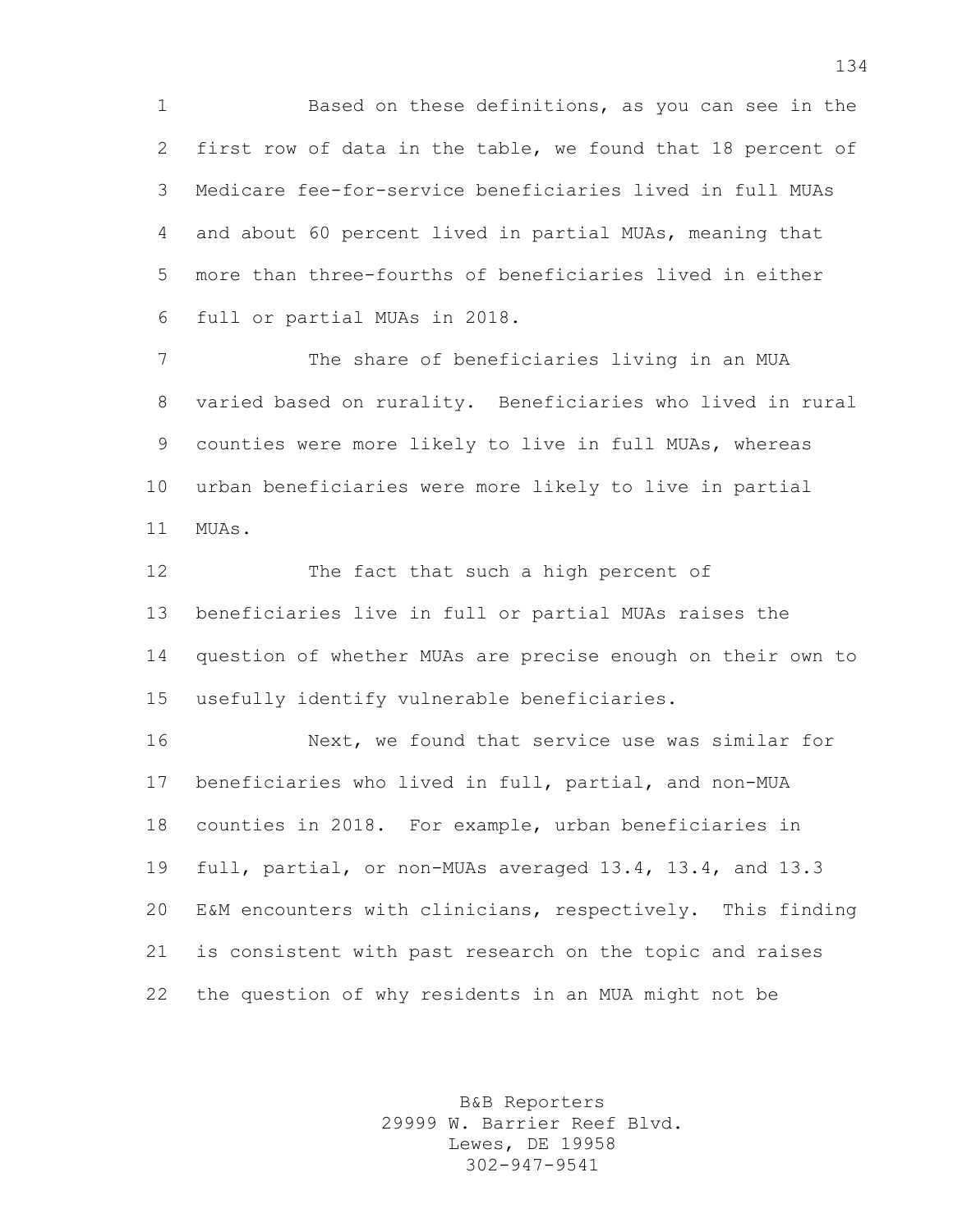associated with lower service use.

| $\overline{2}$ | While we can't definitively answer that question,           |
|----------------|-------------------------------------------------------------|
| 3              | we'll discuss a few possible explanations. First, as we     |
| $\overline{4}$ | discussed in our June 2021 report, beneficiaries often      |
| 5              | travel several miles to access care. The granular nature    |
| 6              | of MUAs, which are often designated at the census tract     |
| $7\phantom{.}$ | level, means that beneficiaries residing in MUAs often      |
| 8              | don't have to travel far to access care.                    |
| $\mathsf 9$    | Second, MUAs are not routinely updated to reflect           |
| 10             | changes in the demographics or supply of clinicians in an   |
| 11             | This means that many MUAs were designated decades<br>area.  |
| 12             | ago and have not been reevaluated since.                    |
| 13             | Third, MUAs might be defined too broadly to                 |
| 14             | identity the most vulnerable beneficiaries.                 |
| 15             | And, finally, the measure of primary care supply,           |
| 16             | primary care physicians per capita, excludes ARPNs and PAs. |
| 17             | Because APRNs and PAs play an increasingly important role   |
| 18             | in maintaining access to care for Medicare beneficiaries,   |
| 19             | we next explore the impact of excluding these clinicians by |
| 20             | measuring what share of all primary care clinicians they    |
| 21             | represent.                                                  |
| 22             | When APRNs and PAs enroll in Medicare, they don't           |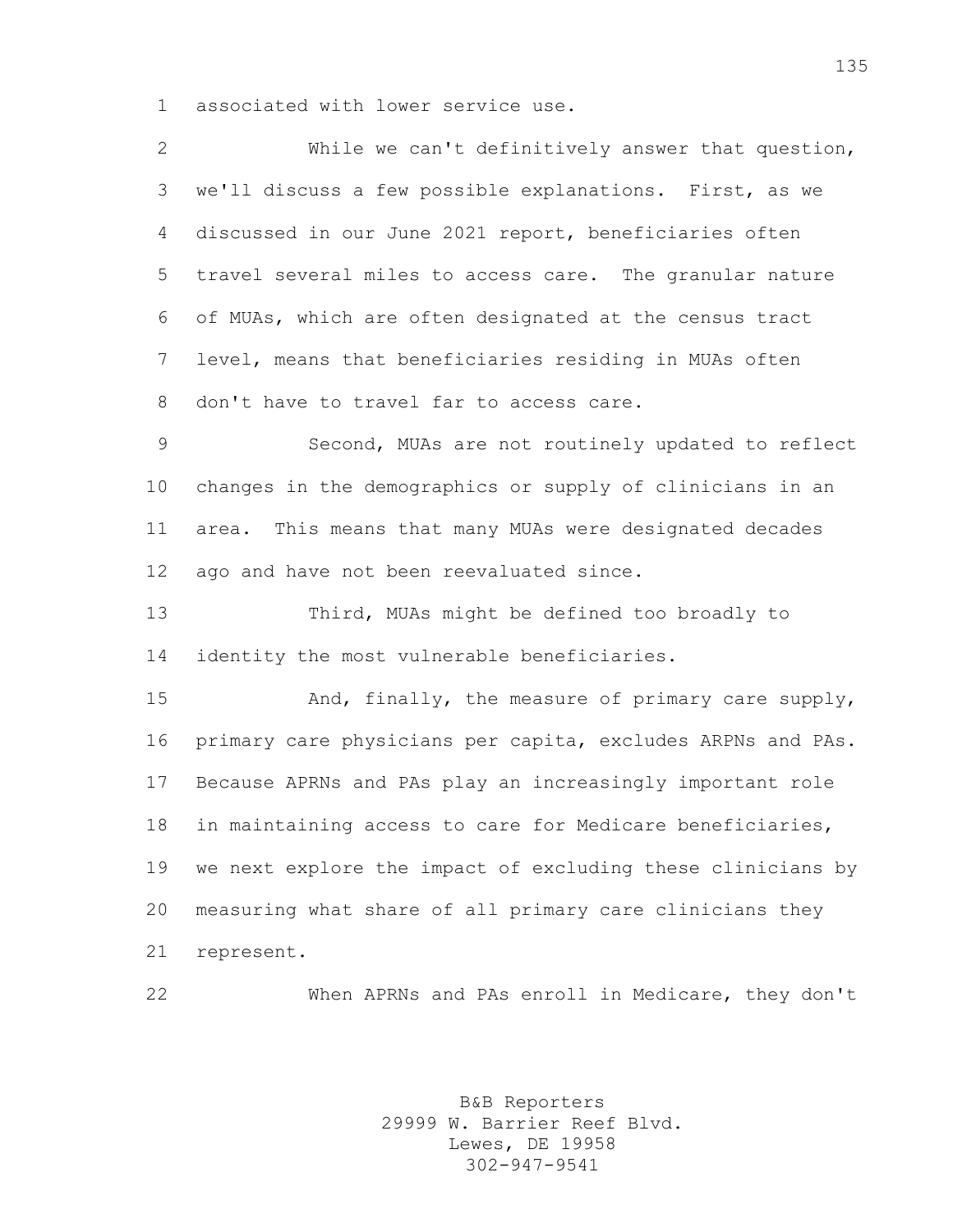have to indicate the specialty in which they practice. We therefore used claims data to classify these clinicians as practicing in primary care or specialty care. An overview of the methodology we used to do this is included in your mailing materials, and we're happy to answer any questions about it on comment.

 We found that a minority of APRNs and PAs practiced in primary care in 2018. Specifically, we found that 27 percent of PAs and 41 percent of NPs practiced in primary care.

 Despite predominantly practicing in specialty care, APRNs and PAs still represented a substantial share of all primary care clinicians, as we discuss on the next slide.

 Looking at the light blue row on the table, we found that in 2018, about 168,000 primary care physicians billed Medicare and 88,000 APRNs and PAs who practiced in primary care also billed the program, meaning that APRNs and PAs made up 34 percent of all primary care clinicians who billed Medicare.

 In rural areas, they represented an even higher share of primary care clinicians. In 2018, APRNs and PAs

> B&B Reporters 29999 W. Barrier Reef Blvd. Lewes, DE 19958 302-947-9541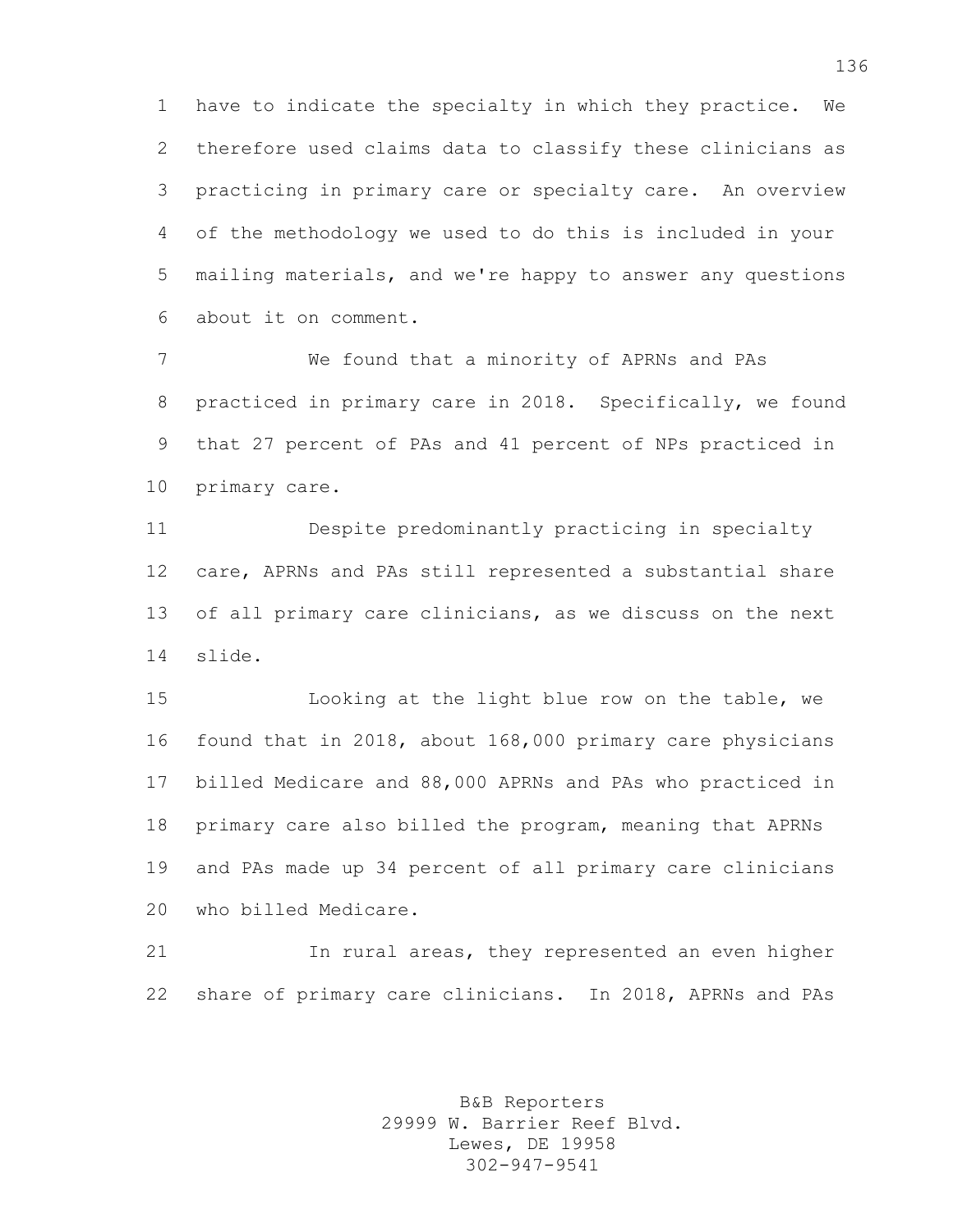accounted for 44 percent of all primary care clinicians who billed Medicare in rural micropolitan areas and about half of primary care clinicians in rural adjacent, rural non-adjacent, and frontier areas.

 These findings suggest that the measure of primary care supply that is used in the identification of MUAs likely fails to account for anywhere from a third to a half of all primary care clinicians.

 In addition, the underestimate will continue to grow in magnitude in the future if the supply of APRNs and PAs continues to expand and the supply of primary care physicians continues to remain flat, as it has over the last several years.

 Combined with other issues, these results suggest that MUAs by themselves might not be useful in the Commission's work to identify vulnerable populations and support safety-net providers.

 The Commission anticipates exploring other measures to identify such populations in the future. So, just to reiterate some of things we've discussed today, beneficiaries with multiple chronic conditions had substantially higher service use than

> B&B Reporters 29999 W. Barrier Reef Blvd. Lewes, DE 19958 302-947-9541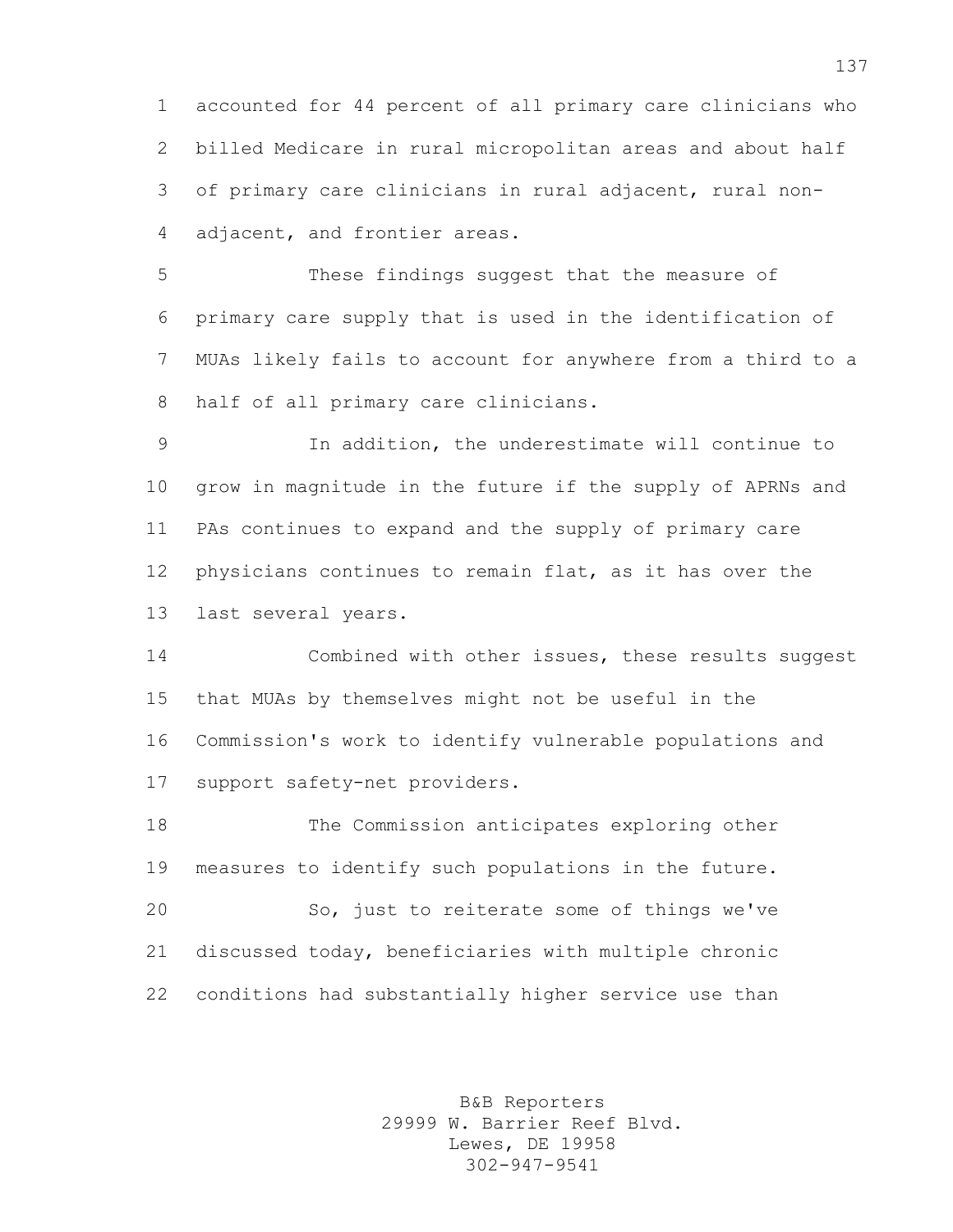healthier beneficiaries.

 Dual-eligible beneficiaries had higher service use than other beneficiaries, likely driven by their greater health care needs.

 Beneficiaries who lived in full, partial, and non-MUA counties has similar service use.

 While we found no clear indications of widespread access issues, our results do not signify that no access challenges exist.

 Instead, our results suggest that more granular analyses are needed to better understand access challenges faced by vulnerable beneficiaries, such as dual-eligible beneficiaries.

14 In addition, our work suggests that some definitions of vulnerable beneficiaries, such as those living in MUAs, might be too imprecise, and that employing them to identify providers who merit additional support could lead to poor targeting of Medicare's scarce financial resources.

 Consistent with the House Committee's request to examine service use among vulnerable beneficiaries, the Commission plans on undertaking a broader examination of

> B&B Reporters 29999 W. Barrier Reef Blvd. Lewes, DE 19958 302-947-9541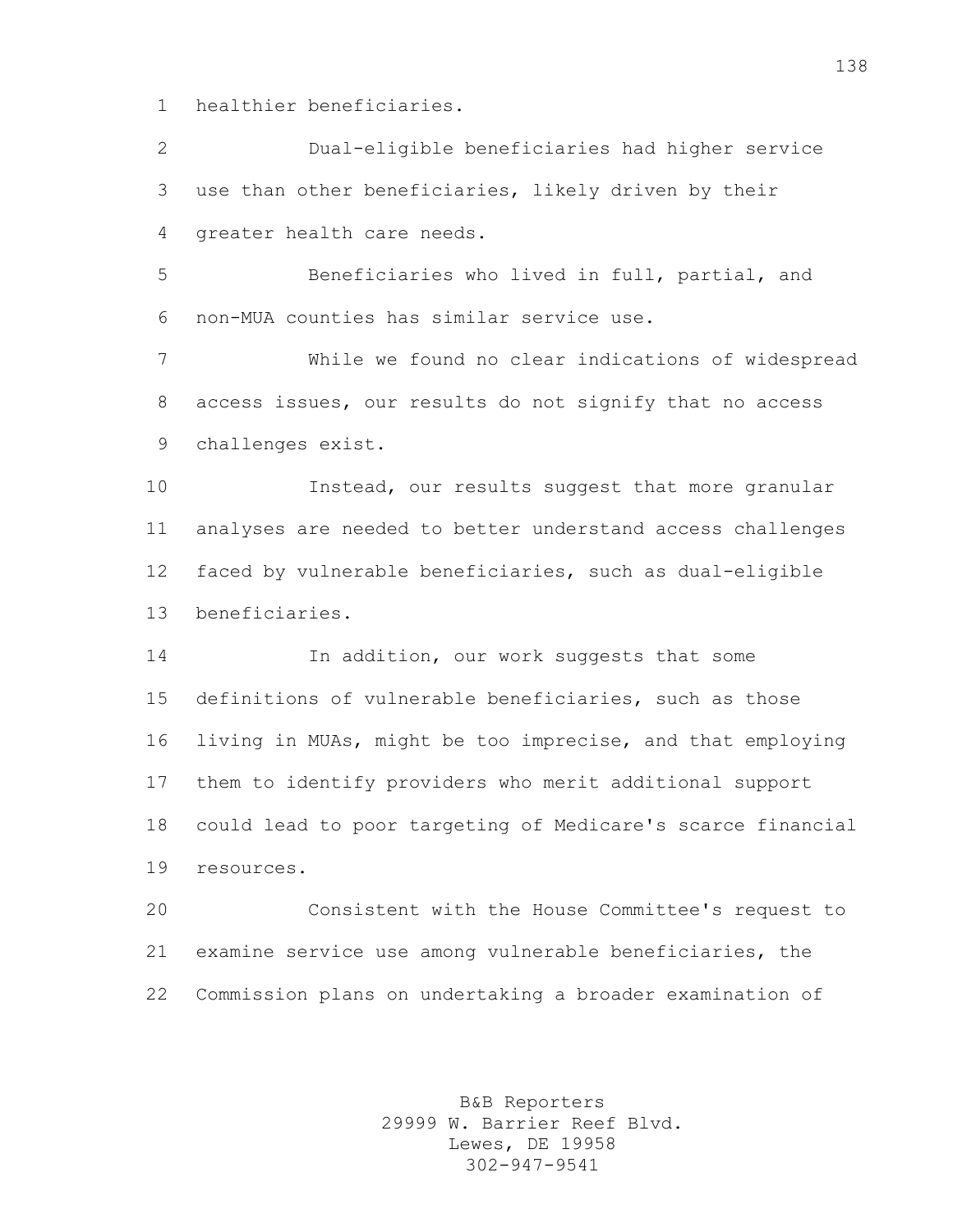how to identify vulnerable Medicare populations and to evaluate Medicare's policies to support safety-net providers who care for them.

 In terms of next steps, we're seeking Commissioner feedback on the materials we discussed today. The final results of this work will be included in the Commission's June 2022 report to the Congress.

8 11 In addition, as I've mentioned, we anticipate coming back to you in November with more information on safety-net providers

 With that, I look forward to your comments, and I turn it back to Mike.

 DR. CHERNEW: Brian, thank you. I'm having a hard time unmuting. That was terrific. I think there's a lot of information there ranging from problems with defining MUAs to substantive things we've learned about access and workforce issues.

 In any case, I think we'll just go with the Round 1 questions, and then we'll move on through. So, Dana, you're in charge of the queue.

 MS. KELLEY: All right. Lynn is first. MS. BARR: Thank you so much for this report.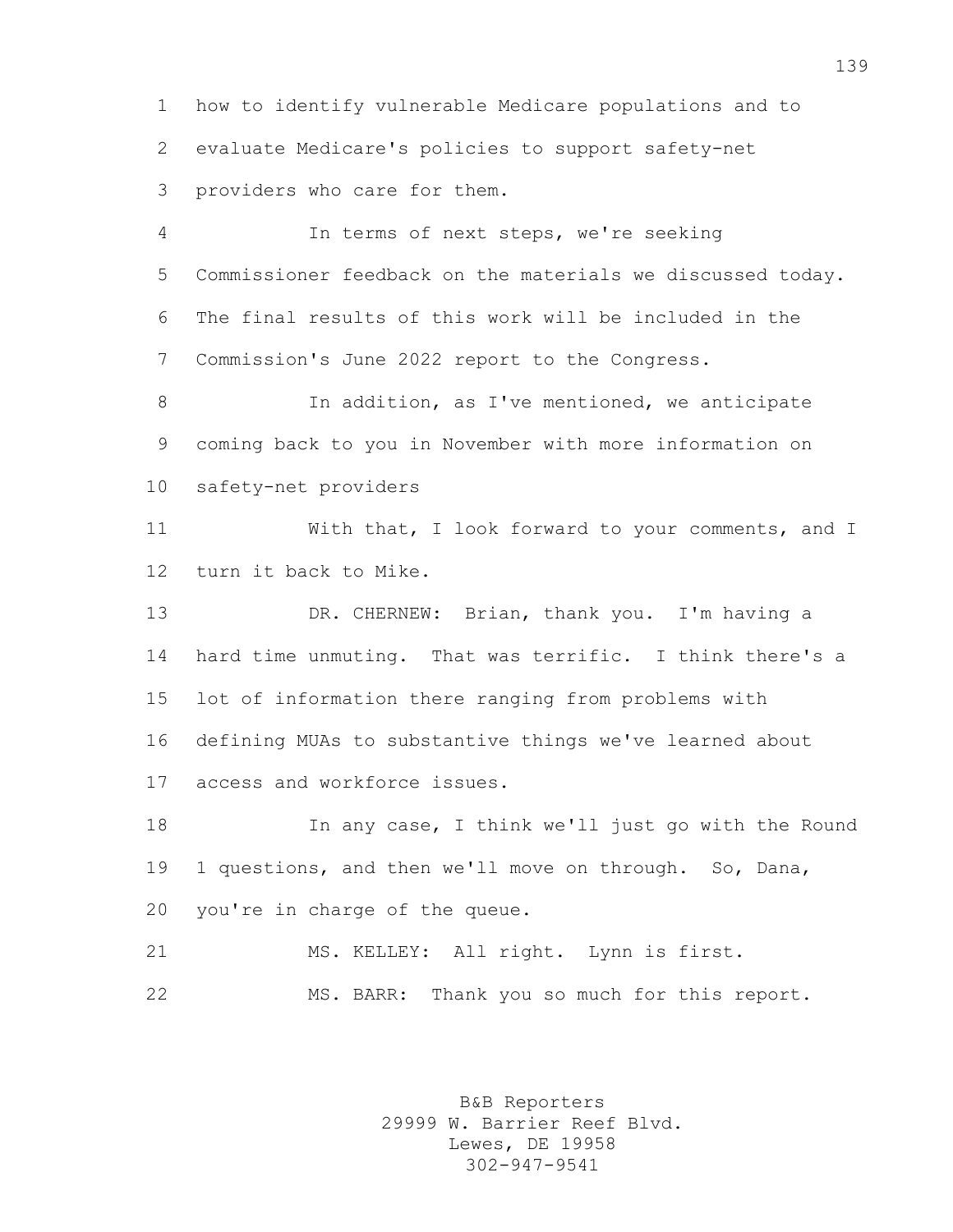Actually, I found this particularly fascinating because this is a constant source of tension in that we know that there's disparities. We just can't prove it. How do we describe populations?

 I've been doing a lot of work on this myself, and when I look at our population of patients, which are predominantly 75 percent safety-net patients, we have a much lower access to care. So I'm curious as to what you're counting and what you're not counting. My Round 1 questions are digging a little bit into your methodology.

 I see the biggest difference in access between the two populations as drugs. Are you looking at drugs in 13 terms of access, in terms of do they have access to -- are they insured for drugs? Do they have access to Part D? Then, if they do have Part D, I'm seeing a huge disparity between the actual drugs they buy under Part D and the fills that the actually can afford to make. So I think that might be an interesting way to look at access.

19 A couple of other comments. For some reasons, 2018 was a rather bizarre year in rural, and we saw a lot of anomalies in our data we never understood.

Bruce, if you ever have a chance to tell me what

B&B Reporters 29999 W. Barrier Reef Blvd. Lewes, DE 19958 302-947-9541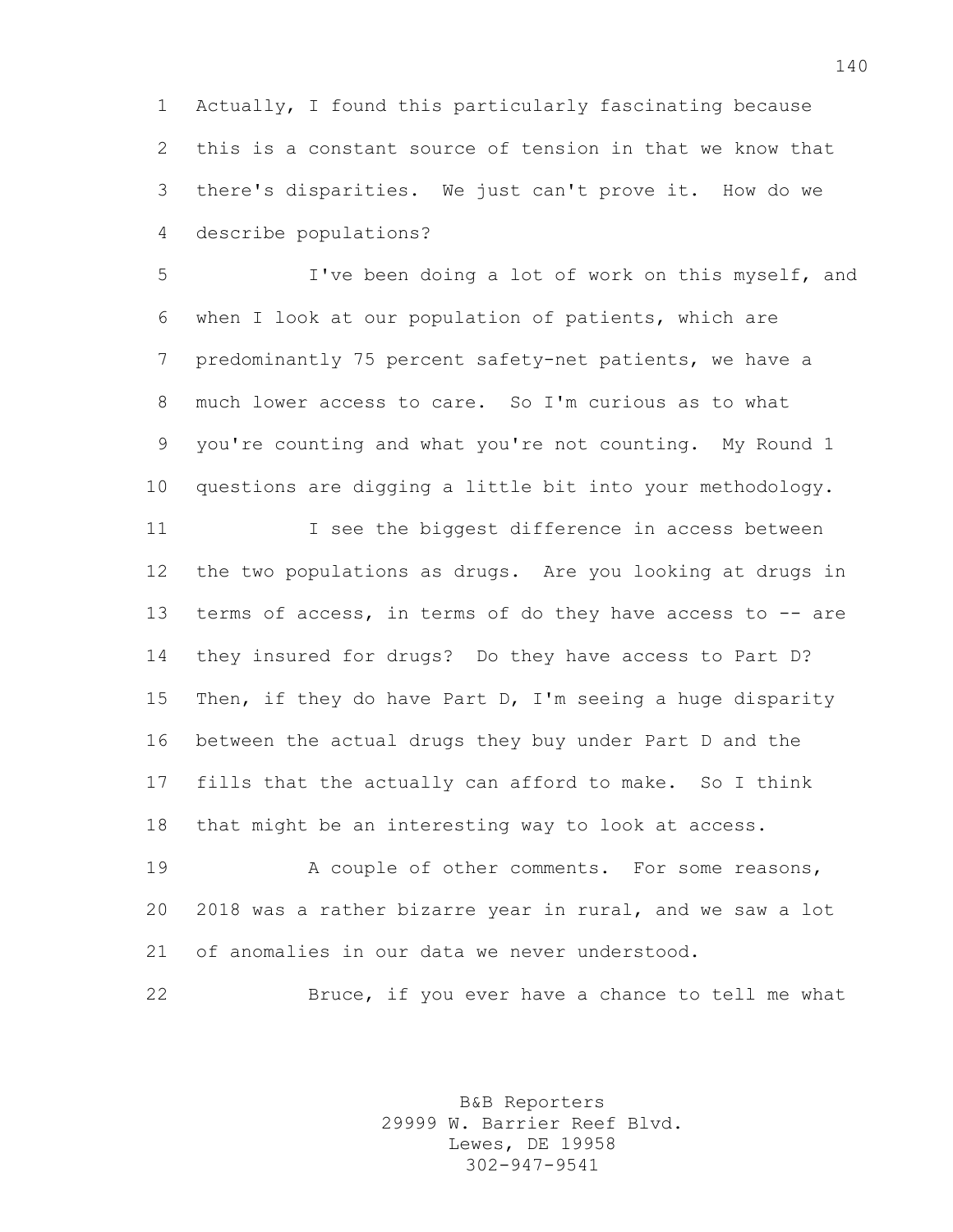happened in 2018, but I'm just whether 2018 is a good year to look at, just based on our own experience. Do you have any more current data? Could you look at 2019, for example? You might get a different story, and I don't know why, but there was something weird in 2018 in our half million lives.

 We saw a big drop in access in 2020, and everyone did, but we measure our ratio of access from our patients to the broader MSSP population. Prior to 2020, we had 89 percent of E&M visits compared to the rest of the country, and in 2020, it went down to 83 percent compared to all other MSSP lives. So I see something very, very significant happening that I don't know if you can get at in your data, but 2020, we took a big, big hit in access in those rural communities, and it might help inform other things.

 I'm curious as to whether, as you recall the chapter on telehealth -- and it talks about the disparities in access to telehealth versus urban populations in rural, and I think that that would be very important to include in this chapter in terms of referring to access.

Then, finally, in our rural communities, they

B&B Reporters 29999 W. Barrier Reef Blvd. Lewes, DE 19958 302-947-9541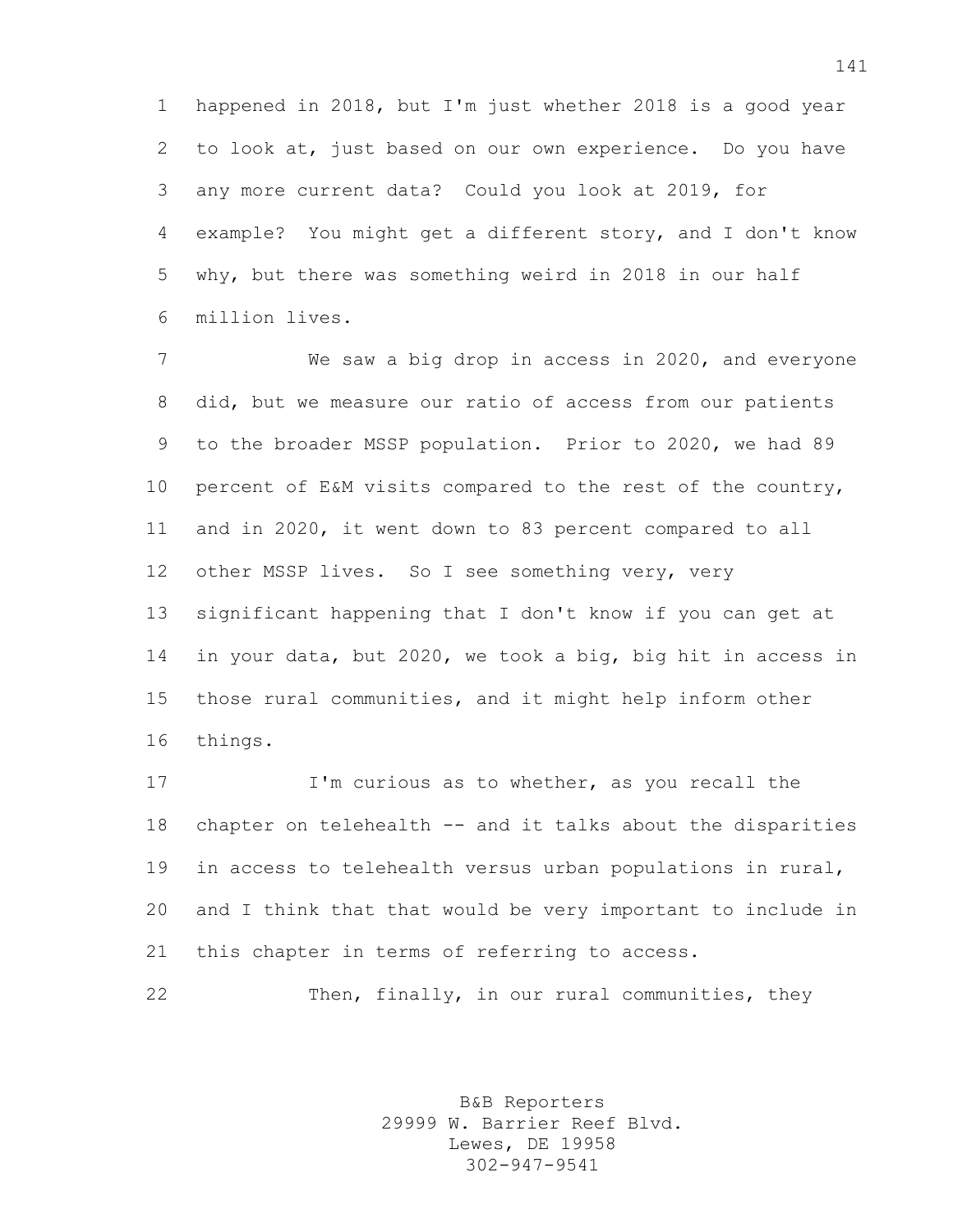frequently do not have a PCP, and there is no access to care after hours. So about 50 percent of our ED visits are primary care. I don't know how you -- so my question is, how do you incorporate that into the whole access question as well?

My last comment is for Round 2.

7 MR. O'DONNELL: Sure. So, Jeff, I can take a staff at some of these, and feel free to jump in.

 In terms of whether we looked at drugs or Part D, we did not in this report, but going forward in terms of safety network, we're not starting with Part D. But I think there will be a Commission decision on kind of what products and service lines they want to look at in terms of access to, whether it's hospital, physician. You're mentioning Part D. So that's one thing.

Go ahead, Jeff.

 DR. STENSLAND: I'll just add on Part D. We didn't do it this time, but we did look at Part D in our last rural report, looking at rural and urban prescriptions per capita, and they were almost exactly the same, where you saw wide variation in drug use. Like in New Jersey, for whatever reason, they took a lot of drugs. So there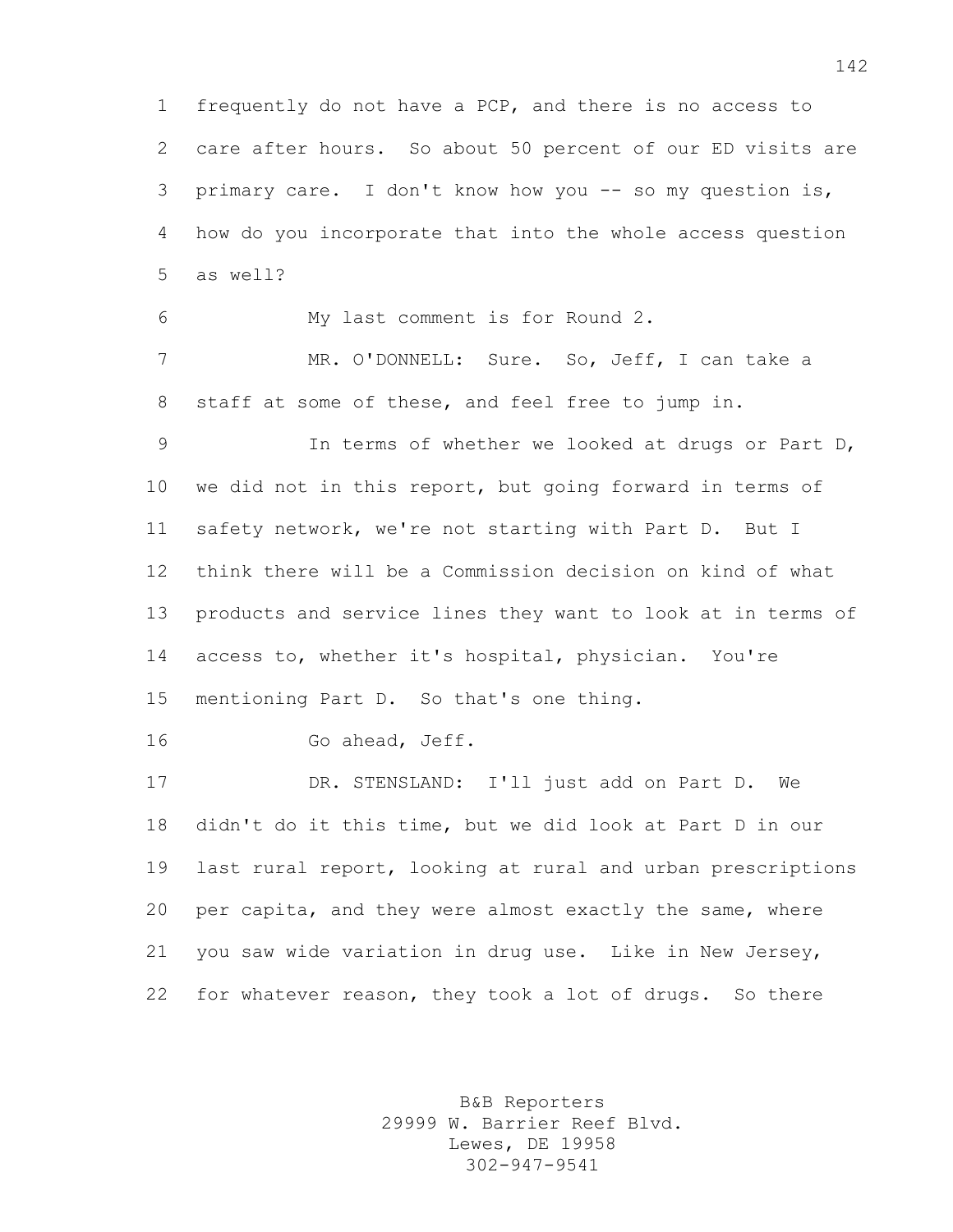was the regional variation but not that much within the state between the rural and urban areas.

 MS. BARR: Jeff, I wonder if that's changed because of the shift to brand. When so many drugs were generic, it was affordable, and I'm seeing a huge difference in safety-net patients and what they're filling in Part D, if they have it. You know, there's also a huge difference of them having access to it at all, but this is really being driven by what we were talking about earlier about the shift to brand drugs, which are not affordable. So there's these great life-saving drugs. Revlimid is a great example of it, and if you are attributed to a safety- net health system, you have a 40-percent lower chance of actually getting Revlimid than if you're not, if you're attributed to an urban health system. They can't afford it.

17 So I think that it's a good way of sort of -- you know, like the problem with health care data is it's so noisy, you can't see anything. That's why the MUAs are all kind of -- you know, everything looks mealy-mouthed, but when you start looking at drugs, it's striking. DR. STENSLAND: One thing we're going to talk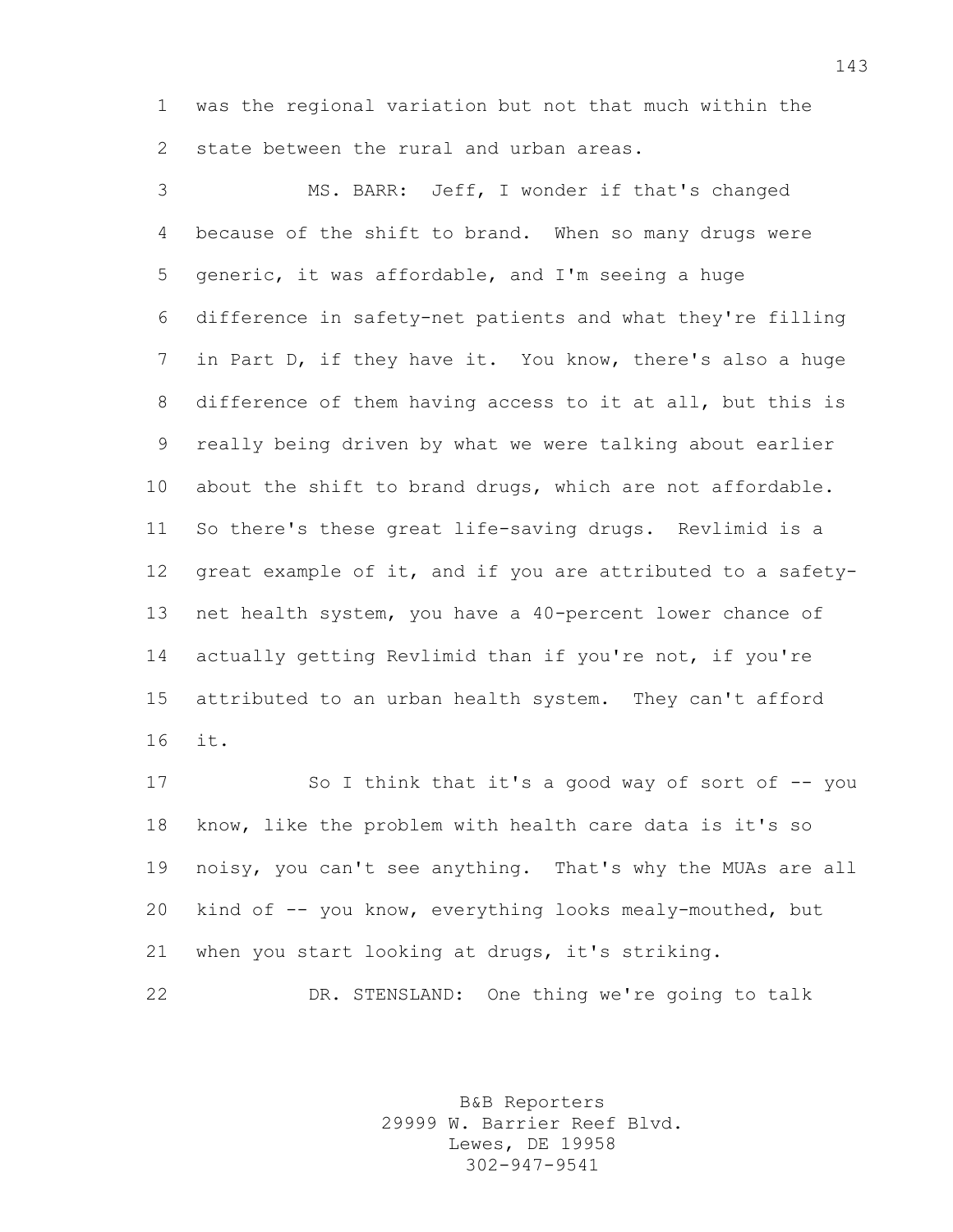about in the future, Lynn, is what do we mean by safety net? So just to get a handle on what you mean, what do you mean by safety net? Is it taking a provider, safety-net person? How is it defined?

 MS. BARR: So this is my Round 2 question, so you can take me out of Round 2.

7 So I've been defining it as patients that are attributed to attributable to a safety-net hospital health 9 system, and you can expand that to -- and I'm using 340B ID. If they have a 340B ID, then I say that's a safety-net organization. If not 340B ID, it's not. Then I'm analyzing the data that way, and I was thinking about in your struggle to define MUAs, the differences are very striking in those two populations. Under us, we've got like 175,000 in one bucket, 350,000 patients in the other bucket. I can see real differences by looking at it that way, and maybe you could use that methodology to then back into what to do with the MUAs. First, identify the differences, distinctly different populations, and then try to find some characteristics that describe them from a geographic point of view.

DR. STENSLAND: All right. We'll probably follow

B&B Reporters 29999 W. Barrier Reef Blvd. Lewes, DE 19958 302-947-9541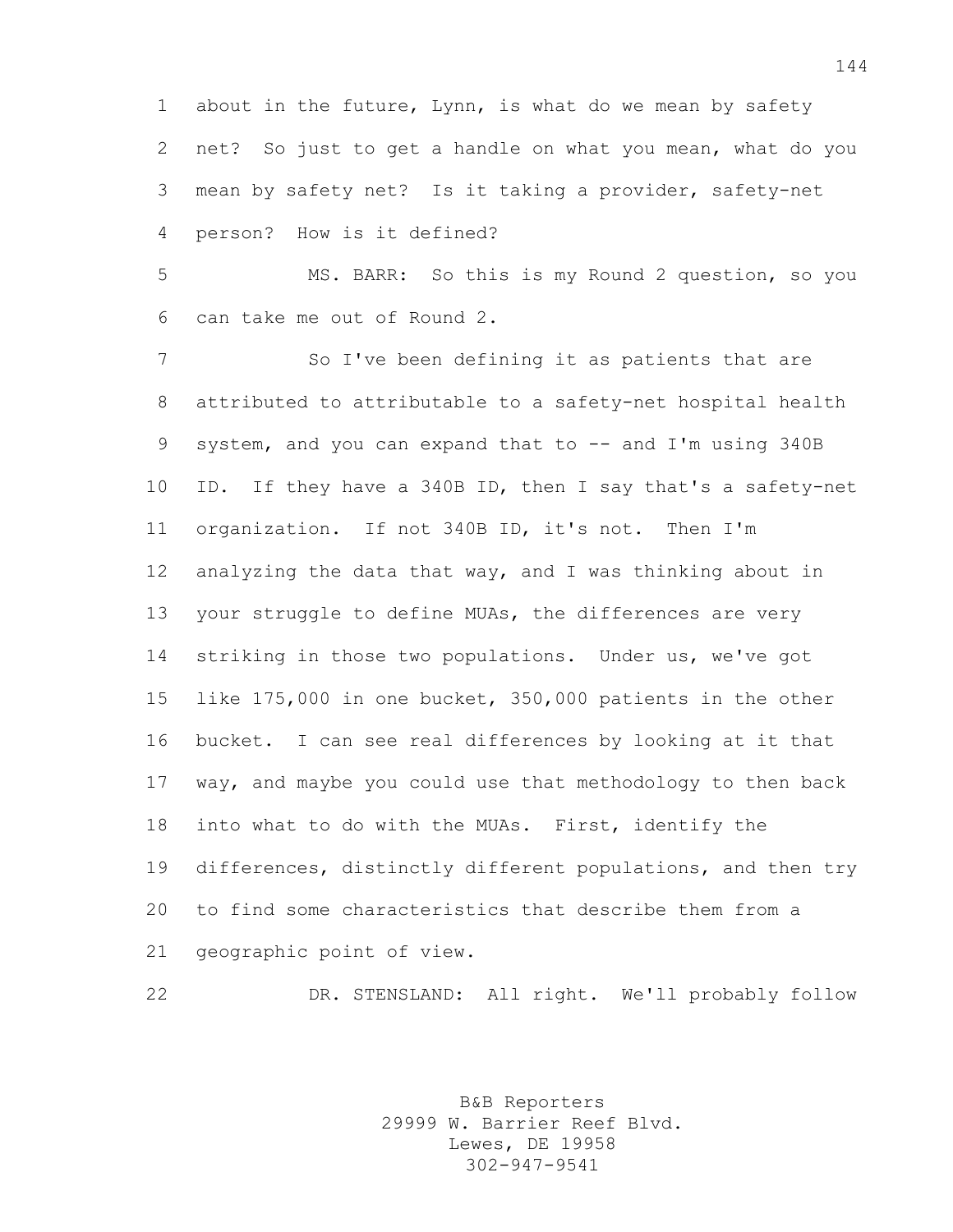up with an email so we can get precisely what your method is.

 DR. CHERNEW: Yeah. I was going to say I think there's a set of comments that I think fundamentally involve what I would call inferences from data analysis from people that have access to data and then the MedPAC folks have access to data, and I think it's certainly valuable to have those things raised. But there's a point at which we're going to have to have some of that back-and- forth offline because it's too hard to hash out here. Jeff, that was a great answer. Lynn, that was an amazing nod. I think we're still on the Round 1 questions. Let me emphasize clarifying questions, and who's next, Dana? 16 MS. KELLEY: Larry. DR. CASALINO: Yeah, I think this will be quick. Great job, in particular with MUAs, that's really -- that should have impact, what you guys found. I have two Round 1 questions. Could you go back to Slide 4?

22 [Pause.]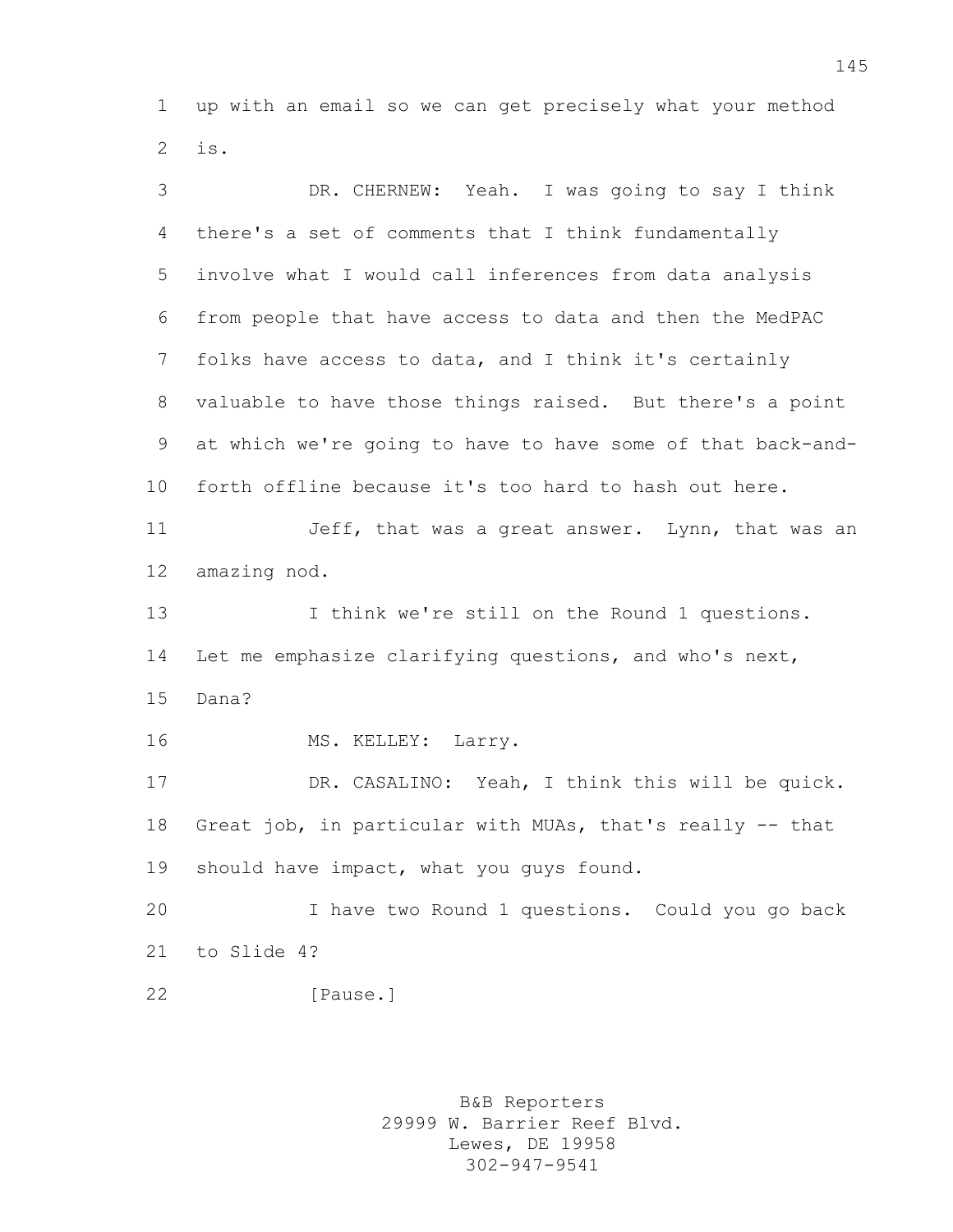MS. KELLEY: Sorry. We'll get there. It takes a few minutes for it to trickle down through the system here, but, yes, we'll get there.

[Pause.]

 DR. CASALINO: Great, thanks. So in this second big bullet, "Differences in services between healthier and sicker beneficiaries were similar in rural and urban areas," how did you define healthier and sicker for that analysis?

 MR. O'DONNELL: So for that, all that's saying is that we looked at those folks based on a number of chronic conditions, and then we looked at where they lived in terms of whether they lived in urban or rural areas. And what we're looking for is that if you're sicker in an urban area or a rural area, does it look like you have a differentially harder time accessing services? And it wasn't the case. The differences in terms of folks with, let's say, zero to one chronic conditions versus six-plus were relatively similar within urban-rural categories. DR. CASALINO: Okay. The differences between healthier and sicker, it's like in the two bullets ahead,

the zero to one and six-plus, you counted chronic

B&B Reporters 29999 W. Barrier Reef Blvd. Lewes, DE 19958 302-947-9541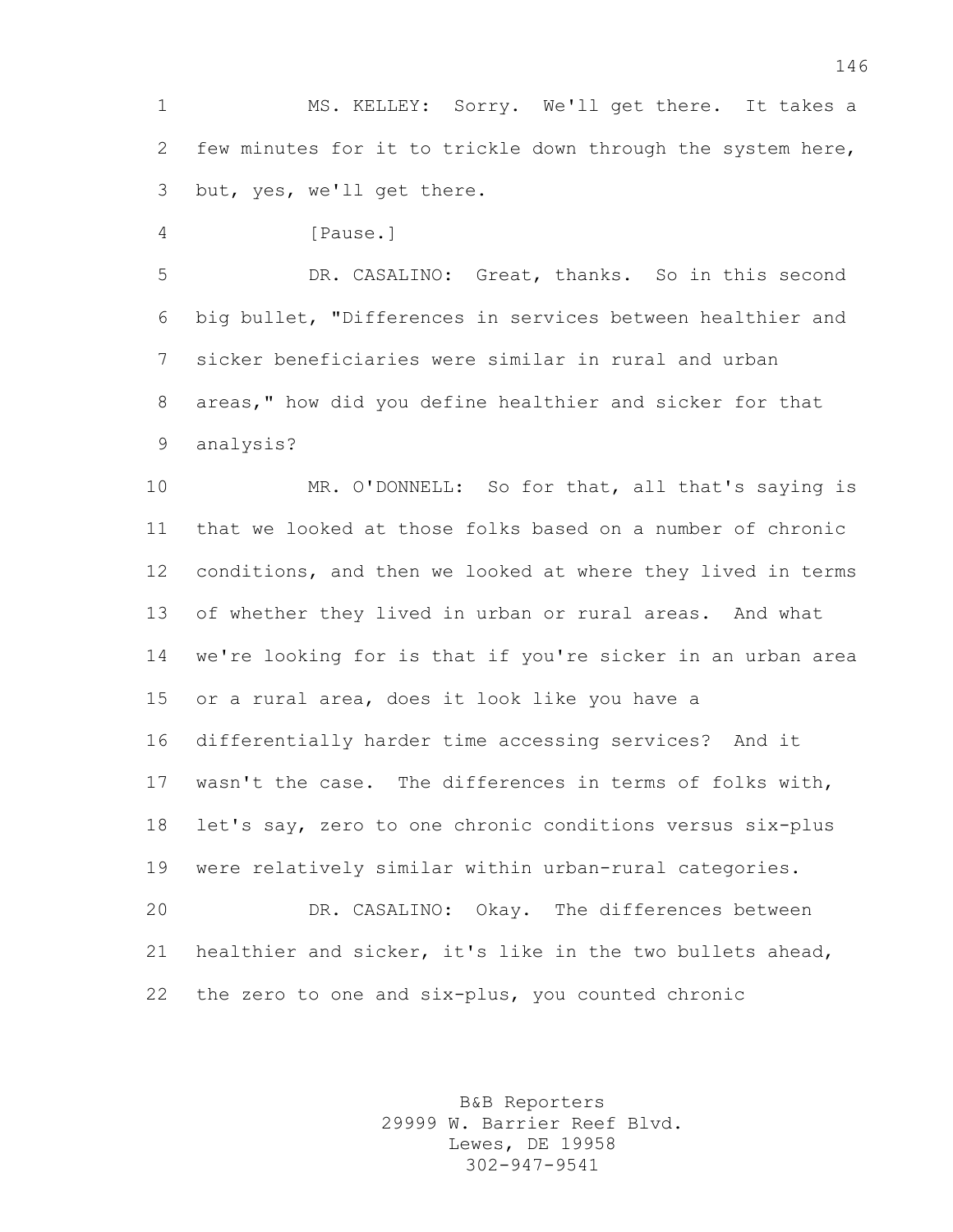conditions and didn't see differences in service use. So there were differences in service use between healthier and sicker in rural versus urban, but the differences were similar. Is that what you're saying?

 MR. O'DONNELL: Right. So, for example, if you're in an urban area, sicker folks might have used 50 percent more E&M visits, and in rural areas, that 50 percent was very similar. So sicker folks within, let's say, rural micropolitan, they also used 50 percent more services compared to the healthy folks within that given rural designation.

 DR. CASALINO: Great, okay. And the other question, if we could go to Slide 5. Actually, can I ask one more -- just a follow-up question to what we just talked about. What do you think would be the pros and cons of, instead of counting kind of crude categories of number of chronic conditions, if you looked at in some way differences in service use by HCC scores?

 MR. O'DONNELL: So this, I think, gets -- and Jeff can jump in here, but this gets to at least part of our concern with coding differentials. So I think we're stuck comparing within urban and rural categories, and so a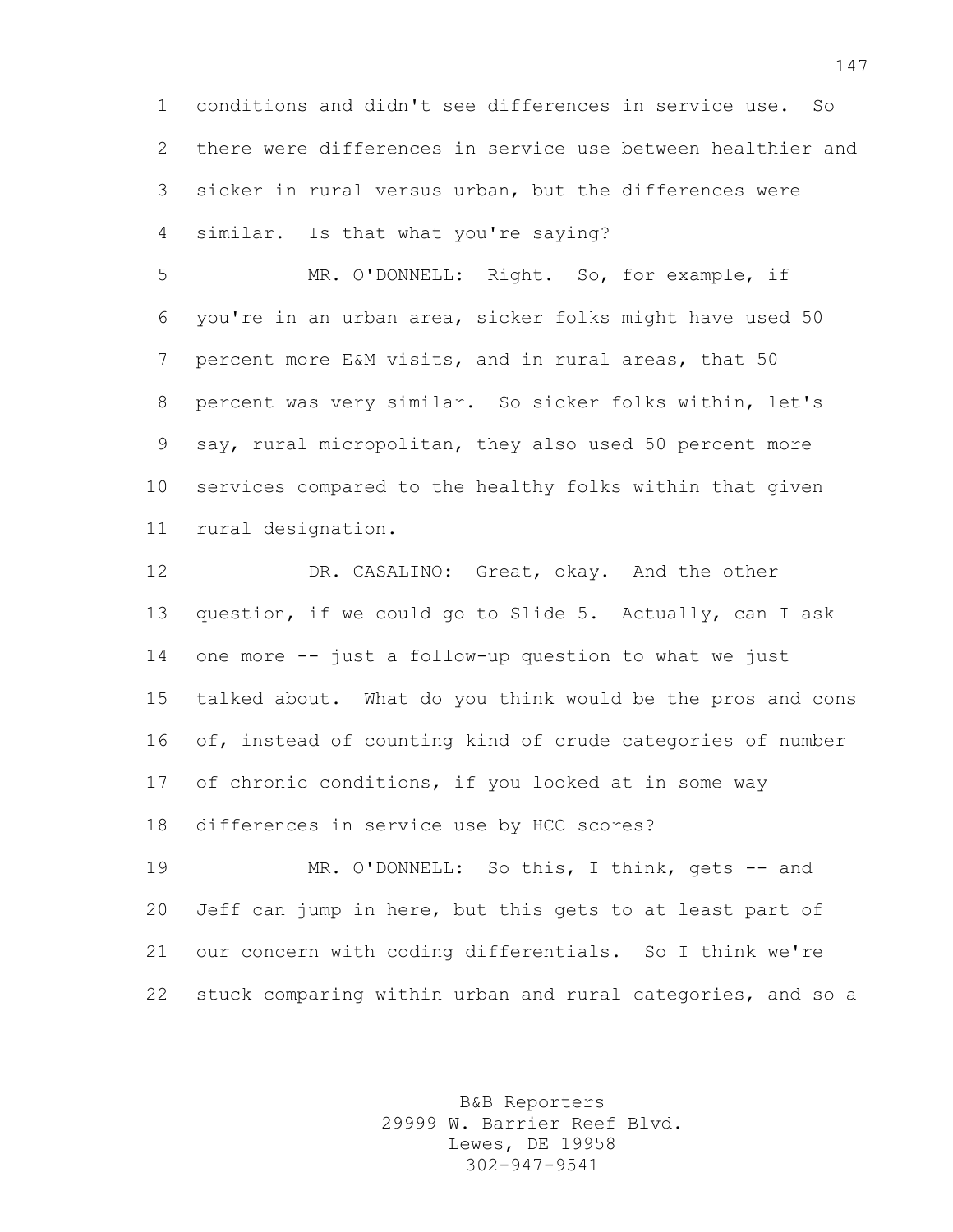lot -- so within an urban and rural category, we could do what you're asking. I think it's a measure of how much time the Commission wants us kind of to devote to this. DR. CASALINO: Got it. And the occurring differences would hold for -- okay, got it. Yeah, Slide 4. Can we go to Slide 5, please? I'm sorry. Jeff, were you going to say something?

8 DR. STENSLAND: No. I was just going to elaborate that, in general, the HCC scores are lower for rural, which would imply they're healthier, and we really don't believe that, because when they self-describe their health, they describe it generally as worse. And so if we use the HCC scores and adjusted the service use, it would look like rural people are using more care on an HCC-adjusted basis.

 DR. CASALINO: Got it. That makes sense. You know, I got the slide number here wrong. Can we just go to the concluding slide? I'm sorry. The conclusions slide. The last slide. Yeah, go back one. Sorry. Okay. I'm not sure where it is, but one of these slides, you talk about using more granular measures to look at access. And Lynn was kind of calling for that in her remarks. I'll have

> B&B Reporters 29999 W. Barrier Reef Blvd. Lewes, DE 19958 302-947-9541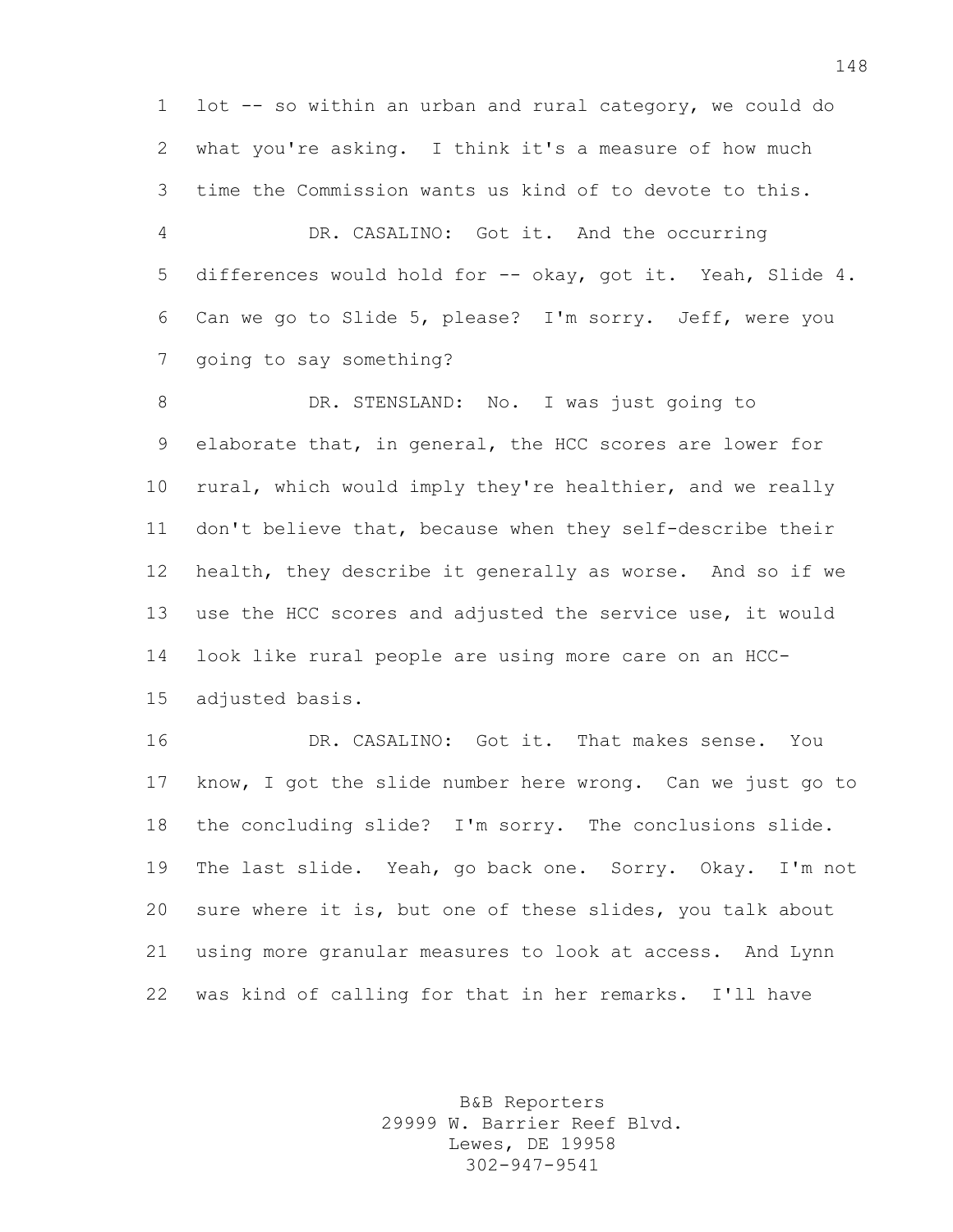something to say about that briefly. But when you talk about more granular analysis, maybe you can make some of the comments that I would make, for example, unnecessary. What were you thinking about in terms of more granular measures for measuring access?

 MR. O'DONNELL: Yes, so I think there's a couple things. One is that, you know, even within kind of, let's say, dual eligible beneficiaries, so I think right here what we have is kind of the forest view in the sense that they are sicker, they are getting more care. In general, that's positive, right? But a more granular look at it would be to say, okay, let's look at some survey data, for example, which we do every year, or the MCBS to see whether, you know, maybe the difference between duals and non-duals is present, but maybe it's too small to detect on a service use basis. So one kind of aspect is sticking with these same types of beneficiaries, but then kind of digging deeper into different sources of data. And then another kind of perspective is to say, you know, the MUAs, for example, is an area-based designation, but maybe that's not how we want to define vulnerable beneficiaries. Maybe it's things like are you a physician practice or a hospital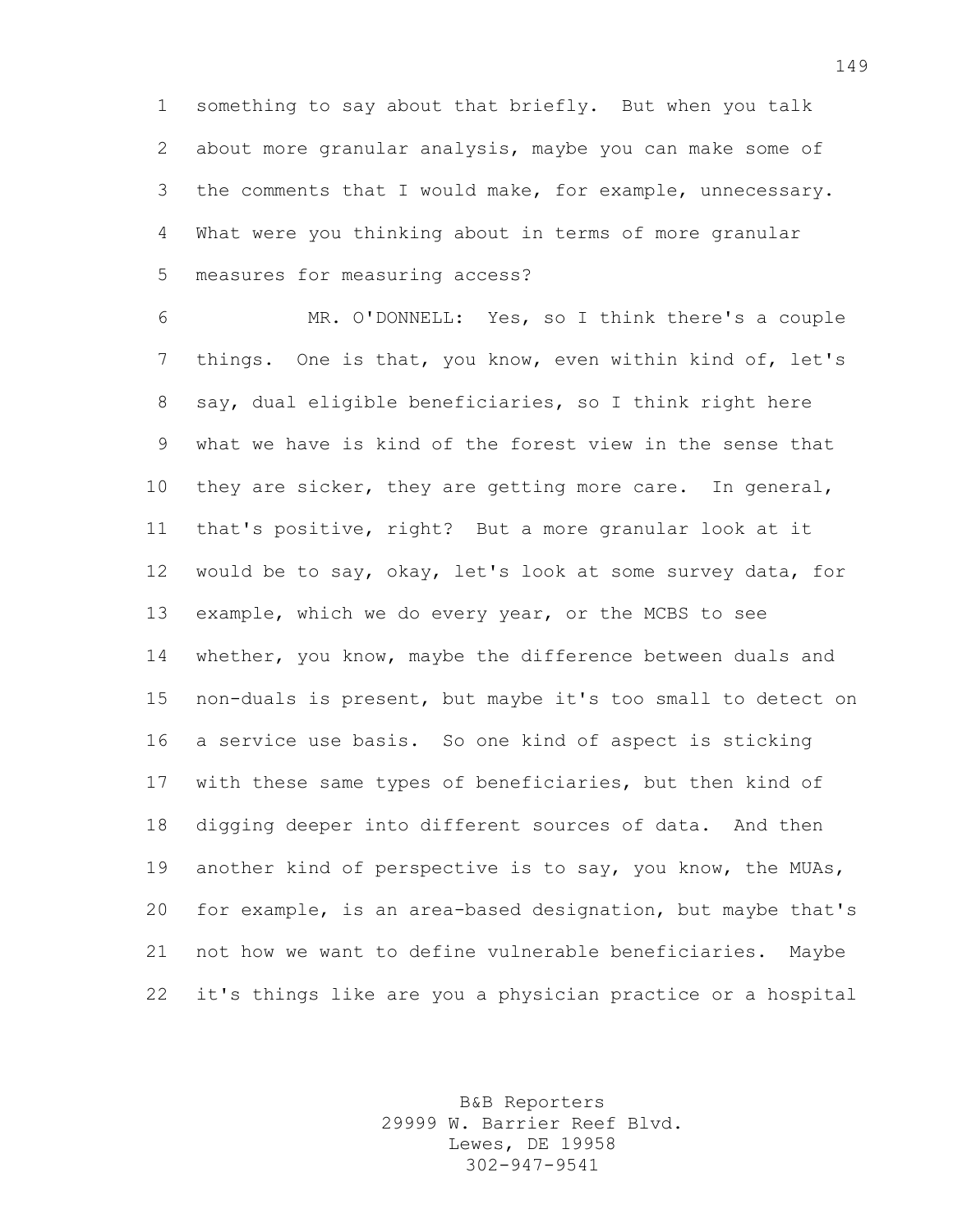that serves poor people? So that would mean kind of just shifting the paradigm in terms of what we're thinking about in terms of vulnerable populations and safety net providers.

DR. CASALINO: Great. Thanks.

MS. KELLEY: Betty?

7 DR. RAMBUR: Thank you. I'll certainly have more for Round 2, but one quick Round 1 question. Table 13 in the materials, I'm curious how incident-to billing shows up on that. Does that show up in the nurse practitioner mode or that's showing up as physician work?

 MR. O'DONNELL: So it would not show up -- incident-to would not be accounted for. So if an NP is billing under a physician's NPI, in our data it would appear as the physician.

 DR. RAMBUR: I mean, we all know that incident-to is a problem. Many nurse practitioners in rural areas are seeing, you know, their own patients. So that's one gap.

 And then, obviously, this is claims data, so it doesn't include non-claims data. But I'm curious about if the data is able to capture some of the barriers that have been in place. So, for example, when Vermont started its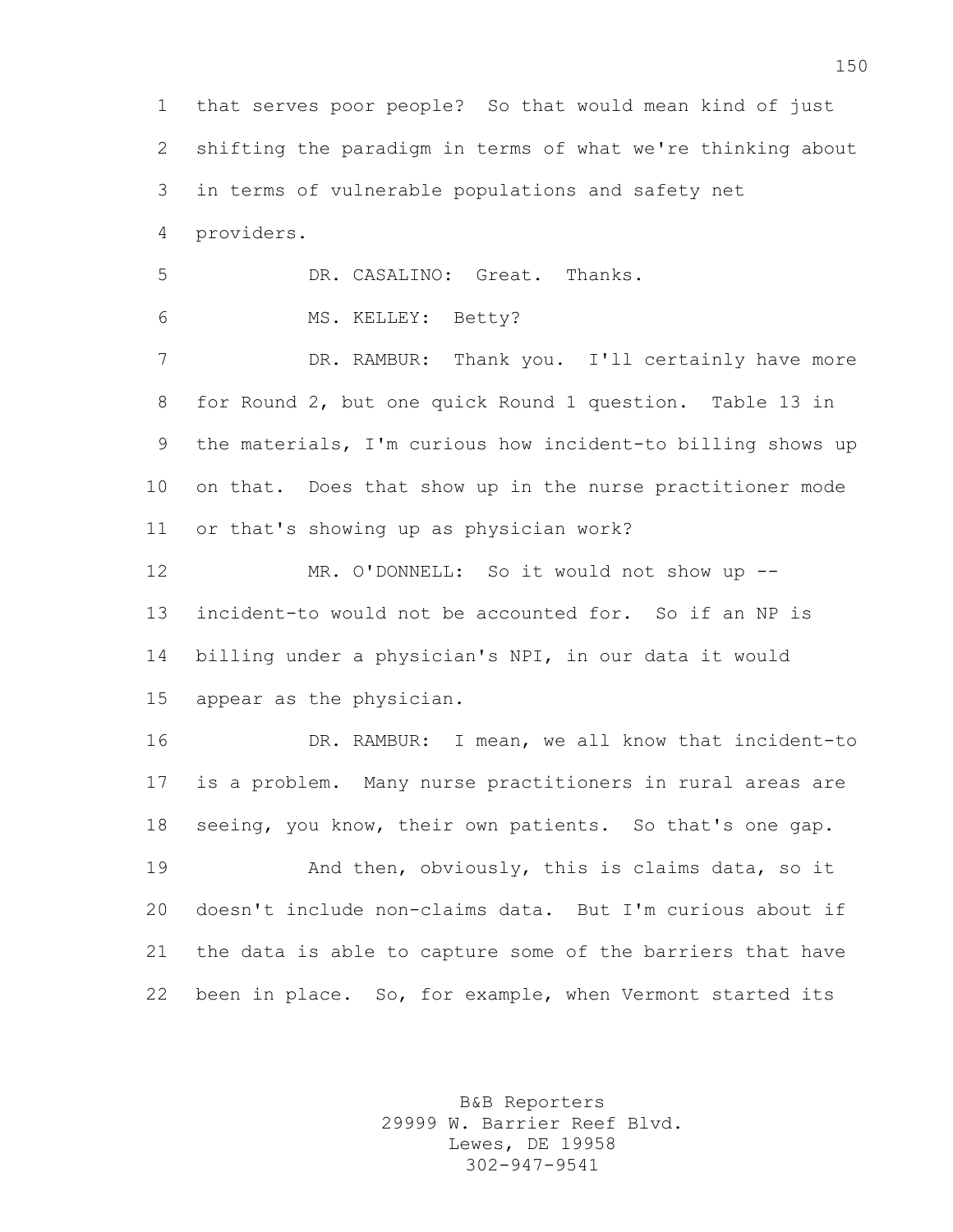all-payer ACO, nurse practitioners were not able to be designated as attributed providers in that because of technical issues. Do we know if those have been unwound? And we don't have to answer that now. I just am curious because we know that the majority of nurse practitioners are prepared in primary care, even though many do work in specialty areas. But just those two questions about the data, and I don't know the situation as well for PAs, but - - so any clarity on that would be helpful.

 MR. O'DONNELL: Yeah, and that's a good point. And so, you know, we're aware of the limitations of claims data, and so we took kind of a three-part approach to validating our results with the help of one of our research assistants. One is that our estimates we compared to national averages. So for the PAs, we're pretty comfortable in terms of the national estimate that the PA Association makes. But about 27 percent of PAs work in primary care, and our number was pretty close to that. Or they said 26 and we said 27. So that's one approach.

 The second approach, which I kind of call the "smell test," is that we ran our algorithm, and then we just manually looked up about 100 NPs and PAs that we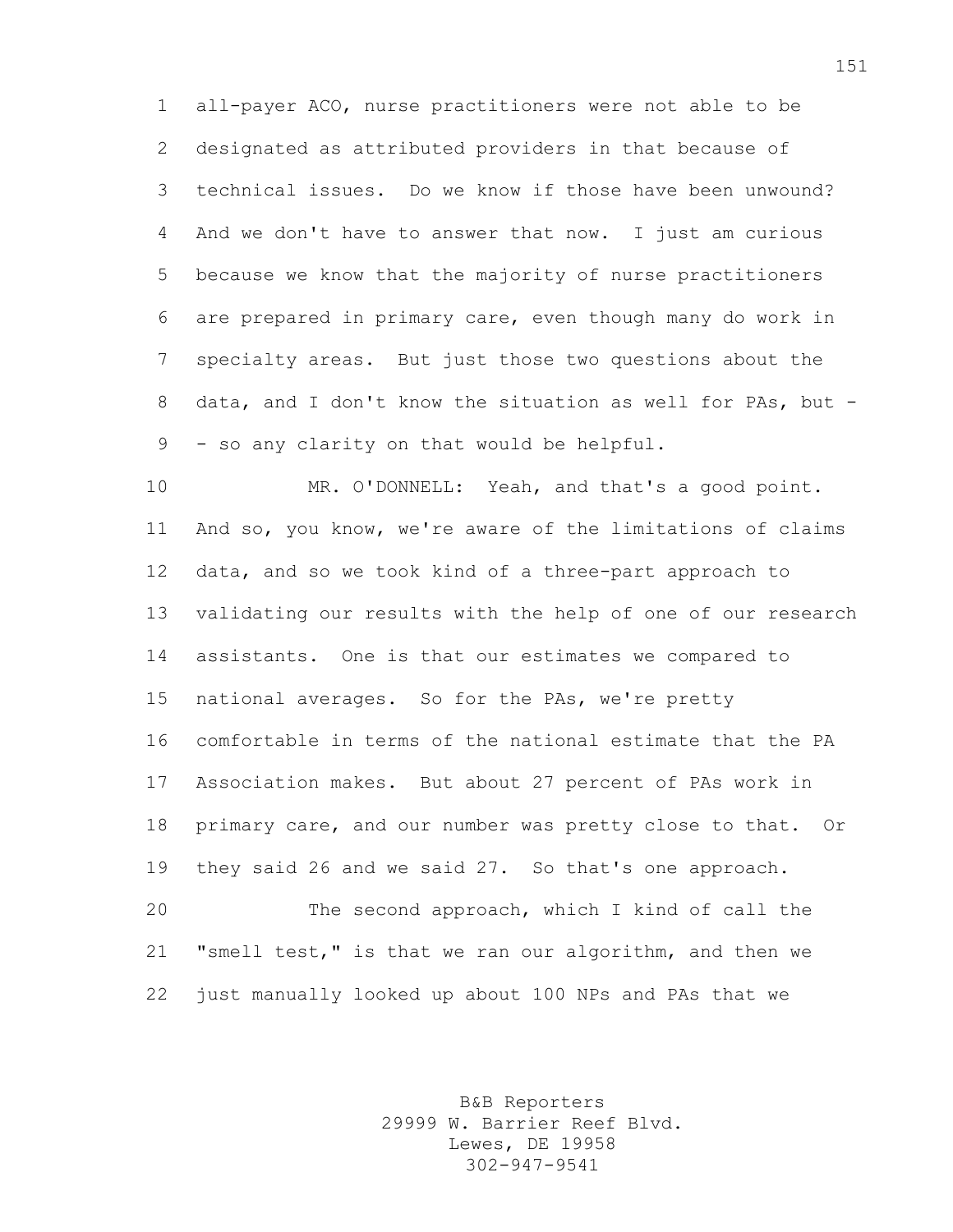categorized as primary care or specialty care to see how accurate we were. It came out that our metric was very accurate.

 And then I think third was that we purchased some outside data, IQVIA data, which collects information on clinician specialty, and we calculated whether an NP or PA practices in primary or specialty care based on the IQVIA data, which is non-claims data. And we compared that to our claims-based algorithm, and, again, they matched at a really high rate.

 So we understand that our claims-based kind of analyses are limited, but we did take a pretty robust kind of approach to validating it.

 DR. RAMBUR: Thank you very much. Appreciate that.

16 MS. KELLEY: Jaewon.

 DR. RYU: Thanks. I just have two questions. One of them was on the coding discrepancy that you referenced -- I think it was Slide 4, and it was in the materials as well -- between rural and urban. I was just trying to figure out why that would be. I think in the materials you referenced that there are fewer incentives in

> B&B Reporters 29999 W. Barrier Reef Blvd. Lewes, DE 19958 302-947-9541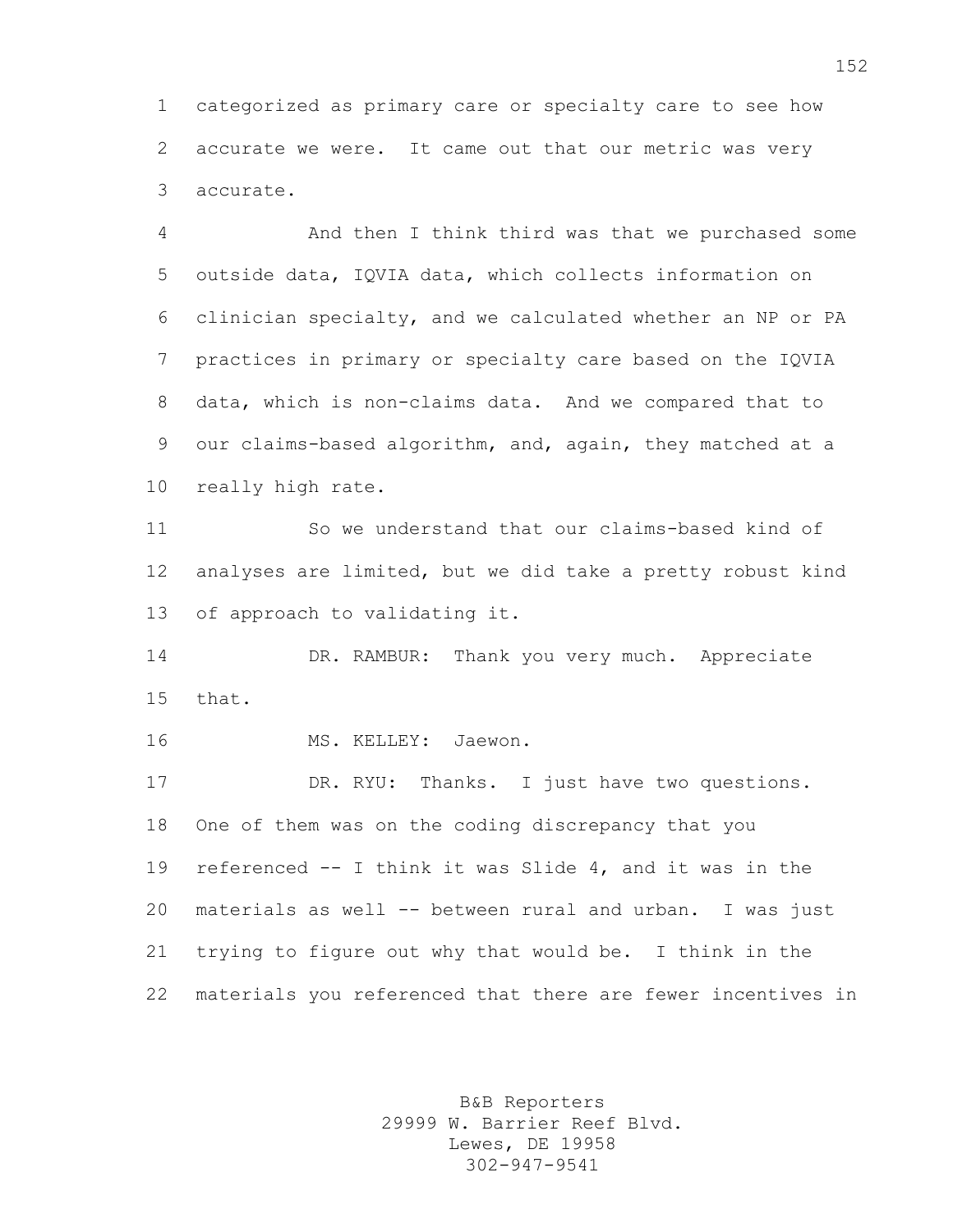the rural environment to capture the chronic diseases, and maybe that's a function of MA penetration, but do we have insights into exactly what is driving that? Because I'm not -- I don't know, but I wouldn't have guessed that there's that much of a difference in MA penetration between rural and urban but, you know, was curious to hear more about that.

 DR. STENSLAND: I think it's a combination of effects, and one I think is the MA penetration. There could be some coding spillover from MA. But there's also just a lot more critical access hospitals in rural areas, and they get paid based on cost as opposed to based on the number of conditions that they code for their DRGs. So there just is not the incentive to do the coding there, and, also, if you are a physician that might be in an ACO, you might have a bigger incentive to code things also, and there's going to be some discrepancy there in rural-urban ACOs. And you also may have less incentive to code to defend the level of your visit if you're a rural health clinic because you're just getting a fixed payment for that rural health clinic visit as opposed to some categorized level as you would in the physician fee schedule. And each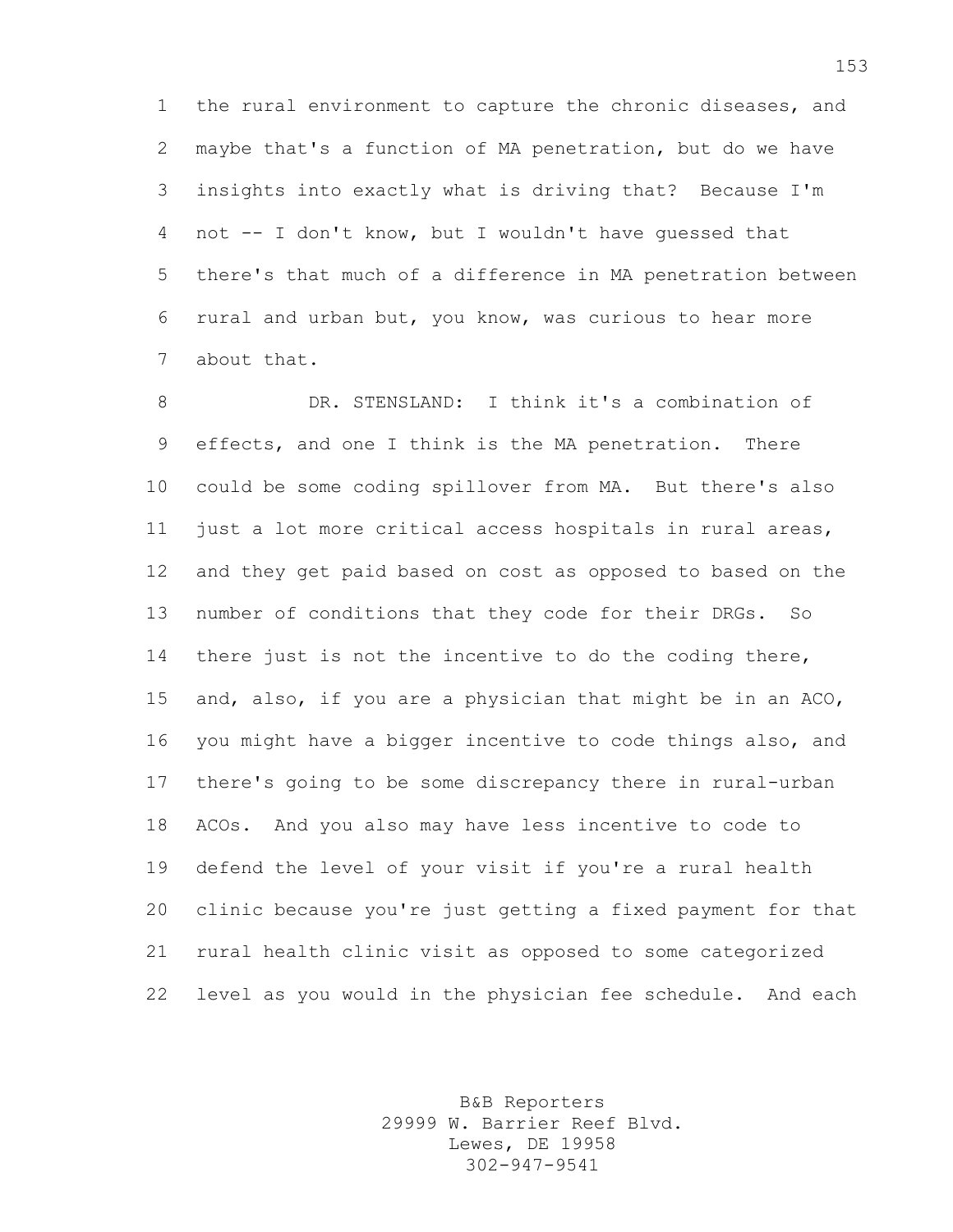one of these things may be a small piece, but the thing is they all lean in the same direction of coding less in rural.

 DR. RYU: That makes sense. Thank you. And then the other question I had was: In this past June chapter, I know we had produced the chapter about the rural in particular. And in the materials there was reference to the hospital closures, and in the time period preceding those closures, more people were traveling further to go elsewhere for their care, and it was fewer inpatient admissions, I think is what you reference.

 Do we have any line of sight into what might be driving that? Was it programs that were discontinued? Was it capabilities that were retired? Was it -- I'm just trying to figure out, because I think consumer use patterns tend to shift only because -- it's in response to something, right? It's in response to a program no longer being available or something. But I don't know if we have any insight into what precipitated those shifts.

 DR. STENSLAND: I think it may in large part be the consumer preference to get their care elsewhere, because for the hospitals that closed and saw these big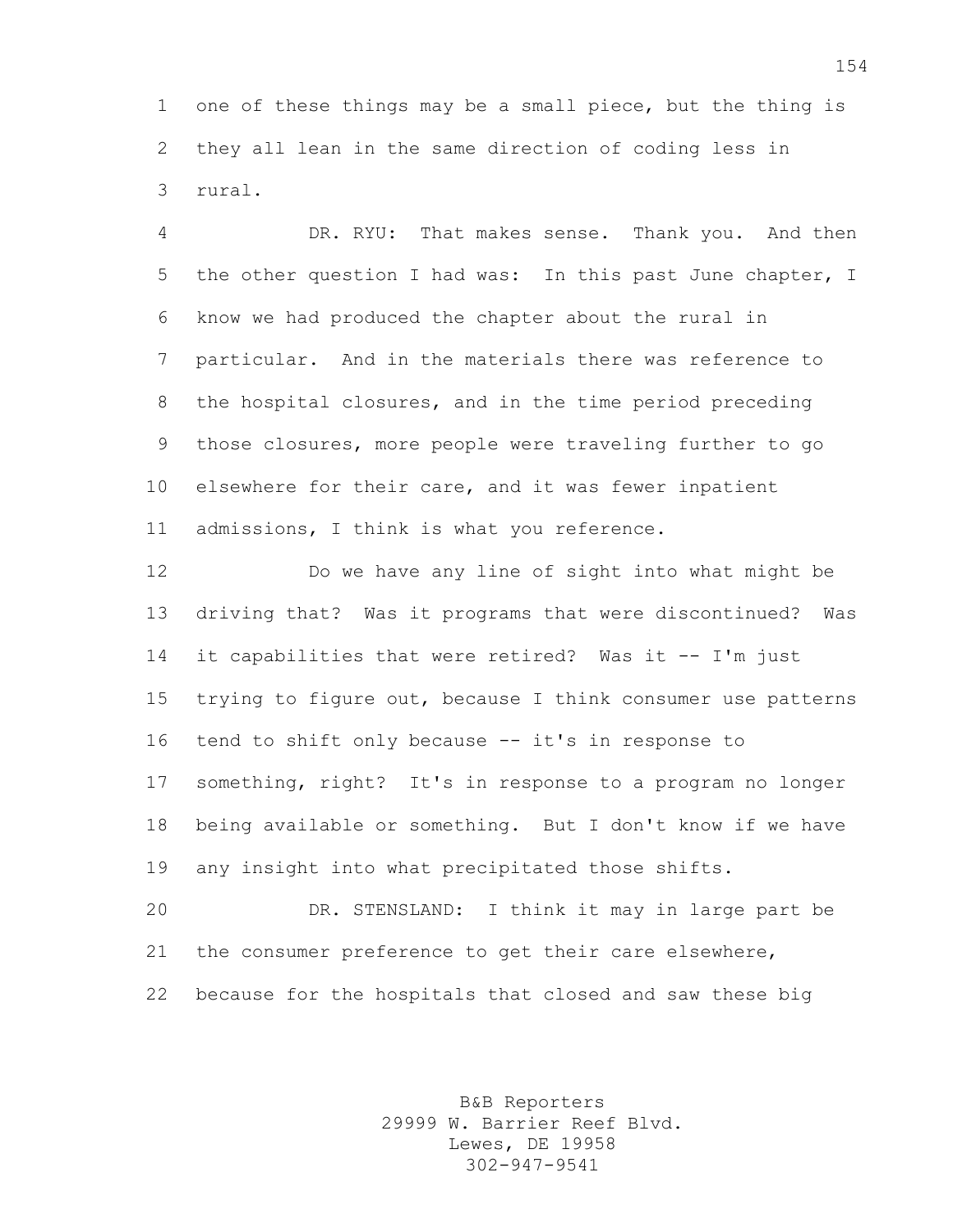drops in inpatient use, sometimes on the order of 50 percent, if you look at the top DRGs, in the beginning years they were basically the same top DRGs that they were right prior to closure. So it's like they just had kind of a similar decline in their share of pneumonia cases in the market that went to them, a similar decline in the share of congestive heart failure cases that went to them, a similar decline in the UTI cases that went to them. For some reason they were generally bypassing that market. And I think, you know, this bypass that occurred, it's not going to be indicative of overall rural bypass, because we're saying these are hospitals that closed and we're looking backward then to say what happened when you closed. So you 14 could say that the causation could go the other way around, where if you're in a community and the people decide they would rather not use you and go to a different hospital 30 miles away, then you may be more likely to close. And then when we look at the closures, sure enough we find that those are places where people stopped using the facility. MS. KELLEY: Lynn, did you have something on this?

MS. BARR: Just I would love it if you could get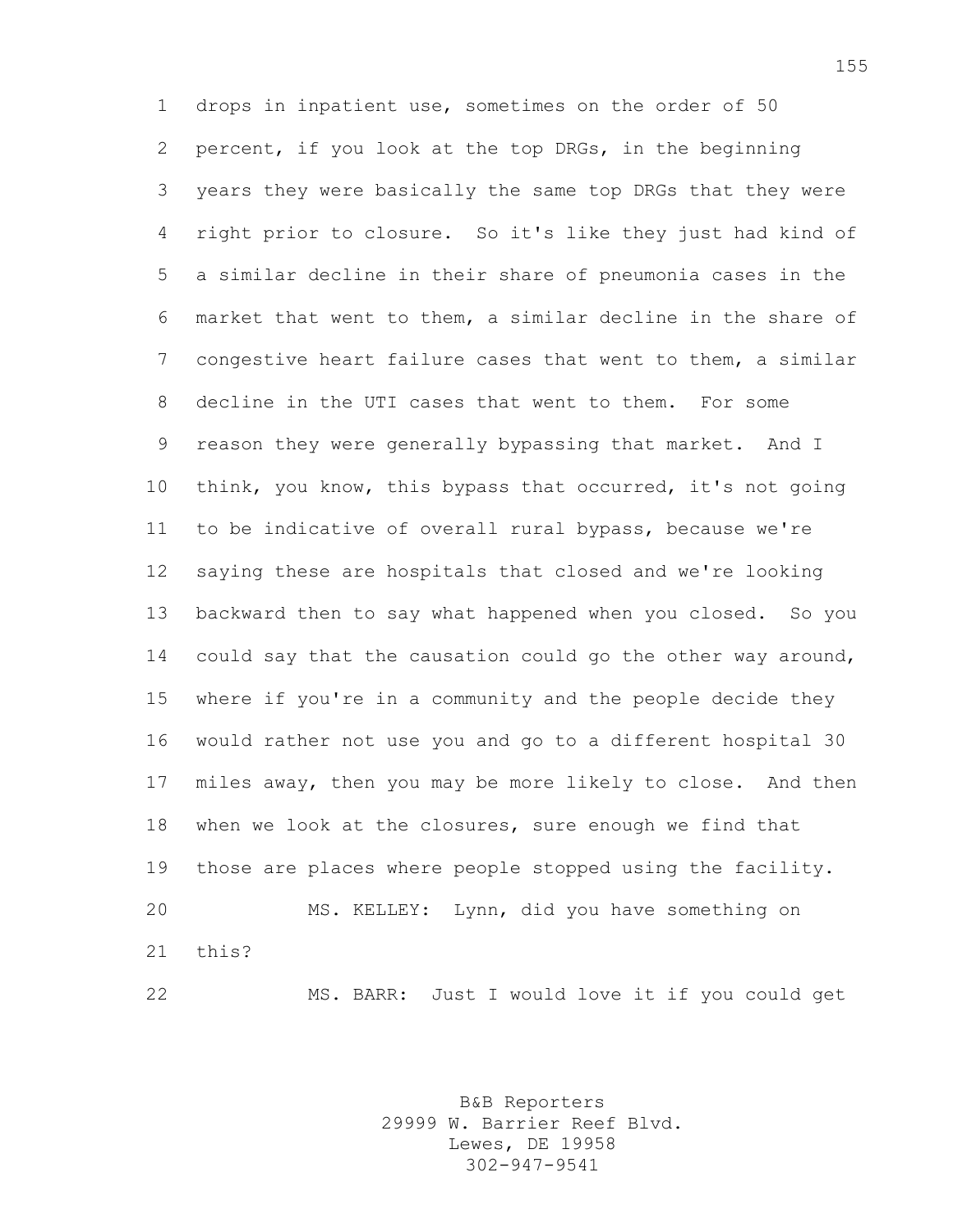a little bit down -- a little bit more information about why people are driving by, because one of my concerns is that rural people are poorer than the rest of the country, and they pay higher co-pays in that rural community than they do elsewhere. And so how -- and this is one of my concerns about price transparency. Is price transparency going to create a downward spiral? So if we found out that a good reason that they were driving by was because of cost, we might want to really think about addressing the disparities in co-pays paid by rural communities sooner rather than later. 12 MS. KELLEY: Okay. Pat? MS. WANG: Thank you. It's very, very interesting work and obviously raises a lot of questions. My questions are -- kind of reflect, I guess, the perspective that especially today when we talk about access, we should be talking about access 13 in codes, but it's also the type of access, right? I mean, we're talking about health equity. So I like that you're going to go deeper in this.

 My question is sort of around the types of data that you might have considered using. A lot of this is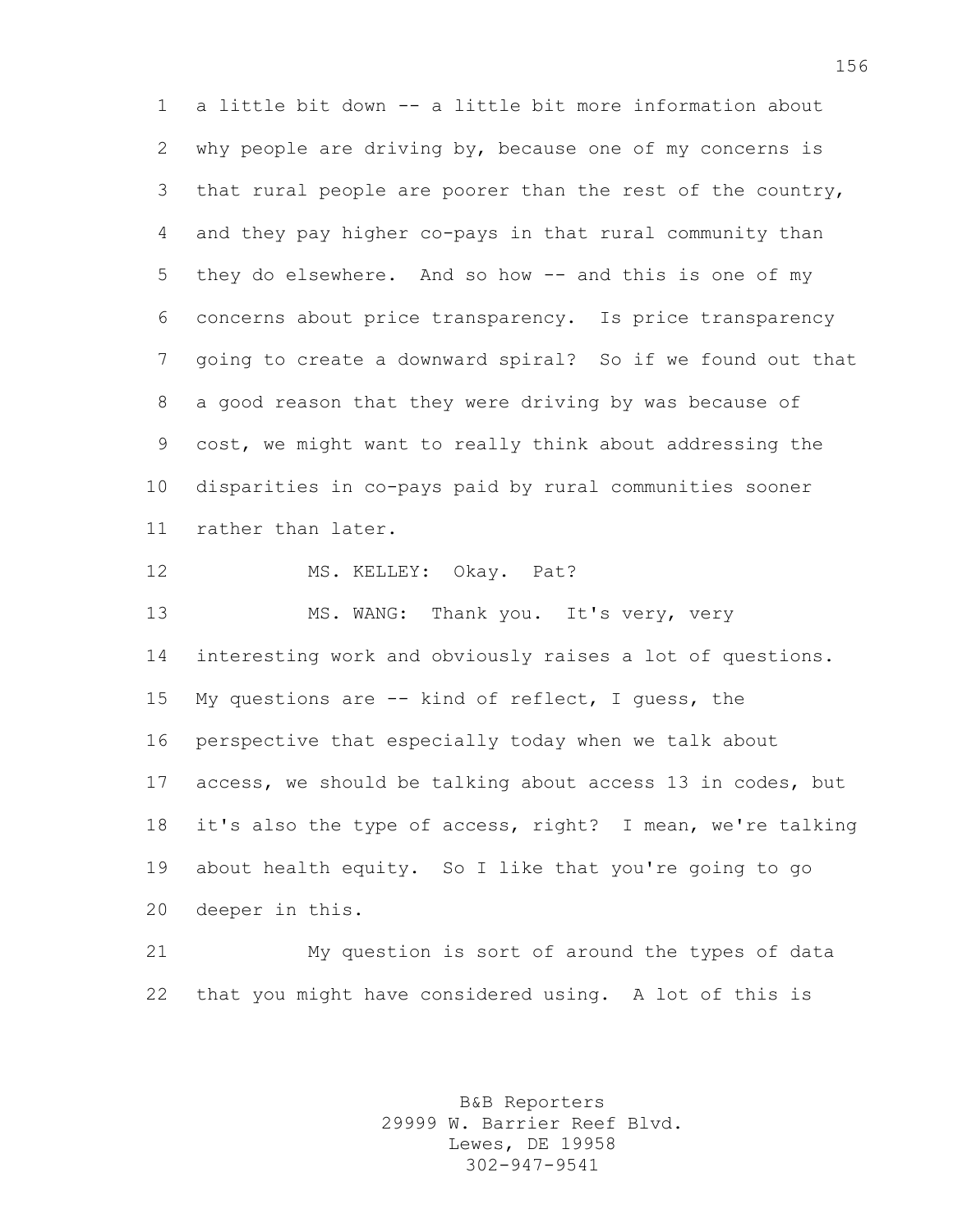sort of the MUA, all of those concepts are describing a geographic area. Do you have access to information that would tell you things like emergency visits per 1,000 in different geographic units, admissions through the emergency room per 1,000 for the same geographic unit? I don't know if you have access to PQI. I don't know if AHRQ 7 does that or somebody does that, because that is -- you know, I think it's a pretty commonly used indicator of adequacy of primary care. Regardless of the number of counts of primary care, if there's a very high level of PQI admissions, avoidable admissions. You know, it might have -- it might give some insight into whether the delivery system's actually organized in the right way to provide the right kind of access.

 I was wondering about also the pharmacy question that Lynn raised. I don't know if you can do things like avoidable readmissions. I think these are indicators of -- it's not to say providers are bad or neutral. It's just sort of what is the delivery system like in that region when you add it to all of those other indicators.

21 I also wondered whether you consider, are going to consider using current, like very robust databases, like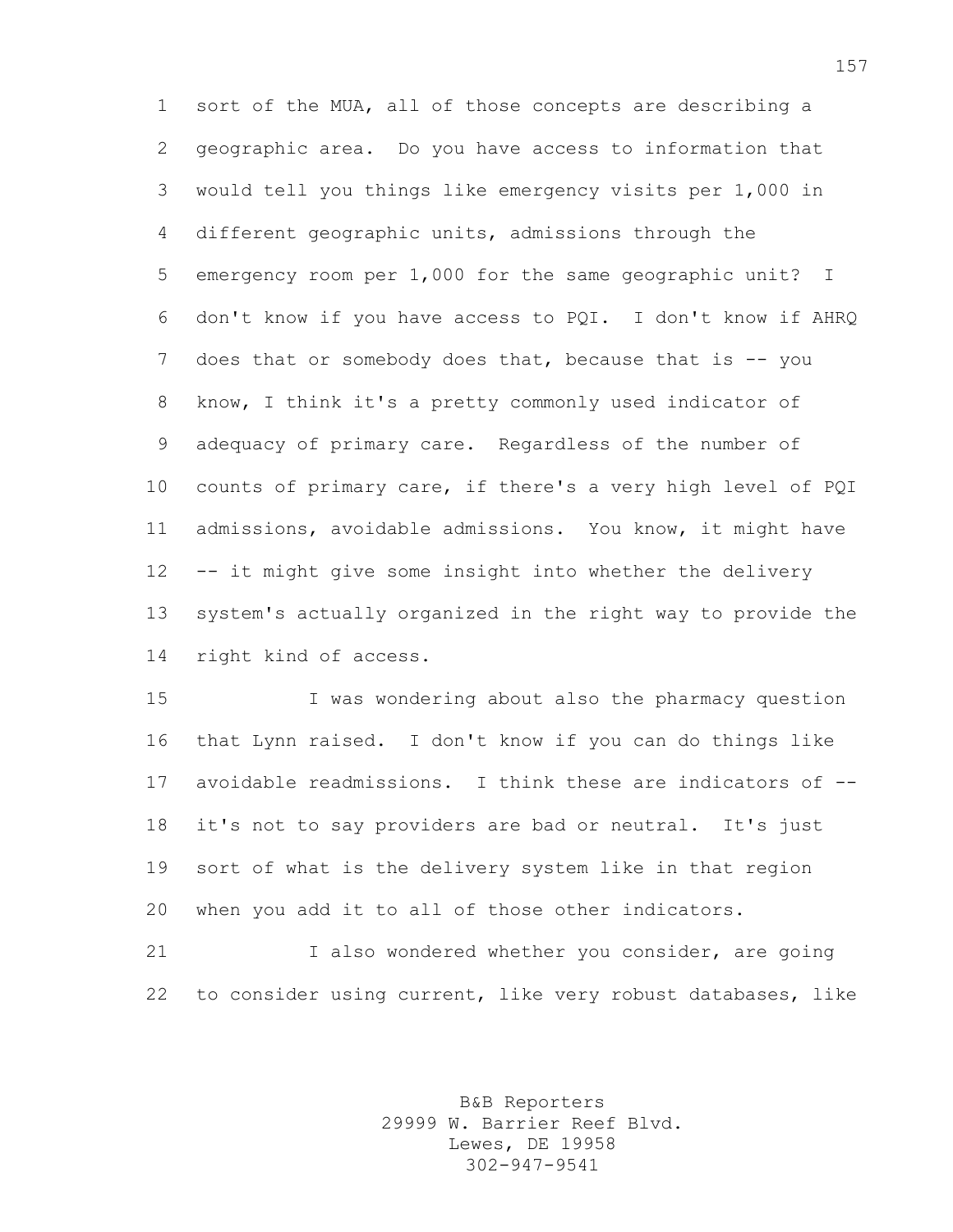the area deprivation index or social vulnerable index to layer on top of this to give more understanding, I guess. You know, I'm spilling over, I think, into Round 2, but sort of -- the other thing I guess I wanted to ask you about, so there's more data sources, I think, that can maybe get more at the question of, okay, there may be a count of what we call primary care, but can we go a little bit deeper to understand whether people are having the right kind of access and, therefore, the right kinds of outcomes?

 The other thing is that the focus of the chapter -- and I guess this is the question about sort of what the analysis is for -- is the important task of identifying and appropriately supporting safety net providers, but is it also for the purpose of deciding where there might be new investments in different kinds of providers or new investments in different kinds of modalities that could inform, you know, delivery system reform beyond looking at specific providers and the payment policy for those providers, which is very, very important.

 The chapter sort of talks about it in terms of the analysis in order to drive safety net provider payment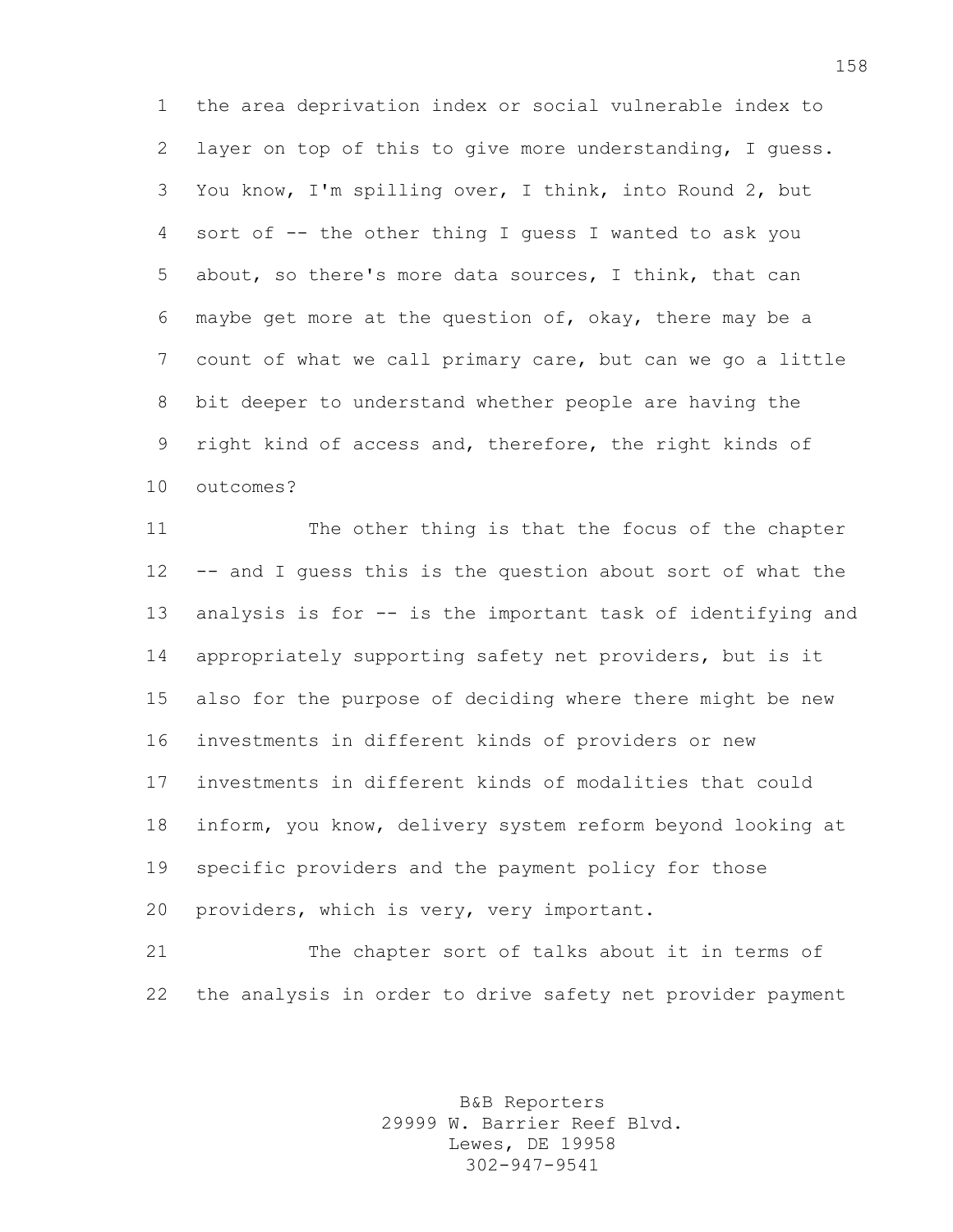policy, and I guess I was just curious whether that's the context of the congressional request. Is that what it's for? Or is it possible that you could go beyond that?

 DR. MATHEWS: So, Pat, I'll take a stab at answering this question, if I might. What we have done here in the material that we presented both in our June 2020 report on rural as well as MUA, duals, multiple chronic conditions, information that we've presented here, this is, you know, a specific response to what the Ways and Means Committee asked us to do. You know, there was bipartisan interest in determining whether these populations, you know, writ large, were experiencing access problems. And, you know, based on our findings here, at a very high level, we do not see any glaring access problems when we use these particular lenses to examine the populations -- duals, rural MUA, multiple chronic conditions, that sort of thing.

 And so given that kind of null finding, as it were, we still -- I can't remember who said it at the beginning here; maybe it was Lynn, you know, somewhat half- facetiously, we know there are access problems, we just can't find them. But we do think that there is some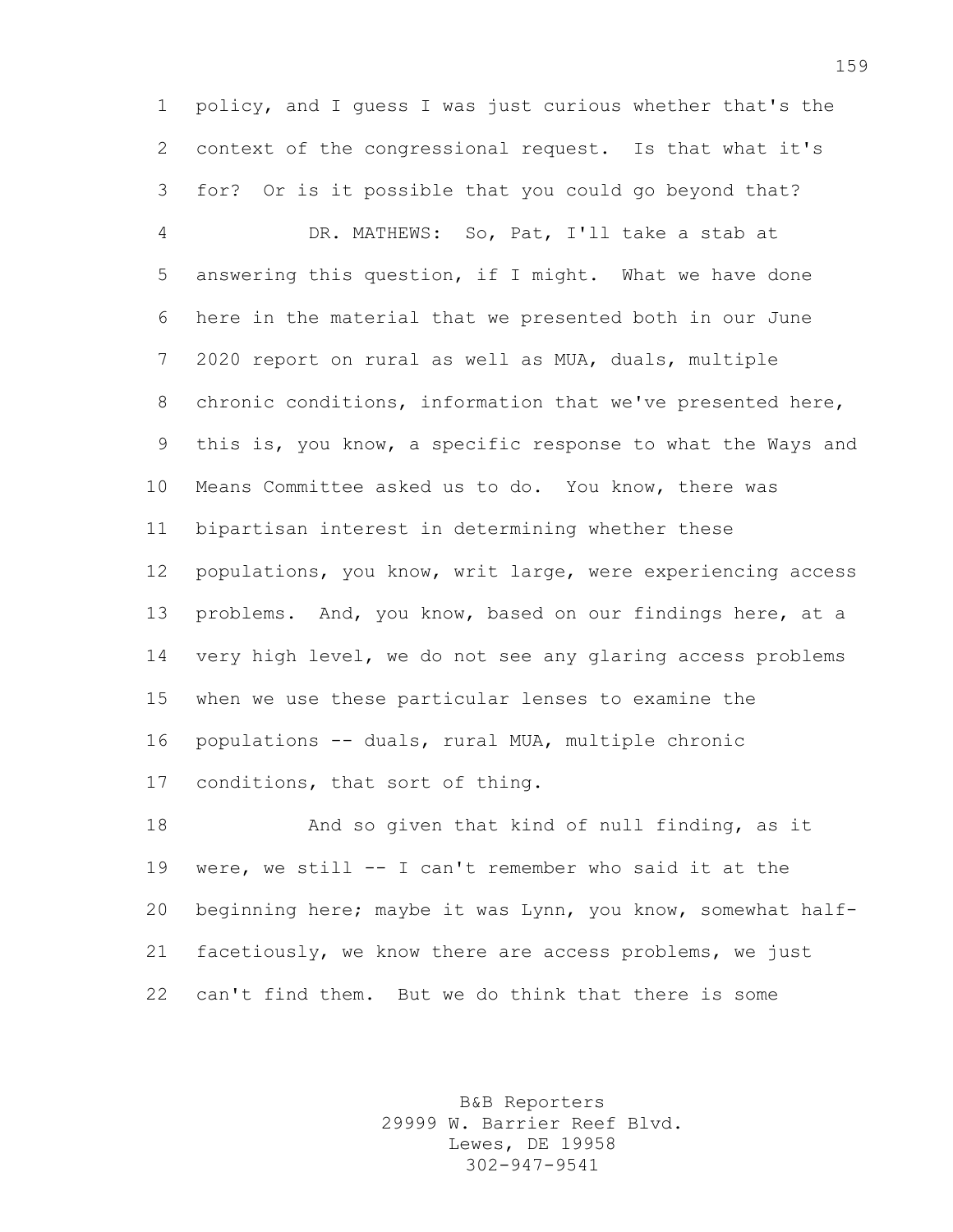legitimate concern with respect to identifying populations that are particularly vulnerable to access problems, even though we haven't found those populations using the measures that we were asked to look at.

 And so we still think, you know, that there is some value in us trying to identify these populations for a couple of reasons: one, you know, there's some intrinsic value in doing so, you know, helping the most vulnerable beneficiaries; but, two, better targeting and making more effective the support to the providers who serve those populations. And the reason that we should be doing this is twofold: one, you know, if there are broad policies that direct money to all kinds of providers, irrespective 14 of whether or not they are true safety net providers, that is, they miss targeting of resources; and then, second, you know, one of the things that we hear from the stakeholder community all the time is that, you know, MedPAC's parsimonious update recommendations are going to disproportionately negatively affect safety net providers and, therefore, you need to give a generous update to everyone. And I don't think that is a fiscally sustainable position for either us or the Medicare program to take.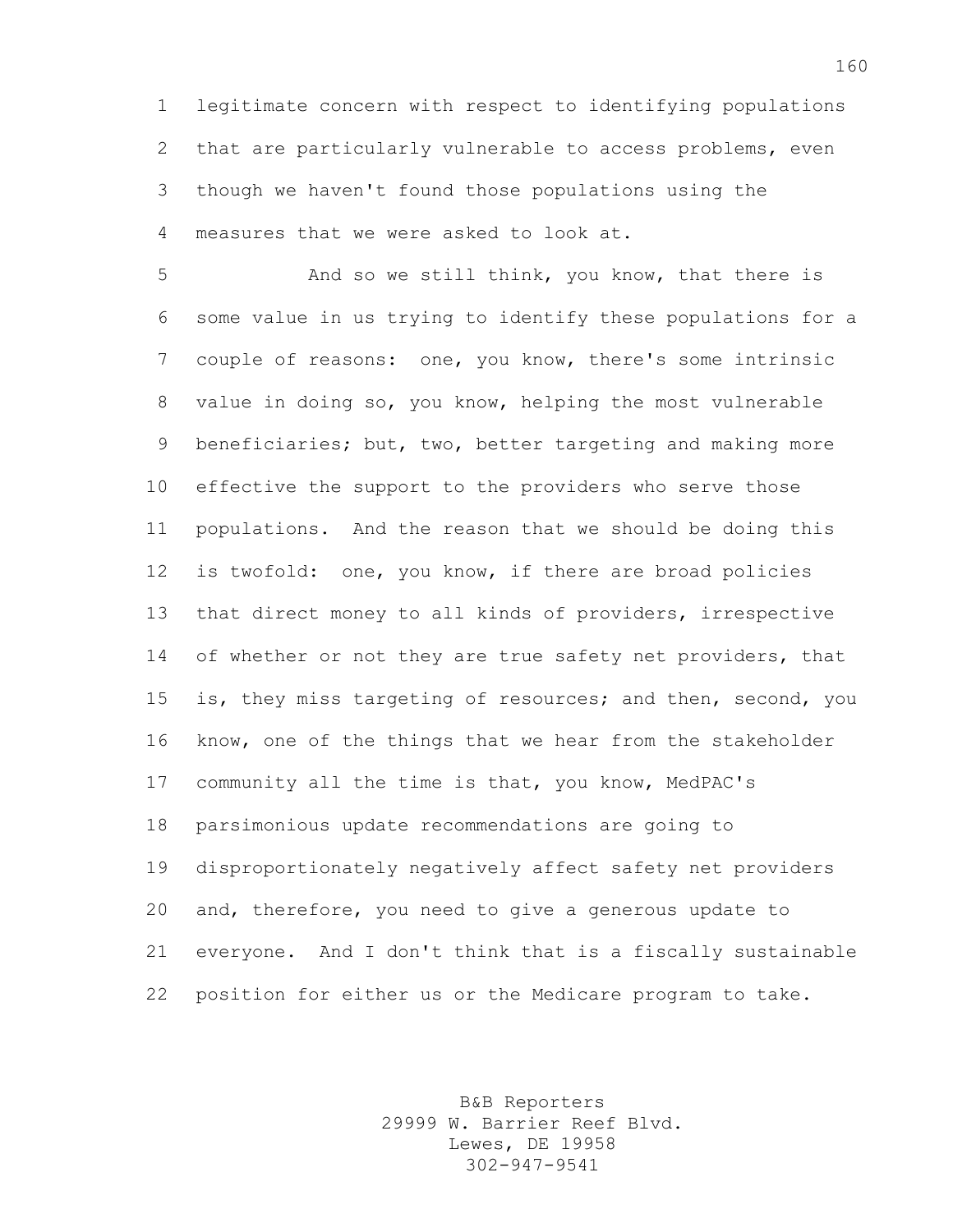And so there is some value in us continuing to dig into the questions that the committee asked, but also it has implications for our update work going forward. Does that help? MS. WANG: It does, and I'll just save a couple of additional comments for Round 2. Thank you so much. DR. CHERNEW: I want to jump in. We have had a pretty undisciplined Round 1, so I apologize for calling it out, but it has been a noticeably undisciplined Round 1. So we're going to -- Wayne, you're next. This has nothing to do with -- Wayne, you have not made your comments yet. I am just going to emphasize again, Round 1 is not for, "Hey, maybe you should do a whole bunch of these things." Round 1 is a clarifying question. How did you measure this? How did you not? We will have this discussion, but I will also tell you I've been getting comments from some people who say, "This is frustrating because we're waiting to get to Round 2 and the conversation is going somewhere else." So I don't mean to be such a stickler, but it kind of my job to make sure that we be a little disciplined. So I am just giving you a little reminder. I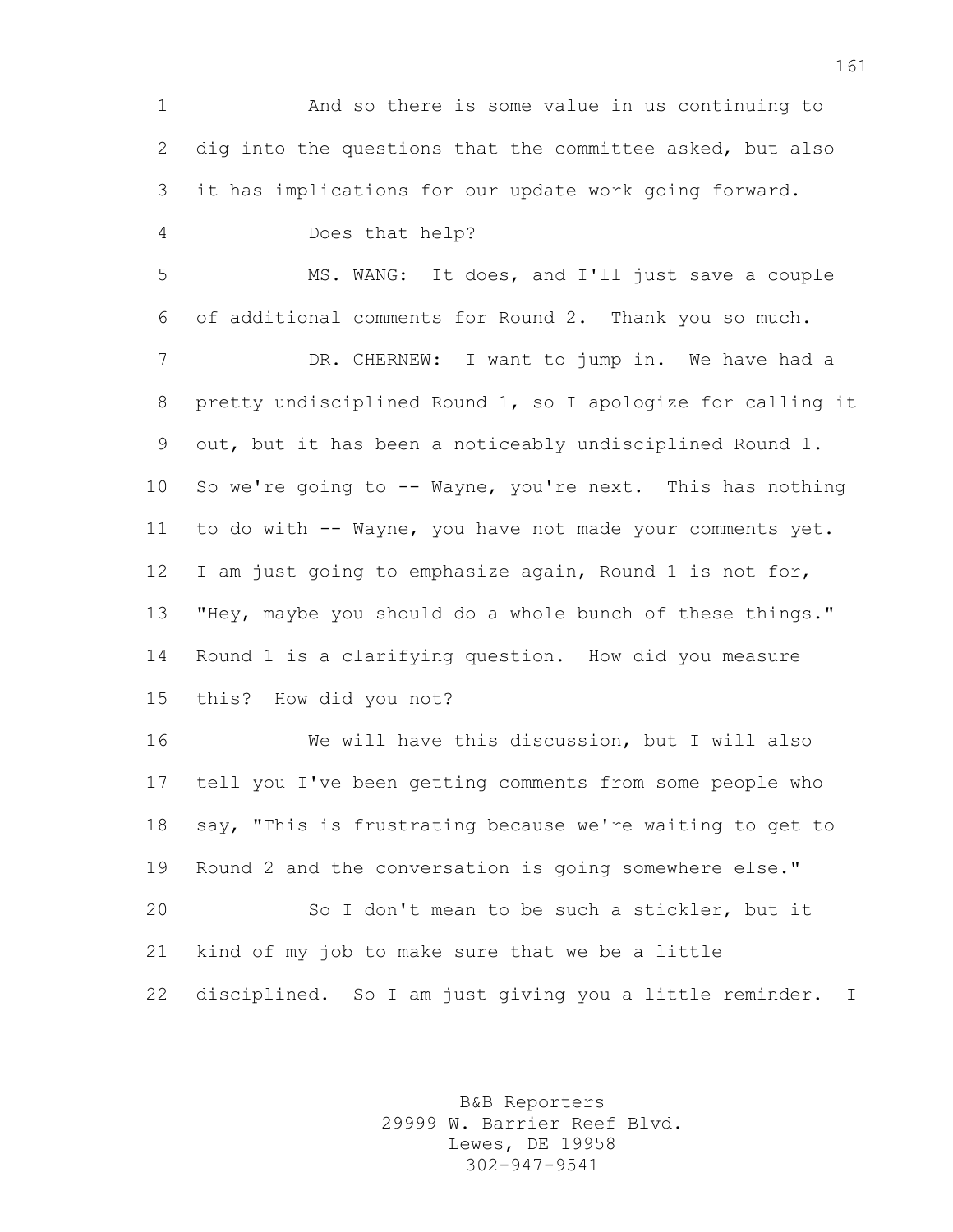wish I had a sign that says Round 1.

 Wayne, I really apologize for you being the person to talk after that comment, but in any case you are the person to talk after that comment. So go ahead, Wayne. DR. RILEY: Well, thank you, Mr. Chairman. I appreciate this topic, you know, because my one Yale economics course ill-prepared me for googling about 13 economic terms you used in our earlier discussion, so thank you. Jeff and Brian, a question regarding sort of the line of inquiry that Jaewon mentioned, in terms of the erosion in rural hospital inpatient. And he just said maybe there a change in program, and the way to understand that is suppose someone, you know, in some of these rural hospitals they have one orthopedist, and that one orthopedist leaves, and then there's no option but to send a hip fracture 40 miles down the road. Or if someone needs 18 a pacemaker, sure, they have cardiology but they don't have an electrophysiologist. Again, you've got to send that patient 40 miles down the road. So some look at that might be helpful too.

22 The other thing, too, as you know, and I may have

B&B Reporters 29999 W. Barrier Reef Blvd. Lewes, DE 19958 302-947-9541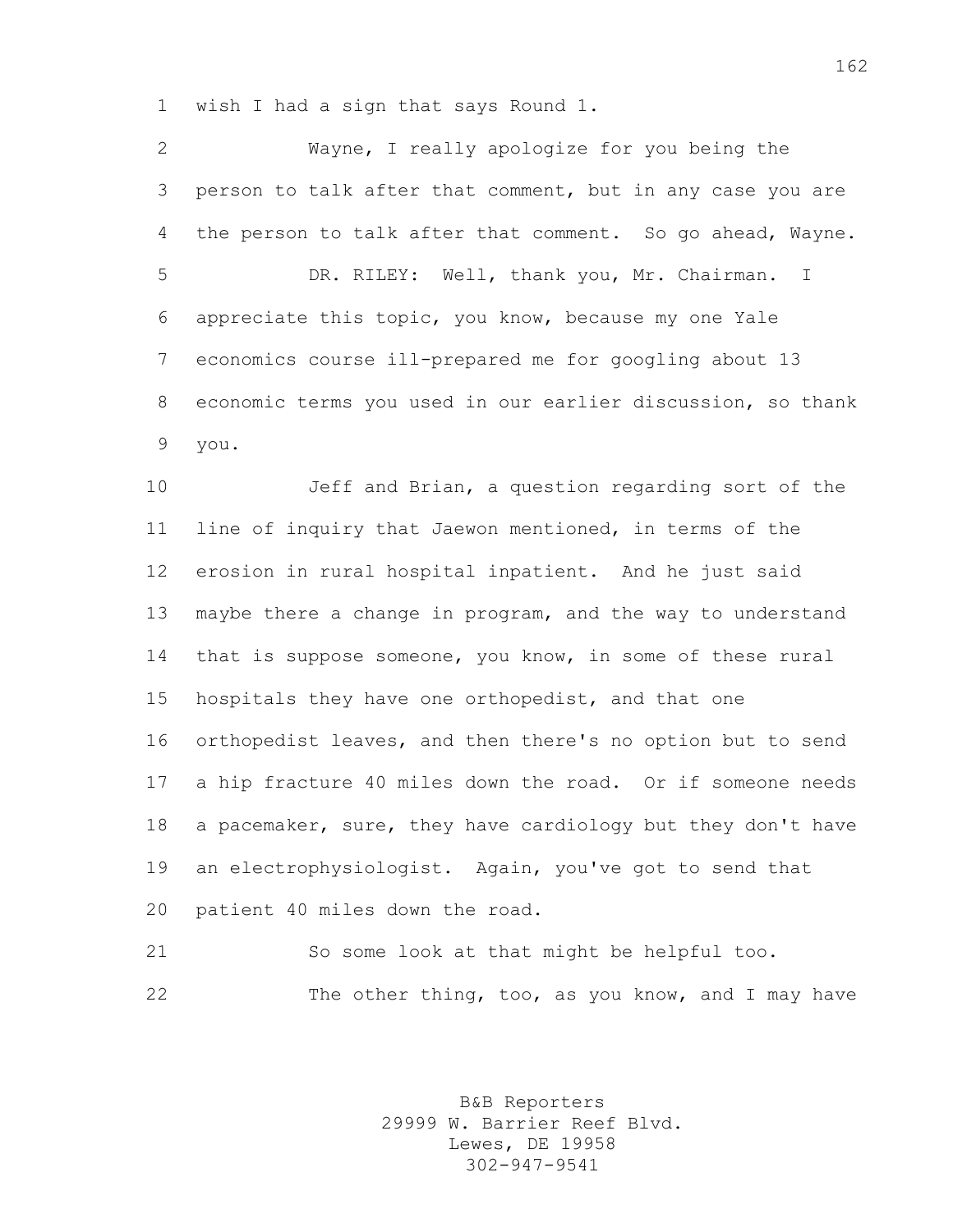missed this in the June report on rural hospitals, but do we know the difference between -- well, let's put it this way. Not all critical access hospitals are rural, and not all critical -- et cetera. So do we know the difference between rural hospital, critical access hospital in terms of closure rate, and then the specialty mix in DRGs between both? And again, it's consistent with the inquiry that Jaewon mentioned earlier.

 DR. STENSLAND: Yeah. We know that data, and I think we'll probably get into it in more detail in December. I don't want to sidetrack it too much. But generally we saw critical access hospital and PPS rural hospital closures going up somewhat in 2019, and then with the pandemic, and the pandemic really -- there has been a dramatic decline in rural closures from where they were before the pandemic. And we'll talk about that more later. DR. RILEY: And if you think about it, Jeff, but look at the specialty service mix, because, you know, I've got the suspicion -- unfounded, unsupported -- that that may have been a contributor.

 DR. STENSLAND: Well, I kind of would go back to what I said to Jaewon. We saw this decline in admissions,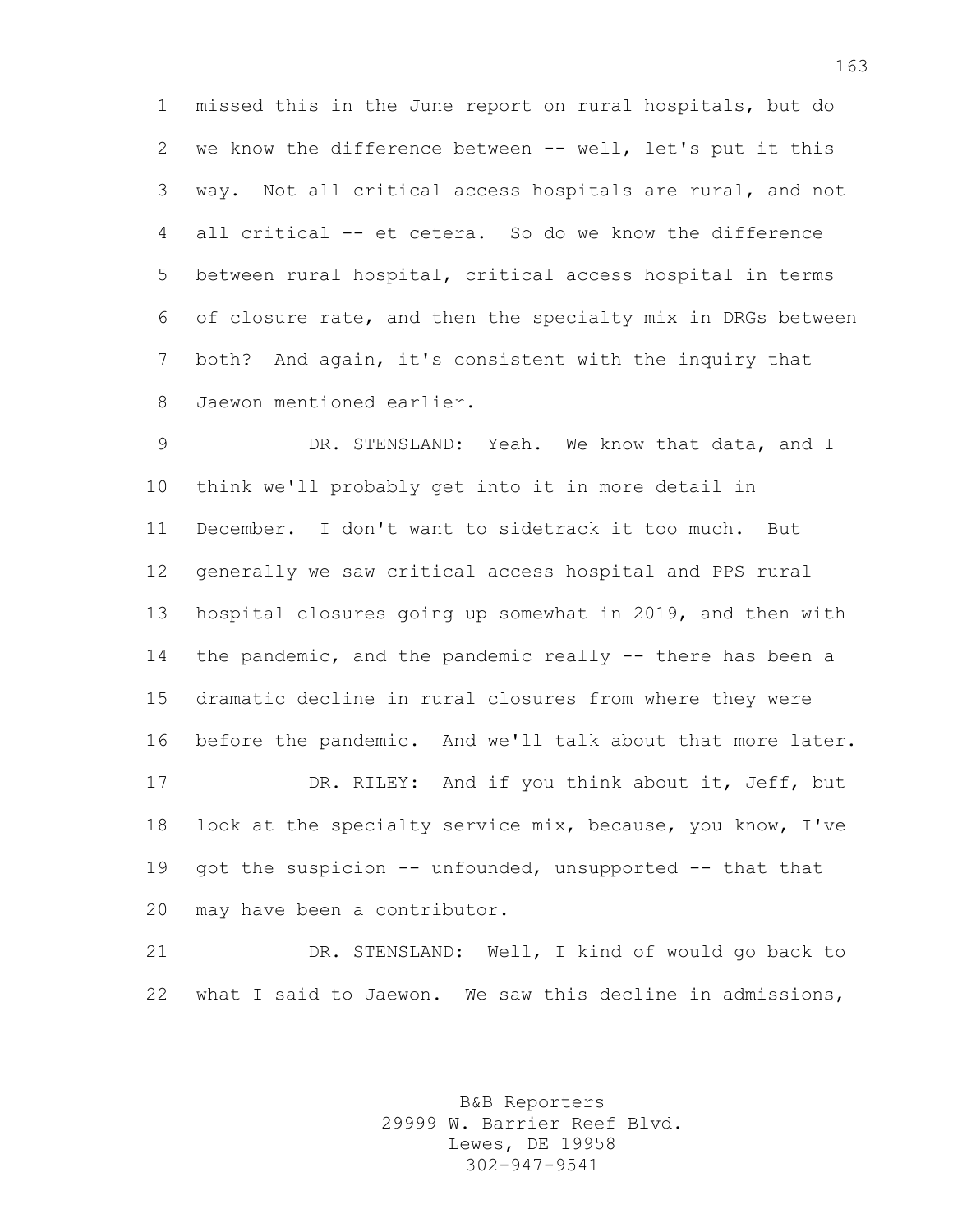like this close to 50 percent decline for a lot of these closed hospitals. And we said, what can we explain that decline with? And we could explain almost all of it with just looking at like seven types of DRGs, and those were all kind of basic things.

 So these weren't hospitals doing a lot of sophisticated stuff to start with. It was, as I said, like pneumonia and congestive heart failure and UTIs, and that was what they were doing before, and that was what they were doing after. It's just that they're doing a lot less of it in the years prior to closure than they were looking back five or six years.

DR. RILEY: Okay. Great. Thank you.

14 DR. CHERNEW: Okay. We are now on to Round 2. So, Dana, you have the queue.

 MS. KELLEY: All right. We'll let Larry start. DR. CASALINO: Yeah, thanks, Dana. I will just note, that's really important, Jeff, what you just said, because those common, relatively easy-to-treat conditions in most people are exactly what rural hospitals should be doing. When I was at the University of Chicago years ago, the university had a lot of trouble for saying, "Look, if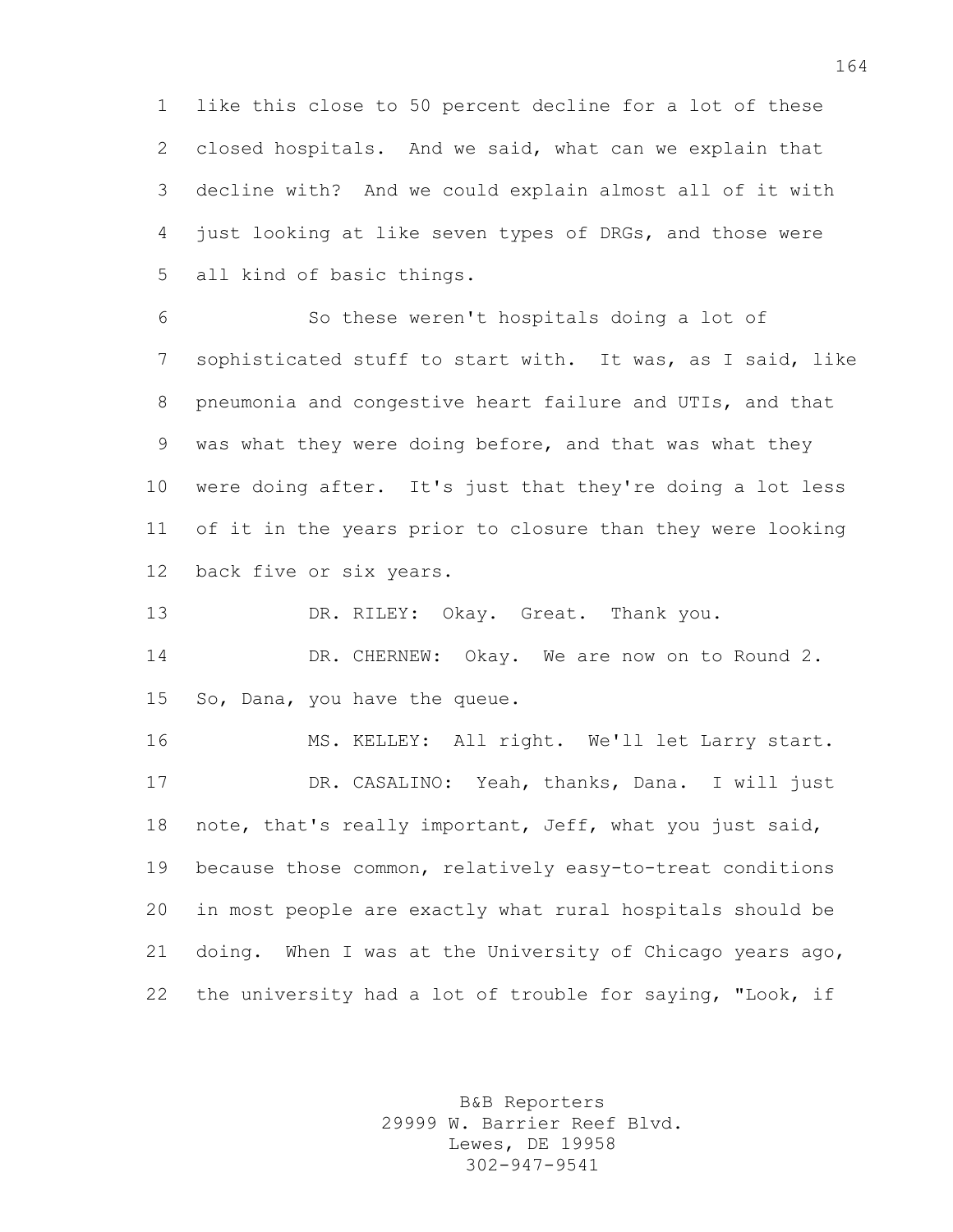you come to our emergency room and you have run-of-the-mill pneumonia, you can wait for 18 hours in the emergency room to get admitted upstairs, or we can send you to one of the local community hospitals here where we have our doctors, and you can be treated there."

 Anyway, what I wanted to say was, you know, it's interesting that practically our entire discussion so far, for however long we've been talking, has been about rural versus urban. And we actually did our report about rural versus urban in June. I think the MUAs for this report-- it's great work and there's not that much to discuss. It's just really good. But supposedly this is not multiple chronic and dual eligible, and I think the reason we wound up talking about urban and rural is that it does seem, at least to me, and I think probably to others, that it's more likely to be access problems between urban and rural than there is between people who have multiple chronic conditions and don't, and even dual eligibles versus other Medicare patients.

 I don't think there are that many physicians that refuse to see dual eligible patients, as long as they have Medicare. So you wouldn't necessarily expect to find that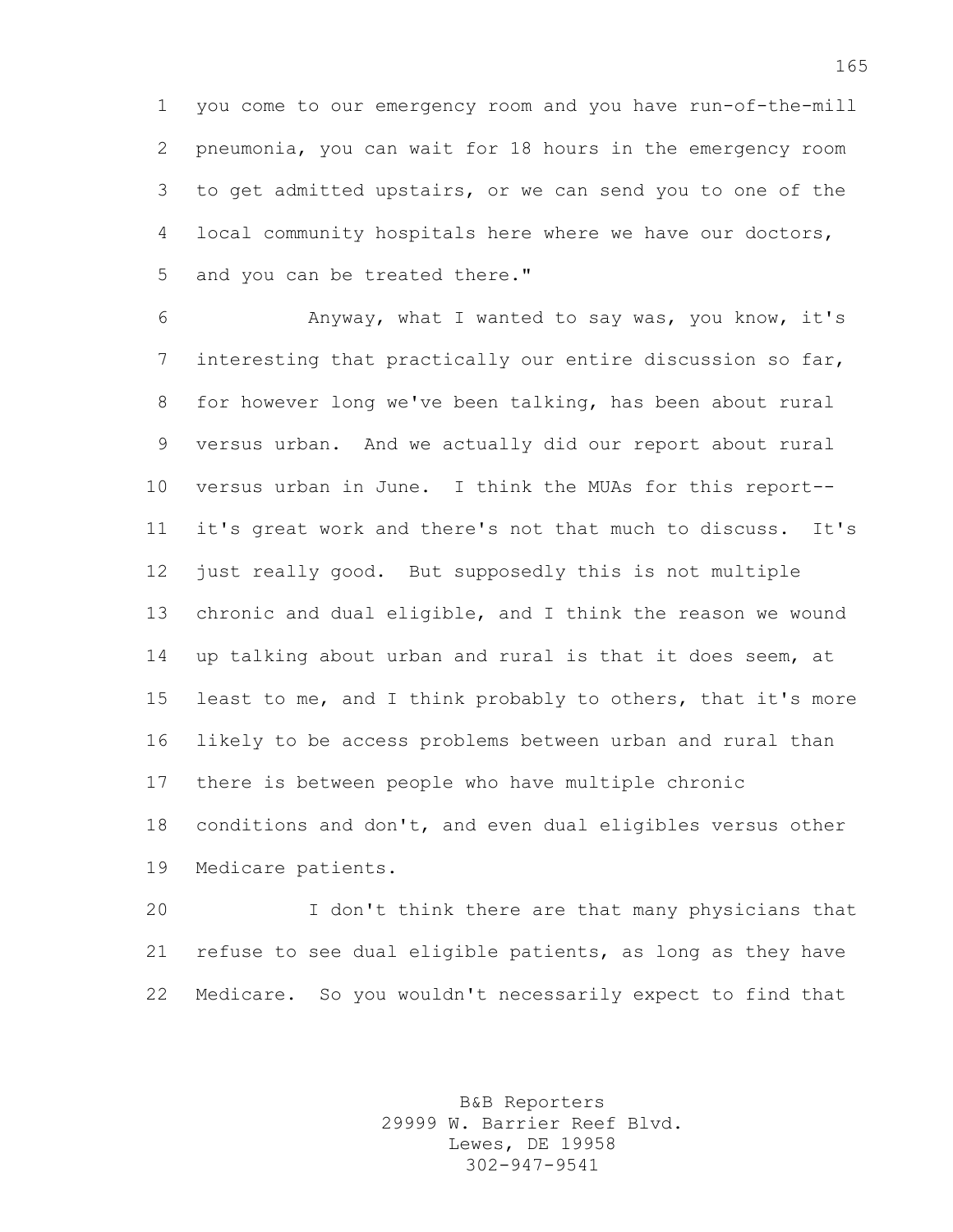decision. So maybe it's no accident that we wound up focusing on rural-urban, even though we already did a report on that.

 But I want to just point to a more general problem, which came up a little bit in the discussion between Pat and Jim. And we've had some of this discussion before, I think in relation to the annual updates, when, you know, MedPAC has to make updates for a lot of different types of providers and looks at access in fairly crude ways. And then, you know, somebody says, "Well, we don't see any access problem."

12 But I'm sure the staff, and Jim and Dana have thought about this a lot. But still, I think it might be worth thinking more. I would really welcome, and I would be very interested in any ideas from other Commissioners about other ways to measure access, and maybe we could spend some time on that today, not just for today on urban and rural but more generally, when MedPAC has to evaluate access. And it might be that some of these would be just more work than it's worthwhile doing every year, to do annual updates. But still I think looking a little bit more about what access measures we use might be worthwhile.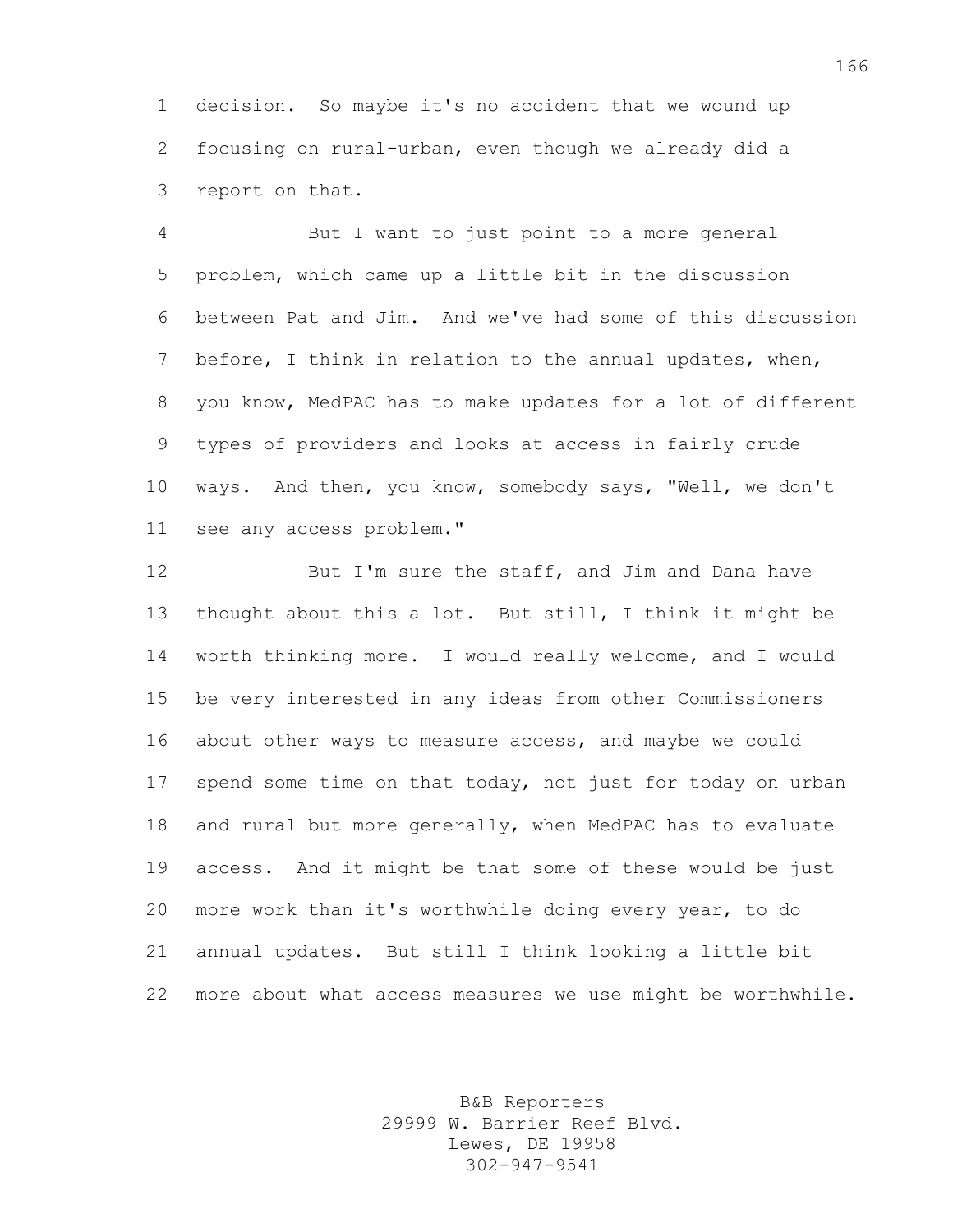So I would just suggest a couple, and I'm not sure, really, that these are that good, but just, for example, we kind of actually talked about ambulatory care sensitive, or potentially preventable ED visits, potentially preventable hospital admissions and tertiary care admissions, and risk adjusted. I mean, in urban and rural, the risk adjusted is [inaudible] have to use HCC scores or the risk adjustment won't be correct.

 But you get the idea. If things are potentially preventable and they're not prevented then one could infer, perhaps, that, I mean, that access may not be what it should be, or the physicians they have access to aren't that good. Or it could be just the base's fault. So any of those.

 But I think that would be one area to kind of think of, and those are not very hard to measure. The others would be more novel things that might or might not work. So I could imagine -- and again, it's hard to get out of the rural-urban framing and thinking about this, although the obvious framing would be Medicaid versus commercially insured or Medicare insured, dual eligibles that are Medicare insured.

> B&B Reporters 29999 W. Barrier Reef Blvd. Lewes, DE 19958 302-947-9541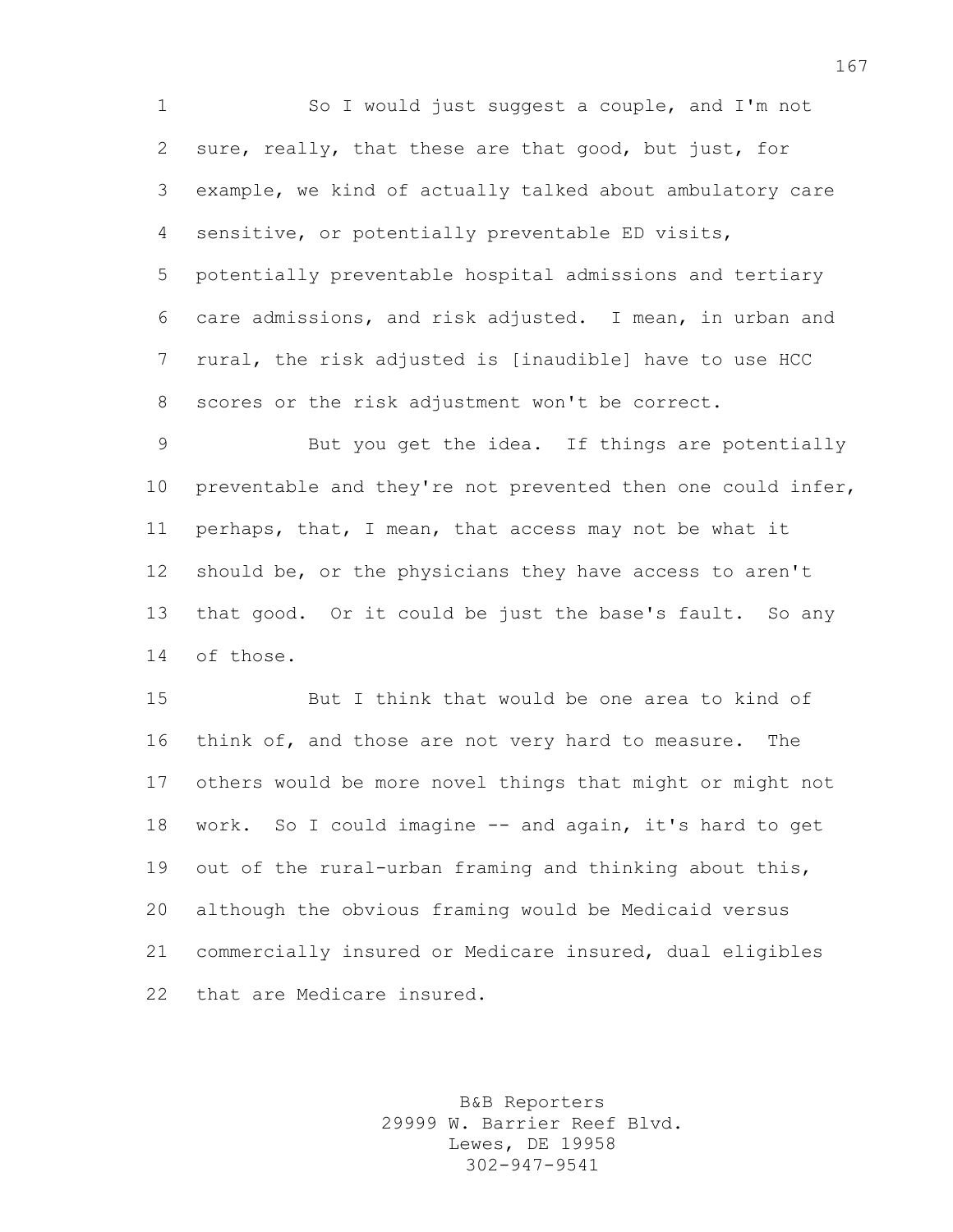But I would assume that the time for a patient to see a specialist, after they have an ED visit, or after they have a hospital admission, obviously not all ED visits and hospital admissions need specialist follow-up, but there are ways of dealing with, but would be longer in rural areas than it would be in urban areas. It would be longer for Medicare patients, but that's not really our purview. I don't know if it would be longer for dual eligible patients. Something like that, and even kind of a looser thing, which might be hard to justify, but just as a way of thinking. If a patient sees a primary care physician, and then they see a specialist, it may or may not have been, and I understand, on referral from the primary care physician, or a lot of times it would be, how long is it, on average, between, say, rural and urban beneficiaries, or any other things we want to compare? So again, another way at trying to get at access.

 So I think it would be good, although we might not want to bring out the full artillery every time, to think about, as you put it, Brian, more granular ways to think about access, whenever we're thinking about access, possibly in annual updates.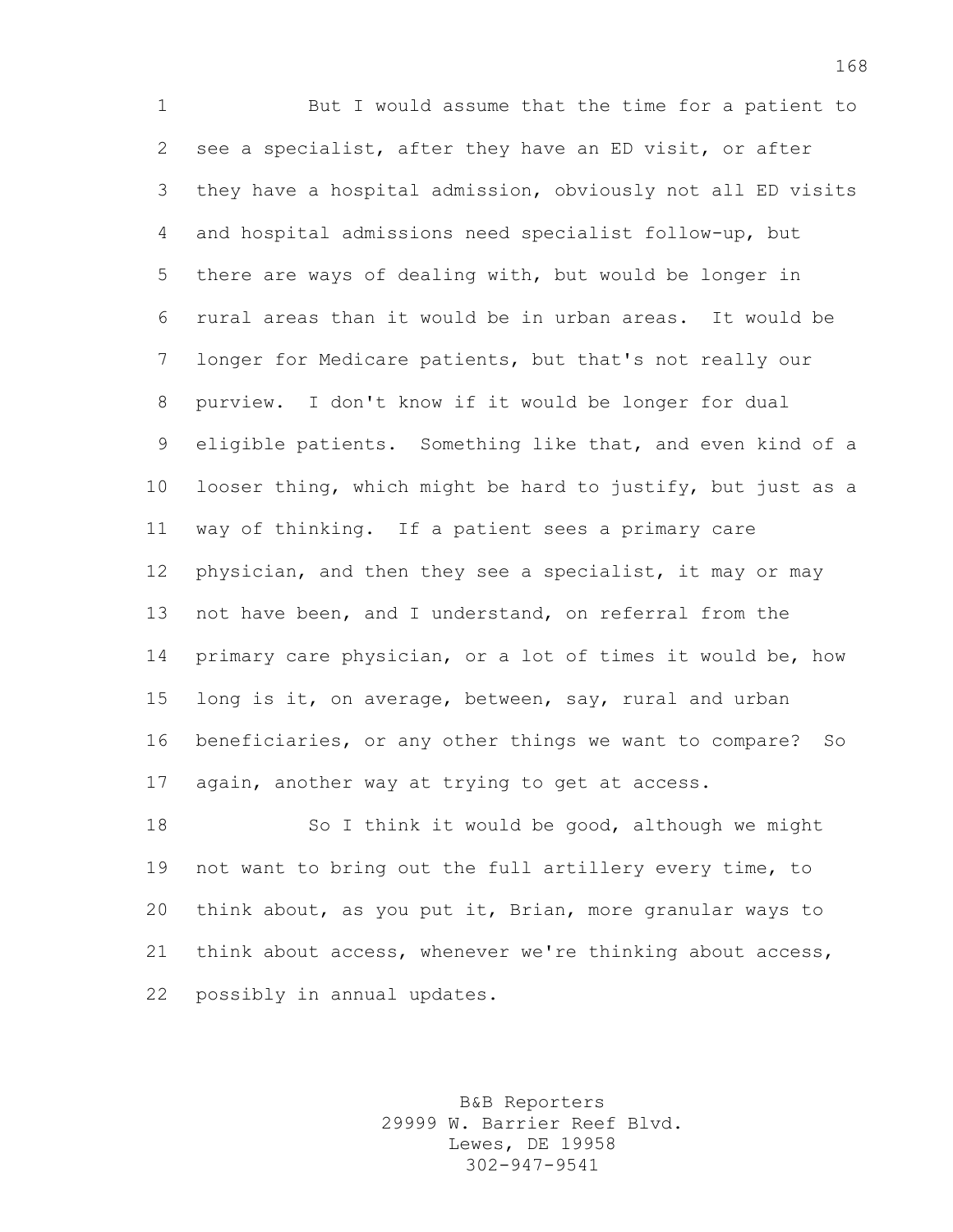1 MS. KELLEY: Okay. Betty.

 DR. RAMBUR: Thank you very much. I just wanted to open by sharing my enthusiasm for including nurse practitioners and PAs as part of the primary care workforce addressing the rural and undeserved citizens of our nation, given that they are increasingly doing more and more of the work.

8 I appreciated what you said about the coding differences between critical access hospitals and PPS systems, and I also just wanted to underscore my appreciation for having a population gradient. Rural frontier counties are, in fact, very different than other rural areas, and I don't know if this is still true, but at one time they were disproportionately very old, elderly, health was self-defined as the ability to work, so even that sort of different mindset. It seems like some of these things could be gotten at through some of the more granular analyses you talked about, like surveys.

 I wanted to just make one quick comment, following up on Pat's comment, and I think Larry's, as well. As I was thinking about this I was thinking that we're actually talking -- I was thinking underserved for

> B&B Reporters 29999 W. Barrier Reef Blvd. Lewes, DE 19958 302-947-9541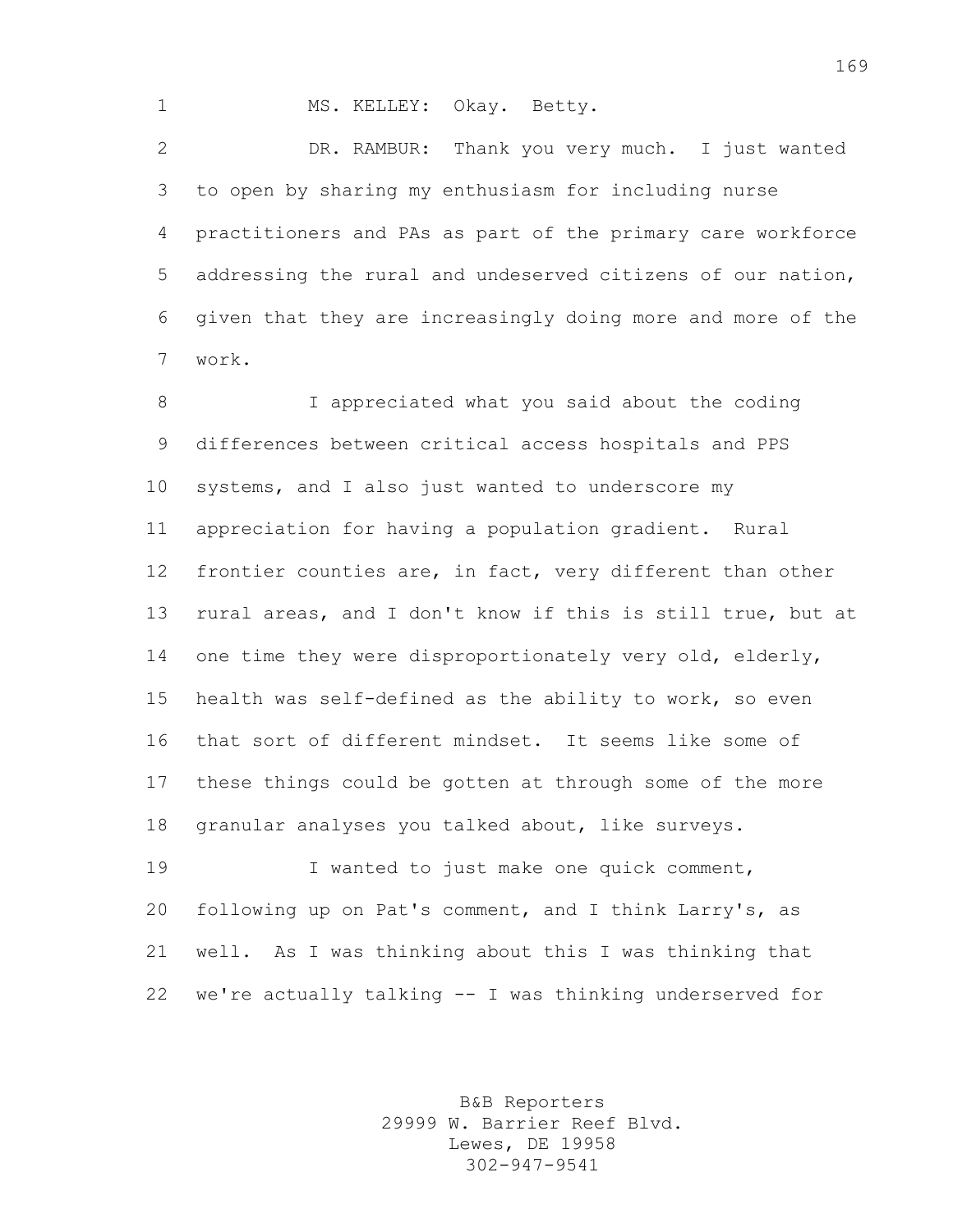what? We're talking about acute and hospital care, but I know that in a number of states, and certainly in rural areas, there are dual eligible programs that are looking at chronic collaborative initiatives that are looking at individuals who are sometimes called super-utilizers, people who are utilizing a lot of health care or dual eligible. And there are collaborations between nurses, not advanced practice nurses, and social workers, that use complicated IT platforms and predictive algorithms to 10 identify, you know, who they need to reach out to individually, who they need to manage in some sort of other kind of way. And I don't know how we think about that when it's not in claims data, and that was one of the bases of my earlier questions.

 So even if a report like this could just highlight some of those initiatives that are not easily accessible, in terms of, you know, a plethora of data, we could at least have some illustration of that, because I think there are very, very important initiatives, and certainly there is a lot of talk, or attention, at least, in the nursing world of the potential for nurses and social workers, not advanced practice, to really change the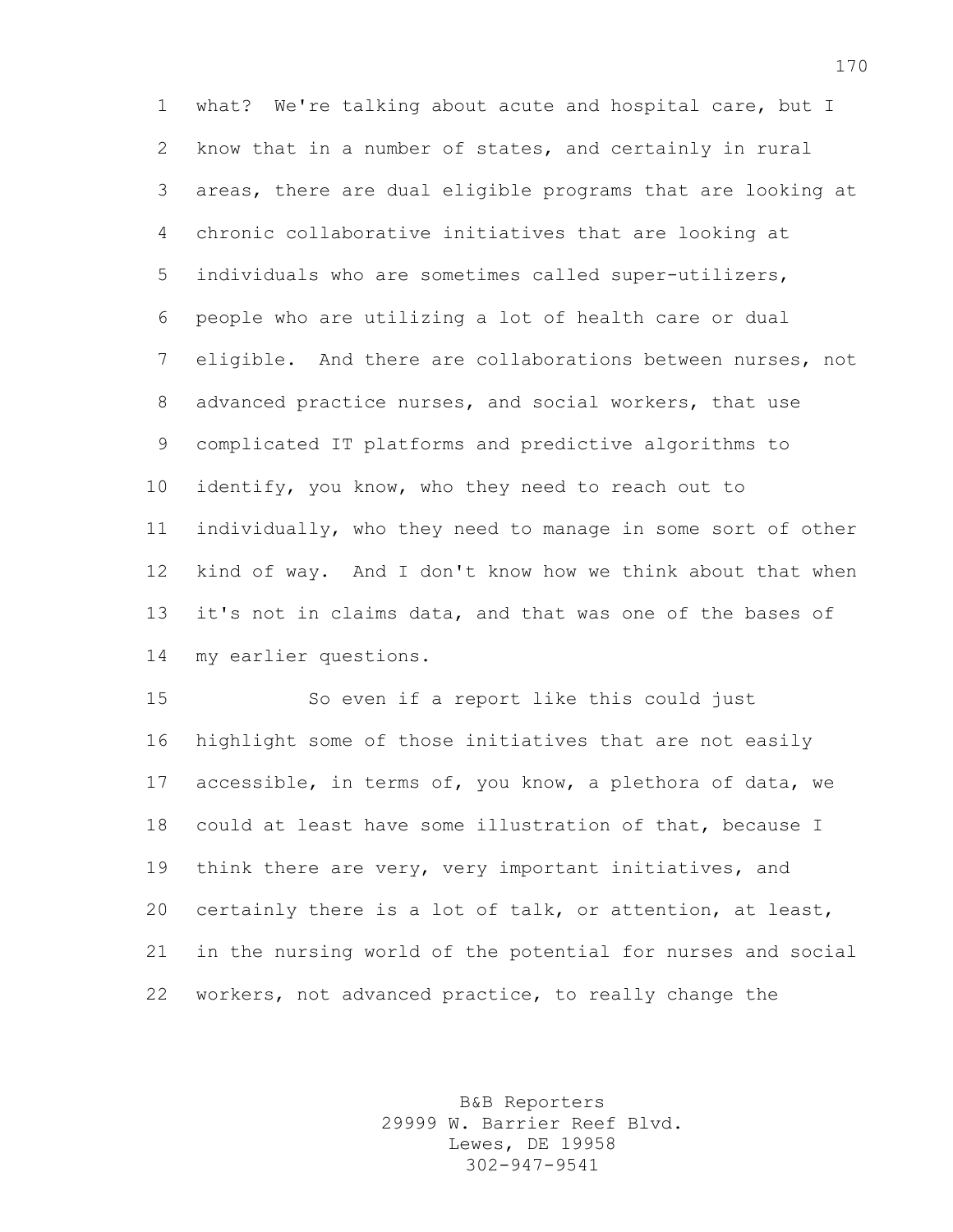landscape.

 So thank you. Overall I think it's a very good start.

MS. KELLEY: Stacie.

 DR. DUSETZINA: I agree. This is very interesting and well outside of my area of expertise. But I did want to bring up one issue related to the measurement issues you all bring up in the chapter, around the MUAs, and especially the idea of incorporating NPs and PAs.

 I guess one thing that I was wondering is, do you plan to try to create this revised MUA and see if that improves identification of people who really, truly do have a limited access to health care practitioners of all types, and see if that does any better?

 And I guess the other question that just came to my mind was around the issue of specialty care access, and I think Larry pointed this out as well, and others have made similar comments. That seemed to be a component that you flagged in the report as having been something that was difficult to access for the prior report, broken down by rural and urban. And I do think that that seems an important access question, and I didn't see it fully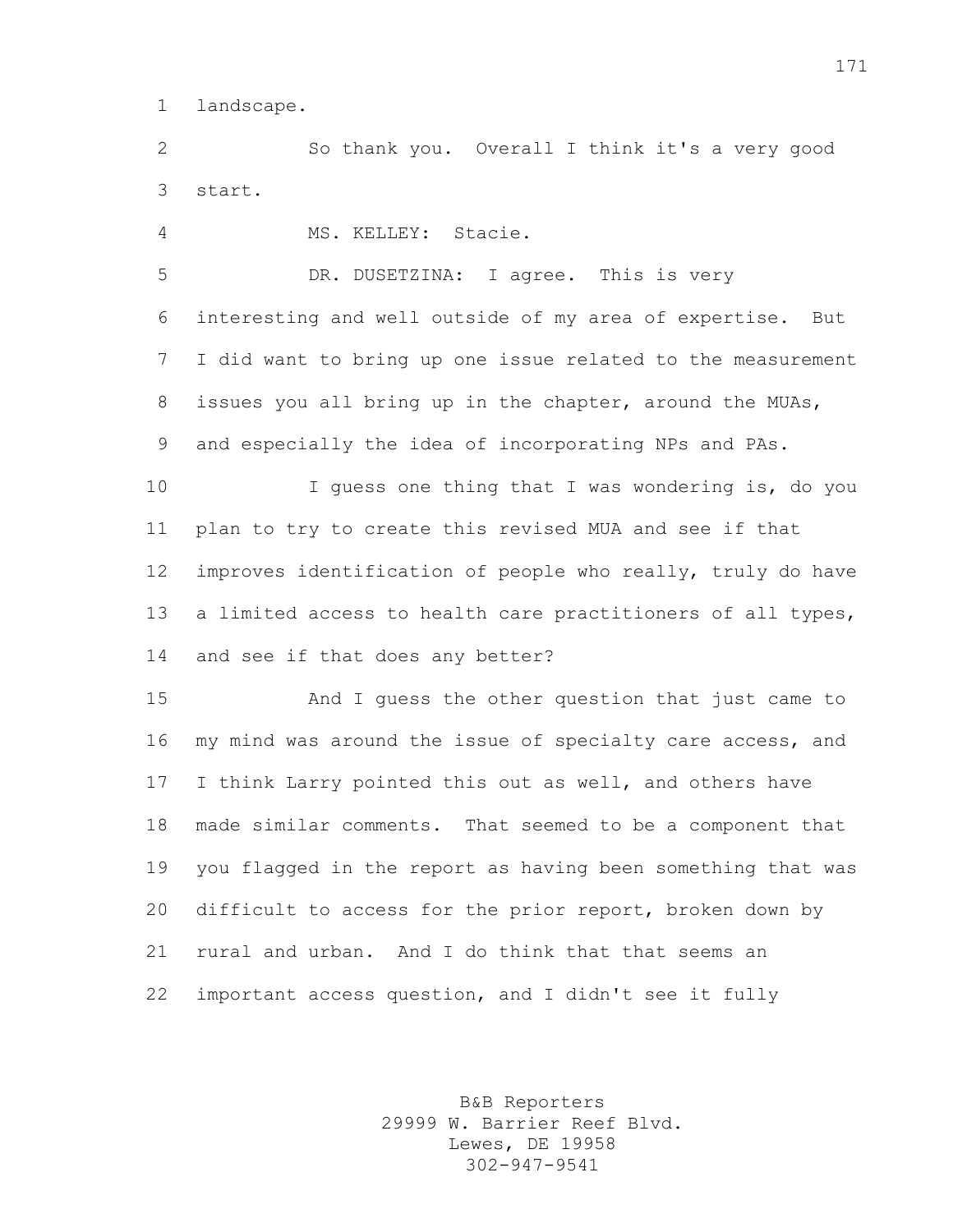reflected here.

 So I'm just curious about those two items. MR. O'DONNELL: Yeah. So I'll take a crack at them. I think the first thing is like are we considering recreating MUAs, incorporating NPs and PAs. I think the basic answer is that, you know, we work for you, so you will kind of tell us what to do. But I think stepping back a bit, right, is that philosophically, you might not want to go with an area-based designation of safety net provider writ large. So I think next month, I think what we'll do is take a step back and say like, yes, we did not like this particular area-based designation, which is MUAs, but here's a kind of broader perspective on how the Commission might want to define safety nets, and so you all will have the discussion of which one you kind of like better in terms of provider-based or area-based, things of that nature. So I think that's one thing. And on your specialty question, you know, just to

 level-set, what we found last year was that comparing urban and rural beneficiaries, the use of PCP visits was about the same. We didn't find any difference, really. But even after controlling for state variation, the difference in

> B&B Reporters 29999 W. Barrier Reef Blvd. Lewes, DE 19958 302-947-9541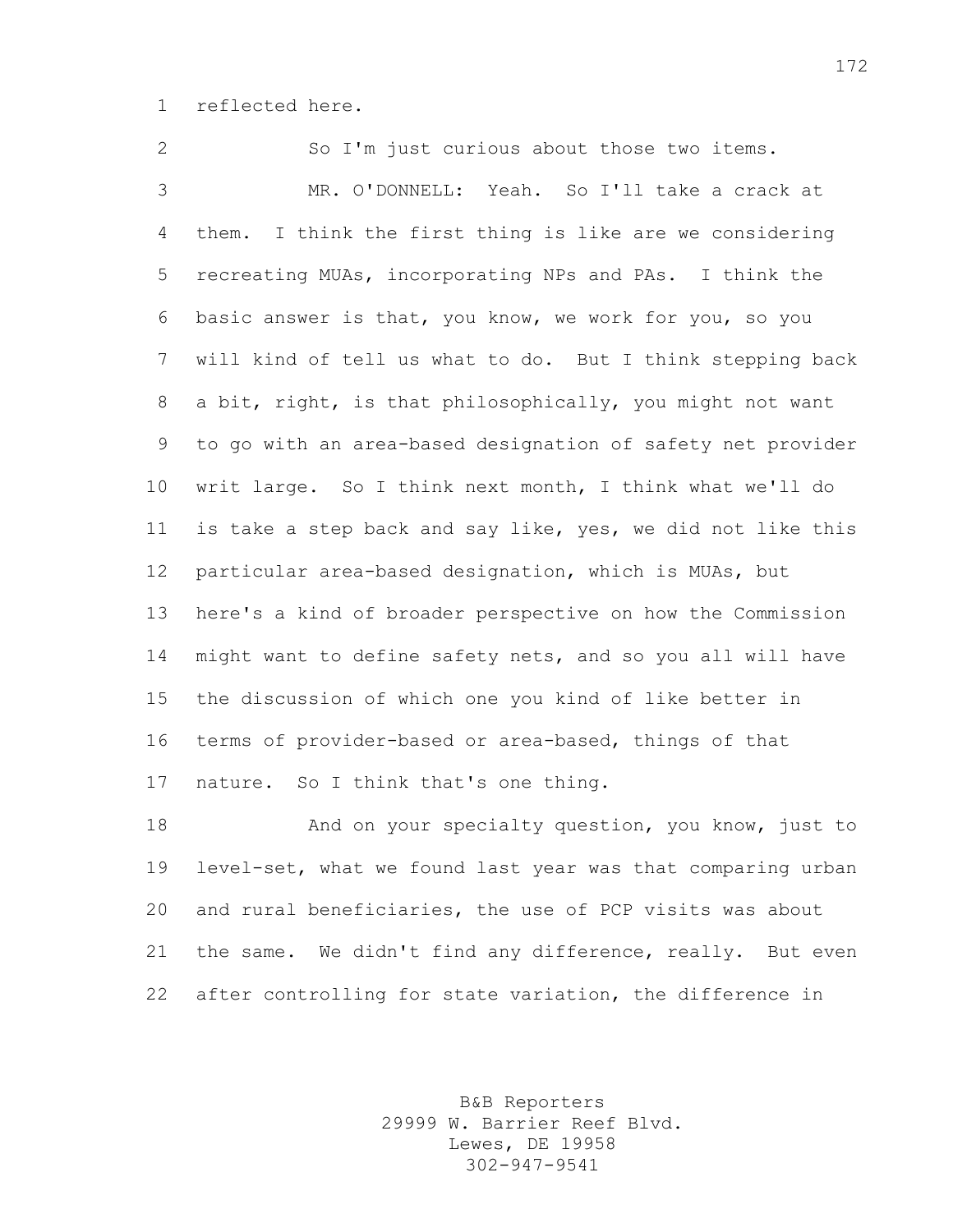specialist use was about 20 percent different. So, you know, rural benes had about 20 percent fewer specialist E&M visits.

 So we saw those data, and what we did was then we said, well, what does that mean? We looked at kind of survey data to say, are rural beneficiaries satisfied with their access to specialist care? And, in general, they were.

 And so, you know, we then took another approach and we talked to a bunch of rural folks in different communities. And I think where we landed was that, you know, they certainly do use fewer services, it certainly is related to how far they drive -- so they're driving 25 to 50 miles, on average, compared to maybe half that for urban folks -- but that, you know, our kind of mean hypothesis is that they tend to bundle services. So they make a trip, you know, 45 miles down the road, and they might get more packed into one visit than otherwise, if it was 5 miles down the road. And that's how we square the kind of rural folks themselves saying they are satisfied with access, but then the substantially utilization of specialty care we see in the claims data.

> B&B Reporters 29999 W. Barrier Reef Blvd. Lewes, DE 19958 302-947-9541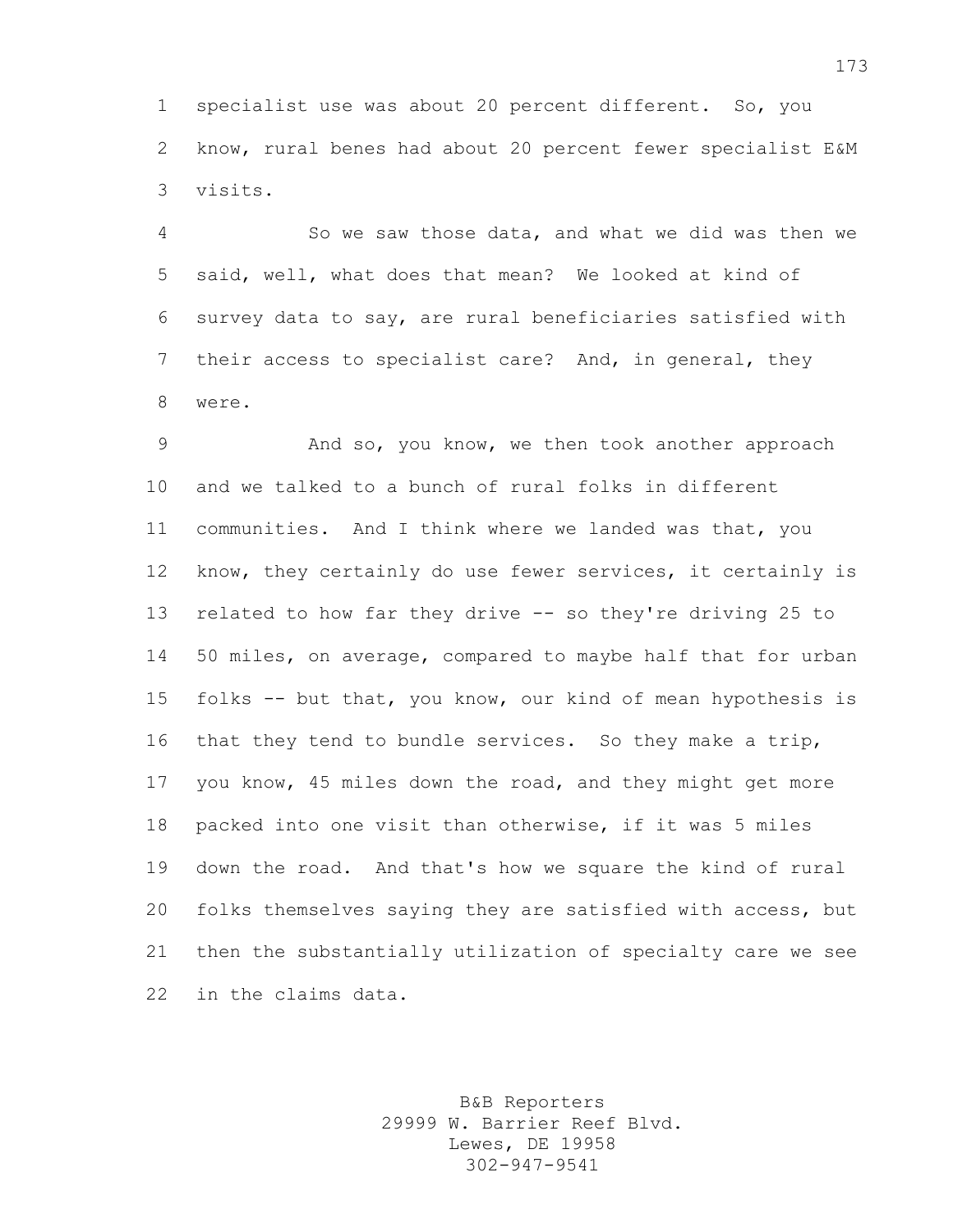So that's just kind of level-setting of what we see in the world.

DR. DUSETZINA: Thank you.

MS. KELLEY: Jaewon.

 DR. RYU: Yeah. A little bit of piling on here. I'm excited we're doing this work too. It seems like we have many discussions related to all sorts of policies, and even the annual update discussion, where we talk a lot about unintended consequences and specifically vulnerable populations within the program and also underserved areas or providers serving underserved areas. So I think this is all very important, to have a grounding that's a little more accurate.

 I'll be honest. I was a little surprised. I had no idea that the MUA framework was so inaccurate. So I think that was one bit of shocking news to me. But I thought what was really good in the chapter was the use of an example, and the D.C. metropolitan area example, I thought, in particular, really made that come to life. So thank you for incorporating that, Brian and Jeff.

21 I am eager to see what the alternatives are. I think that's where I'm curious what you will come up in the

> B&B Reporters 29999 W. Barrier Reef Blvd. Lewes, DE 19958 302-947-9541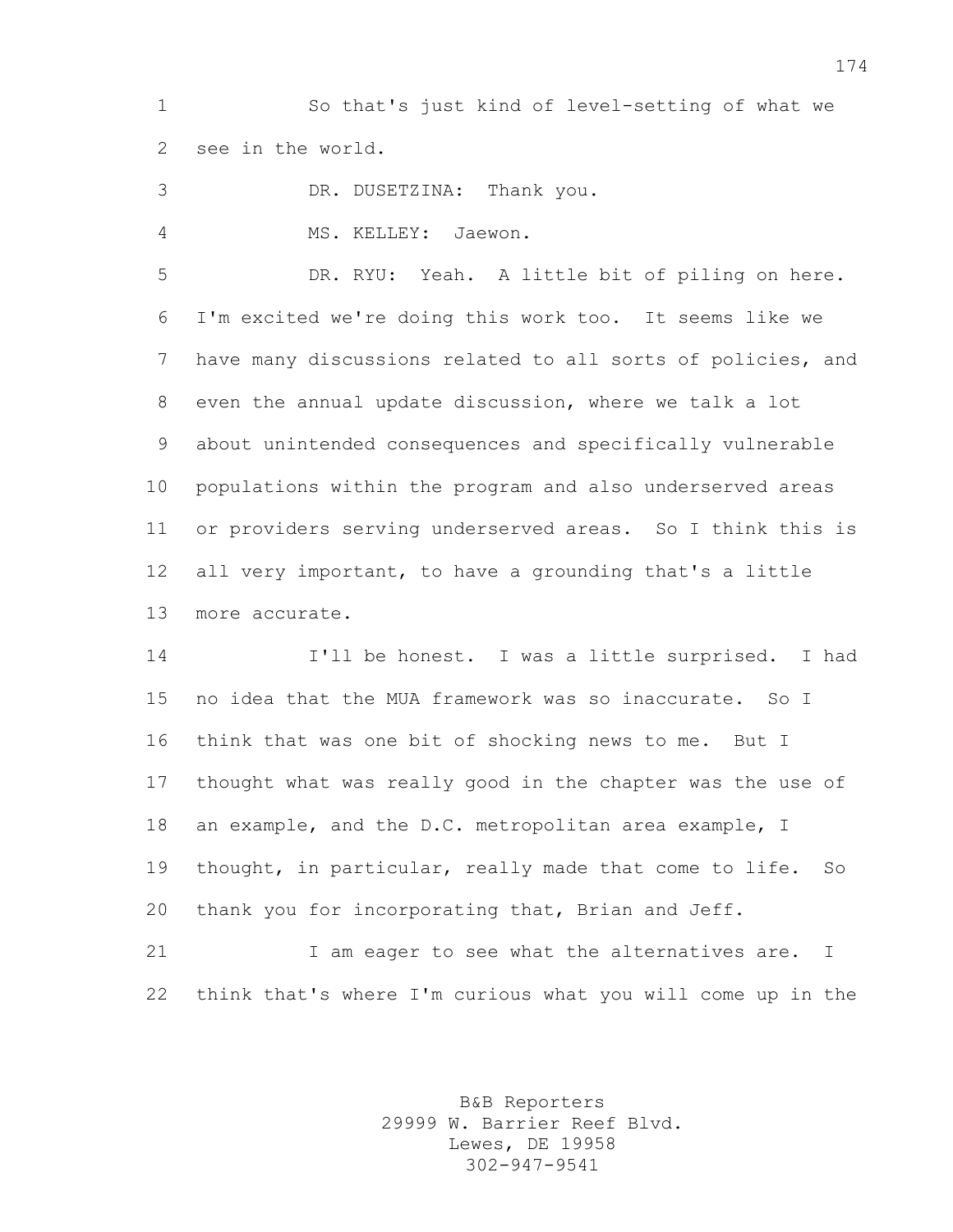next discussion we have on this, Brian and Jeff. And earlier, Brian, you referenced it may not necessarily be that it's a geographically oriented measure, like the MUA is, but perhaps it's more around the characteristics of the beneficiaries that certain providers take care of. And so I aligned probably a little more. I could wrap my head around that. I think that makes better sense to me. I think it's a more accurate framework.

 I think Larry got into some of the other proxy measures of access that I also think make better sense than sort of what appears to be arbitrary geographic kind of cutoffs that are dated and based on criteria that were quite a bit of years ago.

 So I'm eager to see what you all come up with, but thank you so much for a great discussion, great chapter.

17 MS. KELLEY: Pat.

 MS. WANG: It's been said -- and I just want to sort of underscore, I really encourage MedPAC to take a deeper look in the definition of access, particularly is it the right kind of access, and in sort of making an assessment there, it's kind of the proof is in the pudding,

> B&B Reporters 29999 W. Barrier Reef Blvd. Lewes, DE 19958 302-947-9541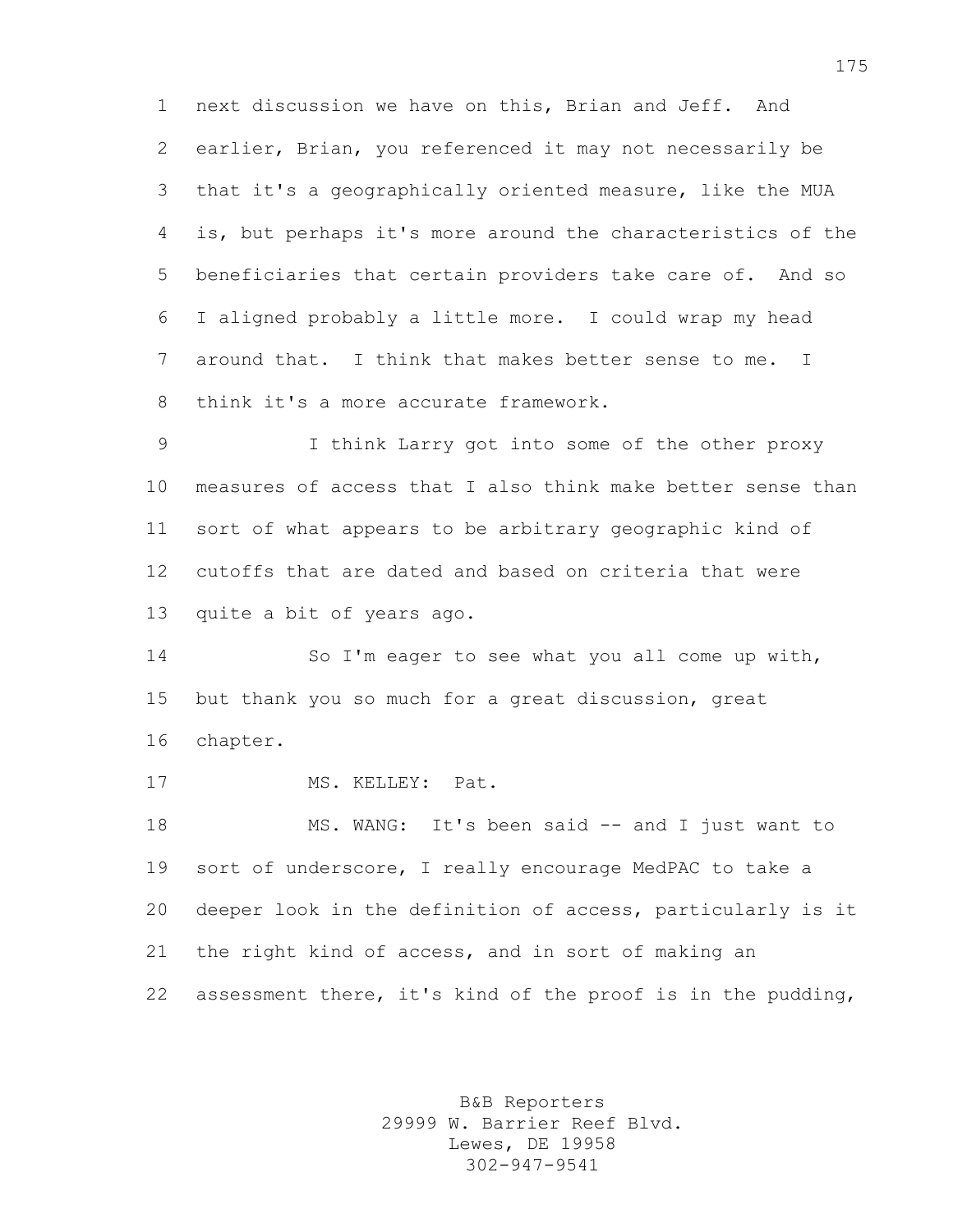excessive emergency room use, excessive PQI, avoidable admissions. That is an indicator that something is not quite right, despite the head count of what might be considered primary care or the number of E&M visits per person.

 As you develop out the tweaks to the MUA, I mean, the suggestions about including NPs and APRNs is really 8 great, but I wonder -- again, I encourage you to think about maybe it's the MUA plus, plus, plus, you know, the indicators that Larry and I have both mentioned.

11 11 I think specialist wait time is hugely important, hugely important, just my experience. Primary care access might be fine, but if you have to wait months to get a specialist consult, you are going to wind up in the emergency room. So that's the way those things kind of happen.

 I do wonder whether it is appropriate in this MUA plus, plus, plus to introduce some of the new indices. We talked about the AVI last time when it came to quality metrics. There's the social risk index, the SVI, social vulnerability index. There are a lot of indices now that can enrich the view of a geographic area.

> B&B Reporters 29999 W. Barrier Reef Blvd. Lewes, DE 19958 302-947-9541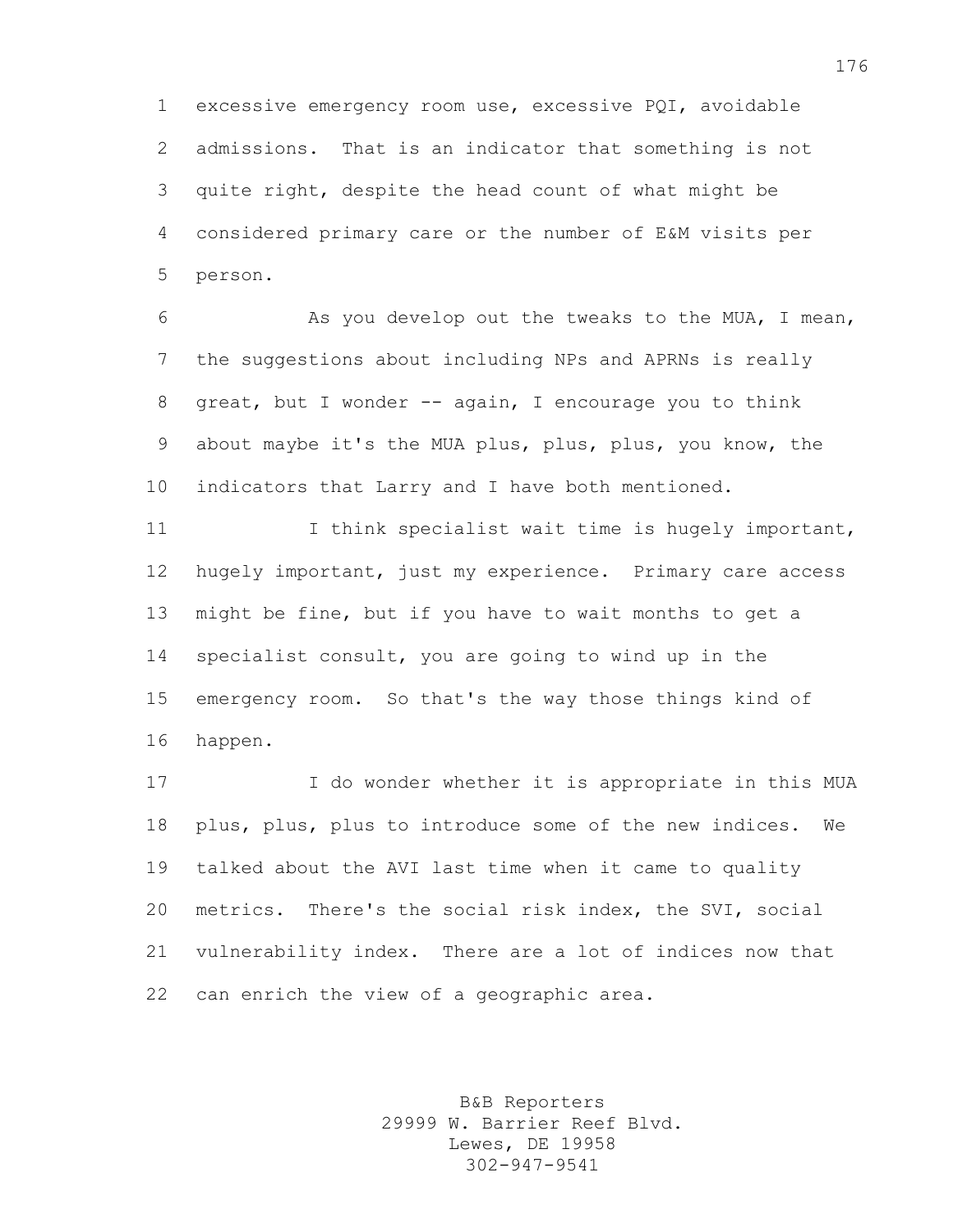1 The final thing -- and I don't know how to define this -- is to the extent that it's possible to identify the sort of effectiveness of a system of care in a region in which providers might be located, I think it has a big impact on the people that we care about. You can have lots of individual providers and lots of utilization, but it might be all the wrong utilization. It might be overutilization, and I personally think that if there are any indicia that people can think about, about systems of care where there's collaboration, that is a very important indicator.

Thanks.

13 MS. KELLEY: David.

 DR. GRABOWSKI: Great. Thanks to Brian and Jeff for this work. I believe this is really, really valuable.

 I want to build on Pat's comments on her definition of access and Larry's comments on measuring new types of access. I thought those were really important comments, and I agree with what's already been said and wanted to sort of build on that.

 As was noted in the chapter, it's really hard to compare duals and non-duals based on their utilization.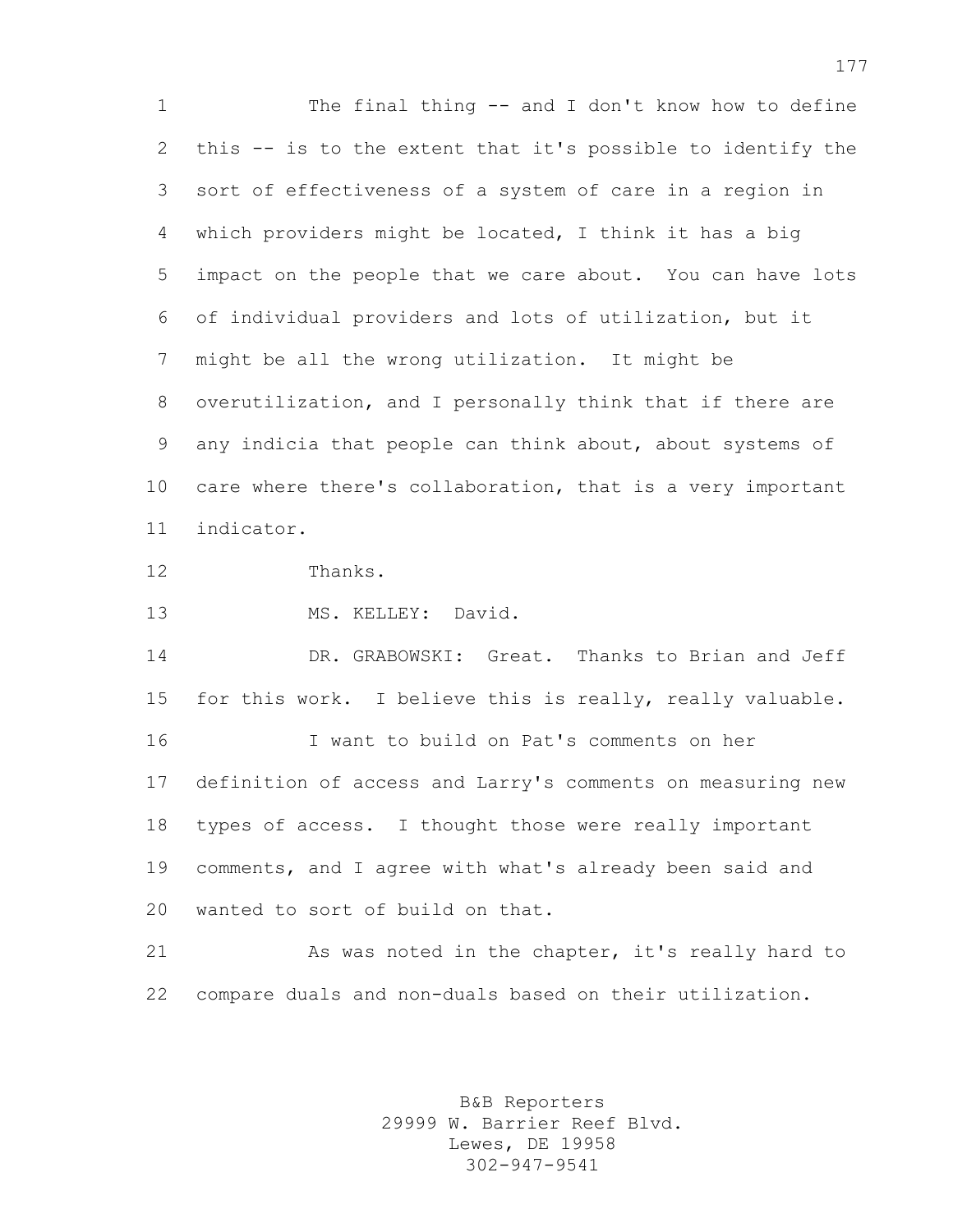How do we interpret what's appropriate and what isn't? I also don't know that we have a sense of whether or not duals are accessing higher-quality providers, and I just wanted to give a quick example from one of our research projects. We wanted to compare duals and non- duals leaving the hospital, and their access of skilled nursing facility care, we found, not surprisingly, that duals' access lower quality SNFs -- this is all done within ZIP code, so we're controlling for area, and we're looking just within ZIPs, a dual versus a non-dual, where do they get care. Duals go to worst-quality SNFs. They're more likely to get stuck in those SNFs once they're there and transition to long-stay status.

 Larry, when you're building that measure set, another possible measure, it's kind of successful community discharge, whether individuals are able to return to the community. Not surprisingly, duals have much less help in the community and so much less of an ability, both to access home health care on the front end but then to return to the community on the back end.

21 I think we have to be really careful in thinking about access here. It's not just appropriateness, but it's

> B&B Reporters 29999 W. Barrier Reef Blvd. Lewes, DE 19958 302-947-9541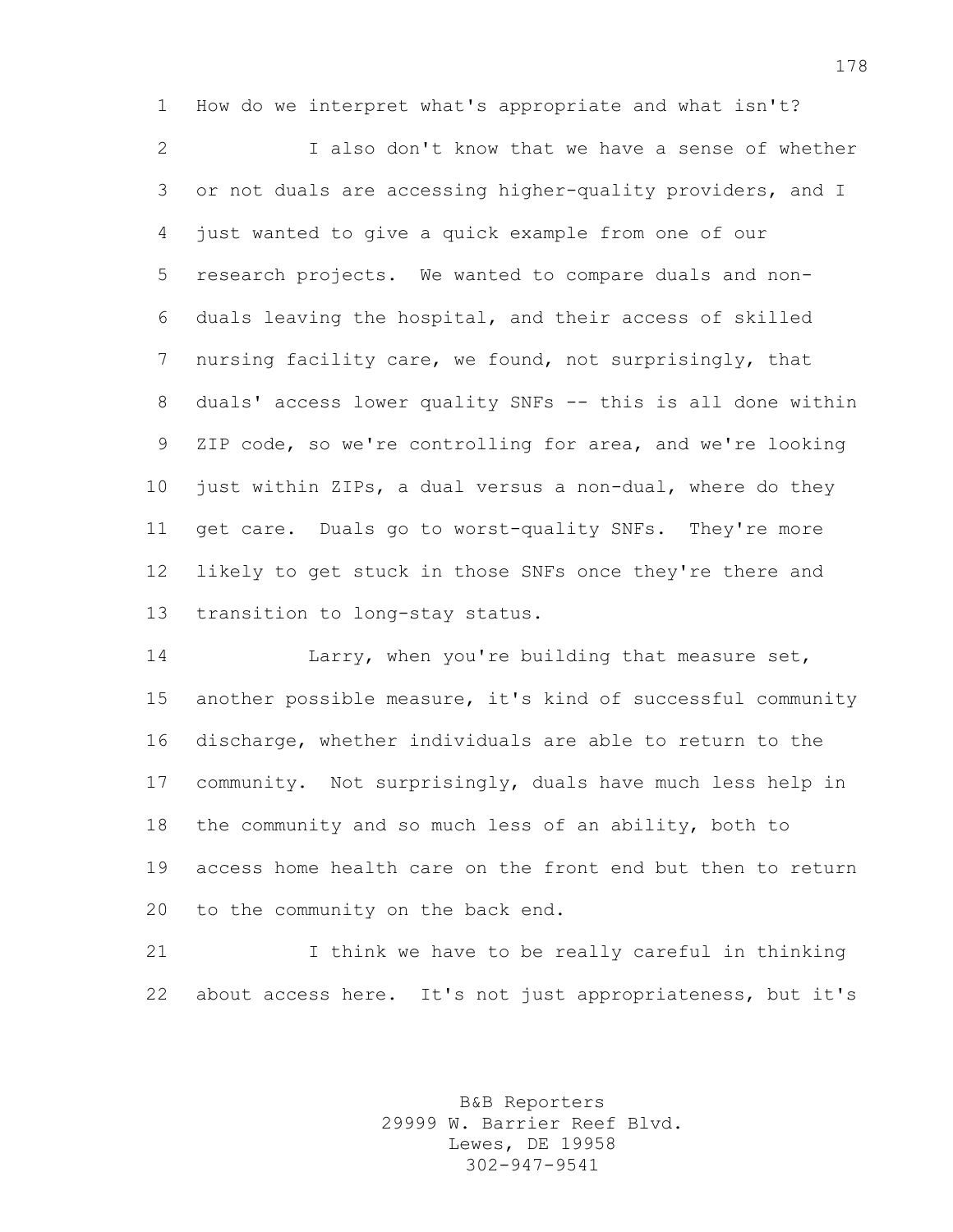also sort of the types of providers and the social support. I'm not so much trying to push the staff to adopt our research strategy as much as using it to illustrate, but there's a lot going on here, and you need to think about access broadly. So I hope we'll continue to do that.

 Final point, and I wondered about comparisons -- 7 and maybe I missed this -- within duals by race and ethnicity and whether you could look at differences there. That might be really interesting. We've seen a lot of research suggesting within dual populations, there's differences there, and so I'd be really interested. If you've already done that, great, and if I missed it, I apologize. But, if not, that might be something to add to the future iterations of this work.

 Once again, this is incredibly valuable. I'm glad we're doing it, and I look forward to future versions. Thanks.

 MS. KELLEY: Amol, did you have something on this point?

 DR. NAVATHE: Yeah. I simply wanted to expand David's point, which is this notion around how we think about access has to be very broad and multidimensional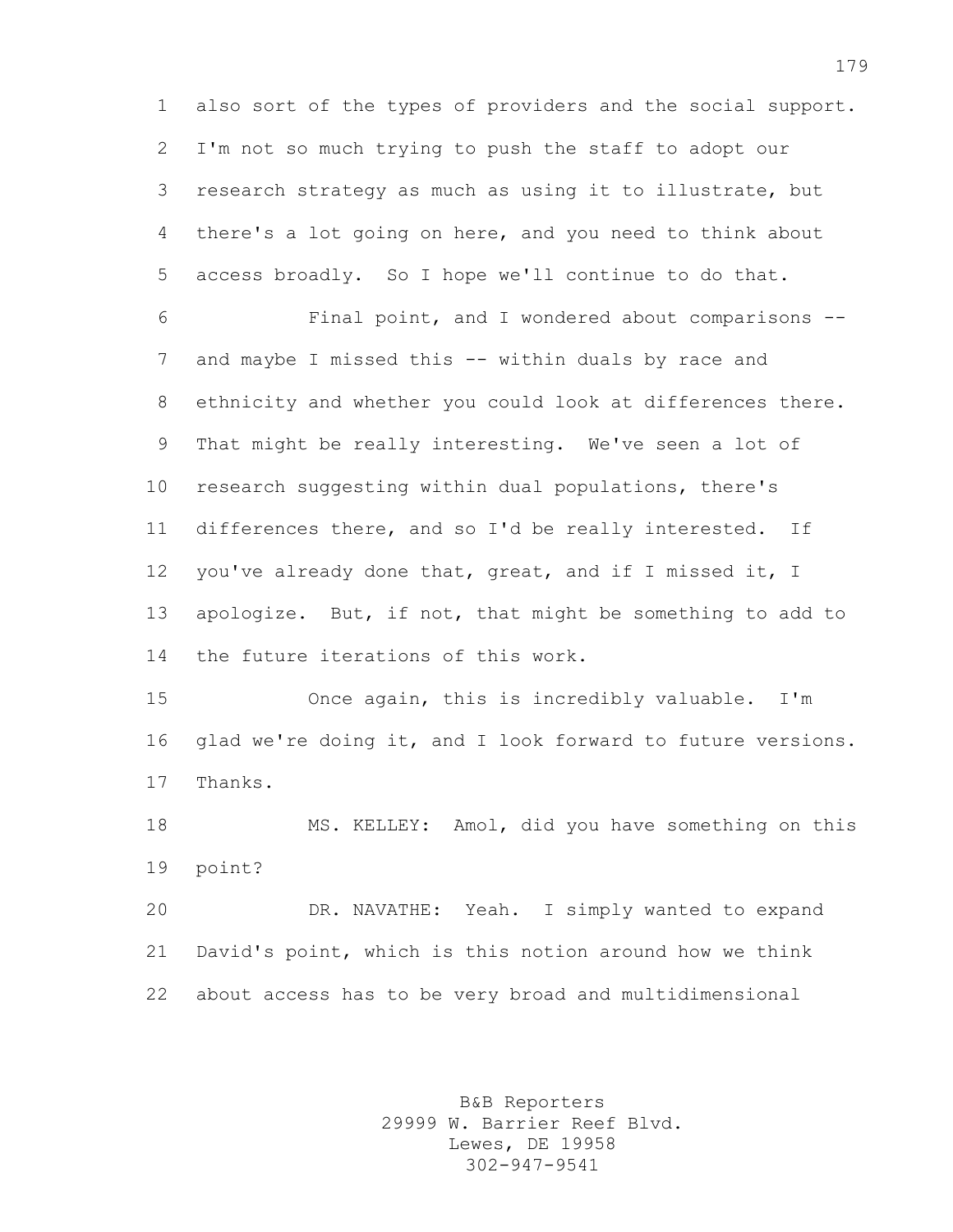because -- I think there's also evidence that based on race, so beneficiaries of Black race, dual eligibles, patients who live in areas which have higher social deprivation indices, they tend to access a different network of providers to begin with. There's a pretty significant separation. So I think there's some estimates that look like 20 to 25 percent of NPIs account for 80 to 85 percent more of the care that's provided in an ambulatory setting for patients with dual status or patients with Black race, for example. So I think that there has to be this nuanced sense of how we think about access. It's not just about physical utilization, which I think we have articulated here, but I just wanted to amplify that. Thanks. 15 MS. KELLEY: Okay. Bruce. MR. PYENSON: Well, thank you. I'll be very brief. I would like to make two suggestions or three suggestions and a comment. The comment is that last month, we had what might have been termed "odd results" by looking at social deprivation index and dual eligibility with respect to quality outcomes for post-acute care. Here, we are finding what might be considered odd results for the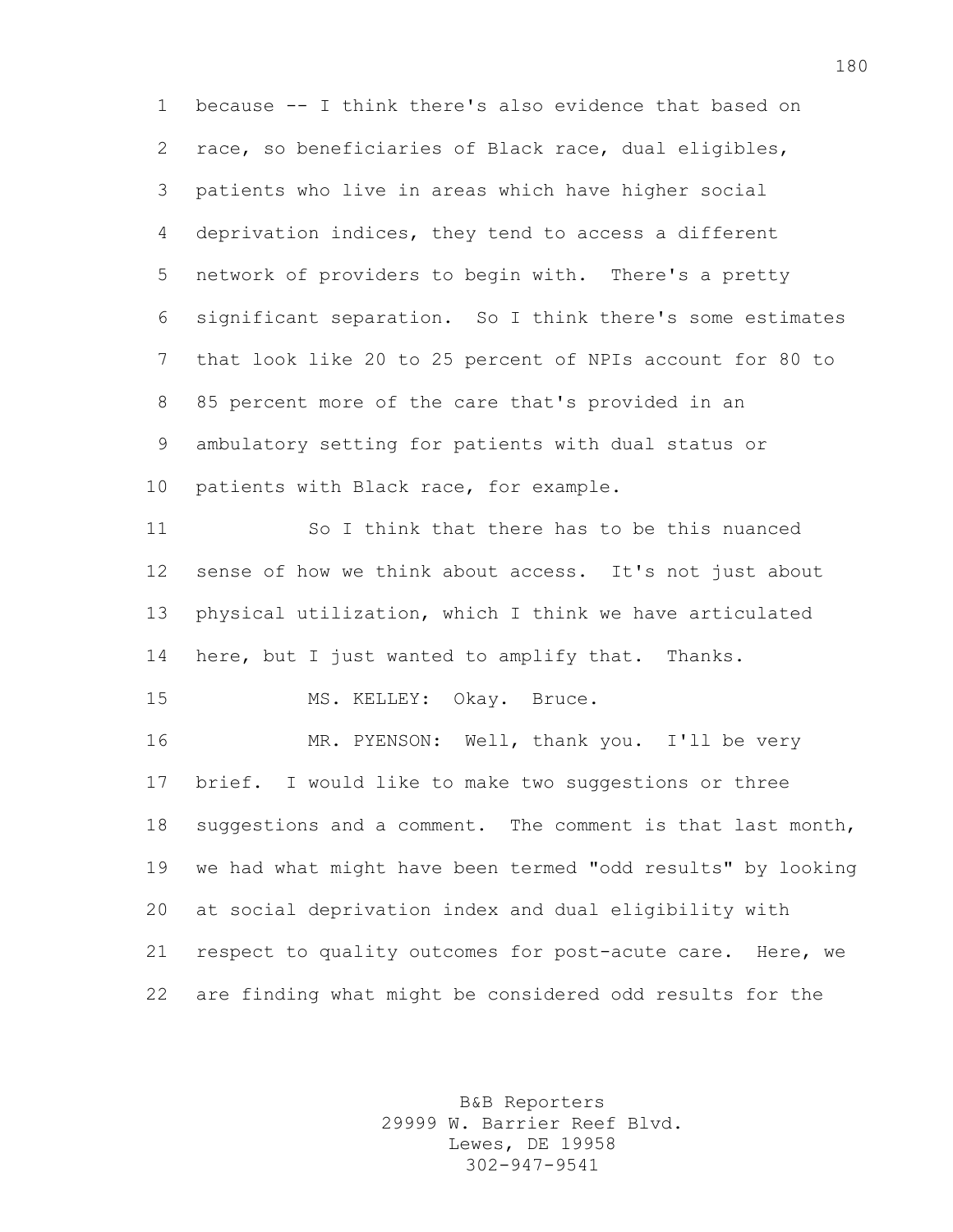MUAs.

 I'd like to suggest that we depart from our usual presentation and show confidence intervals or 90th, 10th percentiles along with the averages to give people a sense of the variability within the characteristics that we're measuring, because I think that emphasizes the point that we're not saying that there aren't disparities. What we're seeing is huge variability. And that probably points to those qualities. A second point is that there is a lot of overlap, over a high portion of dual eligibles are institutionalized, and they have an odd impact on regions because of how nursing homes are located. So, if it's possible to break out institutionalized as in some of the analyses, I think that might shed light on otherwise this cloud of data that we're observing. Thank you. DR. CHERNEW: Jon Perlin? DR. PERLIN: Well, thanks. I'll go back a little bit to three related points. The first of those relates to better metrics of access that the group has really talked about.

> B&B Reporters 29999 W. Barrier Reef Blvd. Lewes, DE 19958 302-947-9541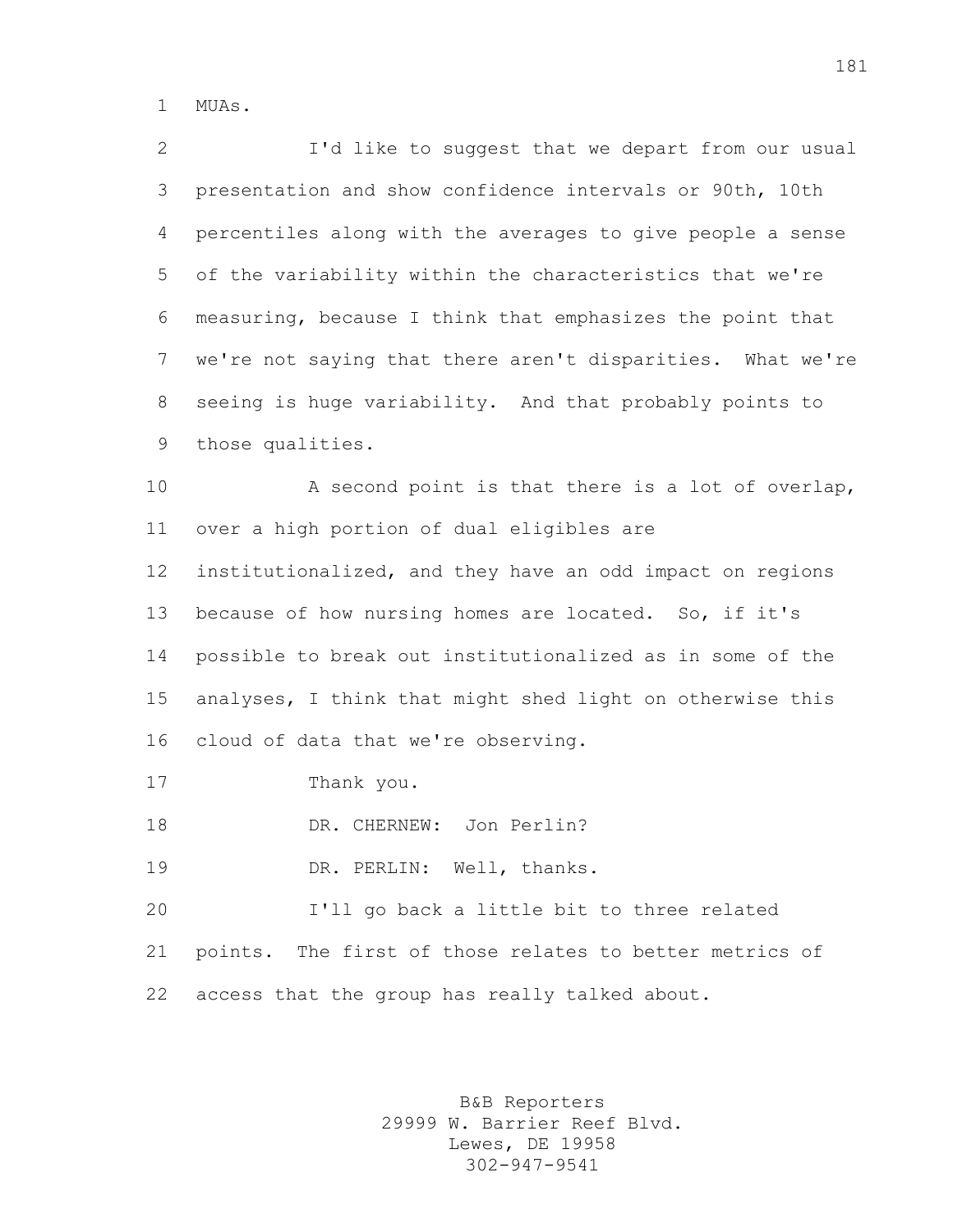The second, some of my concerns about the MUAs that I don't think we've been quite a pointed about.

 And third, something I think we also have to contemplate, which is what ultimately are the implications in terms of a change to contemplation of MUAs. So, for example, MUAs remain critical for FQHC status, et cetera. So, on the change, even in areas that are not discriminated as, more or less, underserved may become more underserved if the MUA concept were eroded.

 The first point is I think we have access to data to give a much more robust picture of what access means, 2021, ranging from information access, broadband availability, primary care or ambulatory care, sensitive indicators, mortality rates, and I would even hope some of the intermediate outcomes, blood pressure control, you know, diabetic management, et cetera.

 Put that aside for a moment. I think we all agree to that. Let's go back to what I think we did, a sharper point, and I think the chapter does a good job on this, but there may be a couple more resources or a couple more statements on this. What are some of the problems of MUAs? Well, the more I look at it, I feel like we're using

> B&B Reporters 29999 W. Barrier Reef Blvd. Lewes, DE 19958 302-947-9541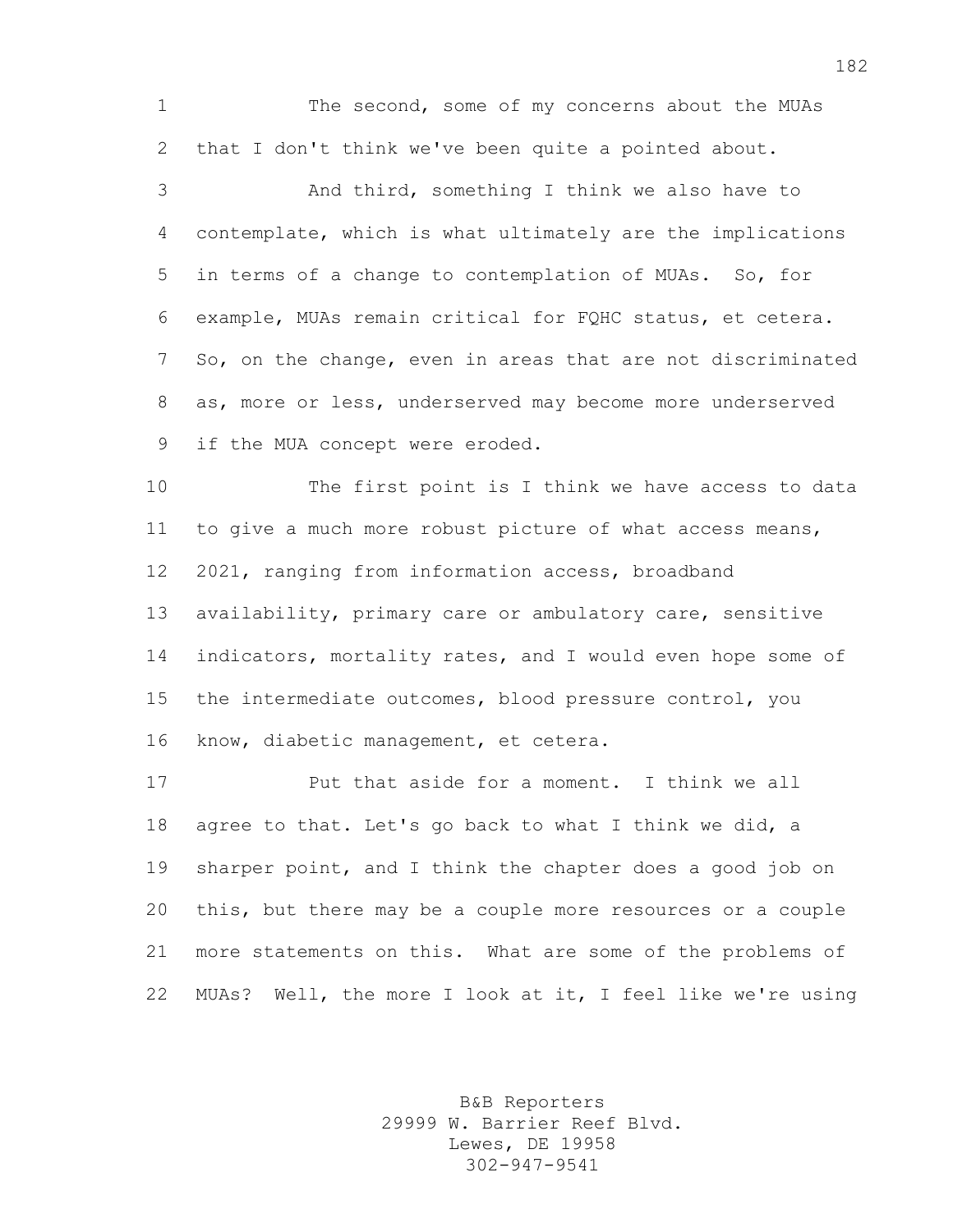a thermometer to measures distance. It may be the wrong tool, and it's a tool that's not stable over time. The units have changed.

 So you just go back to the basic components. Is infant mortality as relevant as it might have been when MUAs were constructed in 1973? Well, I went back. Richelle Winkler wrote an article on the changing demography and the age segregation that's occurring. Now with highly concentrated populations of older and younger individuals respectively, that marker in itself shows that there may be instability in the use of MUAs over time because what may have been a critical piece of understanding access in a geographic area may have substantially changed.

 In fact, in a recent Harvard Business Review article on this point of age segregation, there are notes made that the segregation of elders and younger are actually greater than Latinx, White populations, a direct quote from the article.

 The second aspect of that is that there's a great review article on the Health Policy comments. I realized it's old, but it's not as old as MUAs. It's 2008 from Sara

> B&B Reporters 29999 W. Barrier Reef Blvd. Lewes, DE 19958 302-947-9541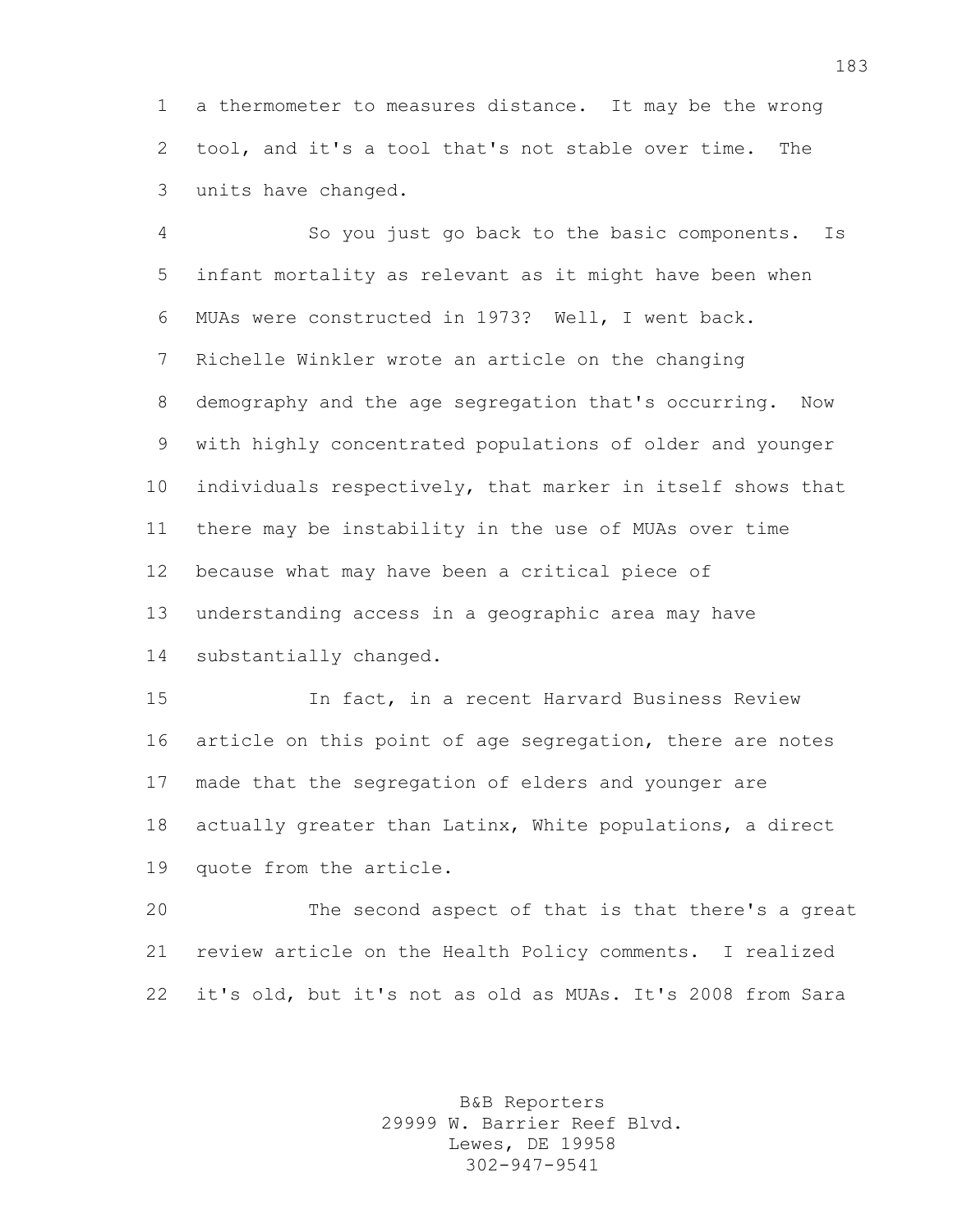Rosenbaum's group. Peter Shin is the lead author, and in it, they regress, you know, 20 variables, and find 9 that are more predictive than the elements of MUA. At just simply a mathematical basis, as Bruce and others have indicated, there are likely better predictors of what constitutes relative paucity of access versus access, and it gets back to that first principle that, I think, Jim Mathews articulated so well. It's really do we have the resources not only for the patients but for provider infrastructure to support patients with the use of this. I get to this point about first I think we have a better set of indicators of access, as many Commissioners have articulated. Second, I think our criticisms of MUA are even

 stronger, the terrific articulation of the concerns that are in the chapter.

 But, third, as we do this, I worry about the 18 potential for collateral damage that may not -- may inadvertently not benefit those areas that in fact are underserved but in fact diminish the infrastructure of those areas that are better served and highly reliant on things that are supported by the MUA designation.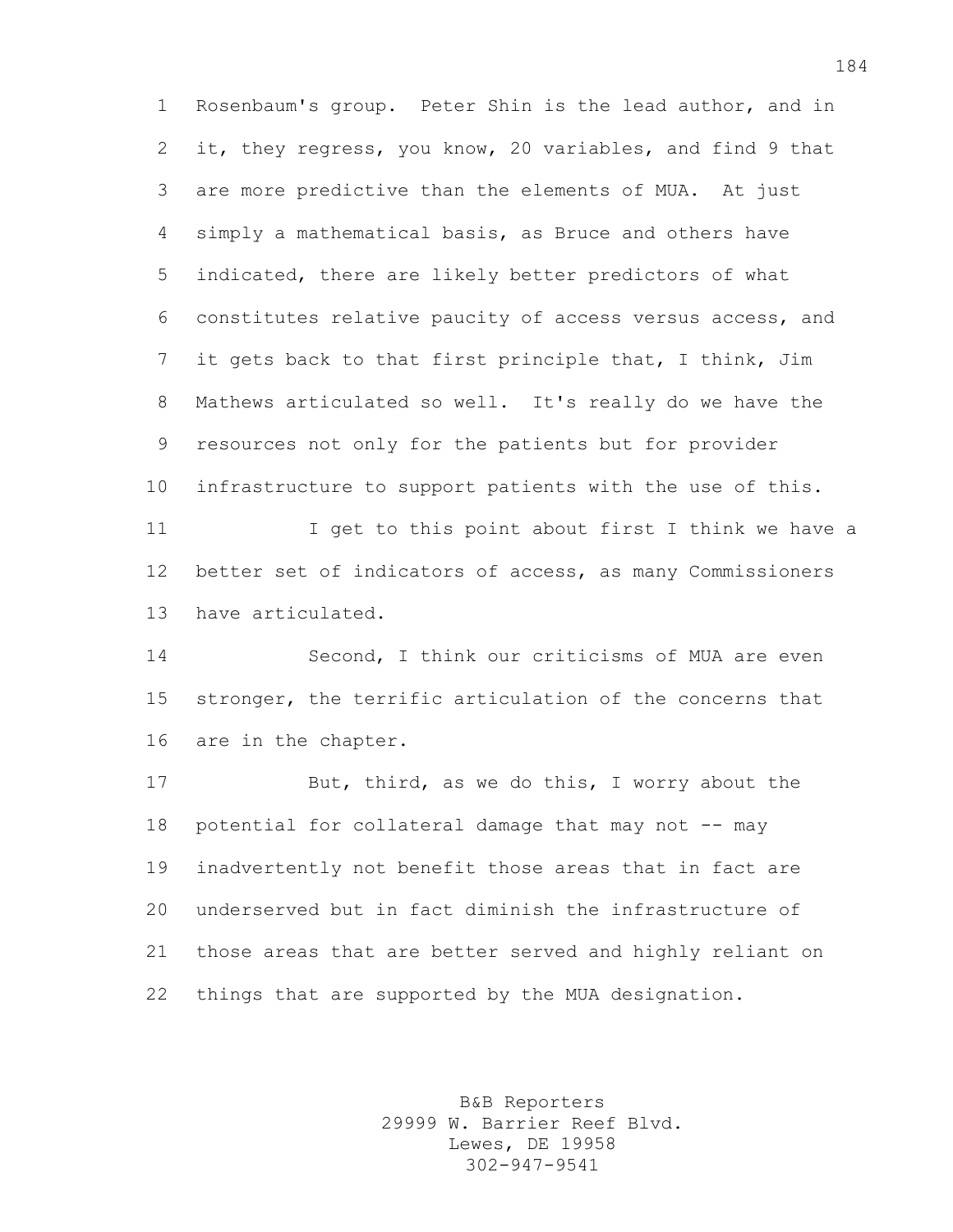1 Thanks very much.

2 MS. KELLEY: Paul.

DR. PAUL GINSBURG: Oh, thanks.

 Yeah. I think following up on what Jon was talking about, I am really glad that you've done the MUA analysis, and it's not just a matter of research, as you say, Brian and Jeff. It's really a matter of this is the basis for policy, and the policies that are drawing on the MUA are probably not allocating resources very well.

10 Like the reading material and like Jaewon, I think Amol too -- I think just looking at the provider level rather than the area level and looking at providers that treat very high proportions of disadvantaged patients is really the best way to go forward and really digging in to study access in a way that we might be able to do something about.

 Another comment I wanted to make is that pretty striking results about how terrible the health status is of dual eligibles, and what I want to just bring up is I don't think this is a reflection that being a dual eligible makes you sicker. I think it's a reflection of being sicker particularly during the potential earning years makes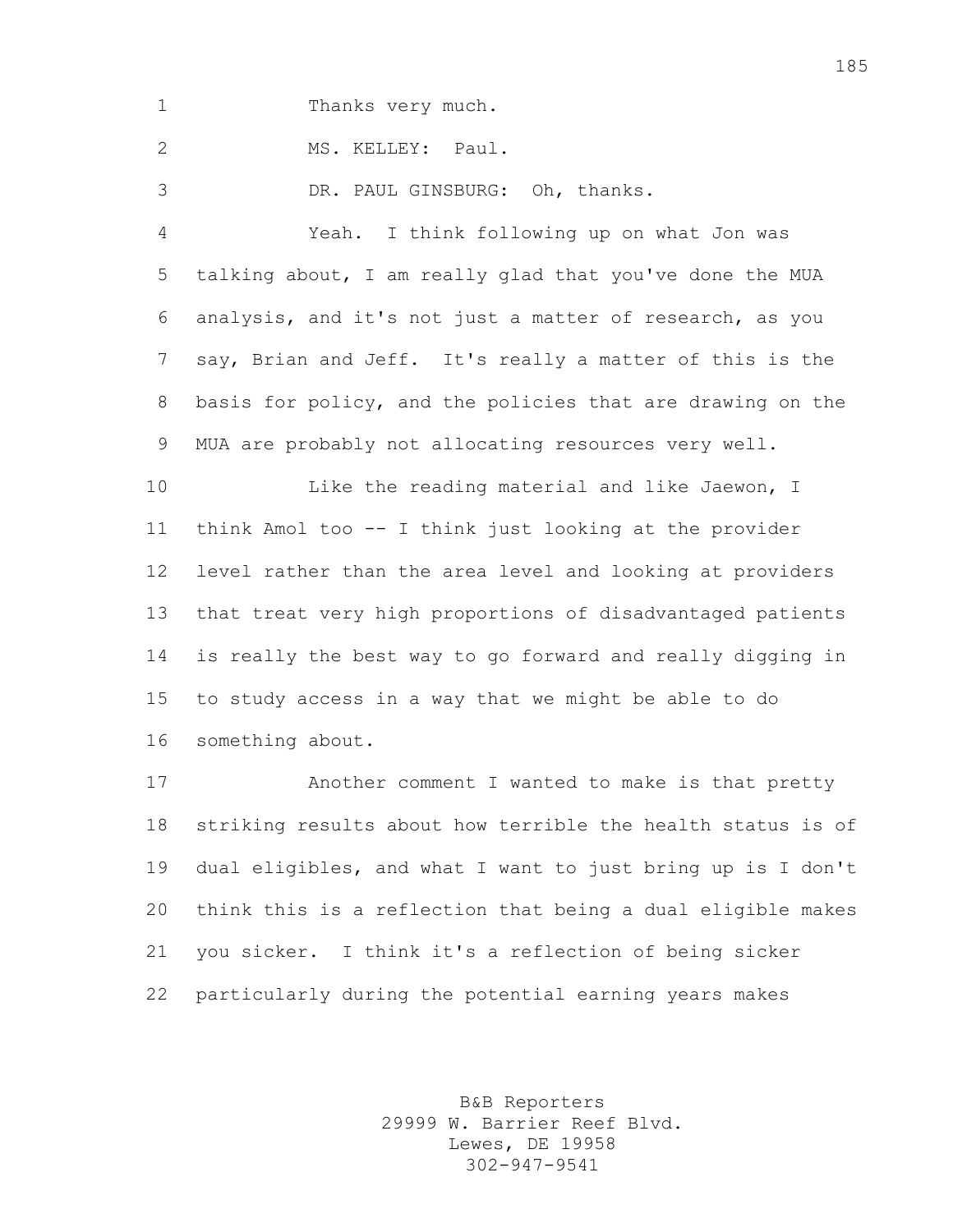people dual eligibles. I think that's really where most of the causation is going.

Thanks.

 DR. CHERNEW: I think that's the end of Round 2. Maybe we should go back to Round 1. I'm sure there were more Round 1 questions people wanted to ask. That's a joke.

 Dana, is there anyone else in the queue? Does anyone else want to make any other comments before I say a few closing things about this, actually, I will say remarkably consisting set of comments?

 MS. KELLEY: There's no one else in the queue. DR. CHERNEW: I'm pausing for a second to see if anyone wants to say something.

```
15 [Pause.]
```
 DR. CHERNEW: Okay. This broad issue of access is important not just for the Congress but important to us. I don't want people to interpret the notion that we're responding to a congressional request as we're only doing this because you were asked to. We were asked to, and we did do this, but I think as a number of these comments pointed out, this is a broadly interesting and

> B&B Reporters 29999 W. Barrier Reef Blvd. Lewes, DE 19958 302-947-9541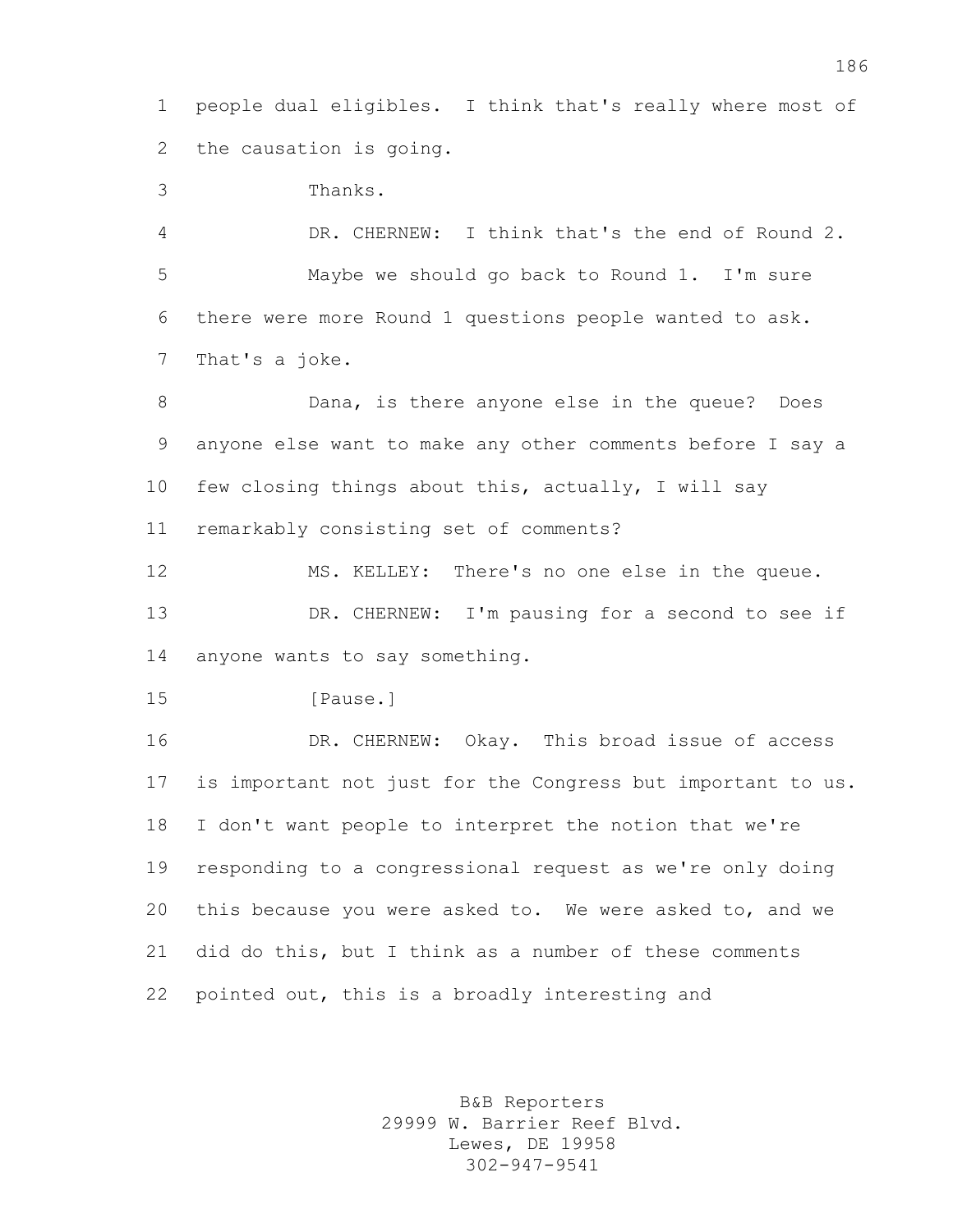generalizable issue that we have to deal with writ large.

 I take a few things away from the comments in terms of direction and reactions. Apart from the general enthusiasm and support for the work, which is hard, the first thing is the MUA designation in general isn't great for a bunch of reasons, and in fact, conceptually understanding the unit of access, what that means by area, by facility, by type of person, the equity issues, and all those things are really, really important. And I think, again, I can see all of you, so I'm going to try and read your now little faces.

 I think there's a lot of enthusiasm for pushing some of these forward to understand how different populations are not just based on where they live but who they are, how they're covered and stuff, other traits of them, how they are accessing care is really important, and I think there's willingness on the staff's part to continue to push that.

19 The second thing I will say -- so that's really about how we define the basic unit of where we're going to say something about access. There's a series of other comments, all of which are well taken, about if we picked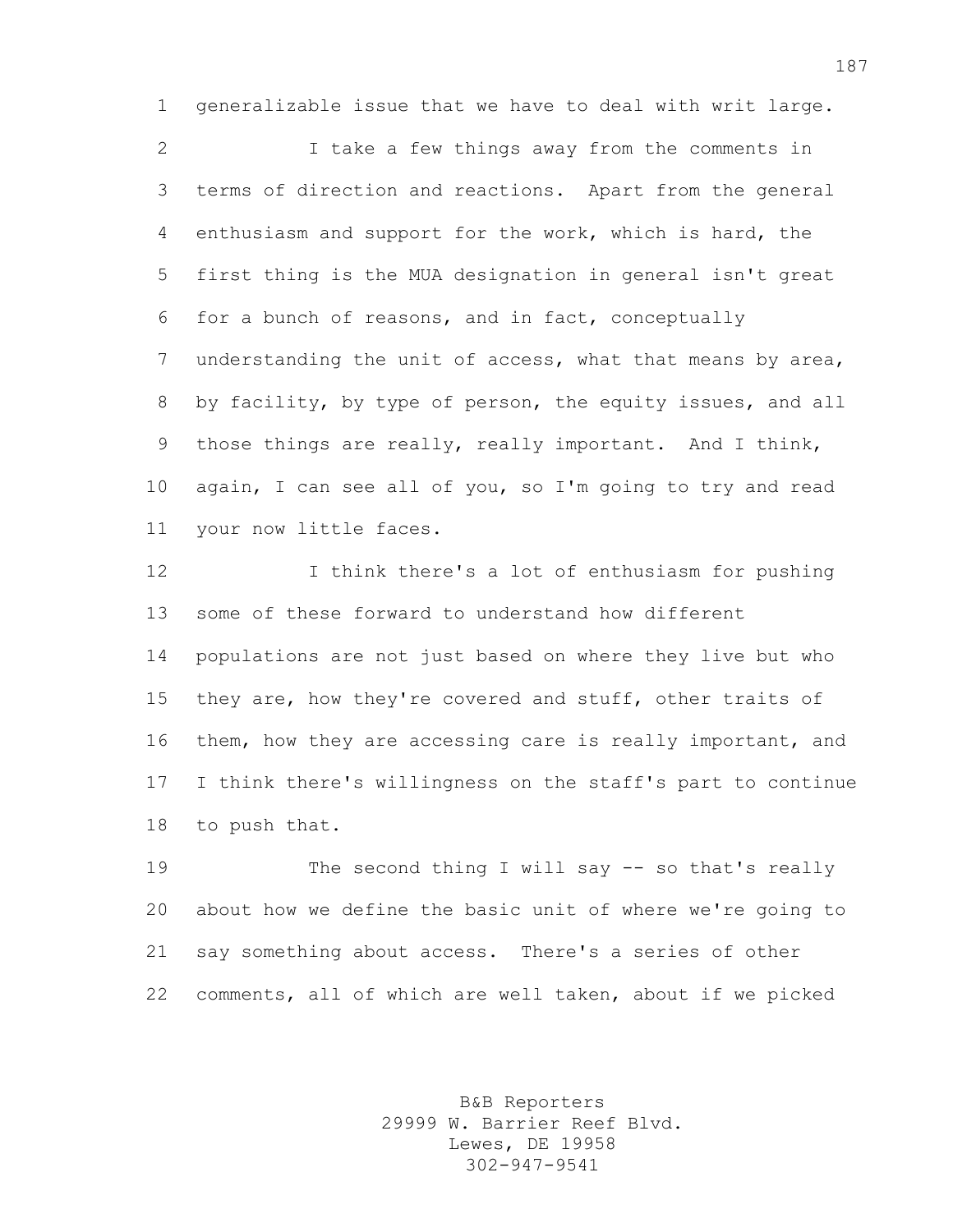area or population or whatever we picked, how would we know if access is good or bad? Our measures aren't very good. We tend to look at things like the number and counts of services, and we tend to argue if people are getting less of something, they have an access problem. That almost implies that the greater utilization is the right amount, 7 and if you get less than the max, you have an access problem. And that's not necessarily true.

 I think there was a lot of discussion -- and I appreciate that discussion -- of what I would call nuanced measures of trying to understand where the difference in utilization are actually affecting the health outcomes we care about, because we don't care that you use a lot of care. We care about that your health is well treated. Larry mentioned ambulatory-sensitive conditions, for example, which is an indication that people aren't necessarily getting what they need. I think we can continue to push on those types of measures to understand where there's a problem beyond just intellectual paradigm of less use clearly a problem, although it's certainly the case that less use makes you wonder if there's a problem,

which is why I think we look at it in the first place. So

B&B Reporters 29999 W. Barrier Reef Blvd. Lewes, DE 19958 302-947-9541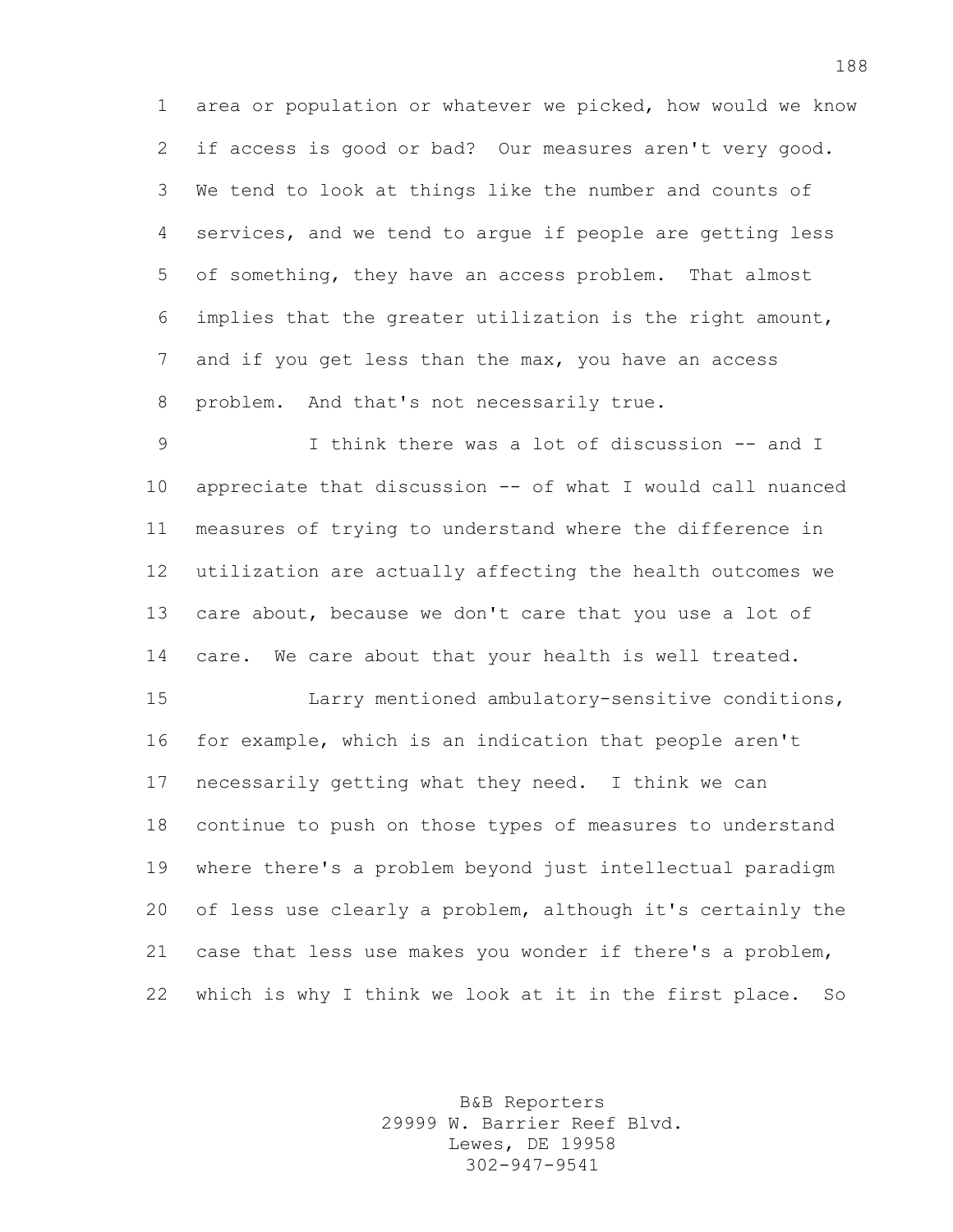I'm fine with that.

 All I will say in my last point for now is going to be one thing that I particularly like about this chapter, I'm very much where Betty is. It acknowledges this changing production function of care, the role of non- physician providers, for example. I think as the world evolves and we have telehealth activity and a range of things like that, that the production function of health care -- I'm saying an economic comment again. The way we make people healthy, the way we make people health is changing the technology evolves in a bunch of complex ways, and we need to be aware of that when we think about what it means to have access and whom we have access to because the end of the day, we really care about the health of the Medicare beneficiaries and they can get the services when they need it, and that doesn't mean necessarily as much services as they want, just the services that they need to maintain their health.

 The beauty of my summary is I've subsequently seen two people want to -- at least two people in the chat that want to add something. So, Dana, we now have a Round 22 3. The Round 3 is post-Michael ramblings. I think -- I'm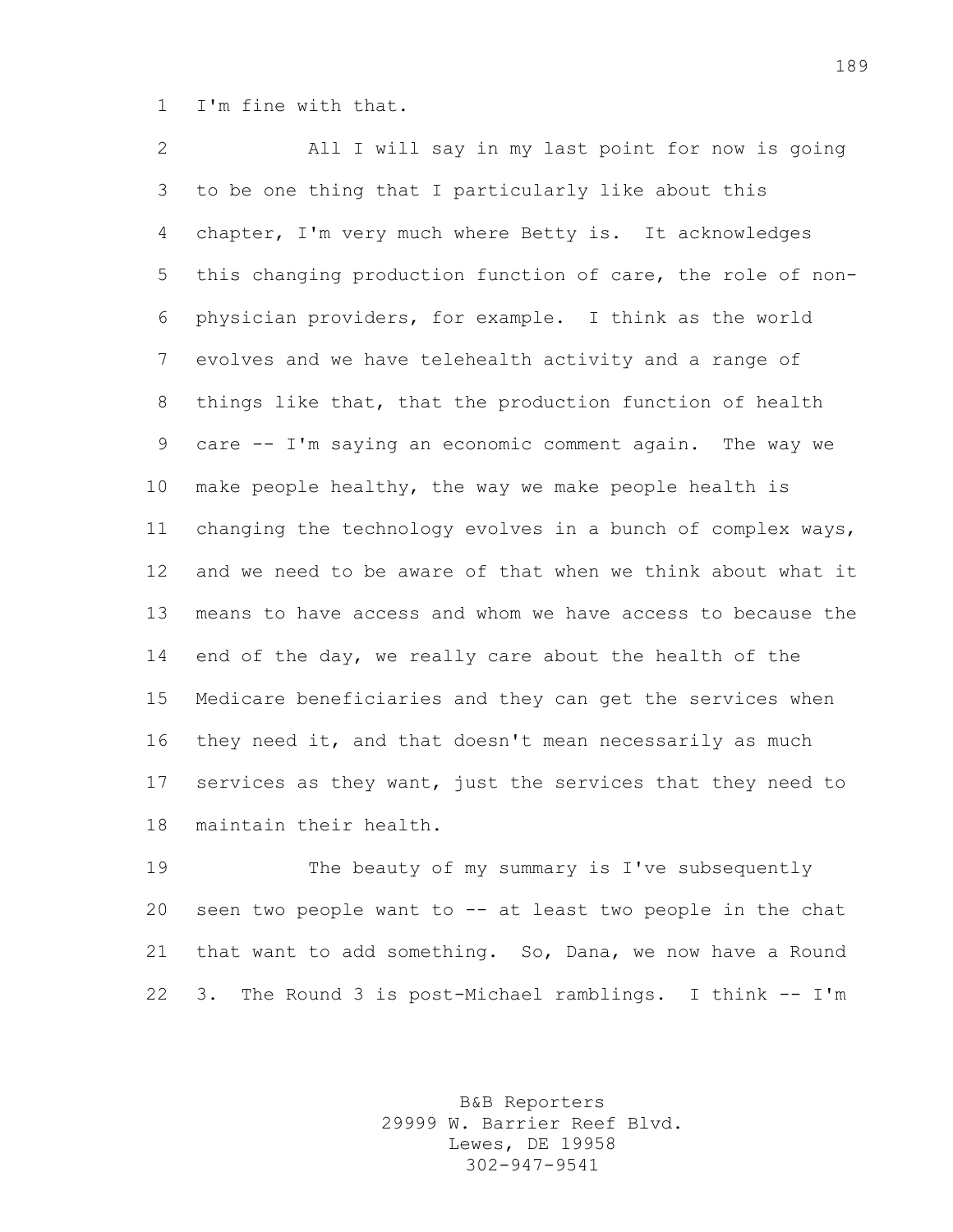not sure -- Larry was first.

 MS. KELLEY: I think that's right. Larry. DR. CHERNEW: Yeah, so we'll have a few more comments. Larry?

 DR. CASALINO: I'm just trying to ramp up my production collection here. I think Jonathan's comment, you know, led me to have another comment, his comment about, k possible unintended consequences of changing the definition of MUAs, not that I would argue that we currently identify them is all wrong and we shouldn't advocate changes, but what I would love to see in the report -- I don't know, Jim and staff, if this would be within the congressional mandate, but I realize I don't really have a good sense of what policies are dependent on MUAs, right? So like what does an MUA get in terms of resources on a policy level for being an MUA? So that would be -- probably a lot of Commissioners don't know that well, and -- well, I don't know about Congress, but, anyway, that would be useful.

 And then the other thing about MUAs, there's been some talk, but we haven't really delved into it very much, about geographic based MUAs versus satellite provider-based

> B&B Reporters 29999 W. Barrier Reef Blvd. Lewes, DE 19958 302-947-9541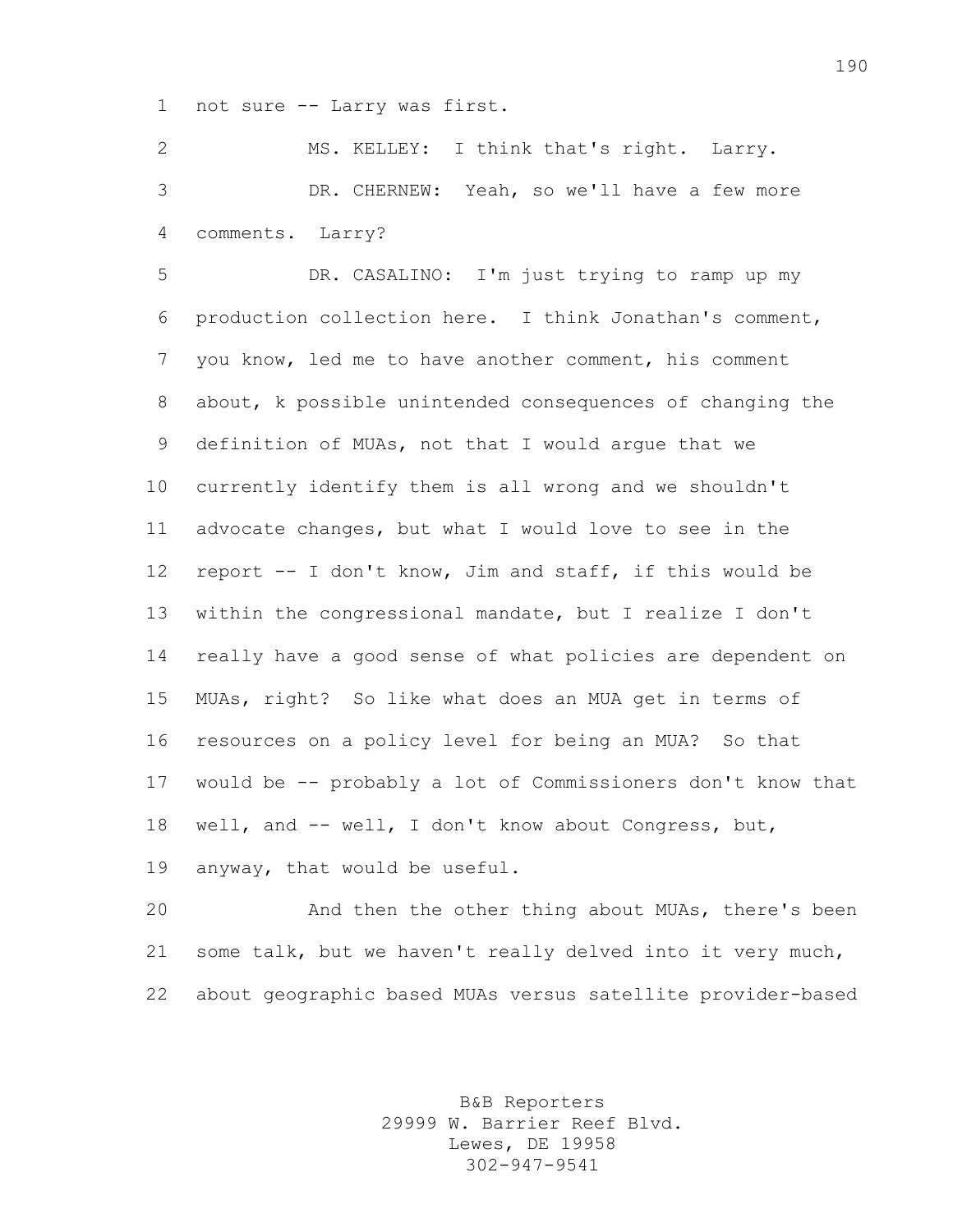MUAs or even beneficiary-based MUAs. And I guess I'd just -- this would relate to the first thing I said in terms of like what policies are there, how do they work, MUA-based policies. But I think there would be really different policy implications if you're dealing with a geographic area than if you're dealing with an individual hospital, say, or a small medical group or whatever.

 So, again, I don't know if this is going beyond what Congress wants in this report or what the staff has the desire or are intending to do, but if we're going to talk about not just using a geographic definition of MUAs, certainly some other definition, a little probing into what that would mean at a policy level I think would be useful. MS. KELLEY: Pat, did have a comment?

 MS. WANG: Just a real quick one. I think the thing that's confusing to me about this work, which is so important, is that, on the one hand, it's aimed at identifying safety net providers so we can make sure that payment policy supports them, which is really important. But it feels like the whole inquiry is much bigger than that, because it's not just about a physical provider anymore. We didn't talk about telehealth and the new

> B&B Reporters 29999 W. Barrier Reef Blvd. Lewes, DE 19958 302-947-9541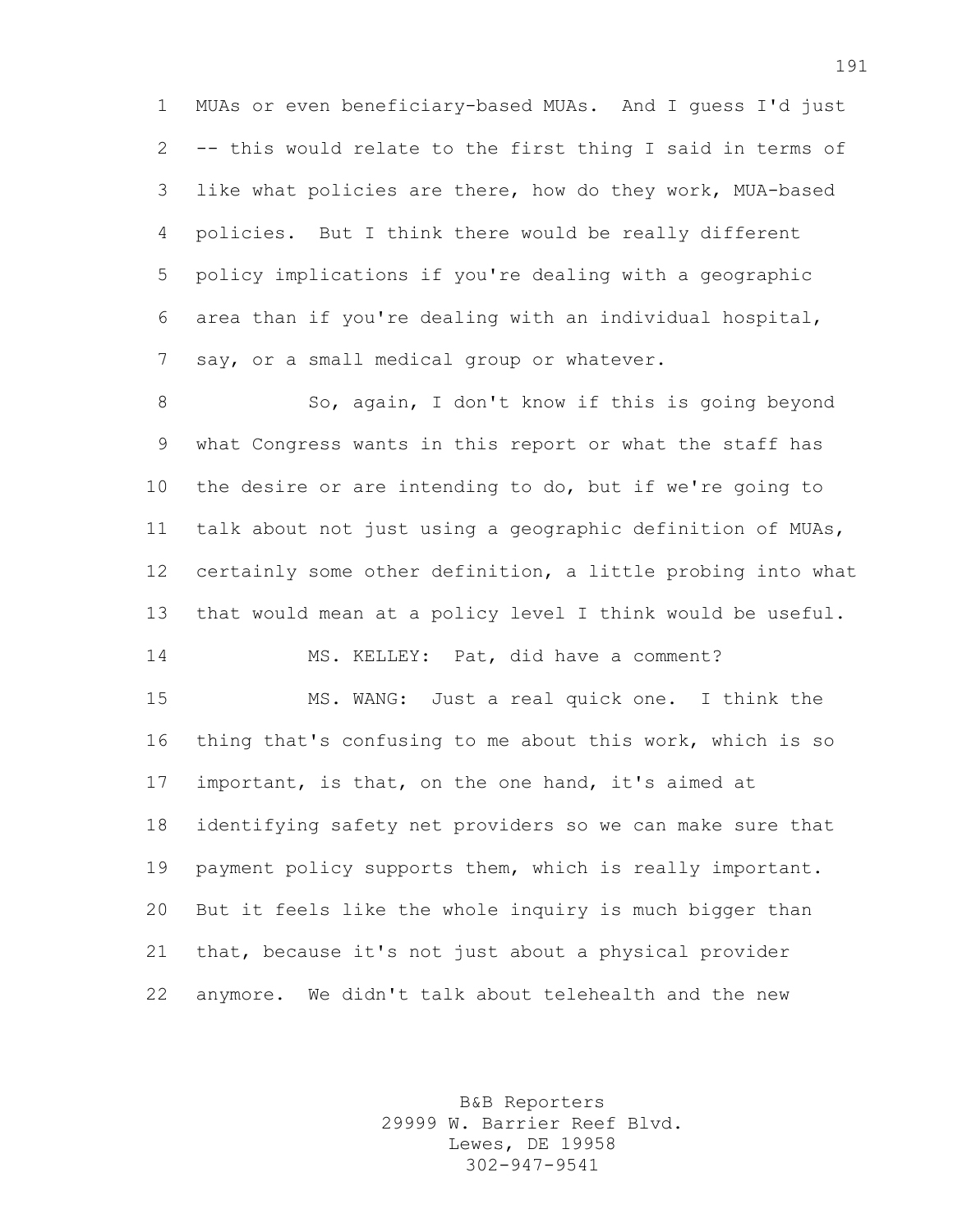modalities that are coming in. So it feels like it's important to inform the identification of safety net providers that need, you know, special attention in terms of Medicare's payment policy, but that it should have a broader -- it should inform a broader picture of the kinds of investments that might be necessary in certain communities. And, you know, maybe it's beyond Medicare's purview, but I just think that the way that we're talking about providers is a little bit pre-pandemic or something like that, because there is a lot more telehealth now. There is more care that's coming into the home through remote devices if there's broadband. But I just wanted to make sure that we have that on the radar screen. Thank you. MS. KELLEY: That's all I have, Mike. DR. CHERNEW: Thanks, Pat. That was what I was alluding to sort of in that last comment, that we have to think about that. And, again, I agree with you completely,

19 and I appreciate that broad perspective.

 I will say in closing this is a little bit of what I would call a magnifying glass or a microscope chapter where we're trying to identify problems and see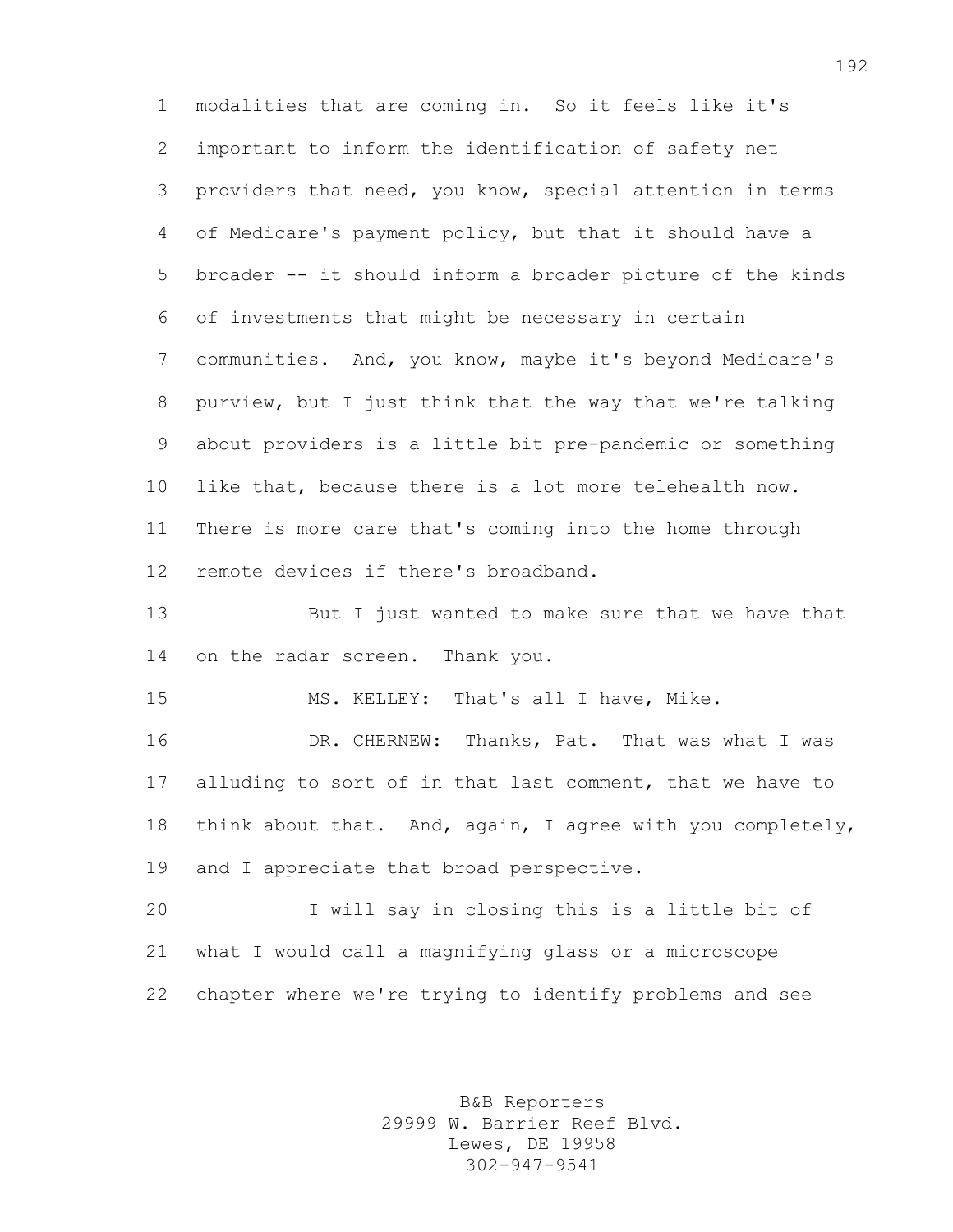what's going on, and the ramifications of what we find will pervade out to a whole bunch of policies. Obviously, I have been interested in a lot of equity issues which is going to motivate some of the safety net discussion, so we have a similar theme next month. It will obviously help us think about our update chapters. To your point, Pat, it might make us think about some of the telehealth things we're thinking through, maybe some of our quality measurement stuff.

 There's a range of things, I think Paul said, just a lot of policies are hinged on some of these definitions. And so I think this is a real opportunity for us to contribute there, somewhat foundational, and I think that part is good.

 I was about to say good night and good-bye. Bruce, you started with a comment, and then you said, "Never mind." Bruce, now is your chance to mind or not. That's a no? Okay.

 So I'm going to pause for a second to see if anyone wants to say anything else. Actually, think if you want to say anything else. While you're thinking, I will say to the audience remember there are a lot of ways to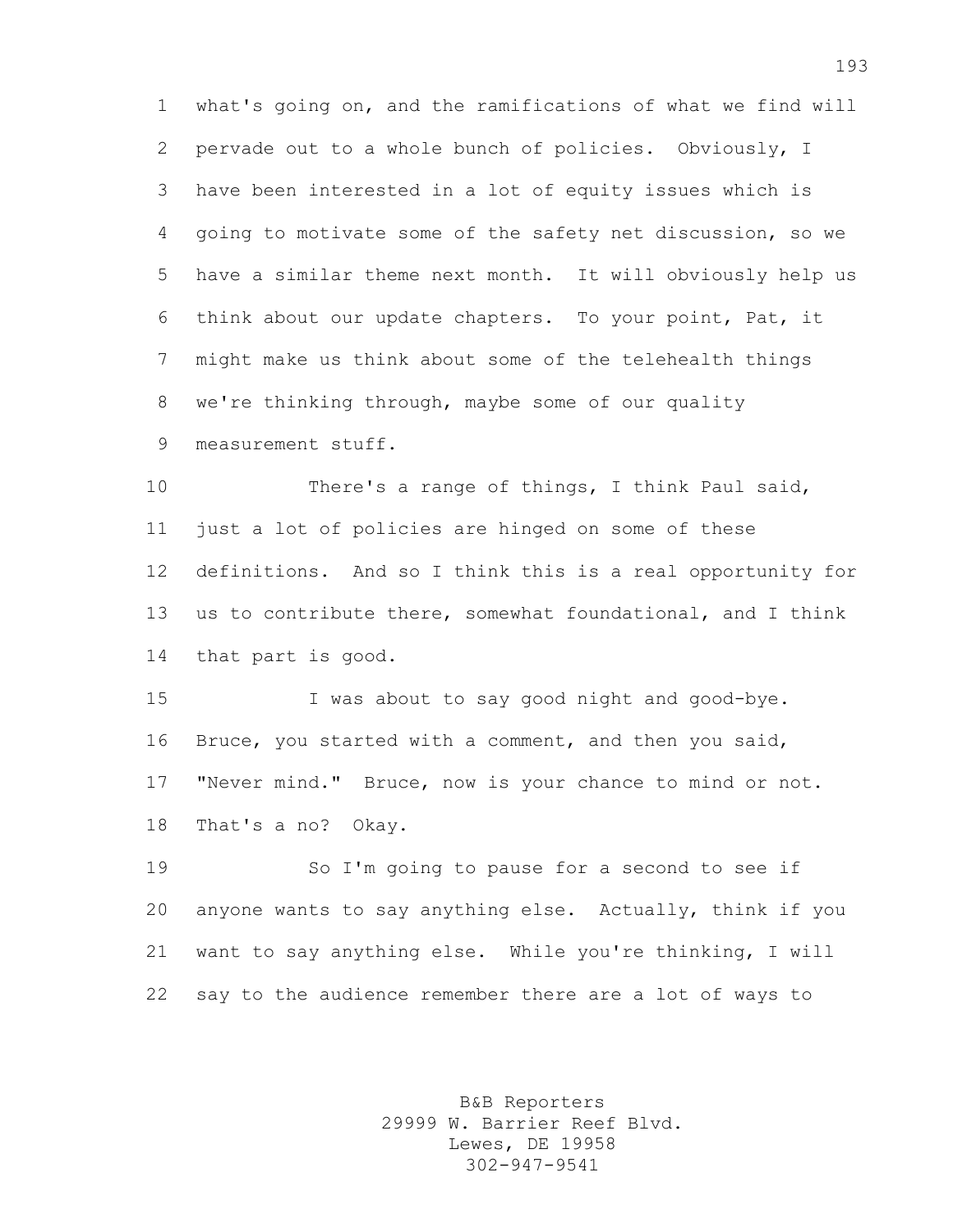reach us. I think -- Jim, you can correct me -- meetingcomments@medpac.gov is a way to get to the staff and explain what it is you think we should have said or should have done or would be useful. We do want to hear the public comments in this virtual public meeting. Other than that, we will say good-bye for tonight and encourage you all to join us tomorrow when we will talk about one of my favorite topics, alternative payment models. Anything else anyone wants to add? 11 [No response.] DR. CHERNEW: Brian, Jeff, thanks. Commissioners, thanks. Jim and all the staff that presented today, great job and thank you. And to the audience, please join us again tomorrow. See you then. 16 [Whereupon, at 4:45 p.m., the meeting was recessed, to reconvene at 10:00 a.m. on Friday, October 8, 2021.]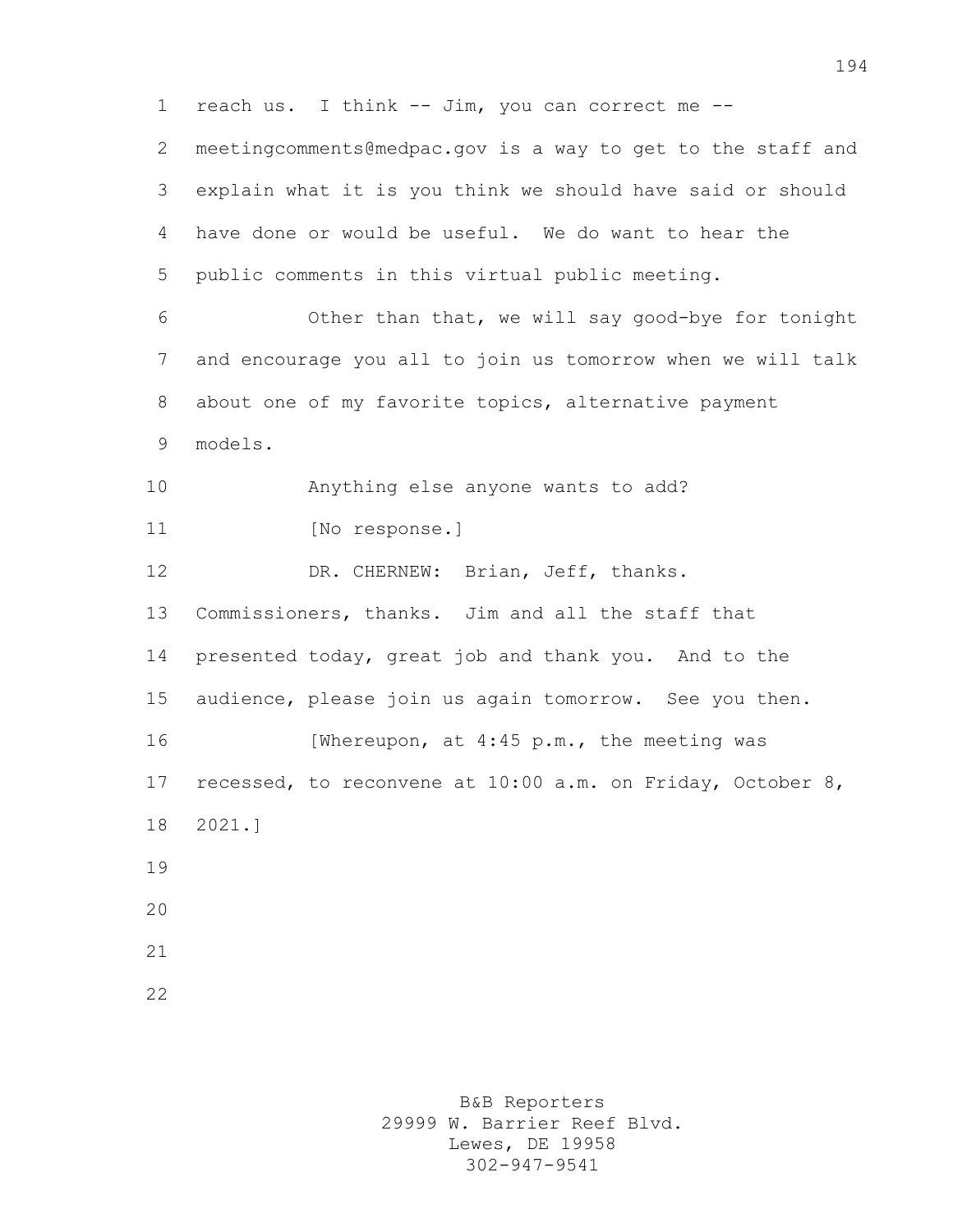- 1
- 2
- 3
- 
- 4
- 5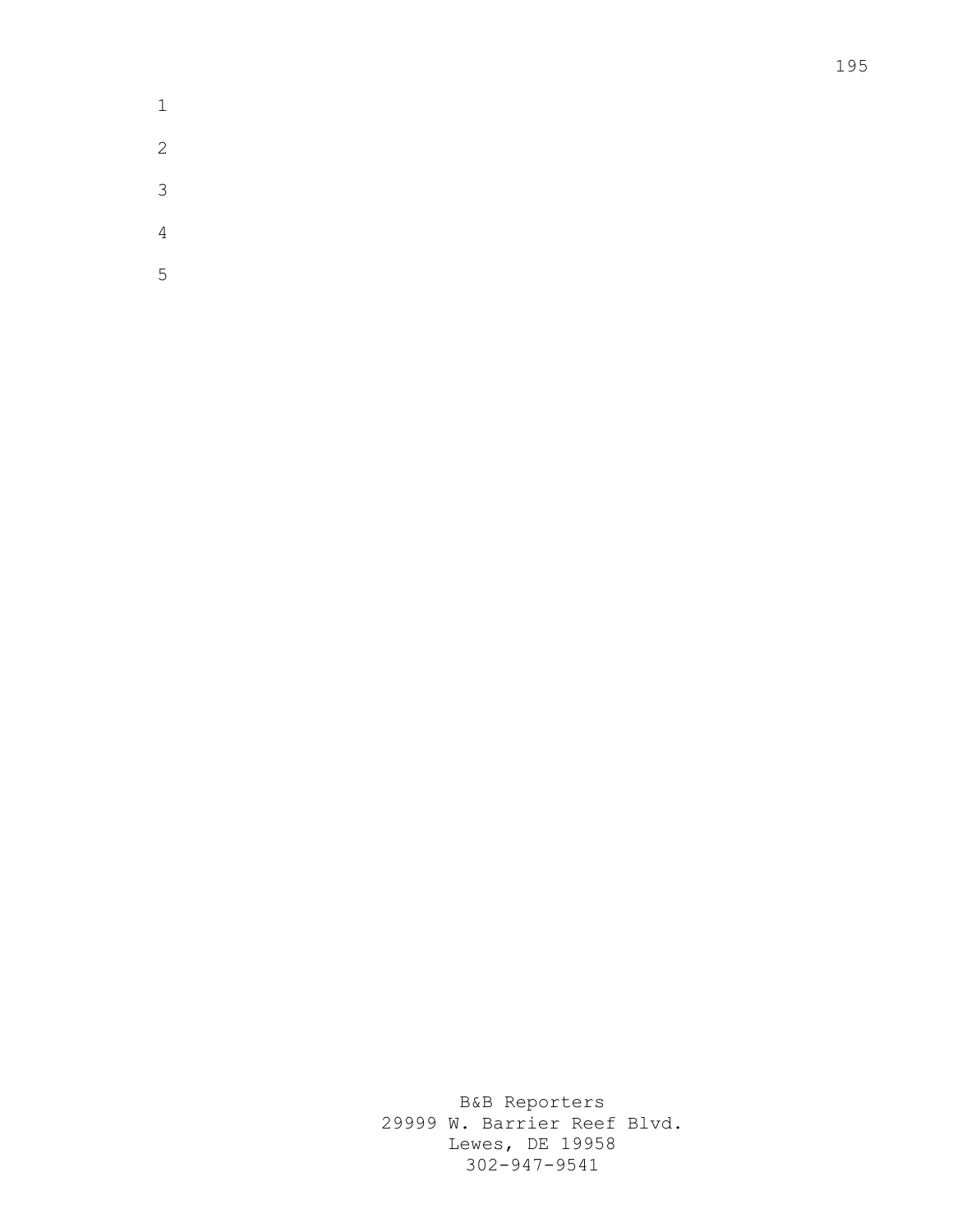PUBLIC MEETING

Via GoToWebinar

Friday, October 8, 2021 10:01 a.m.

## COMMISSIONERS PRESENT:

MICHAEL CHERNEW, PhD, Chair PAUL B. GINSBURG, PhD, Vice Chair LYNN BARR, MPH LAWRENCE P. CASALINO, MD, PhD BRIAN DeBUSK, PhD STACIE B. DUSETZINA, PhD MARJORIE E. GINSBURG, BSN, MPH DAVID GRABOWSKI, PhD JONATHAN B. JAFFERY, MD, MS, MMM AMOL S. NAVATHE, MD, PhD JONATHAN PERLIN, MD, PhD, MSHA BRUCE PYENSON, FSA, MAAA BETTY RAMBUR, PhD, RN, FAAN WAYNE J. RILEY, MD, MPH, MBA JAEWON RYU, MD, JD DANA GELB SAFRAN, ScD PAT WANG, JD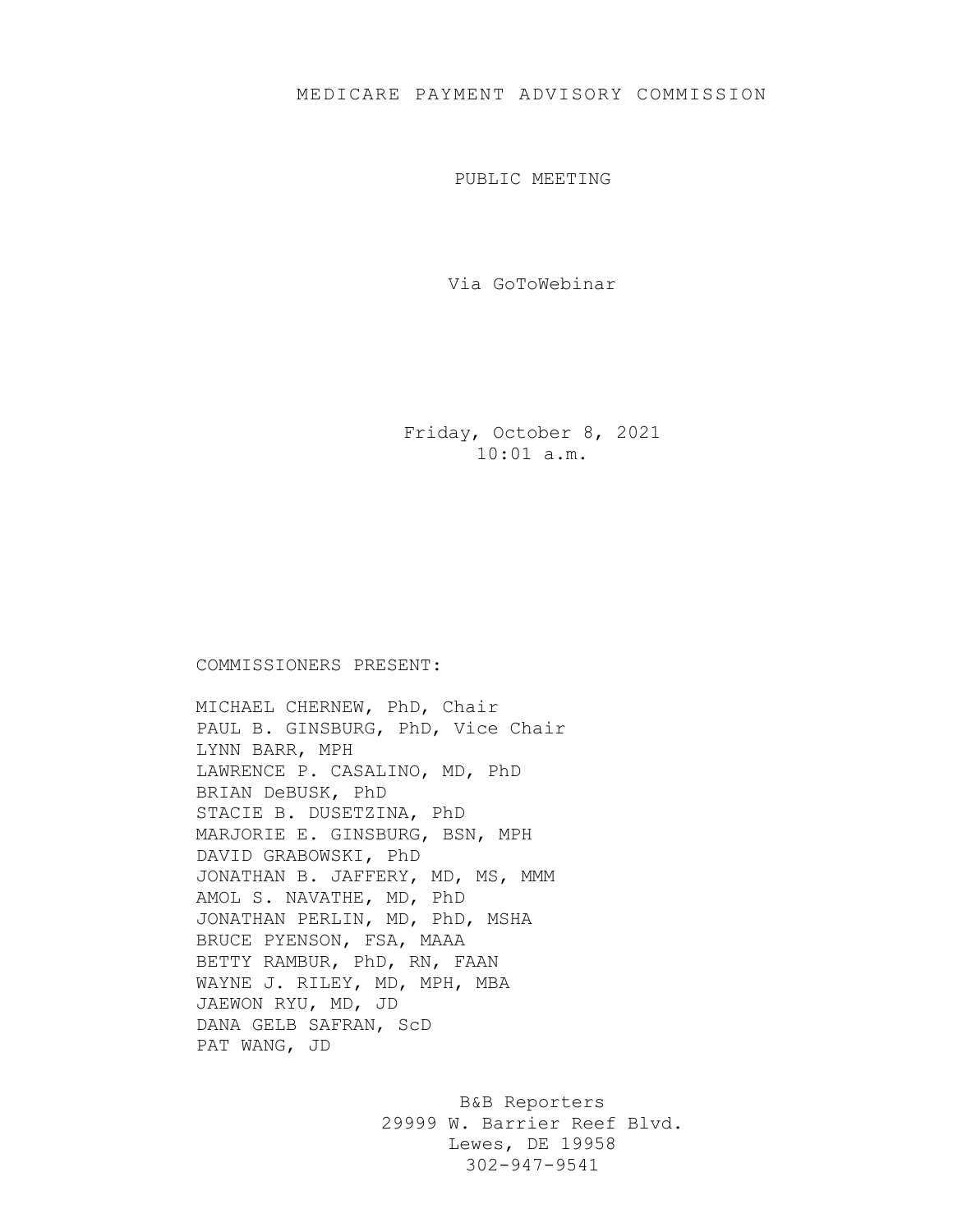## AGENDA PAGE

| Exploring features of Medicare's alternative<br>payment models                                                |  |
|---------------------------------------------------------------------------------------------------------------|--|
| - Rachel Burton, Geoff Gerhardt3                                                                              |  |
|                                                                                                               |  |
| Improving Medicare Advantage risk adjustment by<br>limiting the influence of outlier predictions              |  |
| Medicare hospital waqe index<br>- Alison Binkowski, Bhavya Sukhavasi,<br>- Brian O'Donnell, Jeff Stensland146 |  |
|                                                                                                               |  |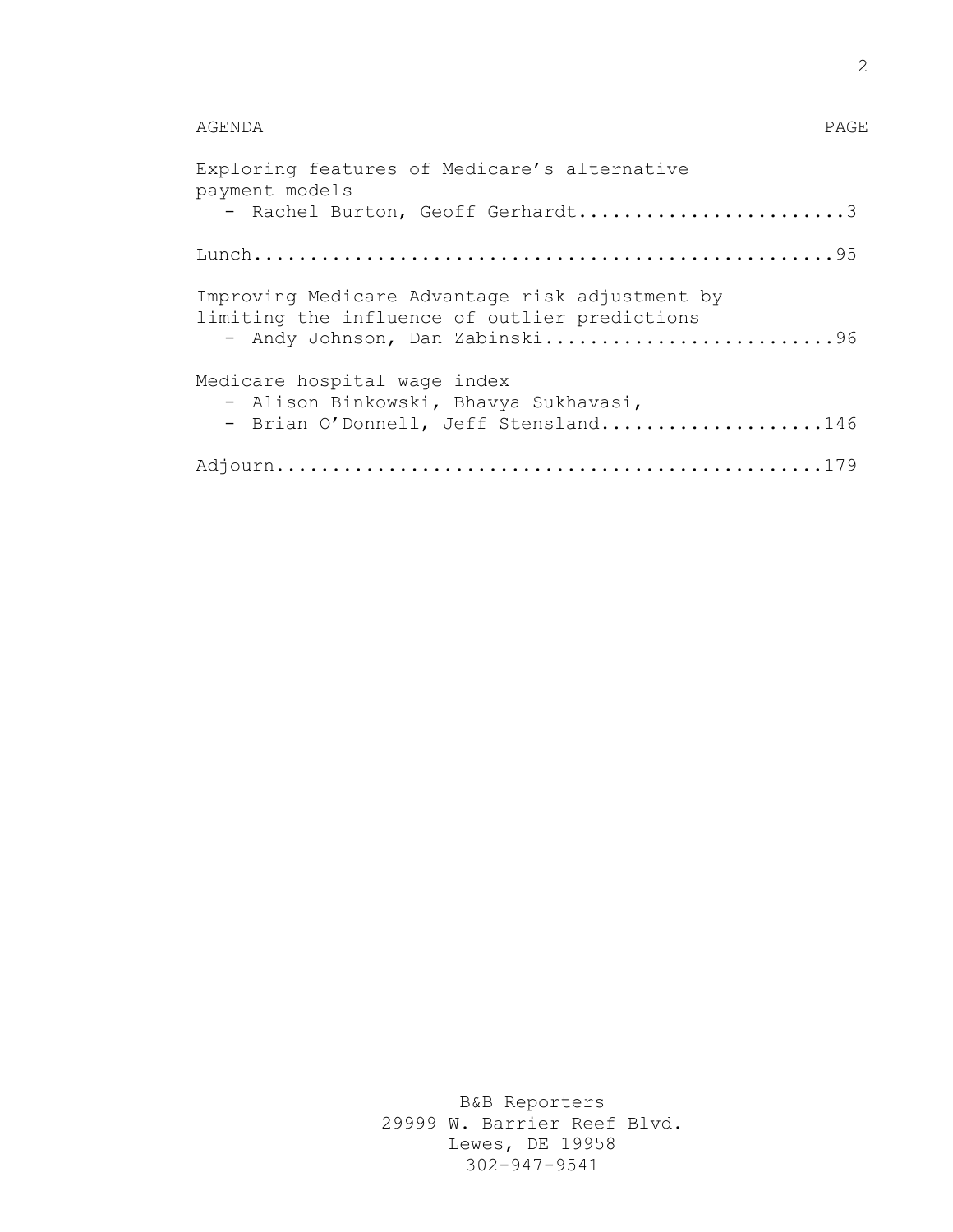P R O C E E D I N G S 2 [10:01 a.m.] DR. CHERNEW: Hello, everybody, and welcome to our Friday MedPAC meeting. Again, this is our West Coast- friendly time. We're going to kick this off with Geoff and Rachel providing a lot of information about a very complicated topic, alternative payment models, and then we are going to jump into a somewhat different format for the deliberations. I'm going to call them "three lightning rounds": one on population base, one on episode base, and one on how they might work together. I'll describe that more when Geoff and Rachel are done, but to save time, let's take it away. Geoff, are you starting? MR. GERHARDT: Yes, I am. Good morning to everybody. Today Rachel Burton and I will discuss four key features of Medicare's alternative payment models. We would like to thank Luis Serna, Dan Zabinski, Jeff Stensland, and Andy Johnson for their input and assistance with this work.

> B&B Reporters 29999 W. Barrier Reef Blvd. Lewes, DE 19958 302-947-9541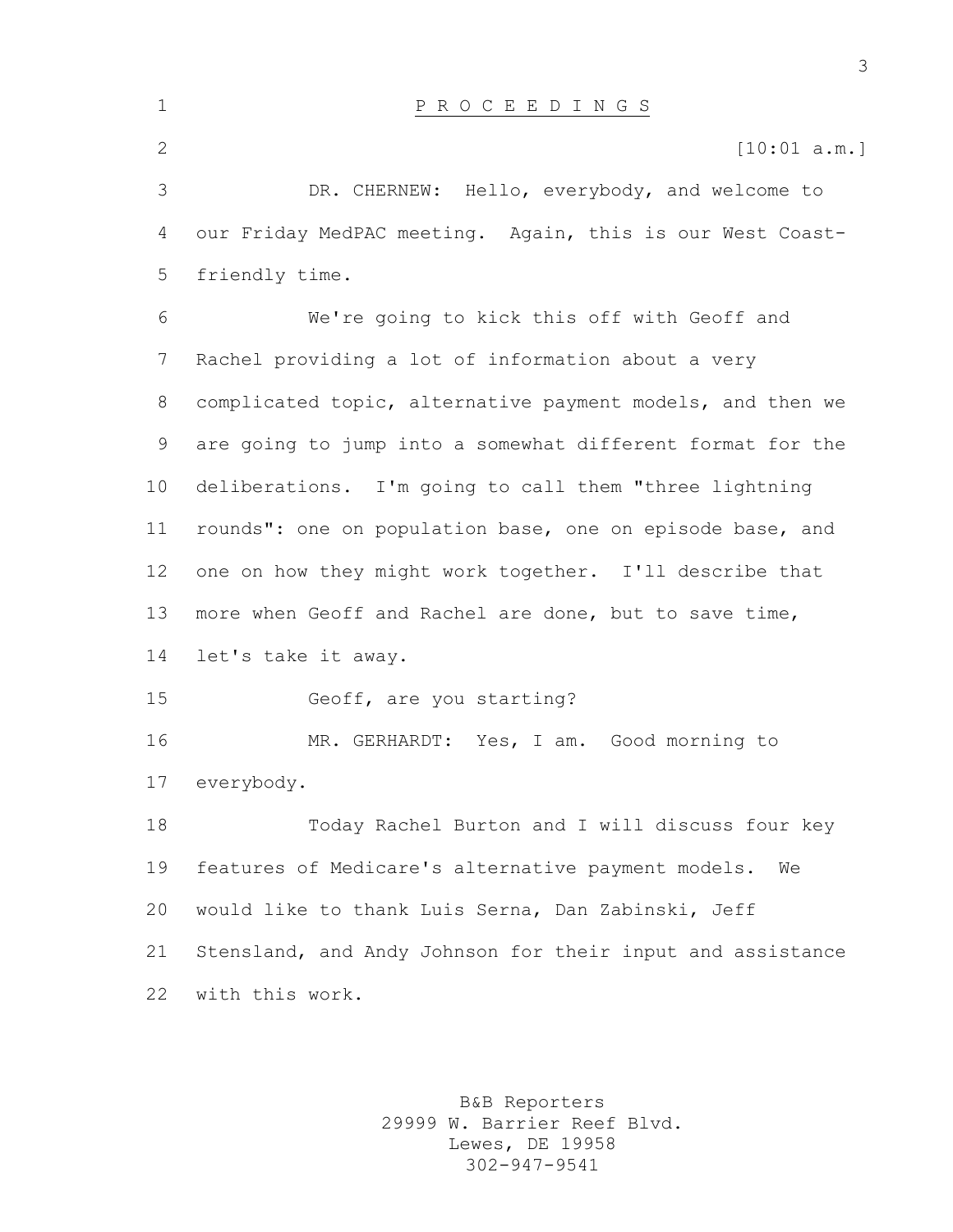I'd also remind the audience that they can download a PDF of the presentation from the control panel on the right-hand side of your screen.

 Today's presentation builds on work the Commission did last cycle on ways to improve Medicare's portfolio of alternative payment models.

 We'll start by reviewing some of the challenges the Commission identified with Medicare's APMs and the recommendation it made on how to change the way CMS manages its portfolio of models.

 Since part of that recommendation urged CMS to harmonize its portfolio of APMs, we will review four of the most important features that shape the implementation of Medicare APMs.

 In addition to questions about each of the four model features, we will end by raising a series of overarching questions to consider as you continue to look at ways of improving Medicare's APMs.

 Over the last 10 years, Medicare has implemented more than 50 alternative payment models, and last June's report identified problems that can occur when multiple APMs overlap with one another.

> B&B Reporters 29999 W. Barrier Reef Blvd. Lewes, DE 19958 302-947-9541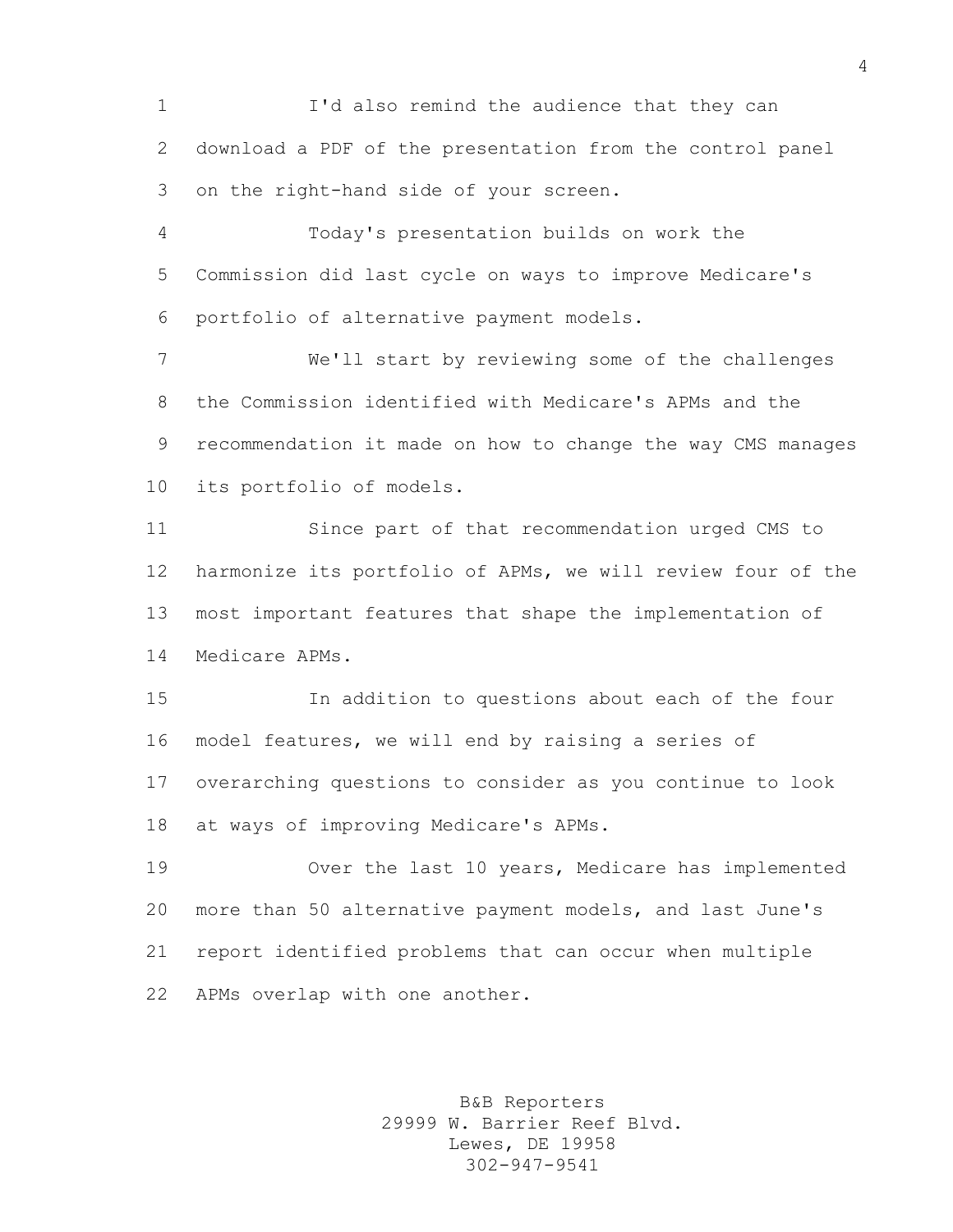When a provider participates in multiple APMs, 2 they can face different payment methods, quality measures, and reporting requirements. The differing rules can add complexity, discourage participation, and act to reduce financial incentives to reduce spending and improve care. Likewise, having beneficiaries aligned with multiple APMs means that shared savings or losses either go to participants in just one of the models or are divided between multiple models. This can reduce anticipated financial benefits to providers and dilute incentives to transform care. Model overlap can also make it difficult to evaluate the effects of a given model, since comparison

 groups can be contaminated by providers participating in other APMs.

 In response, MedPAC recommended that Medicare implement a smaller number of APMs that are carefully designed to work together.

I'll now turn things over to Rachel.

 MS. BURTON: Next steps for the Commission could involve developing more specific recommendations that operationalize our broad June recommendation.

> B&B Reporters 29999 W. Barrier Reef Blvd. Lewes, DE 19958 302-947-9541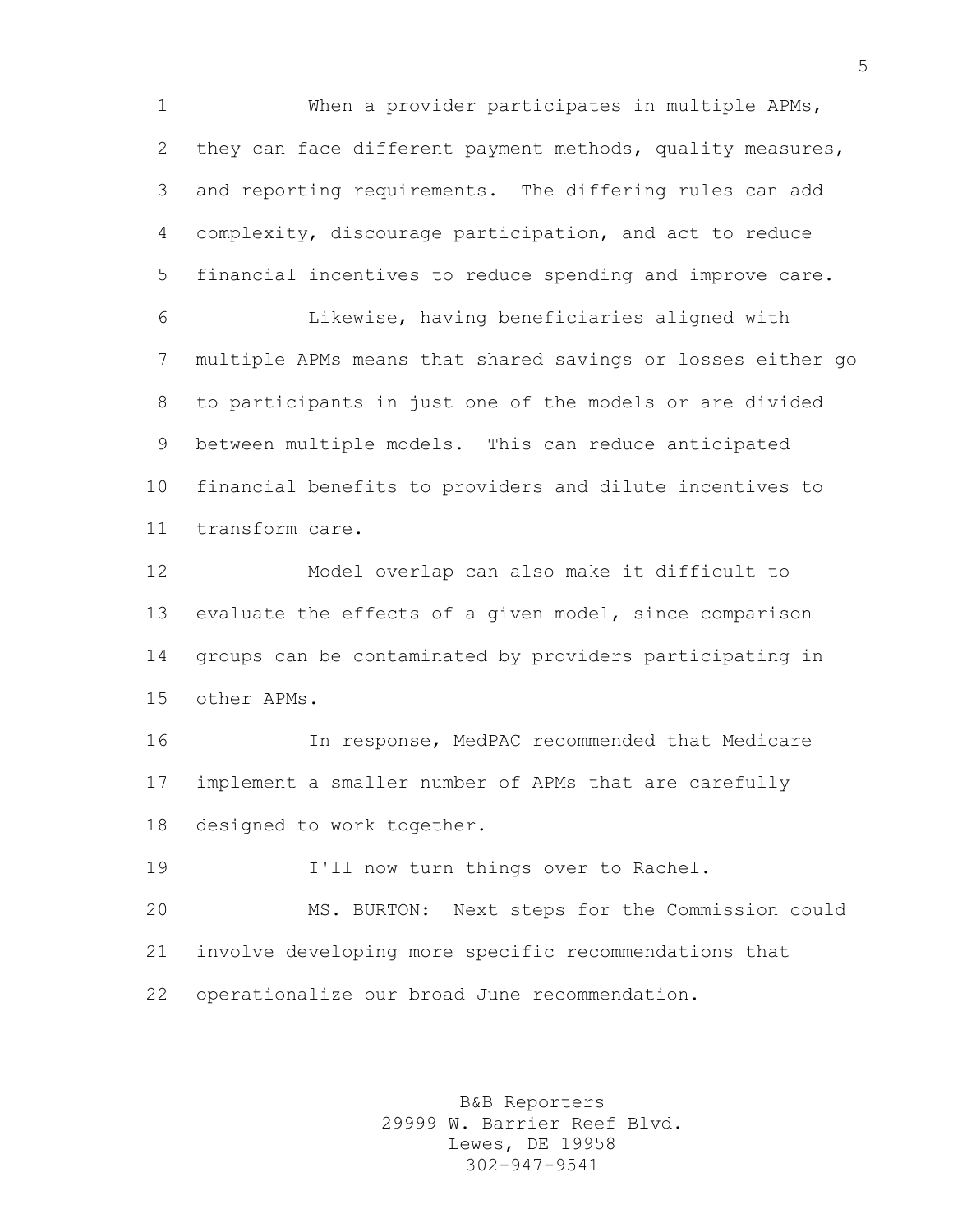Since one of our suggestions was that CMS make model features more consistent, this presentation looks at how Medicare APMs compare on four core features.

 We first look at how spending benchmarks are set and how benchmarks are risk adjusted. We also examine how much financial risk providers face and how provider participation is incentivized or mandated.

 In this presentation we focus primarily on Medicare's advanced APMs, which are the subset of models that require clinicians to take on financial risk and, in turn, earn clinicians 5 percent bonuses under MACRA.

 We also look at tracks of these models that don't require financial risk and at the CHART Model's ACO Transformation Track, which is layered on top of the Medicare Shared Savings Program, and the Independence at Home Demonstration, which is essentially a one-sided ACO. Some of these models are population-based payment models, which hold providers accountable for spending and quality over a one-year period.

 Others are episode-based and hold providers accountable for a 90-day or a 6-month period.

Still others are advanced primary care models,

B&B Reporters 29999 W. Barrier Reef Blvd. Lewes, DE 19958 302-947-9541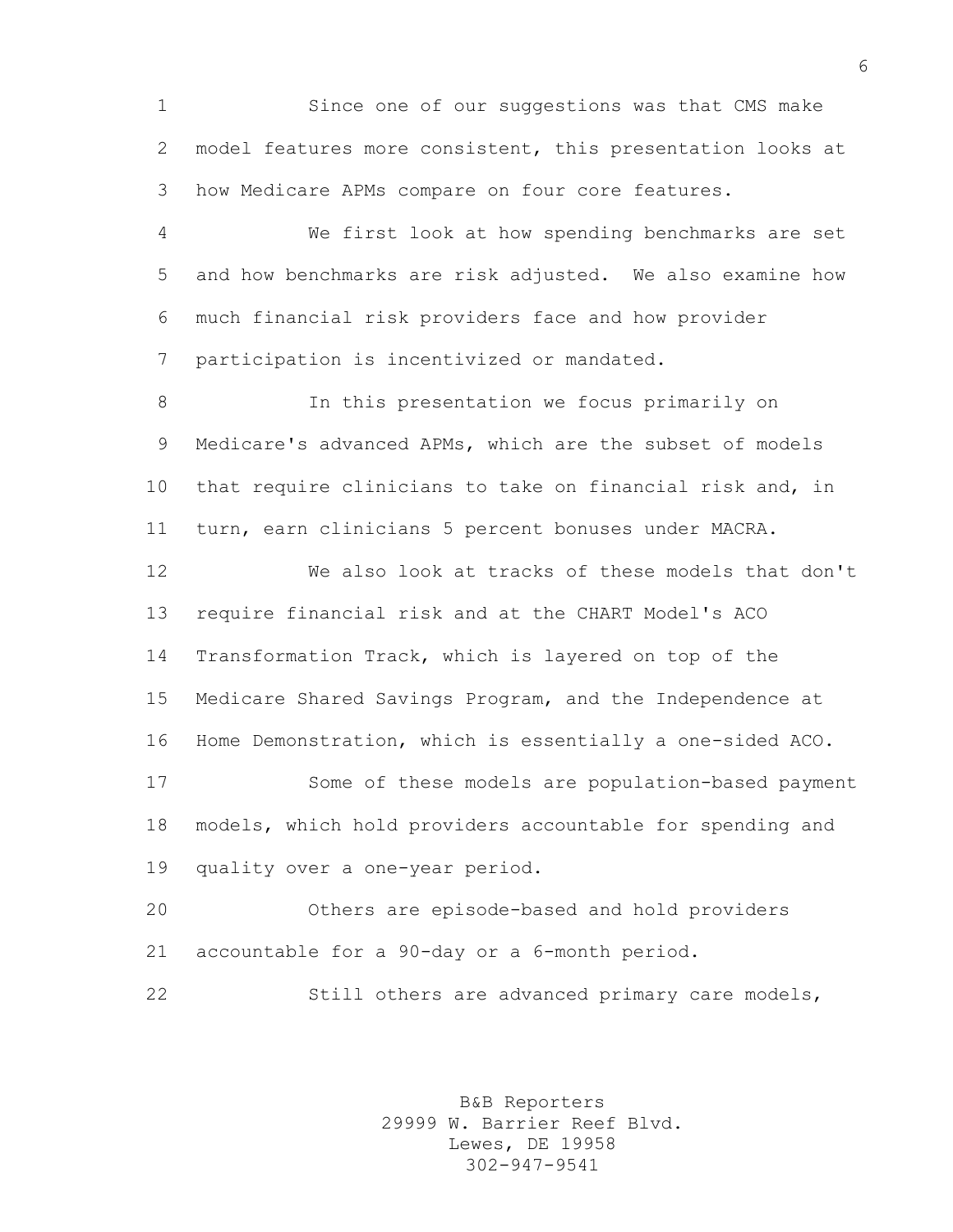which offer partially capitated monthly payments that are 2 adjusted based on quality.

 For our first model feature, we look at how spending benchmarks are set in different Medicare APMs. Benchmarks are used in population-based and episode-based payment models and are compared to a provider's actual spending over some period of time to determine if they will earn shared savings or owe shared losses.

 Benchmarks are customized for each participating provider in a model and represent provider spending that would be expected to occur if historical treatment patterns continued into the current year.

 If a provider's actual spending is below their benchmark, they can earn shared savings from Medicare. If a provider's actual spending is above their benchmark, they can owe shared losses.

 Across Medicare's APMs, we found that non- participating providers' historical spending is always at least part of the basis of a participating provider's benchmark.

 Models differ in whether they draw this historical spending from providers at the county, hospital

> B&B Reporters 29999 W. Barrier Reef Blvd. Lewes, DE 19958 302-947-9541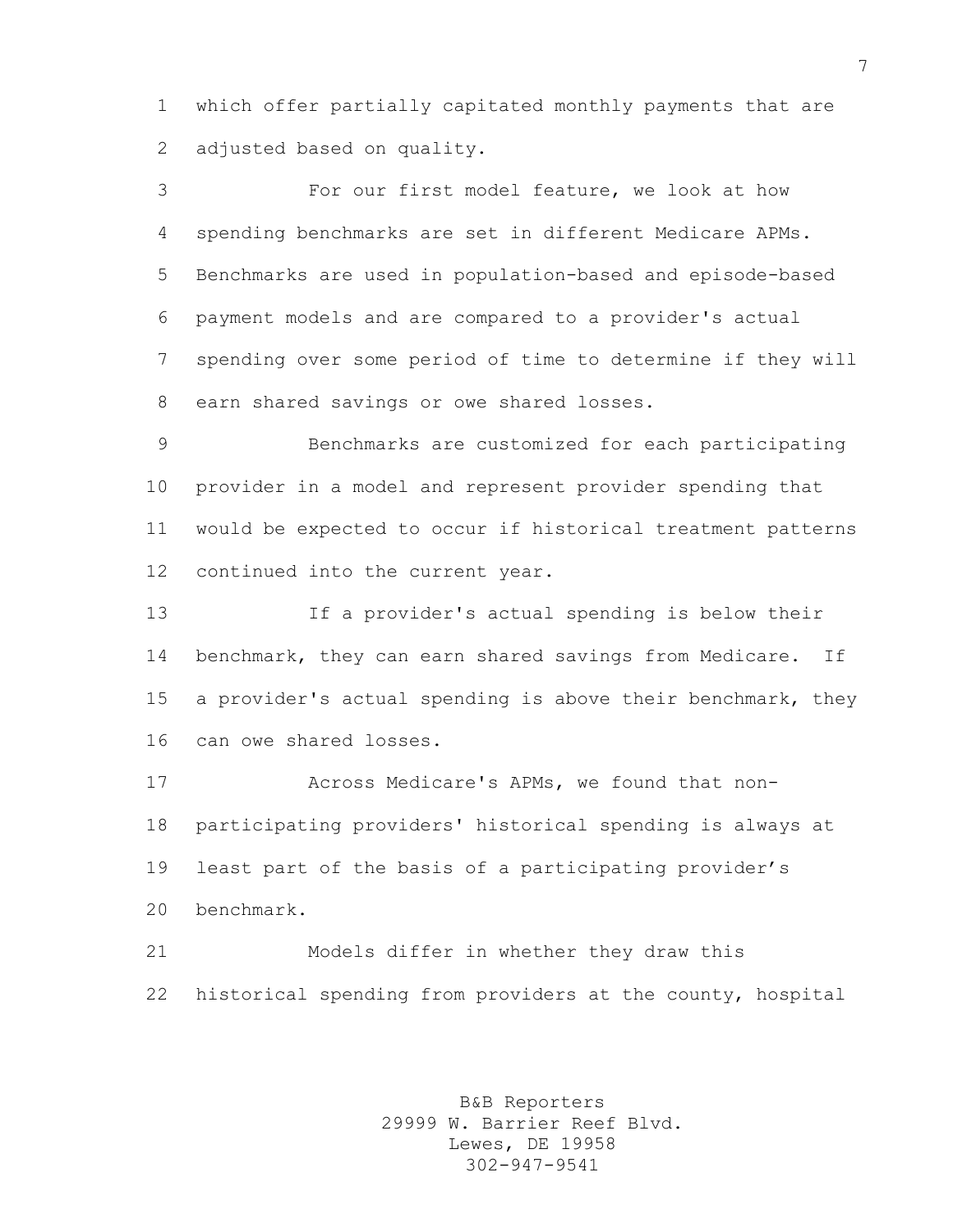referral region, state, multi-state, or national level.

 Models also differ in whether they use fixed or rolling baseline periods to identify historical spending. When rolling baseline periods are used, benchmarks are re- set annually and always use the most recent spending data available.

 When fixed baseline periods are used, benchmarks are re-set every five years, allowing providers to have more predictable spending targets over a multi-year period. APMs also use different factors to trend forward historical spending to a current-year benchmark. These trend factors are based on spending growth at the county, state, multi-state, and/or national level.

 Given this wide variation, Commissioners could consider whether a more consistent approach should be used to calculate spending benchmarks in Medicare's APMs.

 Specifically, we ask, should there be more consistency in the geographic area used to identify non- participating provider historical spending that is incorporated into a benchmark? Should there be more consistency in the baseline periods used to identify historical spending? And should there be more consistency

> B&B Reporters 29999 W. Barrier Reef Blvd. Lewes, DE 19958 302-947-9541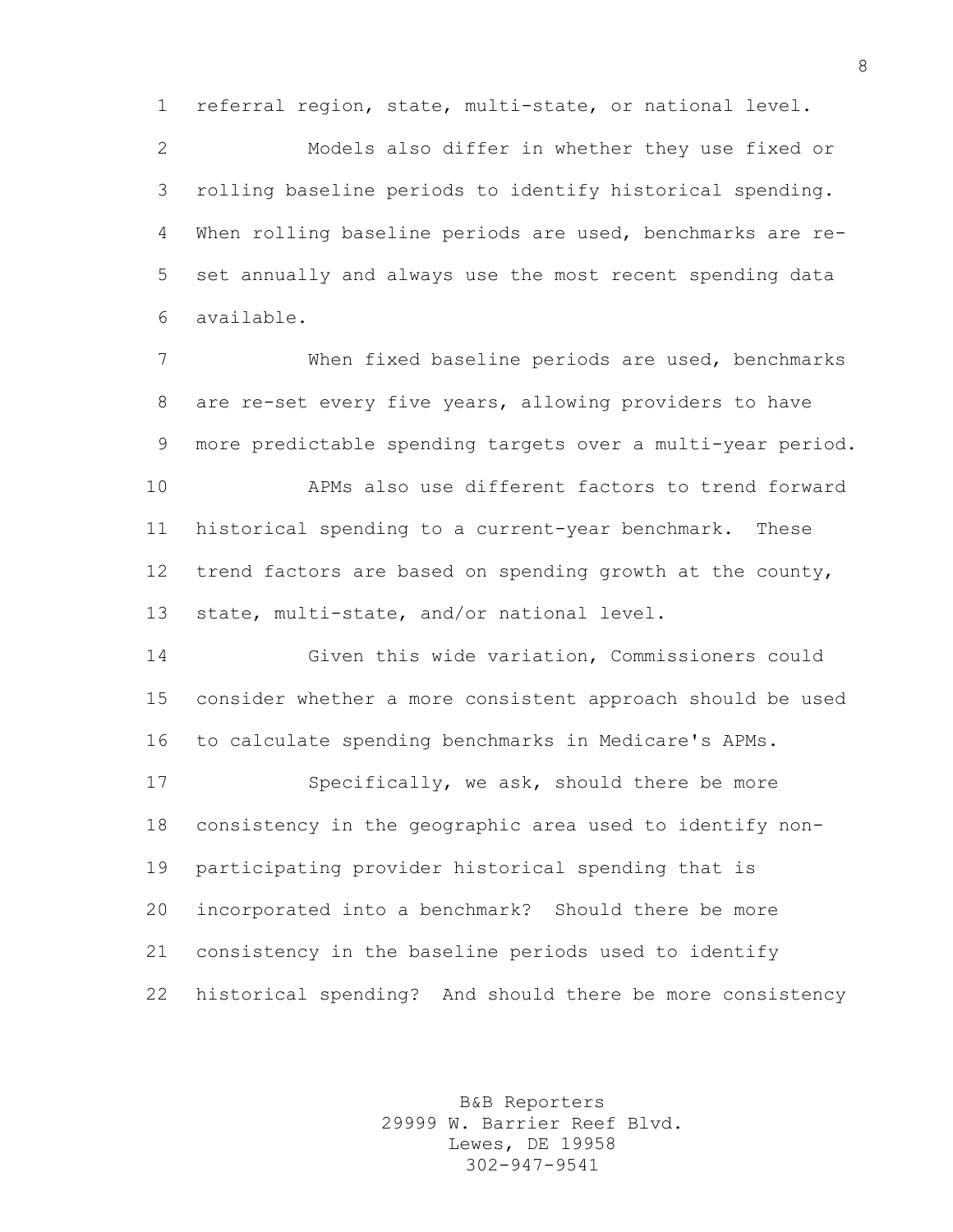in the geographic area used to identify spending growth trend factors?

 I'll note that Luis and Jeff Stensland plan to give a deeper dive on how ACOs' benchmarks are set at the November meeting.

 Moving to our second model feature, Medicare APMs that use spending benchmarks risk-adjust these benchmarks to reflect each participating provider's unique mix of Medicare patients. Models use some or all of the variables in CMS's HCC risk adjustment model but don't always list all of the variables they use. So we can't fully assess how consistent APMs' risk adjustment approaches are.

 The HCC risk adjustment model is also used to adjust Medicare Advantage payments and will be the focus of Dan and Andy's presentation later today, which will look at how to improve the predictive power of the HCC model.

17 For now, the key thing to know is that beneficiaries' risk scores are largely based on which diagnoses are coded in their claims data. Generally speaking, a provider with beneficiaries who have more diagnoses coded in their claims, is likely to have a higher average risk score and a higher spending benchmark and

> B&B Reporters 29999 W. Barrier Reef Blvd. Lewes, DE 19958 302-947-9541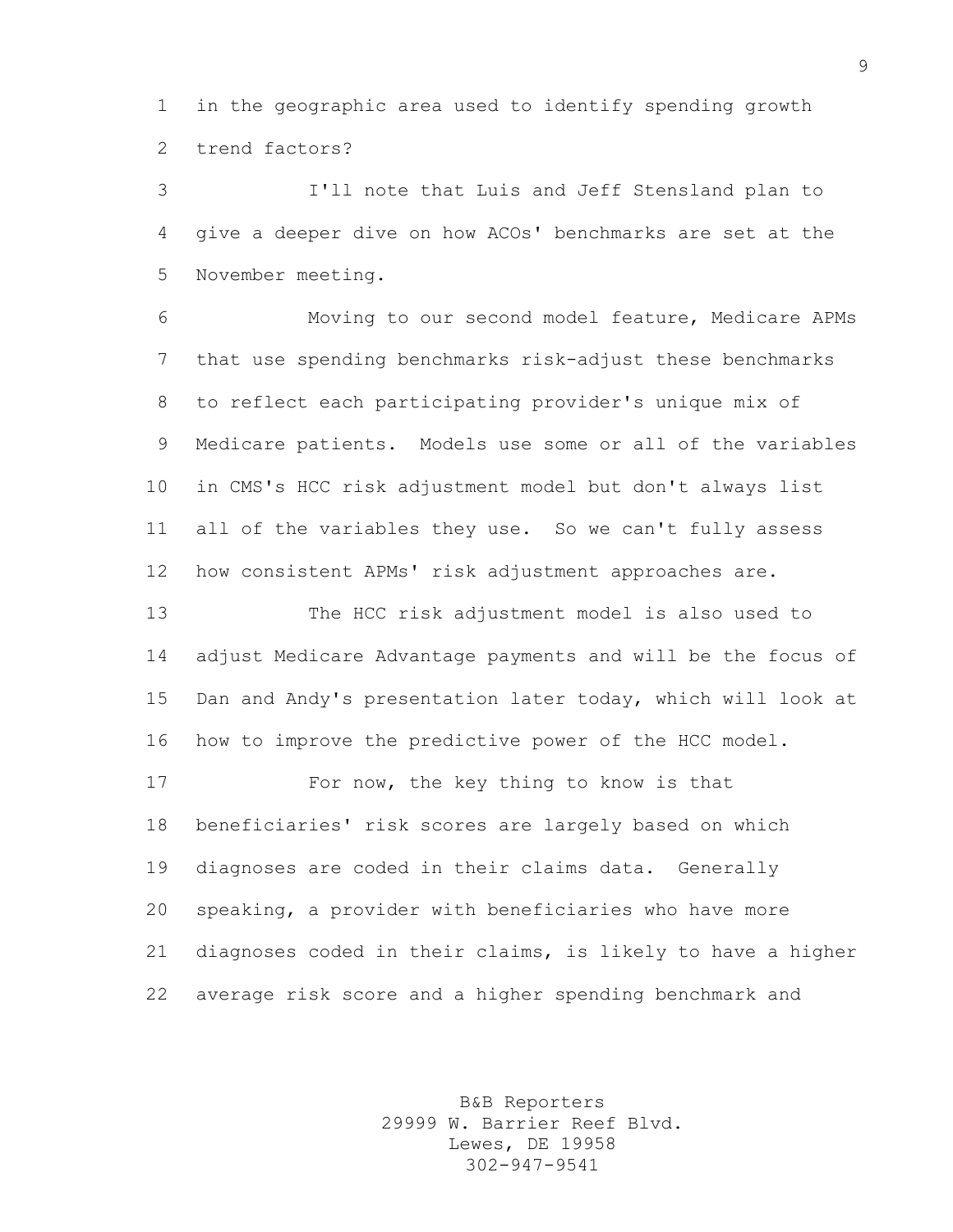will, therefore, have an easier time qualifying for shared savings payments. This means providers in APMs usually have a financial incentive to code as many diagnoses as possible in their claims data.

 To minimize the effects of coding-induced risk score growth, CMS is experimenting with a number of approaches, including limiting the degree to which a provider's average risk score can increase over time, risk adjusting using only a beneficiary's main diagnoses, or basing payments on which of four tiers a provider's average risk score falls within. So far, no clearly optimal approach has yet emerged, and providers in APMs can usually still benefit financially from coding as many diagnoses as possible.

 Models also differ in when risk adjustment happens and what year of data is used to risk adjust. In APMs for niche patient populations with unpredictable spending, benchmarks are risk-adjusted at the end of the year, using that year's data. This produces more accurate benchmarks.

 In APMs where providers are accountable for larger, broader patient populations or for patients with

> B&B Reporters 29999 W. Barrier Reef Blvd. Lewes, DE 19958 302-947-9541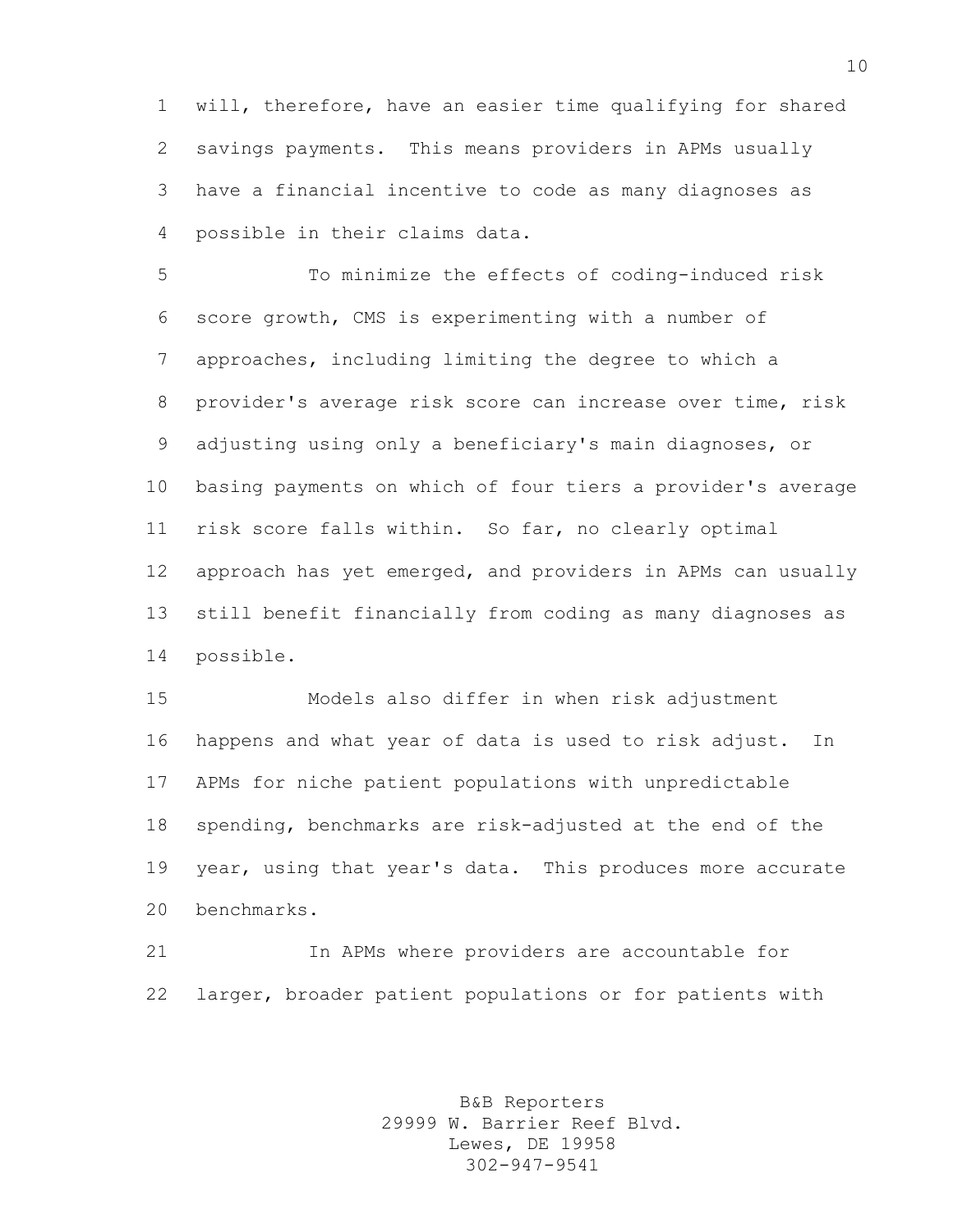conditions that have predictable spending, risk adjustment is done at the start of the year, using prior-year data. This allows providers to more easily plan care

transformation investments.

 Commissioners could consider whether the current variation in risk adjustment across APMs makes sense or whether greater standardization would be better.

 Specifically, we ask, should models continue to vary in the approaches used to minimize the effects of coding-induced risk score growth? And should models continue to vary in their use of current-year vs. prior-year data for risk adjustment, depending on whether accuracy or predictability is more important?

14 I'll now turn things back over to Geoff. MR. GERHARDT: The third model feature we'll discuss is the amount of financial risk providers face in APMs.

 As we discussed last cycle, risk-based payment arrangements are intended to present providers and other actors in the health sector with different incentives than traditional fee-for-service, but there is no widespread agreement on what kinds of financial risk arrangements are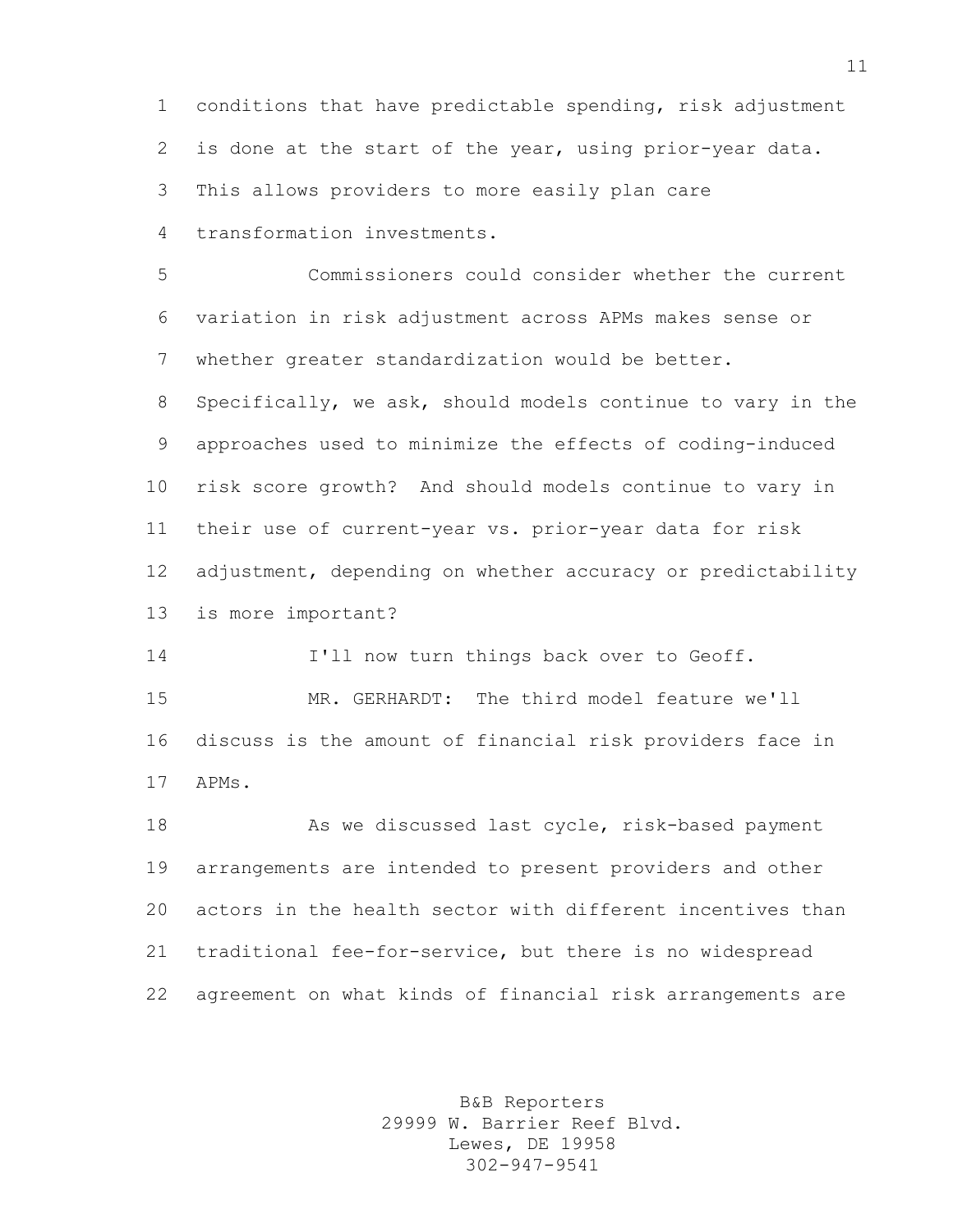optimal in terms of getting providers to change their behavior in positive ways.

 As such, Medicare has experimented with a wide range of risk arrangements in its APMs. For instance, models vary in terms of how much spending must be reduced before participants can share in any savings, the portion of savings above that threshold they are allowed to keep, and limits on the amount of shared savings they can keep. One factor Medicare must consider is how a model's financial terms will affect participation in voluntary models. I'll talk more about provider participation in a couple of minutes, but Medicare has said that when designing a model where participation is voluntary, the agency balances the goal of presenting providers with meaningful financial risk, with the need to attract and retain participants.

 Your mailing material show how financial risk arrangements work in each of the models listed earlier. One of the most important differences in risk arrangements is whether providers are faced with one-sided or two-sided risk. The size of risks and rewards varies widely across models, but potential rewards are larger in two-sided

> B&B Reporters 29999 W. Barrier Reef Blvd. Lewes, DE 19958 302-947-9541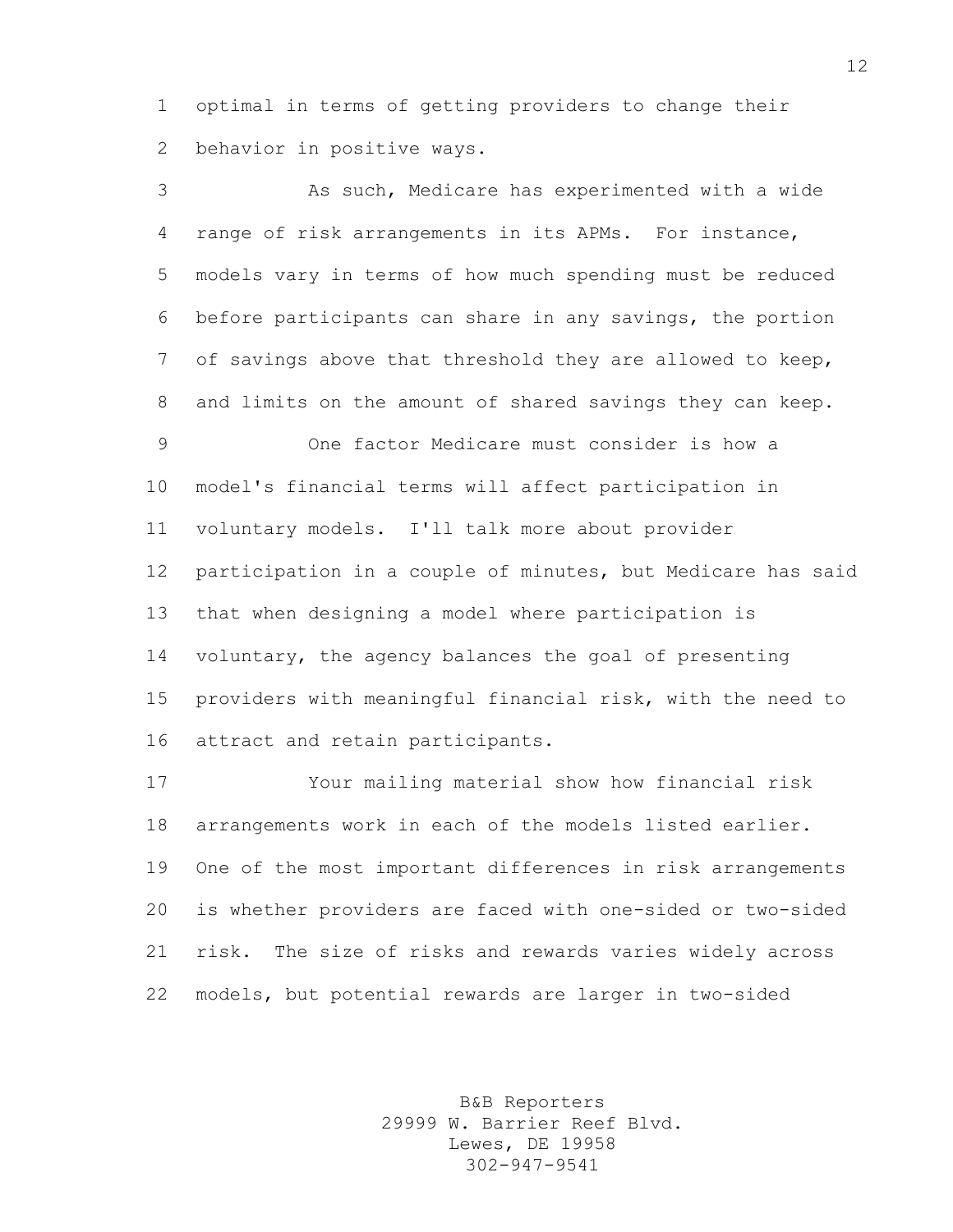models, some of which allow providers to keep 100 percent of shared savings, up to a defined limit, and vice versa for shared losses.

 Officials at CMS have expressed a preference for two-sided models on the grounds that the higher level of risk is more effective in encouraging providers to transform care. As such, most Medicare APMs use two-sided risk or the option of one-sided and two-sided tracks.

 Like some models, the Medicare Shared Savings Program requires that providers move from tracks with no downside risk or lower levels of risk to tracks with higher levels of risk over a set period of time.

 It is also worth pointing out that several models vary financial risk terms according to provider

characteristics, such as the number of aligned

beneficiaries or provider revenue.

 Given the variation in financial risk arrangements, Commissioners could consider whether and how risk features should be made more consistent across models. We ask, under what circumstances should providers participate in one-sided models, and for how long? Should the size of financial risk be made larger to increase

> B&B Reporters 29999 W. Barrier Reef Blvd. Lewes, DE 19958 302-947-9541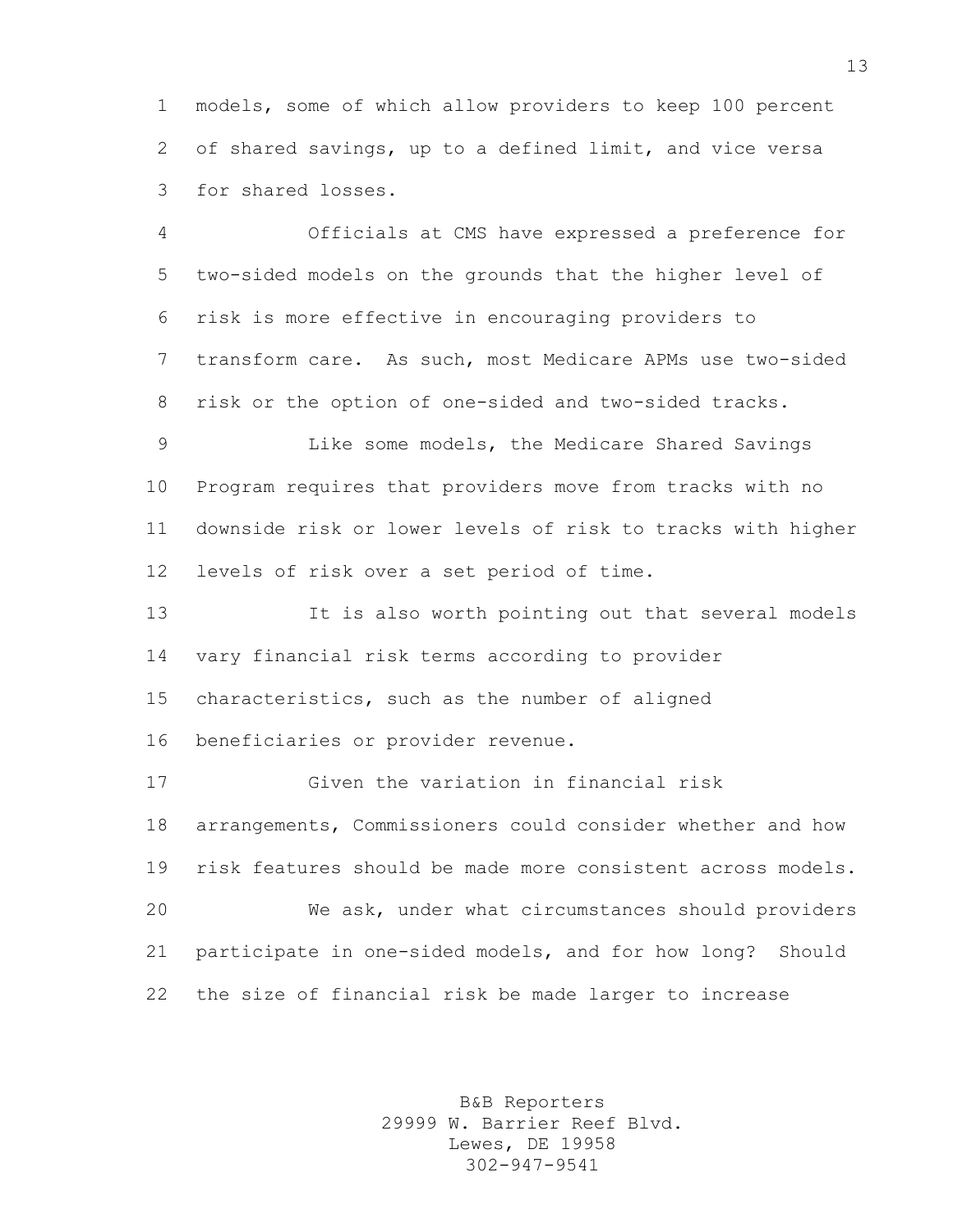incentives to transform care? Should financial risk be tailored to provider characteristics; for example, based on size, revenue, or patient mix?

 In selecting and designing APMs, one of the things that Medicare gives a great deal of consideration to is our fourth model feature: how to incentivize or mandate provider participation.

8 According to CMS, each model should have enough participation to minimize the degree to which random variation in spending and quality metrics drive results. Participation in each APM should also be broad enough so that what happens during a model's testing phase is a good indicator of what would happen if the model were

expanded to a larger universe of providers.

 As mentioned earlier, Medicare considers how the financial risk arrangements in a model will affect participation and can design risk-based features in ways

that are likely to attract and retain participants.

 Alternatively, Medicare can mandate that providers participate in a model, usually by requiring that all eligible providers located in specified geographic areas participate in the model.

> B&B Reporters 29999 W. Barrier Reef Blvd. Lewes, DE 19958 302-947-9541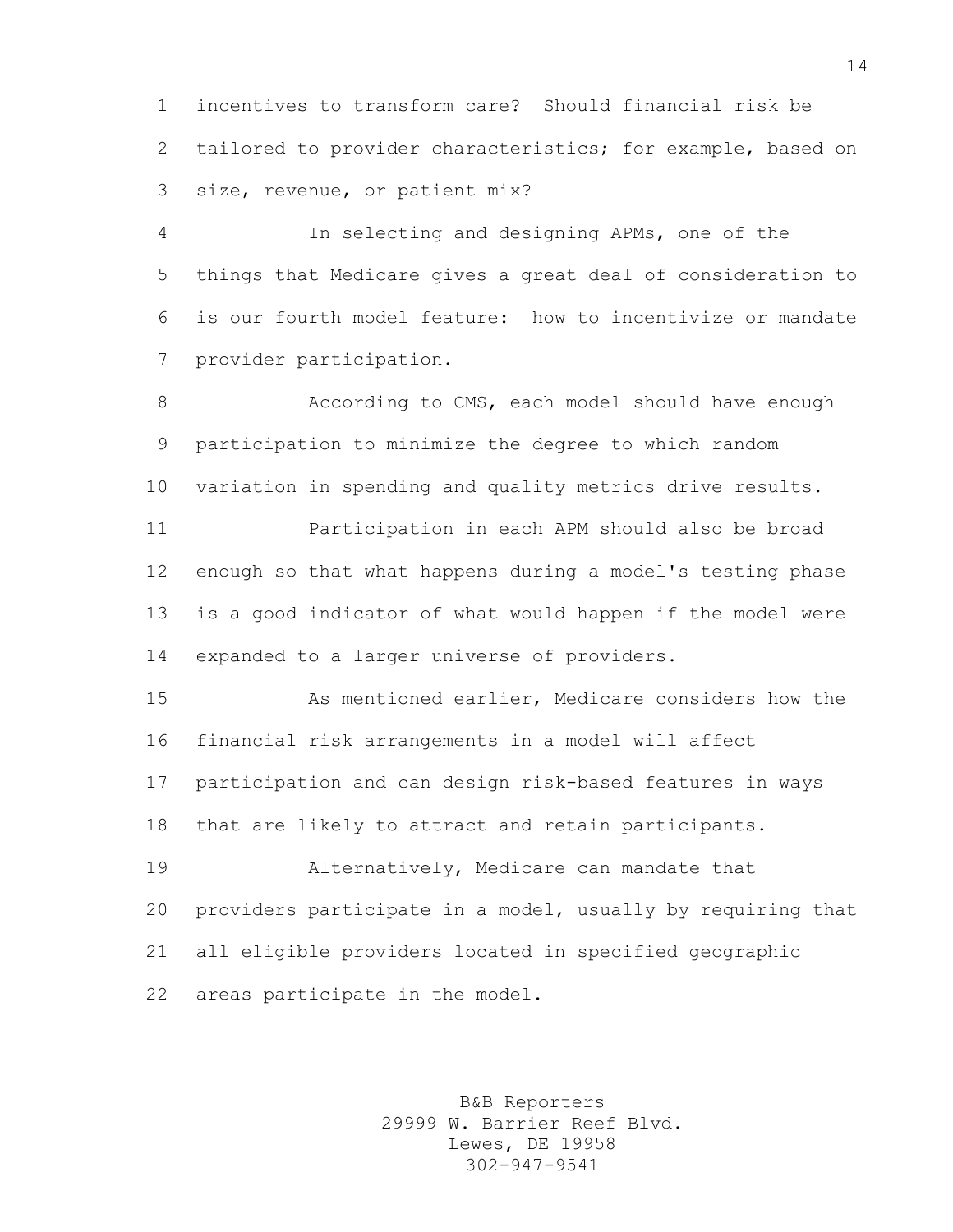Congress has also taken steps to encourage participation by establishing a 5 percent bonus for clinicians who participate in advanced APMs. The bonus is scheduled to expire at the end of 2024 and be replaced with a higher annual payment updates for A-APM participants starting in 2026.

 In the vast majority of APMs implemented to date, provider participation has been voluntary. Providers have expressed several reasons for participating in voluntary models, including a desire to move away from fee-for- service payment, gaining better access to CMS claims data, and potential financial benefits from shared savings.

 However, voluntary models can suffer from problems with selection bias if providers who believe they will be financially successful are more likely to sign up than those who think they won't benefit. This type of selection behavior may help explain why shared savings payments to providers often outstrip reductions in spending and repayments for shared losses in voluntary models.

 Mandatory models have been far less common. They are usually used when CMS believes a voluntary model would lead to low participation or a non-representative group of

> B&B Reporters 29999 W. Barrier Reef Blvd. Lewes, DE 19958 302-947-9541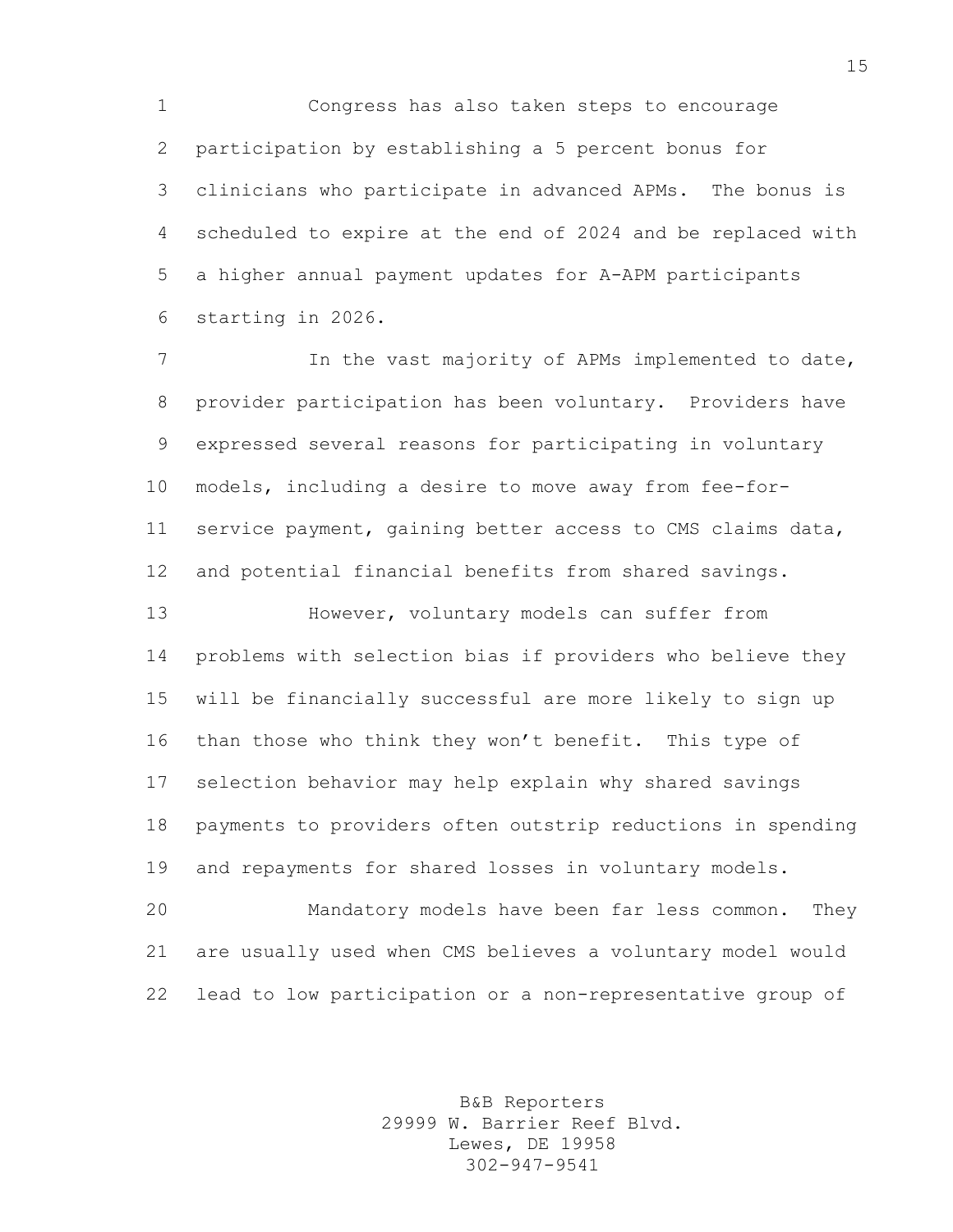participants, the model involves a relatively rare clinical event, or when the agency wants control over the geographic distribution of a model.

 Mandatory models are usually opposed by provider groups because they say providers may not be prepared to take on two-sided financial risk in such models. They claim that the required level of risk may cause providers to reduce the number of beneficiaries they see or stop providing services to Medicare beneficiaries altogether.

 Given the need to ensure robust participation in APMs while avoiding the problems with provider selection bias, Commissioners may want to consider how to best approach incentivizing or mandating provider participation.

 Specifically, we ask, should MACRA policies providing bonuses and higher payment updates to providers that participate in A-APMs be modified? Should traditional fee-for-service be made less attractive to providers who do not participate in an APM? Should the amount of financial risk in APMs be used to incentivize participation in voluntary models? Should more models be mandatory, and under what circumstances?

That concludes our presentation on four key

B&B Reporters 29999 W. Barrier Reef Blvd. Lewes, DE 19958 302-947-9541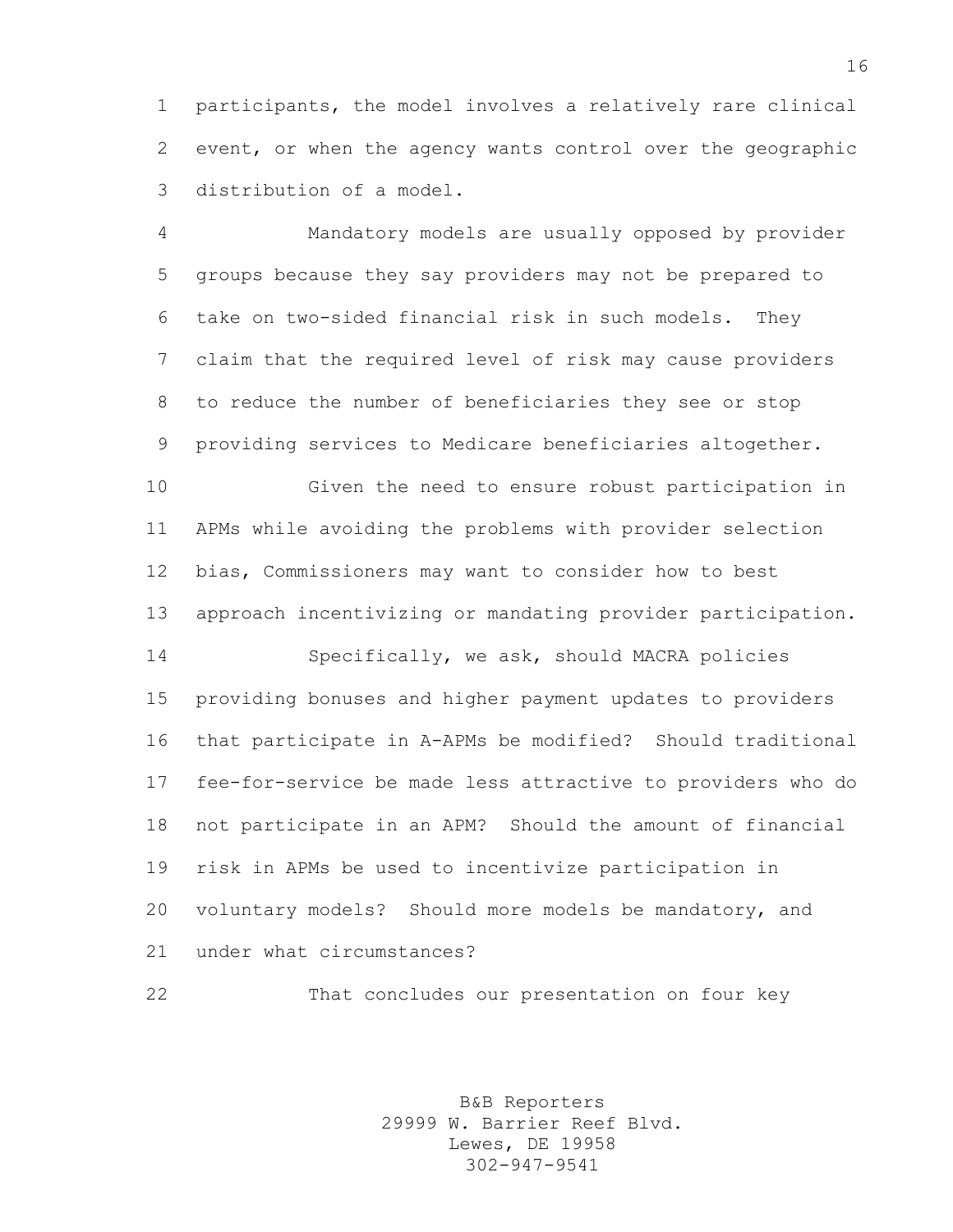features of Medicare's APMs.

 Using the questions raised earlier in the presentation as a jumping-off point, we invite your input on whether to develop specific recommendations related to any of the four model features we've discussed today. We're also interested in whether there are other features of APMs that you would like to explore. 8 And as we look to build on the APM recommendations from last June's report, we invite your input on whether to provide CMS with more specific direction about how to streamline the number of models, as well how to improve policies that address model overlap. We look forward to your discussion and are happy to answer any questions you may have. DR. CHERNEW: Geoff and Rachel, thank you so much. So we're going to do this a little differently. We're going to have some lightning rounds. The reason is based on some responses I got from the mailing materials. It seems that many people think that the answers to some of the questions may vary by types of model episodes or population base or whatever it is, and there was some

> B&B Reporters 29999 W. Barrier Reef Blvd. Lewes, DE 19958 302-947-9541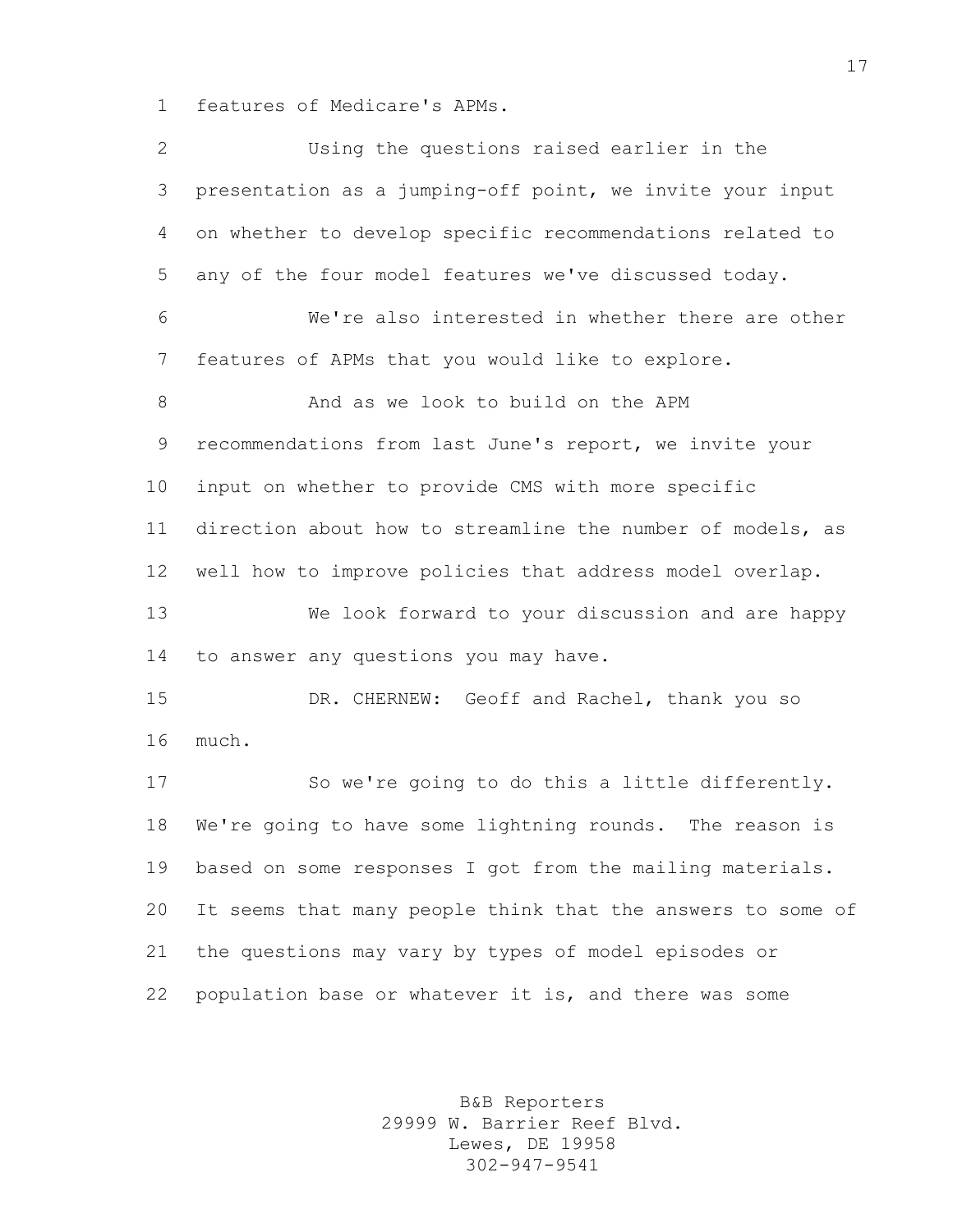yearning for sort of a broader superstructure of things before we get into all of the answers for these questions.

 So this has been really valuable information for those of you listening. The chapter does an amazing job of describing not only the models but also some of their inconsistencies.

7 But what we're going to do now, I think, is we're going to start with a lightning round for what I'll call "population-based payment models." So save your comments on whether episodes should exist or how they should be structured for a future lightning round. This is really just about population-based payment models. I'm going to throw out a strawman, not because I like it necessarily, just because it's a basis for a discussion, that strawman, and then I'll tell you some questions.

 So, for example, the strawman I want to point out is the existence of a multitrack ACO model. I'm going to talk about four tracks. You may say there should be others for specific programs, but one I will call a high-risk track with symmetric high-risk features, think Next-Gen in some ways; a symmetric risk track with somewhat less risk, so that's sort of the intermediate risk track and upside

> B&B Reporters 29999 W. Barrier Reef Blvd. Lewes, DE 19958 302-947-9541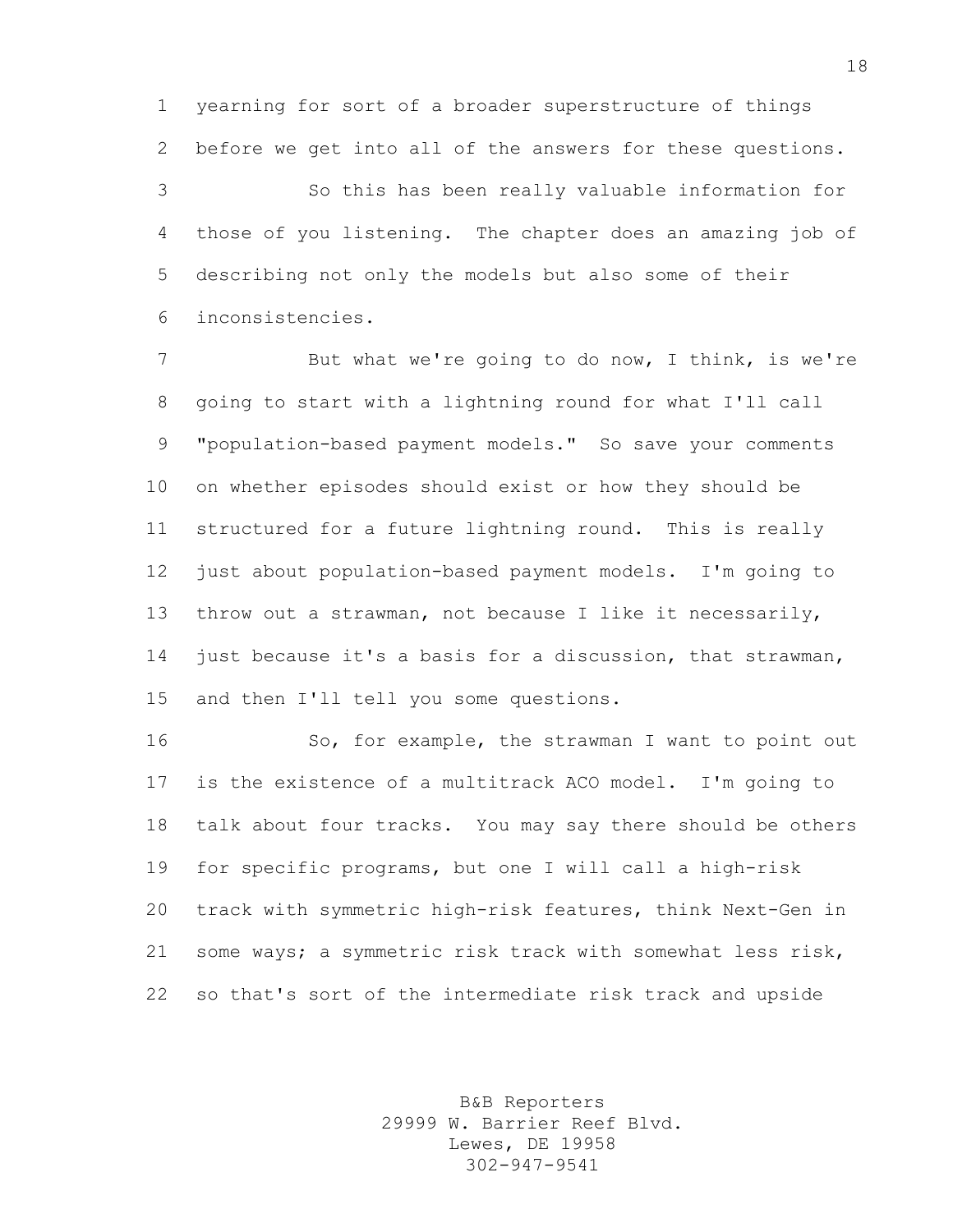only track that the third track and the fourth track would 2 be sort of an advanced primary care track.

 In my straw man, large systems would be heavily incented/mandated to be in the high-risk track and heavily disincented or maybe prohibited from the lower-risk tracks, and lower-risk tracks would be voluntary. We could discuss how strong the incentives should be, as Geoff and Rachel just mentioned. And we may limit access to the upside-only track to organizations based on size, so not everyone could be in the upside-only track.

 Smaller organizations could combine if they wanted and move up to higher-risk tracks through conveners or things like that. And the last point I'll say is once we get the tracks settle we could decide or discuss certain types of direct contracting features like sort of upfront payments or assigning risk to third parties.

 In any case, I very much realize that went by quickly. It's a lightning round, of course. I'm interested in really two main questions, although, of course, you can say whatever you want. The first one is, what do you think about the track structure, particularly the upside-only track, and if we're going to have a sort of

> B&B Reporters 29999 W. Barrier Reef Blvd. Lewes, DE 19958 302-947-9541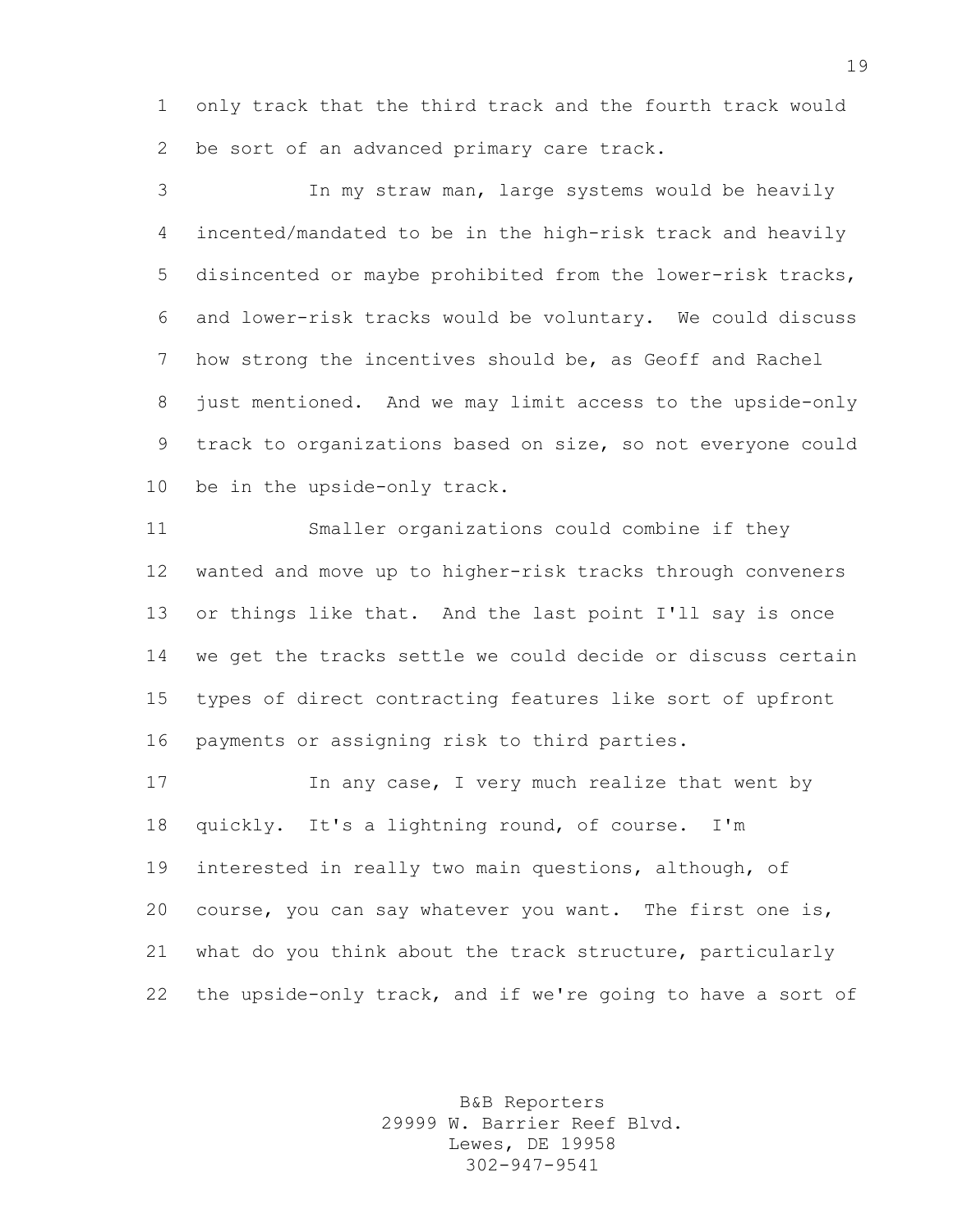harmonized set of tracks what do we think of this track structure? And the second thing is, what are your thoughts on the mandatory voluntary incentive aspects of this?

 Some of the other things that Geoff and Rachel mentioned, benchmarks will be discussed next month, risk adjustment we're going to discuss later today. These are all very important issues. But for now I want to do a quick lightning round focused on population-based payment models. When we're done with this we will have a lighting round on episode models.

So, Dana, you're going to manage the queue.

MS. KELLEY: Okay. Lynn is up first.

 MS. BARR: Good morning, everyone, and thank you for this work and your attention to these issues.

 Michael, I do agree with your track approach, and I think it is very similar to how pathways exist today, although it's more of a glidepath. Not everyone is able to glide, and so having different tracks for different people is really important.

 There are a couple of things that I want to make sure that we're thinking about as we're looking at data and thinking about these problems. One of them is problems of

> B&B Reporters 29999 W. Barrier Reef Blvd. Lewes, DE 19958 302-947-9541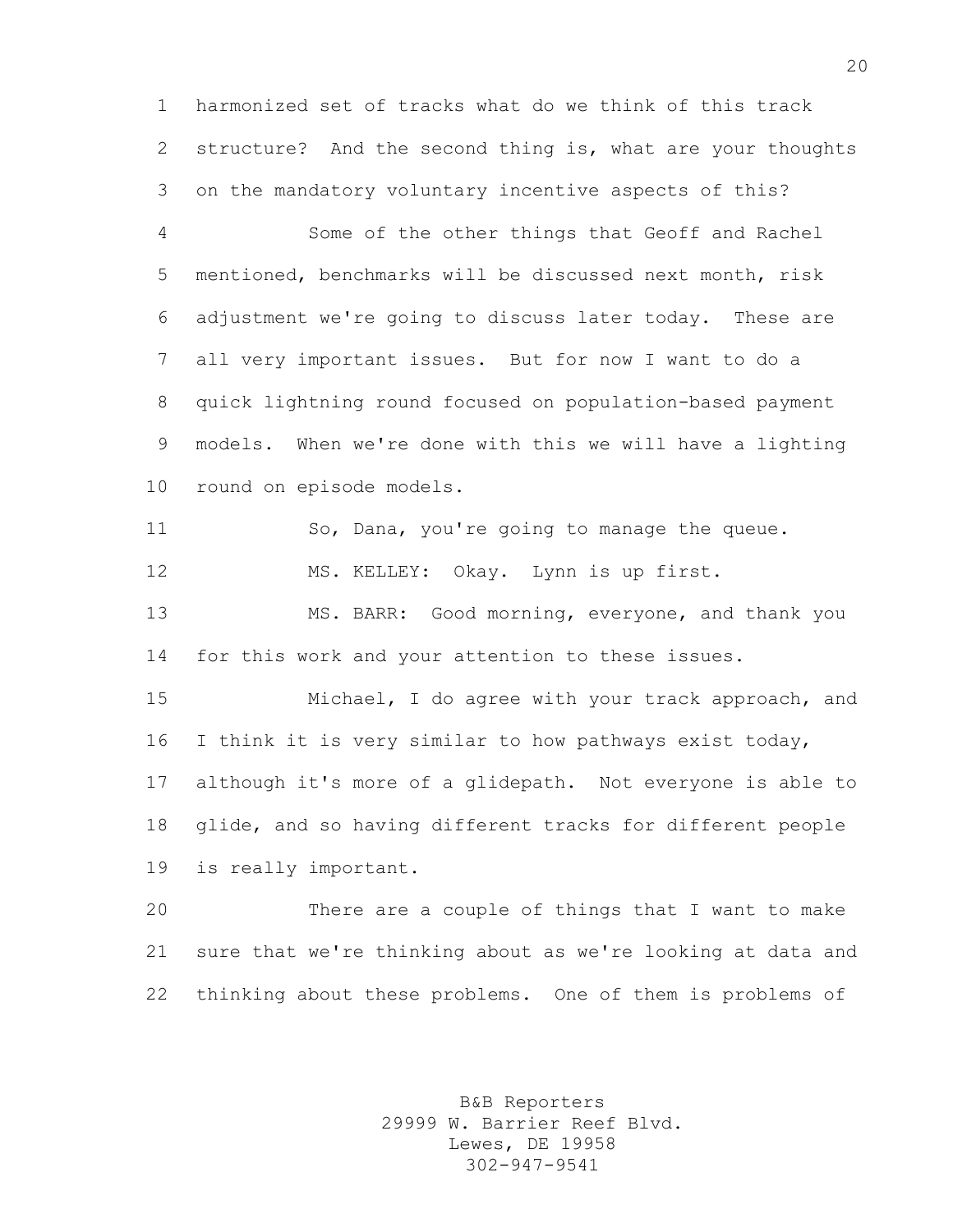scale. So when we started our first ACO in 2014, we thought 5,000 lives sounded great. And by 2018, Caravan had 38 different ACOs. They were all 10,000 lives. And we saw our results shift by 10 percent every year. Some were 10 percent up one year, then they're 10 percent down. When they're up they think they're great; when they're down they think, you know, that Medicare is messed up.

8 So we can't ask providers to participate in these programs and take downside risk if it's actuarially unsound for them to do so. And where we see the 95 percent confidence interval really reaching 2 percent, which is about the target we have for savings, it's 60,000 lives, and yet 80 percent or more of the participants in the ACOs today have less than 20,000 lives.

 And this has created a lot of abuse of the program. And so there are organizations that play what I call "benchmark bingo." They will set up a bunch of 5,000- life ACOs and the inaccuracy also affects the benchmarks. So you can get lucky or you don't get lucky, and if you get lucky, you get to hold onto that benchmark forever, and monetize it forever, even though there's no real savings happening there.

> B&B Reporters 29999 W. Barrier Reef Blvd. Lewes, DE 19958 302-947-9541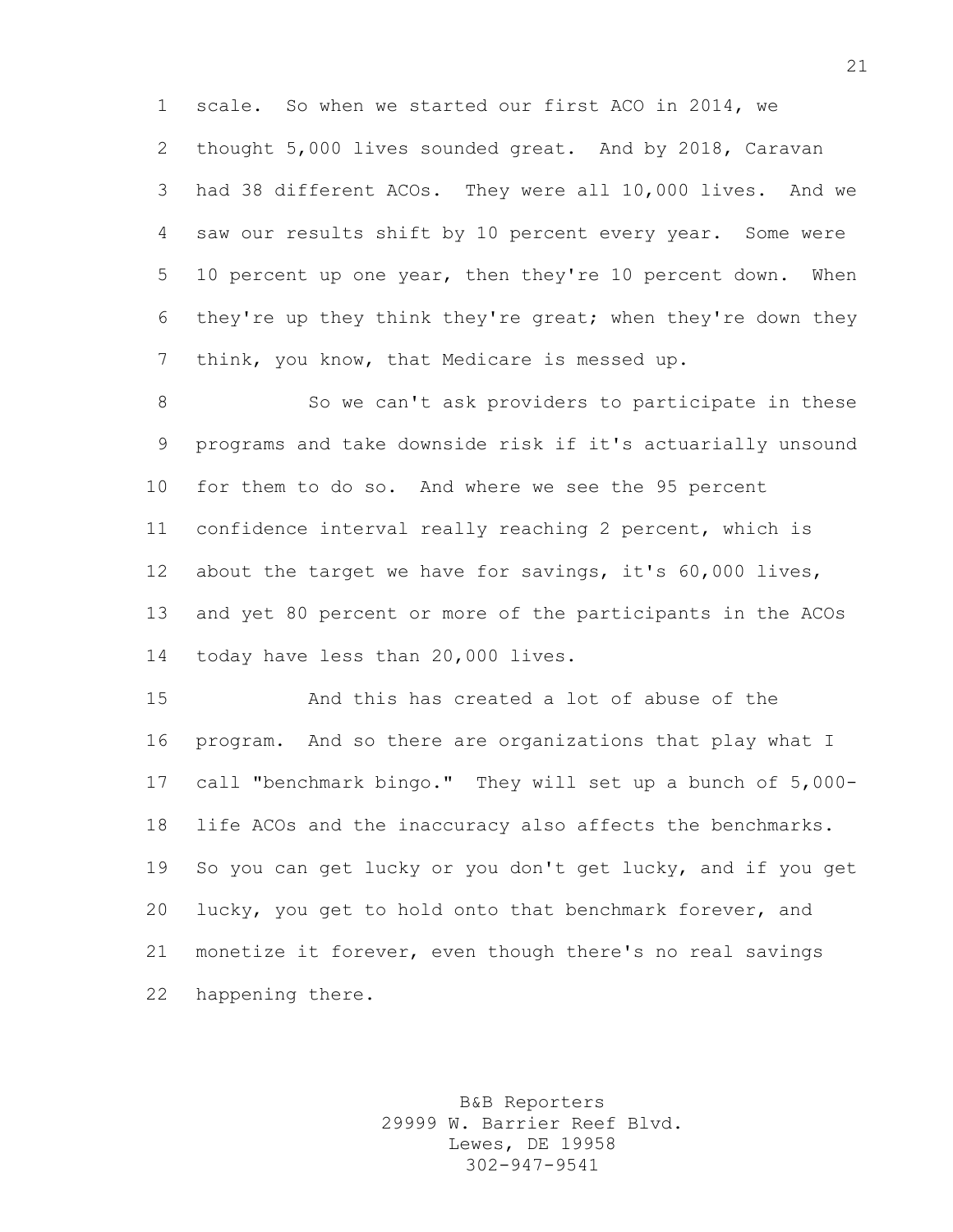And so this is a significant issue. As we think about these different tracks we have to think about the size of the organization. And I don't believe we should force risk on any organization that cannot amass 60,000 lives and get to a 95 percent confidence interval on a 2 percent MLR.

 So that's just my personal opinion on that but I'd love to hear others. And we've done some great work with Milliman. I'd love to share some of the analysis we've done with the staff, to show what the true confidence intervals are.

12 DR. CHERNEW: Lynn, you're at two minutes. MS. BARR: I'm at my two minutes. Okay. All right. 15 DR. CHERNEW: Nope. Nope. Dana? MS KELLEY: Brian. 17 DR. CHERNEW: Brian. 18 DR. DeBUSK: First of all, thank you to the staff for a great chapter. You gave us a ton of things to think about. It's a little overwhelming, all the different design considerations.

Michael, to specifically address the issues you

B&B Reporters 29999 W. Barrier Reef Blvd. Lewes, DE 19958 302-947-9541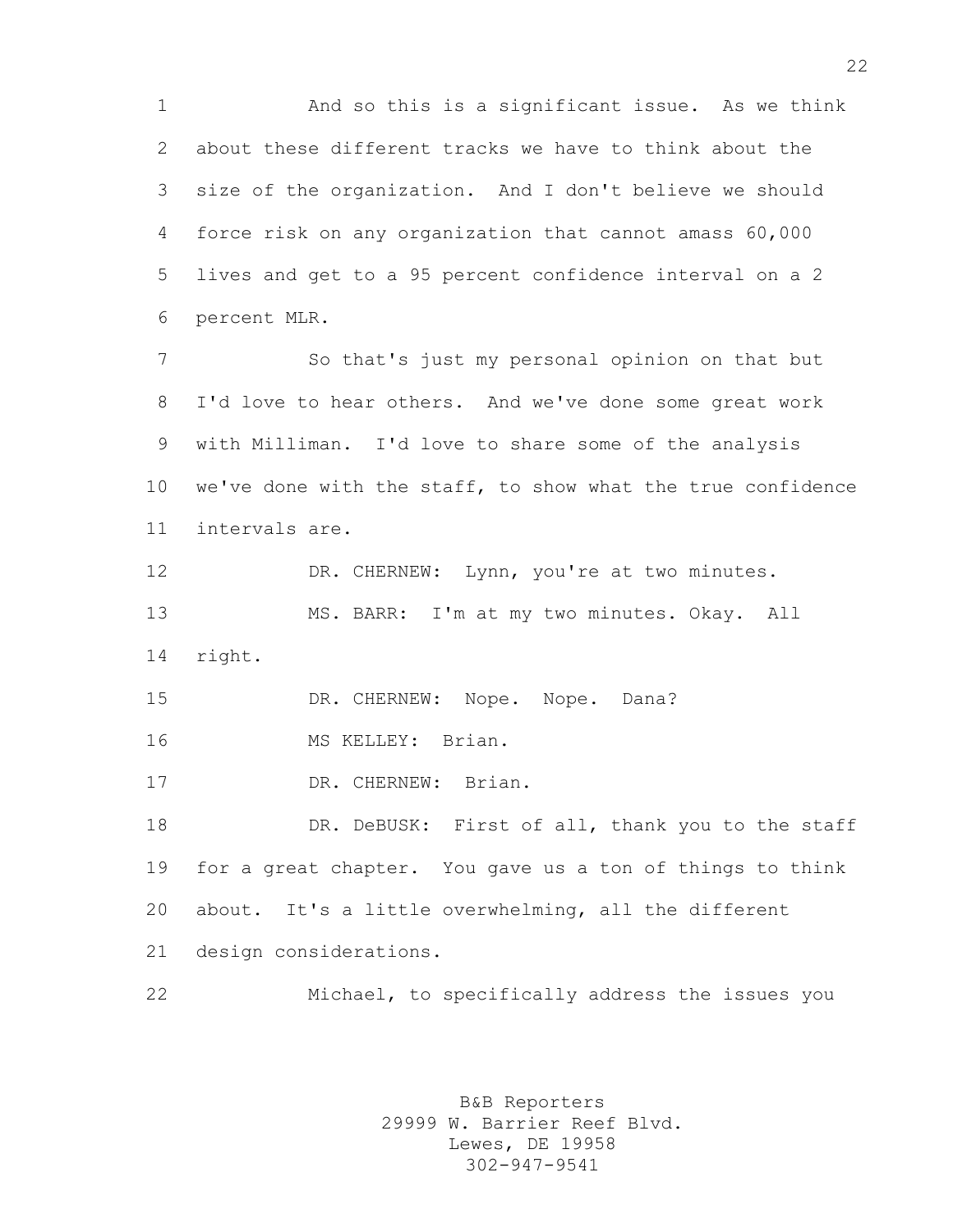raised, I do strongly support the four tracks as you've laid them out. I think that's an excellent framework. It's nice to see something we can go all the way from, say, a Next Gen all the way to a primary care model. I think continuity there is very, very important.

 I would stress that we harmonize everything within that track except the risk and reward relationship of. I would love to see similar benchmark calculations, similar risk adjustment methodologies. I think even the attribution methodology should be harmonized. Because I think we should facilitate organizations being able to move up and down these tracks.

13 So, you know, part of the new technology here, for lack of a better term, is I do think it is exciting to see Next Gen all the way to a primary care-based model that, in theory, could be hosted by a relatively small organization.

 As far as the upside-only, I see that as a good transitional vehicle. I think it should be limited to smaller organizations. I think it should be limited in time.

And then the other issues, this issue of

B&B Reporters 29999 W. Barrier Reef Blvd. Lewes, DE 19958 302-947-9541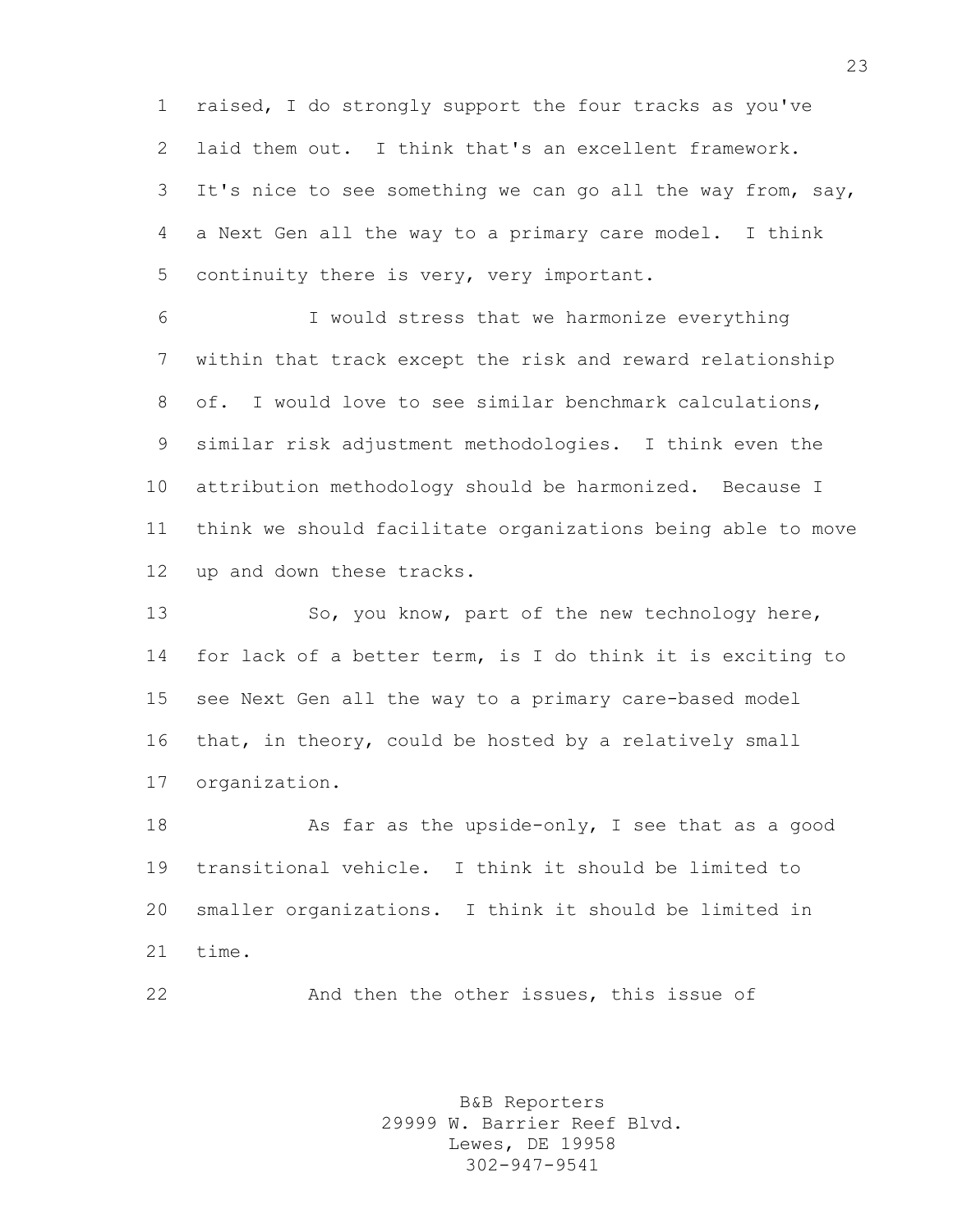voluntary is a problem, and I do think, as the staff mentioned in the presentation, I think there is a selection issue there, provider selection issue there.

 But I do prefer making participation effectively mandatory, as opposed to, say, a CJR, where you just simply sign people up. I do support the idea of making some form of APM participation mandatory through things like making fee-for-service progressively less comfortable. I'm really excited to see how we're going to address, for example, physician payment updates in the future. I would love to see more and more of the physician payments done through APM participation and other forms of advanced or progressive care as opposed to just simply -- 14 DR. CHERNEW: Brian, your two minutes are up. DR. DeBUSK: -- adding the conversion factor. Thank you. DR. CHERNEW: Okay. Thanks, Brian. Dana. 18 MS. KELLEY: Jonathan Jaffery.

 DR. JAFFERY: Thanks, Dana. So I will speak quickly. I too am very supportive of this notion of tracks, where we have progressive things. And like Brian, I think harmonizing the factors within them is a great

> B&B Reporters 29999 W. Barrier Reef Blvd. Lewes, DE 19958 302-947-9541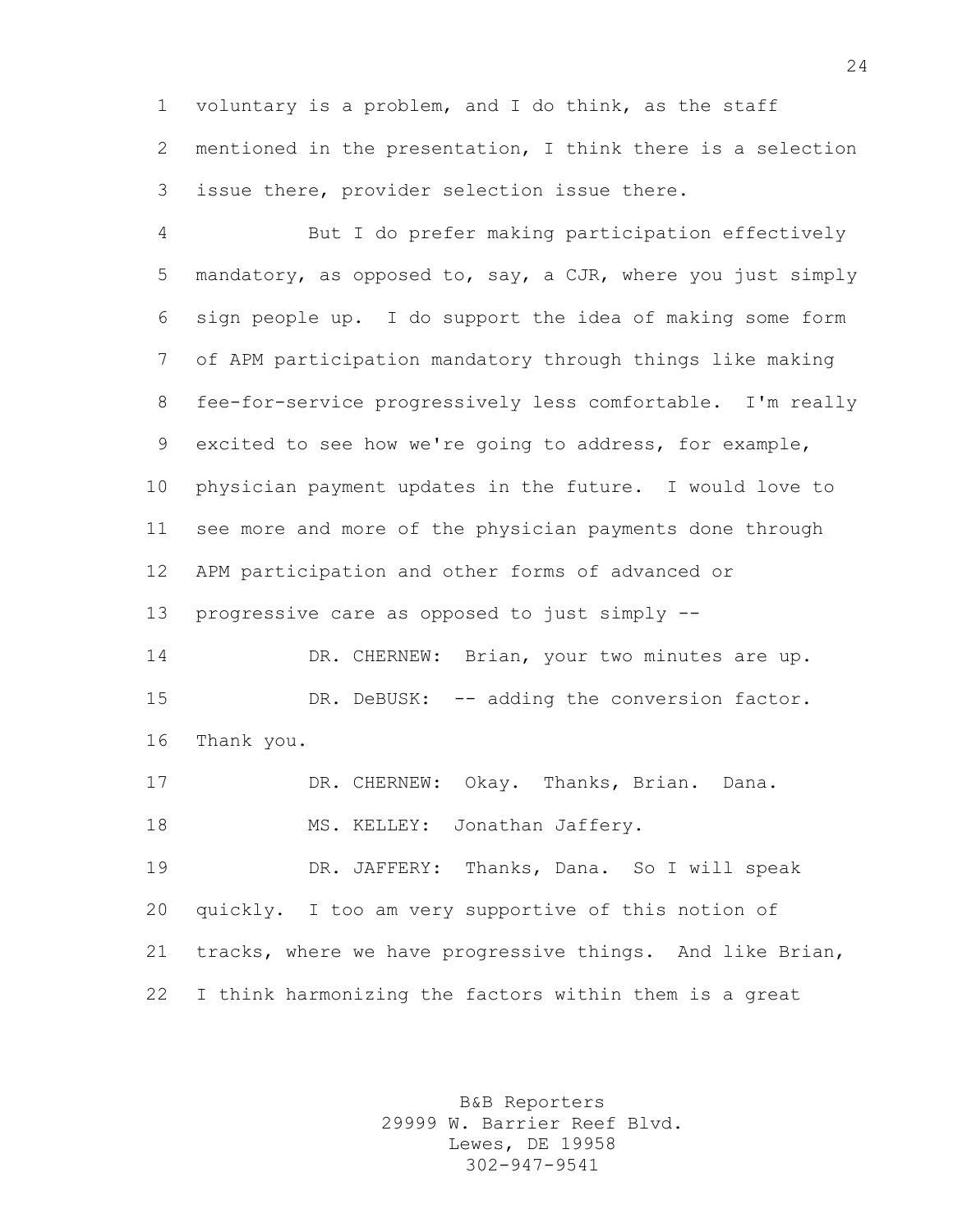idea.

2 A couple of things, though, specifically, and I'm thinking about some of the goals we've talked about in the past, sort of a vision for having all beneficiaries in some value-based payment model, be that MA or an ACO model. And I think we should keep that in mind as we're thinking about the mandatory versus voluntary, and actually to inform some of our second- and third-round discussions this morning.

 In terms of some of the specific tracks, I worry a little bit about pushing larger organizations into two- sided risk immediately. Some of the organizations we've seen that start off with low-cost care to begin with, you know, need some time, actually, to get to savings. And I would hate to either mandatorily make larger organizations lose money right away or ask them to voluntarily do so. So I think we need to consider that.

 In terms of upside risk only, I'm in favor of that initially, but like Brian I think we need a track, over time, to get folks to two-sided risk, and the question of size and scope. I think CMS can offer some thinking about technical support, whether that's providing support for convening organizations to bring smaller groups

> B&B Reporters 29999 W. Barrier Reef Blvd. Lewes, DE 19958 302-947-9541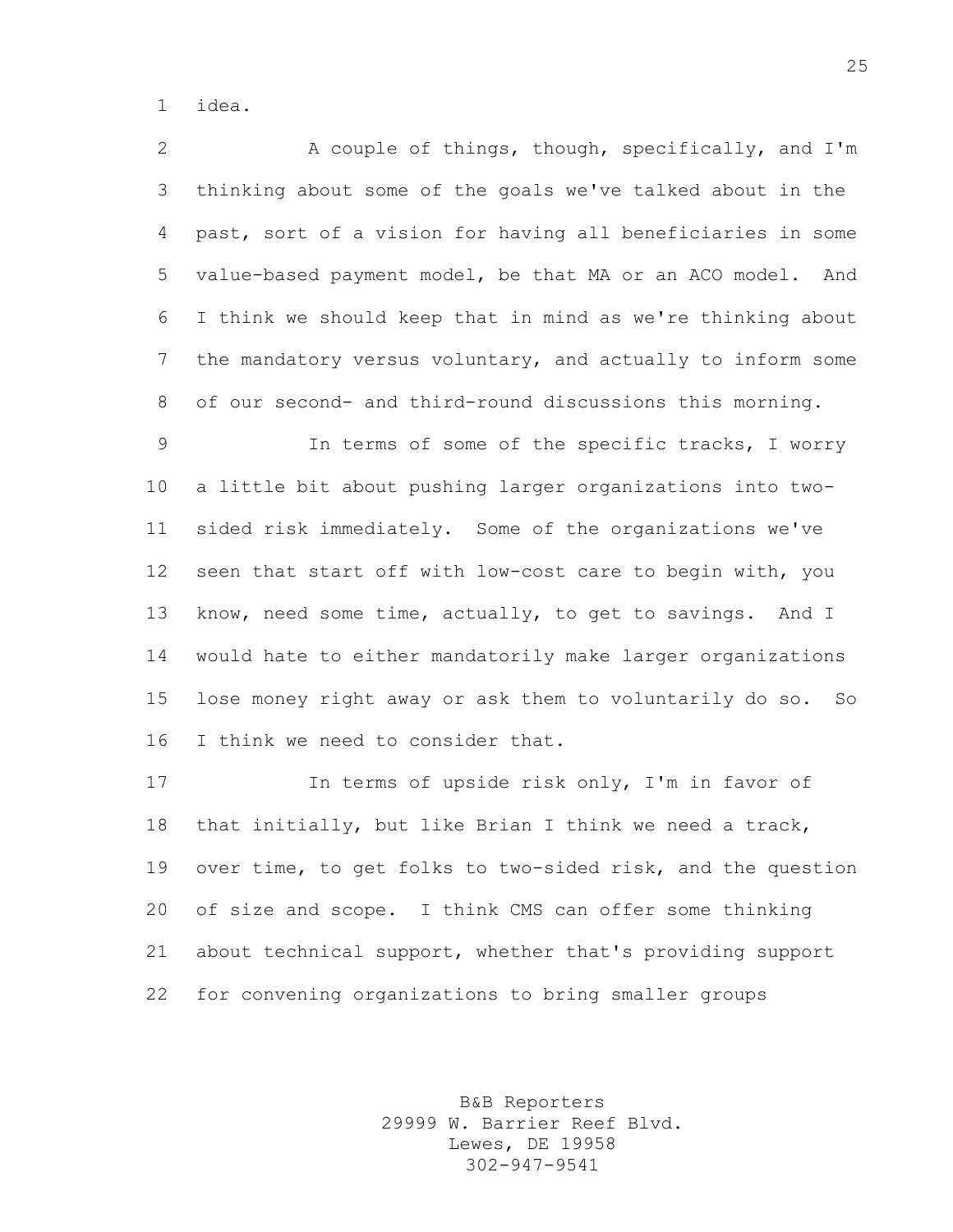together to get to size and scope.

| $\mathbf{2}$ | And then finally, that speaks a little to                   |
|--------------|-------------------------------------------------------------|
| 3            | mandatory, in terms of the incentives I also think that     |
| 4            | this notion of trying to make fee-for-service updates over  |
| 5            | time in the fee schedule more and more attractive to        |
| 6            | organizations to be in alternative payment models is a good |
| 7            | idea. I'm not sure we should limit it to physician          |
| 8            | payments. I think we might think about the same for other   |
| 9            | sectors as well.                                            |
| 10           | So I could go on and on but I think I'm probably            |
| 11           | reaching two minutes, and so I'll --                        |
| 12           | DR. CHERNEW: You are. Jonathan, that's perfect.             |
| 13           | You're at two minutes.                                      |
| 14           | DR. JAFFERY: All right. Thank you.                          |
| 15           | DR. CHERNEW: Dana, who is next?                             |
| 16           | MS. KELLEY: David.                                          |
| 17           | DR. GRABOWSKI: Great. Thank you. So I am also               |
| 18           | supportive of a small number of tracks with increasing      |
| 19           | levels of risk. I think when it comes to population-based   |
| 20           | models I definitely think one size doesn't fit all here. I  |
| 21           | support a low-risk option for smaller organizations, where  |
| 22           | we can encourage entry of more innovative models.<br>These  |
|              |                                                             |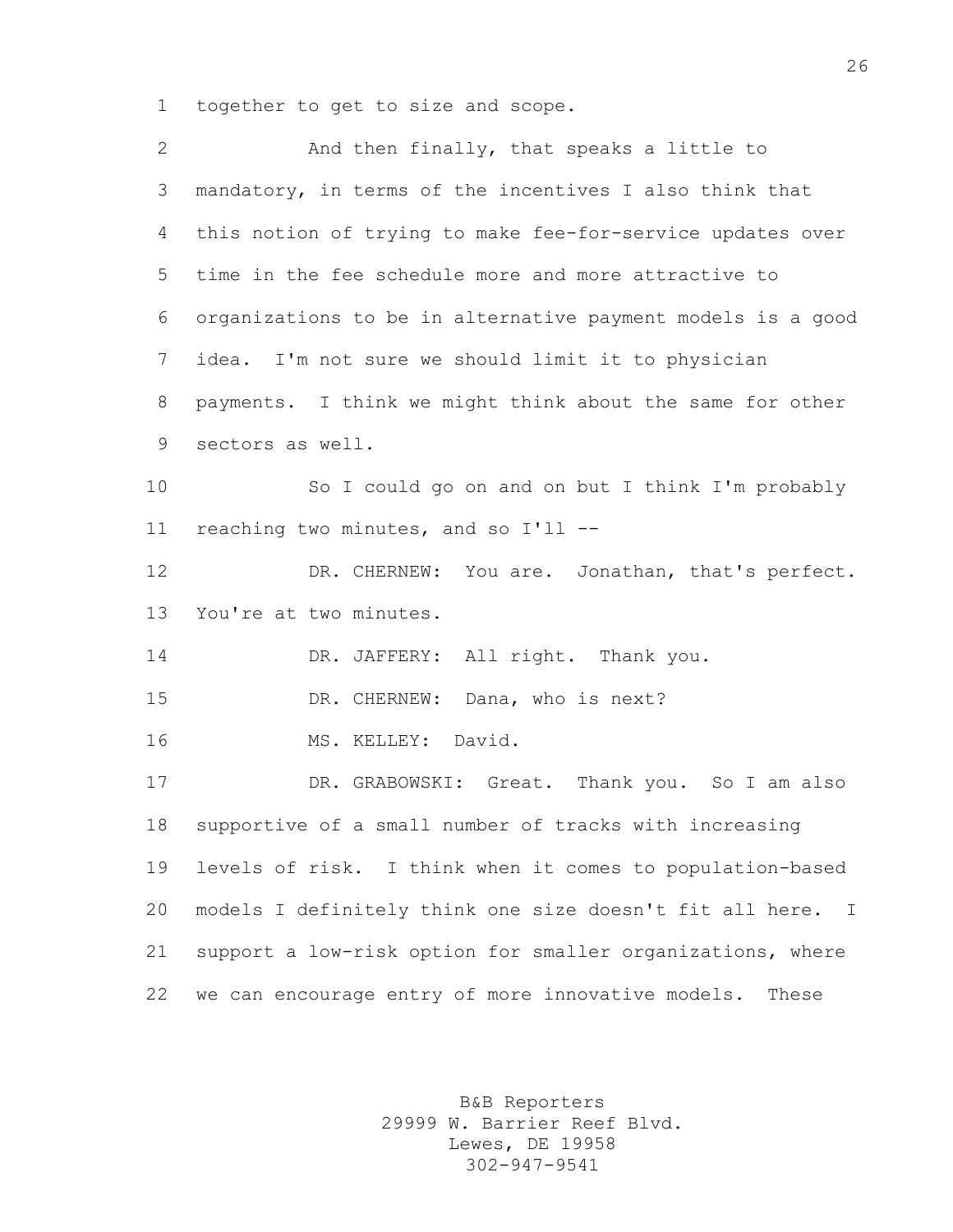types of models, I don't think, need that downside risk to incentivize decreased spending. Larger organizations could have that downside risk, but I agree with what Jonathan just said, that having an onramp to encourage participation, that facing downside risk right off the bat could lead to decreased participation.

 In terms of mandatory versus voluntary, you always hear this saying that mandatory solves everything. However, in this instance I think I favor voluntary with strong incentives to participate, especially for those smaller organizations. As Geoff suggested on Slide 15 during the presentation, we could incentivize participation by setting more attractive financial risk terms. I think if we build strong and equitable models we'll get that participation.

 I think we need to think more globally about participation and not separate it from model features. We need to think about that in a more holistic way. We tend to look at participation and wonder why nobody wants to go into a model where we haven't built it very well. So I hope we'll take a different approach going forward. I'll stop there, Mike, and just say thanks. I'm

> B&B Reporters 29999 W. Barrier Reef Blvd. Lewes, DE 19958 302-947-9541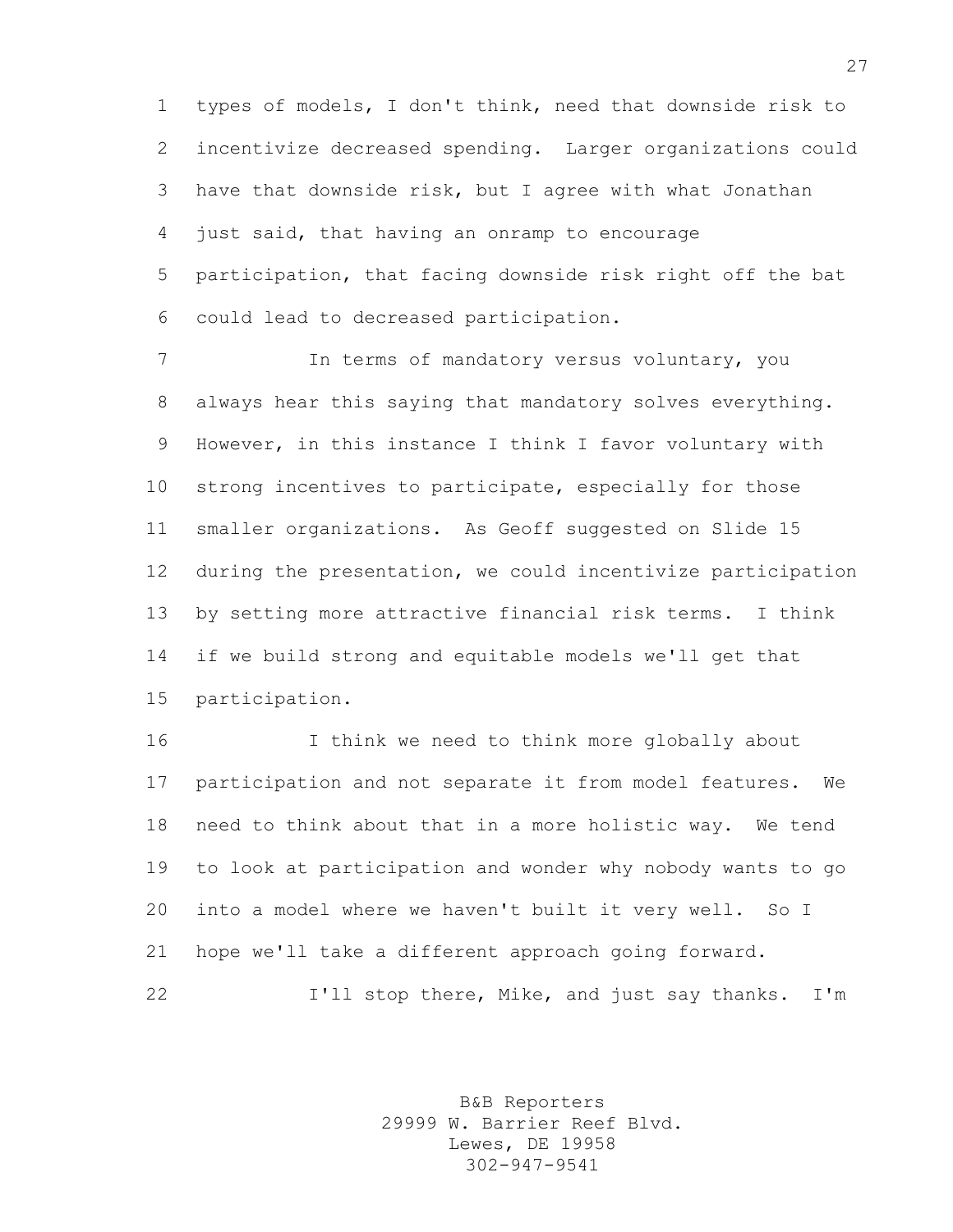very supportive of this work.

 DR. CHERNEW: Perfect, David. Dana, who is next? MS. KELLEY: Amol.

 DR. NAVATHE: Thank you. I also am extremely supportive, like other Commissioners, of this broad approach. I would also say that the work that the staff did in preparing this chapter, with all the details, is really very helpful to go through, and does highlight the fact that these dimensions, in some sense, need to sit underneath the superstructure that we're discussing today. My quick reactions to the lightning round stuff. So first, I think I agree with the stratification by size and capability. I agree, in general, with the notion of

 having voluntary, in particular, for the lower-risk tracks, for the smaller organizations.

 I think that advanced primary care piece should be thought of less as a track and should be more thought of as a mechanism to pay for primary care. This could be something that is actually consistent across all of the different tracks, moving towards an advanced primary care type of payment for primary care.

On the upside track, I agree with the comments

B&B Reporters 29999 W. Barrier Reef Blvd. Lewes, DE 19958 302-947-9541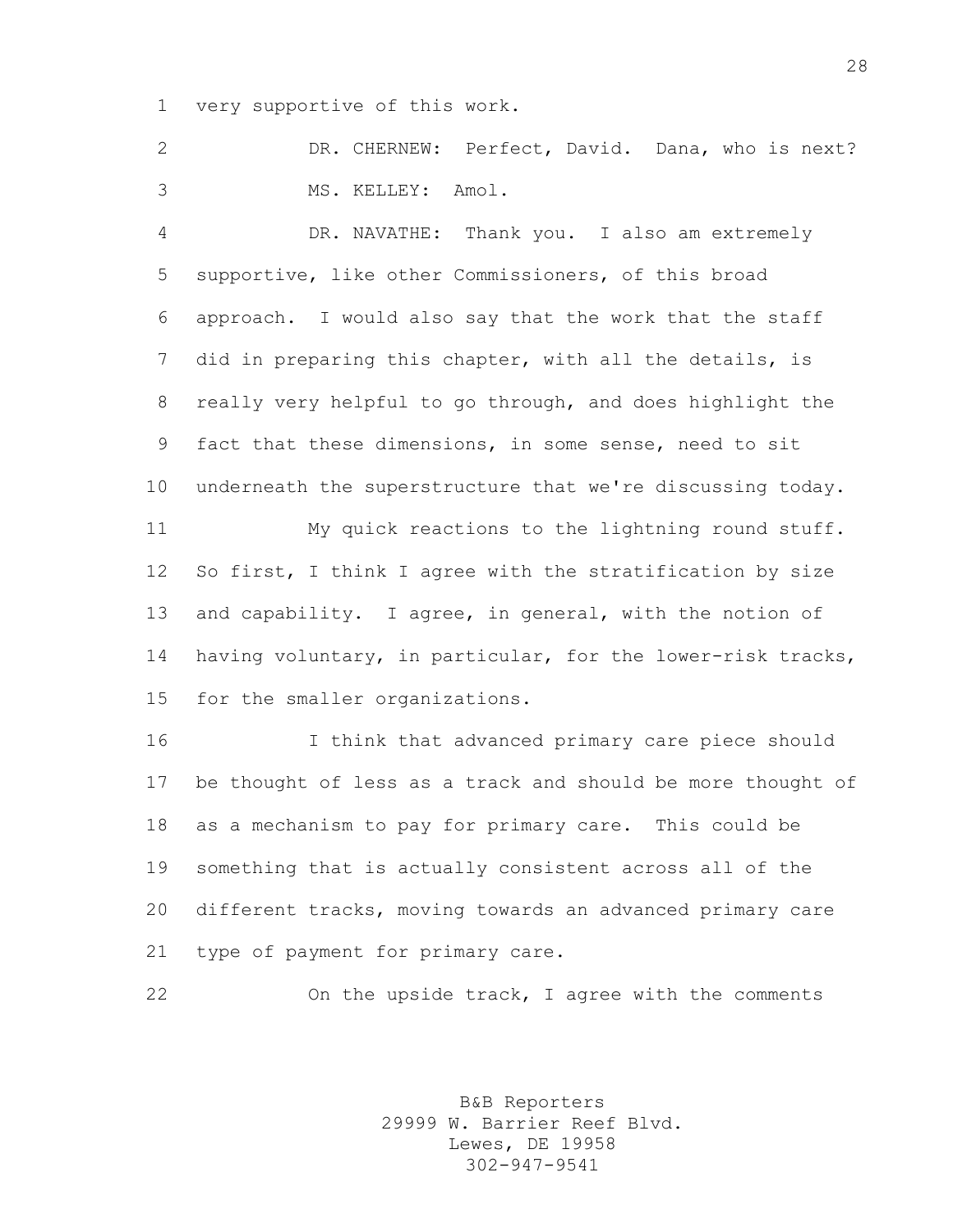that were made by, I think, Brian and David, that there should be some sort of clarity around what the future looks like in terms of stepping through. I don't think that we necessarily need to get to maximum downside risk as the way to drive results, based on the evidence that we know. I think we should strongly consider, for those tracks, asymmetric risk in the future, where we might have a big chunk of upside risk and a small amount of downside risk, because we know from behavioral economics that losses loom large, so sort of the concept of loss [inaudible].

 And I do also agree with Brian. I don't think this is possible uniformly, but to the extent that we can create harmony or similar design features, for example, the way that attribution is done, across the tracks, I think that would also improve the simplicity, because I think it is likely that we may see some migration of organizations between tracks. And so there are not major friction points to move between those, virtually to advance over time, that would be very helpful.

 DR. CHERNEW: Amol, you're hitting your time. 21 DR. NAVATHE: Done.

DR. CHERNEW: Okay. Thanks. Sorry I'm so

B&B Reporters 29999 W. Barrier Reef Blvd. Lewes, DE 19958 302-947-9541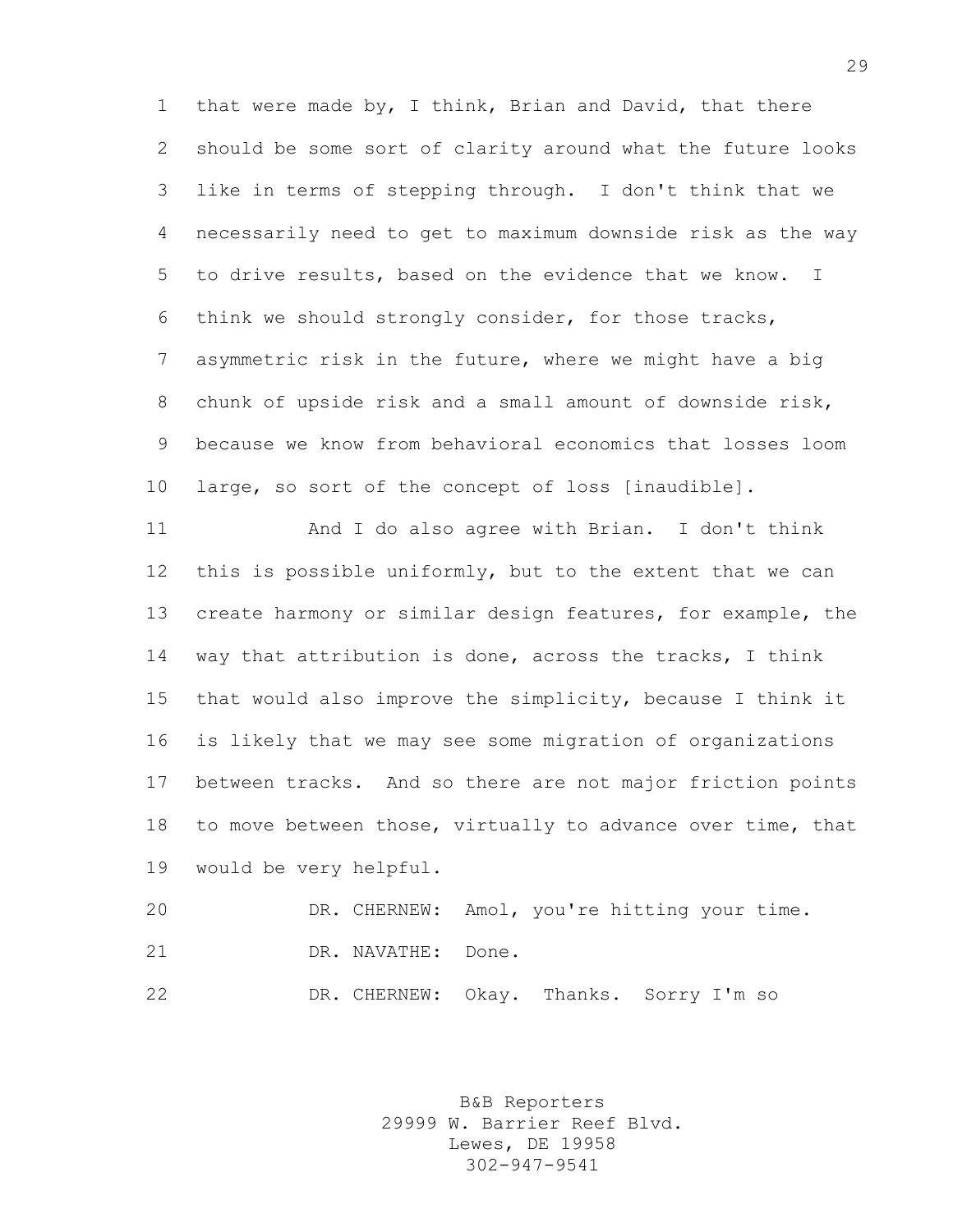brutal, guys. There may be time at the end to say more before we move to the next lightning round. But who is next, Dana?

MS. KELLEY: Larry.

 DR. CASALINO: Yeah. So like others I'm basically good with the tracks that Mike laid out. I do want to add something that hasn't been brought up yet, but which Mike had in his straw man. I think given more direct contracting features to at least some of the ACO tracks is a good idea. And I realize the horse is out of the barn with this but I am strongly opposed to giving large national insurers or financial entities, making it possible for them to basically own these basically ACO-like entities, though I would consider permitting minority investments. I think the Gilfillan blog in Health Affairs is very relevant to this.

 I would like to hear more about what Lynn had to say about the level of risk versus the number of beneficiaries.

 In terms of voluntary versus mandatory, I don't have such strong feelings. One idea would be to make things voluntary for two to three years, then mandatory in

> B&B Reporters 29999 W. Barrier Reef Blvd. Lewes, DE 19958 302-947-9541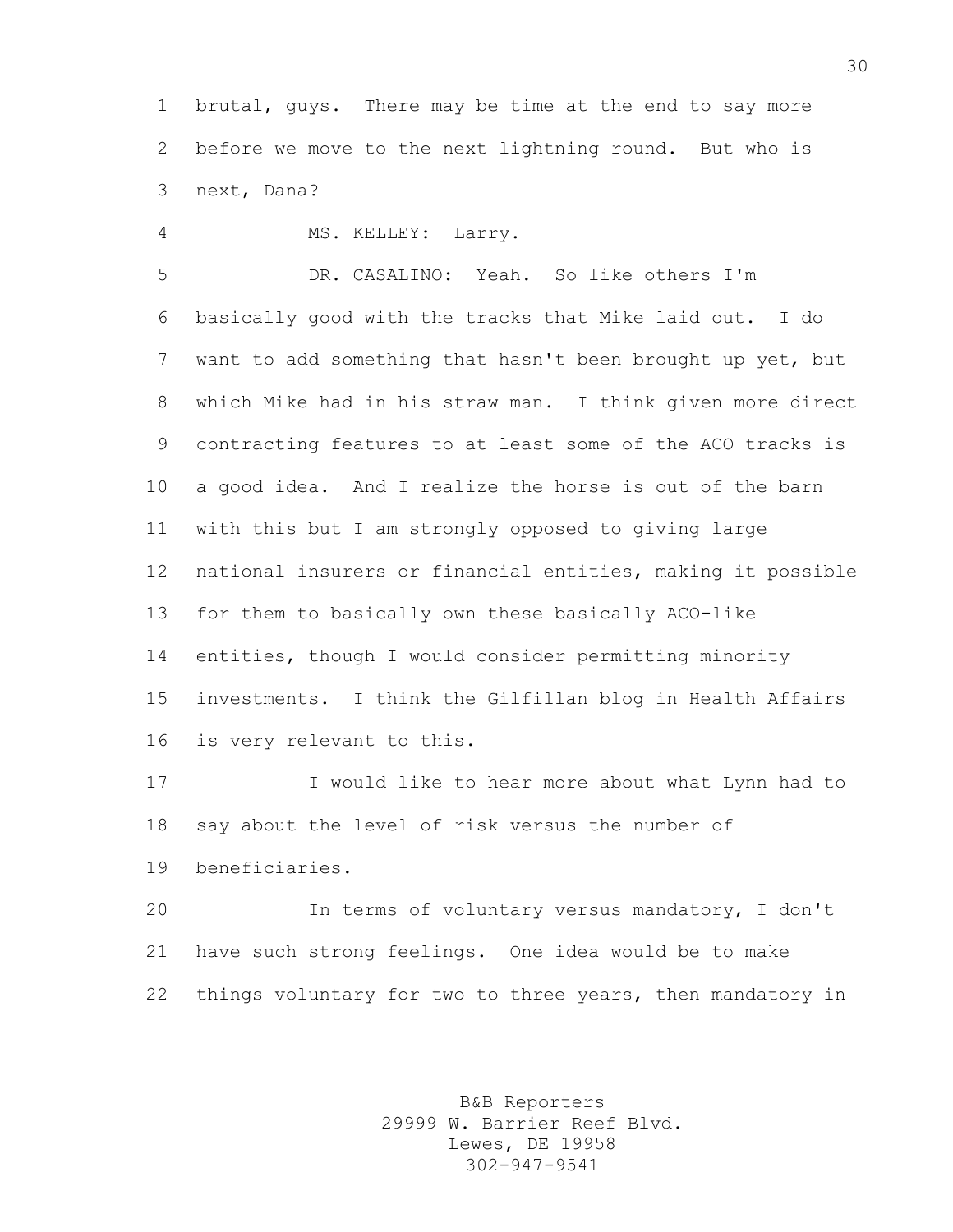some places so you could evaluate the program better. And then if it's a good program, let's make it mandatory for all, at least to take some degree of risk. I think we should probably have to give it to a very limited number of institutions from mandatory.

 Something that hasn't really been discussed yet is the 5 percent bonus, continuing that, and it's through MACRA. I really disagree with continuing that. You shouldn't get money just for participating. You should have to earn rewards through good performance. Otherwise, government is picking winners and losers in a way that I don't agree with.

 I strongly agree with Jonathan's comment that if we're going to make fee-for-service less comfortable, that should not just be for physicians but for others, notably hospitals, though they are being paid largely by DRGs. Still, less comfortable for them. Hospitals are a potential obstacle for the success of population-based models. So if we're going to make things less comfortable in fee-for-service it shouldn't just be for physicians. It should be others, and notably hospitals.

Thanks, Mike. This is a great idea to do this,

B&B Reporters 29999 W. Barrier Reef Blvd. Lewes, DE 19958 302-947-9541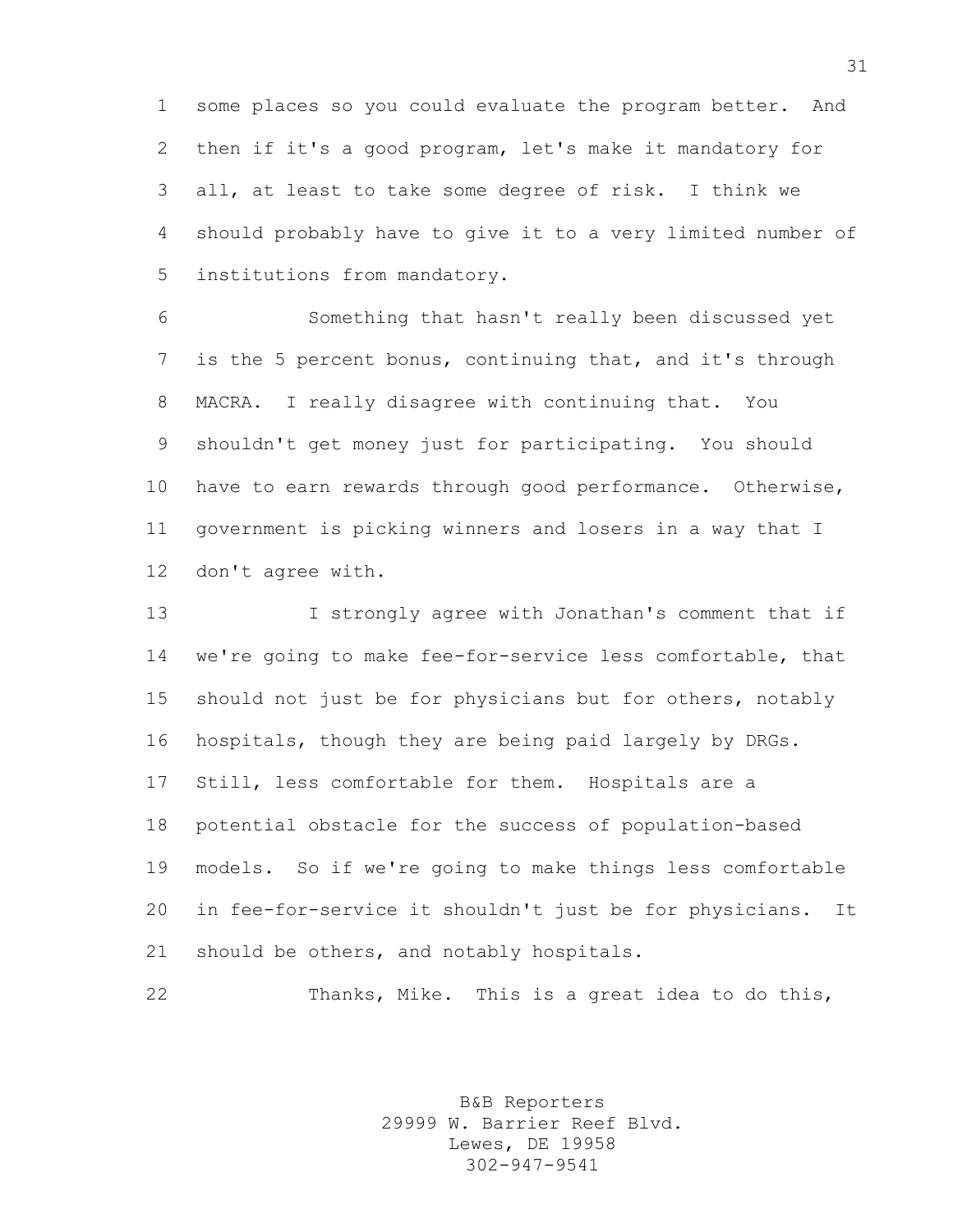and I'm pleased by the degree of agreement that we seem to have, at least on a lot of things.

 DR. CHERNEW: Thanks, Larry. And that takes us to two minutes. Dana, who's next?

MS. KELLEY: Betty.

 DR. RAMBUR: Oh, thank you very much. I am a big supporter of population-based, total cost of care models for all payers and providers, in all delivery settings, not just physicians and not just hospitals, as in Maryland. And to me that's the only way to get to social determinants of health, equity, the only way to unleash innovation, more imaginative use of teams, and actually start to move towards real person-centered care.

14 I am not sure that the advanced primary care should be a separate track or tucked in a broader vision. I'm not willing to fall on my sword, but I do want to think about it.

18 As for one-sided risk, obviously that is bonus only. So I think that needs to be for very select groups that are small, a very limited time. Because one of the things I liked about MACRA is the message was there to providers, if you could decode it, that one way or another

> B&B Reporters 29999 W. Barrier Reef Blvd. Lewes, DE 19958 302-947-9541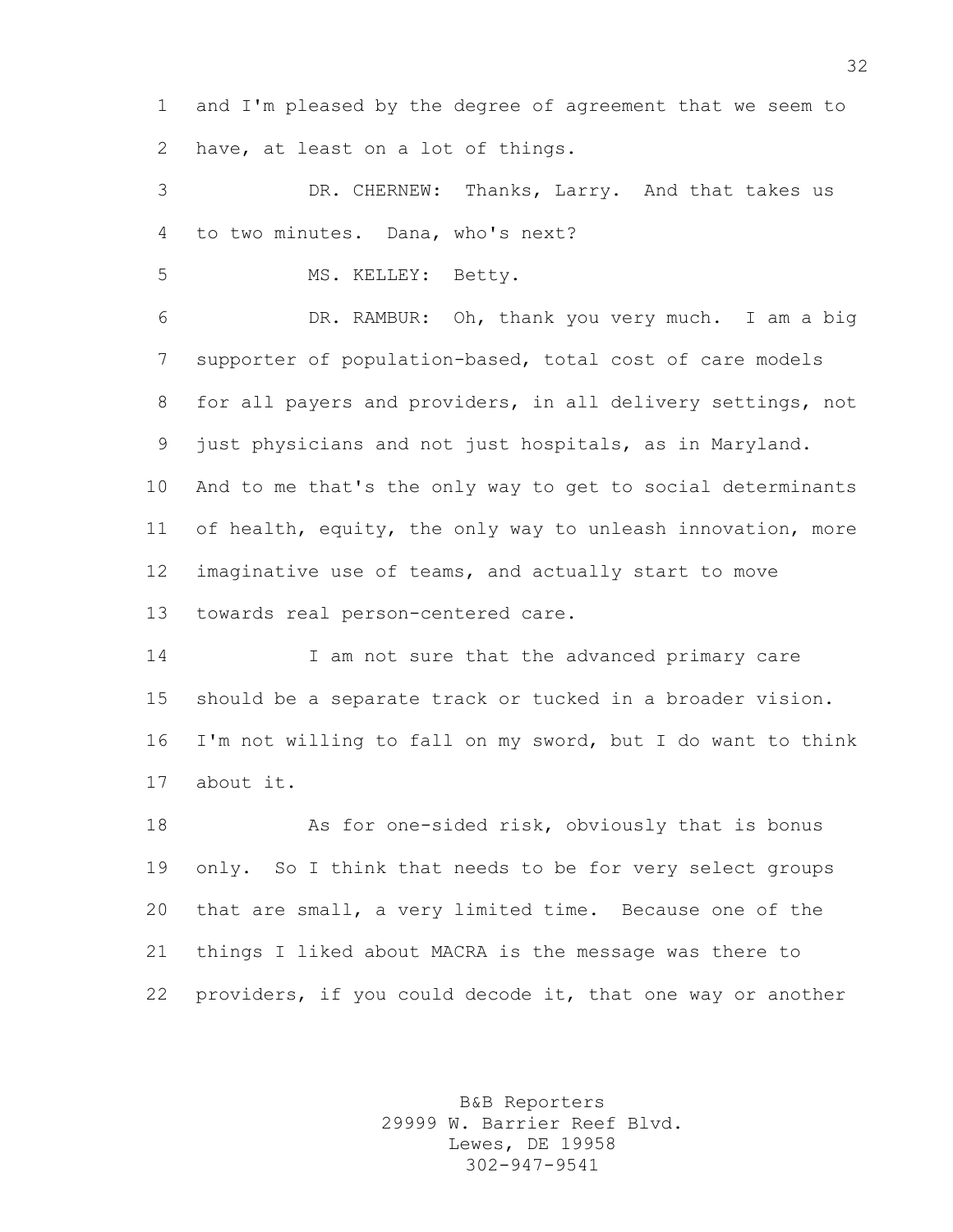you are taking on greater accountability for cost of care, and I do think that's important. So for really small providers, maybe exempt, but I'm tepid about upside only. Otherwise, I think this is moving in an important direction. Thank you.

 DR. CHERNEW: Betty, under two minutes. Dana, who's next?

8 MS. KELLEY: Paul.

 DR. PAUL GINSBURG: Thanks. I think this is the right approach to talk about our visions about models before we get into the many issues in the next presentation before us. Like the others, I favor population-based approaches as the primary approach to alternative payments. I'm not going to use value-based payment after what I said yesterday.

**And I want to point out that I think we need -- I**  think larger organizations it can be mandatory for, but for smaller organizations we should have incentives such as higher or lower, especially lower fee-for-service payment rates for the non-participants. And I think we have a situation that I can see physicians coming to Congress saying, "Well, no ACO wants me. Does that mean I can't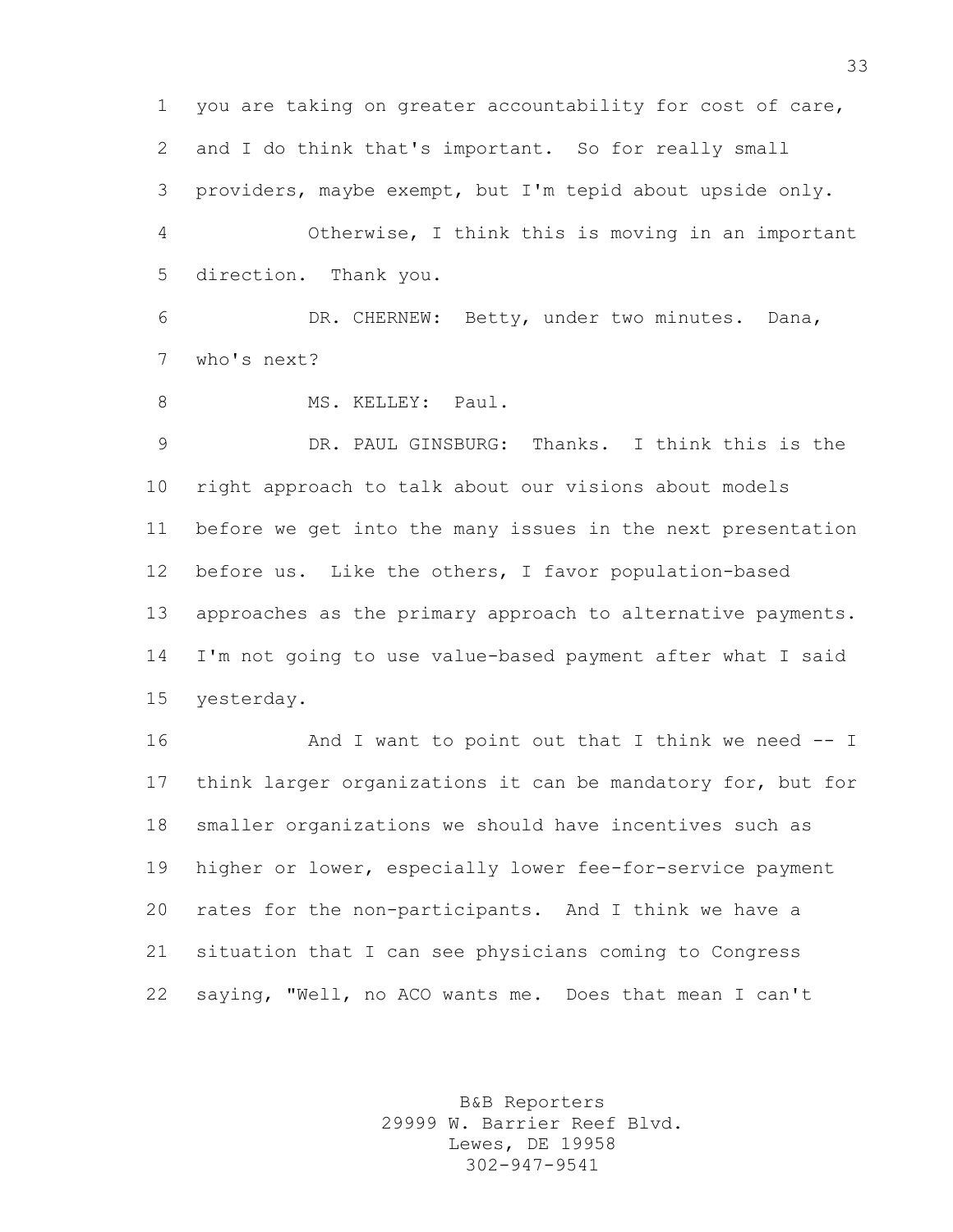participate in Medicare?" And the answer should be, "Yes, you are welcome to participate, but your payment rate is lower."

 I really like Amol's points about maybe considering a track, developing a separate primary care model that's applied and throughout all the tracks. 7 And so final comment -- that is the final comment. I'm going to stop. DR. CHERNEW: Paul, thank you. Also under two minutes. Now we're super-lightning, I guess. This is good. Dana, who is next? 13 MS. KELLEY: Jaewon. DR. RYU: Yes, similar comments. I like the track structure, but I also don't think we need the advanced primary care track. To me it feels like if you have the other three offerings, that one feels a little different to me. And Amol's comment I think helped crystallize that a little bit.

 The upside only I think does make sense because sheerly practicality, there are a lot of groups out there that I think need an option along those lines. But I think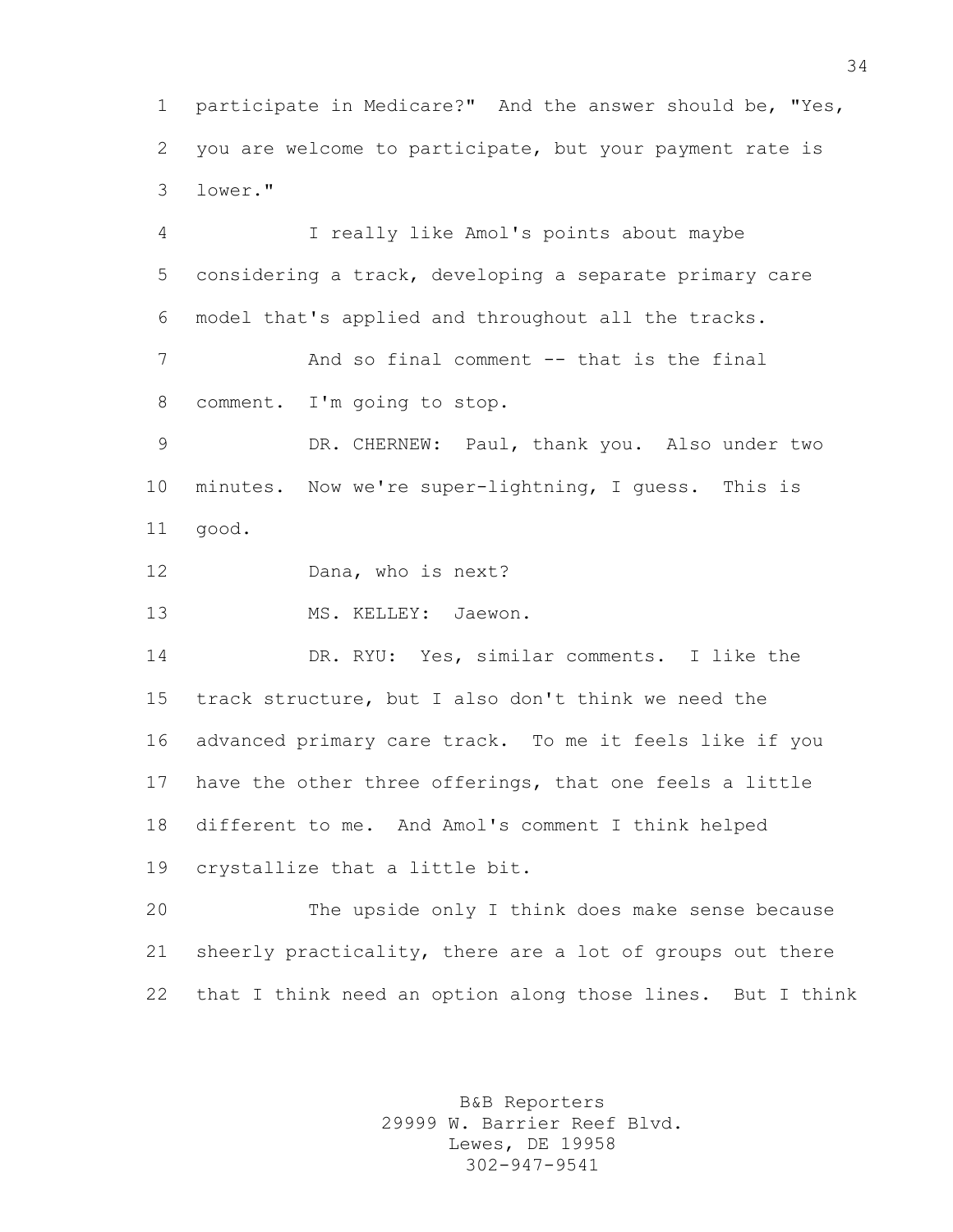as a feature, upside only, it should not have -- it should not carry the same benefit as those willing to take the downside exposure. So I think that's got to be incorporated into how we think about it.

 As far as mandatory versus voluntary, I lean towards the mandatory side, and to me it feels like there's an interaction between if you get the tracks right and have the right accommodations there, I think you feel better about moving more quickly towards a mandatory framework, understanding that, you know, if the tracks aren't exactly right and if the right accommodations are not there, then I think you do need either a runway or a size-dependent kind 13 of, you know, this group it's more voluntary as far as the approach.

Thanks.

16 MS. KELLEY: Dana.

17 DR. CHERNEW: Jaewon, thank you.

 DR. SAFRAN: Michael, I'm just waiting. I hope you haven't started the clock. Can I go?

DR. CHERNEW: Yes, you can go.

 DR. SAFRAN: Okay, thank you. Great. I appreciate this excellent work and the detail about the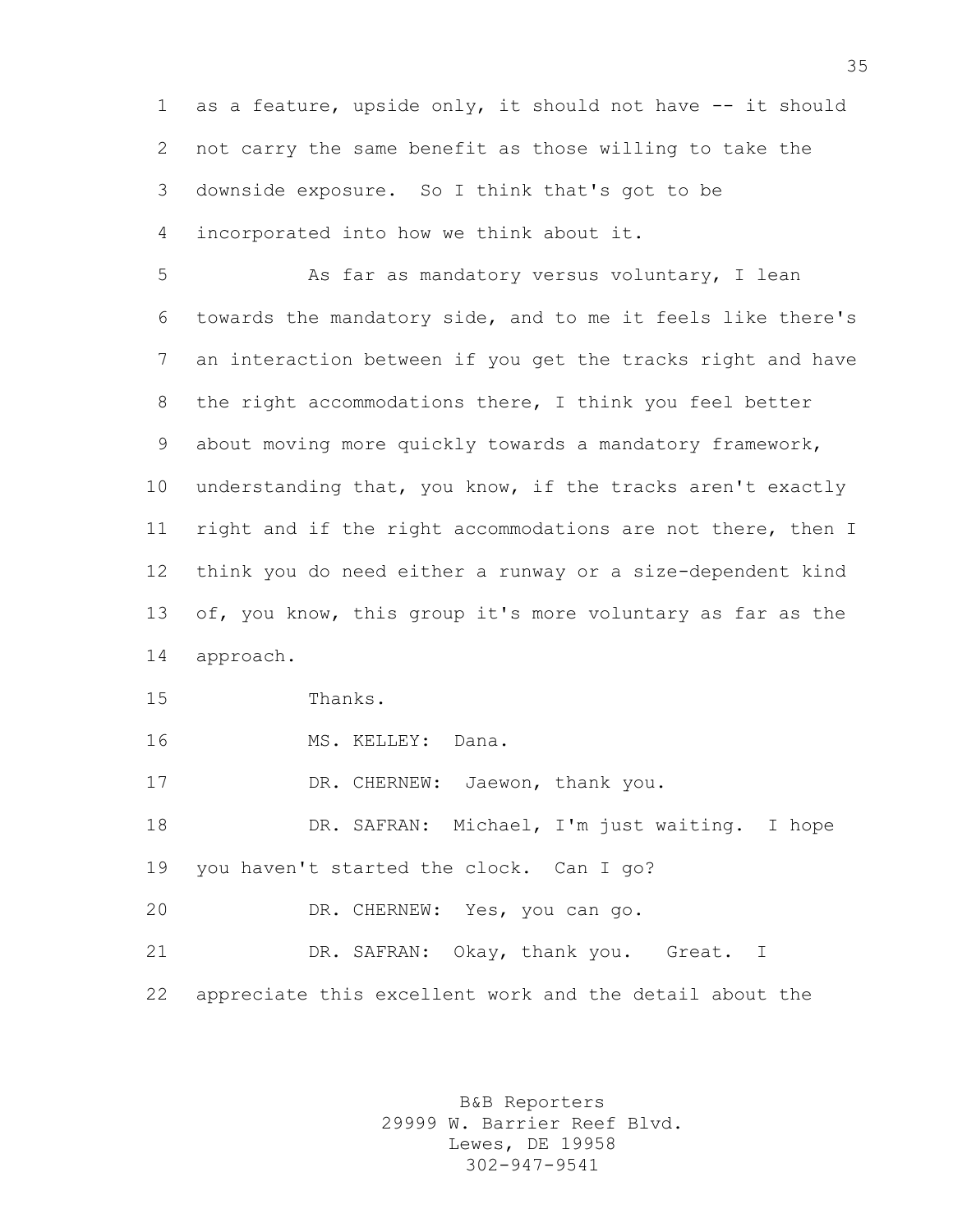different model features for us to consider. One point I'll make that I don't think has been made is that I would suggest that we not look to standardize the way we handle the different core features across models. You know, I think the way these ingredients are put together very much needs to be a product of the kind of model. And so I would rather see us have some principles than to try to pick how should risk adjustment be done, how should benchmarking be done, and do that all the time.

 Like my fellow Commissioners, I do very much like the sort of varying levels of risk. I, however, don't favor having a model where one-sided risk is allowed to be sustained over time. I also don't favor having an advanced primary care model.

 My thinking about the one-sided risk is I do understand that for smaller organizations we need the population size to be such that the total cost of care results are not noise. And if we allow smaller organizations to be in one-sided risk models in perpetuity, I think that essentially just leaves CMS to eat the savings that aren't real savings when noise indicates that savings have been made but they haven't. So I would much rather

> B&B Reporters 29999 W. Barrier Reef Blvd. Lewes, DE 19958 302-947-9541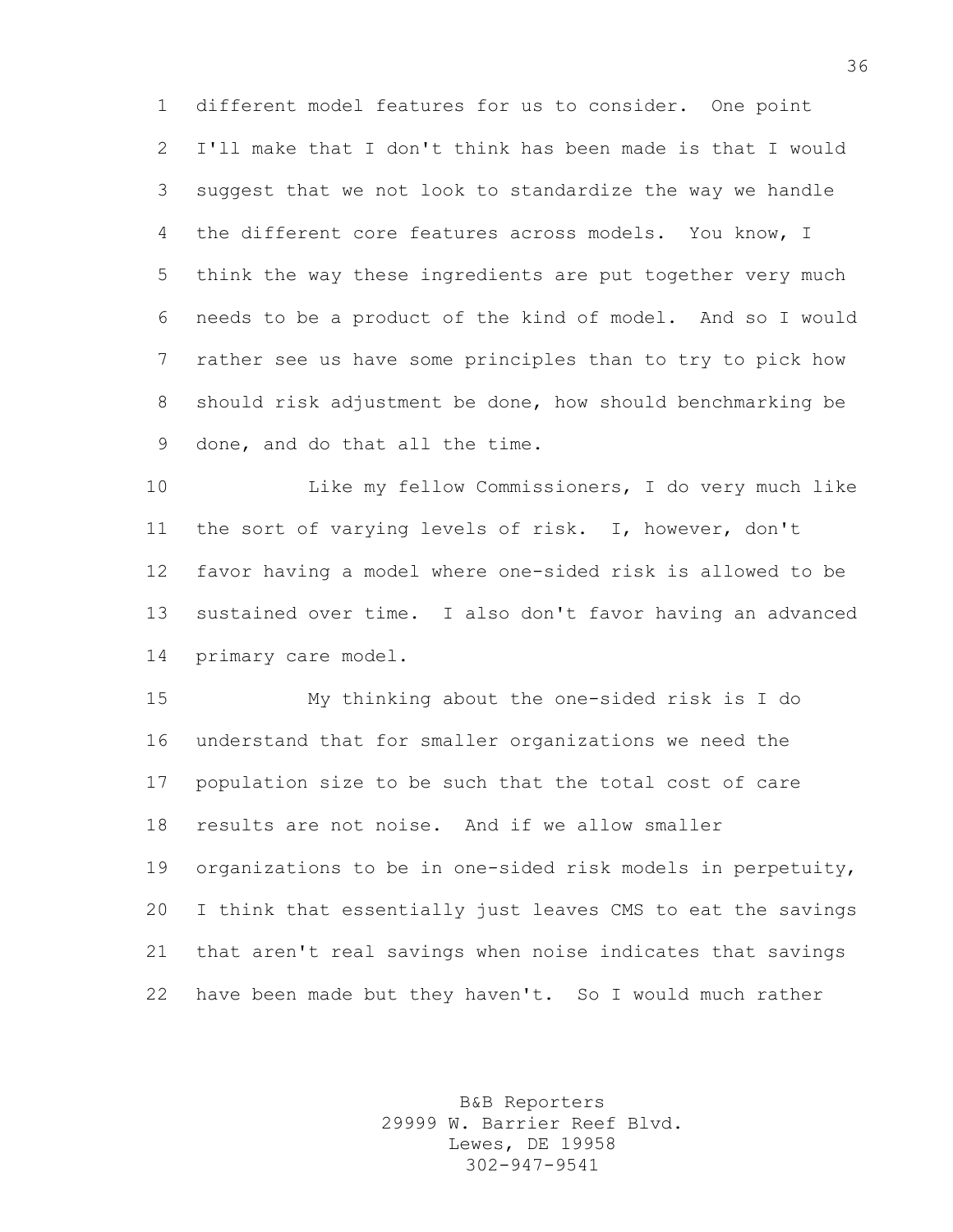see us encourage conveners along the lines of what Aledade does or for CMS to offer a convening approach, but not to have a sustained one-sided model.

 On the mandatory-voluntary issue, I really am torn. I will say I lean a little bit toward voluntary, but making the alternative to voluntary quite unpalatable, and particularly unpalatable for organizations that have the size and scale that they could do two-sided risk on their 9 own. That's based on my own experiences, you know, for --10 DR. CHERNEW: Dana, we're --11 DR. SAFRAN: I'll stop there. DR. CHERNEW: Okay. Thanks, Dana. Who's next? 13 MS. KELLEY: Bruce. MR. PYENSON: Thank you very much. A couple of items I want to point out is that the risk issue, the science for determining that is today's enterprise risk management, and in considering an enterprise and these issues, we have to think way beyond just the Medicare component. A billion-dollar health enterprise integrated delivery system might under reasonable circumstances have \$80 to \$90 million of ACO connected expenses. So I like

> B&B Reporters 29999 W. Barrier Reef Blvd. Lewes, DE 19958 302-947-9541

the idea of tagging the level of risk to the size of the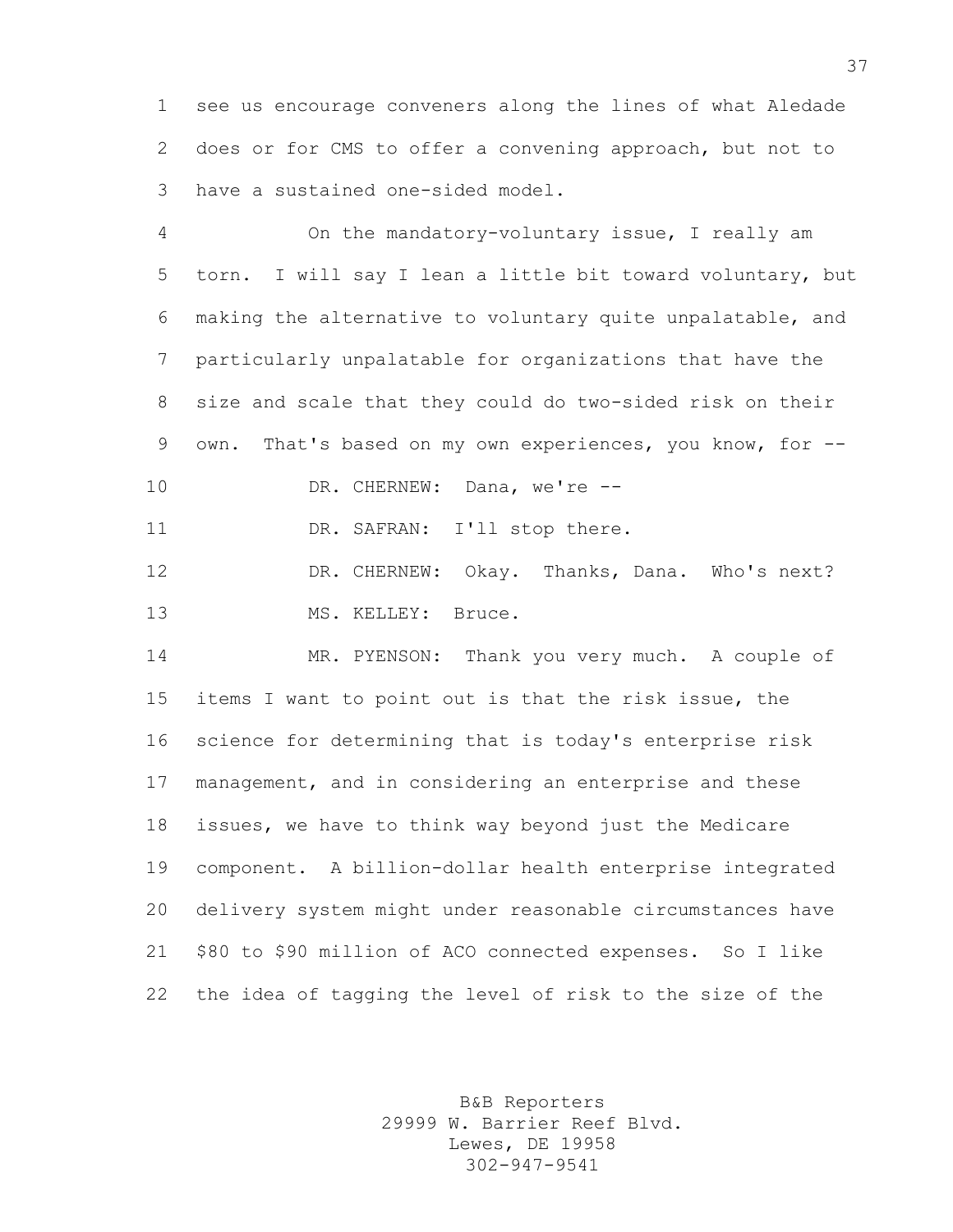enterprise, but keep in mind that that has to be determined on a holistic enterprise risk management basis. Like others, I favor mandatory or a transition to mandatory, and I don't see -- I could not support a PCP model other than in a transition. I would see that the big risks of not getting this right, of not moving into mandatory, is, as Lynn has pointed out, the harvesting and risk selection issues. But those aren't just about ACOs selecting particular providers, which is widespread. It's also about MA plans selecting more favorable [inaudible]. So a mandatory system would allow us to avoid a lot of that and actually measure on a regional basis both the MA plans as well as the participants. It's going to take a transition, but I think that kind of view will get us there. So I'd call on as next steps staff to think about this from an enterprise risk management standpoint because we're not going to get to the right place just looking at Medicare. Thank you. DR. CHERNEW: Bruce, thank you a lot.

 Lynn, you were the first one, and I'm not sure it was clear how harsh I was going to be on the two minutes. I get the sense that you had two more minutes of something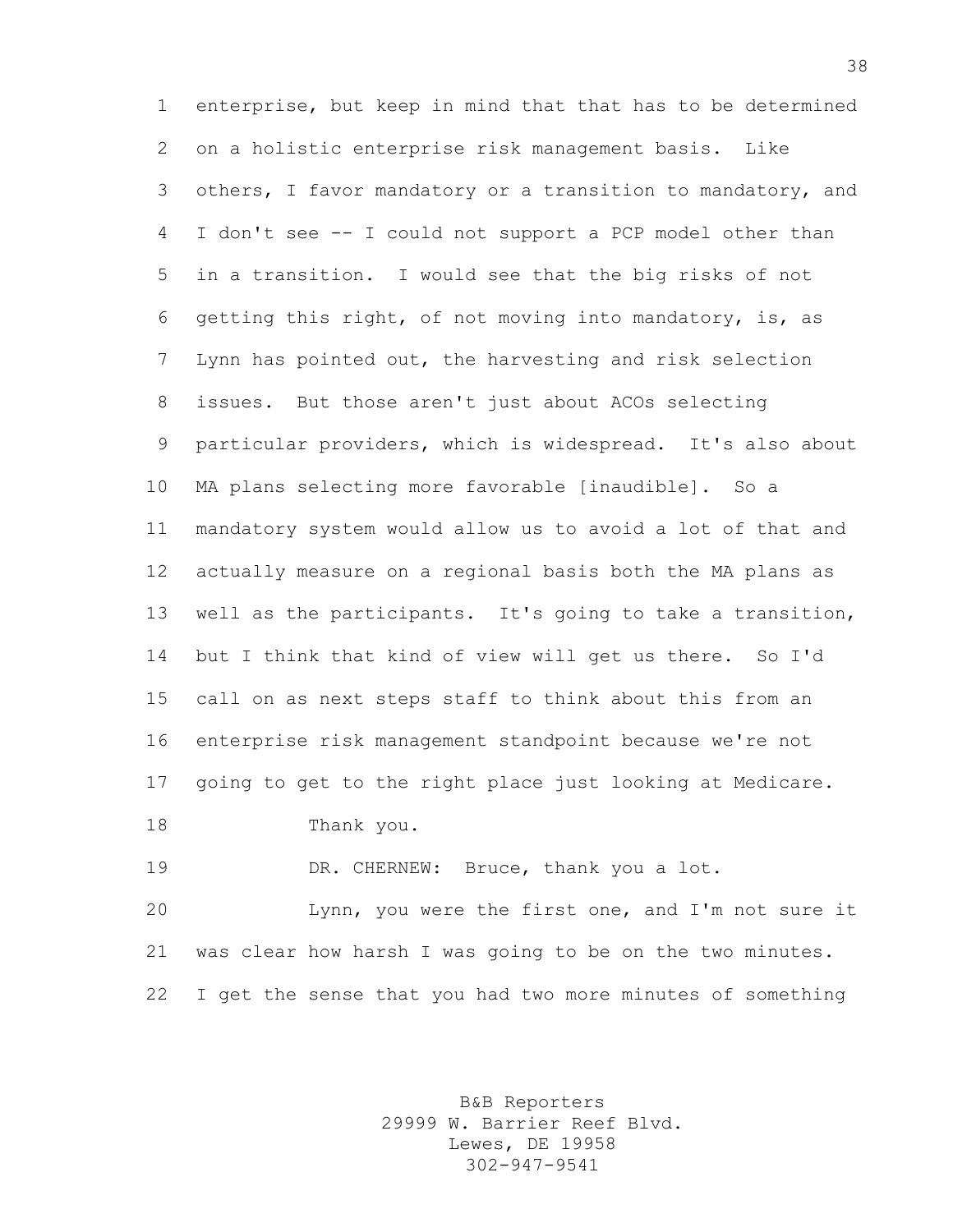to say, and I cut you off. So in a one-time-only mulligan, I'm going to give you two more minutes if you want to add things, and then we're going to move on to episodes. If you don't want to, that's fine, but my sense is you do.

 MS. BARR: Thank you so much. So mandatory versus voluntary, first of all, the best way Medicare can save money is to get everybody in the program. No question about it. But from my perspective of actually trying to convince providers to get in the program, if there's a 5 percent upside on the fee schedule, it becomes mandatory. They want to do it. The problem is where 2 percent, nobody wants to do it. But at 5, they'll do it. So just give them the 5 percent one way or the other, you know. And MACRA is already built to do that, as I put in the chat box. It's already there, so let's just follow the MACRA framework.

 Please think about the safety net. A third of our patients are seen in the safety net. They are very risk averse. We have to be sensitive to them. And my concern is in what I've seen has happened in the last 20 years is every time we have a program like this, we make it 22 mandatory, but then we exclude the safety net and say,

> B&B Reporters 29999 W. Barrier Reef Blvd. Lewes, DE 19958 302-947-9541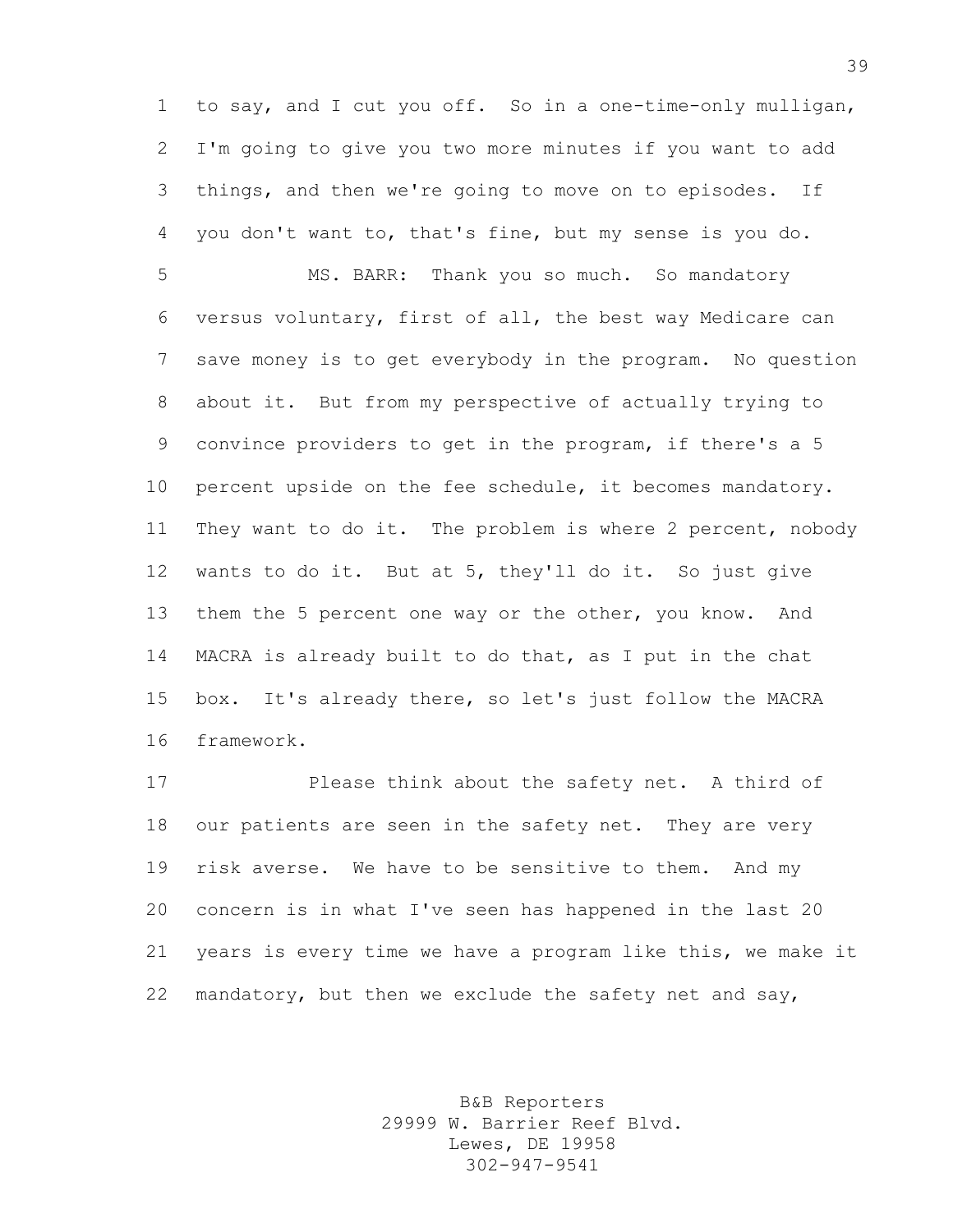well, we can't put that burden on them. And that's creating worse and worse disparities. So there has to be a way, and that's why I think voluntary with a 5 percent upside on the fee schedule, you know, however you want to earn it, it will get people where you need to go and will bring the safety net along as well, as long as you make sure that it actually does cover the way they get paid.

8 Thank you.

 DR. CHERNEW: Lynn, that was under two minutes. I just for the record want it to be clear, so thank you. I'm going to jump in now to the second lightning round, the episode lightning round. I want to be really clear what we're doing here. The lightning round we just had was sort of if we were going to do population-based, ignoring episodes, what would it look like? And, by the way, I really felt that was a useful discussion, at least for me. I hope you all did. It was really valuable. I want to do the exact same exercise now for episodes. In that exercise, I am not presuming we will have episodes or making any other assumption about what

 will happen. That will be the third lighting round. This is just if we had episodes, what would that system look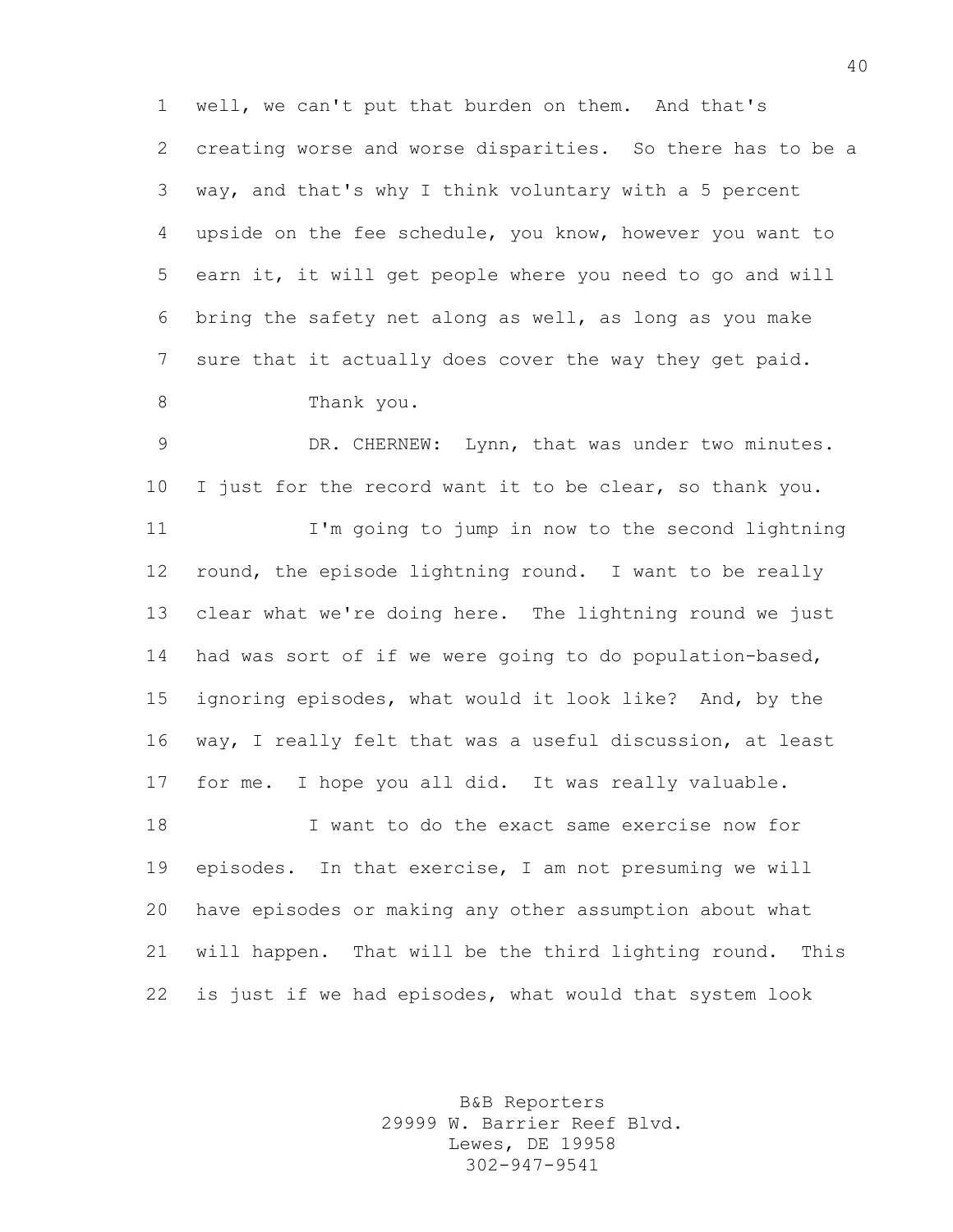like in a bunch of ways? And we can have that discussion, and then the third lightning round will be sort of how they might work together or some other version of that or if you want only one or the other, whatever.

 So I'm going to give you another straw man for episodes, and I will give a shout-out to Amol because there's a lot of Amol's thinking behind exactly this. So we'll see if Amol gets in the queue.

 In any case, so here's the straw man: Mandatory episodes for hospitals for clinical episodes with high evidence of benefits. This would be things like lower extremity joint replacement. We could talk about the specific episodes later. In some ways episodes is harder because there's a bunch of different clinical conditions. So that's point one.

 Point two, voluntary episodes for a smaller set of clinical episodes with enough participation and some evidence of benefits. They could be surgical, they could be medical episodes, it could be both. Limiting the choice of specific clinical episodes and instead thinking in chunks such as broad surgical versus medical so you're not necessarily cherry picking a specific one. It might be we

> B&B Reporters 29999 W. Barrier Reef Blvd. Lewes, DE 19958 302-947-9541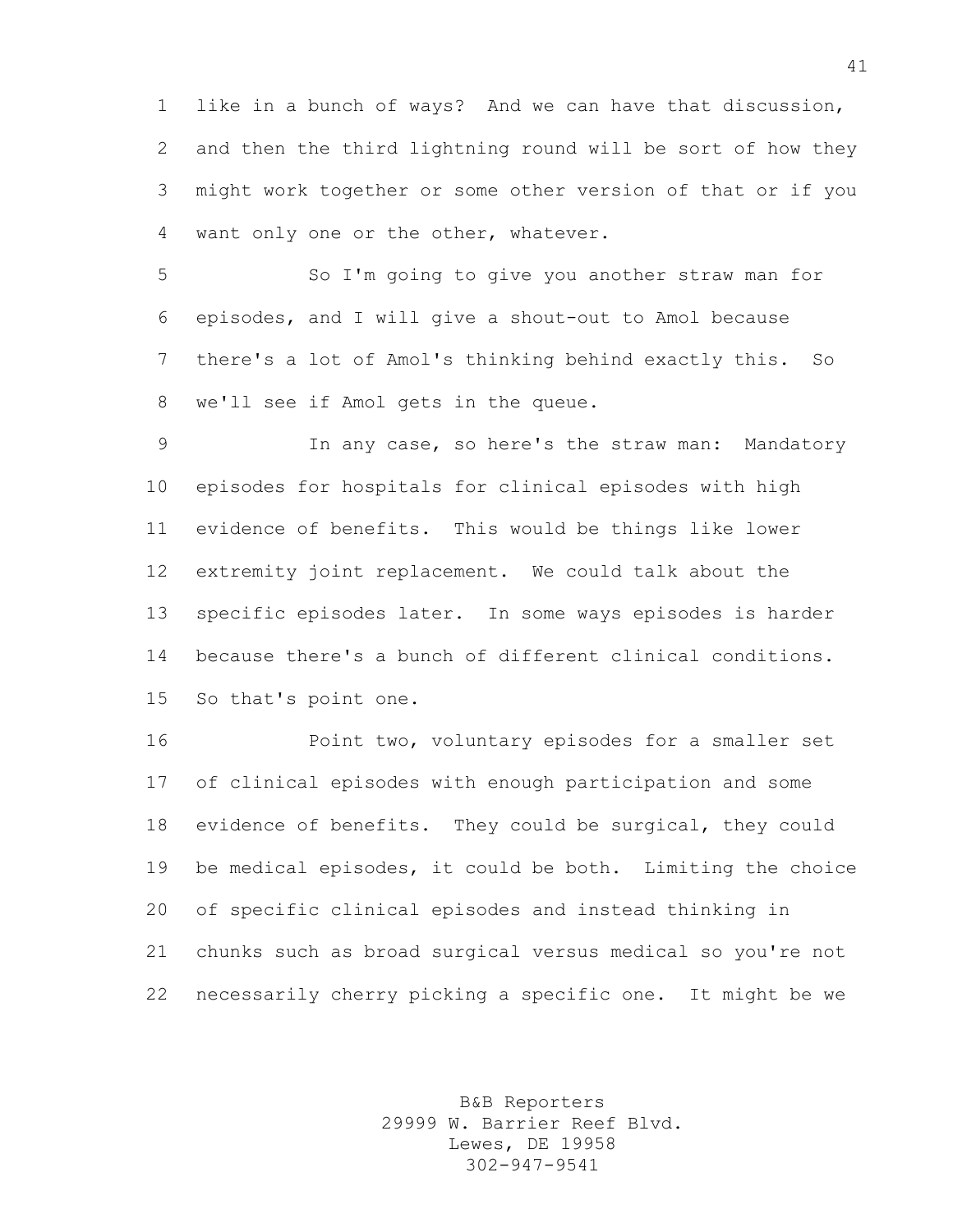make it all hospital-based. I'm not sure. You can discuss that. Or, more broadly, let me lead with the one overarching question I have here: Should each clinical condition be assigned to a unique episode program and design? Right now, of course, there's multiple programs and multiple ways you get into the same clinical condition.

 So I'm very interested in your thinking on that and what you think about that type of straw man, and remember that all of the integration between what we say now and what we just said is going to happen in the next lightning round, and I will have a sort of straw man version of how we do that when we get there.

13 So, Dana, do we have -- I'm sorry. I was reading my notes --

 DR. CASALINO: Mike, a quick question. Sorry. I'm unclear what you mean by each clinical condition. Do you mean each clinical condition that one would put in an episode? Or do you mean each clinical --

DR. CHERNEW: Yes.

20 DR. CASALINO: -- condition that exists? DR. CHERNEW: No, I mean each clinical condition

one would put in an episode. So if you do joints, is there

B&B Reporters 29999 W. Barrier Reef Blvd. Lewes, DE 19958 302-947-9541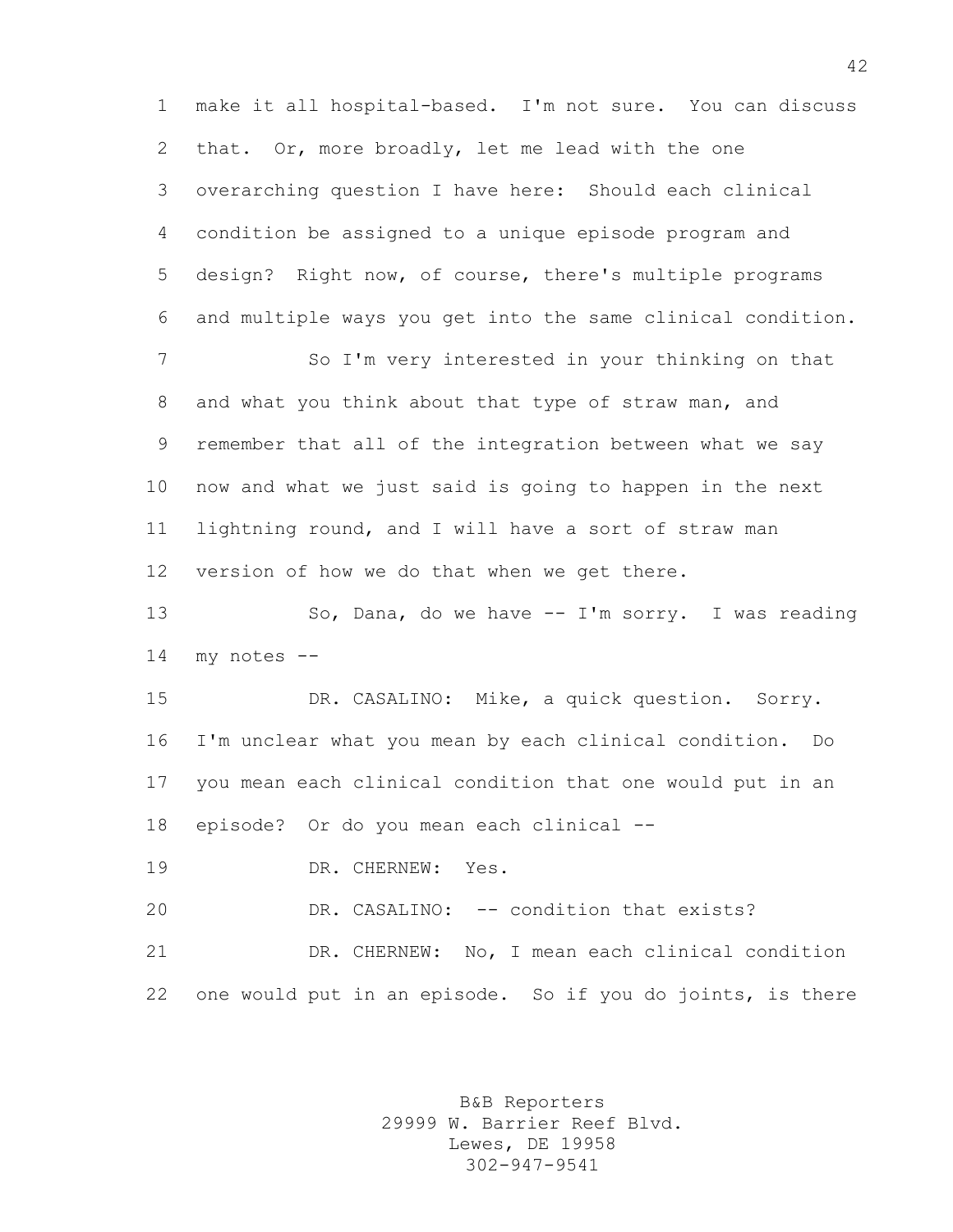one sort of joint model as opposed to one for hospitals and physicians and one in CJR and a different one in BPCI-A. So I mean for the conditions you're going to put in an episode, have one episode way of getting into that condition. And, remember, that's the straw man. DR. CASALINO: Right. DR. CHERNEW: That's the straw man. So there could be a lot of clinical conditions that don't have episodes at all. In fact, many of you may something like very few episodes. In the straw man, just to be clear, there was a notion use only episodes where there's some evidence that episodes work for this condition. So if you think we should be very expansive for episodes, that would

 be the type of thing you could say in your lightning round comments.

 Okay. Dana Kelley, I think I see there's some episode queue, so let's start going again through it. Can you tell me who's first?

MS. KELLEY: Brian is first.

 DR. DeBUSK: Thank you, Dana. As far as episodes, Mike, just to work down the list of your questions, I do think episodes drive physician behavior,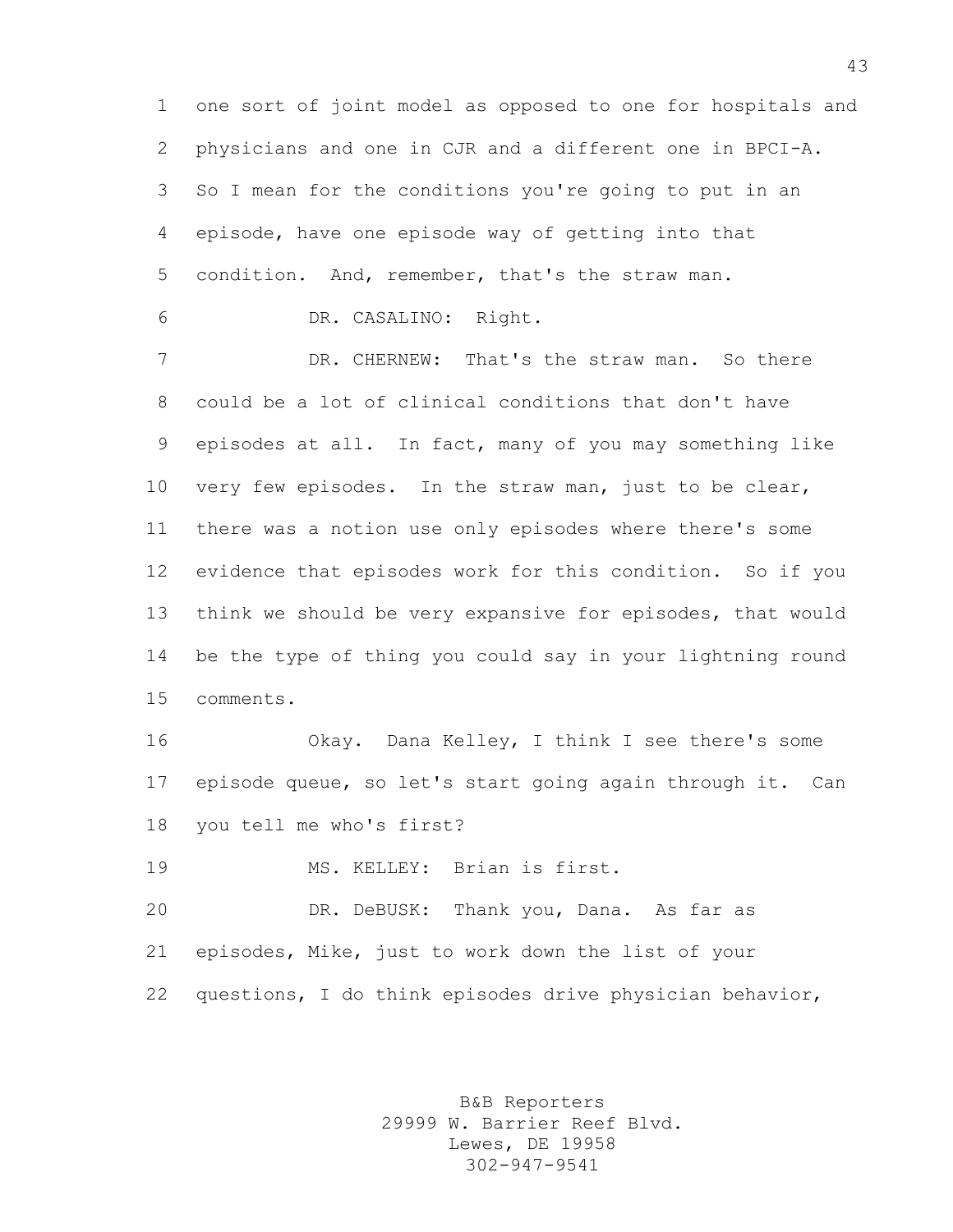and I do think we need to respect the evidence that's out there that episodes, at least in certain circumstances like lower joint replacement, do tend to be effective. So I do think they deserve a seat at the table, even as we collect more evidence on the effectiveness of ACOs.

 To answer the other question, I believe the episodes should be done by specialty, but I think they should only be done by specialty when they're well defined -- again, lower joint being a great example. I'm not sure that an ongoing diabetes management episode makes a lot of sense. So, again, acute, well defined. I still think we should make them effectively mandatory simply by payment policy. I mean, we do the updates around the APMs. We don't do the updates around the core fee schedule.

 Now, here my third point is where there will be a significant departure from my fellow Commissioners, I'm afraid. I really think we need to preserve the physician autonomy here and encourage and allow private practice physicians to participate in these episodes. I think we have some very well intended policies, but I think a lot of times they accidentally drive consolidation. And it really concerns me that when we drive private practice physicians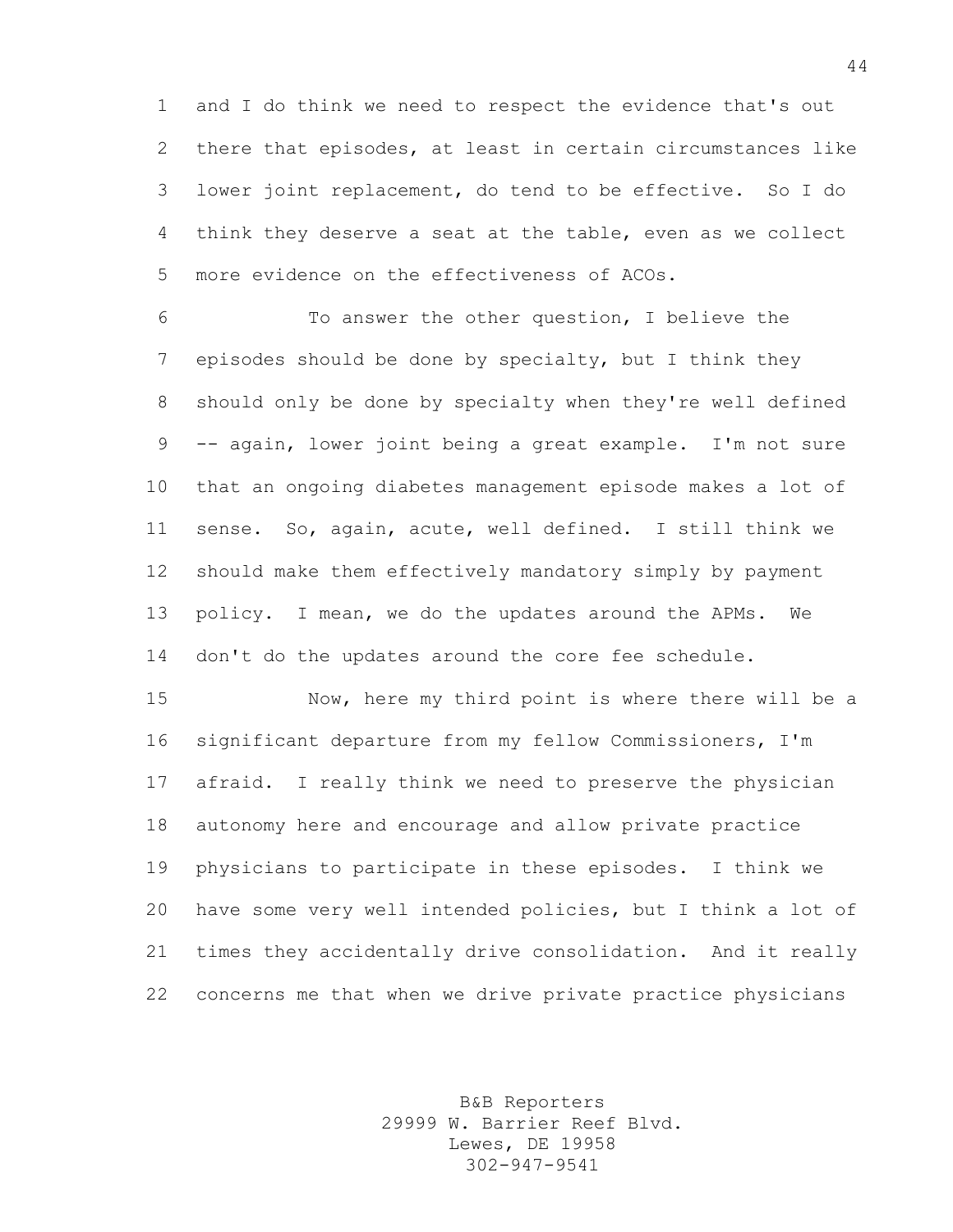either into employment or into private equity, I don't think that's good for beneficiaries; I don't think that's good for taxpayers. And I do think that failing to do that could inadvertently drive further employment and further consolidation.

```
6 Thank you.
```
 DR. CHERNEW: Brian, thank you. Dana, who's next?

9 MS. KELLEY: Amol.

 DR. NAVATHE: Thank you. So I wanted to echo some of Brian's comments. I think it's worth noting that the evidence that we have for episodes to date really heavily focuses around hospital care and post-acute care 14 once you go to the hospital, post-acute care, and on specialty, principally on surgery engagement, surgical engagement, which I think is an important kind of piece to recognize in terms of the evidence that exists there. And I think that should guide how we perhaps think about how we might advance an episode, harmonize the program or some programs.

 So to most precisely answer the question that you asked, Mike, I think, yes, absolutely, we don't want

> B&B Reporters 29999 W. Barrier Reef Blvd. Lewes, DE 19958 302-947-9541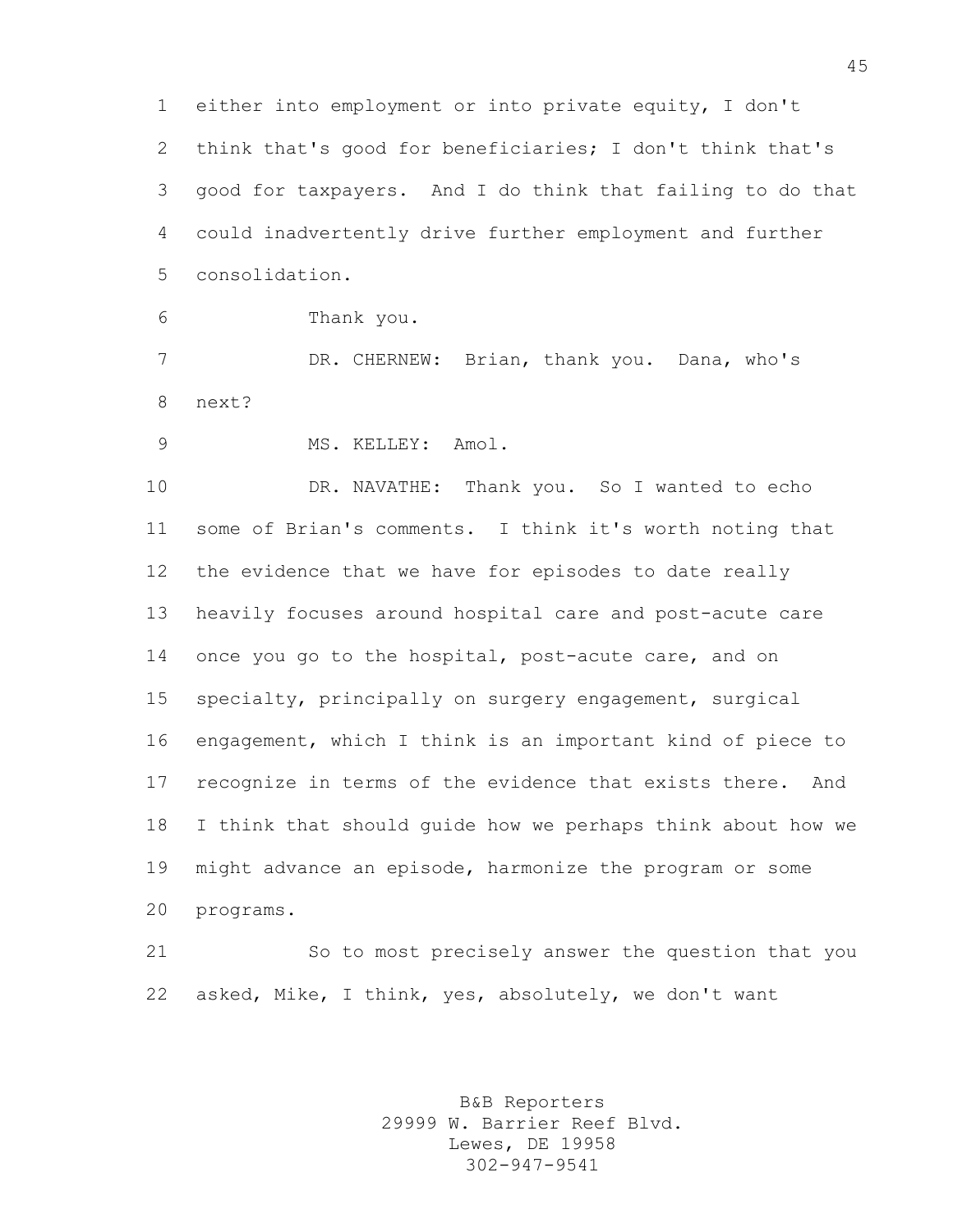multiple clinical episodes or clinical conditions in multiple different programs. I think that makes it quite messy, which has happened previously. I agree with the general frame of a mandatory program where we have strong evidence such as LEJR. I think we should focus in episodes in a voluntary program where there has been traditional participation. BPCI started with 48, BPCI-A had 32, plus others in the outpatient setting. I think the tricky part there is there's been very uneven participation, so people, I think, hospitals and physician groups have voted with their feet, and we should look at that.

 Secondly, I think the Commission could actually take on some very important and careful work to understand where are our spending patterns for these conditions actually episodic? If you take something like a diabetes condition-based bundle, it's likely not going to be very episodic. In fact, there's some literature that shows that it's not. It's actually fairly even, with some bumps in the way for hospitalizations. That is not fitting for an episode-based model. If you look at LEJR spending, there's a spike and it goes back to normal.

So I think we can do some empirical work to look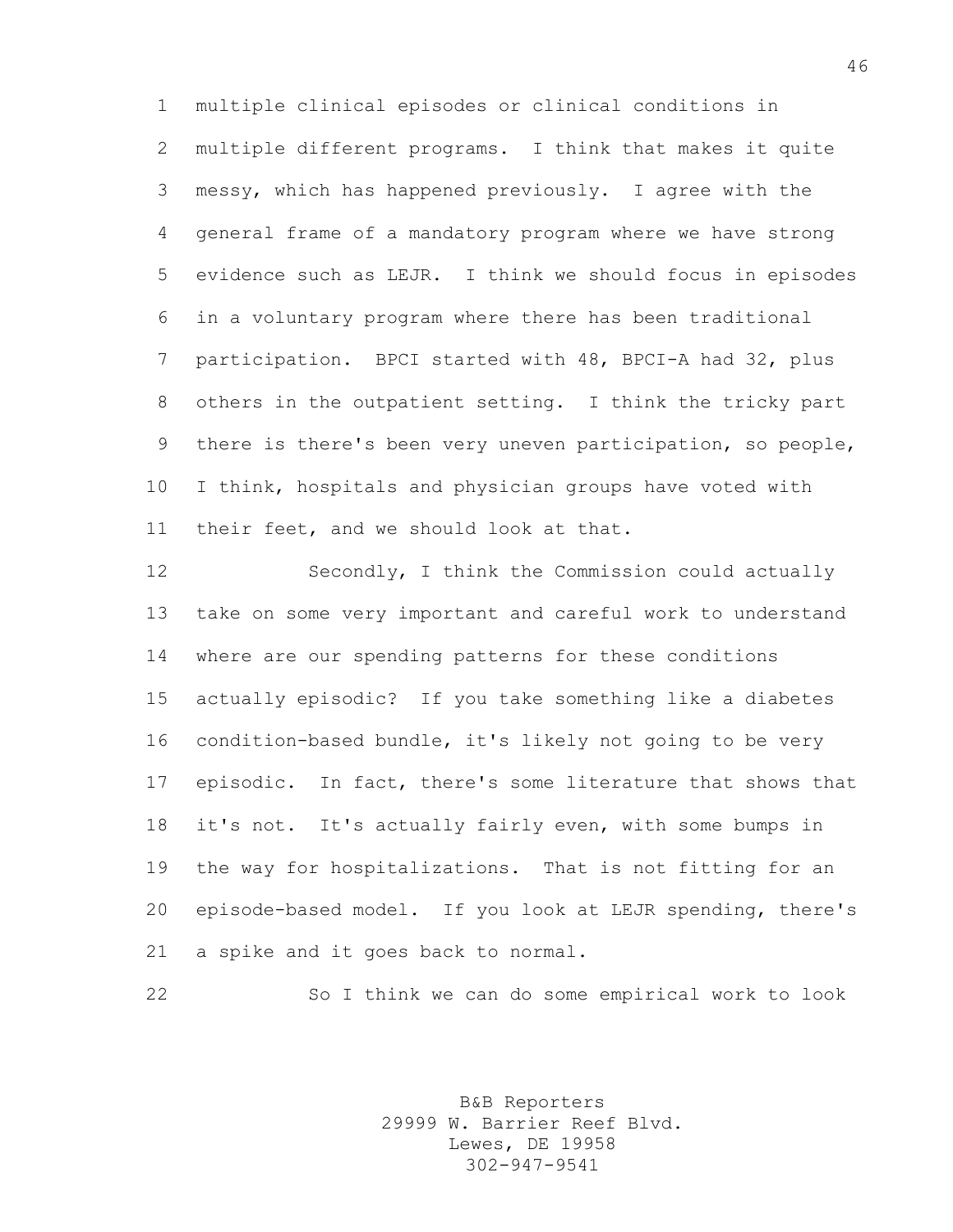at the 48 or 32, whatever, pick our foundation, to actually refine where episodes do make particular sense based on how spending patterns look. There's not enough evidence in the literature, in fact, to point to that via, I think, a big point.

 Another point is I think we should avoid piecemealing episodes. We've historically had some PAC- only episodes, some hospital episodes, some episodes that start in the outpatient, then stand. I think that gets very messy and could create a lot of complications. I think we should not have PAC-only episodes. We should at least have hospital-triggered episodes that include post- acute care. I think, again, that's where the evidence lies most strongly.

 DR. CHERNEW: Amol, I know this is your passion. You're getting to two minutes.

 DR. NAVATHE: Last point. I think another question to ask the Commissioners along with what is the span of the episode is who should the participant actually be. In this case, I think the strongest evidence is for the hospitals. I will say we have some unpublished work that shows physician groups do well, Brian. They don't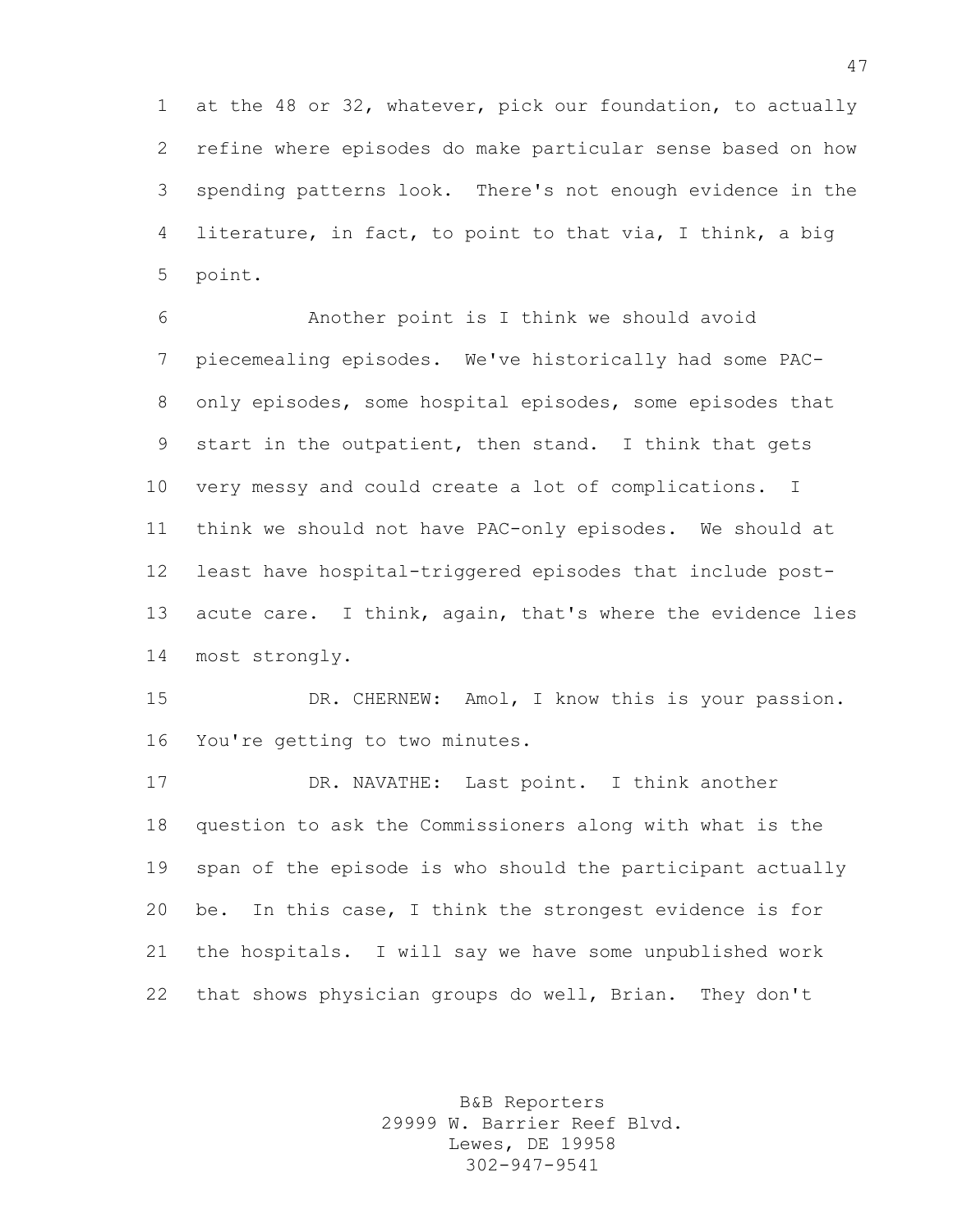actually do quite as well. I agree with the points around the consolidation --

DR. CHERNEW: All right, Amol.

 DR. NAVATHE: -- physicians, not PAC. I'm done. Thanks.

 DR. CHERNEW: Okay. Thanks, Amol. There may be time at the end, you know, but right now I just want to make sure everyone's going for two minutes. So who's next? MS. KELLEY: Pat.

 MS. WANG: Thanks. I actually fell out of the Round 1 queue. I had my name in, and then we moved on quickly. I just want to put a period at the end of the sentence that I don't think that we should be dogmatic about two-sided risk. I think one-sided risk is plenty for some organizations that are just never going to have the capability to get two-sided for whatever reason, either size or the nature of a population that they serve. As far as episodes are concerned, I think episodes are worthwhile, but I think given what we

 discussed in Round 1 that they should be harmonized to fit underneath the total cost of care models instead of sit separately --

> B&B Reporters 29999 W. Barrier Reef Blvd. Lewes, DE 19958 302-947-9541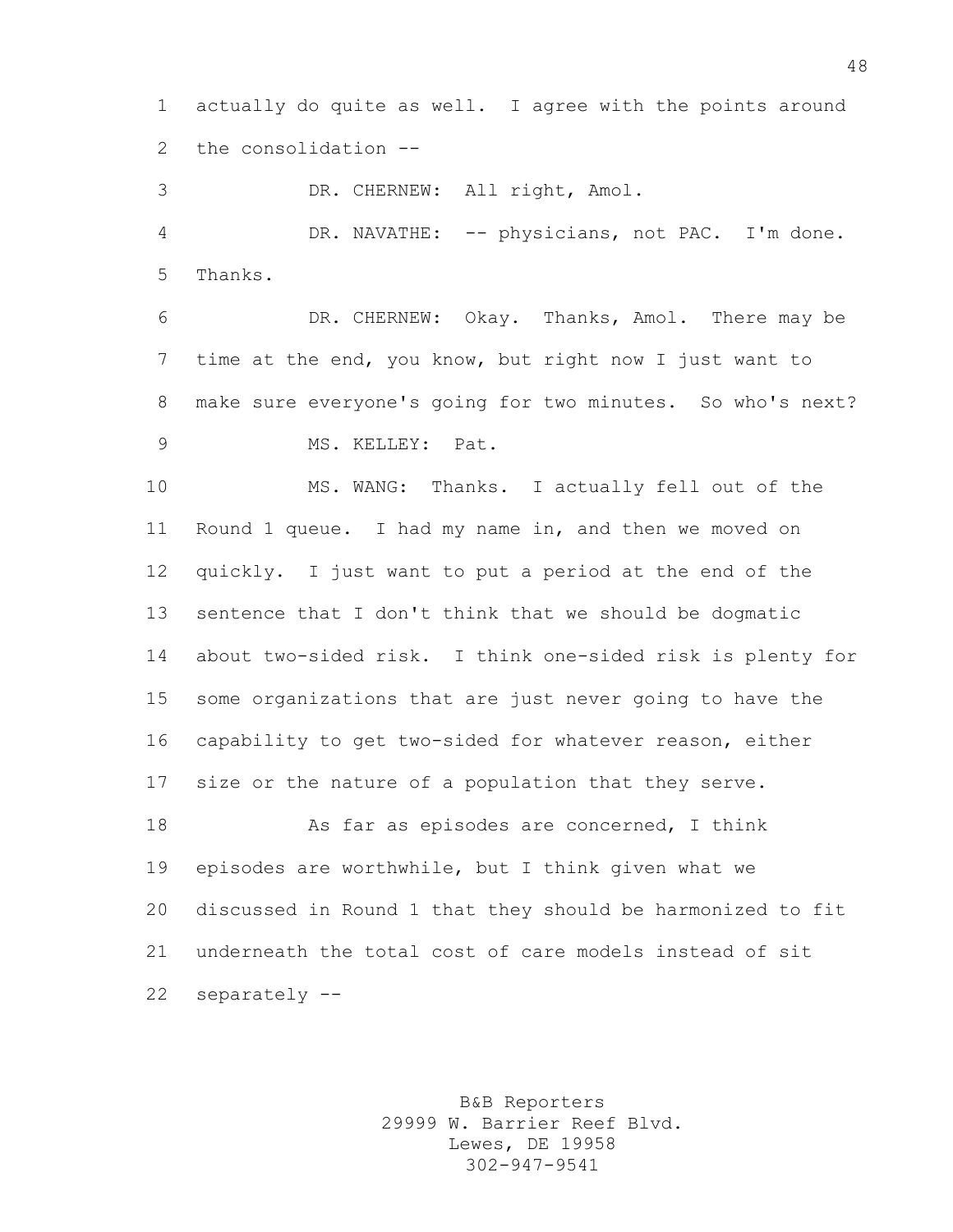1 DR. CHERNEW: That's going to be Lightning Round 3, Pat. That's going to be Lightning Round 3. We're going to have a whole discussion on that point, how they get harmonized. I agree, but just within episodes. Sorry. Put Pat first for Lightning Round 3. Who's next, Dana? 7 MS. KELLEY: Lynn. 8 MS. BARR: Well, I'm not sure how we can talk 9 about this way, Michael, without -- because my comments are the same. I think bundles are great, but they need to be incorporated in a population health model. I don't understand how I can talk about it without talking about it. DR. CHERNEW: That's all right. As you see, Amol has a lot of thoughts about what to do just within episodes. So we just might be very short, and then I will go around and ask a very specific question, which is exactly what you want to talk about now. It's exactly what Pat said. There will be, I guarantee you, time to make those points; in fact, more time if this is shorter. But right now, there's a whole bunch of complexities within episodes. So let's limit this discussion to that, and then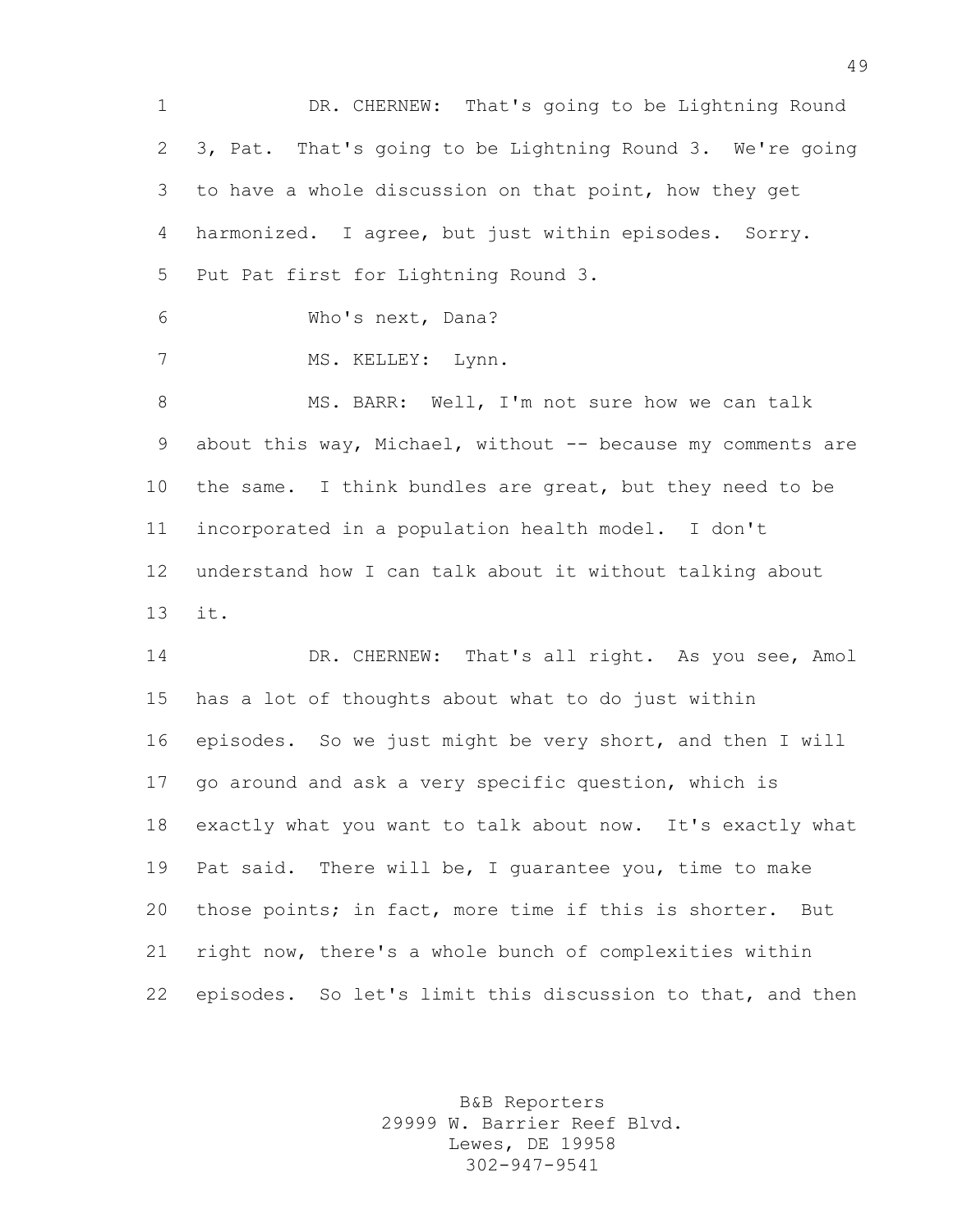we will have a discussion about how they fit with population base.

 MS. BARR: Okay. So the complexities within episodes are the scale issues. I just don't see how it works for the majority of providers. Thank you. 7 DR. CHERNEW: Okay. Who's next, Dana? 8 MS. KELLEY: Paul. DR. PAUL GINSBURG: Yes. Episodes should be a part of alternative payments. It's not the primary part, but it could be very useful parts. I think the key is good selection of clinical episodes for the approach. We need to use it selectively for important episodes where there are a lot of them but also episodes that fit, where their risk adjustment is not particularly problematic. I think there is some chronic conditions that are candidates as well as acute conditions, but probably, it's more difficult to find one.

 My friends in ophthalmology believe that glaucoma managements is potentially suitable for an episode. So I think there's potential there. I think this should be the

> B&B Reporters 29999 W. Barrier Reef Blvd. Lewes, DE 19958 302-947-9541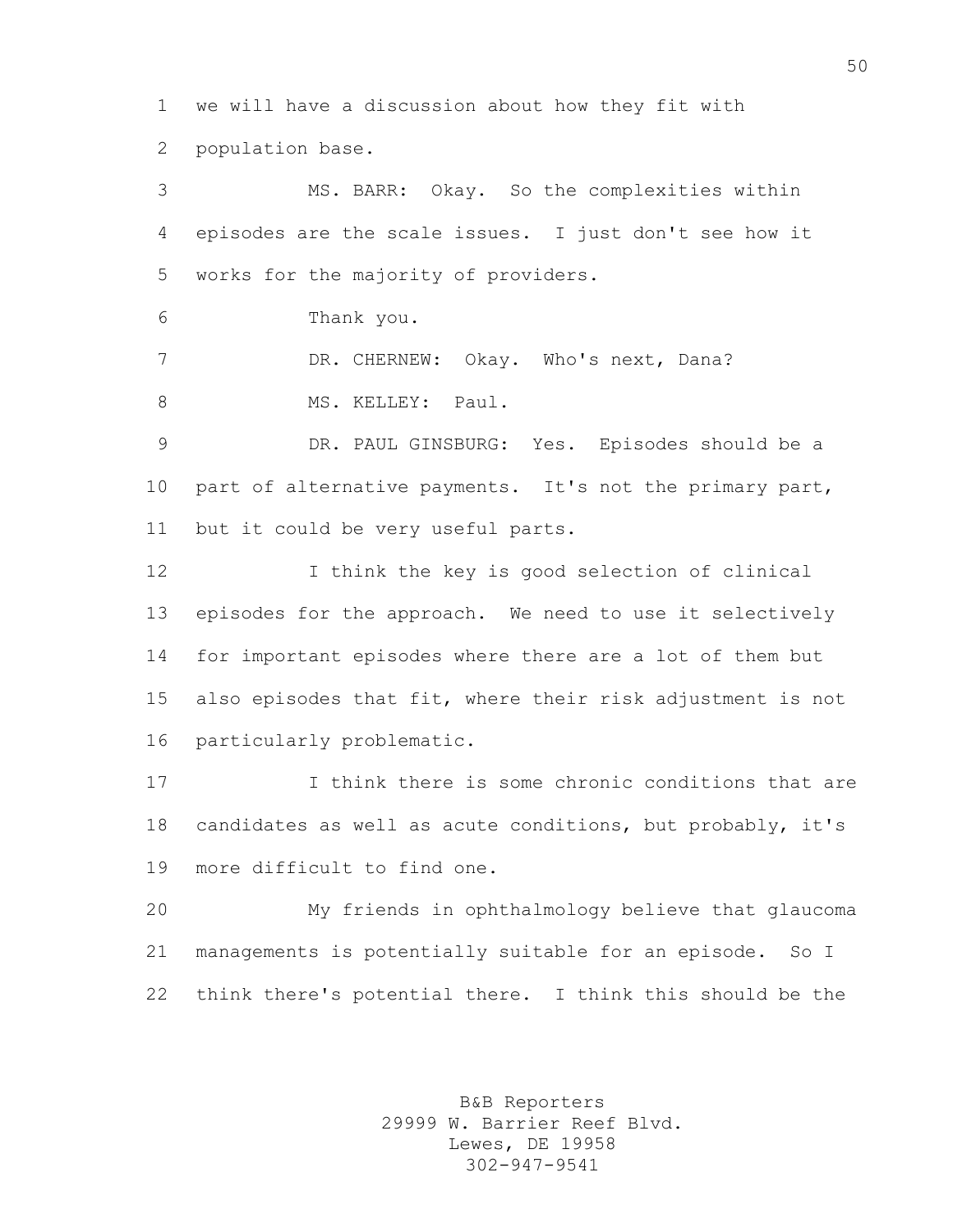role of CMS to decide what conditions should be episodes and what conditions should not be.

 DR. CHERNEW: Thanks, Paul. Who's next, Dana? MS. KELLEY: Betty? DR. RAMBUR: Thank you very much. 7 So, briefly, we're all shaped by our own previous history, and I just want to underscore how strongly I support episodes for certain kinds of conditions. Just very briefly, as a nurse practitioner, I initially worked in primary care and then worked with surgeons, otolaryngologist, and was just stunned by sort of the amazing unbundling. So I very much support the use of episode-based payment for things that are surgical discrete and episodes, not things like diabetes management or congestive heart failure that you would think would be within a population-based model or at least connected to it. And I'll have more comments about that later. But I absolutely feel very strongly about the importance of mandatory bundles for certain conditions, particularly given -- I don't know if the stats are still

> B&B Reporters 29999 W. Barrier Reef Blvd. Lewes, DE 19958 302-947-9541

the same, but 17 conditions responsible for 50 percent of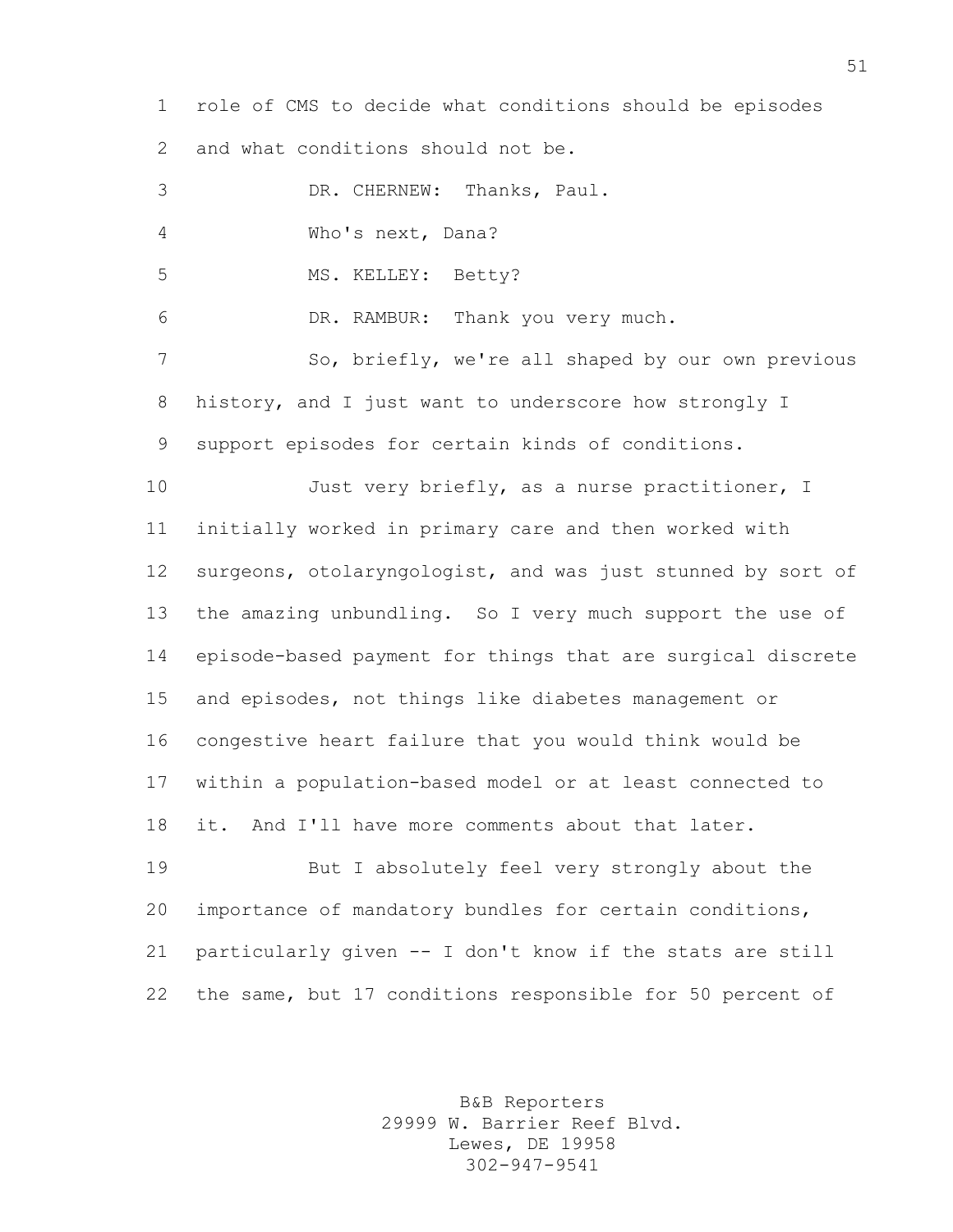the Medicare spend. So some of those are things that could be addressed for episodes.

 Thank you. MS. KELLEY: Okay. Jonathan Jaffery? DR. JAFFERY: Thanks, Dana. I'm tempted to just yield my time to Amol. 7 [Laughter.] DR. JAFFERY: So I agree largely with what's been said about this. To get to the specific question you posed, Michael, I absolutely agree that if we're going to have a clinical condition and episode, it should be assigned to a single program and design. It's very confusing for people when there's multiple options. I think we should absolutely stick to the evidence around this, where we're going to have episodes and not just try and make it broadly for clinical conditions just because they're expensive or they're common.

 I think the one thing I might add that hasn't been said, before I have some other thoughts like others on that Round 3, but this notion, as Amol was saying, diabetes may not work as an episode because the spending is more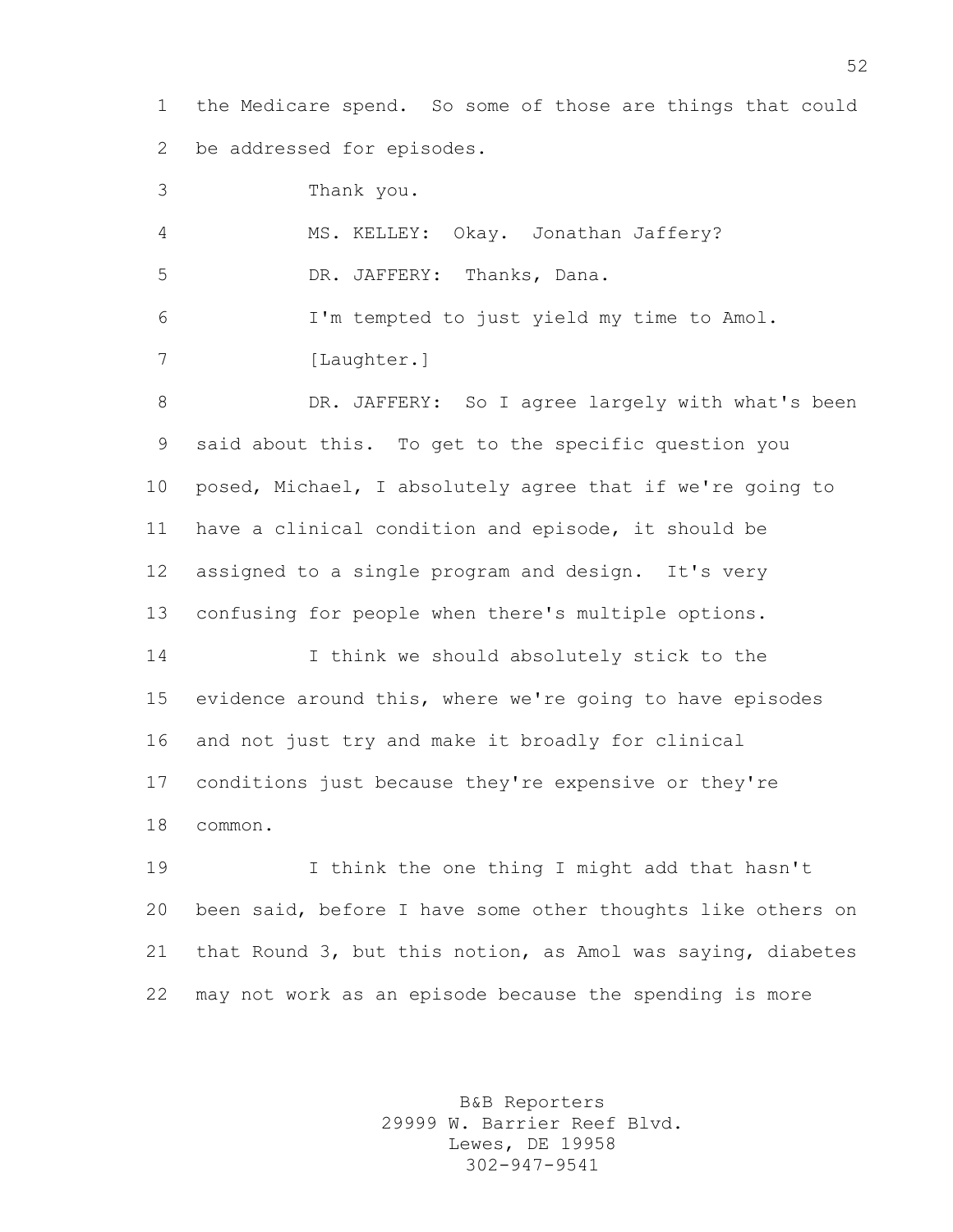consistent, I think there's also an issue about physician responsibility for that and who cares for people with diabetes. It becomes a lot messier than when we have episodes around lower-extremity joint replacement, as we've talked about. Looking forward to Round 3. Thanks. 7 MS. KELLEY: Dana? 8 DR. CHERNEW: Thanks, Jonathan. DR. SAFRAN: Thank you. I would favor a very parsimonious use of episodes that are mandatory. I'll reserve my comments on voluntary episodes for the next round because that really has to do with how I see them potentially complementing total cost of care models. When I say parsimonious, it's either the mandatory episode models being used only if certain clinical and utilization conditions are met. I really liked Amol's idea of u sing the data to help guide us. A couple of criteria that come to my mind is that we would consider having mandatory bundles in situations where clinically there is no or very low risk of fee-for-bundles incentives, meaning driving up volume in order to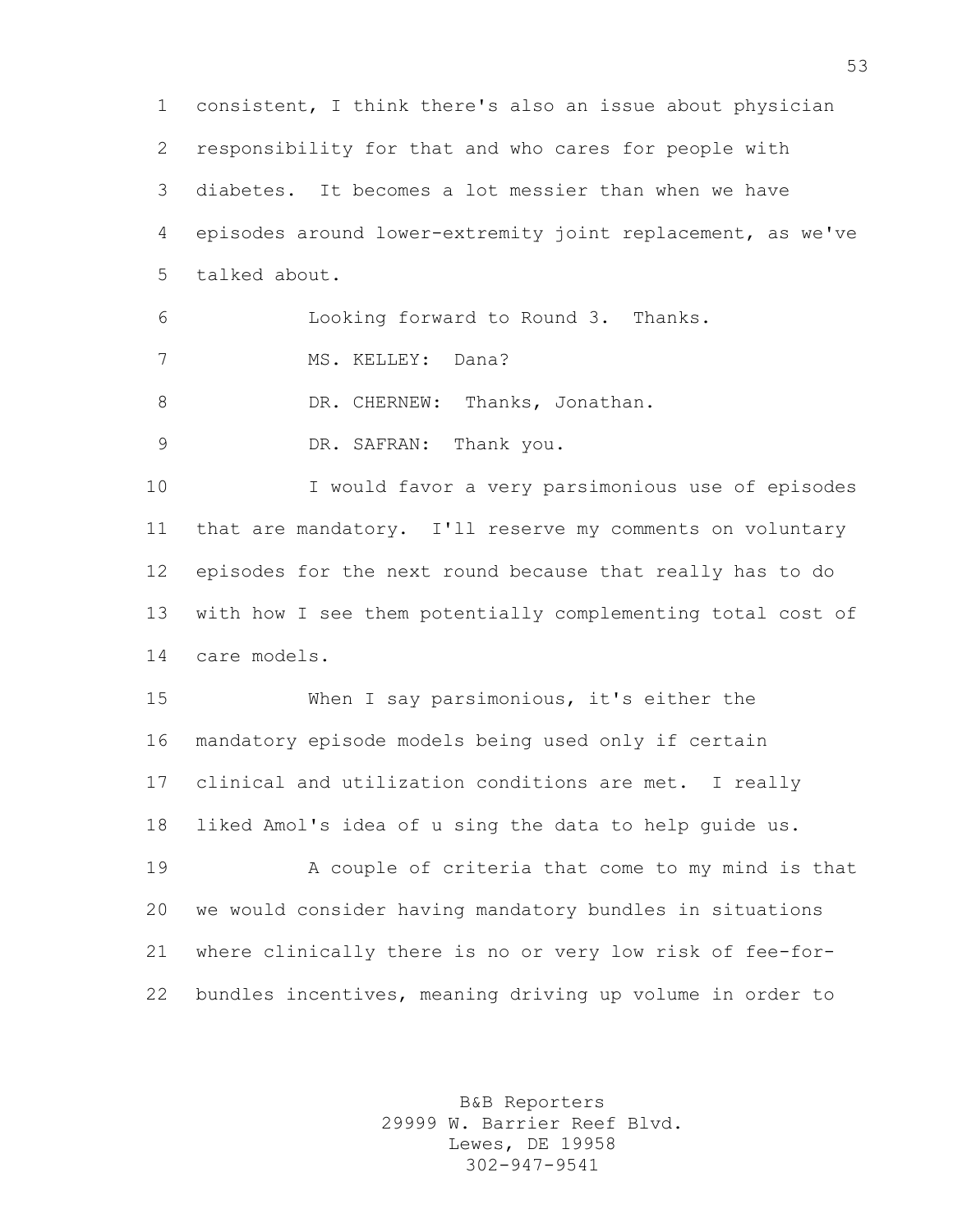get additional payment because of the bundle, also in circumstances where the provider typically becomes the primary provider over the course of the episode, like oncology, and also where the episode provider is a clear customer of the upstream risk-taking provider. Those are some of my ideas of where it's useful to consider mandatory, but I think it should be very parsimonious.

 Since I haven't yet used up my two minutes, I'll mention something I meant to mention in the previous round, which is I think we should, as we think about how to handle small groups and the amount of risk, consider the impact that that could have for good or for ill on consolidation or deconsolidation, because the market will respond when there are opportunities available for smaller provider groups. And we should be sure to think that through. Thanks. DR. CHERNEW: Thanks, Dana. Who's next, Dana? 19 MS. KELLEY: Bruce.

 MR. PYENSON: Oh, I don't particularly have strong opinions on episodes versus population health, but I would say that having mandatory episodes could be very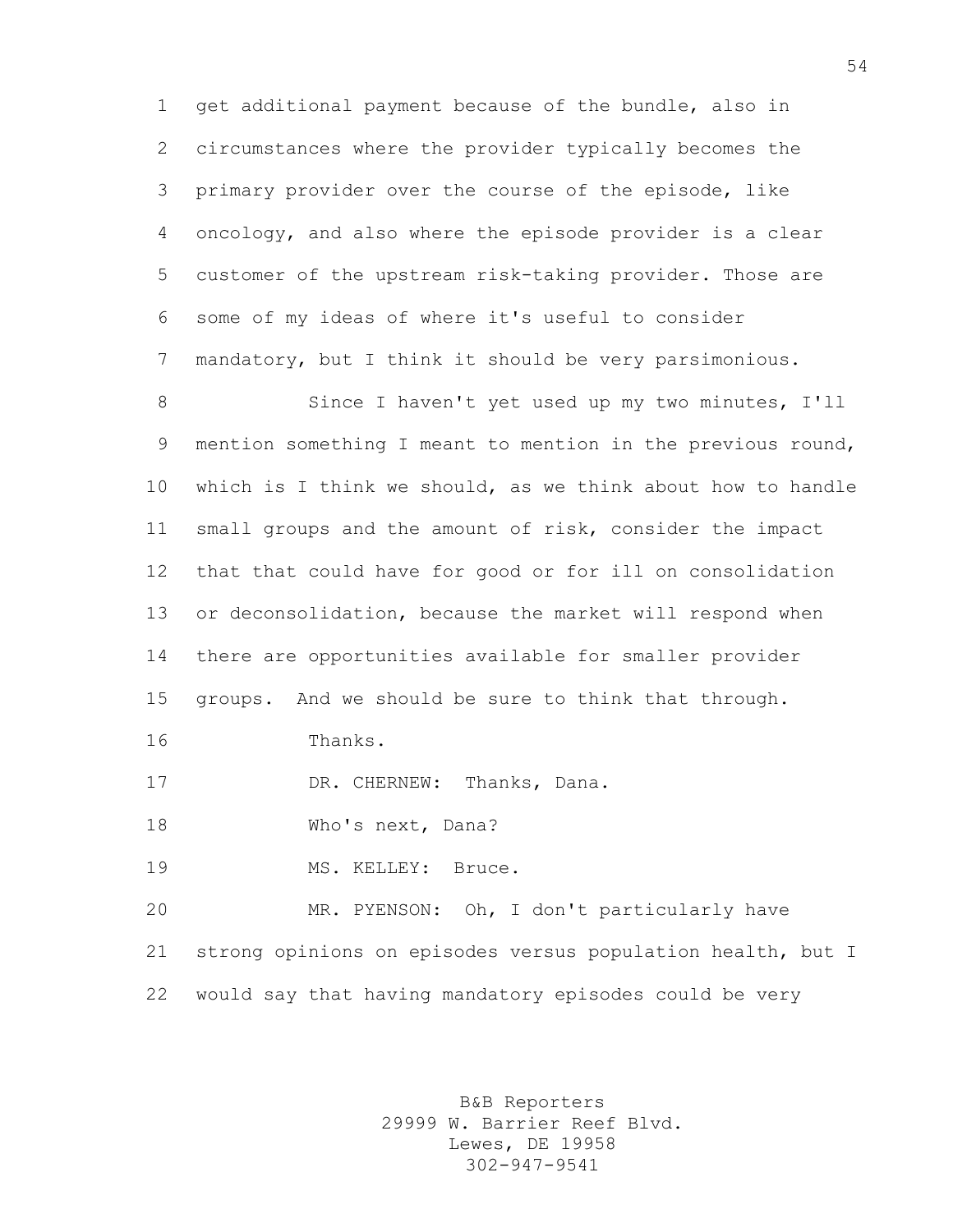appealing for circumstances such as organ transplants or other types of care that have a high amount of fluctuation and ought to be best delivered in special circumstances.

 I prefer mandatory system, but episodes makes it more difficult to line up fee-for-service with Medicare Advantage, which is a challenge.

7 I, again, think there's a lot of detailed game- playing that can go on in underwriting if episodes don't have a strong mandatory component, and there's plenty of actuaries and academics that can look into the nuances of that and set up businesses doing that, which, of course, would not be a good thing.

 Finally, I think the episodes play a role, should play an increasing role in the Medicare fee schedule, such as the radiation oncology approach. So one way to use episodes is to just transition it into the regular Medicare fee schedule, which does, in effect, have an upside and downside.

19 DR. CHERNEW: Thank you, Bruce.

Dana, who is next?

21 MS. KELLEY: David?

DR. GRABOWSKI: Thanks.

B&B Reporters 29999 W. Barrier Reef Blvd. Lewes, DE 19958 302-947-9541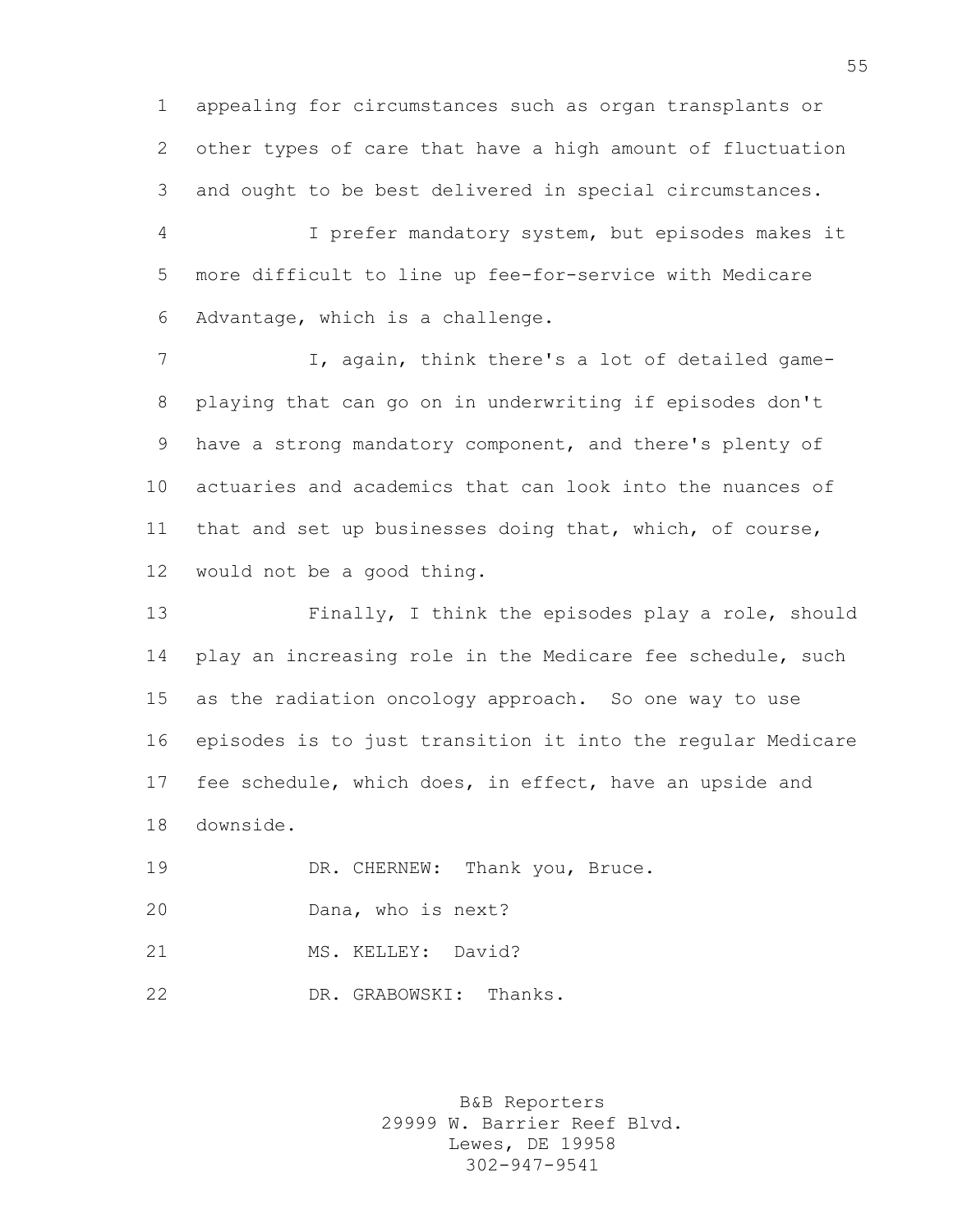So I also believe there is a role for episodes. I was part of a team that evaluated the CJR. We published that work in NEJM. We found big savings, and as Amol hinted at earlier, it was largely on the back of post-acute care. We didn't observe any decline in outcomes. So I kind of left that project believing for a small set of conditions, mandatory bundles is a good approach.

 I agree with Amol on eliminating the post-acute- care-only bundles. That doesn't seem to be the sweet spot. Mike often says post-acute care is the piggybank for APMs. I don't understand if you have a PAC-only bundle, how that actually works. I don't think we're actually leveraging the evidence today.

 I like bundles that original with the hospital and then encompass that post-discharge period.

 Just to sum up, I do think there's a role for episodes, but for a small number of conditions, and hopefully on a mandatory basis, originating with the hospital.

Thanks.

21 DR. CHERNEW: Thanks, David.

22 MS. KELLEY: Larry?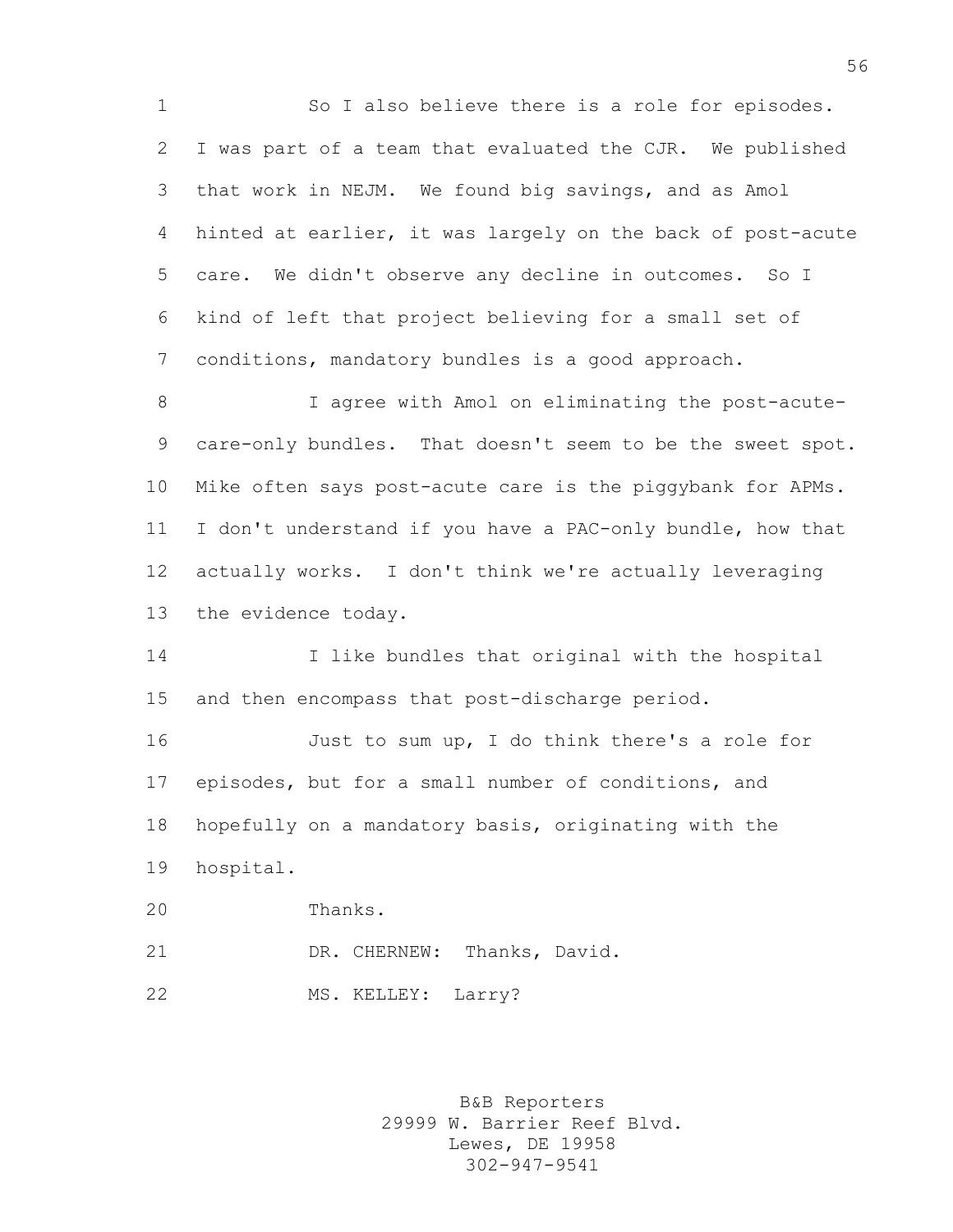DR. CASALINO: Yeah. I have just a little bit to say. I think Brian already said this. I think we want to be careful about any episode-based system basically giving hospitals even more control over the delivery system and forcing more consolidation. I think that it would be very unfortunate, and it's a very likely effect of an episode- based program that is separate from population-based models.

 Then the other thing I have to say, I can be pretty quick about -- and it's been already said somewhat by Brian, Amol, and Jonathan -- I think that there are still people who think that bundling everything is the right thing to do. That, I think, is very mistaken. Not 14 only would that promote more fragmentation, it's really not workable, as every primary care doctor and probably other practices as well know. If you have a patient with congestive heart failure and COPD and diabetes and who comes in with an ankle sprain -- and there are lots of patients like that in primary care -- which one were they in? There's lots of room for gaming and complications, impossible for physicians to understand. Every practicing physician I've talked to about bundling everything thinks

> B&B Reporters 29999 W. Barrier Reef Blvd. Lewes, DE 19958 302-947-9541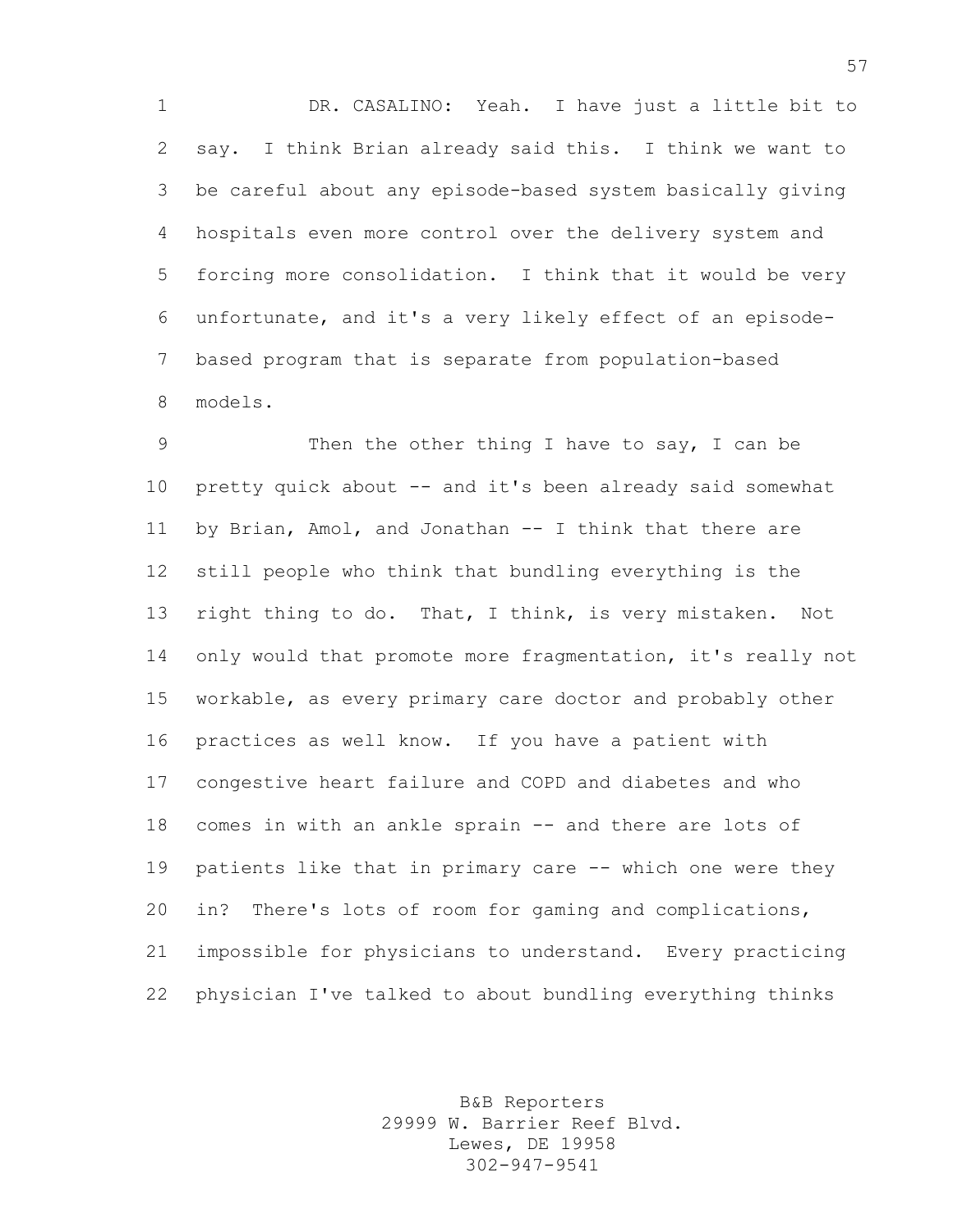it's crazy.

 The glaucoma is a good example. It sounds like a good idea bundling glaucoma, but think about it. I personally know of a case where cataract surgery led to complications, which led to repeated iritis, repeated inflammations to the eye, and then the treatment for that led to intraocular pressure. This played out over months and years is probably a permanent problem. So where's the bundle? Is this a glaucoma bundle? Is it a cataract surgery bundle? It is a iritis bundle? I think, at most, I would see a place for a limited number of bundles, which is basically what other people have said, and I would agree with that. 14 That's it, Mike. 15 DR. CHERNEW: Yep. Larry, thank you. I think Jon Perlin is next. Is that right, Dana? 17 MS. KELLEY: Right. 18 DR. CHERNEW: Okay. DR. PERLIN: Well, thanks. Let me start with just a background statement that episodes meet much of the world where it is. I appreciate the intent to differentiate on the basis of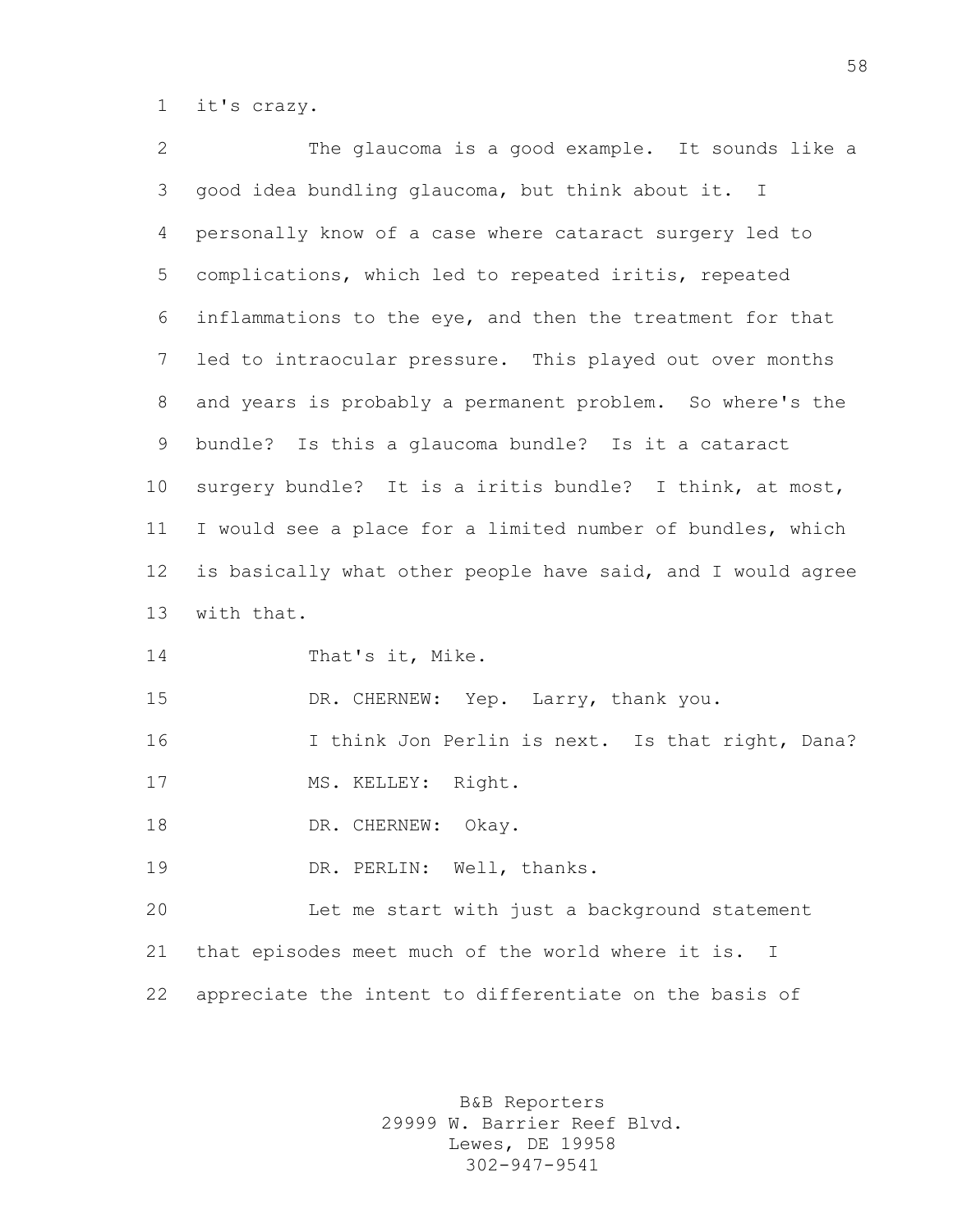strong versus weak evidence, but I wonder if the real question is really differentiation on the basis of very consistent and stereotypical care processes versus apropos of some of Larry's comments, care processes that may be widely distributed for a particular clinical circumstance. I think that's the sort of inherent confounding aspect of episodes itself, but that may be the delineation more so than evidence specifically, though I think the intent of that phraseology is the same.

 I do have one concern about sort of bundling. I think it makes sense to have some sort of grouper of similar bundles, but there are likely certain providers that, if compelled to provide a number of different bundles, are unable to provide certain features of a group of bundles or, frankly, shouldn't. You know, volume outcomes, relationship, the other way around, really, more you do, the better you get at a particular activity. I do just want to make a point that one of the attractions to me of bundles is reflected in our conversation of yesterday which is that this may be one of the better mechanisms to control or improve drug utilization among similar choices. I just put that as a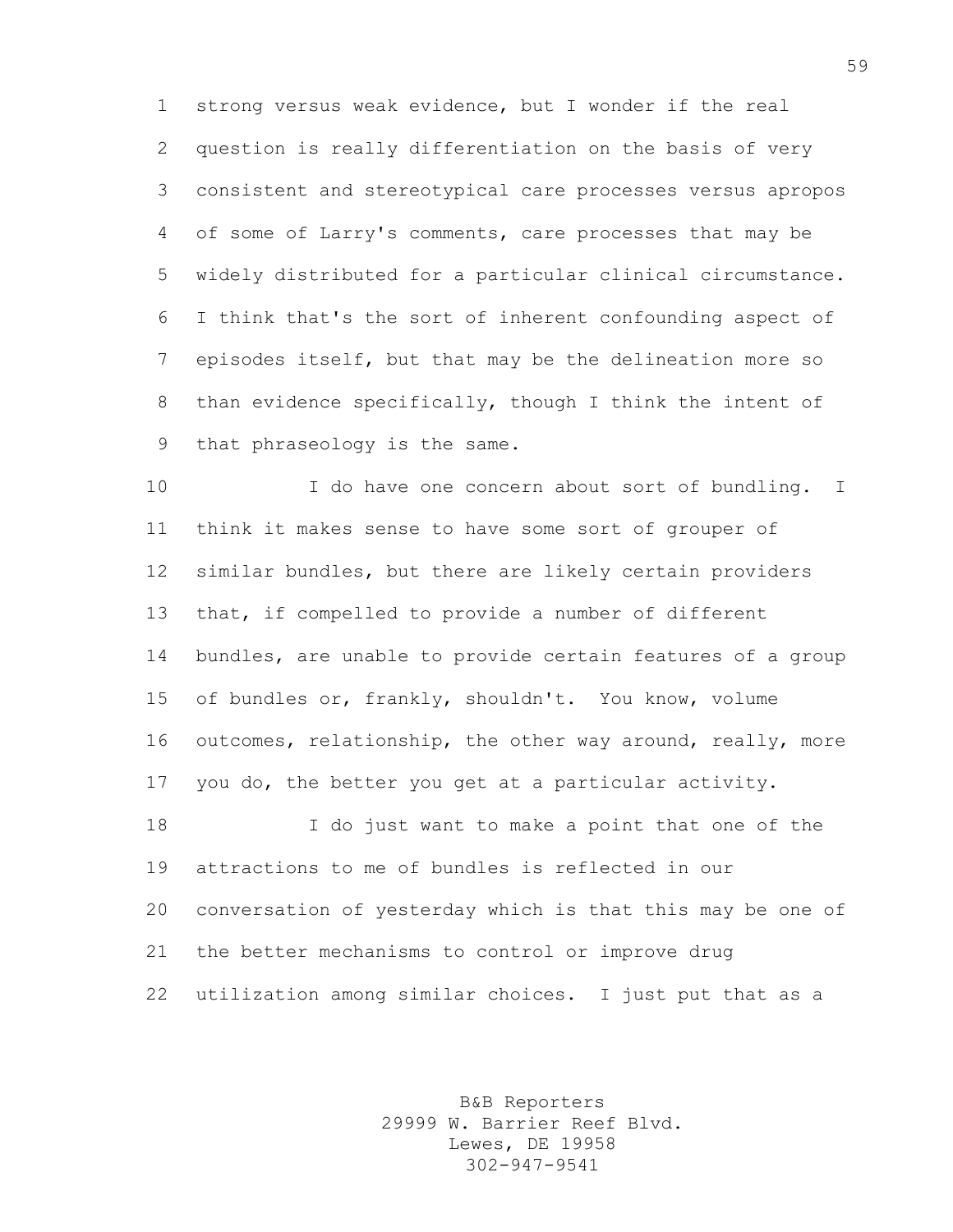piece.

| $\mathbf{2}$ | Then, finally, anticipating Round 3, I think this           |
|--------------|-------------------------------------------------------------|
| 3            | is a useful construct to have in the armamentarium for      |
| 4            | areas where there weren't population or population model    |
| 5            | may not be feasible, i.e., rural areas or mechanisms where  |
| 6            | there's not the infrastructure to support the sort of model |
| 7            | that might be more tenable in a more populated area.        |
| $8\,$        | Thanks.                                                     |
| $\mathsf 9$  | DR. CHERNEW: Jon, thank you.                                |
| 10           | Dana, is there anyone else in the queue?                    |
| 11           | MS. KELLEY: No. That's all.                                 |
| 12           | DR. CHERNEW: All right. Thank you, everybody.               |
| 13           | That was useful, and I do appreciate the focus.             |
| 14           | The next one, in some ways, is the most complex             |
| 15           | and may be the most important, and because we've been so    |
| 16           | disciplined here, I think we'll go to three minutes as we   |
| 17           | go through this integration discussion.                     |
| 18           | Pat, I'm about to give my strawman, but I can't             |
| 19           | quite see your face. If you're willing -- I sort of cut     |
| 20           | you off. I apologize very much for that, but if you'd like  |
| 21           | to go first, I'd love to hear your thoughts on this point.  |
| 22           | I can't quite see you, so you can respond in the chat.      |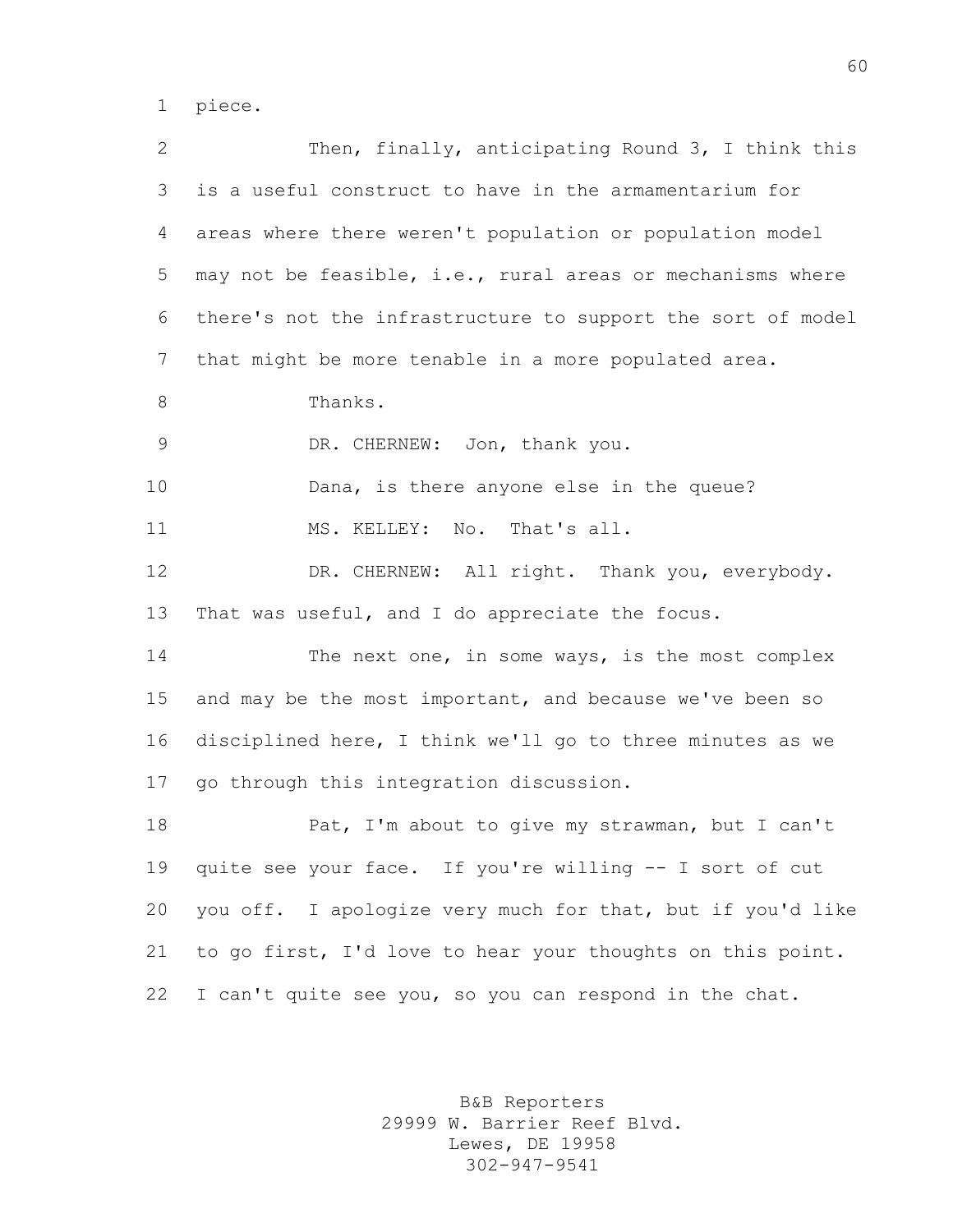In any case, here's the strawman that I'd like to put out. The first one is episodes and ACOs co-exist. I'm not sure everybody agrees with that, but for the strawman, they co-exist in the high-risk track. So now there's a lot of population-based risk. The total cost of care models, the ACOs, take dominance over that, and so, essentially, patients that are assigned to a high-risk ACO track would effectively not be assigned to the ACO because their risk in savings is already captured by the high-risk, ACO track or the population-based track. But a low-risk track, the ACO benchmark gets -- the episode benchmark gets charged to the ACO, but savings within the episodes would accrue to the episode initiator.

 So, for example, in an upside-only track, if someone was in an episode, you could imagine the savings within the episode going to the episode initiator and otherwise going -- the number of episodes and which person gets referred to goes to the ACO. I actually have some problems with that, but at least it's a strawman that I can coherently lay out, and by the way, it captures a lot of the status quo.

So here's my three main questions: Should we

B&B Reporters 29999 W. Barrier Reef Blvd. Lewes, DE 19958 302-947-9541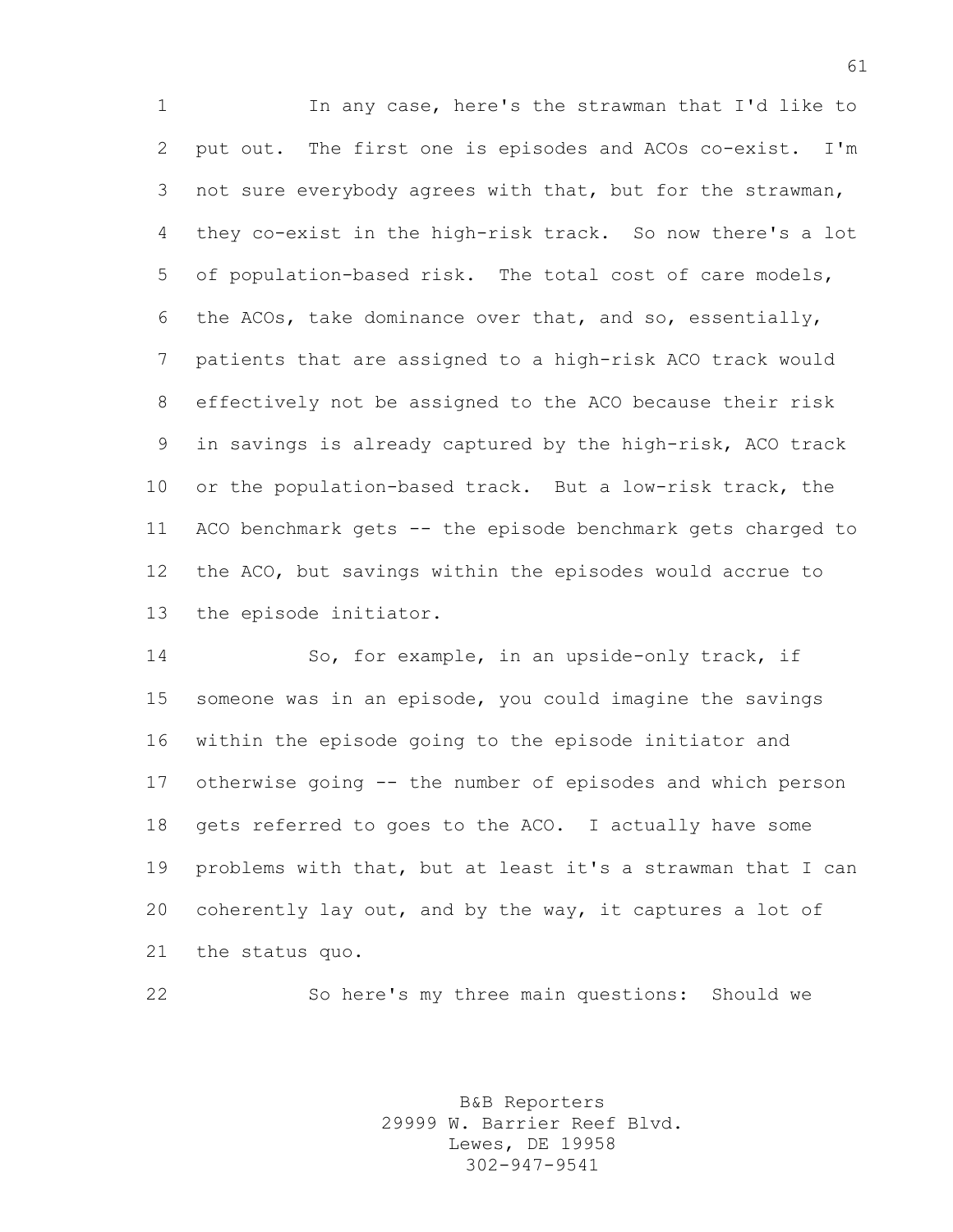have both population-based and an episode-based track, and if not, which one do you prefer? If we have both, how extensive, how many episodes should we be? Should we err on the side of more or fewer? And if we have both, what are your reactions to the general strawman I laid out regarding how they would coordinate?

7 So I pause for one second to let that sink in, and now, Dana, if you will, please manage this queue. Remember I'm giving you three minutes, and again, Pat, I couldn't quite see you because I was reading my notes. If you want to go first, please do.

 MS. WANG: I just have a couple of comments, just to finish what I was trying to say before.

 I think that episodes are important. I like Bruce Pyenson's idea, moving them, to the extent that there is evidence, into the fee schedule so that they just become part of the baseline for any benchmark. If they're good, then you don't call them mandatory. It's just the new way that Medicare pays for certain types of care.

 To the extent that there is a total cost of care model in place, though, I think it's very important for the episode benefits to be counted towards that wrapper because

> B&B Reporters 29999 W. Barrier Reef Blvd. Lewes, DE 19958 302-947-9541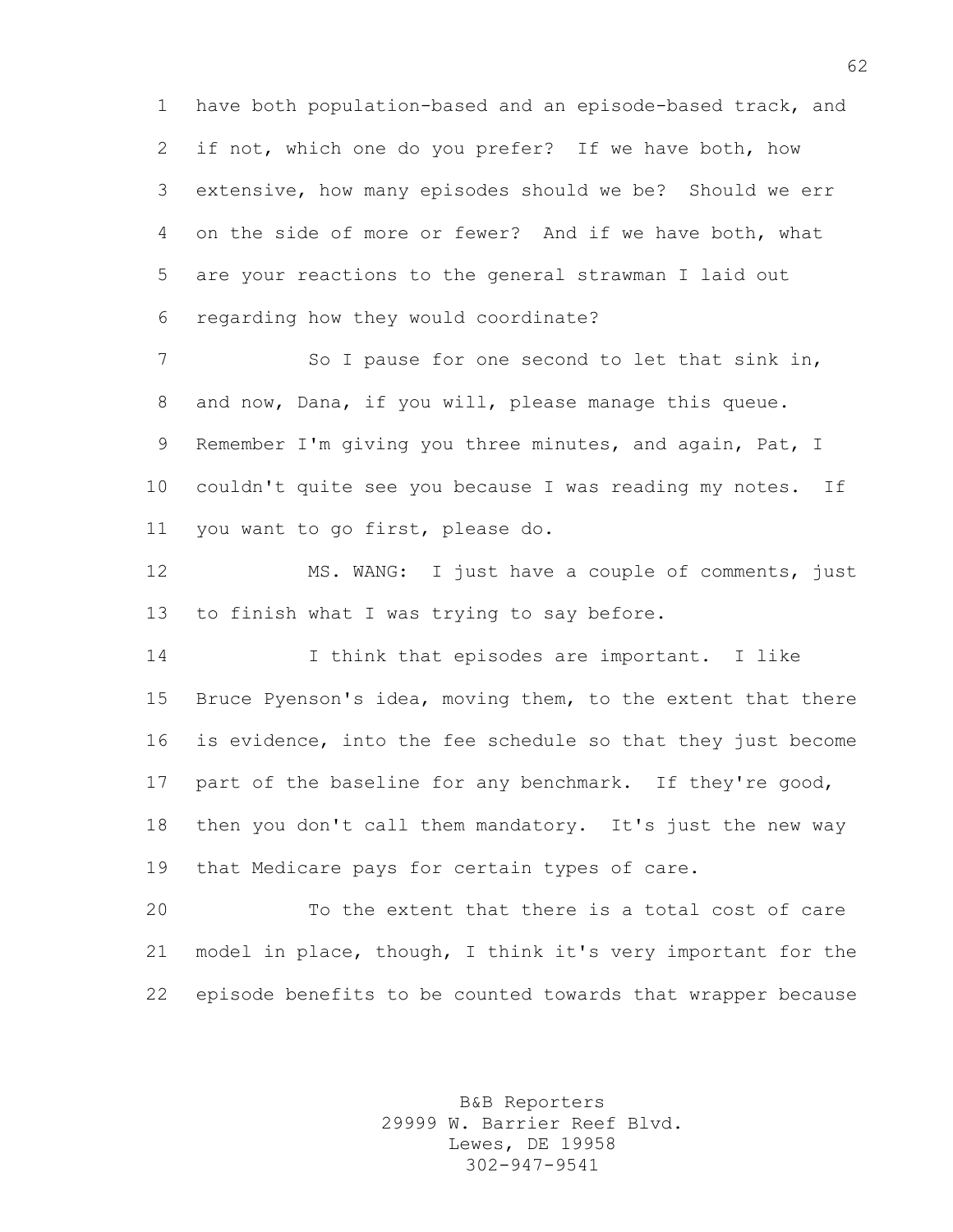the main problem, of course, with episodes is you connect solid episodes and save money against a benchmark but then increase the number of episodes. So I think that there does have to be a higher-level governor around that, along the lines of the heterogeneity of the delivery system and their capability and readiness to start taking risk or effort to take risk. I'd be more in favor of sort of supporting episodes where the total cost of care models really are not suitable.

 Since most of them seem to be in a hospital setting, I'm guessing that it will be possible to tuck them inside of a total cost of care construct, but whether they're voluntary or mandatory, I think that they should be counted towards the top line total cost of care that that ACO is responsible for.

Thanks.

 DR. CHERNEW: Thank you very much, Pat. Dana, who's next?

MS. KELLEY: Paul is next.

 DR. PAUL GINSBURG: Yeah. I think Larry's population-based model should be primary, and there's an important role for episodes of subsidiaries. What I would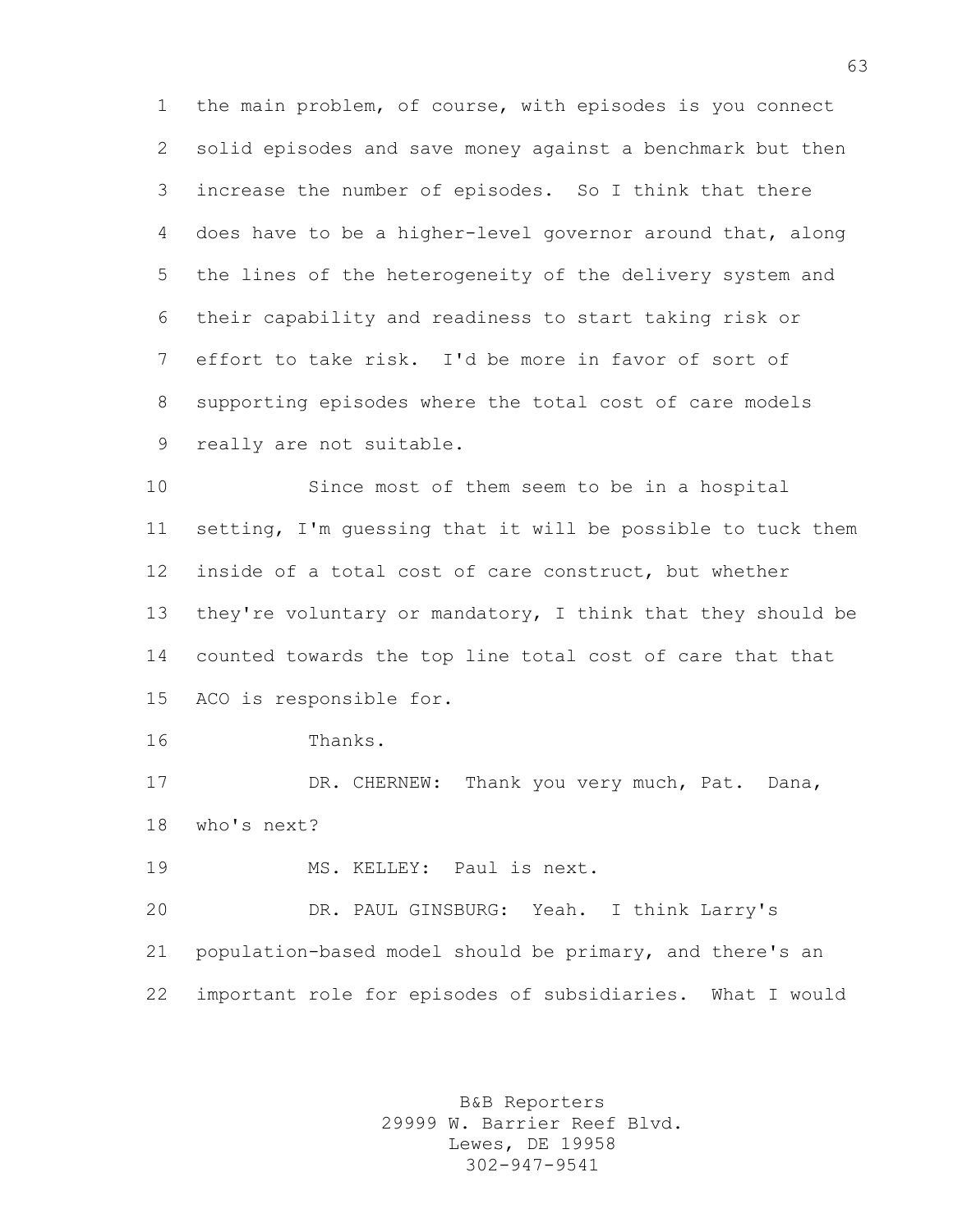like to do, as much as possible, make the responsibility for administering the episode models that of the population-based systems. So my goal would be that I would like the population-based systems to receive a lot of the credit for steering -- you know, for those patients that need a procedure for an episode, give them credit for steering the episode to the more efficient specialists who are providing the episodes.

 You know, I don't know if this involves actually having them even making the payments, incentive payments, to the clinicians or others, or not. There is a lot to think through if we want to go through this approach, and I haven't figured out all the answers yet.

 But that's what I was going to say. Since I have a little more time, Jon had something about using evidence to decide which would be at episodes, and generally I support that, but to me the evidence should be more conceptual evidence, given what we know about medical practice, that Episode A would make sense and Episode B would not. I don't want to commit us to another five years of studying various kinds of episodes to decide which ones work out. I think it should be mostly conceptual, having

> B&B Reporters 29999 W. Barrier Reef Blvd. Lewes, DE 19958 302-947-9541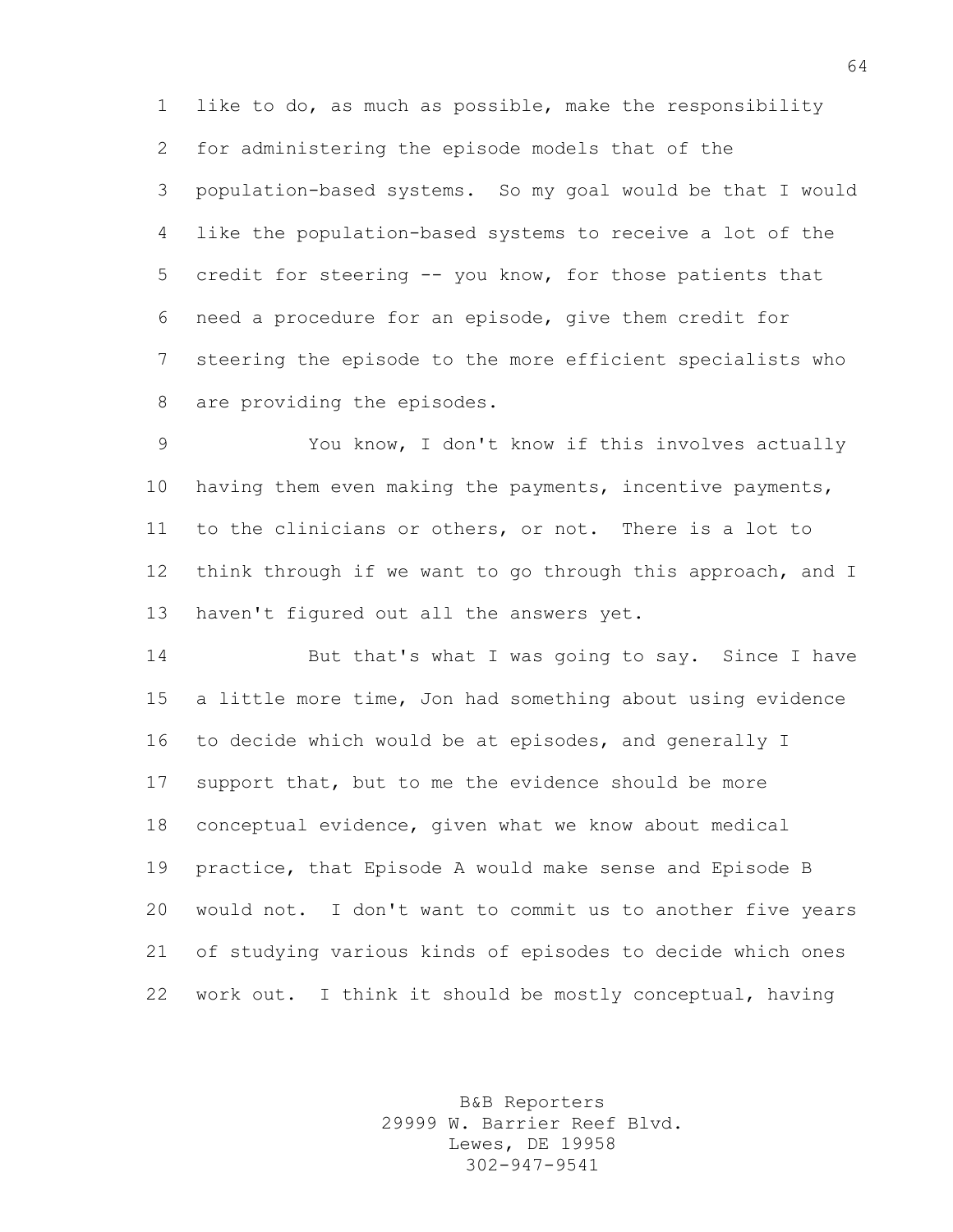the potential for success. Thanks.

DR. CHERNEW: Lynn.

 MS. BARR: Thank you. So Amol's point about, you know, when population health and bundles come together then it all gets better, right, and so, you know, the idea of bringing these two programs together I think is the right way to think about this. We want everybody in a pop-health model, and so tucking the bundles into that pop-health model makes the most sense to me. However, as everyone said, you know, you're cannibalizing your shared savings, and that makes it very complicated. But we want people to focus on these bundles, particularly the joint bundles. There's a ton of savings that we could generate if we could get them to do that.

 So what I would propose is that in a harmonized model there is your population health model that has bonuses for higher performers in the population health models. So if you look across all of the participants in the Medicare Shared Savings Program and you say, look, if you do well in bundles you can get an additional payment. So maybe you hold back 5 to 10 percent of the Medicare savings that's generated from that and pull that, and say,

> B&B Reporters 29999 W. Barrier Reef Blvd. Lewes, DE 19958 302-947-9541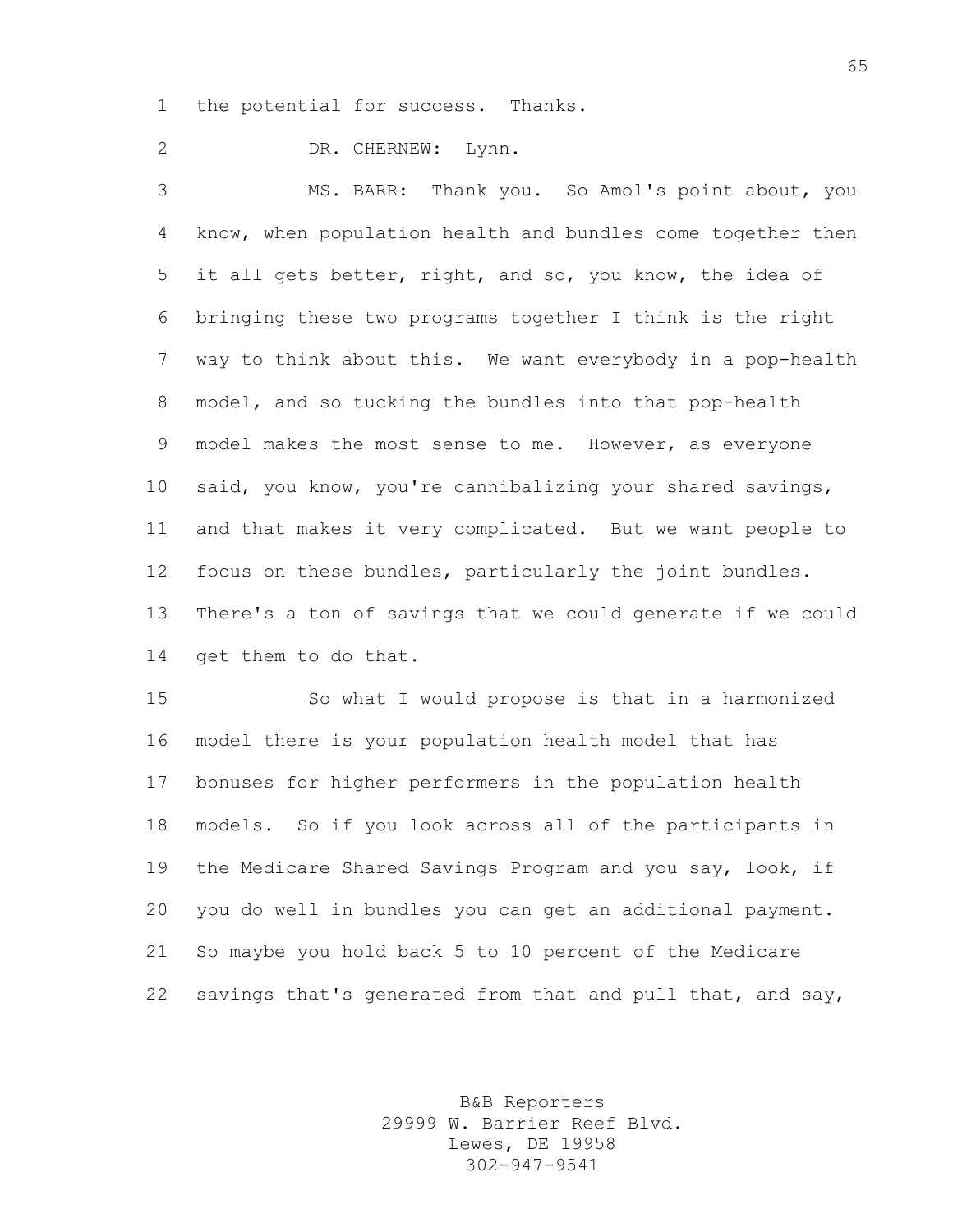okay, high performers, and that gets people focused on the bundles. That's what we try to do. We give them bundles data. We want them to focus on bundles. That's really good for everyone. And so can we do that as an add-on bonus program that incentivizes them, because once you change the behavior you've monetized that forever, and that's really what we're trying to do.

8 MS. KELLEY: Okay. Amol.

 DR. NAVATHE: Thank you. So I agree with much of what you've outlined, Mike, in that I agree with the idea that they can and should coexist. As Lynn points out, I think the evidence that we have to date supports it. I think there is evidence from a paper in JAMA Health Forum in August, that shows that there's additive benefits when you have a beneficiary who receives care under an ACO and a bundled payment model. And so I think, to some extent, there is some evidence for it.

 And I also agree with Jon Perlin and Paul's points around sort of tractability of how you actually get carry design and the clinical suitability for it. So in that sense I think it does make sense to leave the population health models. I agree with Lynn's point that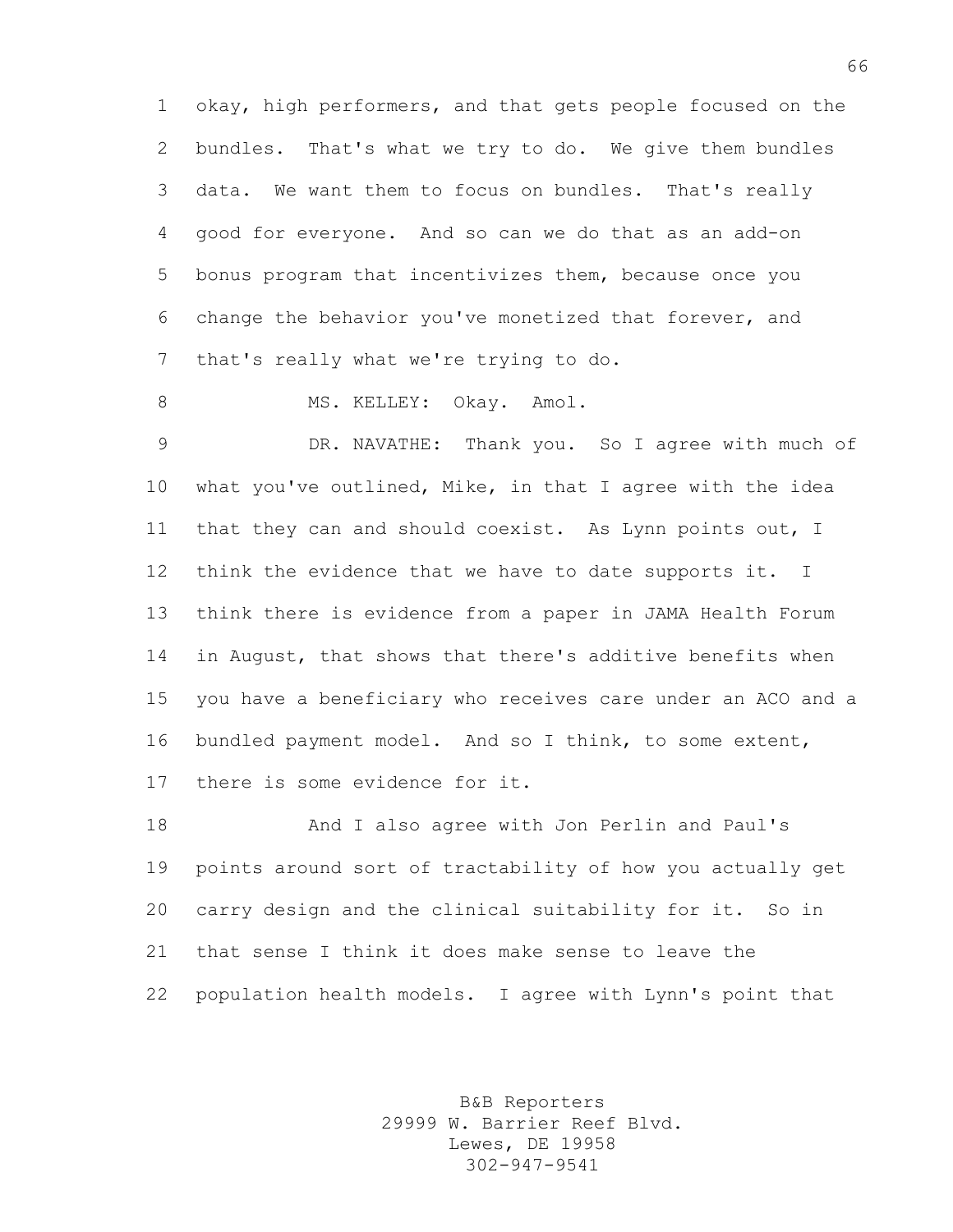it would be great if every beneficiary were aligned into some sort of population health model entity.

 At the same time, I think we should recognize where each of the program types tend to insert most of their effects, or at least complementary wise. So population-based models, for example, have an outside impact on avoiding hospitalization. An area that we haven't seen any effect, because of the design probably, but nonetheless, in episodes.

 So I think where we see episodes shine, if you will, relative to population-based models are specifically around specialty care. There's quite a bit of evidence that population health models have brought, at least in the early tracks at MSSP, engaged surgical care, for example, and other specialist, and the post-acute care incentives are just stronger and the results thus, magnitude-wise, have been stronger for episodes relative to population health models.

 So I like the idea, Mike, that you're proposing in the framework, which is if you have, for example, a large health system that's either in a mandatory or voluntarily participating in a heavy downside risk pop-

> B&B Reporters 29999 W. Barrier Reef Blvd. Lewes, DE 19958 302-947-9541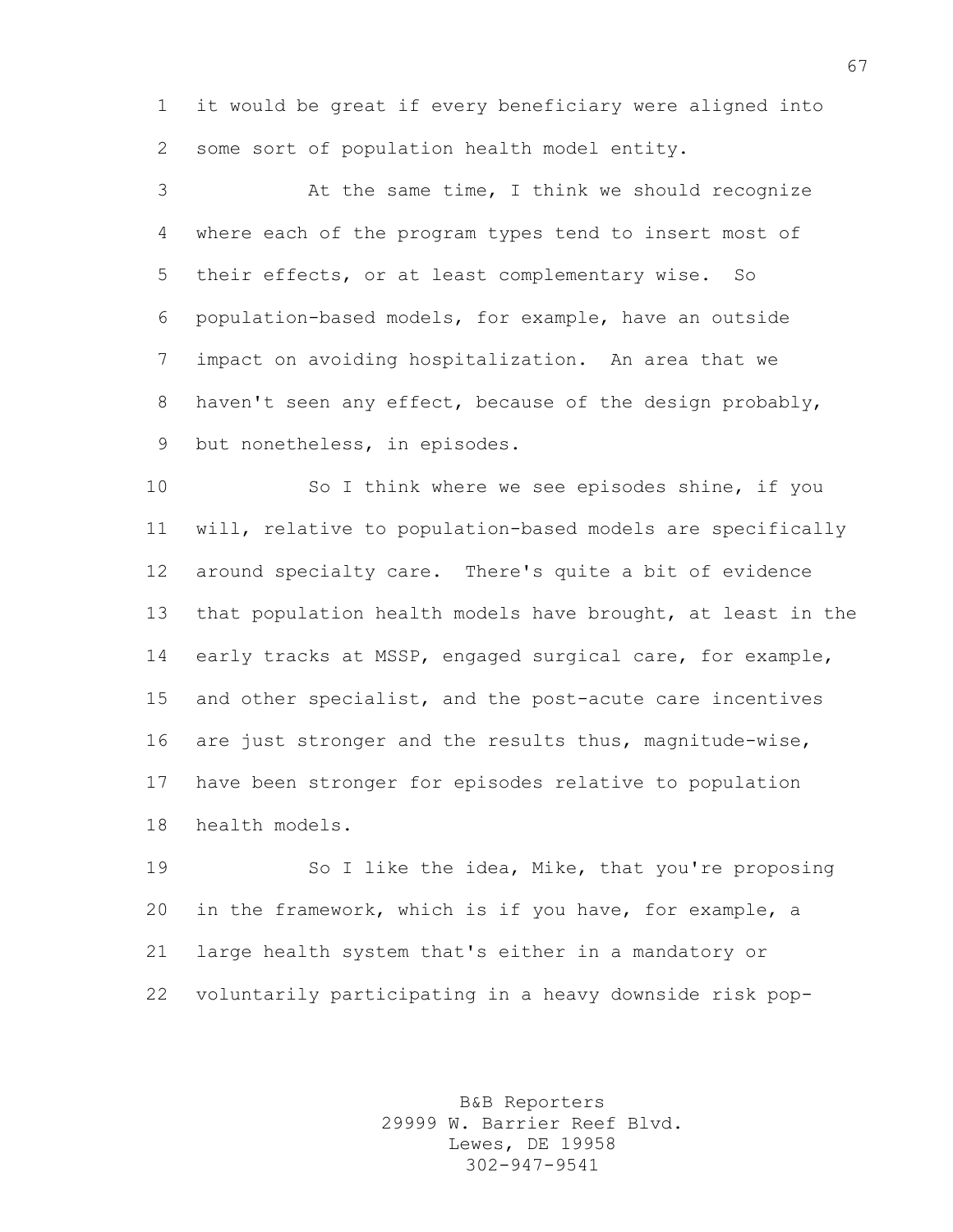health model, probably you don't need episodes there. They're probably large and sophisticated enough, they have downside risk, to over time get all the savings out there. In the upside-only or lower downside risk type tracks, that's where there's likely to be less infrastructure, and that's where episodes like these have an important complementary place, focused in areas where again we see that the tractability is suitable, the clinical design, the way that people consume care is suitable to the episodic style of care. So I think there is a smaller role, in a targeted fashion, in those that may expand where you have less risk and less infrastructure. I think Paul's point about steerage is really important. I would say it is premature to think about how we view the accounting of savings in some sense. But there's an important element of a population health-based entity which is basically trying to consume the most efficient episode possible. That steerage concept, I think, is a fundamentally important one to try to bring into this concept of coordination between ACO bundles. So I'll stop there. Thank you for listening. DR. CHERNEW: Amol, you hit three minutes

> B&B Reporters 29999 W. Barrier Reef Blvd. Lewes, DE 19958 302-947-9541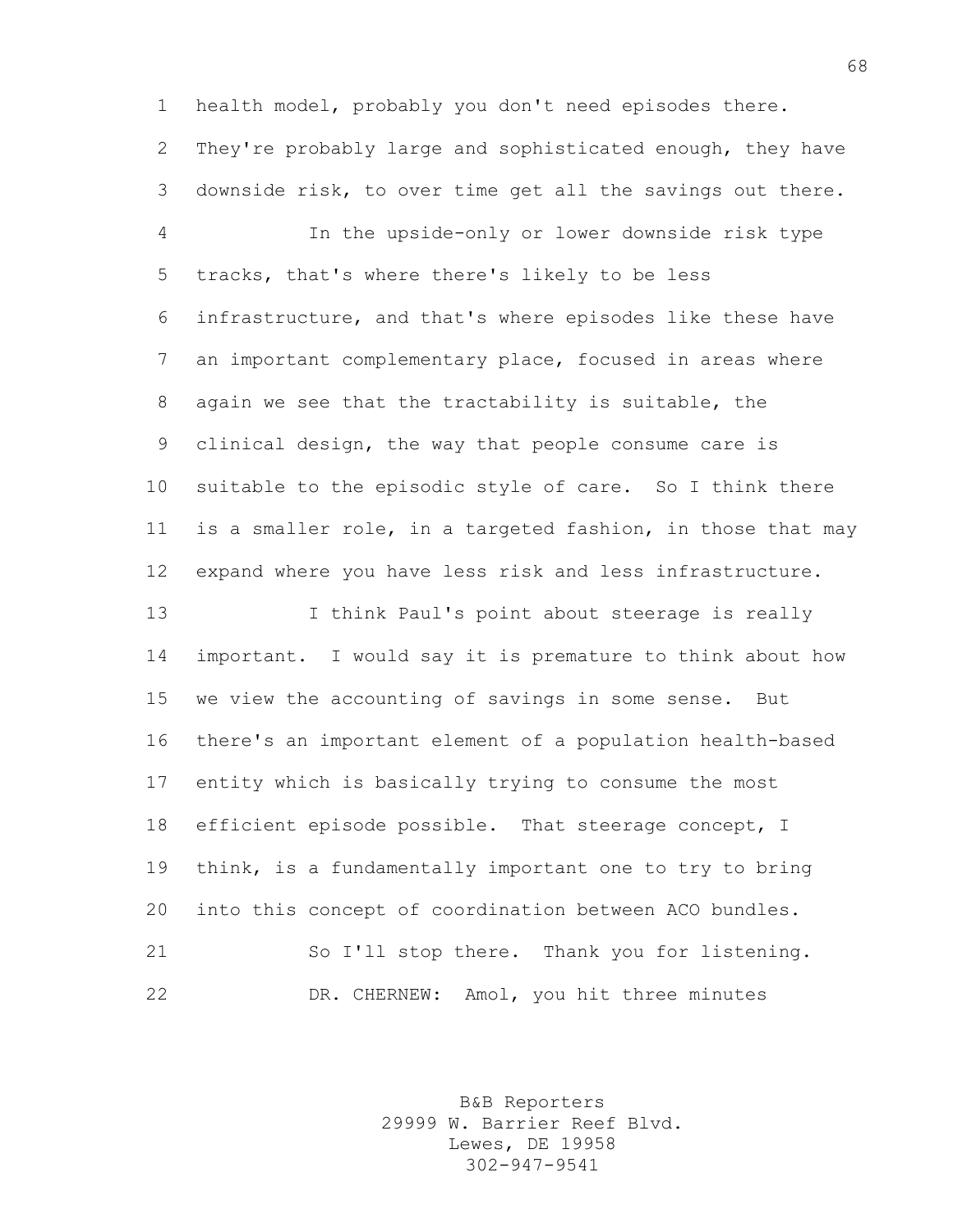perfectly. Thank you. Dana, who is next?

MS. KELLEY: Jaewon.

 DR. RYU: Yeah. A lot of what's been said. To me this strikes at -- it feels like an issue of heterogeneity, I think where you have population-based models with large entities, with large portions of risk at stake. I think that they do have, and I like that Amol framed it through the lens of infrastructure. I was going to say, where do you deploy resources? I think those entities have the ability to deploy resources, and they are already tackling this game, and the advantage is that they're doing so without the introduction of dilution or potential fragmentation by having an additional layer of programs.

 On the flip side, though, to the extent you have some of these smaller groups or smaller levels of risk -- and earlier we talked about upside-only -- I don't think they have the level of resources or infrastructure to be able to tackle this area where there is ripe opportunity to be had.

 And so ultimately that's what lands me at, I think the two programs do have to coexist in some way, but

> B&B Reporters 29999 W. Barrier Reef Blvd. Lewes, DE 19958 302-947-9541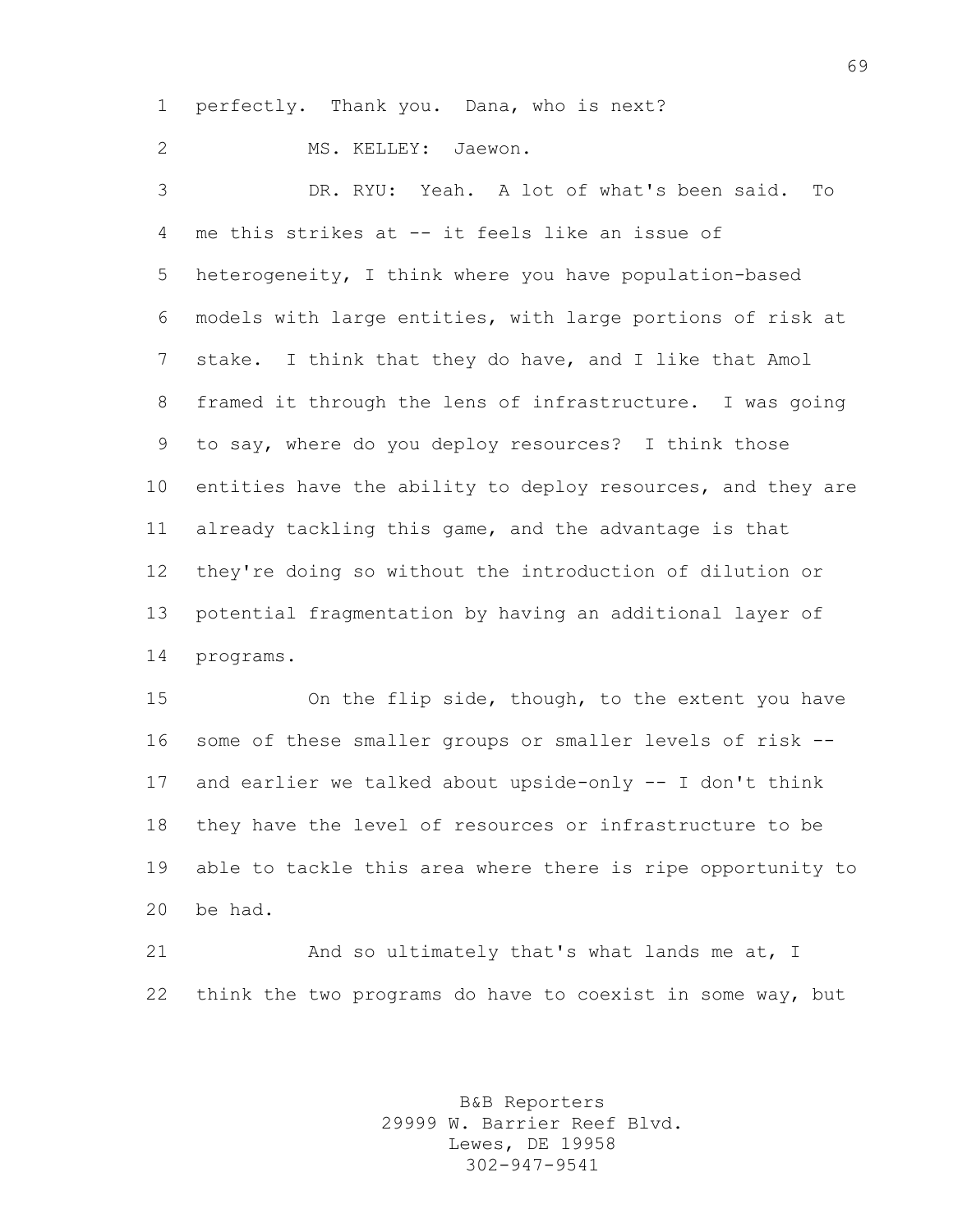I believe the population-based model should take primacy, and then the things that fall out or the things where there isn't a clear, you know, who's on first, who's got the ball, I think that's where the role of episodes can come into play.

DR. CHERNEW: Thank you, Jaewon.

7 MS. KELLEY: Okay. I have Larry next.

 DR. CASALINO: Thanks. Thanks again. So, you know, I'll just start off by saying the more I think about 10 it, the more I think that there's no place, or only a very narrow place, for episode-based payments, outside of population-based models, and the outside of population- based models is the key. You know, I think there could be exceptions for when population health models can't work, for whatever reason, and already a couple of people have mentioned one of those situations might be where there are organizations that are small, not taking much risk, might not have the infrastructure to really improve care in areas where episode-based models can.

 The problem with that, though, is it's kind of a chicken-and-egg problem, in that to the extent that episode-based models are used, it provides no incentive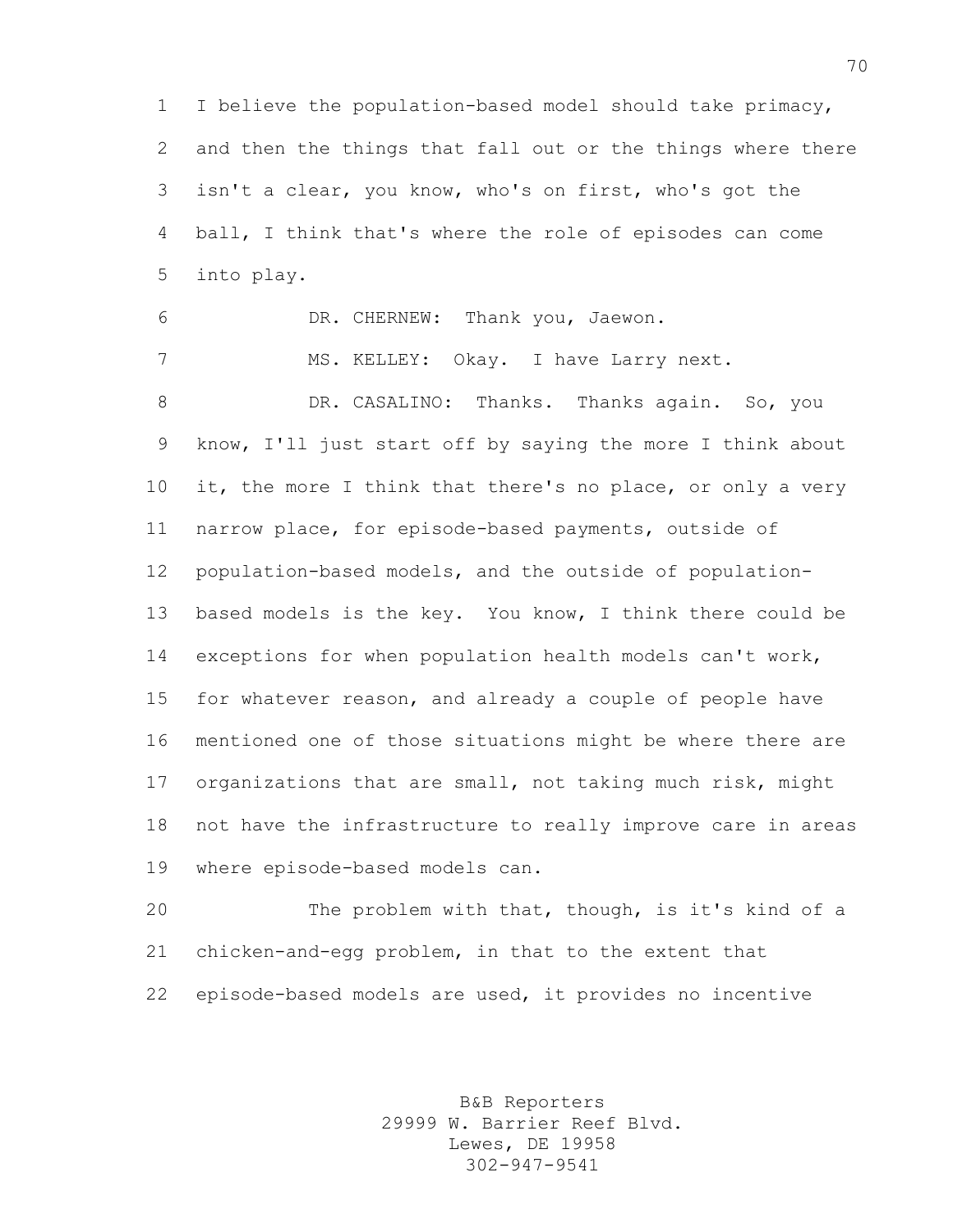then for the physicians in hospitals that are involved in those models to join a population-based model, and that's exactly contrary to what we would like.

 So I think when we talk about evidence, I think there is pretty good evidence that in certain types of episodes, as several people have said, there is benefit from a cost, and maybe quality, basis. But, you know, using the word "evidence," there's evidence for that but there's no evidence one way or the other about whether having episodes teach providers and hospitals who might otherwise be in population-based models out of those models. And to me that's an extremely important consideration, so we have to think about that.

 The other reason I'm skeptical about widespread use of episodes is that I do believe that if there are episode-based models extensively and population-based models, it will be very complex to administer, very complex for providers and everyone else to understand. And you have to ask, is the gain worth the candle, or vice versa. All that complexity to gain what?

 Several people have mentioned that episode-based models, they don't provide an incentive to limit the number

> B&B Reporters 29999 W. Barrier Reef Blvd. Lewes, DE 19958 302-947-9541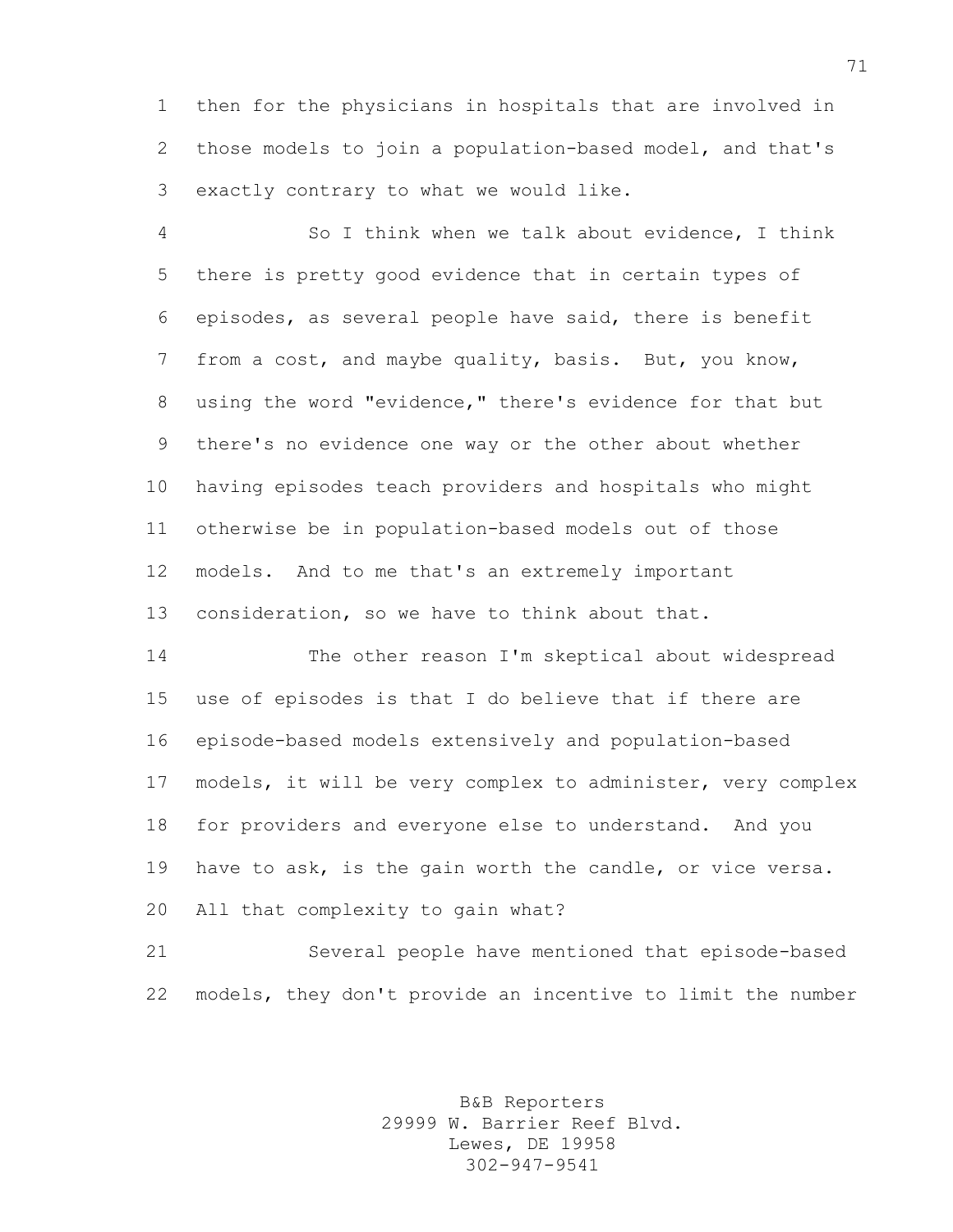of episodes, and that could be a problem, and I agree with the model, that the evidence shows that so far this doesn't look like a problem in terms of the number of episodes being increased in episode-based models.

 But I think it's important to note that if that's compared to the control groups -- so if the number of episodes, in general, is too high for certain kinds of joint replacement surgery, for example, if it's too high altogether, the fact that episode-based models don't increase it isn't that great a thing. Population-based models would have an incentive to decrease the kind of standard number of episodes, but episode-based models don't give an incentive to increase that.

 And then in terms of Mike's second point in the straw man, what to do with low-risk tracks, how to assign the savings, you know, I think that's plausible, worth thinking more about. Again, it would disincent participation in high-risk population-based models that we want to see more of. And I think it might have, also, I think the possible unintended consequences of that second point would have to be thought through, because I can imagine some kind of complex behavioral effects.

> B&B Reporters 29999 W. Barrier Reef Blvd. Lewes, DE 19958 302-947-9541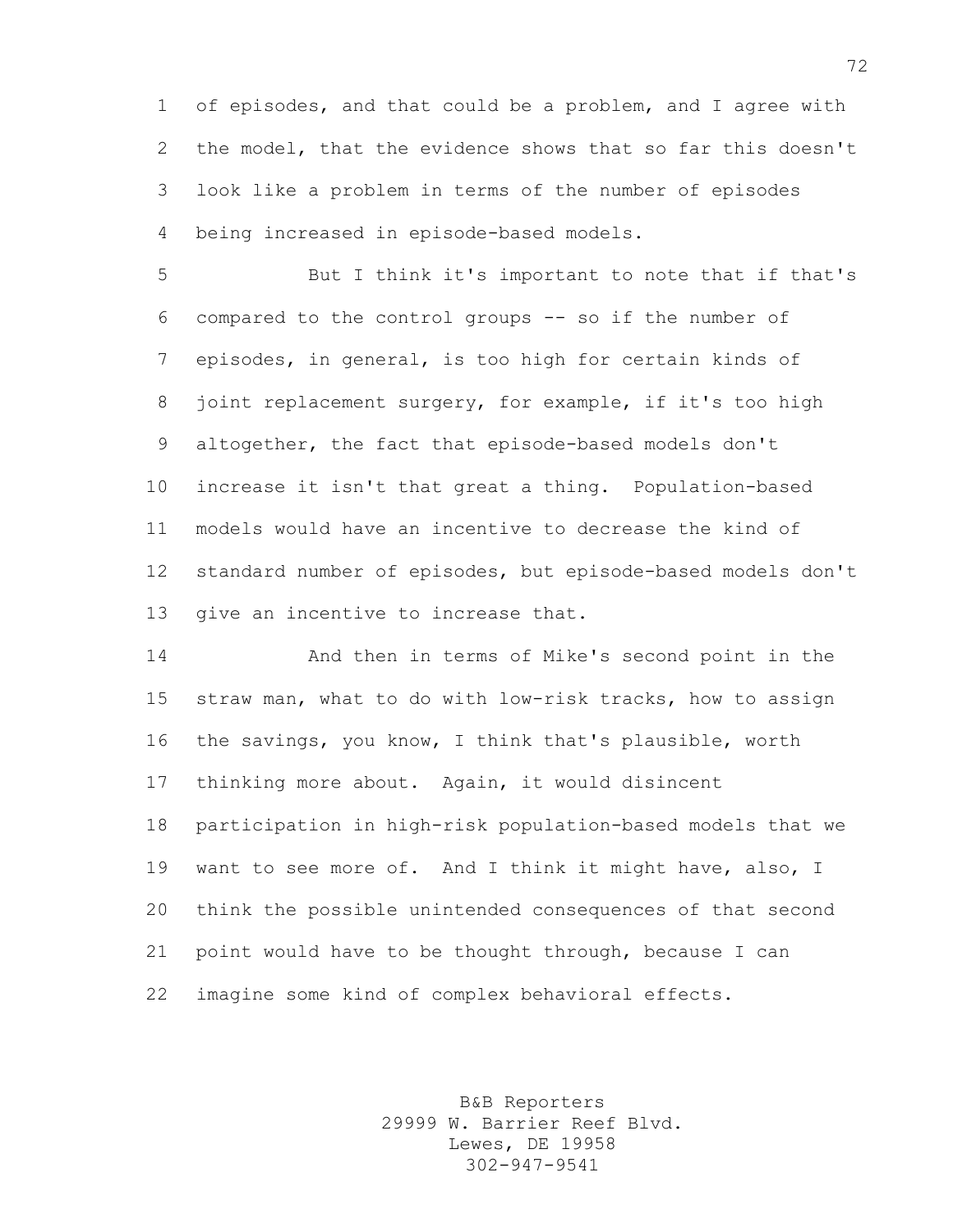1 That's it, Mike.

| $\mathbf{2}$ | DR. CHERNEW: Thank you Larry. Dana?                         |
|--------------|-------------------------------------------------------------|
| 3            | MS. KELLEY: Jonathan Jaffery.                               |
| 4            | DR. JAFFERY: Thanks, Dana.                                  |
| 5            | DR. CASALINO: Mike, I'm sorry. Just 20 more                 |
| 6            | seconds. ACOs themselves might want to either administer,   |
| 7            | if they're paying, a way that would allow that, episodes    |
| 8            | internally. So I'm saying not so much a place for episodes  |
| 9            | outside of ACOs, but ACOs might choose, and this is         |
| 10           | complicated to think about. We'll talk about this, but      |
| 11           | ACOs might choose. That's it.                               |
| 12           | DR. CHERNEW: Okay. Thanks, Larry.                           |
| 13           | DR. JAFFERY: Okay. Thanks. So I'm in agreement              |
| 14           | with a lot of what has been said. I just want to add one    |
| 15           | or two comments related to the infrastructure point that    |
| 16           | Amol made, and that Jaewon sort of built on. I think        |
| 17           | there's a lot of truth to that.                             |
| 18           | You know, when we started in MSSP, and also                 |
| 19           | around that time as a system we're participating in CJR, it |
| 20           | was really my team's infrastructure that brought to bear    |
| 21           | things around that bundle. And while there were some        |
| 22           | improvements in savings around some of the efficiencies     |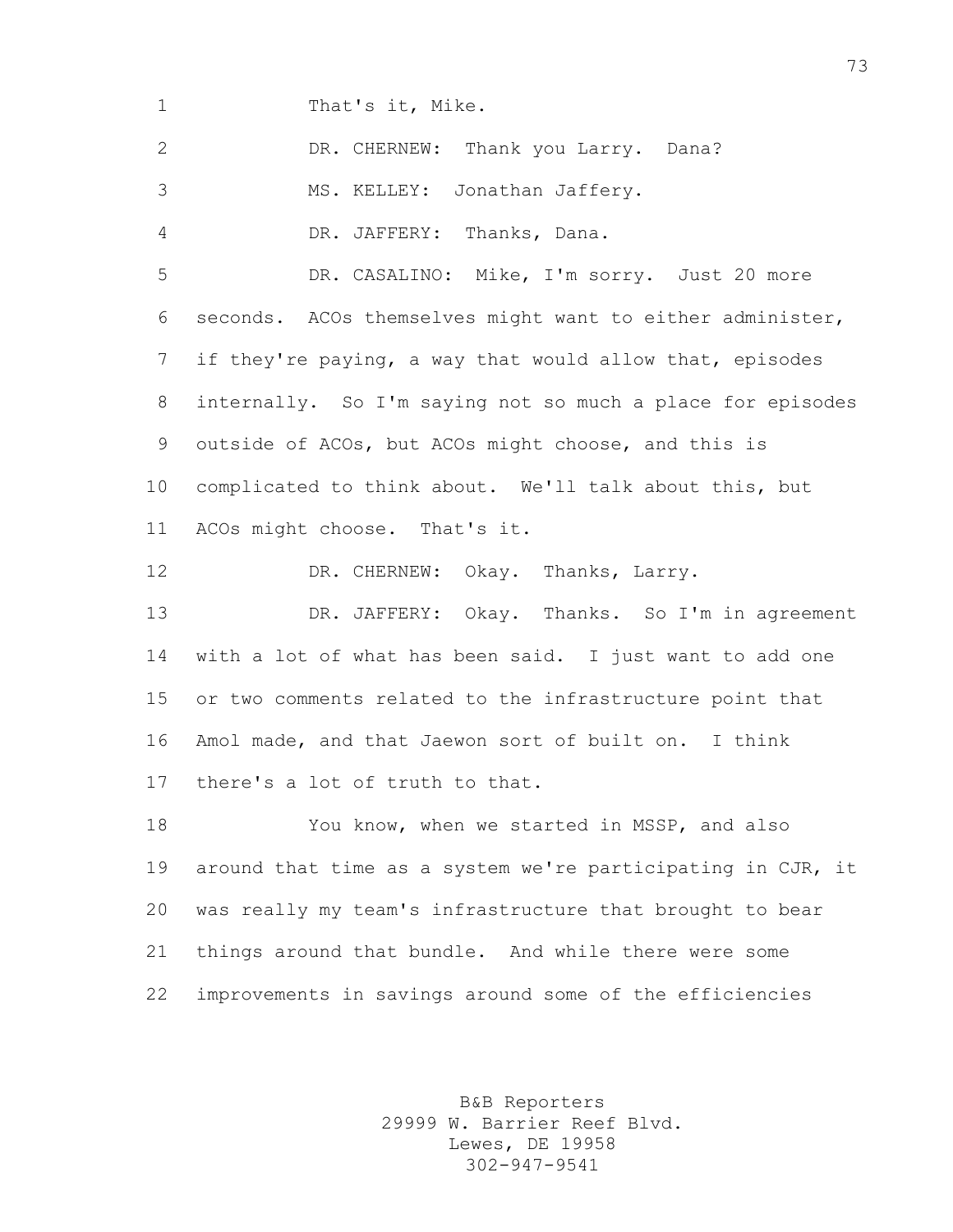during the hospital, as David won't be surprised to hear, basically we maxed out savings completely by shifting care from nursing homes to home health, and did it virtually overnight. And it was with a really small amount of infrastructure that my team brought.

 And then when we entered Next Gen, in this two- sided, high-risk model, we dropped out of CJR at that point and it shifted from mandatory in our area to voluntary. We dropped out and presumably continue to reap some of the benefits of those changed patterns, post-surgical patterns, just as an ACO. So I think there is something to that.

 I guess one of the questions about having the savings accrued to the episode initiator involuntary, you know, maybe does that -- I guess I'd have to think about that a little bit and wonder if there's some modeling we could do to see how much that might impact the potential savings. I mean, if that is some low-hanging fruit in some of these episodes and the ACO is not going to reap those benefits, then does that make them less likely to want to participate in that voluntary or is it just making their hurdle rate even greater? So I think that's worth thinking about a little bit.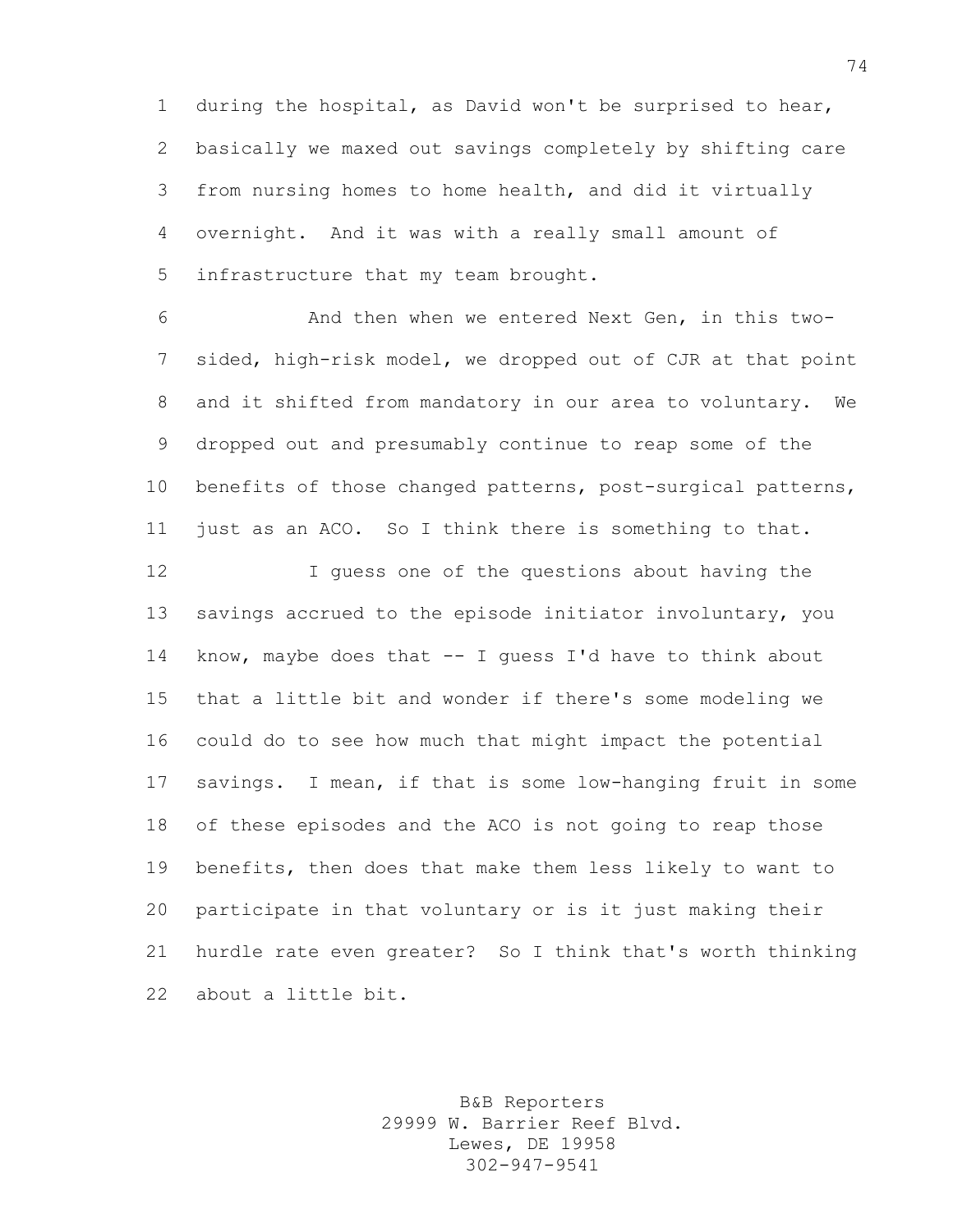1 And then one last thing I'll say, you know, it's a little bit maybe off this topic, in particular, but it gets to some of these bigger questions. And I think going back to this notion of do we have a vision that all Medicare beneficiaries will ultimately be in some value- based payment model, be that Medicare Advantage or an ACO, which I think I support, I think we want to think about how really do we get there. And one other piece that we've talked about in the past, that goes back to beneficiaries choosing to participate and beneficiaries choosing PCPs. So it's a little bit off-topic but I don't want to lose track of that, because I think that does feed into some of this broader picture of how we might get broader participation in value-based payment models. Thanks. MS. KELLEY: Dana. DR. CHERNEW: Thanks, Jonathan. DR. SAFRAN: Thank you. So this has been a very interesting discussion, and it's, I think, heartening to see that there's a lot of agreement in this group about the kind of vision that the total cost of care models would be the prevailing model and where we would like to see all beneficiaries, or as many as possible, aligned to total

> B&B Reporters 29999 W. Barrier Reef Blvd. Lewes, DE 19958 302-947-9541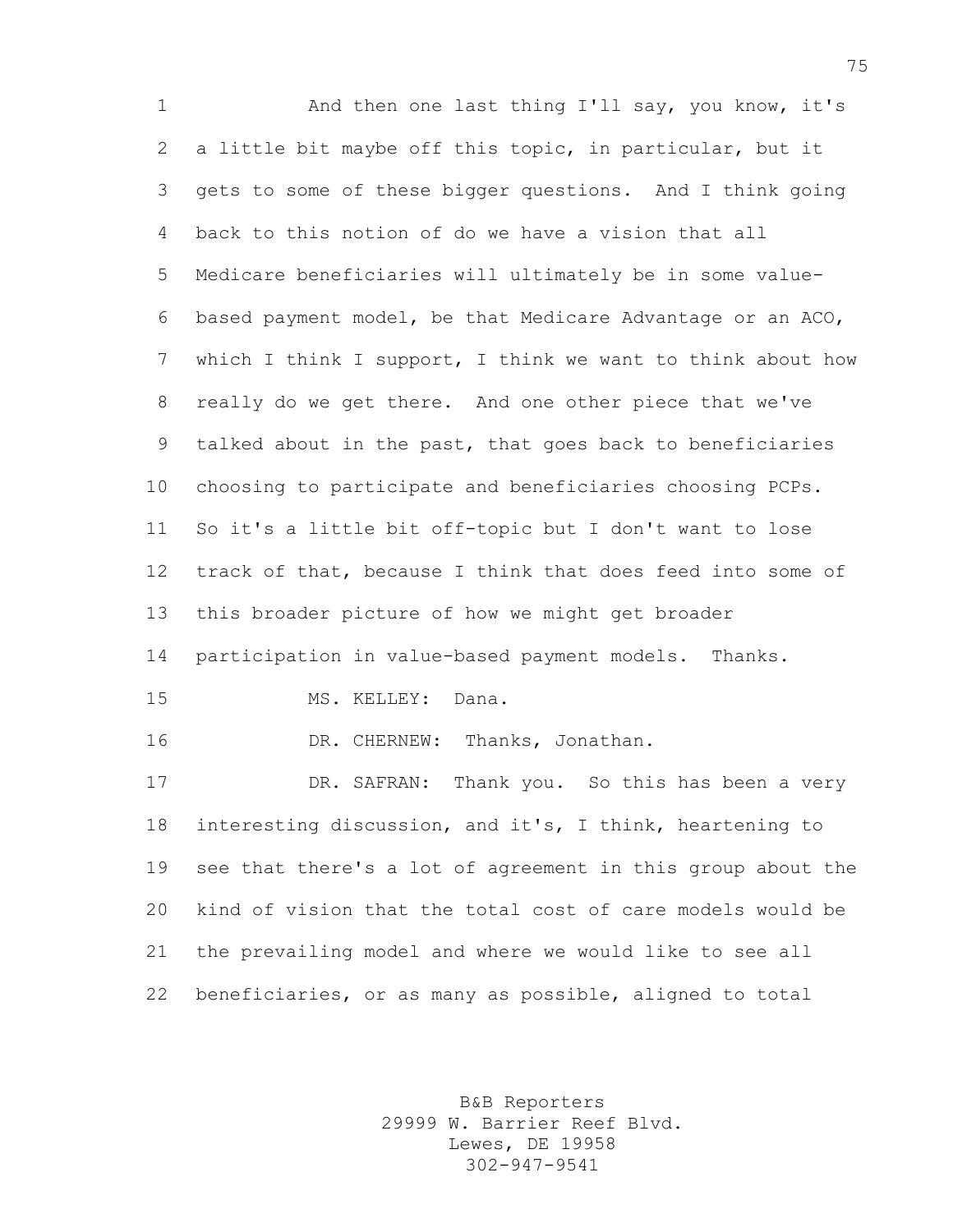cost of care models. That would include Medicare Advantage, as, you know, I think Jonathan just pointed to, but then the question becomes how we design those ACO type models, and it gets us back to the discussion about the four features that the staff teed up for us.

 I do, as I said in the previous round, like the idea of a parsimonious, mandatory episode set that fits in under there. I really like the point that I think it was Paul first made, and Pat underscored, about the idea that for those mandatory topics it could just become this is how Medicare pays for this area of care, period. So I think that's really good.

 And then the final piece I would add is what I referenced, I would come back to, around voluntary. I really see, for other areas that are, you know, worthy of episodes but not meeting whatever criteria we ultimately set as being mandatory episodes, that CMS could play a role in defining these and then allowing ACO providers, you know, those who have taken total cost of care accountability, to use them as drivers of success in their results. And, you know, I think a couple of people have sort of pointed at this. I think Lynn, at least in the

> B&B Reporters 29999 W. Barrier Reef Blvd. Lewes, DE 19958 302-947-9541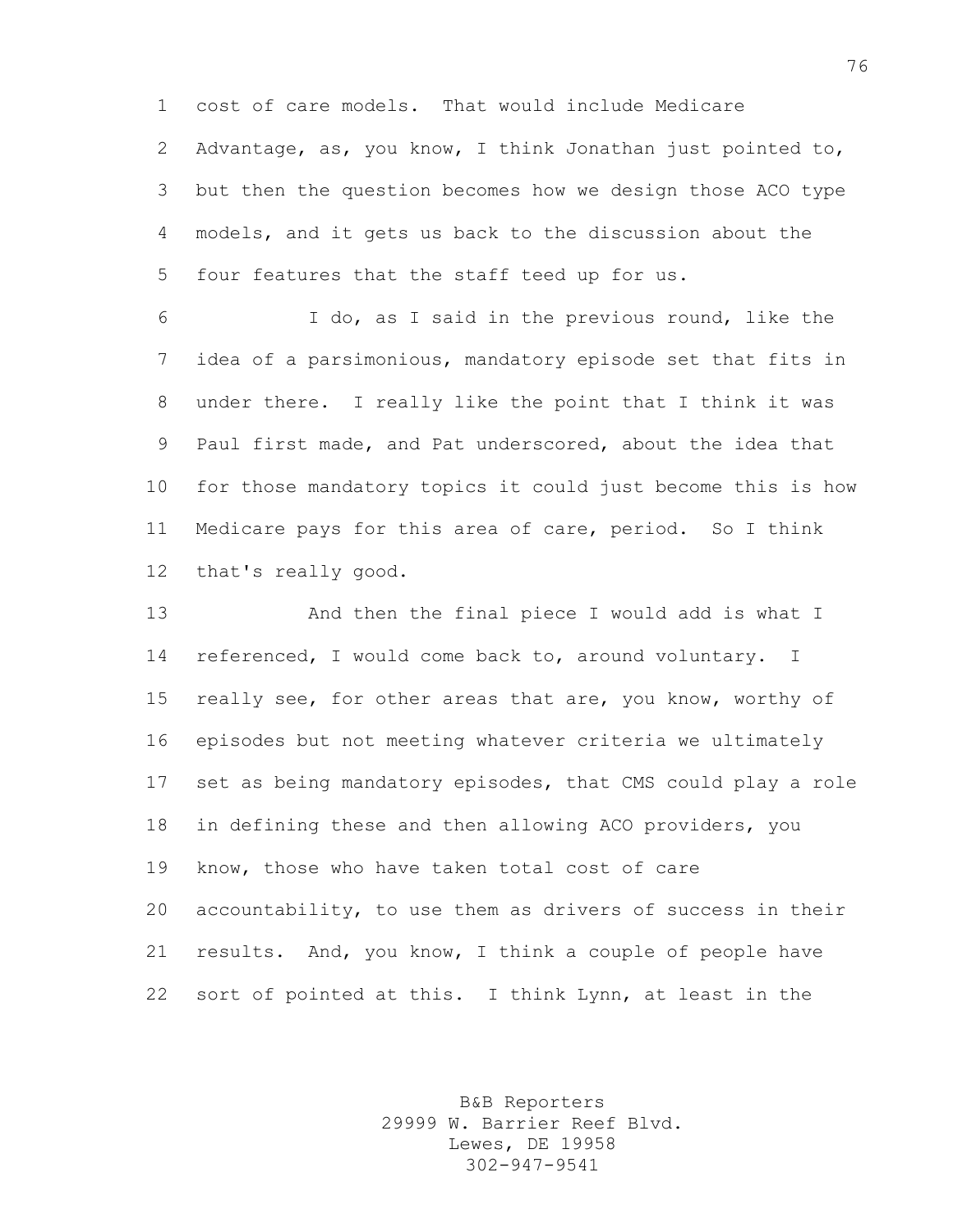chat, indicates that's part of how her organization helps groups be successful, is showing them the data on how they're doing on episodes.

 So I think of them a little bit as analogous to how we talked about in the quality measurement space, little-dot and big-dot measures, right. So if total cost of care models are out big dot then episodes are the little dots, and we would expect those who have taken on big-dot accountability for total cost of care to need to use episodes as part of how they drive their success, both for monitoring how they're doing, for evidence-based referrals, and so forth.

 So I do really like the idea of CMS playing a role in helping us standardize how those episodes are defined so that those who take on total cost of care can use them in that way.

17 That's all I had.

18 DR. CHERNEW: Thanks, Dana.

MS. KELLEY: David.

 DR. GRABOWSKI: Great. Thanks. I'll be brief. I'm certain, Mike, I can bank my time for a future meeting, right?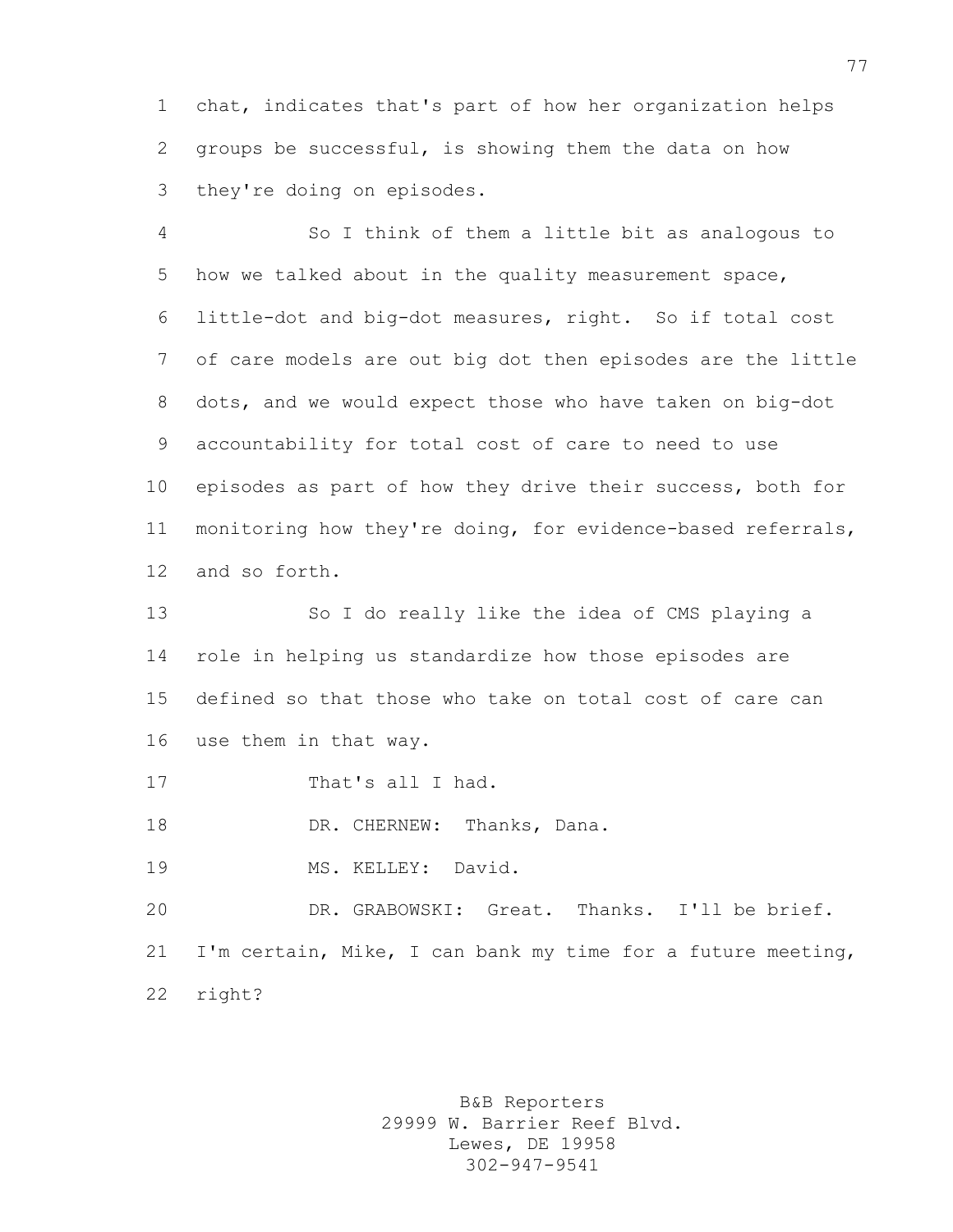## 1 DR. CHERNEW: Absolutely.

 DR. GRABOWSKI: For the three questions you raised, first should we have both ACOs and episodes, absolutely. I believe we want these two models to coexist. I was a little worried today about the structure, that it was somewhat siloed and there would be an us-versus-them sort of mentality, but I think the discussion sort of shaped up to one where I think they can work in a complementary fashion. So I'm excited about this. In terms of how extensive should the episodes be, your second question, Mike, I don't think we need an extensive number of episodes. As Dana just suggested, I like a small number of kind of mandatory episodes. And then to your third question about my reactions to your coordination idea, I am supportive of how you outlined that. I like the idea of kind of the two models coexisting in that way. 18 So I'll stop there, Mike, and say I'm really excited about the way this discussion is proceeding, and I like the idea of both episodes and ACOs coexisting. Thanks. MS. KELLEY: Betty.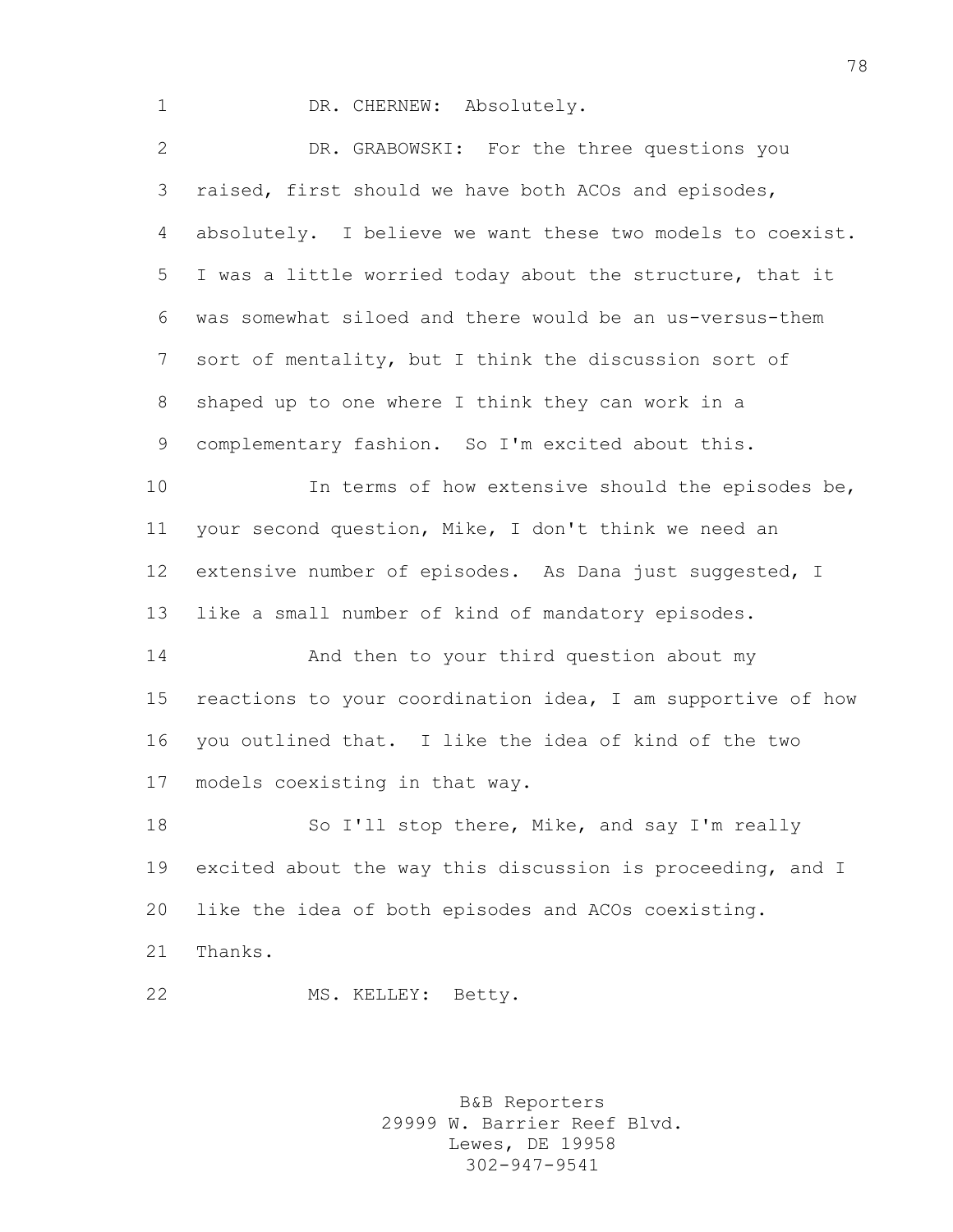DR. RAMBUR: Thank you. Just to pile on, I am very excited with the direction as well. I absolutely think that they can co-exist. The model, I think Pat used the term "tucked inside," so with bundles tucked inside, and as Dana and others have talked about, they're already accountable for the overall cost of care. So episodic specialty care outside of a population-based model, I'm supportive of empirical as well as conceptual evidence, as Paul brought up.

 But I wanted to just close by underscoring what Jonathan had stated about that the transition for their episode was actually -- I think I'm paraphrasing it correctly -- relatively easy to undertake. And at sort of what I call the working surface, an episode is more manageable because it's by definition an episode. And it's across the continuum of care, which isn't something providers have to always think about, but is an important responsibility and opportunity.

 So I'm very supportive of the idea where they co- exist and that there -- or those who are not in some sort of accountability for cost, there is sort of stand-alone bundles when the evidence makes sense for it.

> B&B Reporters 29999 W. Barrier Reef Blvd. Lewes, DE 19958 302-947-9541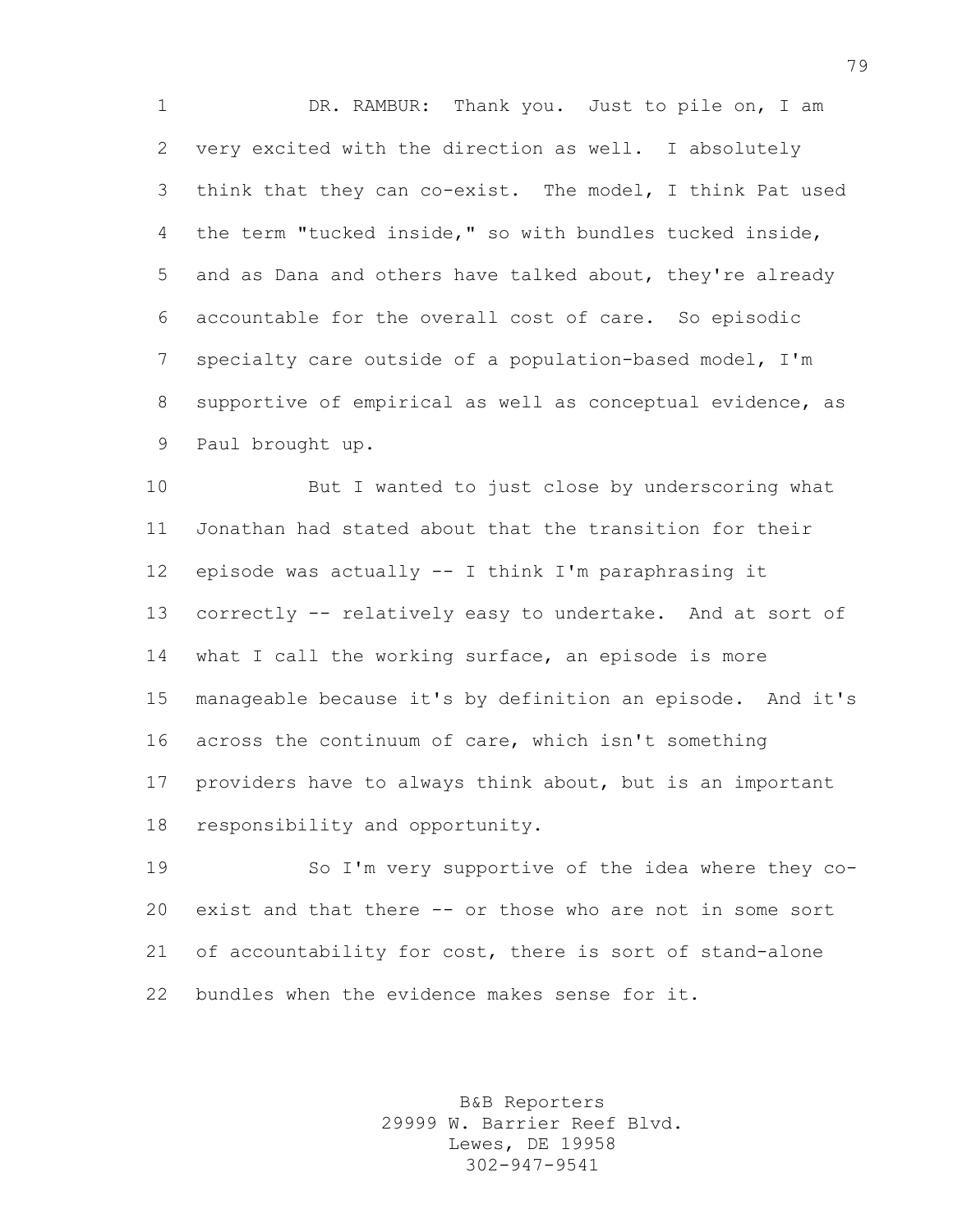Thank you.

2 MS. KELLEY: Okay. Bruce?

 MR. PYENSON: Thank you. I want to use my three minutes to tell a story, and it's really pretty much a story in line with some of the -- a lot of what Larry said and others have said, and I'm calling this the five stages of grieving over risk. And if you kind of imagine a new program over the course -- the story runs out over 18 months. The first three months are getting ready for the launch of the new risk program. It could be a new insurance company. It could be an ACO. It could be a vendor who's taking risk for outcomes such as high-cost beneficiaries or lots of other things. And I've seen this unfold with dozens of organizations.

 So there's a period before launch of enthusiasm and imagination. The launch comes, and the first several months -- three months, maybe even six months -- is also a lot of enthusiasm and a lot of hard work as the program gets launched and, you know, work is being delivered and care is being delivered. And during that period -- that's the second stage. The enthusiasm is a lot like the enthusiasm before launch.

> B&B Reporters 29999 W. Barrier Reef Blvd. Lewes, DE 19958 302-947-9541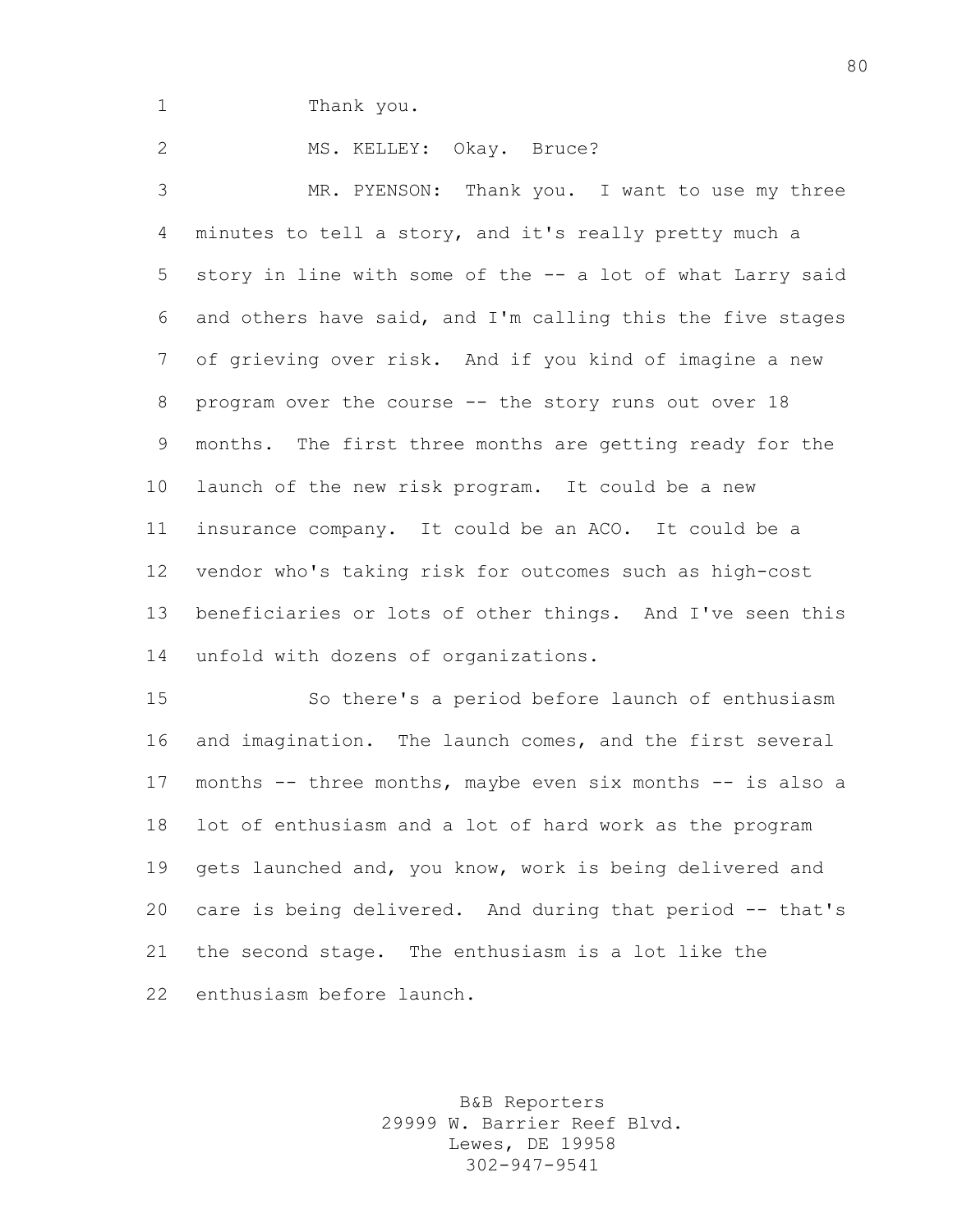1 The next six months -- the third stage -- results start to come in, and almost invariably those results are really good, and the enthusiasm just builds. The results look great. All the plans and all the thinking and replanning and everything else seems to have borne fruit. That's the third stage of almost people patting themselves on the back.

8 And then the fourth stage, and sometimes that happens as late as after the close of the financial year when the other accruals start to come in and what happened, very rosy financials turn south very fast. It could be, for example, that, oh, the ACO hadn't planned on the interaction with credit for the bundles, or just accrual accounting, that claims come in late where there's adjustments or CMS has made an adjustment for risk scores, something of that sort. So the fourth stage, depression, hits in.

 Now, some organizations just by luck avoid that fourth stage. Actually, ultimately that's probably bad luck. But the financial results for the first year when the accrual is done almost invariably look worse than expected during the year. And then the fifth stage is an

> B&B Reporters 29999 W. Barrier Reef Blvd. Lewes, DE 19958 302-947-9541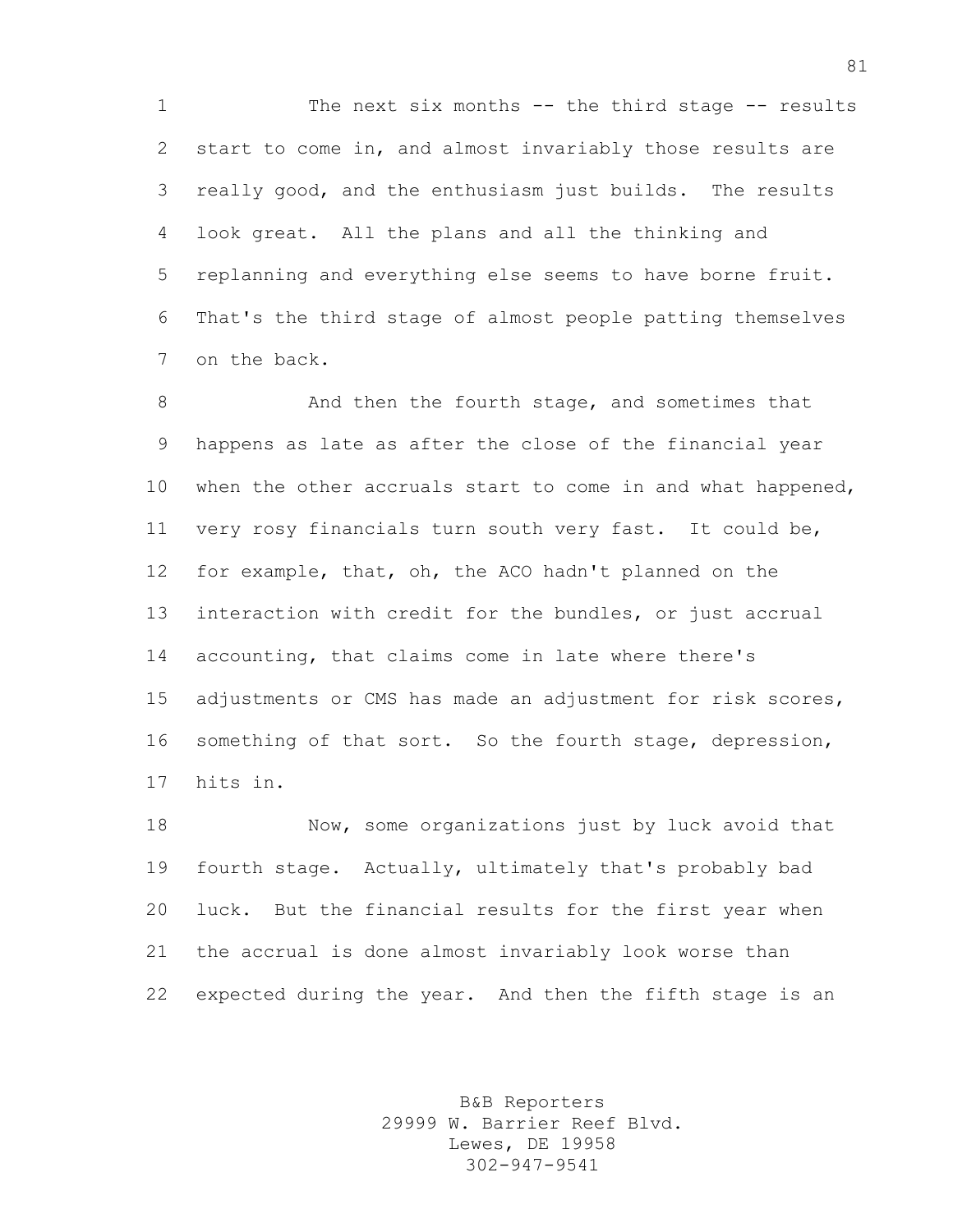organization either decides to keep going and realizes this is really hard and there's a lot of hard work that has to be done, or they shut down. But often the complaints come in that the program wasn't designed right or that it wasn't fair.

 I wanted to use this story to say that, as Dana mentioned, the big dot is what happens to the totality and the whole program, and to not lose sight of that, and that we have to -- whatever we do, we have to make sure that we envision financial success or programmatic success as a whole and not get distracted by what's likely timing and data issues that are going to be blamed on episodes or blamed on some other program.

14 So that's my three minutes.

 DR. CHERNEW: Great, yes, and, Bruce, I gave you a little bit because it turns out you are last. Is that right, Dana? At least last in Round 3. So what I'd like - -

 MS. KELLEY: Wait, Mike. I'm sorry. I think Marge and Stacie are still on the list.

21 DR. CHERNEW: Yeah, so I think -- so per my comment, I think Marge and Stacie still want to give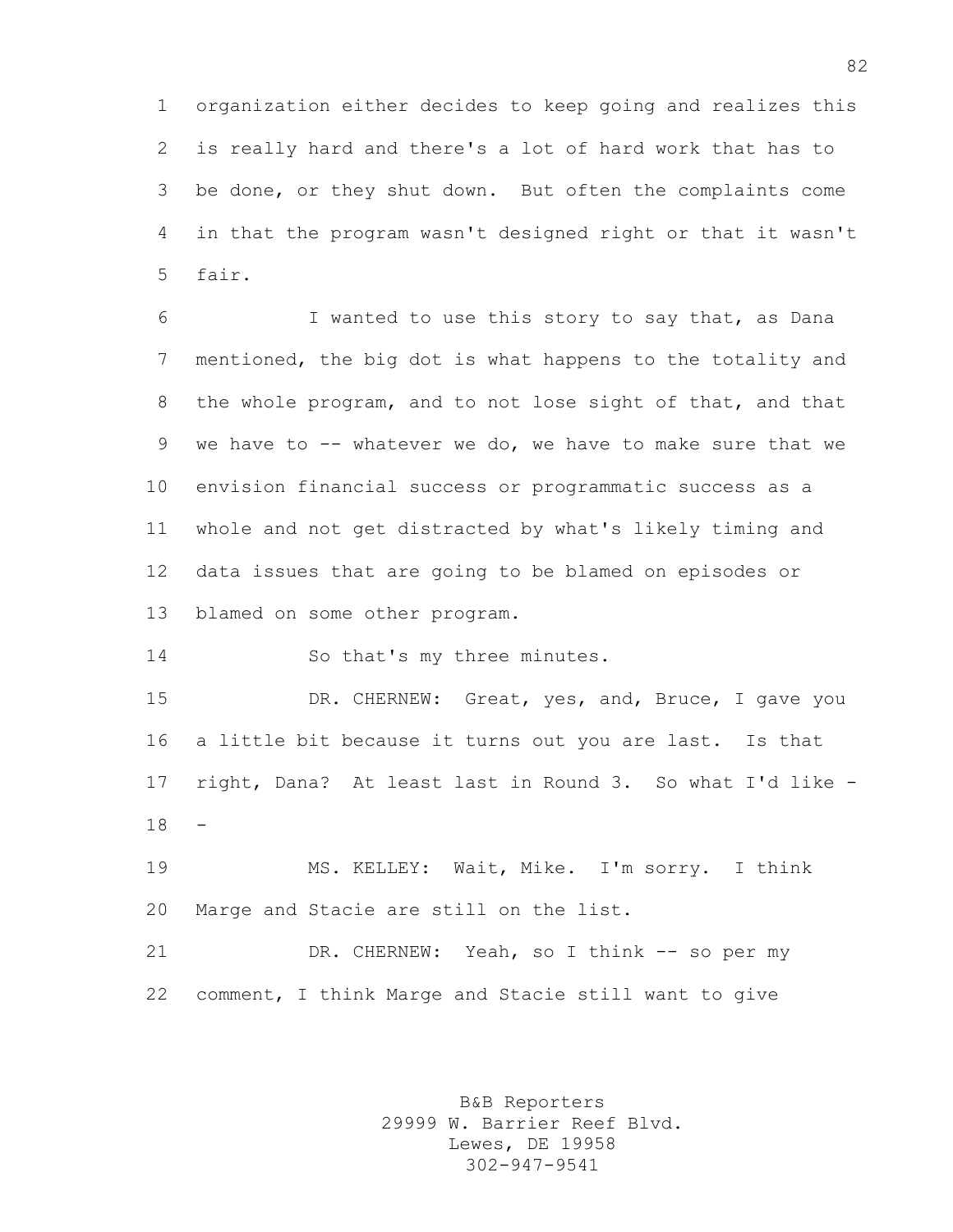comments, but just so folks know broadly, we are now in -- 2 we have about 15 minutes left, and so people can -- if they want to make comments, I'm not -- I'm going to stop the timing. Marge and Stacie I think wanted to add some broader comments. I have some broader comments.

 This has been -- I view it as an unbelievably productive and very focused discussion, and I imagine many people have comments that are on the cutting room floor. So if you want to say those comments briefly,

 appropriately, or if Geoff or Rachel want to add anything, we're going to do that. But I want to go to Marge and then Stacie because they haven't had a chance to jump in. Wayne, if you want to say anything, you're also obviously

welcome. Marge?

 MS. MARJORIE GINSBURG: Okay. Thank you. Very insightful, intriguing conversation. My comments have almost nothing to do with what everybody else has been talking about. I think most of you know my background and experiences around what the public as patients and as citizens think should be done on the broader topic of health care policy.

It came to mind, the model, I think it's of the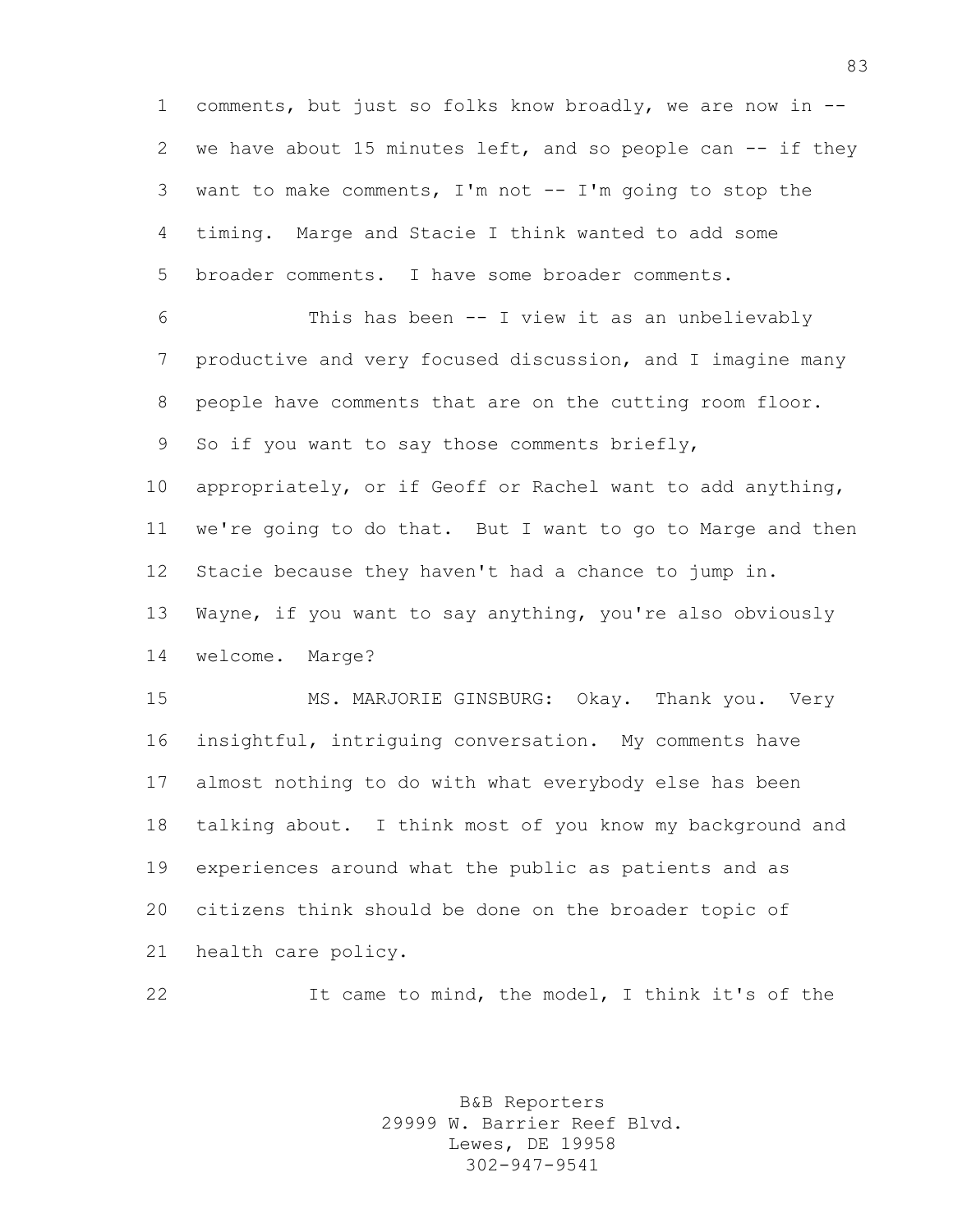disabled community, nothing about me without me. So one question and then one comment. As I recall, a couple years ago I thought CMS was requiring that all physicians who were participating in ACO programs had to let their patients know that they were. And when I probed this further, it wasn't CMS that was going to let them; it was supposed to be the individual physician groups. I have no idea if that ever happened, so, one, I am curious what the obligation is to tell members of -- patients about the program they're in. So that was number one.

 The second comment was just I would love to see some work done -- and I know we do focus groups and deliberative discussions as part of MedPAC's role -- of really bringing the citizen voice in on this. This is very technical. We can hardly understand what's going on. But at a higher level, it's not that complicated, and it seems to me we shouldn't lose sight of the fact that our obligation, MedPAC's obligation, is also to act what's in the best interest of patients and citizens.

 So I just wanted to throw that out there, no need to comment on it now, but perhaps we need to bring their voice in on this topic as well. Thank you.

> B&B Reporters 29999 W. Barrier Reef Blvd. Lewes, DE 19958 302-947-9541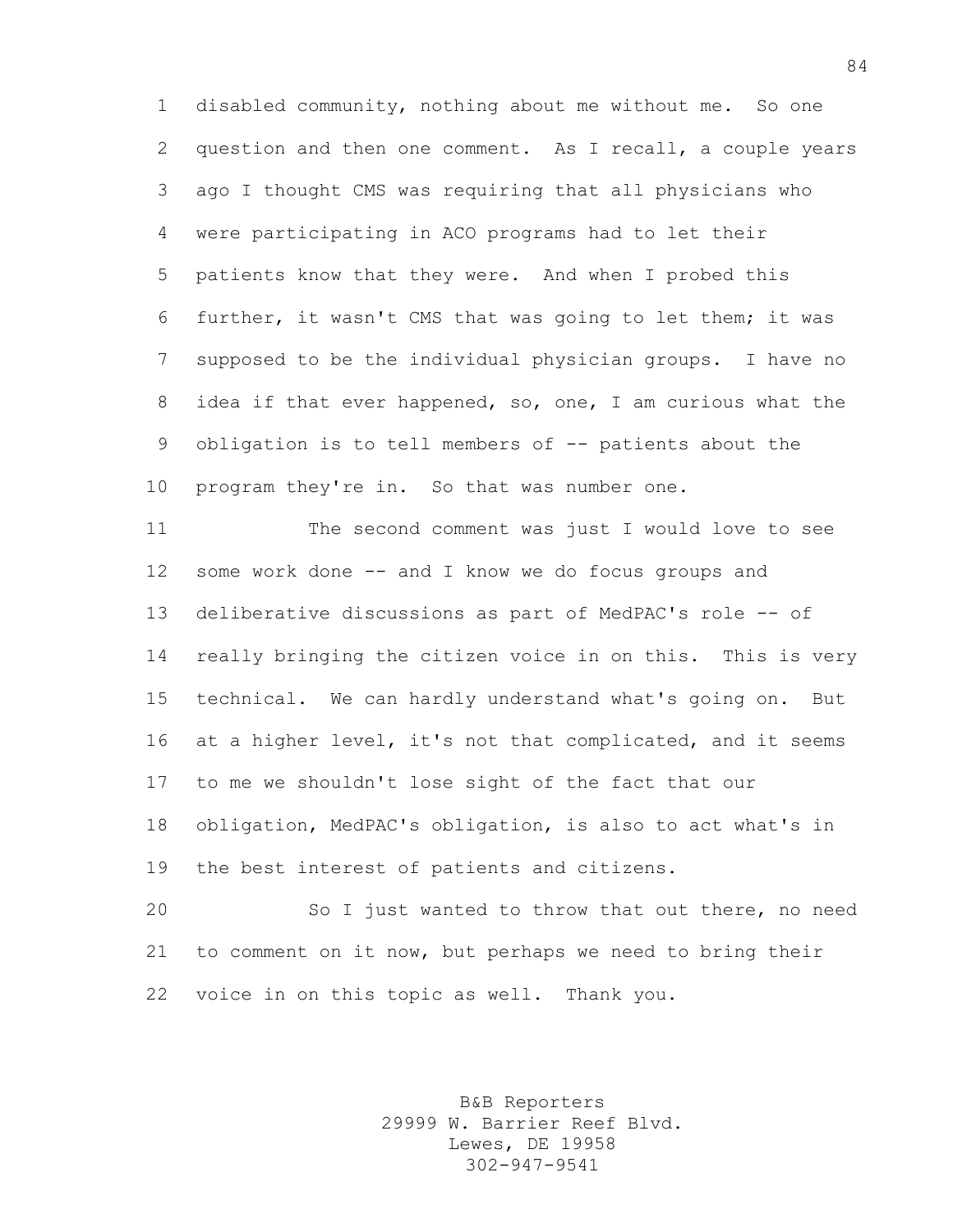1 MS. KELLEY: Stacie.

 DR. DUSETZINA: Thank you. I also have appreciated all of this conversation and generally agree. I wanted to make a couple of broad comments, maybe reacting to this great chapter that Rachel and Geoff put together. And thank you very much for this incredible work.

 I think one thing that really kind of stands out as someone who is a bit more distanced from this is the desperate need to streamline some of the options and reduce overlap. But I appreciate how the conversation has kind of moved into a place of thinking about the population-based models over the episode-based models. I like the way of thinking about integrating those.

 I guess the one other thing that maybe I haven't -- you know, there's that tension between mandatory and voluntary, and the chapter does a really great job of showing how challenging it has been to have savings when you give the example of the model that starts as mandatory and then allows for opting out and dropping out and how problematic that is. So I guess one maybe vote for ideas of allowing organizations to volunteer to come in, but make it much more difficult to opt out and drop out later on.

> B&B Reporters 29999 W. Barrier Reef Blvd. Lewes, DE 19958 302-947-9541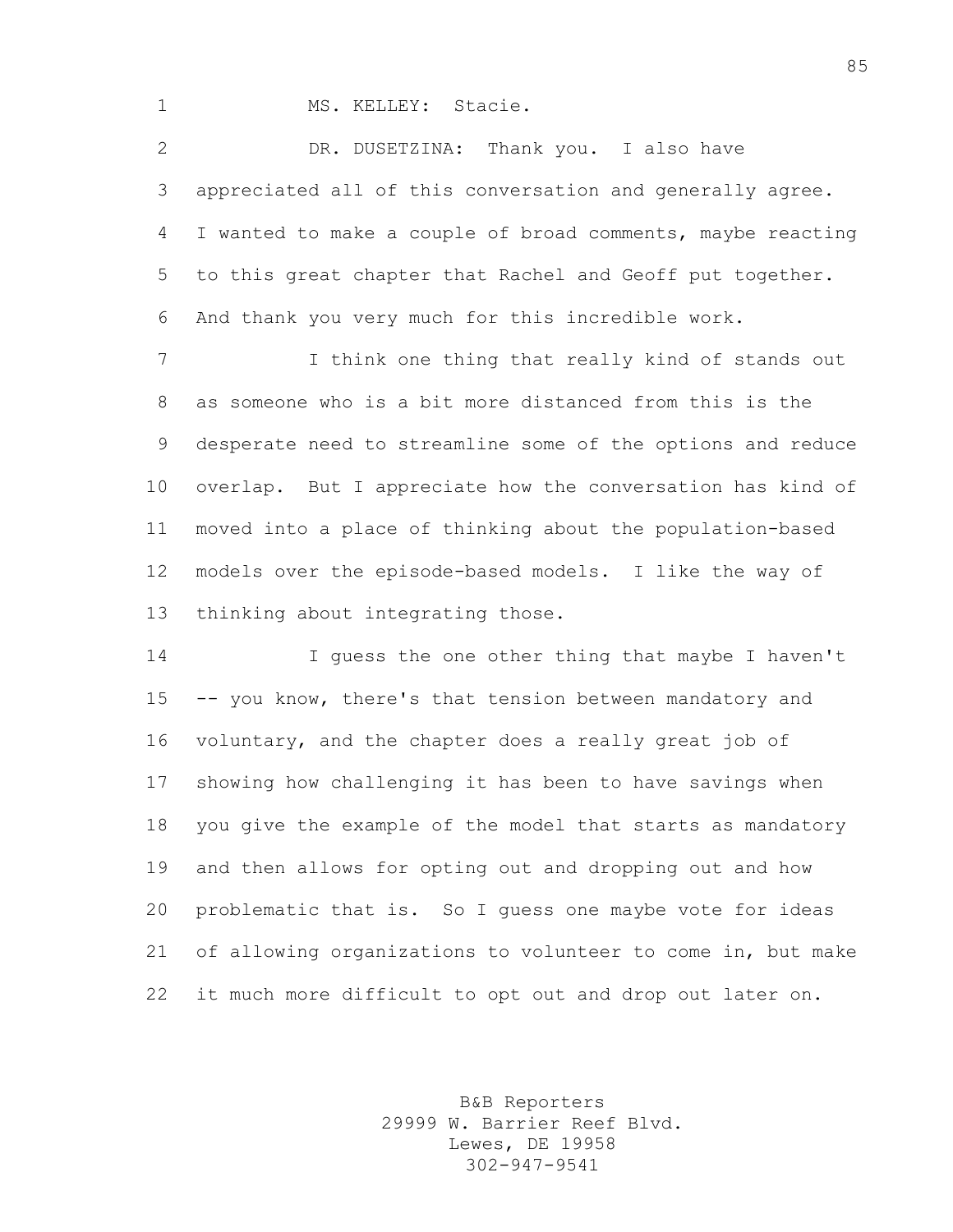But, overall, this is really excellent work. I like where the discussion is going.

 DR. CHERNEW: Stacie, thank you. I haven't seen more requests to speak, so I'm going to pause for a second to see if anyone wants to add anything. I know there are a few things that I know people think are important, and I will just say them now because they have not been dropped because they aren't important. It's just I really needed to focus this discussion in a way that I cannot tell you how happy it went. One of them is the integration of all of this with Medicare Advantage plans. It's a topic that I think is unbelievably important. Medicare Advantage plans are population-based payment models in many ways, and they have a lot of ways to do a lot of things. We spend a lot 15 of time on MA. There are challenges with what we pay them, but I think how that works with this is very important in a bunch of ways that will make the benchmarks and stuff. No 18 one mentioned -- and I want to say thank you; I explicitly asked you not to. I'm saying this mostly for the audience. No one mentioned the importance of multipayer models. They are very important. It's just hard for us to do everything all at once, so we will think through that. Understand

> B&B Reporters 29999 W. Barrier Reef Blvd. Lewes, DE 19958 302-947-9541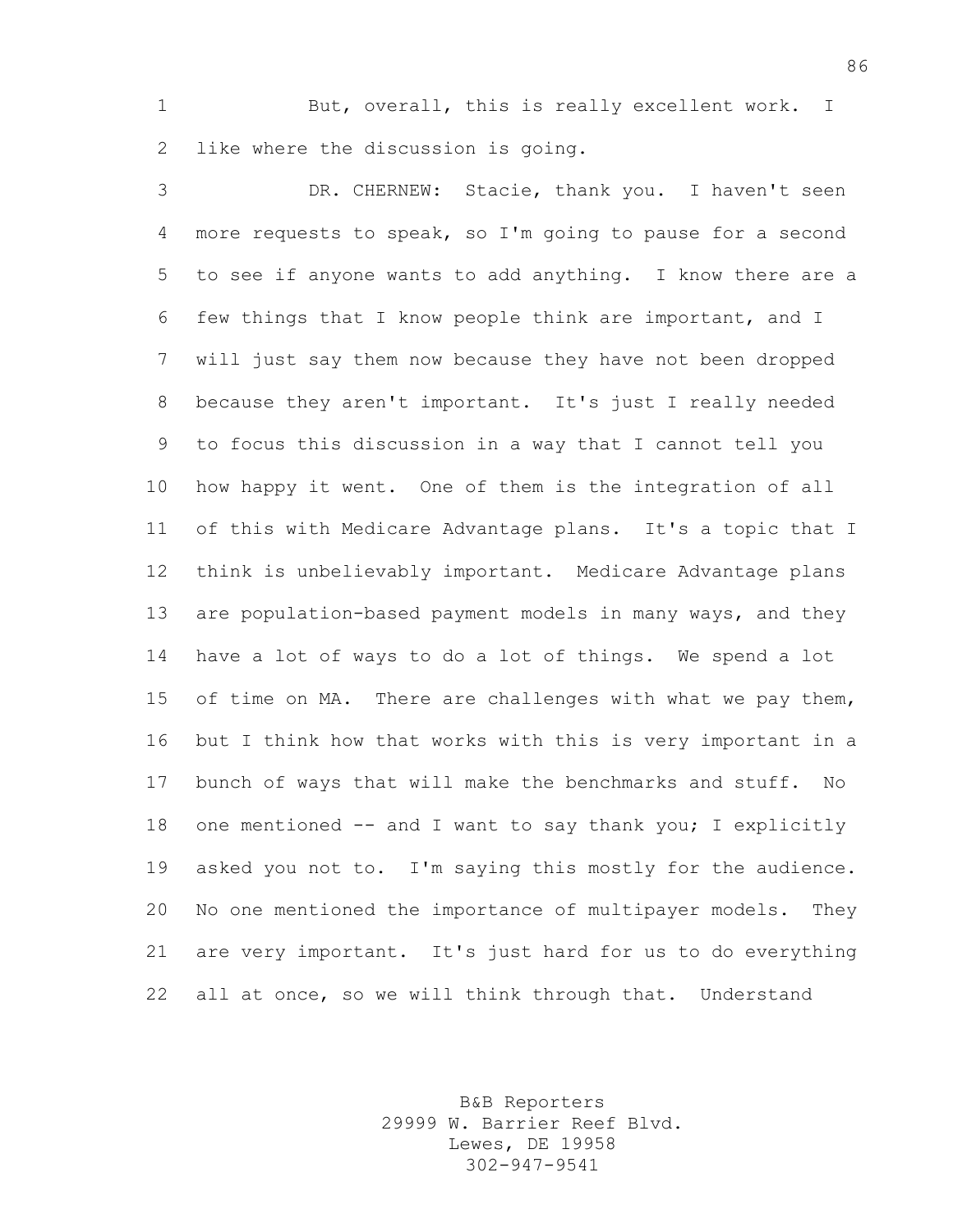that as we go through this in a whole range of things, there's other very important issues. Equity will be one. But a slew of other issues that we're going to talk about a bit separately. We're going to talk about risk adjustment after lunch. We're going to talk about benchmarks in November. So there's a lot of broad other things to do. In a moment I'm going to summarize where I think

 we were on this admittedly focused discussion, but before I do, I want to see if anyone else wants to say anything. We have about ten minutes left if someone wants to add a reaction to sort of a broader point on anything.

 MS. KELLEY: Mike, I have Amol and Pat. 13 DR. CHERNEW: Okay. Amol, then Pat.

 DR. NAVATHE: Great, thanks. I promise to be brief. So I loved the discussion. I think the vision of what we're talking about with population health models are absolute chassis for all APMs, and reform in the future makes a lot of sense. I think it's also important to recognize a couple things.

 One, especially in the structure that we were talking about in the pop health world where we have maybe mandatory for large systems and then a series of voluntary,

> B&B Reporters 29999 W. Barrier Reef Blvd. Lewes, DE 19958 302-947-9541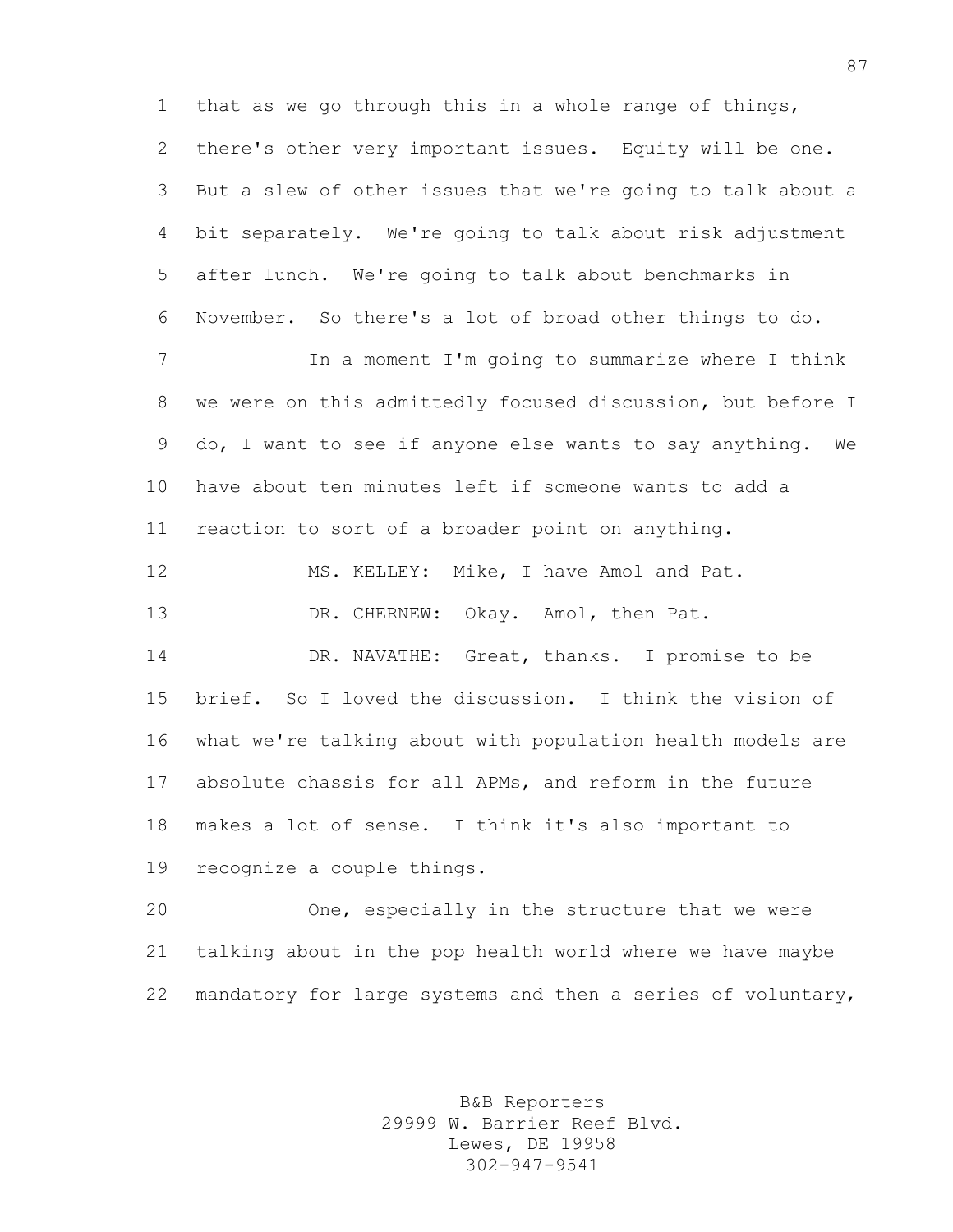we may not end up with 100 percent participation, 100 percent beneficiary alignment in the short run. So a question to think about there is if we're subsetting the episode discussion underneath when we have pop health models, then what about where we don't have pop health models? Do episodes have a role there? And at least observe that in what we've experienced over the last decade, providers have voted with their feet. Many who weren't part of ACOs still participated in episodes. And so potentially that's momentum to be mindful of.

 The second point is I think there are reasons pop health models -- I think Pat has mentioned some of these -- are good gatekeepers or checks on episode models and can decrease the number of episodes where we wouldn't otherwise see. I think large organizations also have potential political economy challenges, to use an economist term. I've done some work with private insurers where we've designed ACO models and we've talked to health systems and ACOs, and I've had specific couple of conversations with cardiologists and oncologists who will go unnamed where they said, "Well, I'm not going to cut my revenue. I don't care if it's going to drive savings, because if I cut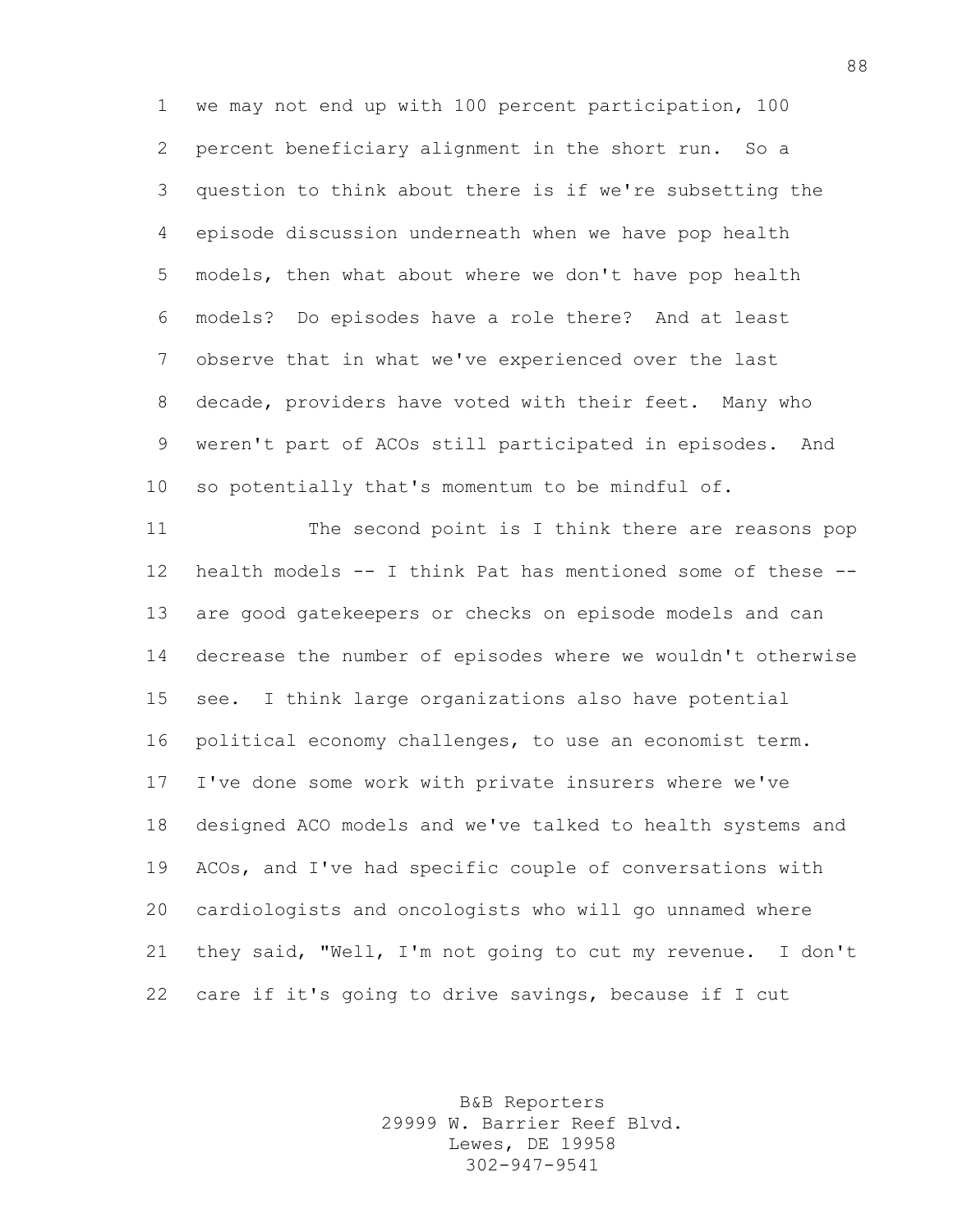revenue, then my department goes down. I lose docs. I lose medical assistants." And so there is -- you know, there's an important piece of, I think, how the sort of specificity in some sense, incisiveness of the way models and incentives work, we should be mindful of that as well.

 The last point. When we think about voluntary participation, one thing that's important to recognize is 8 this is agnostic to model type -- population health, ACO, episode-based, doesn't matter. You tend to get more participation in areas where beneficiaries are generally more affluent, and you get avoidance of these models or lack of participation in areas of safety net populations, populations that face social drives of health challenges. That creates inequity in access to the benefits of these models, and I think that's a really important piece that we should keep in mind as we think about voluntary models going forward.

18 Thank you. I'll stop there.

 MS. KELLEY: Okay, Mike. Pat tells me she does not have a comment to make, so I think we're all done. DR. CHERNEW: Oh, okay. All right then. So I will jump -- going once, going twice. I'm going to jump to

> B&B Reporters 29999 W. Barrier Reef Blvd. Lewes, DE 19958 302-947-9541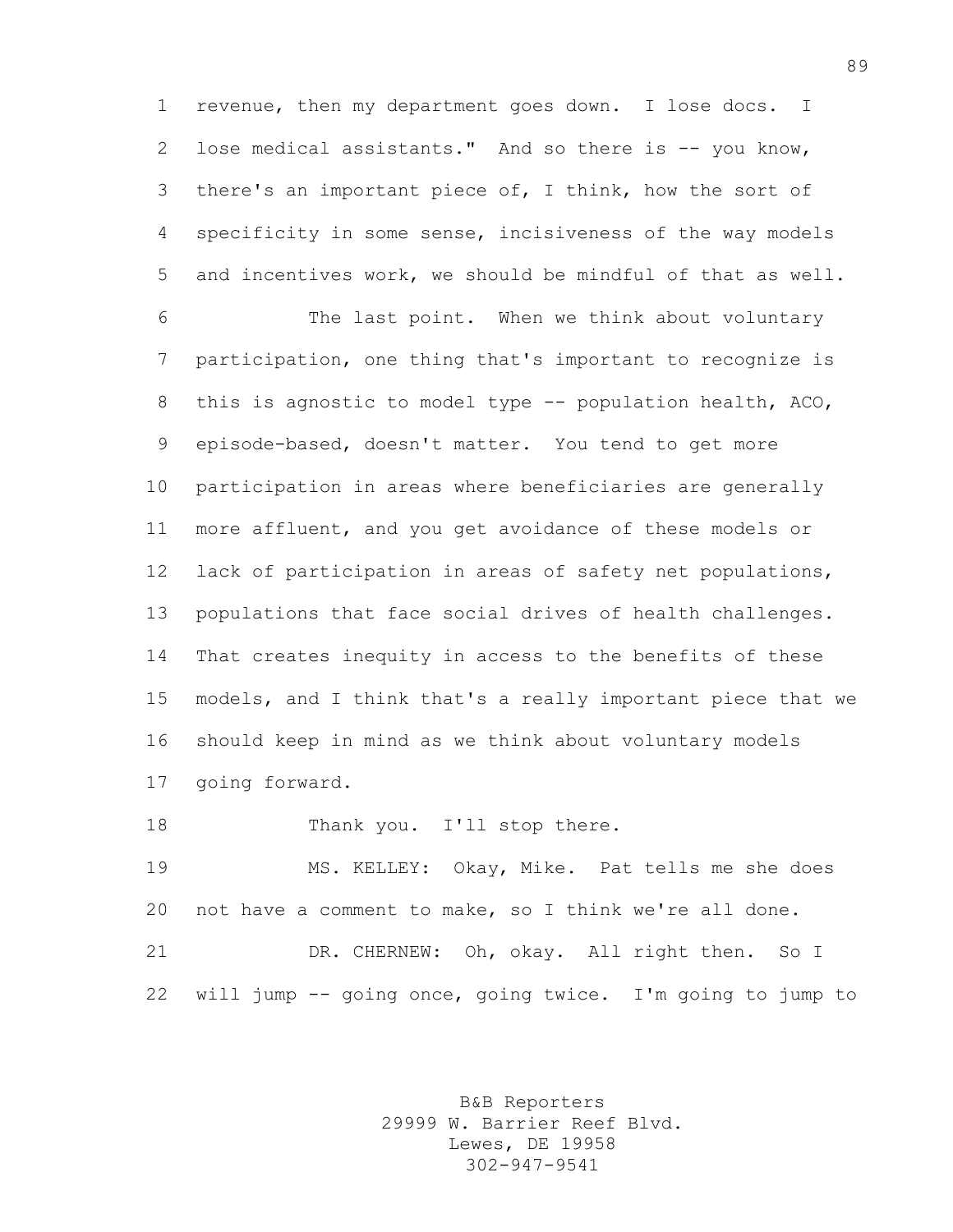my -- going three times, and gone.

 So I'm going to give a quick summary of what has been a really, really, I think, rich discussion. The first thing is I heard strong support for a sort of harmonized, multitrack ACO program where things kind of fit together and understand that the straw man was just a straw man. There are other types of things we're going to have to think about, like how we deal with the safety net things 9 that you raised and what we do -- we might have different versions in rural or safety net. We have to think about that. The key point is they should be harmonized clearly, and I think there's a lot of support for the population-based models.

 I think there was some acknowledgment that we like mandatory, but understand that not everything can be mandatory. So once we have those models, we have to decide what the incentives go across the tracks. We have to be careful along the way not to force people into things where they're obviously going to lose a lot of money. That will fit in, by the way, to the benchmark discussion. But I do think at least philosophically there was a lot of harmony in the population-based side.

> B&B Reporters 29999 W. Barrier Reef Blvd. Lewes, DE 19958 302-947-9541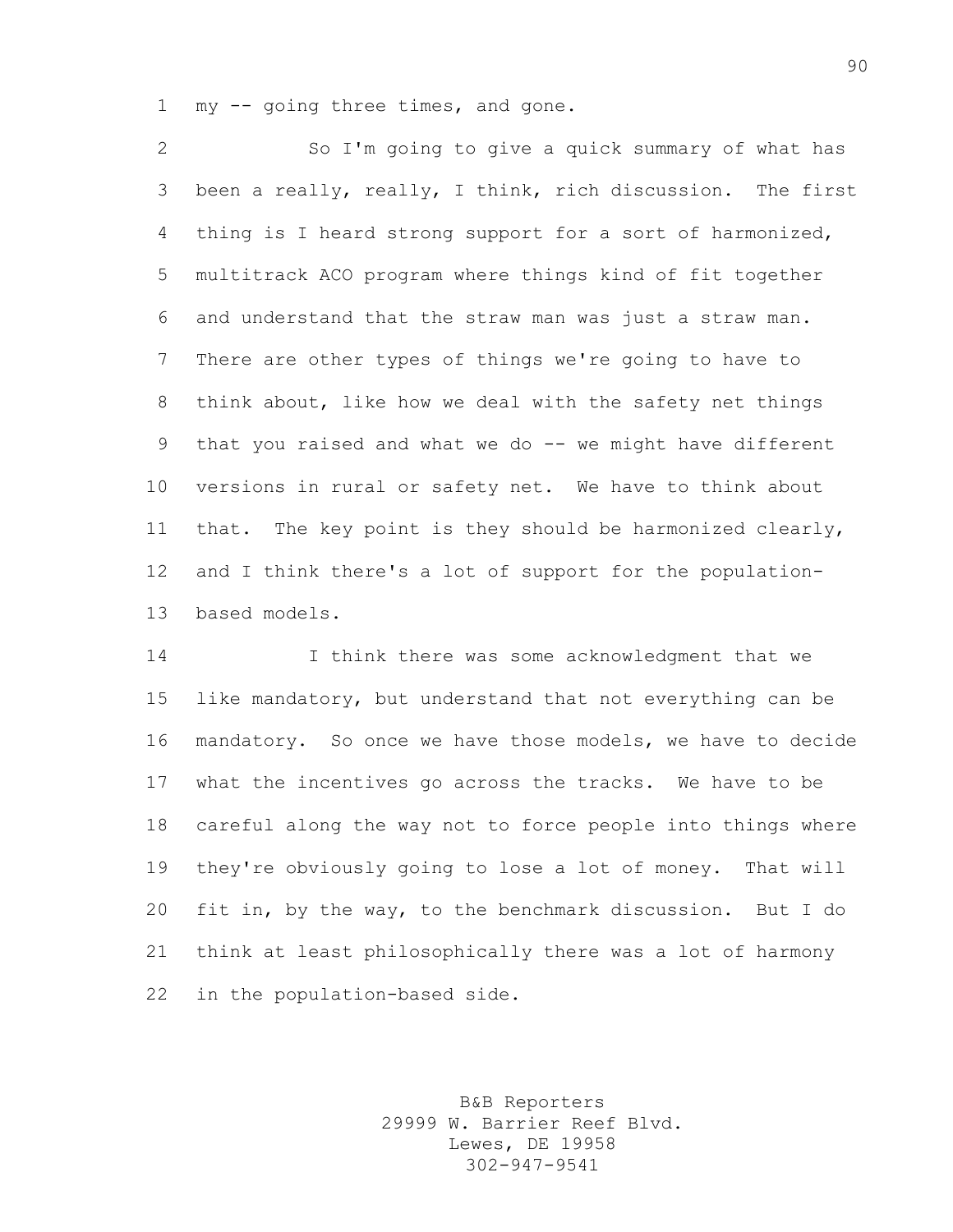I was worried about the harmony on the episode side, but, actually, it went really quite smoothly, in my view, in that there seems to be a sense that we should try and have as few episodes as possible -- as few episodes as possible within a condition. So we don't want three episodes for the same clinical condition. And we are going to have to think through how to harmonize that, and I think broadly speaking that matters. I think that discussion was useful, and we'll go back and look at some of those aspects of how episodes can work. And there was, as I thought there would be, a very rich discussion on the point of integrating, and as Pat kicked off and others said, we need to get the episodes in some sense -- I'm not sure what word you used, Pat, or others, but underneath -- someone else I 15 think said this as well  $--$  tucked in  $--$  I'm sorry to the person who said that exact phrase. I can't remember now, but someone said that. I agree with that.

 I will say -- I don't see Brian's camera on now. He may have stepped away for a second. But Brian used the phrase in a previous conversation with me "under the water line" where you have mechanisms whereby the system bearing population risk can build versions of their own episodes

> B&B Reporters 29999 W. Barrier Reef Blvd. Lewes, DE 19958 302-947-9541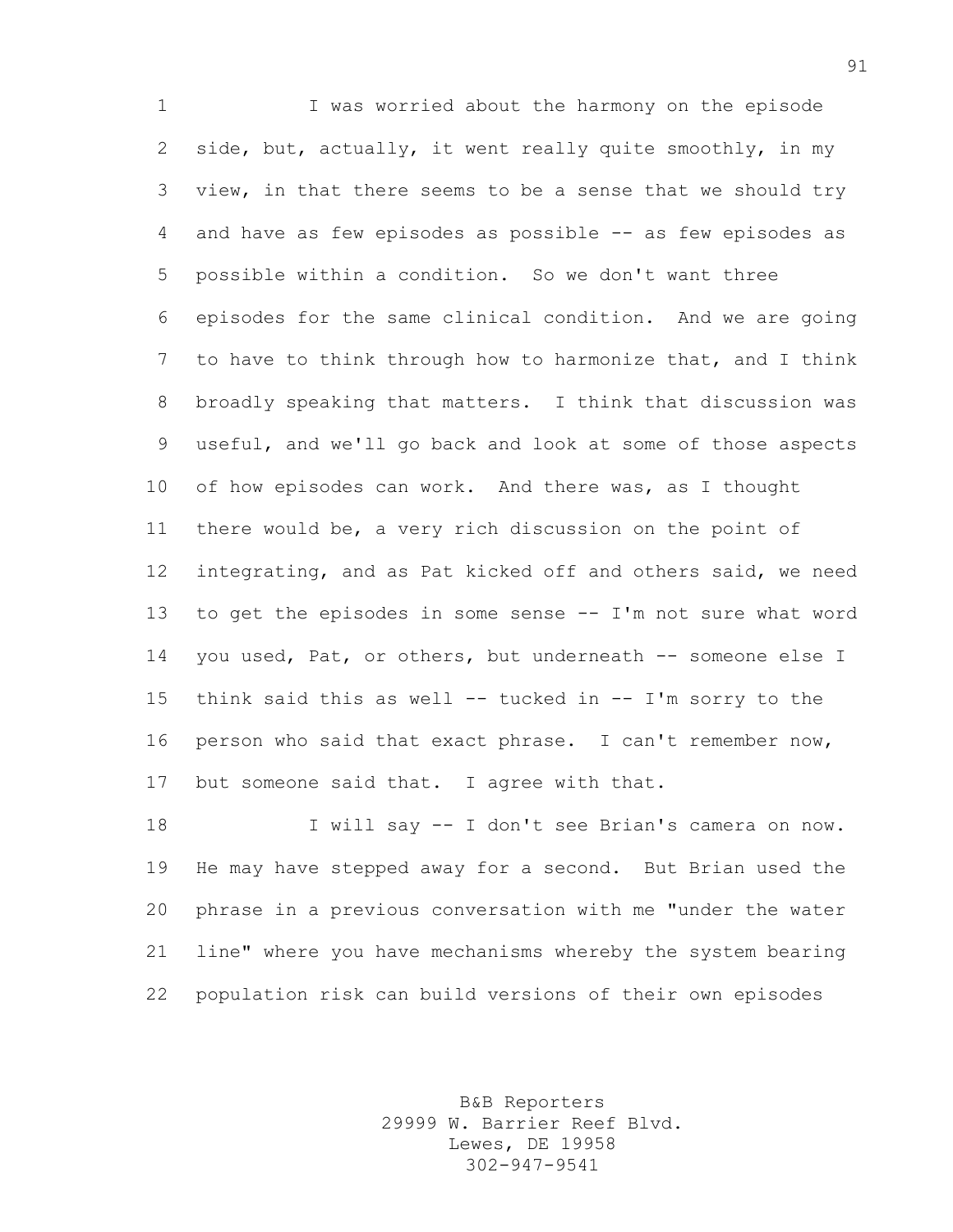and engage the people in their communities in ways that work for them because health care is, of course, local. And I think there's some merit for that.

 I want to echo one point that I have worried a lot about and will come up in the future iterations of this, so this will not be the last version of this discussion. Larry probably said it most clearly, others may have said it, which is how the impact of putting a lot of episodes into the world influences participation in the population-based models as we begin to -- the word I sometimes use is "siphon" savings and where there's low- hanging fruit or not and how we build that out. That's going to require some attention. We don't have to have it all resolved now. We may end up in the chapter just giving advice to CMS to think about that carefully. So I think there's merit in raising the issues, even if we don't resolve all the issues. So that, I think, is useful. 18 I want to make one other closing point, and then

 I can tell the public how we would love to hear from them. My closing point is all of this population-based payment stuff is important. All of it is built on top of a fee-for-service chassis. Understand that we need to get the

> B&B Reporters 29999 W. Barrier Reef Blvd. Lewes, DE 19958 302-947-9541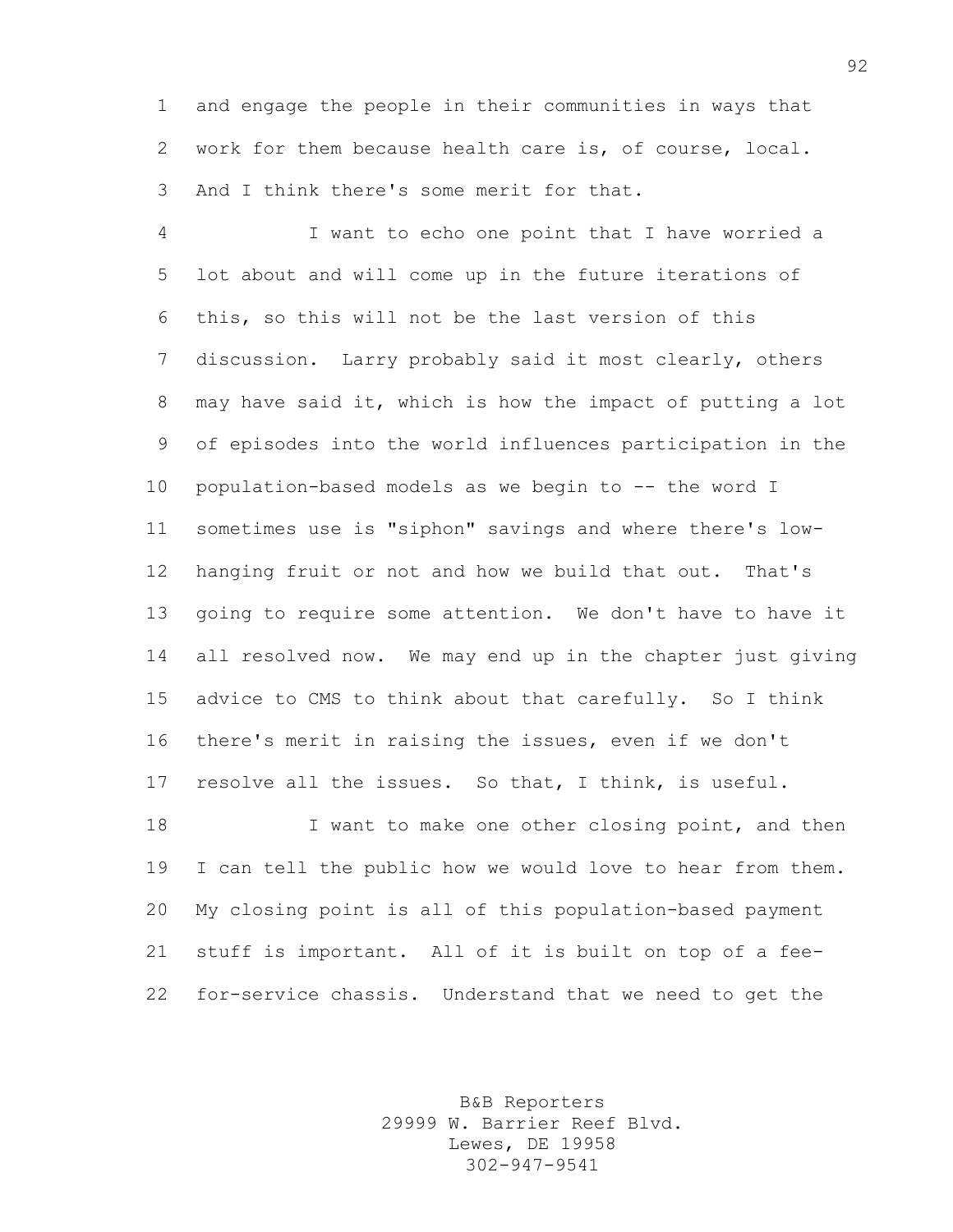fee-for-service system better. When we do all of the work we do on fee-for-service, it seems like it's separate from this. But because of the way these APMs work, we have to continue to strive to get fee-for-service better as well.

5 So that's what I heard. I hope that was reasonable. Jim, is there anything that you want to add to how this all went or, for that matter, Geoff or Rachel?

8 DR. MATHEWS: Yeah, I think this was an extremely constructive discussion, and we'll sort out, you know, the Commissioners' comments with respect to the three straw men, and, Mike, we'll talk next week about anything that needs to be reconciled going forward. But I think this was an extremely helpful discussion.

 DR. CHERNEW: Yeah, and I think the evidence that you put in the chapter is going to be really helpful as we get down to a sort of broader -- narrower set of questions and see where we go.

 So we are about to jump for our break, I think, 19 if I have this right, and we're going to come back, I think -- again, I'm looking at your face, Jim -- at one o'clock, or maybe Dana will -- I think one o'clock is the time. But for the people who are listening, we understand that

> B&B Reporters 29999 W. Barrier Reef Blvd. Lewes, DE 19958 302-947-9541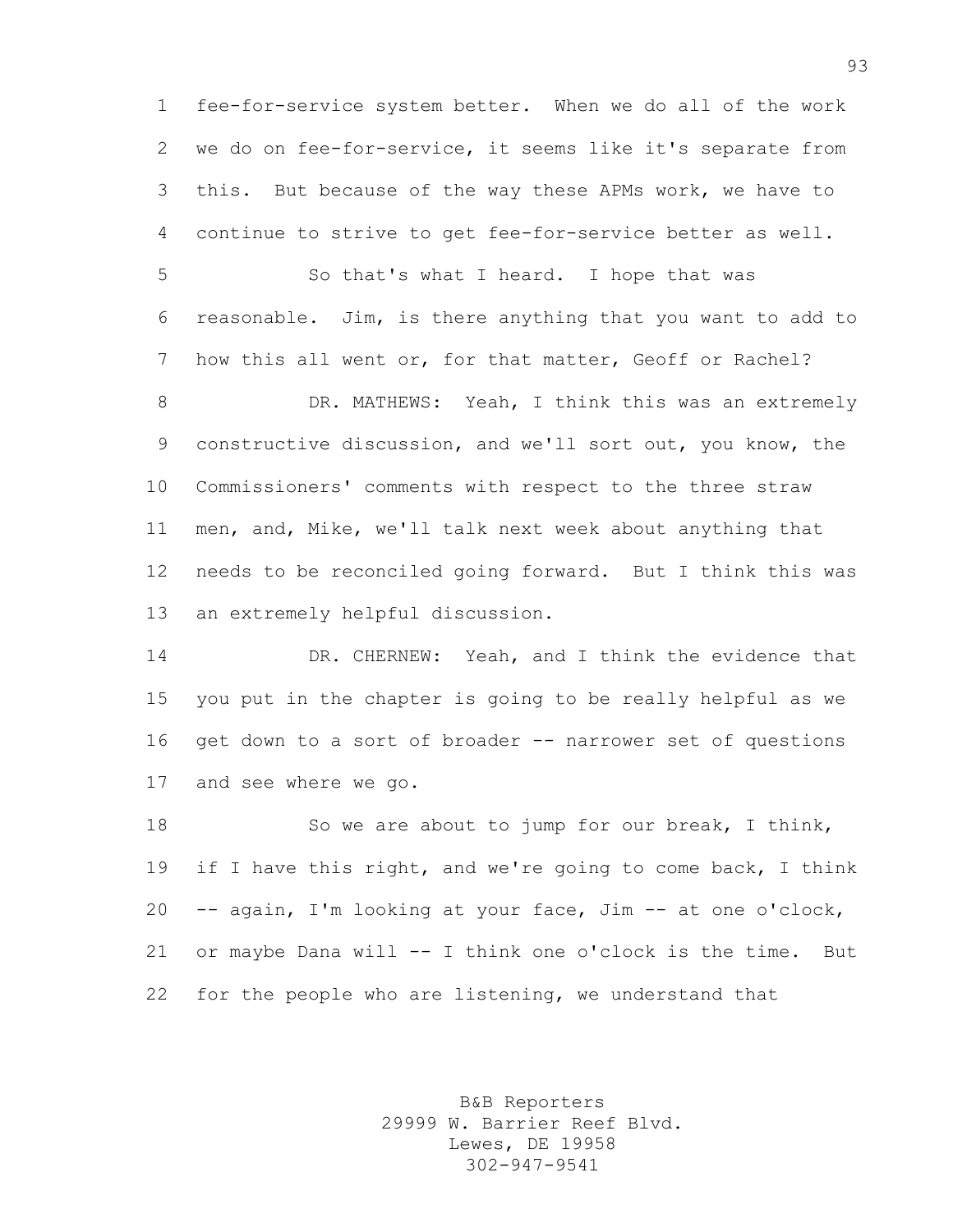virtual isn't always ideal for giving feedback, but we are very anxious to hear what you say. I think you can reach out to us, if I have this right, at

 meetingcomments@medpac.gov. Did I say that right, Jim? Send us a message, otherwise reach out. We do very much take the public nature of these meetings as important and want to get your feedback. So, again, please let us know your thinking.

 With that said, at least for me, it has been a challenging morning. I apologize to all of you who I have cut off. I really did not mean to be a jerk. It is hard for me. I don't always do it as well or as graceful as I would like. Again, that's a shortcoming on my part. But I appreciate your patience. It was important that we got where we got to, and I'm happy with where that is. And so, again, thank you for your playing along.

 For those of you that are wondering, the two sessions this afternoon on risk adjustment and wage indices, we'll follow the more normal Round 1 traditional MedPAC structure. So I will put my stopwatch away, and we will go with how that plays out.

22 Again, thank you all. We are off to lunch, and

B&B Reporters 29999 W. Barrier Reef Blvd. Lewes, DE 19958 302-947-9541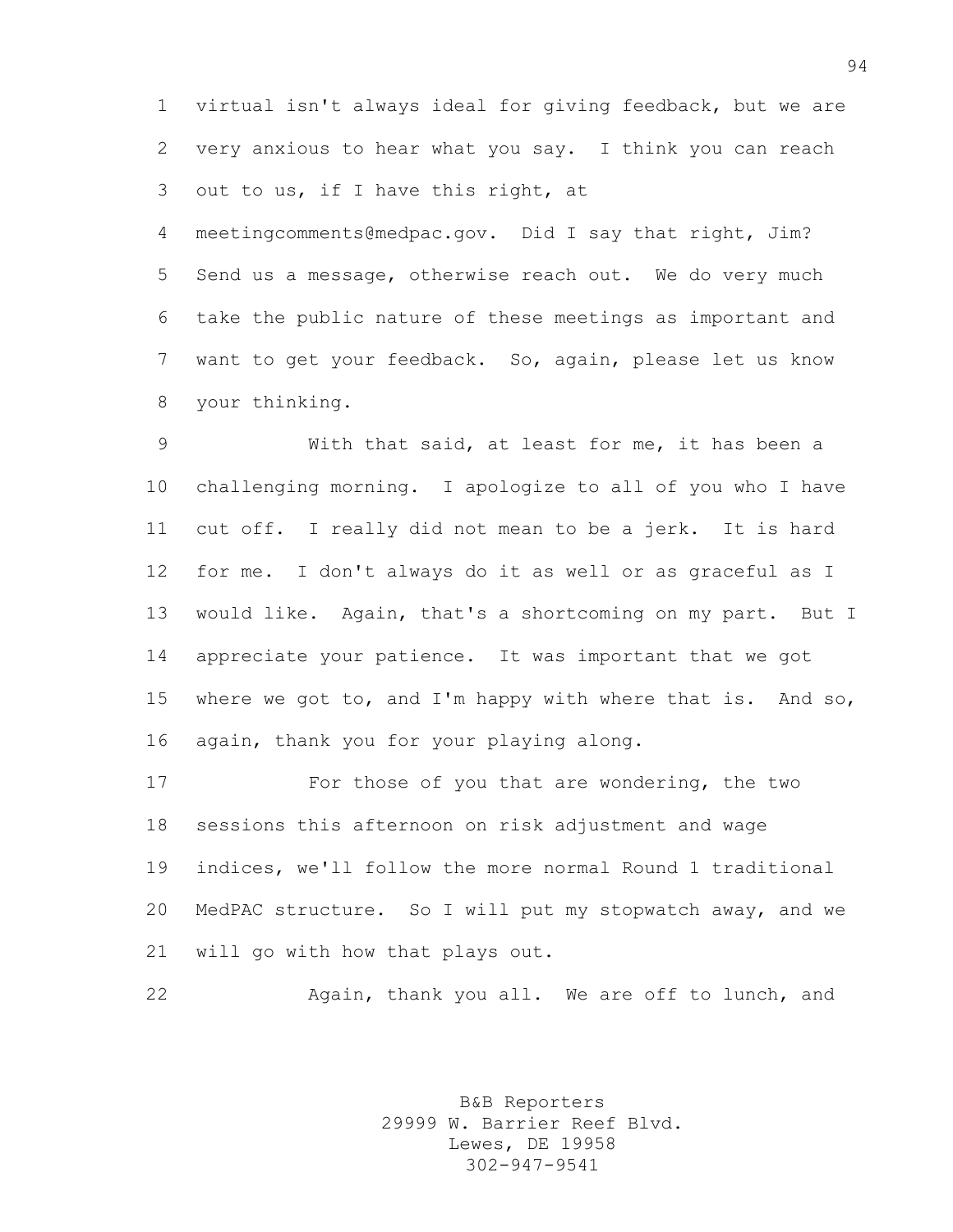| $\mathbf 1$    | we'll be back at 1:00. So thank you all.            |
|----------------|-----------------------------------------------------|
| $\sqrt{2}$     | [Whereupon, at 11:59 a.m., the meeting was          |
| $\mathsf 3$    | recessed, to reconvene at 1:00 p.m. this same day.] |
| $\overline{4}$ |                                                     |
| 5              |                                                     |
| $\epsilon$     |                                                     |
| $\overline{7}$ |                                                     |
| $\,8\,$        |                                                     |
| 9              |                                                     |
| $10$           |                                                     |
| $11\,$         |                                                     |
| $12$           |                                                     |
| 13             |                                                     |
| $14\,$         |                                                     |
| $15\,$         |                                                     |
| 16             |                                                     |
| $17\,$         |                                                     |
| $1\,8$         |                                                     |
| 19             |                                                     |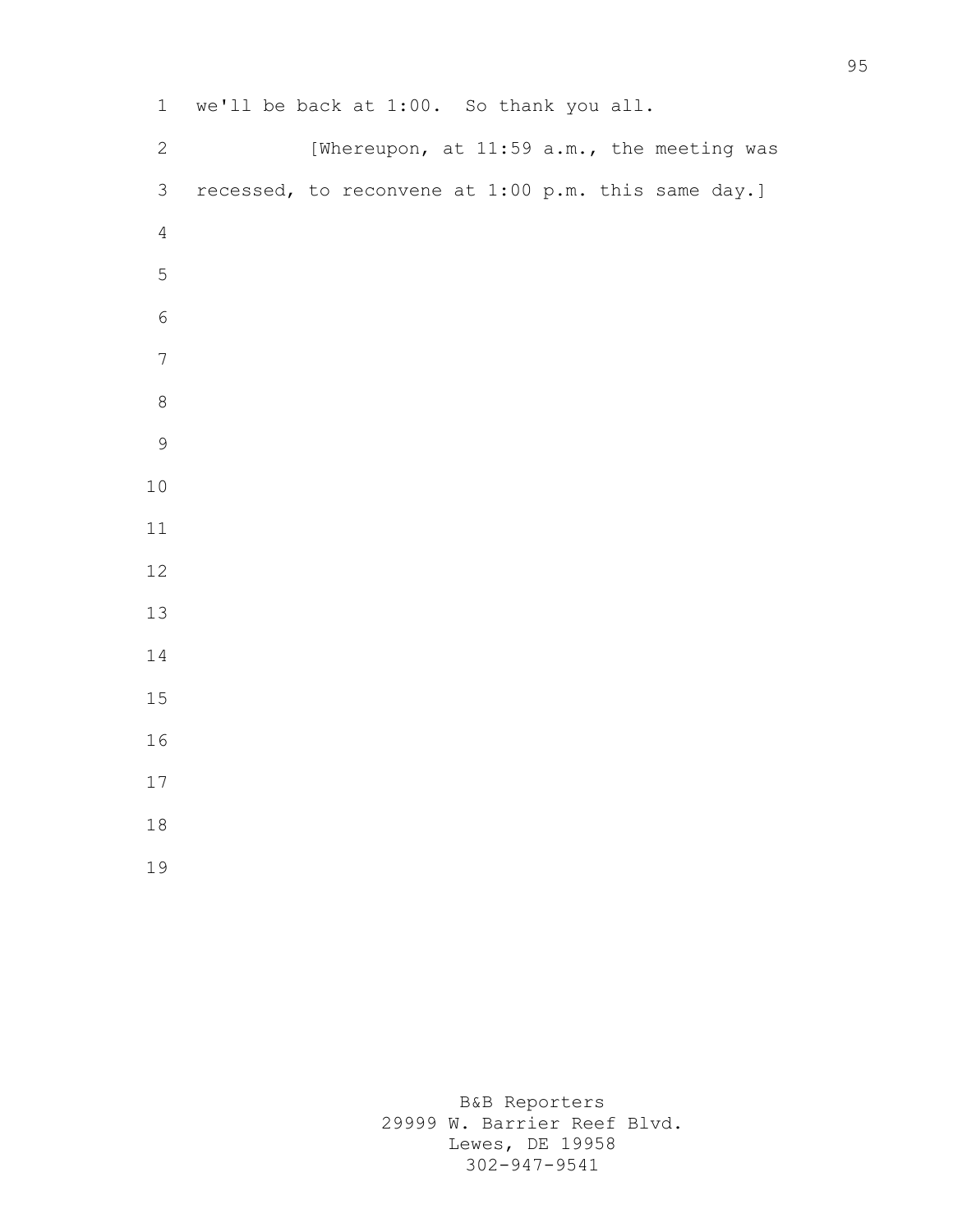1 AFTERNOON SESSION 2 [1:02 p.m.] DR. CHERNEW: Hello, everybody. Welcome back for our afternoon session. We have two very important topics we're going to discuss today, a little bit technical. This first one, we're going to jump right in with Andy and Dan talking about Medicare Advantage risk adjustment; in fact, for that matter, risk adjustment more broadly. 10 But, Andy, take it away. 11 DR. JOHNSON: Thank you. Good afternoon, everyone. The audience can download a PDF version of these slides in the handout section of the control panel on the right side of the screen. In this presentation, Dan and I will discuss a potential modification to Medicare Advantage risk adjustment that improves the accuracy of the model by limiting the influence of outlier predictions. I will start by discussing the risk adjustment model, how it is estimated, and the proposed modification to the model. Then Dan will walk through our analytic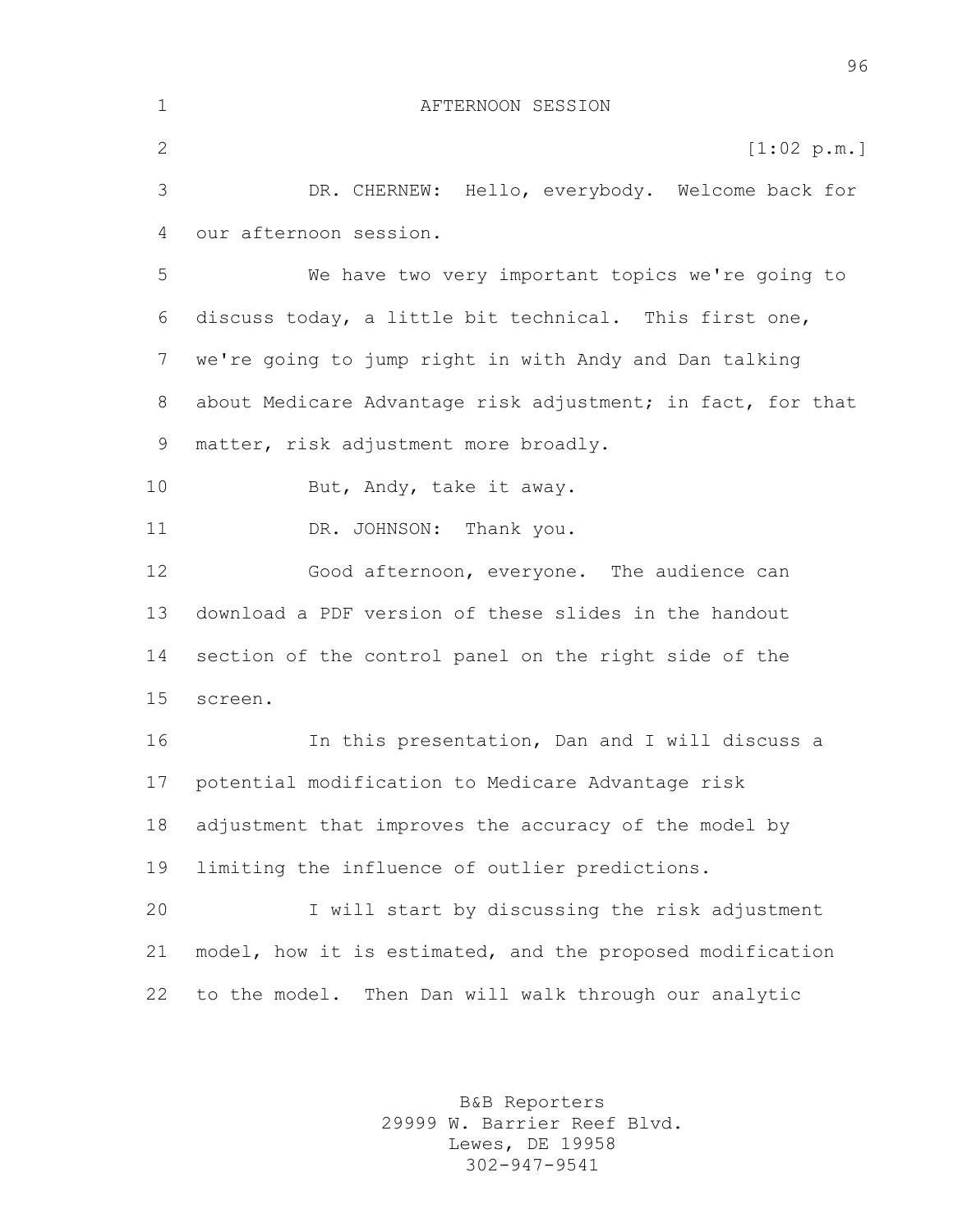results, explaining how the model's accuracy would be improved by the modification.

 Medicare payments to MA plans are unique to each enrollee and are the product of two factors. The first is a base payment amount that is calculated for each plan. The second is a risk score, which is the ratio of a beneficiary's expected spending to average fee-for-service spending. A beneficiary with a risk score of 1.0 has expected spending equal to the average fee-for-service beneficiary.

 Risk scores increase payment for beneficiaries who are expected to be more costly and decrease payment for beneficiaries expected to be less costly.

 The risk model uses demographic information as well as certain medical conditions which are identified by diagnosis codes and grouped into hierarchical condition categories, or HCCs.

 Each demographic and HCC component in the model has a coefficient that represents the expected cost associated with that component. A risk score for a beneficiary is the sum of the relevant coefficients for the beneficiary. In the rest of this presentation, we will

> B&B Reporters 29999 W. Barrier Reef Blvd. Lewes, DE 19958 302-947-9541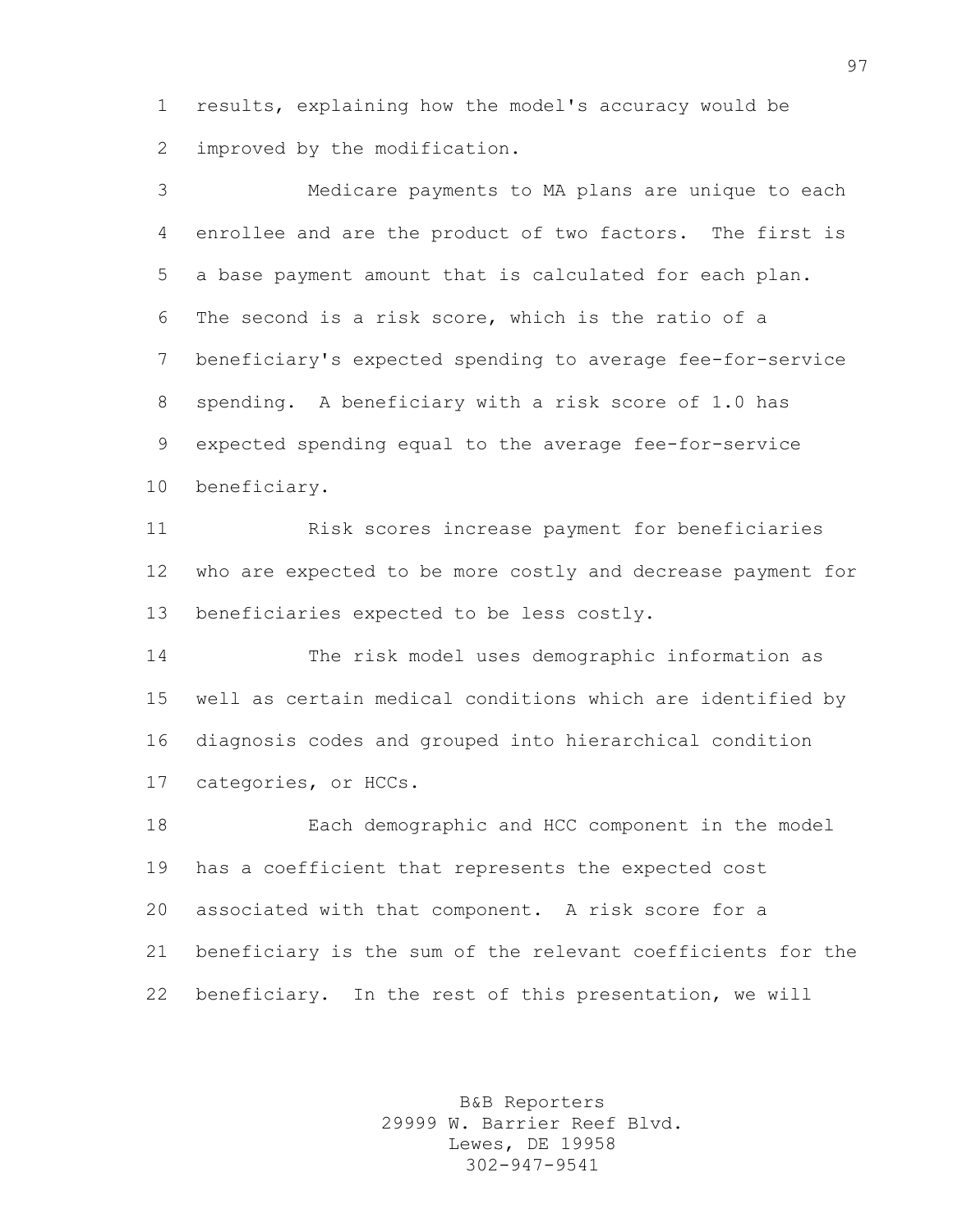focus on how these coefficients are estimated.

| $\mathcal{L}$ | To determine the size of each coefficient, CMS             |
|---------------|------------------------------------------------------------|
| $\mathcal{S}$ | conducts a regression using fee-for-service data that      |
| 4             | essentially distributes a beneficiary's medical costs to   |
| .5            | the coefficients that are relevant for that beneficiary.   |
| 6             | The regression includes all fee-for-service beneficiaries. |
| 7             | So each coefficient reflects the average fee-for-service   |
| 8             | cost associated with the model component.                  |

 To use risk scores for payment, the sum of the dollar-valued coefficients are divided by the average fee-for-service spending to create an index value.

 For the modification we are discussing today, we are going to focus on coefficient values expressed in dollars.

 Before we move on to the modification, slide 4 shows an example calculation of a beneficiary's predicted cost and the same beneficiary's risk score. I will start by discussing the middle column showing the dollar-value coefficients and the predicted cost.

 This beneficiary has an expected cost of \$3,579 based on her age, gender, community status, and lack of Medicaid benefits. These costs may be generated by

> B&B Reporters 29999 W. Barrier Reef Blvd. Lewes, DE 19958 302-947-9541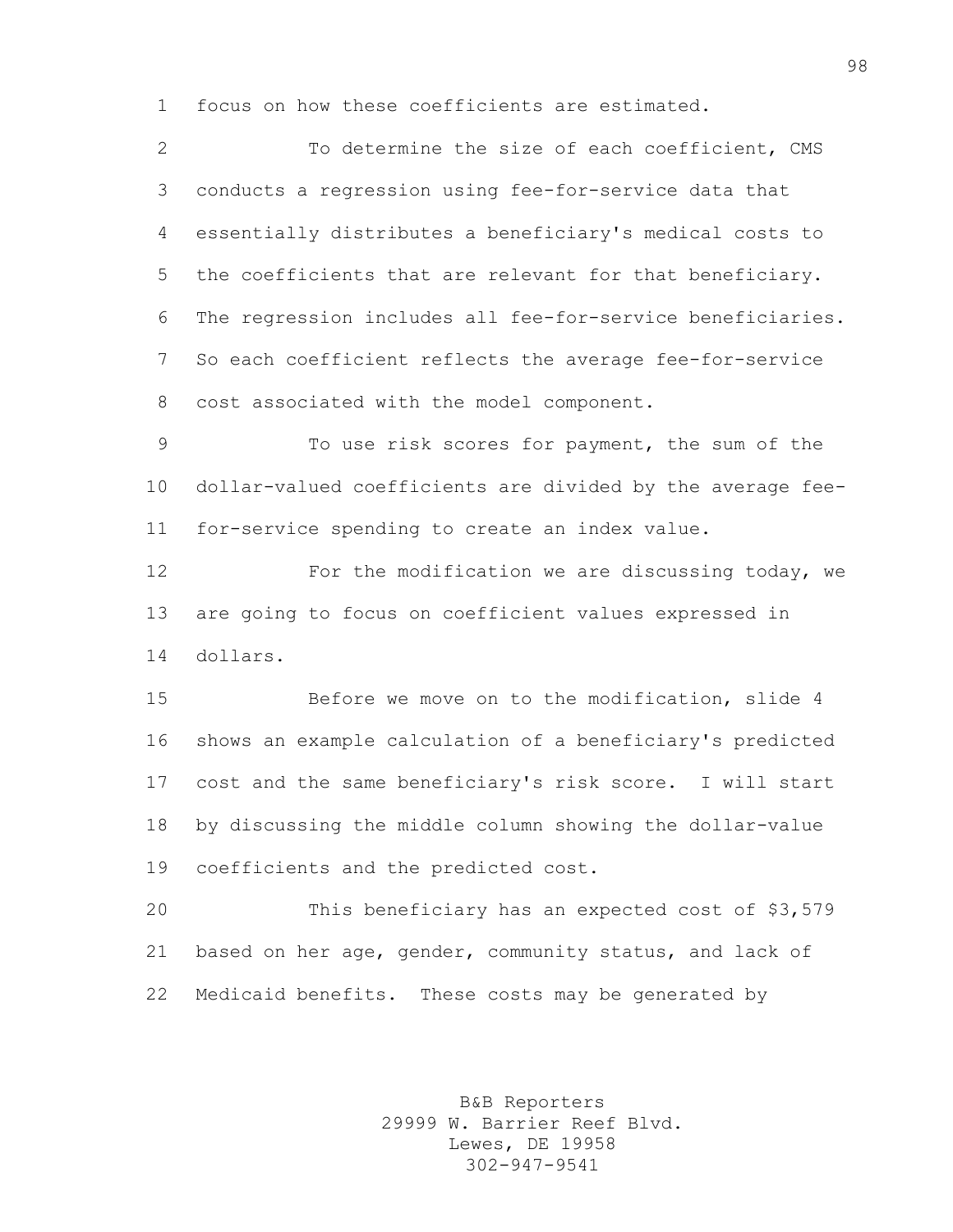spending on conditions that are not included in the model.

 The beneficiary has three identified health conditions, and each has a different expected cost. The sum of all the expected costs for this beneficiary is \$14,357, which is the amount of annual Medicare spending that the model predicts for this beneficiary.

 In the right column, each score coefficients is equal to the dollar coefficient divided by the average annual fee-for-service spending, which was about \$10,588 in 2019. This beneficiary's risk score of 1.356 is equal to the predicted cost divided by the average annual fee-for-service spending.

 The benefit of the modification we are discussing today is that it improves model accuracy. The purpose of risk adjustment is not to predict costs accurately for each beneficiary. Rather, risk adjustment strives to predict costs accurately on average for a group of people with similar attributes.

 The demographic characteristics and HCCs included in the model have been selected, in large part, for their ability to predict medical costs.

However, no set of model components, based on

B&B Reporters 29999 W. Barrier Reef Blvd. Lewes, DE 19958 302-947-9541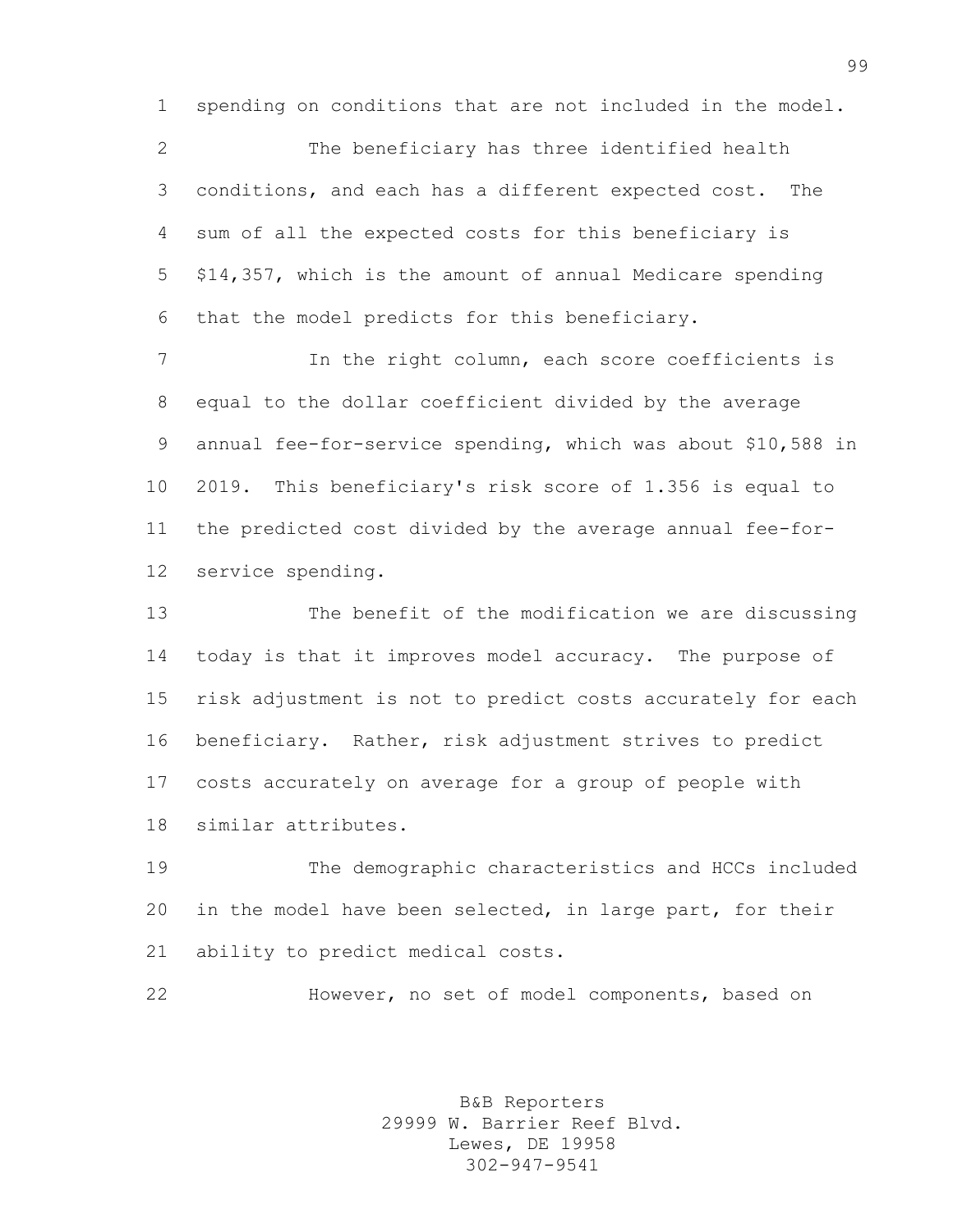commonly observed information, can predict a majority of medical costs, leaving a large share cost variation that is unexplained by the risk adjustment model and allowing opportunities for improvement.

 More accurate risk adjustment improves the accuracy of payments to MA plans, increases payment equity among plans, and counters incentives for favorable plan selection where plans may seek to attract and retain beneficiaries that contribute to plan profits and avoid beneficiaries that contribute to plan losses.

 Since the CMS-HCC model was fully implemented in 2007, the model has been improved several times; for example by adding variables and stratifying populations.

 One risk adjustment feature common in many health insurance markets is a system of reinsurance and repayments that redistribute the original premium payments to plans. However, in Medicare Advantage, cost data are insufficient to support such a system of financial transfers.

 The modification to the model that we are considering today, developed by Tom McGuire, Sonja Schillo, and Richard van Kleef, seeks to improve the model's accuracy by limiting the influence of outliers when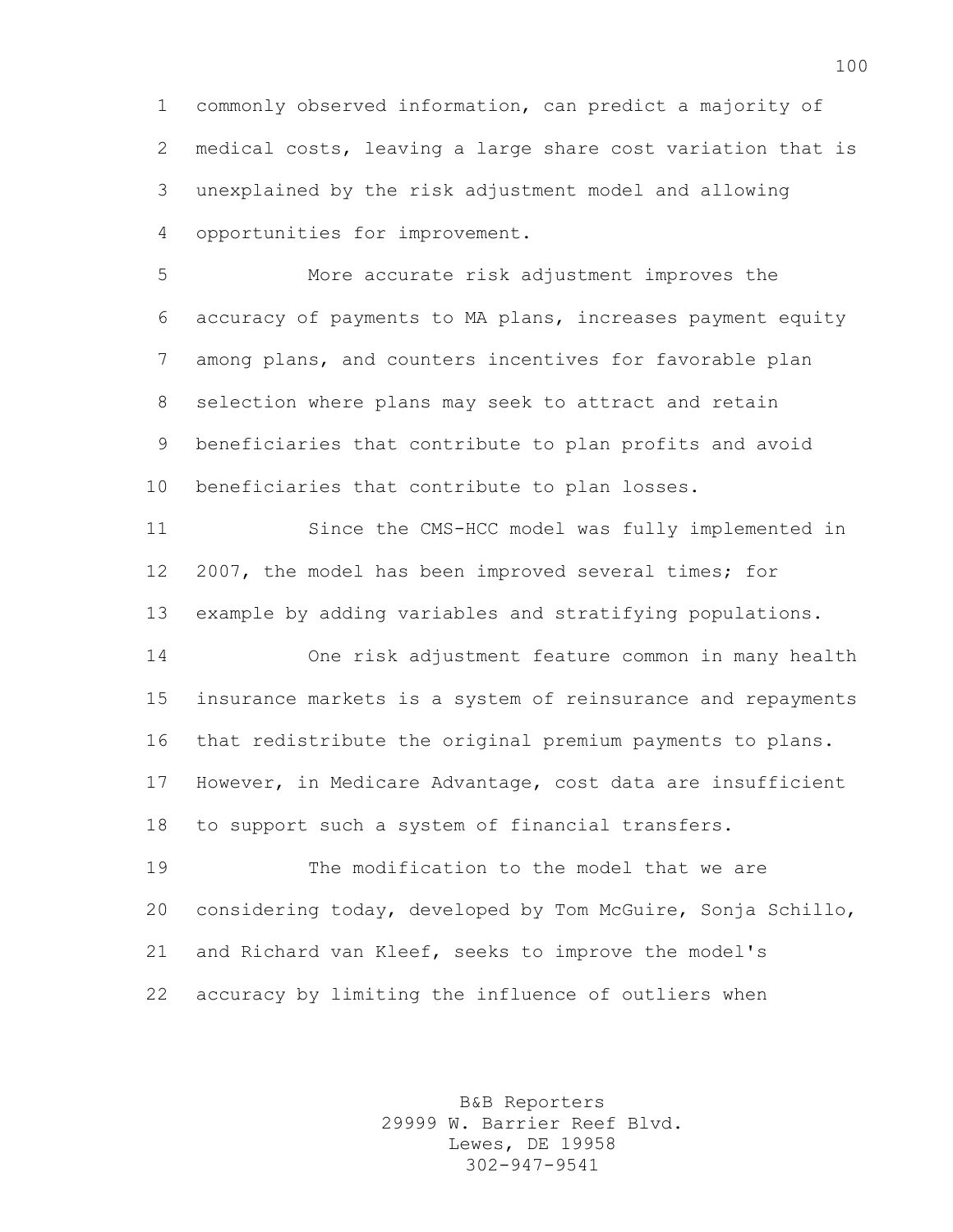estimating the model coefficients.

 The method essentially simulates a system of reinsurance and repayments in the data used to estimate model coefficients.

 To evaluate the modification, we consider metrics assessing the model's accuracy overall and for certain groups of beneficiaries.

 There are five general steps to implement this method. First, model coefficients are estimated as usual for the current CMS-HCC model.

 Second, using those coefficients, we predict costs for each beneficiary and calculate a prediction error that is the predicted cost for a beneficiary minus the beneficiary's actual cost.

 Step 3 simulates reinsurance by applying a loss limit on actual costs for the beneficiaries with the largest underpredictions. When the prediction error is larger than the loss limit, we reduce the beneficiary's actual cost in the data by 80 percent of the difference, simulating reinsurance.

 Step 4 simulates repayments by applying a gain limit on actual costs for beneficiaries with the largest

> B&B Reporters 29999 W. Barrier Reef Blvd. Lewes, DE 19958 302-947-9541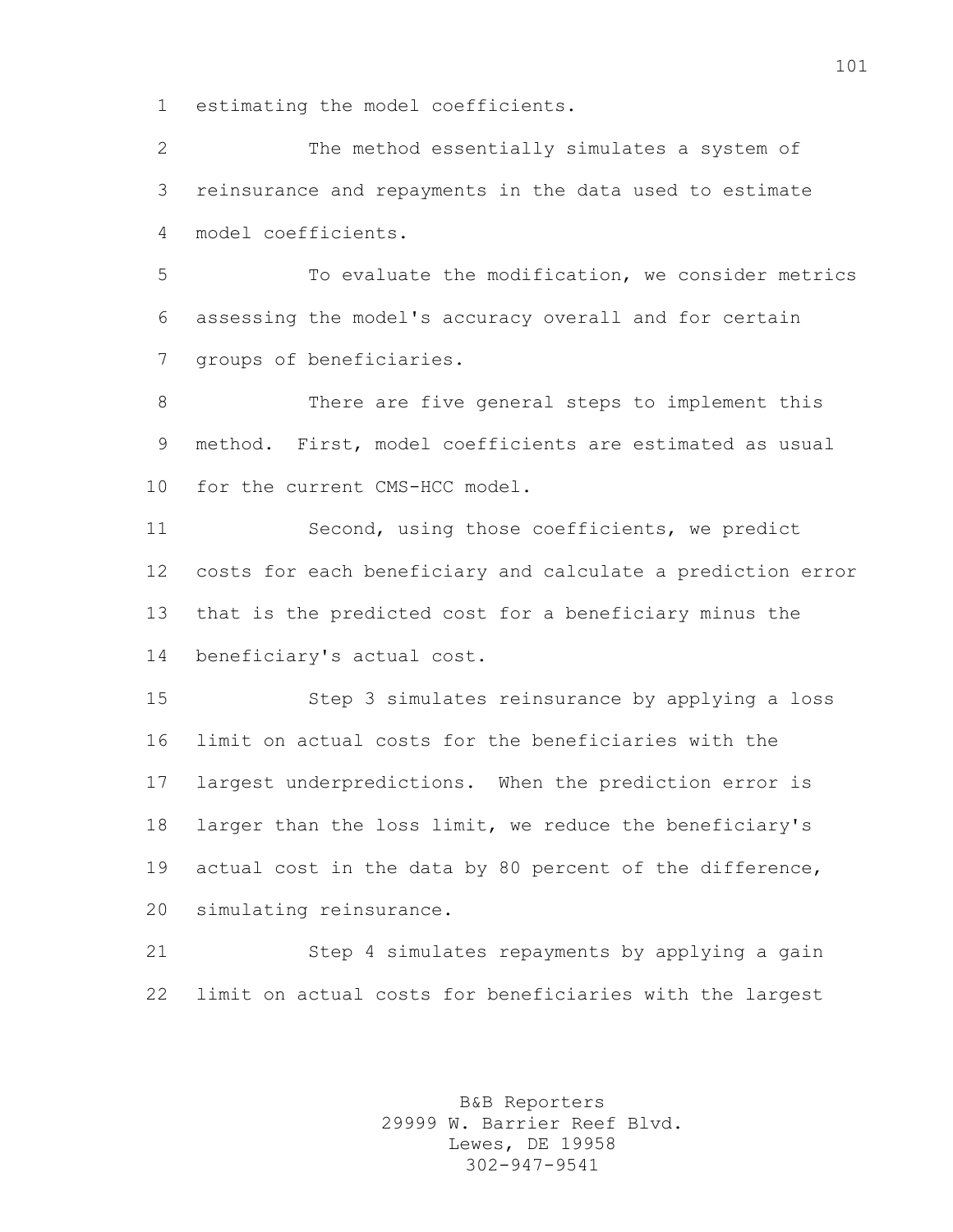overpredictions. When the prediction error is larger than the gain limit, we increase the beneficiary's actual cost in the data, simulating repayment, until the gain limit is satisfied.

 By adjusting the actual cost data in Steps 3 and 4, we generate a new data set were the fee-for-service costs have been redistributed to simulate reinsurance and repayments.

 The fifth and final step is to use this new data set to estimate CMS-HCC model coefficients that would be used to calculate risk scores for paying MA plans.

 Now I'll turn it over to Dan to discuss the specifics of our analysis and the results.

14 DR. ZABINSKI: Okay. As Andy mentioned, we started by estimating the standard CMS-HCC model in this sample of 10.2 million fee-for-service beneficiaries. A more detailed description of our method is in your paper. We then use the estimated standard model to calculate predicted cost and prediction errors for each beneficiary on this analytic file. That is, we calculated

A vital part of our analysis is identifying the

underpredictions and overpredictions for each beneficiary.

B&B Reporters 29999 W. Barrier Reef Blvd. Lewes, DE 19958 302-947-9541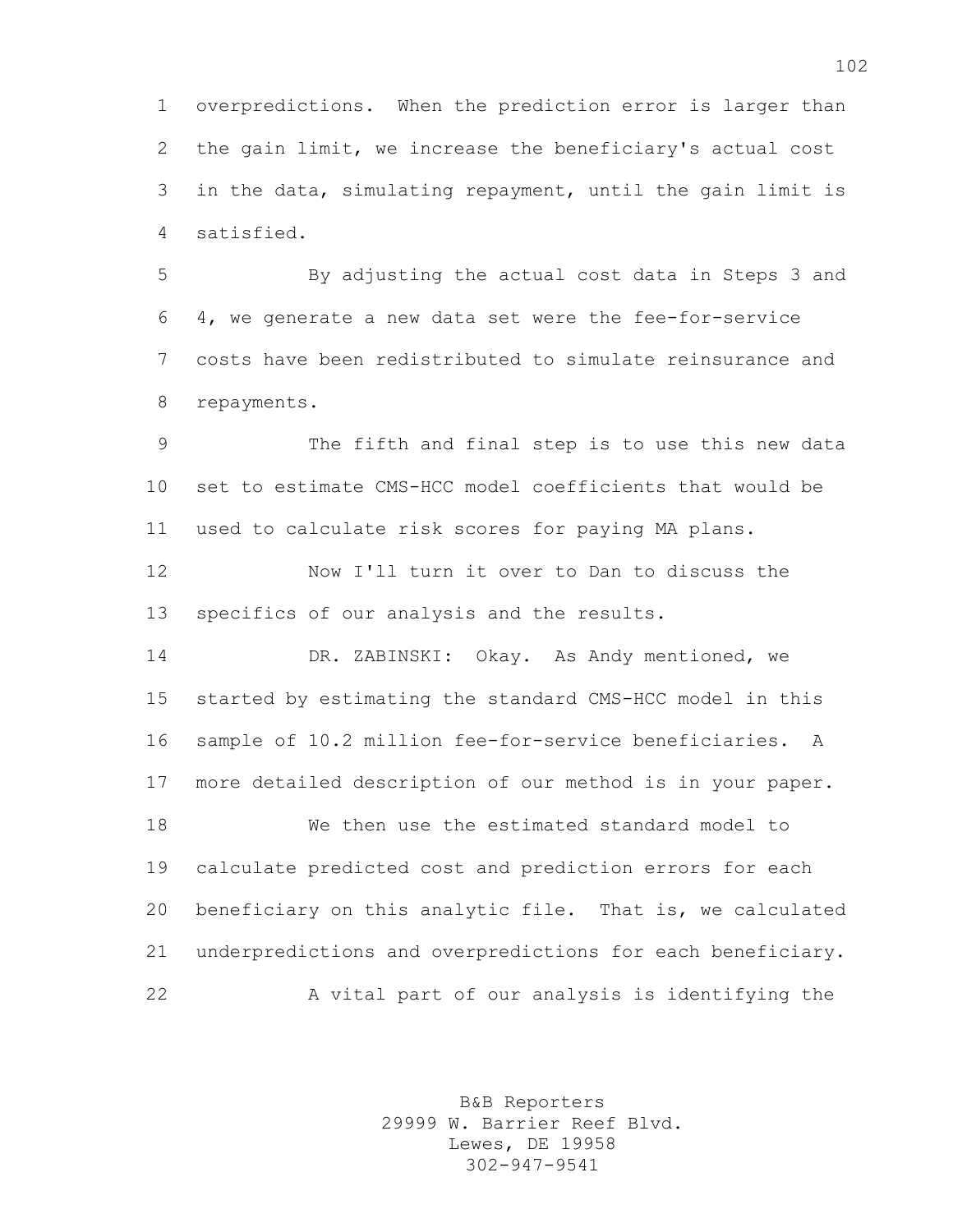loss limit and the gain limit, which we used to calculate cost adjustments to simulate a system of reinsurance and repayment

 Largely through trial and error, we used the prediction errors to determine the loss limit and the gain limit. We determined the loss limit so that the aggregate reduction in actual costs across all beneficiaries affected by the simulated reinsurance would equal 2 percent of total cost of all beneficiaries in the sample.

 Similarly, we determined the gain limit so that the aggregate increase in actual costs, across all

beneficiaries affected by the simulated repayments, would

equal 2 percent of total costs.

 The resulting loss limit was \$106,500, and the resulting gain limit was \$25,300.

 We then used the loss limit and the gain limit to adjust actual costs for underprediction and overprediction outliers. If a beneficiary had an underprediction that was greater than the loss limit, we trimmed the beneficiary's costs by 80 percent of the difference between underprediction and the loss limit.

And if a beneficiary had an overprediction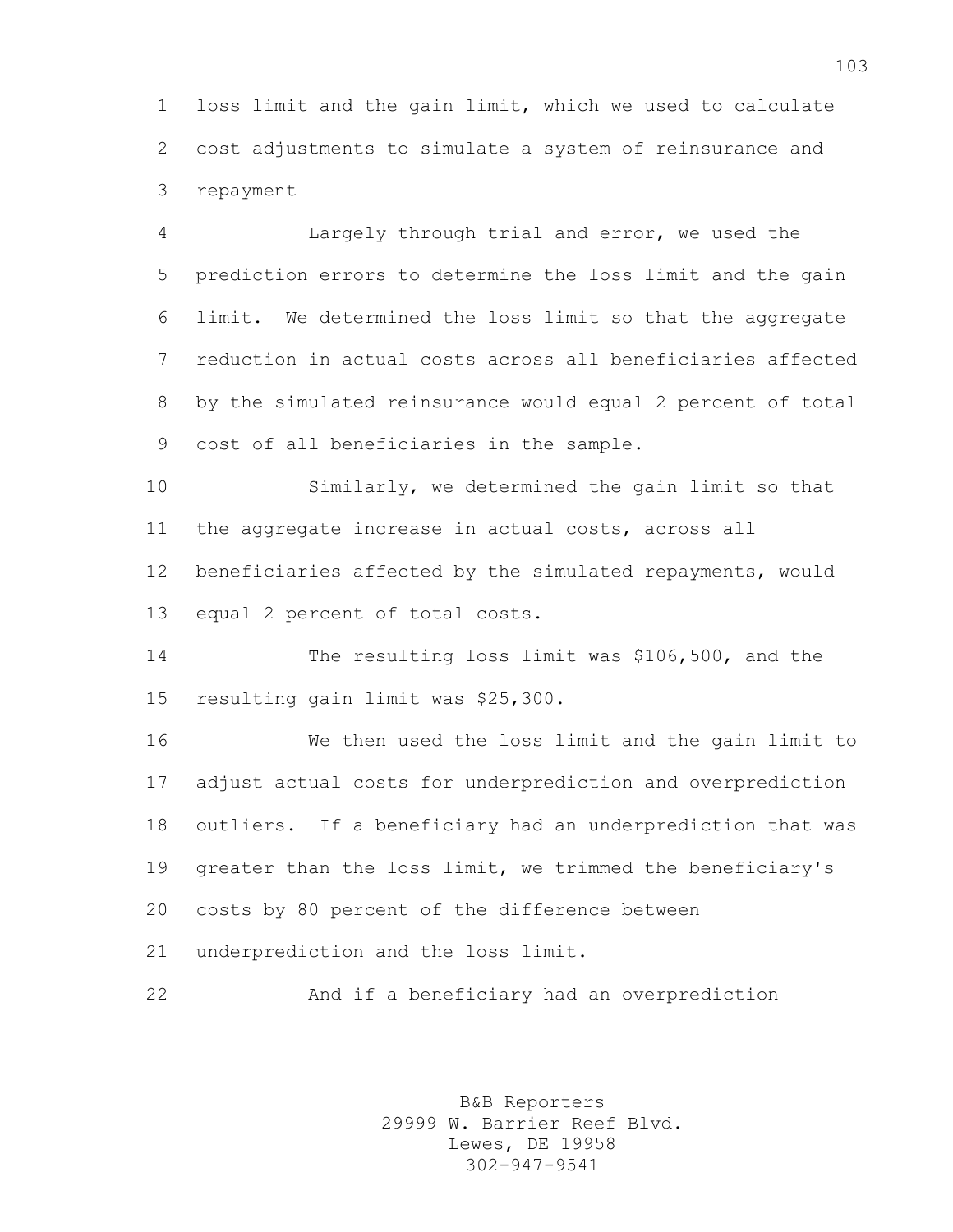greater than the gain limit, we augmented the beneficiary's costs by the difference between the overprediction and the gain limit.

 In the end, the decrease in actual costs for the underpredictions offsets the increase in actual costs for the overpredictions. So the modification to the model is revenue neutral.

 We then used the adjusted costs to re-estimate the CMS–HCC model, and we called the re-estimated model simply the "modified model."

 Then we evaluated how well both the standard model and the modified model predict beneficiaries' costs using the two most common measures for evaluating risk 14 adjustment models in the literature, the R squared and the predictive ratio. R squared tells us how well beneficiaries' costs predicted by a model match their actual costs.

 This measure is always between zero and 1.0, and the closer to 1.0 the better. I want to emphasize that outliers that we deal with here in this analysis reduce a model's accuracy, which can result in lower R squared. While the R squared evaluates a model for an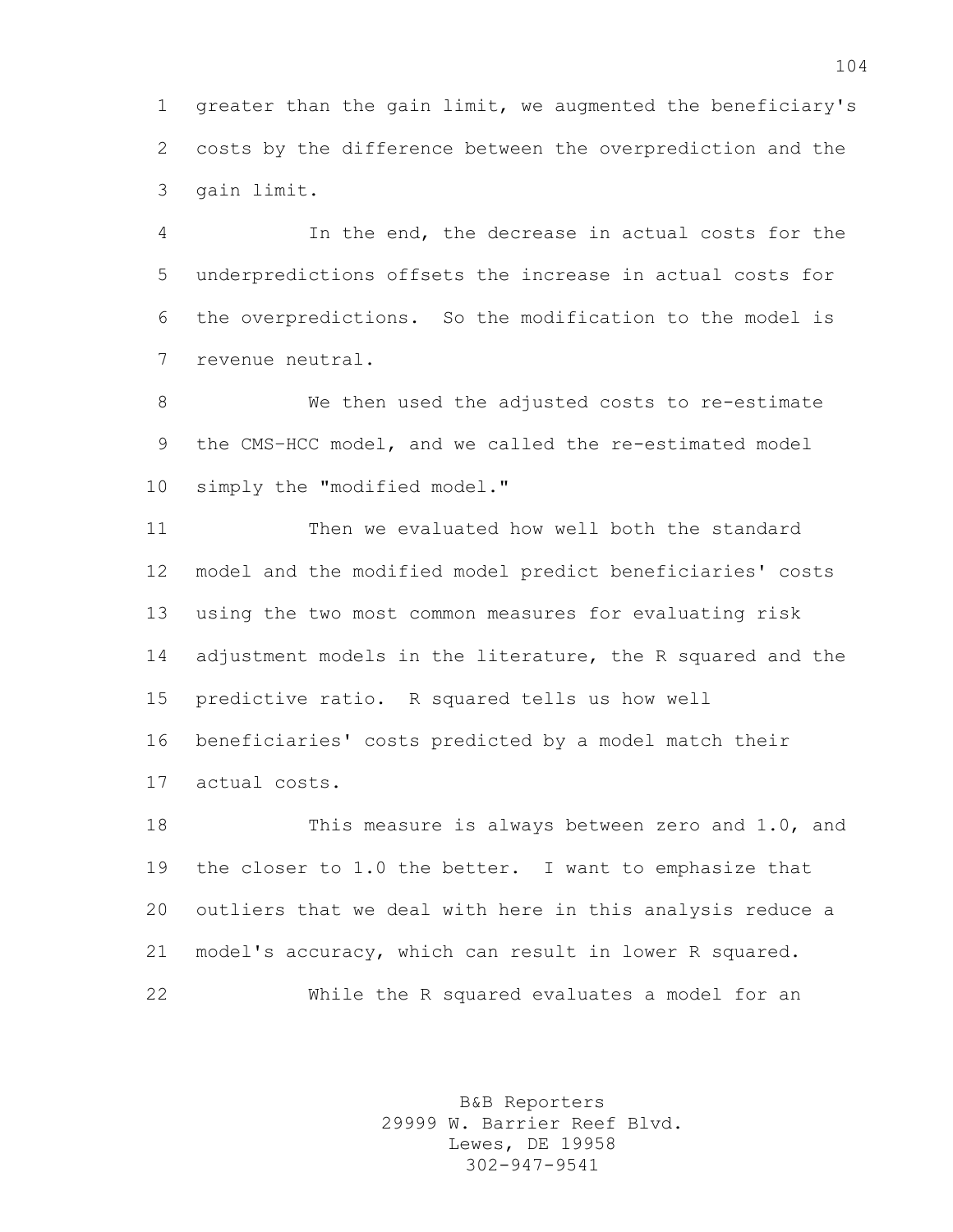entire population, predictive ratios, or PRs, focus on beneficiary groups who have the same health characteristic, such as a medical condition or similar age.

 We calculate the PR for a group as the cost predicted by the model for the group divided by the actual cost for the group. If a PR is less than 1.0, that indicates that the model predicts costs below actual costs for the group; that is, we have an underprediction for the group. And if a PR is greater than 1.0 for a group, that indicates that the model predicts costs greater than the actual costs for the group, and we have an overprediction. We found that the modified model that limits the

 effects of outliers would improve how well beneficiaries' predicted costs match their actual costs.

 The standard model had an R squared of 0.13 while the modified model had an R squared of 0.30, which is 127 percent increase. This tells us that the modified model explains 127 percent more of the variation in costs than the standard model, and this is consistent with findings from similar work by McGuire and colleagues.

 In contrast to our results, the changes that CMS has made to the CMS-HCC model since 2007 increased the

> B&B Reporters 29999 W. Barrier Reef Blvd. Lewes, DE 19958 302-947-9541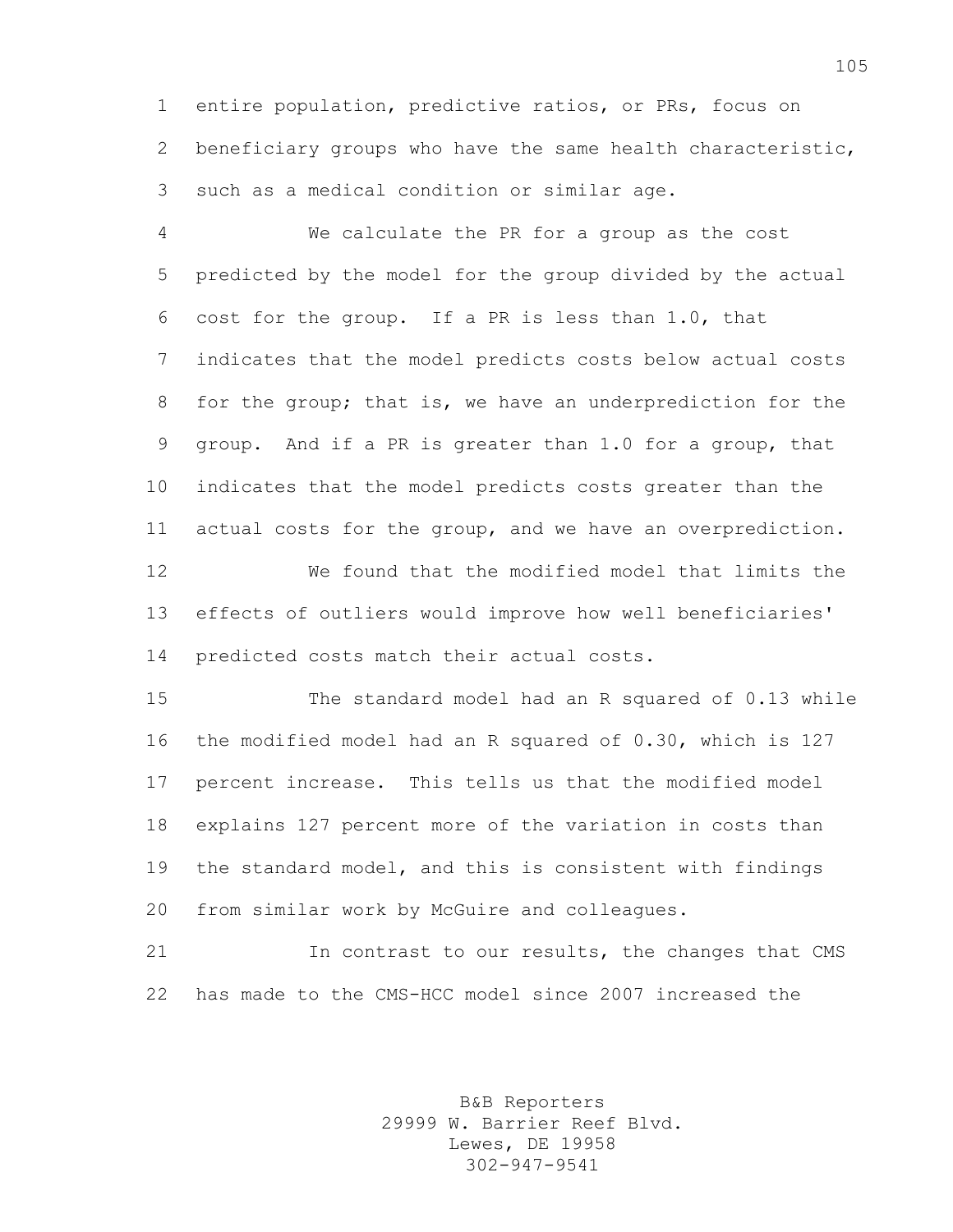model's R squared by a small amount from 0.11 to 0.13.

 Improved accuracy under the modified model would reduce incentives for plans to use information about beneficiaries' costs to identify favorable risks.

 We also found that the modified model would improve the predictions for beneficiaries who have the largest prediction errors.

 We evaluated beneficiaries under the standard model who had the greatest 1 percent of underpredictions and the beneficiaries who had the 1 percent largest overpredictions.

 Recall that earlier that we said that a PR less than 1.0 indicates underprediction, and a PR greater than 1.0 indicates overprediction.

 We found that for both groups, the PR is closer to 1.0 under the modified model, indicating the PR improves. For beneficiaries who had the 1 percent largest underprediction, the predictive ratio improves by 100 percent, from 0.13 to 0.26.

 Also, for beneficiaries who had the 1 percent largest overprediction, the PR improved by 28 percent under the modified model.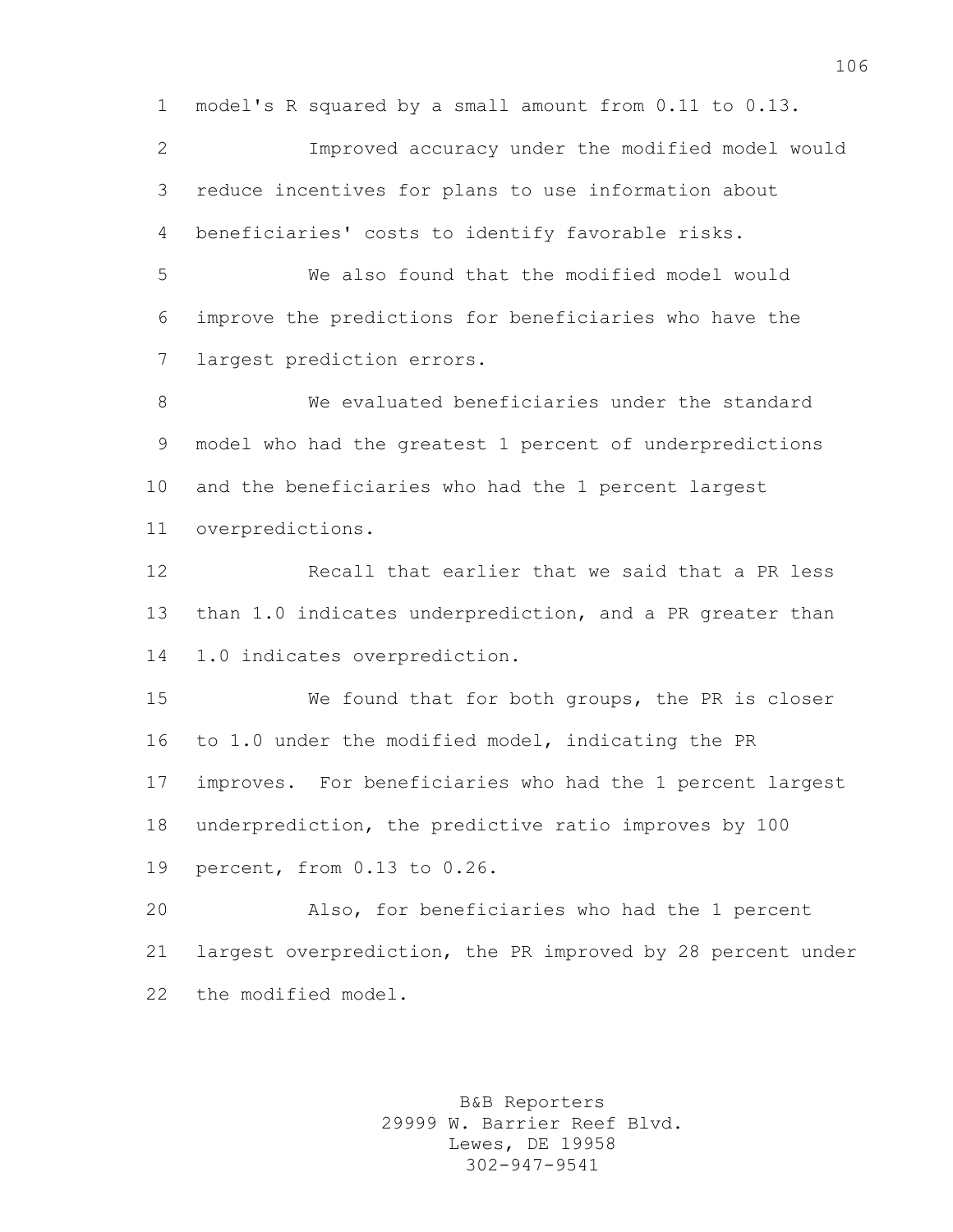And by predicting costs more accurately for both the largest underpredictions and largest overpredictions, the modified model would reduce the probability that plans experience a substantial financial gain or loss.

 So the conclusions that we've drawn from this analysis is that by limiting the influence of outliers, we could improve how well predicted costs and plan payments would match actual costs, which reduces incentives for plans to use beneficiaries' costs to identify favorable risks. Also, the extent of substantial underpredictions and overpredictions would be reduced so that plans would face less risk from substantial losses.

13 So, for today, in our discussion, we will address Commissioners' questions and concerns about the method and the content of our analysis. Then we will address the feedback that we receive and continue our analysis for future presentations and reports.

 And, finally, we would like to discuss any issues or ideas for further improving risk adjustment in the future.

21 That concludes, and I'll turn it back to the Commission for discussion.

> B&B Reporters 29999 W. Barrier Reef Blvd. Lewes, DE 19958 302-947-9541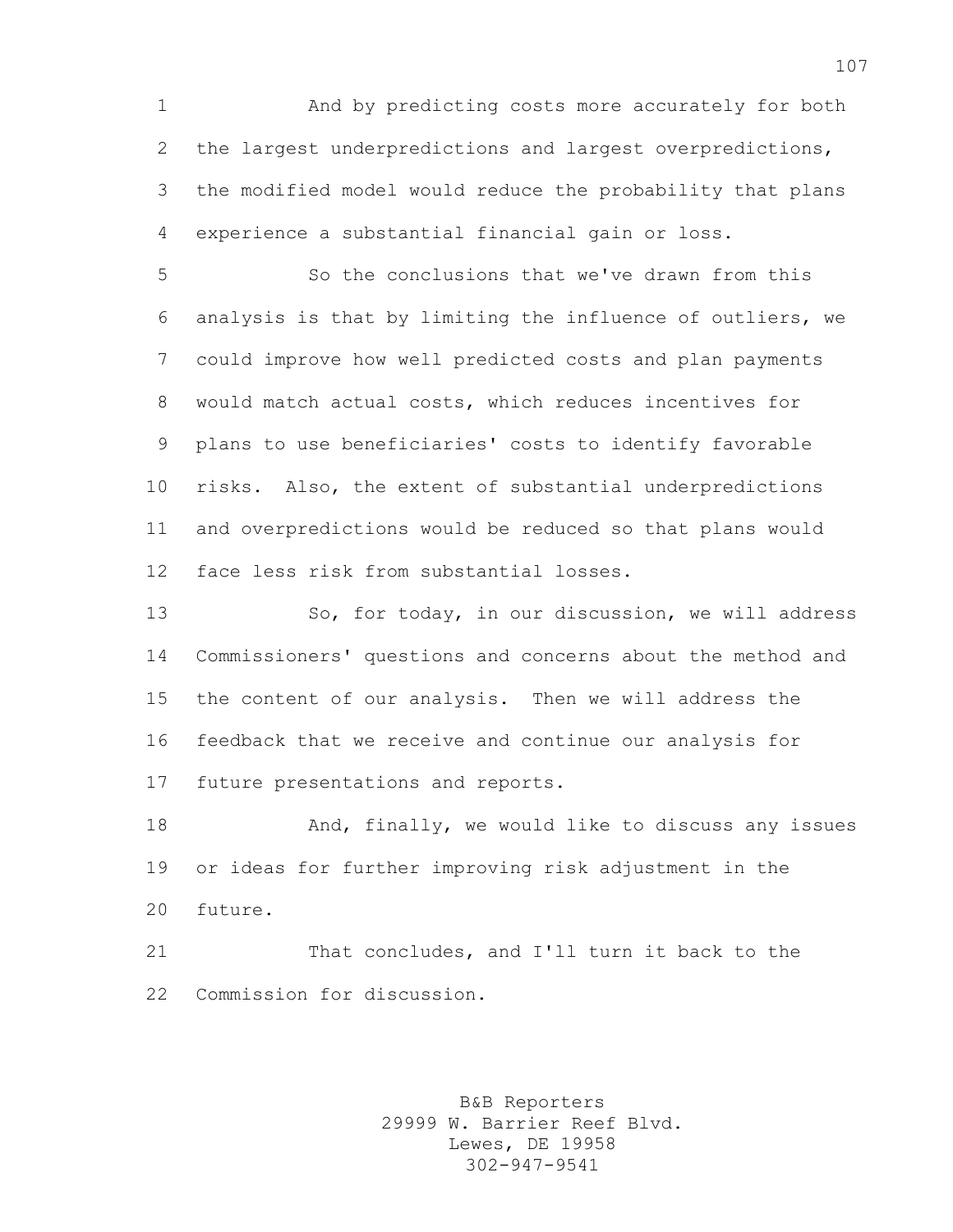1 DR. CHERNEW: Okay. Dan, thank you. Andy, thank you.

 We have a bit of a queue forming. So I'm going to turn it to Dana to run the queue.

MS. KELLEY: All right.

 DR. CHERNEW: At some point, I may jump in with another point.

8 MS. KELLEY: Okay. I have Amol first with a Round 1 question.

 DR. NAVATHE: Yes. I apologize in advance. I have a few Round 1 questions that, hopefully, truly will be Round 1 clarifications.

13 So my first question is, in the paper summary, it said that the language used is CMS standardizes a base rate. This is just for the regular HCC MA model, Medicare model. CMS standardizes the base rates using the health status of the national average beneficiary in fee-for- service Medicare. I'm just curious. Can you explain exactly how that's being standardized?

 DR. JOHNSON: That is by dividing the predicted costs or output from the model by the average fee-for-service beneficiary's cost.

> B&B Reporters 29999 W. Barrier Reef Blvd. Lewes, DE 19958 302-947-9541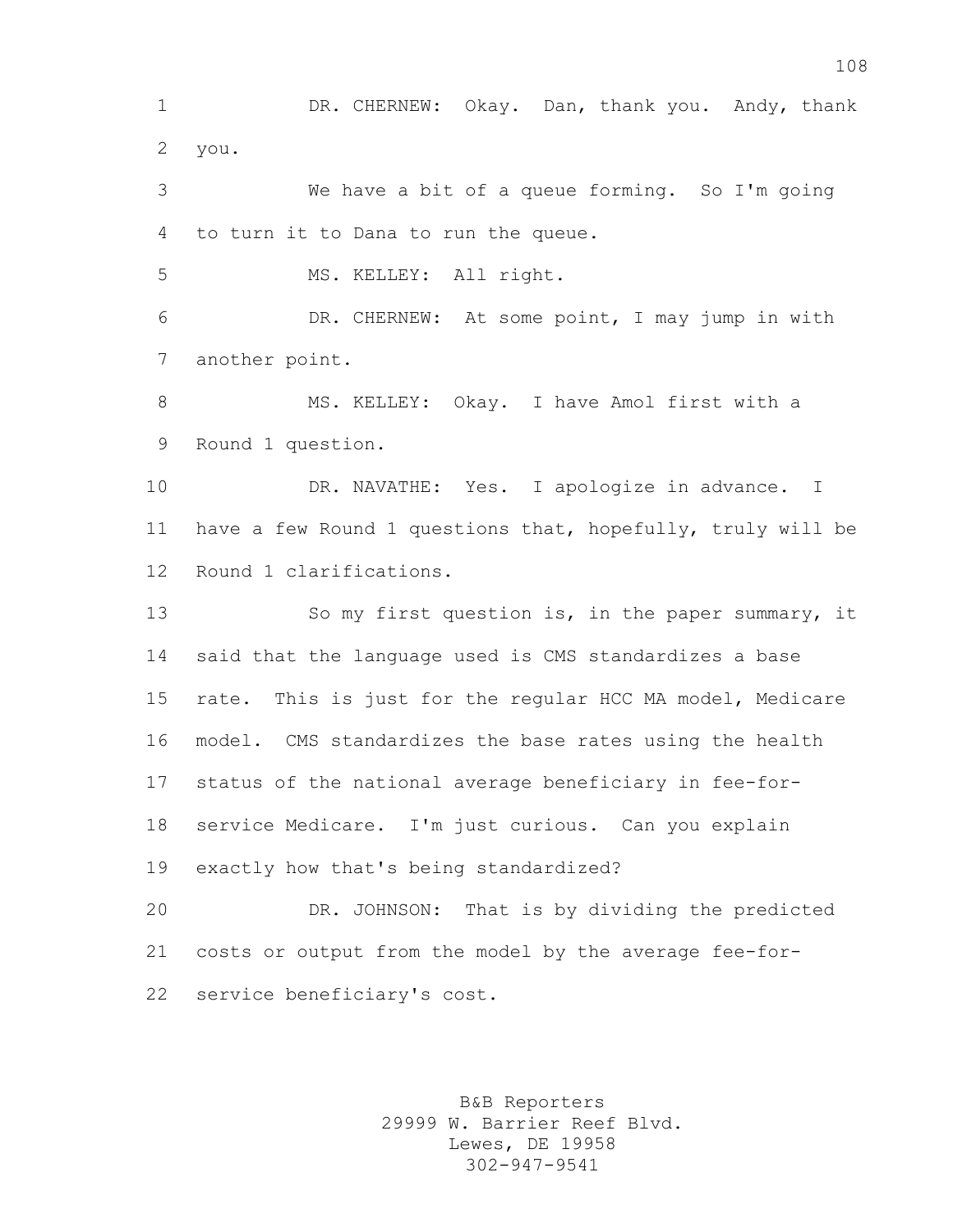DR. NAVATHE: I see. So you take the service area, and you're basically adjusting for the difference between the prediction in that area versus the national average. Is that right?

 DR. JOHNSON: There isn't an area-level adjustment. This is just to standardize all risk scores to the national average fee-for-service cost.

8 DR. NAVATHE: I see. Okay. All right. I may have to follow up with you offline on that, Andy.

10 DR. JOHNSON: Sure.

11 DR. CHERNEW: Amol?

12 DR. NAVATHE: Yes.

 DR. CHERNEW: Amol, this may help you. They run a regression to get a predicted value. It's going to be in dollar units. Then they divided it by the national average 16 spending, which is going to be basically the mean of the  $Y$ , and so you end up with a ratio that's going to be like 1.2. DR. NAVATHE: Yeah. I got that part. I thought that there's a step in between that, that you're taking a prediction -- I may have misinterpreted. The prior sentence says units determine the plan's base rate using the plan's bid and county benchmarks for the plan service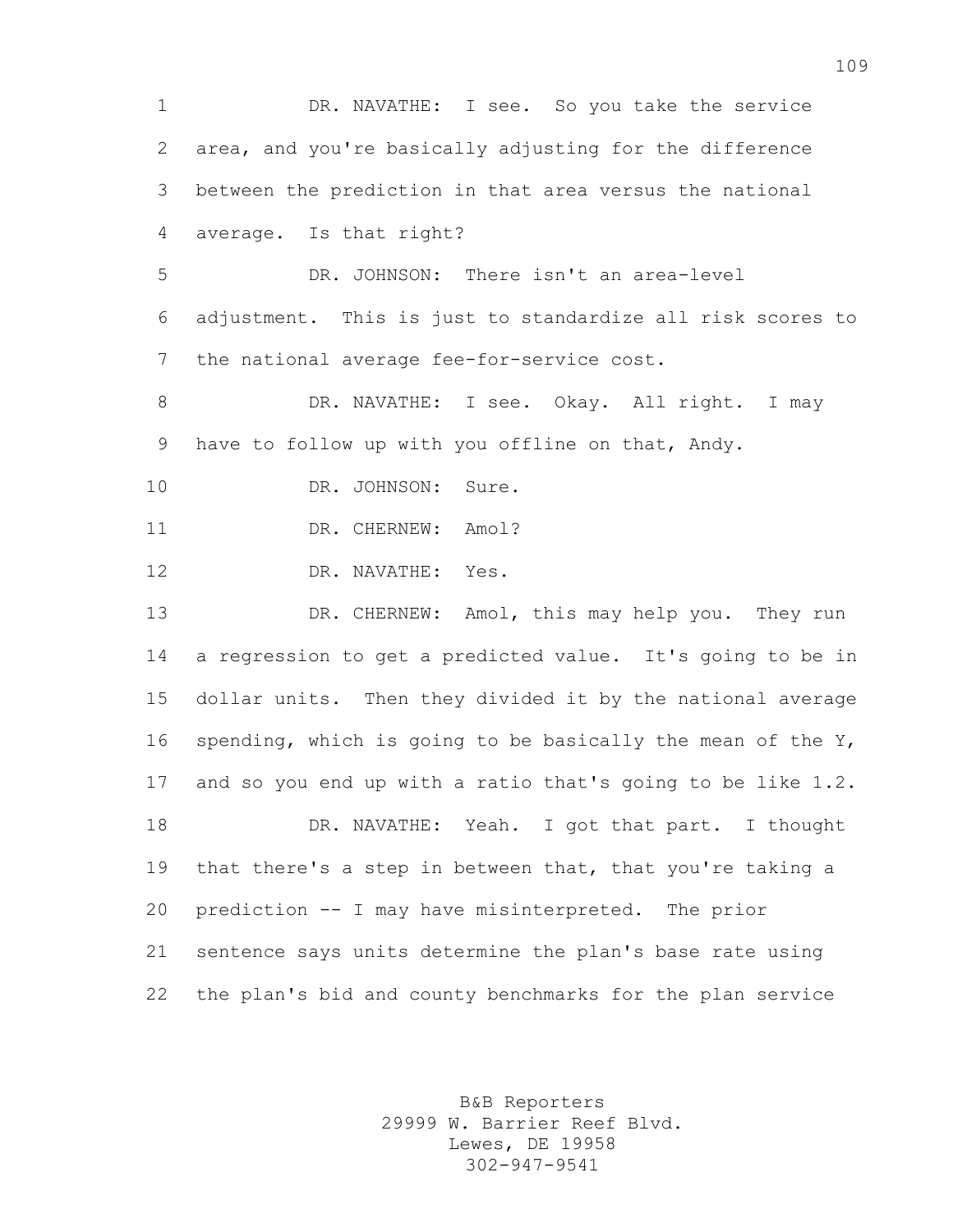area, and then it said it standardized the base rate. So 2 that's  $-$ 

 DR. CHERNEW: I think what they meant was they just multiplied that base rate by the risk score, the way I described it.

 Again, I don't mean to jump in, Andy and Dan, but I think that's what they mean by standardizing the base rate. They basically mean they multiply it by --

 DR. NAVATHE: In other words, there's not an extra step. That's what I was confused about. That's okay.

My next question is --

 DR. JOHNSON: The one additional piece is that the base rate is already standardized to a 1.0 risk score, and so they take their bid when the plans miss the bid, and it is already accounted for the difference in risk. So it's a bid for a 1.0 beneficiary, and the benchmark is also for a 1.0 beneficiary. So that base rate is set up to be for a 1.0 beneficiary, and then multiply that by an individual beneficiary's risk score.

```
21 DR. NAVATHE: Okay. Got it. Thank you.
22 The second question I have -- I'm trying to run
```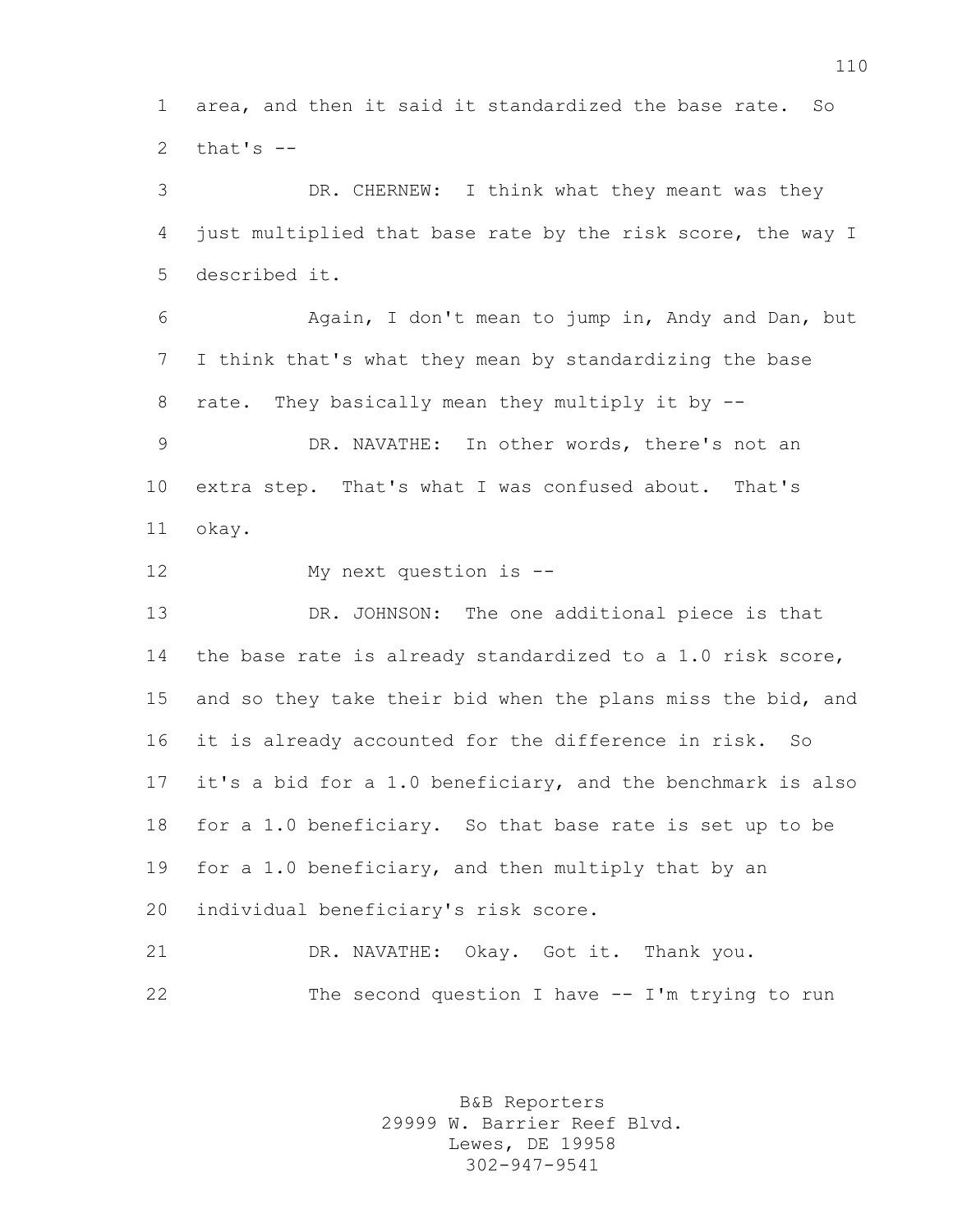through these quickly -- the dependent variable that's used in the derivation of this, does it include all Medicare spending, including hospice?

 DR. ZABINSKI: It might. I think hospice is excluded. That's correct.

 DR. NAVATHE: Hospice is excluded. Okay. 7 And then the other question I had, when they're deriving this model, so again in the derivation model, how are beneficiaries who die treated? Are they excluded, or are they included?

 DR. ZABINSKI: You mean beneficiaries who die -- okay. There's sort of two years to concern yourself with. There's the base year where you draw the beneficiary's conditions. Then there's the payment year. I think you're talking about the payment year when --

 DR. NAVATHE: No. I'm talking about the derivation year.

 DR. ZABINSKI: Well, in the estimation of the model -- and the CMS does this as well when they estimate the model -- we just use beneficiaries who were in Part A and Part B throughout the base year. They have a full year of diagnosis data to draw from.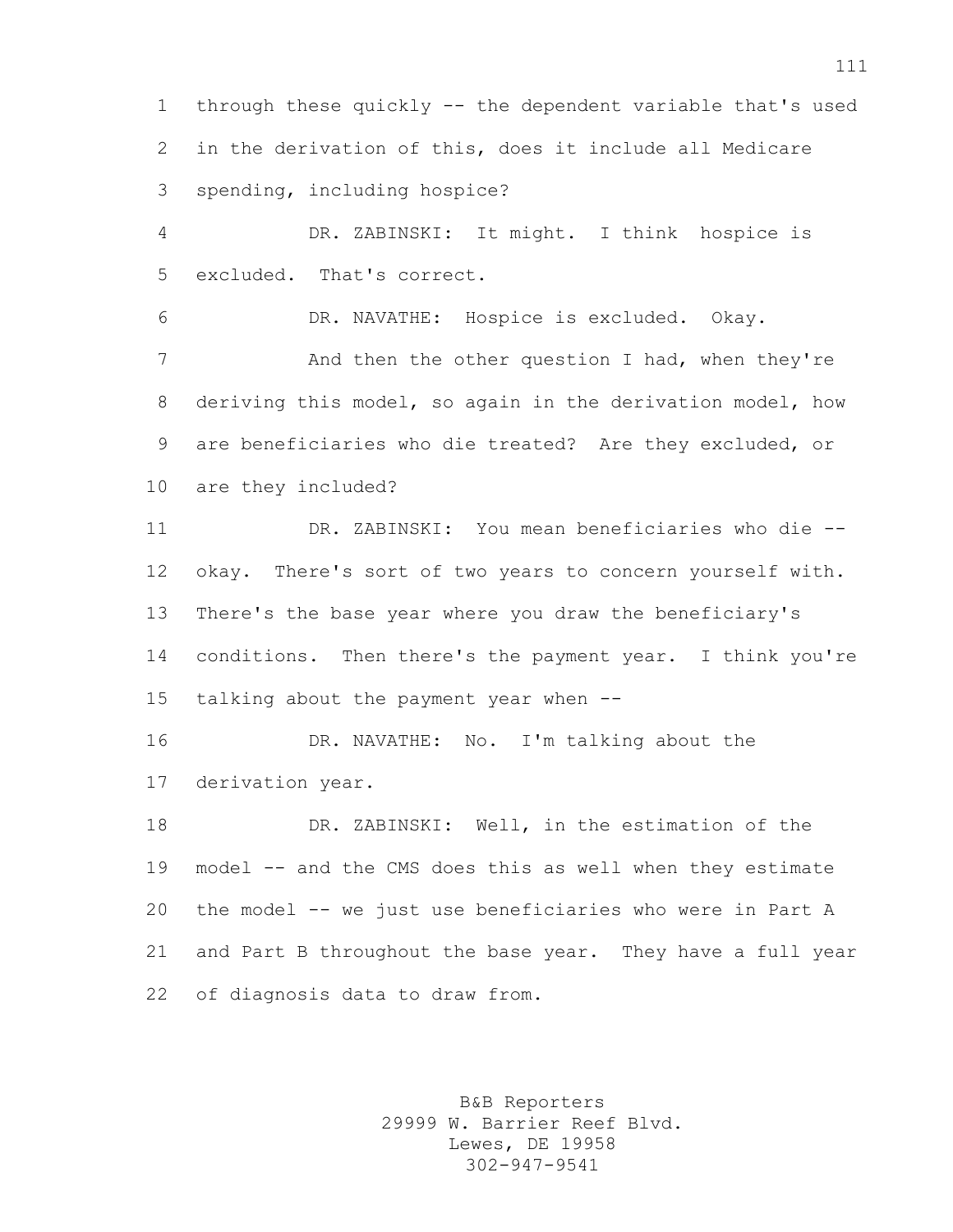DR. NAVATHE: I see. So decedents are excluded. So is it adjusted linearly then for partial enrollment in the performance year, the year that you're talking about? DR. JOHNSON: Dan, I think it is weighted. Is that right? So a beneficiary has to make it all the way through the initial data collection year where the diagnoses come from, and then in the next year, if they die partway through the year that is the cost year or the year that they're predicting costs for, I think that beneficiary's influence in the estimation is weighted by the number of months they have. DR. ZABINSKI: Right. What we did and what, again, CMS does is somebody dies halfway through the estimation year or the payment year. You divide their cost 15 by the fraction of the year that they're in, and then in the regression, you weigh them by that fraction as well. DR. NAVATHE: Okay. DR. ZABINSKI: Basically, you annualize their cost, and then you weight them in the regression by the fraction of the year that they're in. DR. NAVATHE: Got it. Okay. Next question -- so this is my last general

> B&B Reporters 29999 W. Barrier Reef Blvd. Lewes, DE 19958 302-947-9541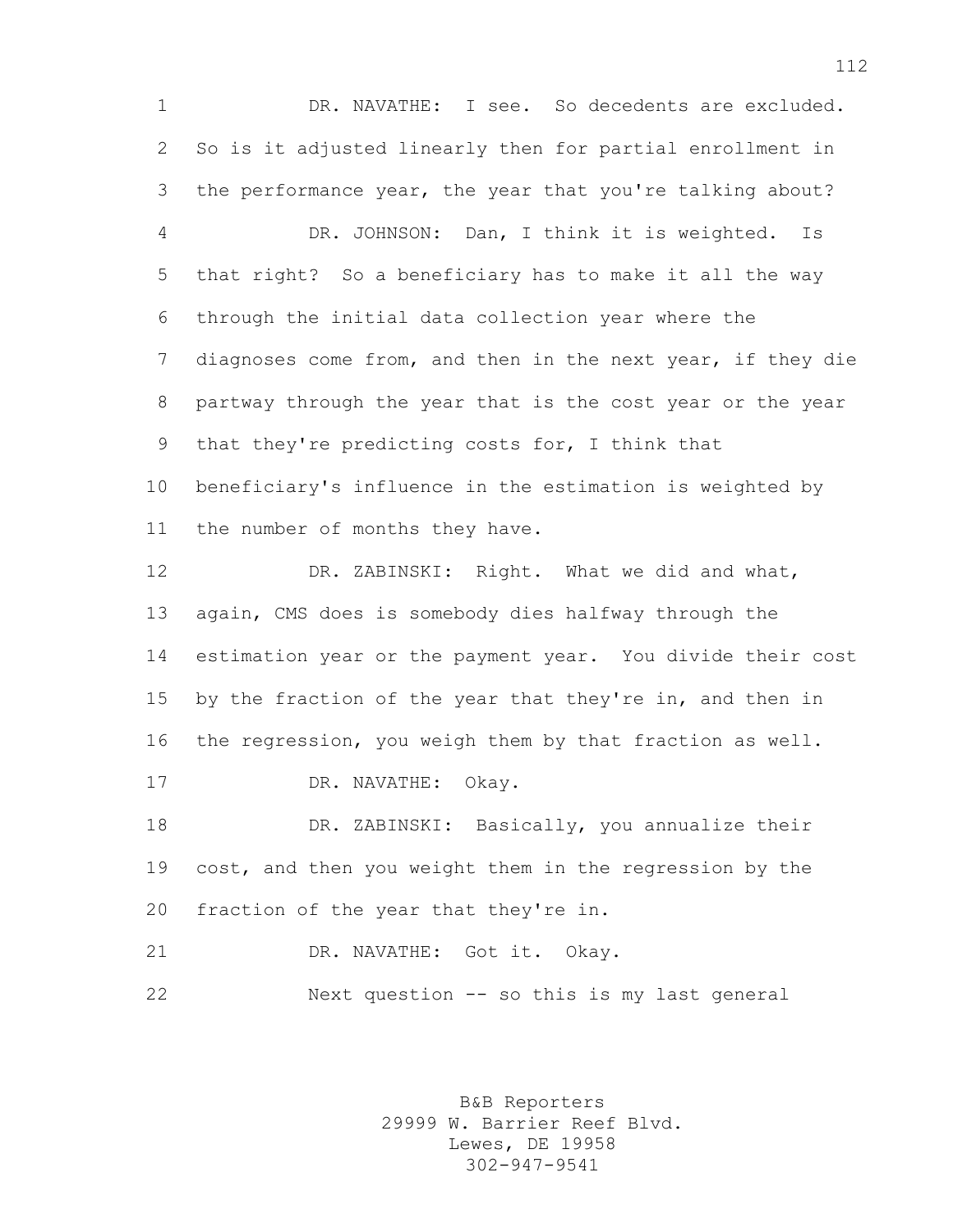question and then I have a couple of questions on specific stuff from the McGuire paper. So am I correct that all the HCCs have a coefficient that is greater than zero, and if that's correct then how is that being guaranteed?

 DR. ZABINSKI: Well, once again we follow CMS's method always. If a variable has a negative coefficient it is not included in the model. It's just simply excluded. They throw it out and then they start over and re-estimate. 9 DR. NAVATHE: And each beneficiary -- so, for example, if you use another comorbidity score, like the Elixhauser comorbidity score, obesity has a negative coefficient in the Elixhauser model, so it's negatively correlated with in-hospital death, for example, in that example. So here if obesity were an HCC or a CC and it had a negative coefficient, then they would exclude it and then re-estimate the model?

 DR. ZABINSKI: Yes, but I don't know if this makes you feel better. It actually has a positive coefficient, so it's included.

 DR. NAVATHE: Okay. Right. Oh, the obesity specifically, but just using it as an -- okay.

DR. ZABINSKI: Right.

B&B Reporters 29999 W. Barrier Reef Blvd. Lewes, DE 19958 302-947-9541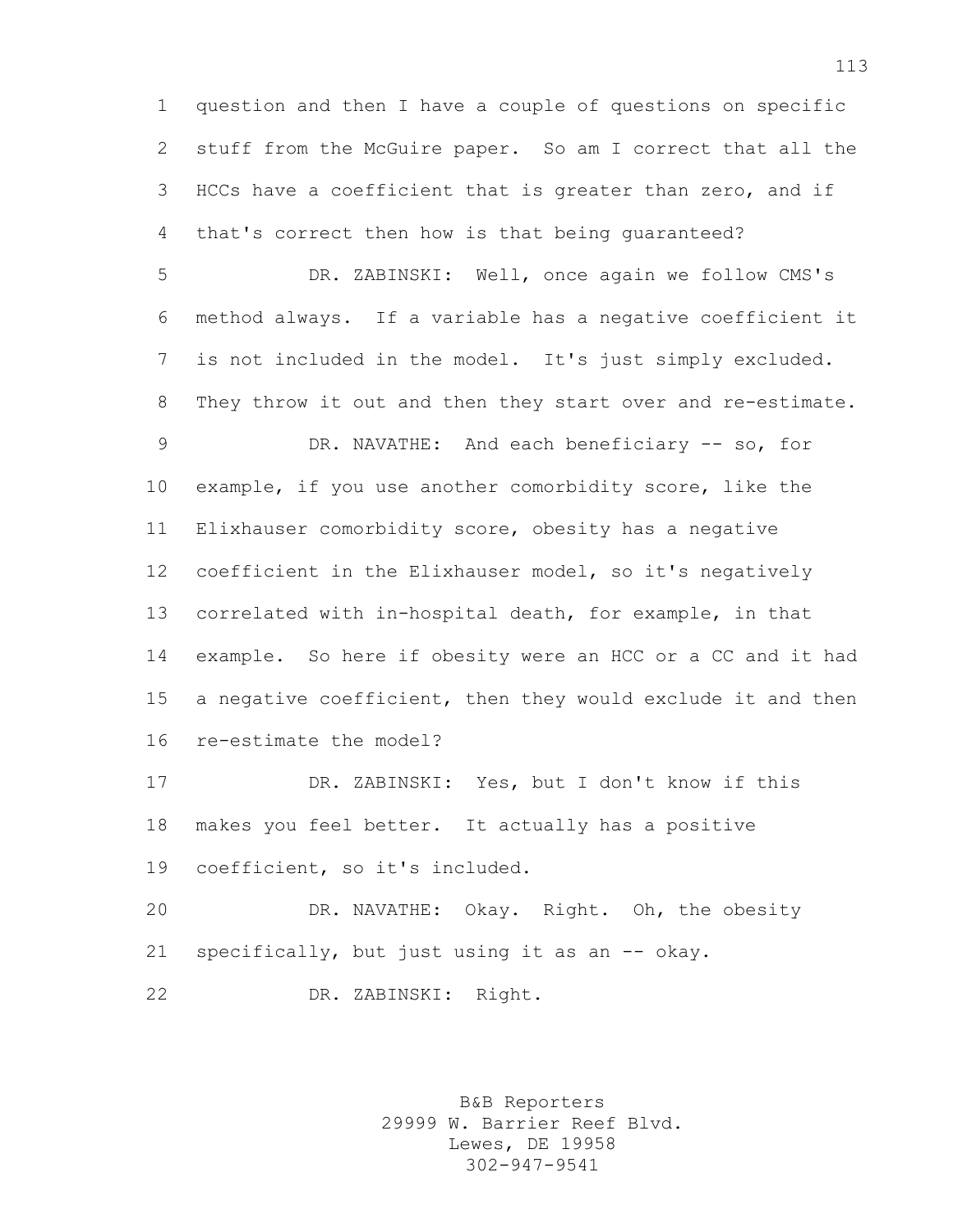DR. JOHNSON: And each beneficiary has a coefficient on their age and gender category, and all of those coefficients are positive. So the lowest coefficient would be the lowest age and gender, no HCC in the score. DR. NAVATHE: Right. Okay. Thanks, Andy, for

that clarification.

7 On Slide 7, if it's possible to go there, I was curious, this is using the methodology. The point was made -- I'm sorry, maybe it's the -- yeah, so in Step 3 and Step 4 here, you're saying you're applying the loss to individuals with the most underpredicted costs and the most overpredicted costs to get to that aggregate of 2 percent. How is that happening? I think in the paper it refers to an iterative process, but hypothetically speaking you could start with the most extreme individuals and correct them fully, or you could correct them partially. So is there a particular methodology that's being used to arrive at what that individual correction looks like?

 DR. ZABINSKI: Let's see. I'm a little confused by the question.

 DR. NAVATHE: My question basically is, what is the algorithm that was used? What was the methodology that

> B&B Reporters 29999 W. Barrier Reef Blvd. Lewes, DE 19958 302-947-9541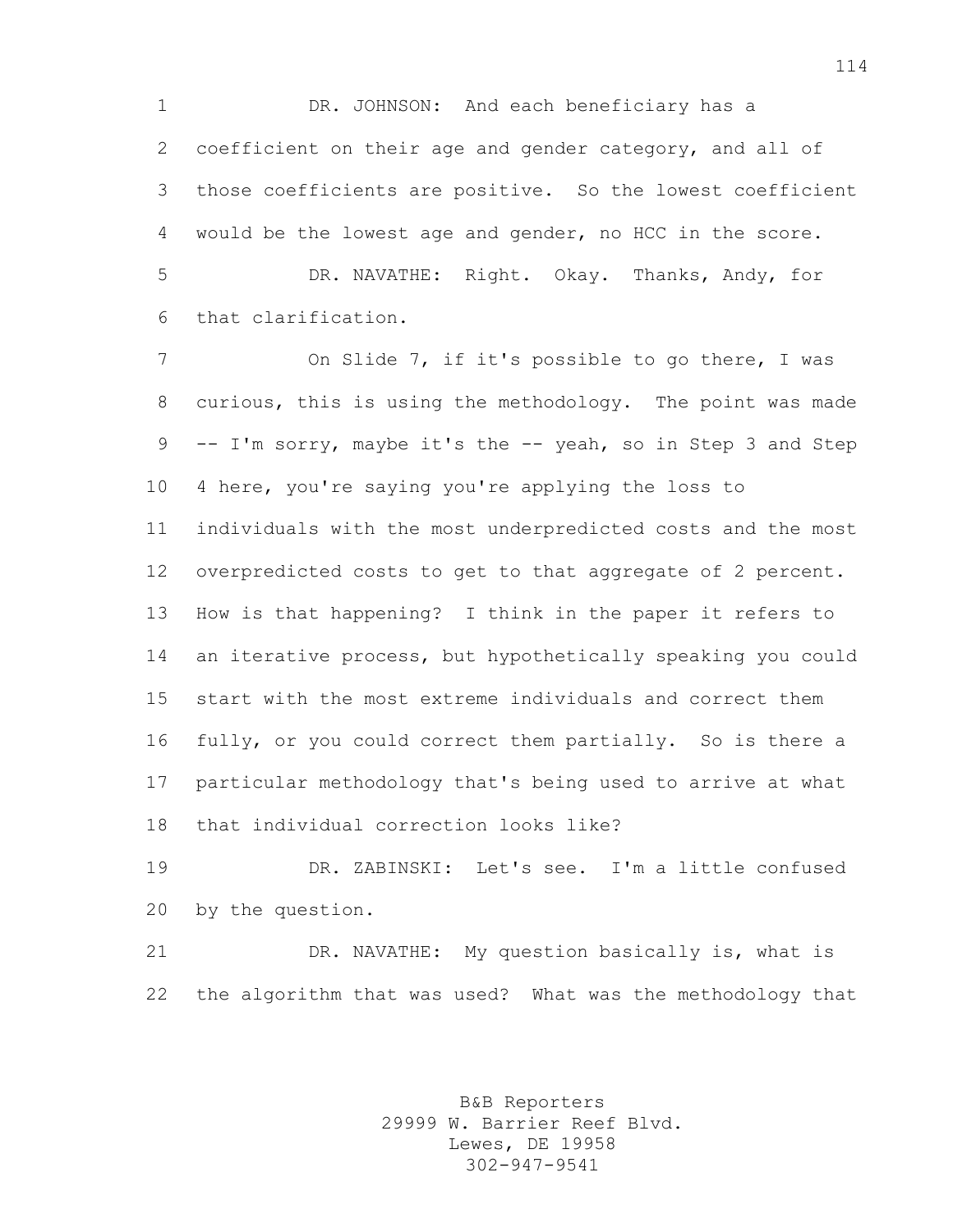was used to allocate the 2 percent adjustment to

individuals?

 DR. ZABINSKI: I see. Okay. Well, we determined ahead of time -- we could have chosen any percentage we wanted, but we chose 2 percent of the adjustment for the overpredictions and 2 percent of the adjustment for the underpredictions. You know, that's just what we decided on. And it was just a lot of it a trial-and-error method. We just tried to identify a limit. You know, we just ordered the data from the largest overpredictions to the smallest and just made an initial guess, you know, where a 2 percent aggregate would be, and if that didn't go we tried a different line. And we were able to narrow it down, through trial and error, to determine basically what we called the loss limit, you know, the limit beyond which, you know, costs are adjusted.

 You know, so it was a trial-and-error method. I'm not sure if this is answering your question or not. DR. NAVATHE: So, in other words, if I'm understanding what you're saying, in fact, if you go to Slide 8, the reason that we end up with a higher threshold for overpredictions than underpredictions is because the

> B&B Reporters 29999 W. Barrier Reef Blvd. Lewes, DE 19958 302-947-9541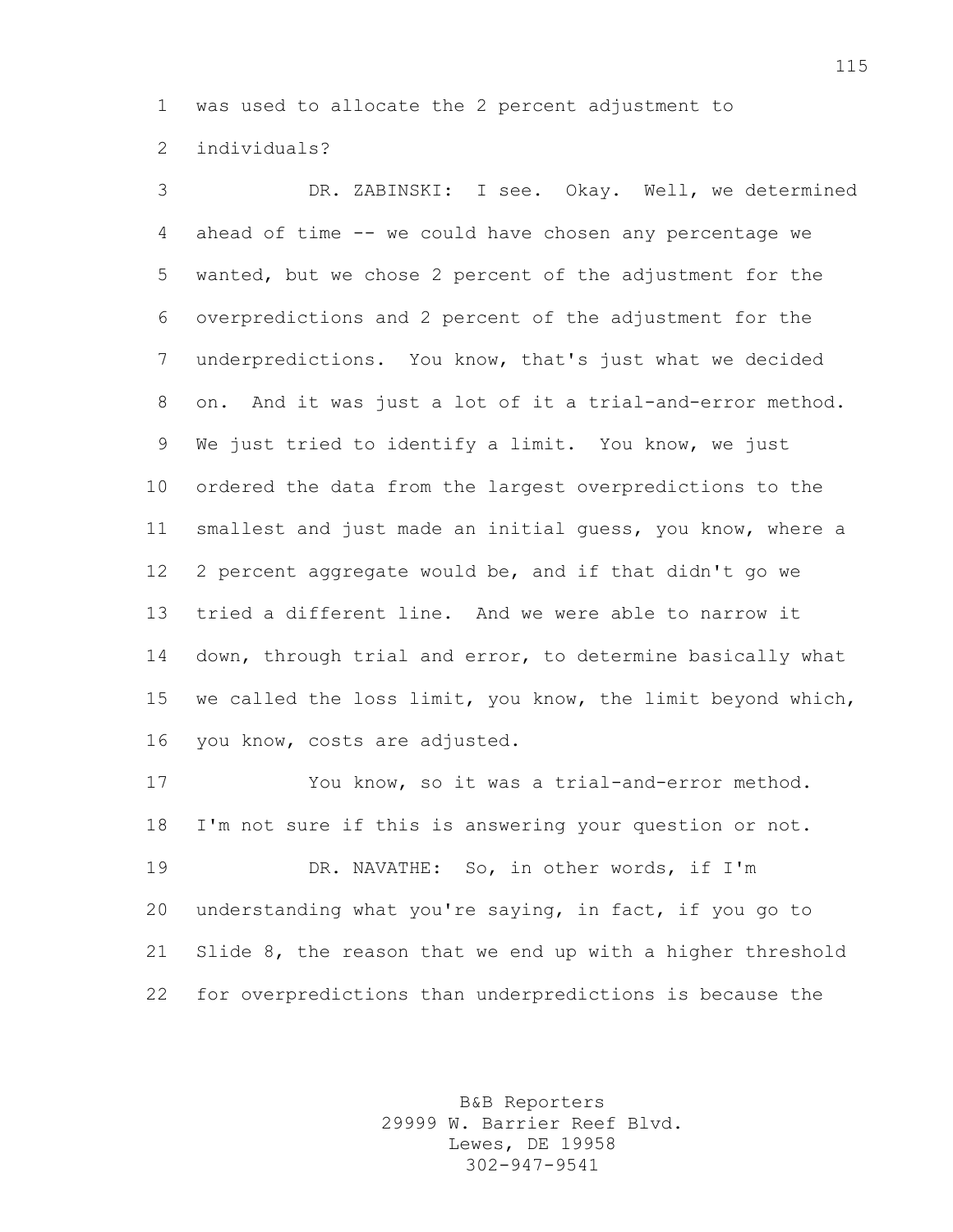distribution is skewed and it basically is different for overpredictions. It's higher for overpredictions because you have a lot more overprediction on the extreme end. And so there is a smaller number of individuals who have overpredictions that were actually applied this correction for.

DR. ZABINSKI: Correct.

 DR. NAVATHE: Am I correct? Am I understanding that correctly? And so we're trying to evenly distribute above a particular cap as a way to sort of operationalize this adjustment, as opposed to having some sort of -- you could imagine, to optimize R squared, that we could actually have a different way that we might try to do this, but we're trying to keep it simple, I guess in the context of this reinsurance frame. Correct?

DR. ZABINSKI: That's correct.

 DR. NAVATHE: Okay. Those are all my questions. Thank you for putting up with me.

DR. CHERNEW: Dana?

MS. KELLEY: Paul is next.

 DR. PAUL GINSBURG: Thanks. This is a really fascinating idea that you've brought up, and we should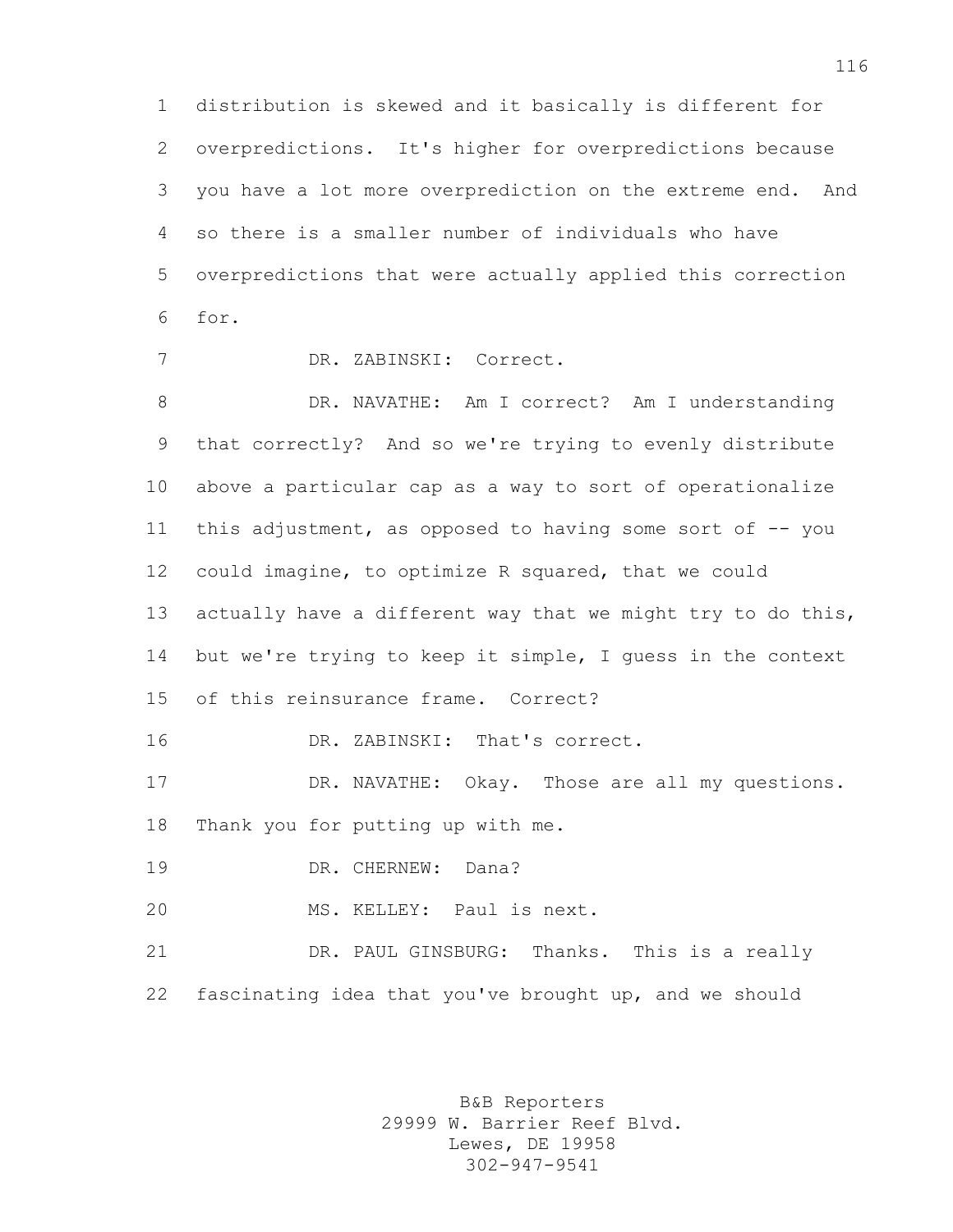really work on it because I think the potential is very large.

 And I have two questions. One is that, you know, as you imagined in response to Amol, you know, that 2 percent was, you know, kind of -- that's the number you worked with. Any thoughts about whether, you know, what would be the effect of going to a smaller versus a larger number, as far as desirable or undesirable outcomes? DR. ZABINSKI: Not at this point. You know, I guess we chose 2 percent because that's what McGuire did in their analysis. But, you know, 1 percent might be better. I don't know. I haven't really considered that. I'm not sure if Andy has. We haven't talked about it. DR. JOHNSON: We haven't talked about it. I think the best way to go about it would be to simulate those other sizes of the redistribution, like maybe 1 percent and 3 percent, and see what the effect is on the accuracy of the statistics. DR. PAUL GINSBURG: Good. There's certainly -- DR. CHERNEW: I think -- DR. PAUL GINSBURG: Go ahead.

DR. CHERNEW: Yeah, exactly. I think the key

B&B Reporters 29999 W. Barrier Reef Blvd. Lewes, DE 19958 302-947-9541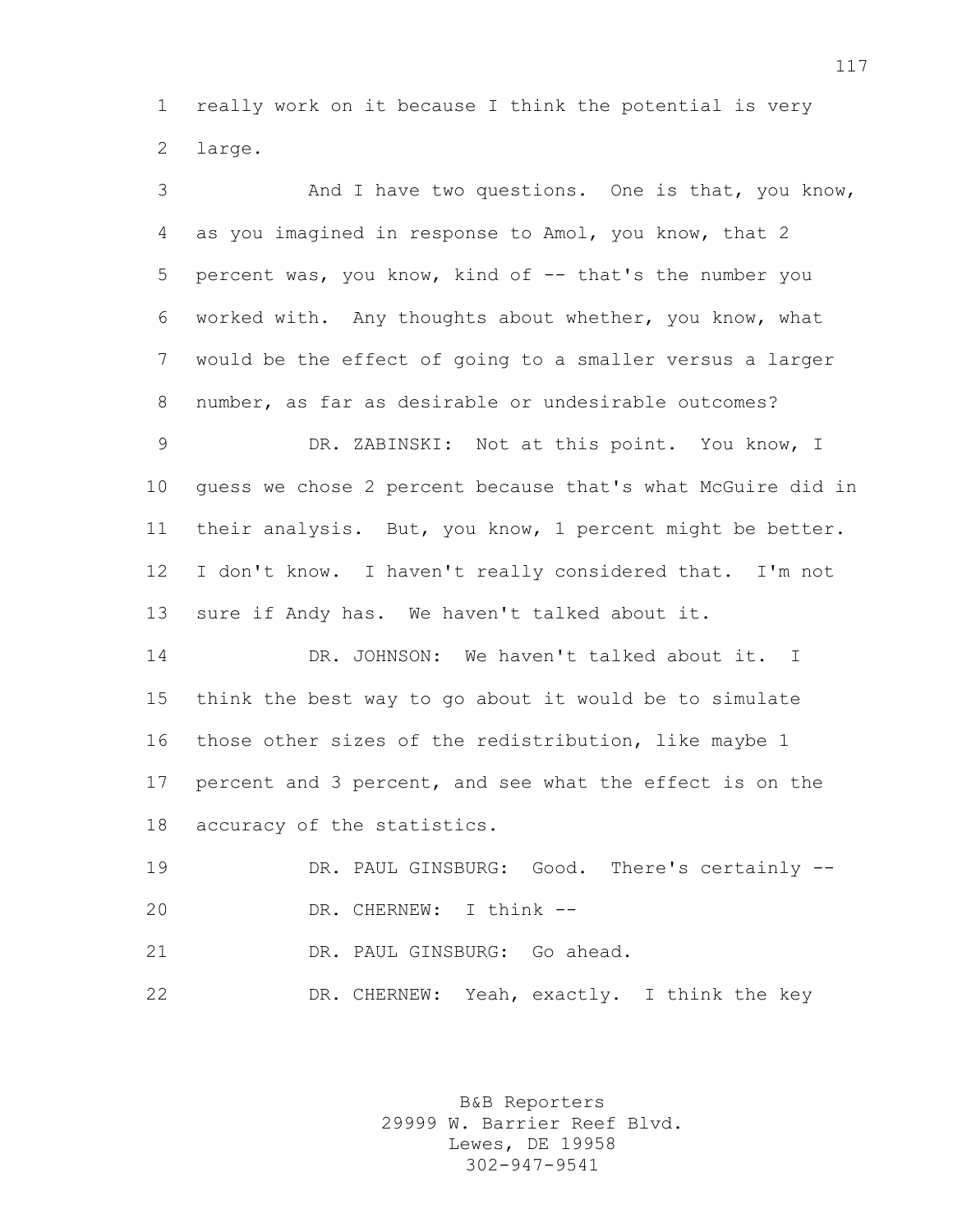thing here is we can do a lot once we sort of outline what is basically going on, and that can come up much later when we see it. I think the broader point is to give people a sense of what this sort of technical adjustment is, and I think as we go through the Round 1 questions I fear we are going to see some more questions about trying to figure out, along Amol's line, what actually happened and why. But I might be wrong.

Is that okay, Paul?

 DR. PAUL GINSBURG: Yeah. Yeah, that's okay. 11 The other question I have was as far as, you know, obviously to implement this you would need to be collecting cost data from MA plans, that is not done today. Could you comment on how challenging that would be, what would be involved?

 DR. JOHNSON: So the way that we are thinking of implementing it would not be using the MA cost data. It would be just sticking with the current configuration, where the fee-for-service data is the basis for calibrating the coefficients. And so this adjustment would be used as long as the fee-for-service data is the basis for the risk model. I guess there would be a different consideration as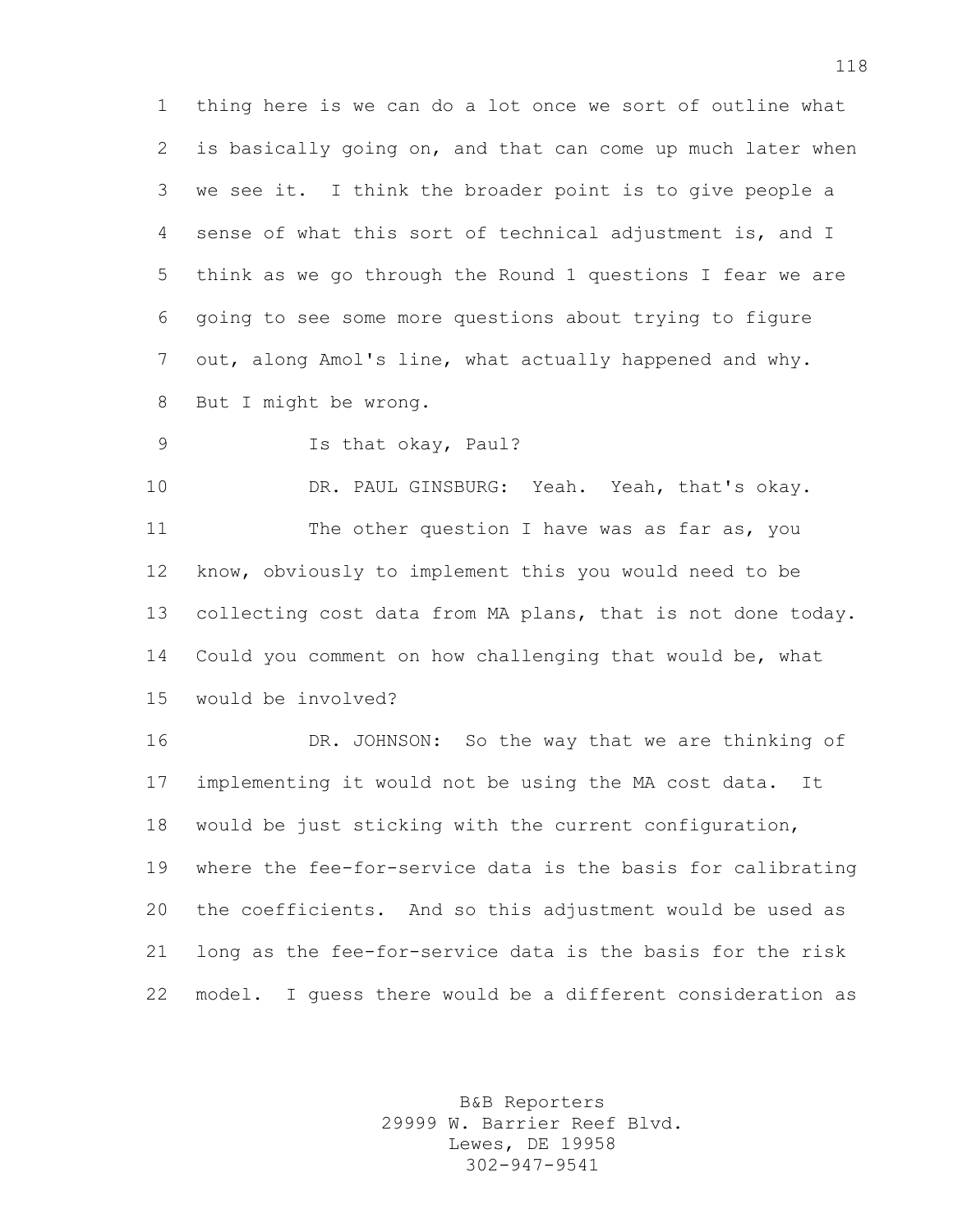to what the effect would be under an MA cost-based risk model, but that's not something we've talked much about. Dan? DR. ZABINSKI: No more to add. DR. PAUL GINSBURG: Okay. Thanks. MS. KELLEY: Okay. I have Bruce next. 7 MR. PYENSON: Thank you very much. This is really terrific work, Dan and Andy, and I thought it was very clearly laid out, a very complicated process. I've got a couple of basic questions. In the paper you describe that you have not assumed transactions outside, such as reinsurance. I think that's what you said. And you discussed how you've redistributed, if you will, the claims that you took out, sort of spread them back into the mix. So, of course, the coefficients change.

 First off, did I get that right, because I was confused about that this was not going to affect payment transactions outside risk adjustment.

 DR. JOHNSON: That's correct. This would be another step. Each time CMS calibrates the model using the fee-for-service data this would be an additional step they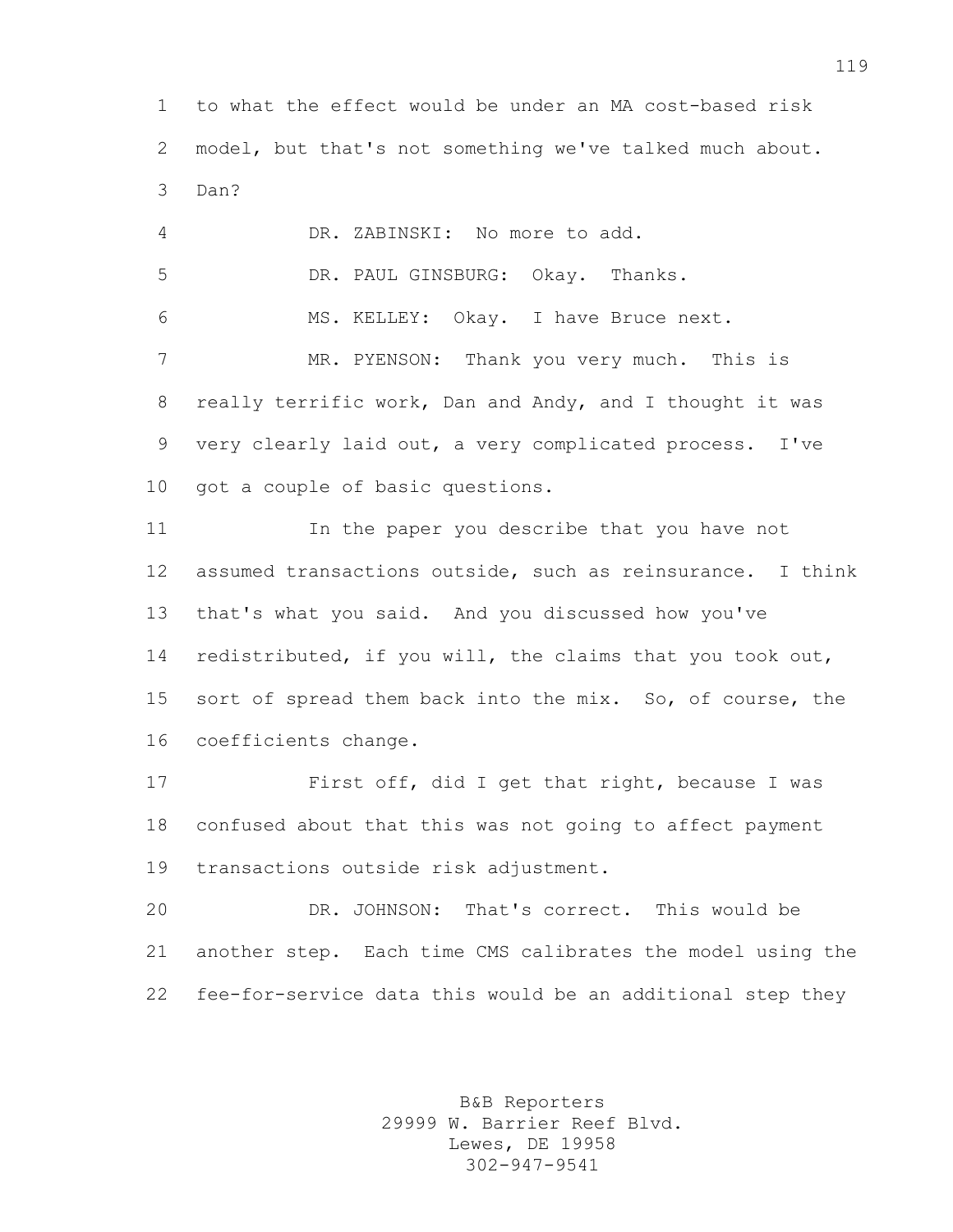do during that process.

 MR. PYENSON: So that's the advantage of, you're not setting up a reinsurance program which has, you know, a whole nother set of complexity.

 Now about 15 percent of beneficiaries, non-duals, at least, don't have any claims in a year, to Amol's point. So a lot more of that spreading in terms of people would come from probably those people who are all outliers, low outliers as you defined it.

 So what I think that means, you know, it's hard to know how coefficients get readjusted in multiple regression, but I suspect that this puts more weight into the demographic factors and the eligibility factors, but I could be wrong. Did that happen? Did those coefficients go up?

 DR. ZABINSKI: Yes, they did, some. It wasn't huge but yeah, they went up.

 MR. PYENSON: Okay. So that sort of picked up the extra amount, so thank you. Those were my

methodological questions.

 MS. KELLEY: All right. I have David next. DR. GRABOWSKI: Great. Thanks. I'm also very

> B&B Reporters 29999 W. Barrier Reef Blvd. Lewes, DE 19958 302-947-9541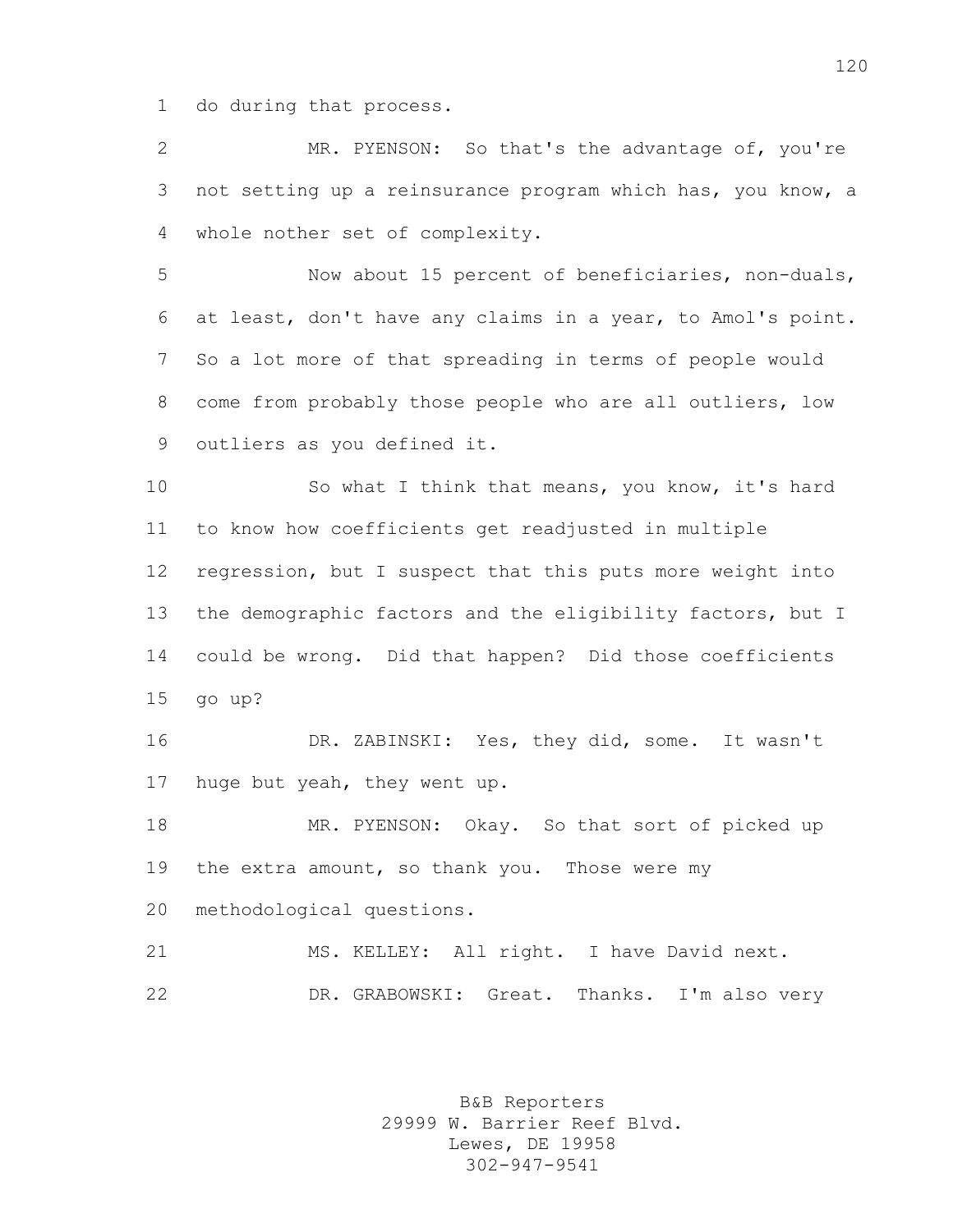excited about this technical adjustment. I'm glad we're pursuing this work.

 I had a question, and I don't know if this falls into the bucket. Mike just wanted to cut off of Paul's, so, Mike, if this is inappropriate. But I was just trying to think through this of like where the under- and 7 overpayments and types of beneficiaries -- and I know, as Bruce was just saying, some of the demographics goes, you know, race, ethnicity, area factors like urban and rural. Did you push it all on this to sort of think about kind of stepping back other characteristics, if that makes sense? DR. ZABINSKI: Not for this specific analysis. We are, to some degree, considering some sort of area deprivation, perhaps, and how that fits with risk adjustment, but that's still in the planning stages. **DR. JOHNSON:** David, just to understand, is what you're talking about like an impact analysis about how the changes would show up among different areas or different types of beneficiaries? We haven't done that yet. DR. GRABOWSKI: Right. 21 MS. KELLEY: Larry. DR. CASALINO: Yeah, just an echo, really. I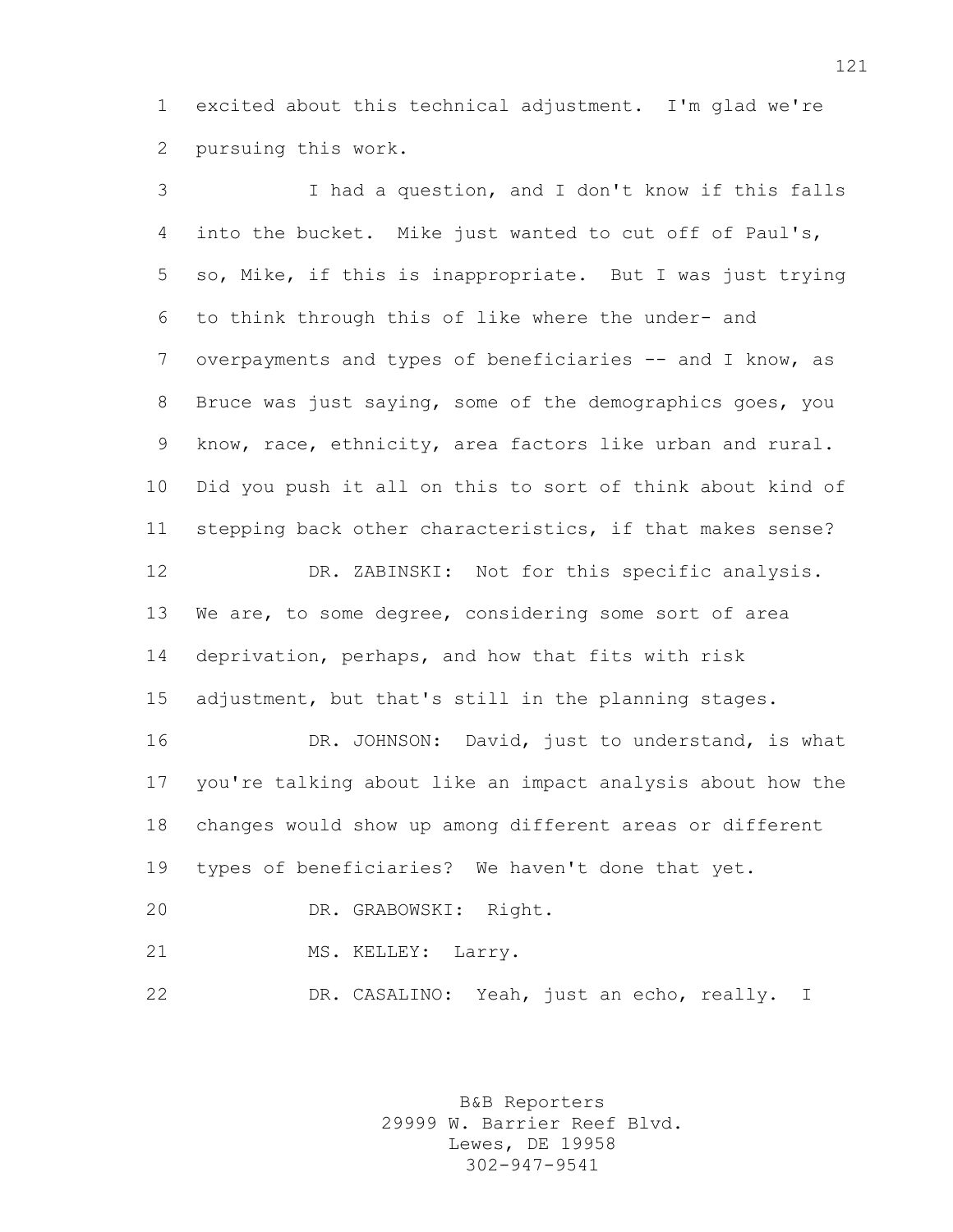think this is very interesting work, laid out very clearly. I really appreciated it, and I think it's going to lead to some good things. And I would just echo Paul and, I think, Amol, in suggesting some, I just call them sensitivity analyses -- what happens if you simulate insurance at 3 percent or 1 percent, for example. That's all I have to say.

8 MS. KELLEY: Pat.

9 MS. WANG: Thank you. So great effort and initiative and goal to improve the accuracy of risk adjustment.

 The thing I guess I wanted to ask, because the way that I think I understand this is that you kind of used the current CMS model, and this was, I'll call it the tweak. It's more than a tweak, but this was the thing that was different. You didn't change other elements of the model that CMS currently uses? Okay.

 You know, I don't know, but my understanding is that risk scores today are based on 2014 diagnosis codes and 2015 fee-for-service costs. The diagnosis codes were derived from ICD-9. They've been crosswalked sort of mechanically, I guess, to ICD-10. But I just wondered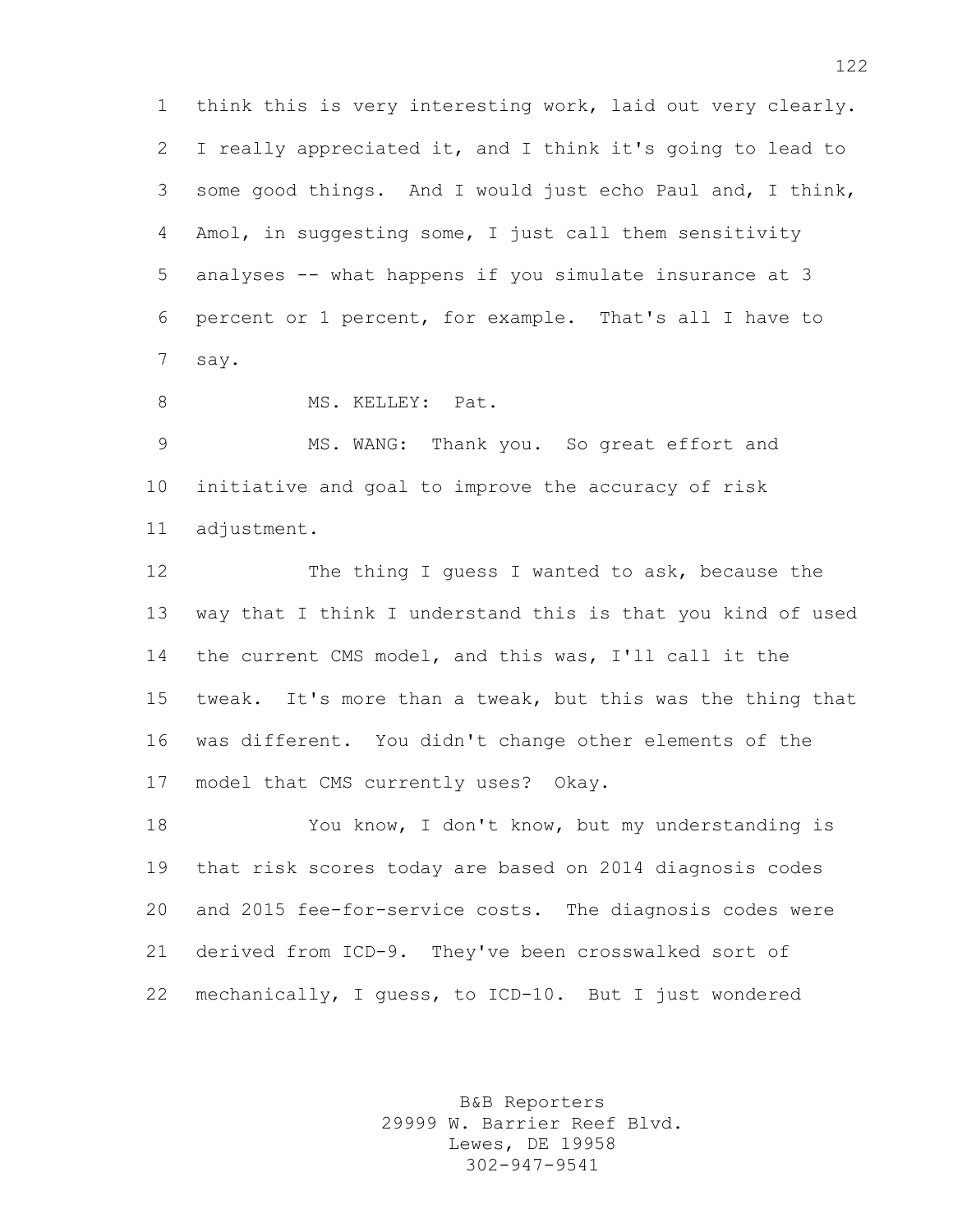whether, in the effort to improve the accuracy of the system you considered whether or not that basic construct, 2014 costs and crosswalked with 2015 -- excuse me, reverse, ICD-9 to ICD-10, was actually, whether there might be potential in updating some of those elements of the current model that could push accuracy before you applied this additional step.

8 DR. JOHNSON: I think that's right, and I'm not sure. Initially I thought that they might be waiting until a year in which they didn't have to use any data related to 2015, which is the year that they switched from ICD-9 to ICD-10 codes, but they could use much more recent data where all of the diagnostic data collection year is based on ICD-10 codes and the cost information is also based on ICD-10 codes and related claims.

 We hadn't talked about that in this context, but I think you're right, that updating the model for more recent data. And Dan can correct me, we used data that aligns with the 2019 risk scores, so we used 2018 diagnoses and 2019 costs in our analysis.

 MS. WANG: How interesting. So if this methodology or construct were adopted by CMS, they would be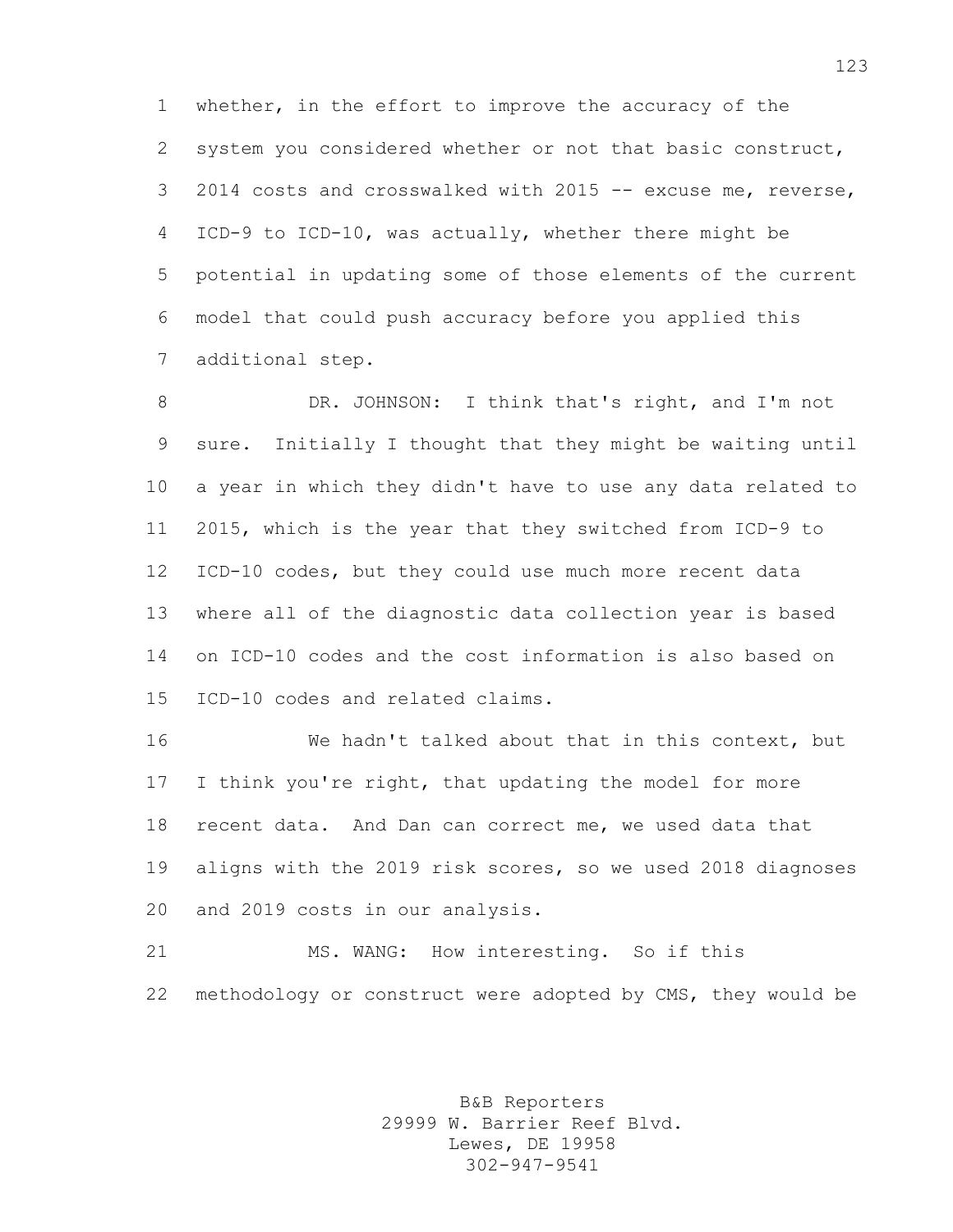applying it, at least under the current construct, to a completely different cost basis and HCC mapping.

 DR. JOHNSON: I think the two methodological decisions are separate. So I would not suggest that they do that, but theoretically they could continue to use the same 2014-2015 data with the method we're describing today. They could also use updated data without the method we're describing today, or they could do both. I would guess that doing both would be the biggest improvement in accuracy for the model.

 MS. WANG: Okay. That, it seems to me -- this is a Round 2 comment -- that seems to me an important thing to include in any potential recommendation.

 The other question I had, and this is around the 2 percent, and you answered the question about how you came up with 2 percent, I just wonder, does it make sense or is there a place in looking at outliers to look at sort of how duals, full duals, and also partial duals and non-duals sort of distribute in that outlier scheme? This is the aggregate, I understand, but I just wonder whether there is more to be gleaned about when you isolate those populations, because you know, they would certainly be on

> B&B Reporters 29999 W. Barrier Reef Blvd. Lewes, DE 19958 302-947-9541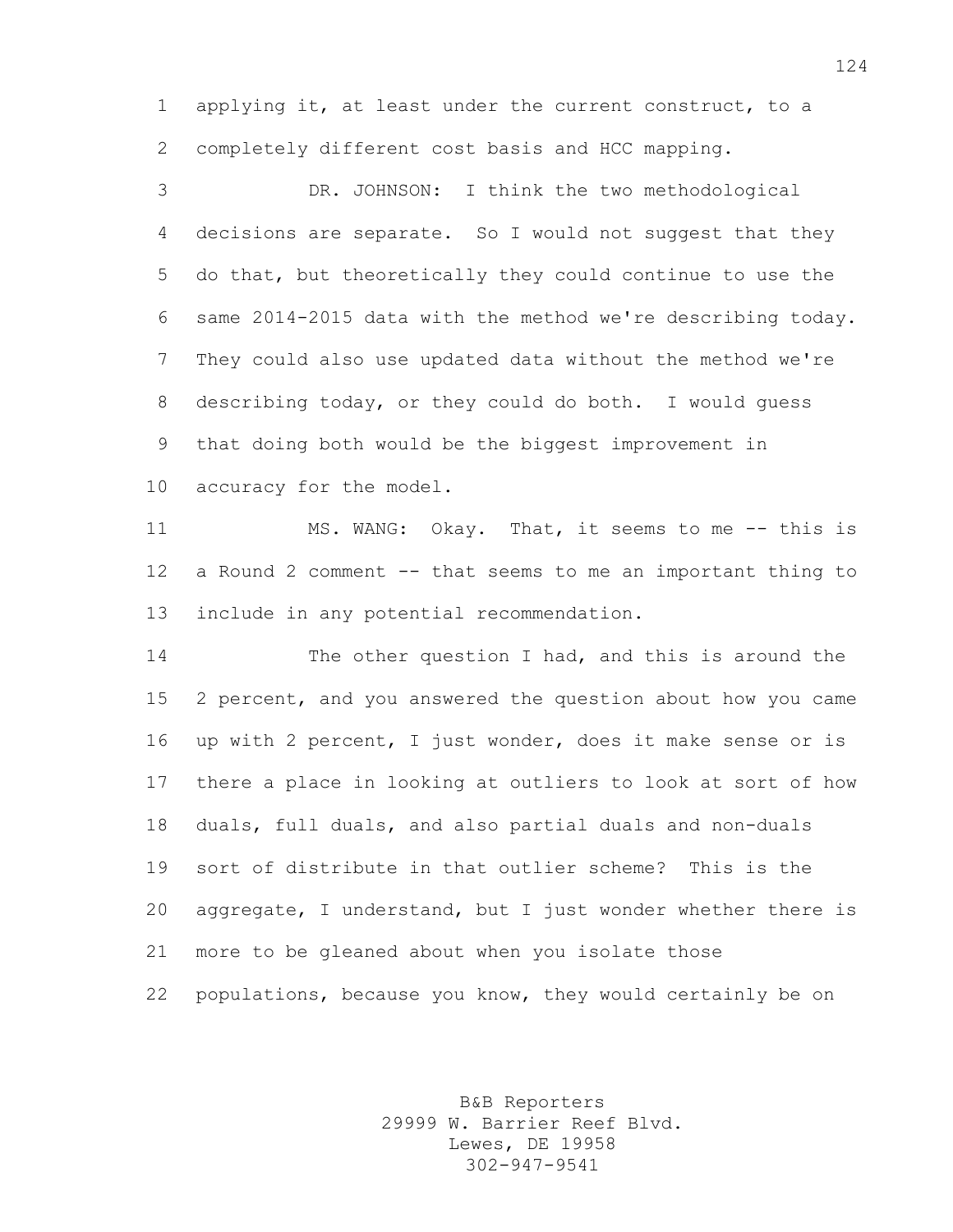the higher end, I guess, on the outlier, of utilization. But I just wondered whether you thought there could be value in looking at them separately, to understand how they fit into this.

 DR. ZABINSKI: Well, the way CMS has set up the CMS HCC risk adjustment, they have separate models for, you know, partial duals, full duals, and non-duals, and we're looking at a non-dual population, because that's the biggest population of all seven models that CMS uses.

 So you apply this to the existing models that CMS uses. You know, there's not sort of a distribution of duals, because you're going to be looking at either all duals or no duals in your file that you're analyzing. So within the context of the way risk adjustment is done right now it's not something you could do.

 MS. WANG: Okay. You know, I don't understand the methodological things here, but I think, Dan, you said you couldn't do it. But if there were a way to do it, maybe the 2 percent turns into 4 percent, or maybe it turns into 1/2 percent. I don't know. There might be a very different pattern when you looked at duals, full duals, separately, partial duals. I think that those are two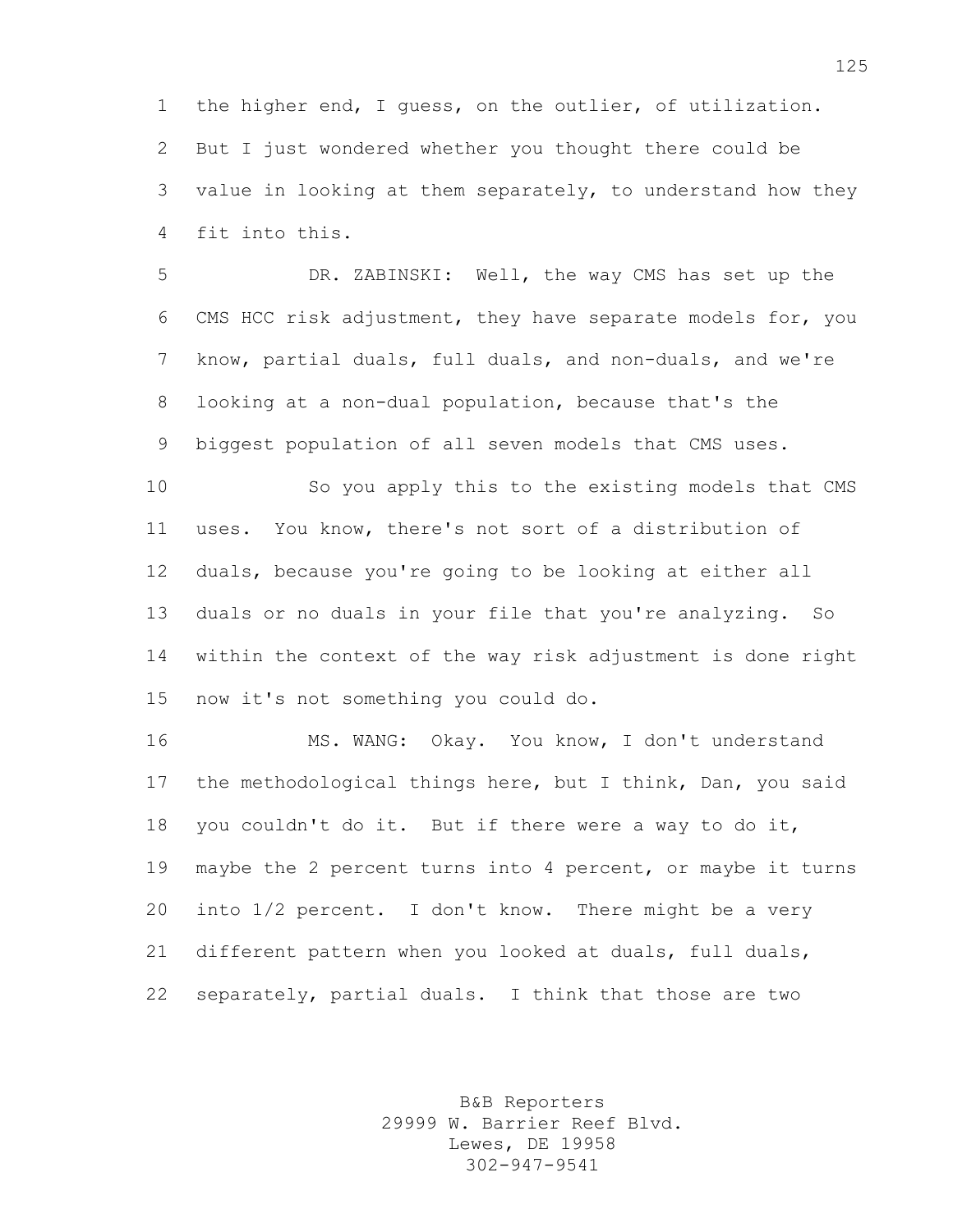important populations.

 DR. JOHNSON: Technically, I think, you know, in the CMS models there's -- what? -- six community models: aged and disabled and then divided by non-partial and full duals. So, effectively, you could take each of those six populations and do a -- make the adjustments to their cost data for each of those six models separately, and so that it wouldn't be as though you are taking a whole population, cutting off a certain type or a set of beneficiaries that would only affect a certain model and not affect the other models. I think that would be something we could do. And to be clear, Dan, I think the way we did it, we only looked at the one population or one model, so we wouldn't have cut 14 off a certain type of beneficiary or, you know, to put it differently, the redistributions for reinsurance repayments weren't disproportionately among one type of beneficiary, because we already were starting with just the one type of beneficiary for the model we looked at. MS. WANG: All right. Thank you.

DR. CHERNEW: So I think now we're ready to go to

Round 2. Is that right?

MS. KELLEY: Yes.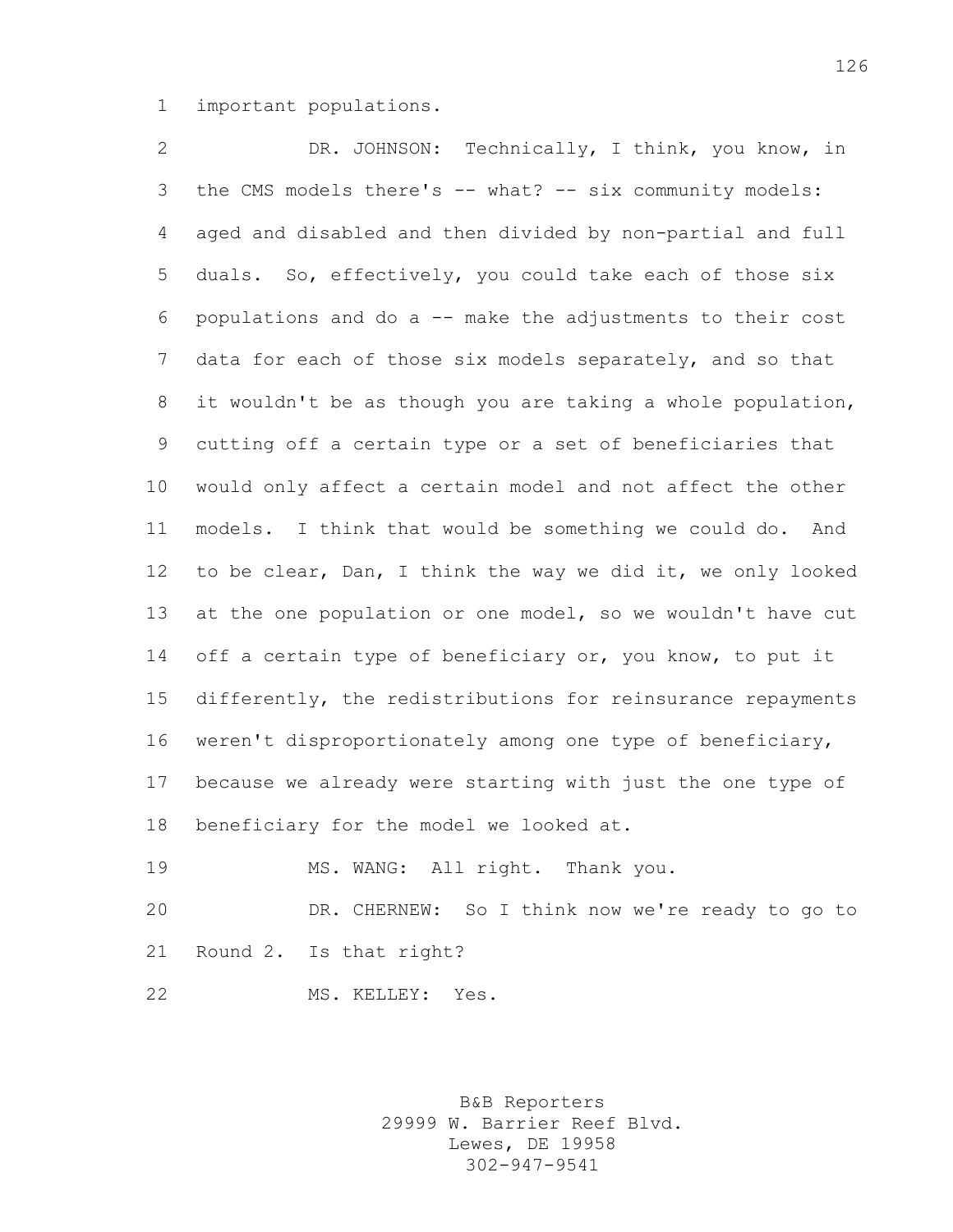1 DR. CHERNEW: Okay.

MS. KELLEY: Brian is first.

 DR. DeBUSK: First of all, Dan and Andy, absolutely loved the chapter, and I hope you're going to have a really positive experience from this presentation overall. The work's greatly appreciated, and I hope we pursue this area more.

8 I think this is a really novel approach that you guys did in the paper, particularly the way you iteratively backed into the stop and reinsurance limits. I think that was -- or the repayment and reinsurance limits. I think that was really, really clever. And, in general, I was really, really excited to see more nonlinear thinking in how these models are fit and how these models are designed anyway, because I suspect that the companies -- the MA plans aren't using or restricting themselves to linear models for sure. So, again, I was really, really excited to see you guys move in that direction.

19 I did want to mention, if I'm reading the chapter correctly, your approach would require some type of settle- up from the MA company, because by de-emphasizing the outliers, obviously you're going to fit the middle much

> B&B Reporters 29999 W. Barrier Reef Blvd. Lewes, DE 19958 302-947-9541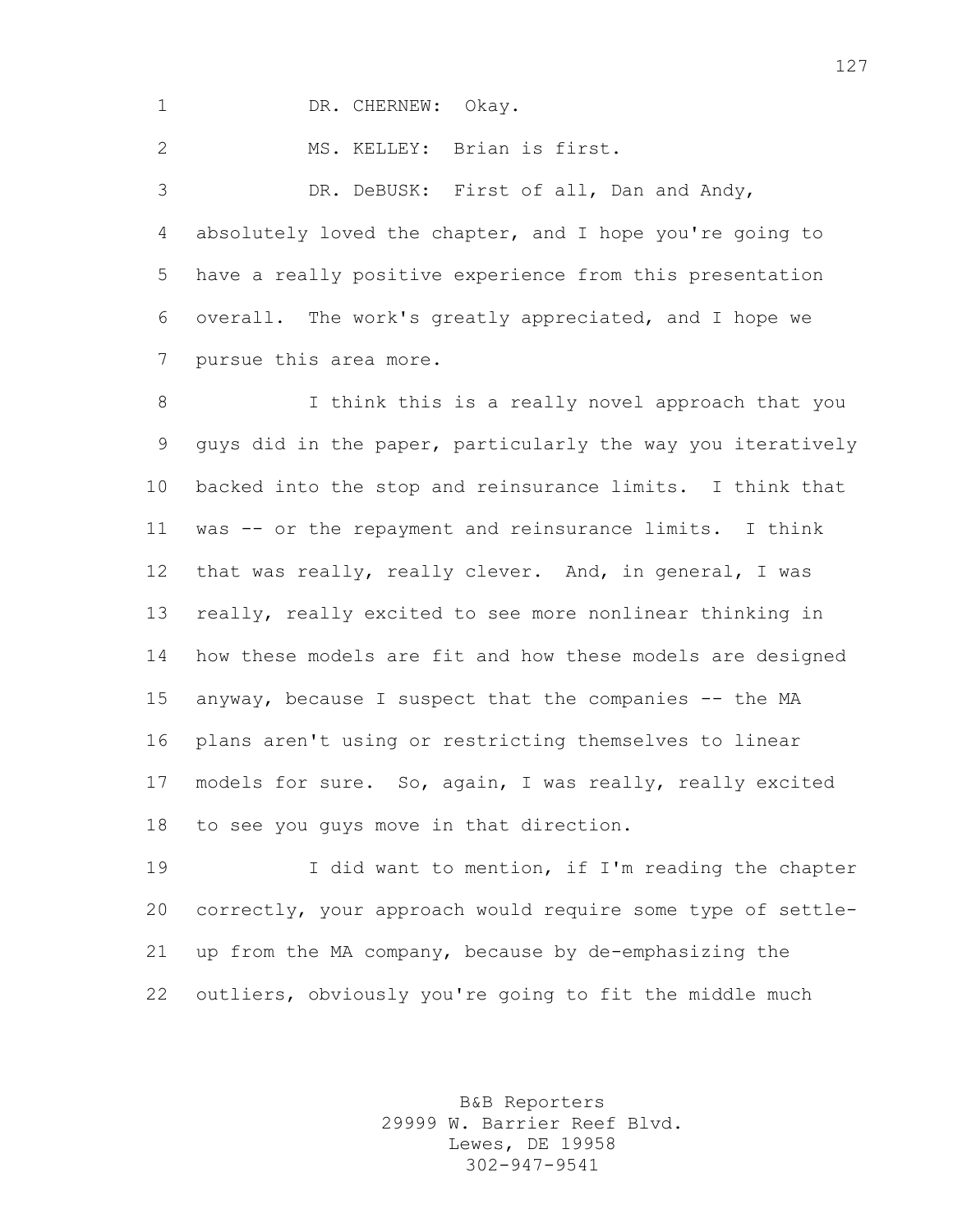better -- again, which I think is clever, novel, and really a good thing. But walking those caps down would actually make the value of either selecting an underspender or avoid an overspender more valuable.

 So, again, I think adding settle-up -- and I think that's what Paul was asking about when he was asking about the limits and how we would deal with people on the ends.

 The other thing in this topic that I want to mention, the McGuire paper talks about measuring persistence. I'm really excited to see that look at these persistent beneficiaries that either overspend or underspend year after year. And I hope that we'll do some more work there, too, because I think the real benefit of favorable selection or favorable avoidance -- because, again, it cuts both ways. I think the real benefit there is when plans can identify those persistent enrollees or persistent beneficiaries, because those are the ones, even if the HCC model overall is a reasonably good fit, if they don't qualify in your outlier area, those persistent beneficiaries are an ongoing source of consistent underspending or overspending, because, again, as you guys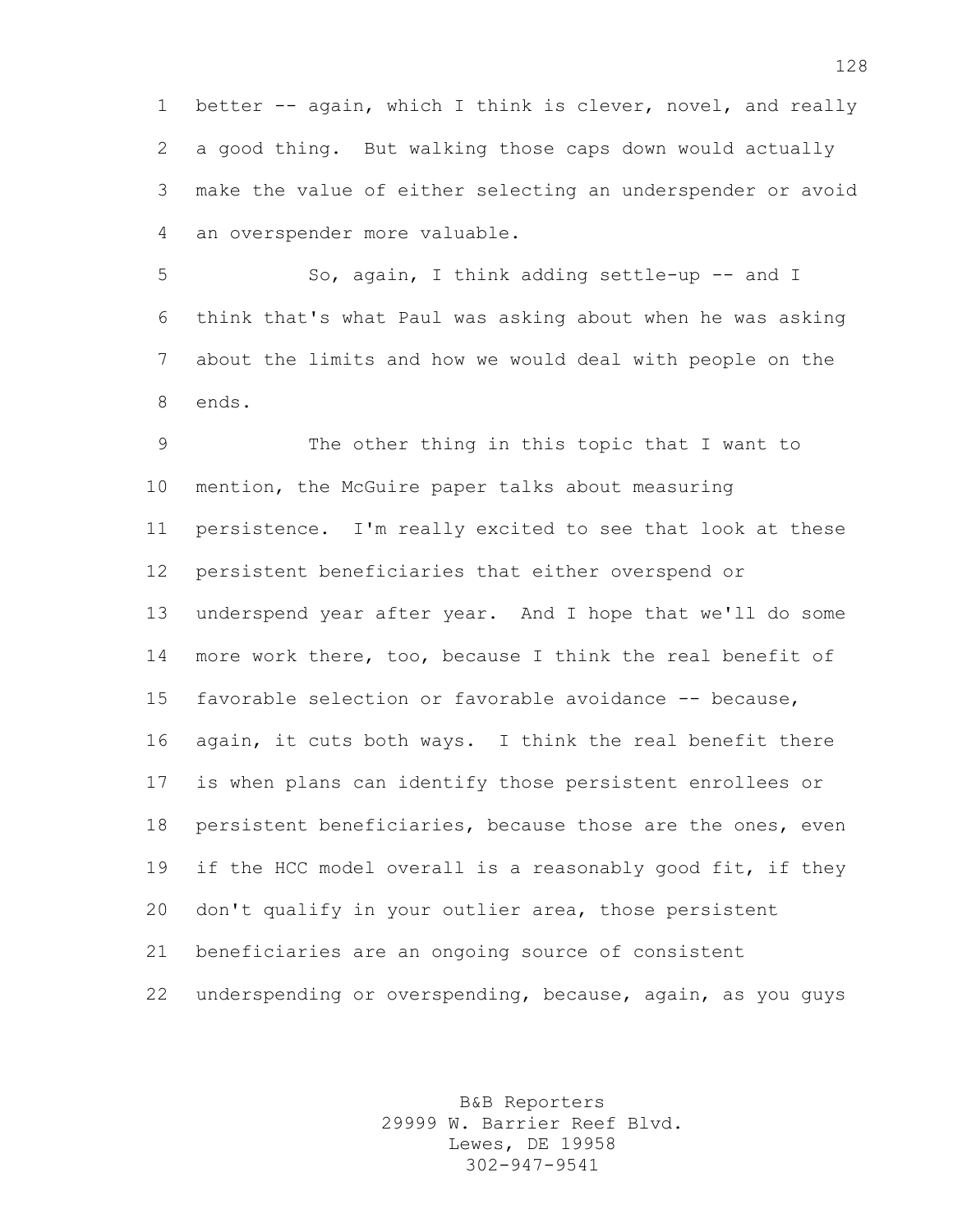mentioned in the paper, the HCC model itself doesn't try to pick per beneficiary spending. It's really trying to do average spending for a group that's within a general category of clinical conditions. You have to realize that this isn't really random. There is a correlation from beneficiary to beneficiary and from year to year.

7 But, again, love the work and really like what you guys are doing. Thank you.

 DR. JOHNSON: Thanks, Brian. I just wanted to say to the first part of your comment, we're not saying that there would be a settle-up in an actual payment transfer, that these adjustments would be made to the risk adjustment models that the initial payments to the plans would go out with the simulated reinsurance and repayment incorporated into them. Does that make sense with what you're saying? I may have misunderstood.

 DR. DeBUSK: It makes sense, but, for example, if you're going to have a model that focuses more on the mainstream beneficiaries, for example, that's less sensitive to the outliers, it would -- presumably it wouldn't fit the outliers as well as it would fit the mainstream -- or are you saying that by not trying to fit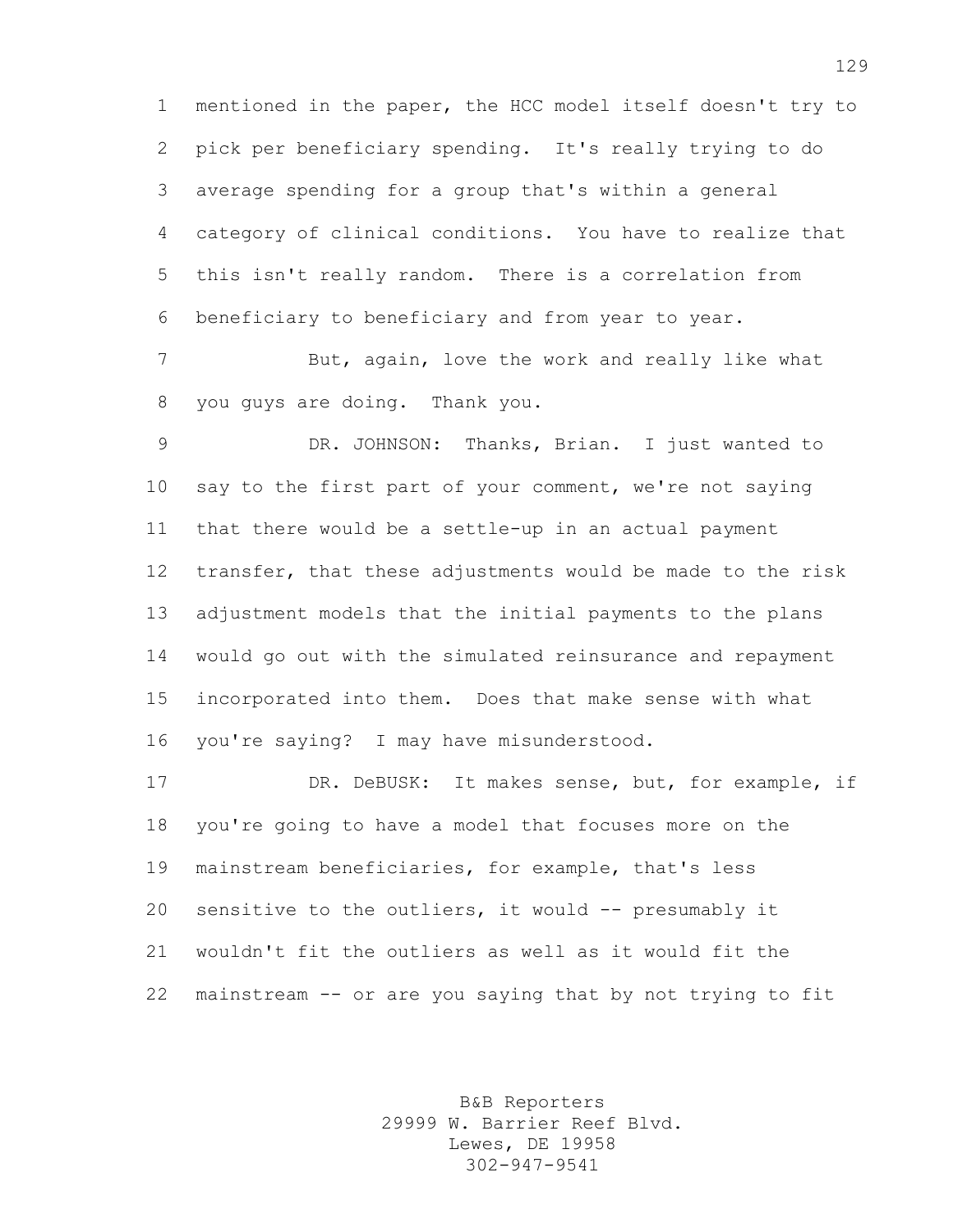the outliers, you actually got a better fit of the outliers?

 DR. JOHNSON: I got it. So I think you're not talking about an actual financial transfer and a settle-up, but the distribution of outliers.

DR. DeBUSK: Yes.

 DR. JOHNSON: I think it's possible that at the very tails, by de-emphasizing the importance of the outliers in the model calibration, that when it predicts those outliers, that there are some beneficiaries at the extreme tails that would actually have worse predictions overall. But I think, you know, the overall finding is that the improvement in accuracy across the entire distribution net of those potential worse predictions is a significant improvement. And so to the effect that those small -- and I think it has a pretty small share of beneficiaries who might have a worse prediction under the modification mainly because advanced numbers of the smallest 1 percent -- the top 1 percent and bottom 1 percent, on average the accuracy of that group improves. So it would have to be a small share of that 1 percent at the top and the bottom that would be --

> B&B Reporters 29999 W. Barrier Reef Blvd. Lewes, DE 19958 302-947-9541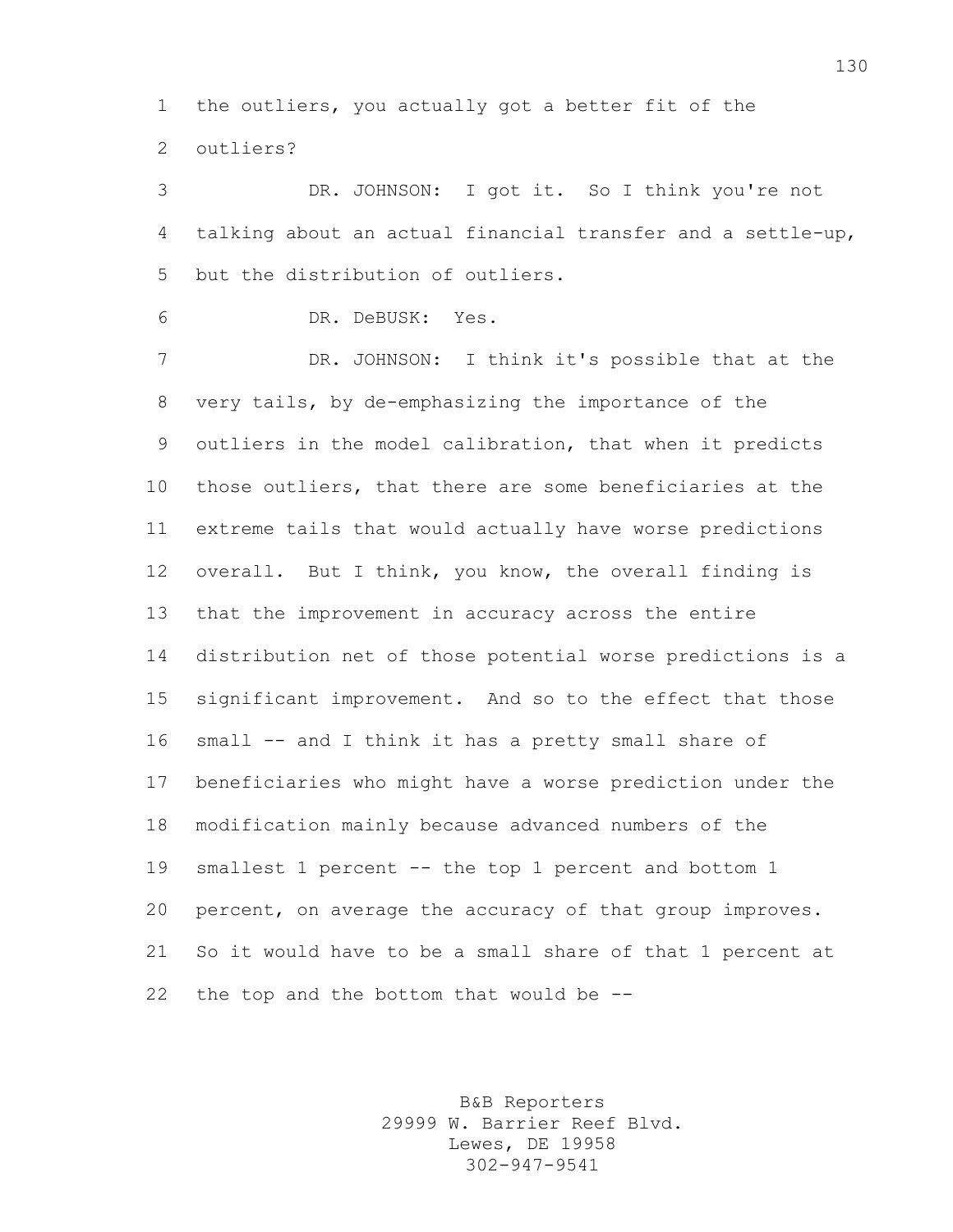DR. DeBUSK: Yeah, we're saying the same thing. Again, I totally -- the McGuire paper, for example, when they plotted those residuals, they only looked at the top 1 percent and the bottom 1 percent, but they didn't -- it isn't obvious the first time you read the paper that the 6 to 55 range -- or, no -- yeah, I think the 6 to 95 range was actually compressed into the center of that graph. But, again, it will make those people in that extreme 1 percent -- it will make the overprediction worse and the underprediction worse. But I'll send you some things offline.

 Again, love the work, love the paper. I'm a big fan. Thank you.

 DR. CHERNEW: Yeah, so let me just jump in and say one thing as we're about to get more comments. This issue of the extent to which there is or is not a reinsurance transfer and what that means for selection incentives will be, I think, the next step we have to take through in doing this. So that's just a general statement of where we are.

 The McGuire paper was actually designed for exchanges where there was separate reinsurance payments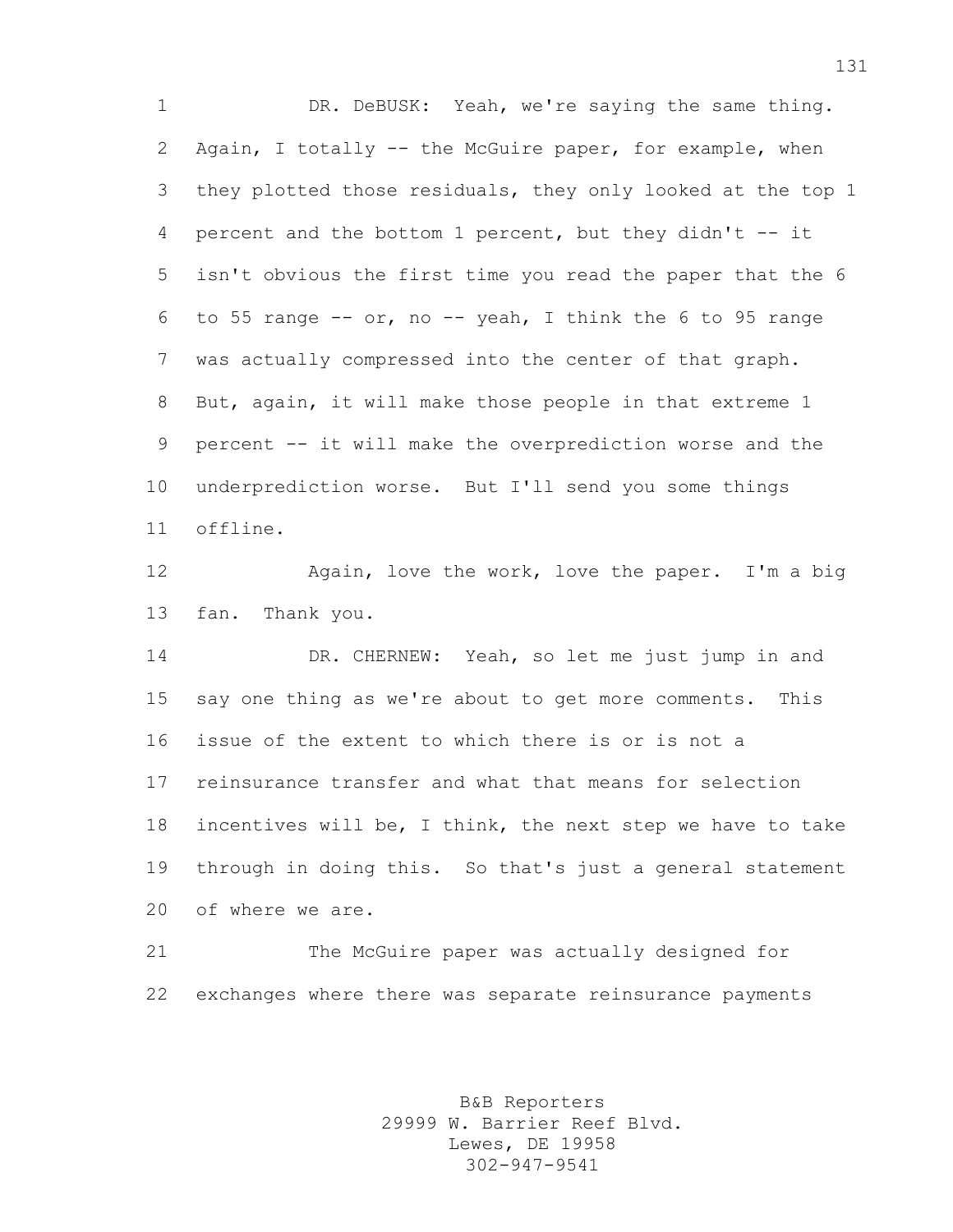going on. So this is the same idea but applied in a different setting with different institutional constraints. I think that's basically right, Andy. And we will continue to discuss the ramifications of that as we go through, but, Brian, as an aside, I think your points were spot-on. Thank you. Dana? 8 MS. KELLEY: I have Lynn next. MS. BARR: I just want to support this work. Thank you very much. I'm very supportive of the direction you're going and look forward to reading more about this. Thank you. 13 MS. KELLEY: Bruce? MR. PYENSON: Thank you. Just a note since I'm older than almost everyone else here that the risk adjustment within CMS has a long legacy, actually the HCCs do. And when risk adjustment was first being developed, computing power wasn't what it is today. And the use of least squares regression tends to emphasize outliers, especially the high outliers. And I think very similar results would happen with just using absolute value regression which now is much easier to do.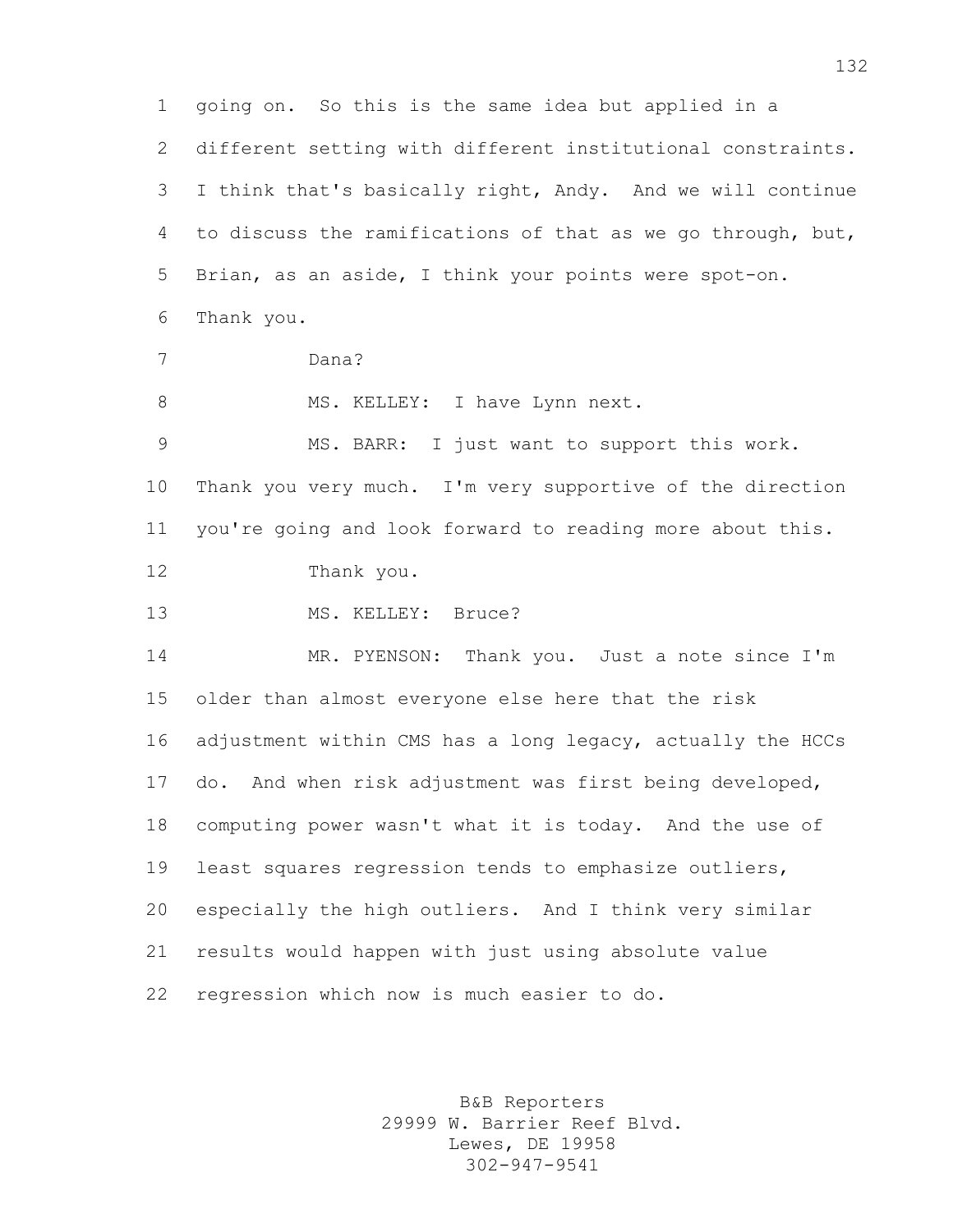But that legacy of HCCs and the orthodoxy of risk adjustment as it was defined in, I think, the 1990s was supposed to be purely using diagnosis codes in order to keep providers from, you know, having an incentive to use more inexpensive kinds of treatment. So it was supposed to be pure with diagnosis codes.

 Now, the weakness of the HCCs has led to a whole plethora of private risk adjustment methodologies, and the Society of Actuaries has a competition every so often on which one is better in a variety of ways. Now, what works much better than diagnosis-based risk adjustment is claims- based risk adjustment. Claims are a much, much better predictor of future costs than diagnoses are. Well, what that means is it's fairly easy for an organization that has access to someone's claims to compare their actual claims prediction for the next year to what the HCCs would be -- in other words, what the revenue would be. And Lynn has alluded to organizations that profile providers to find who do you want to invite into your ACO, because their actual costs are going to be less than their risk-adjusted costs. And certainly that capability is not lost on Medicare Advantage plans. And I'd suggest the interested enrollment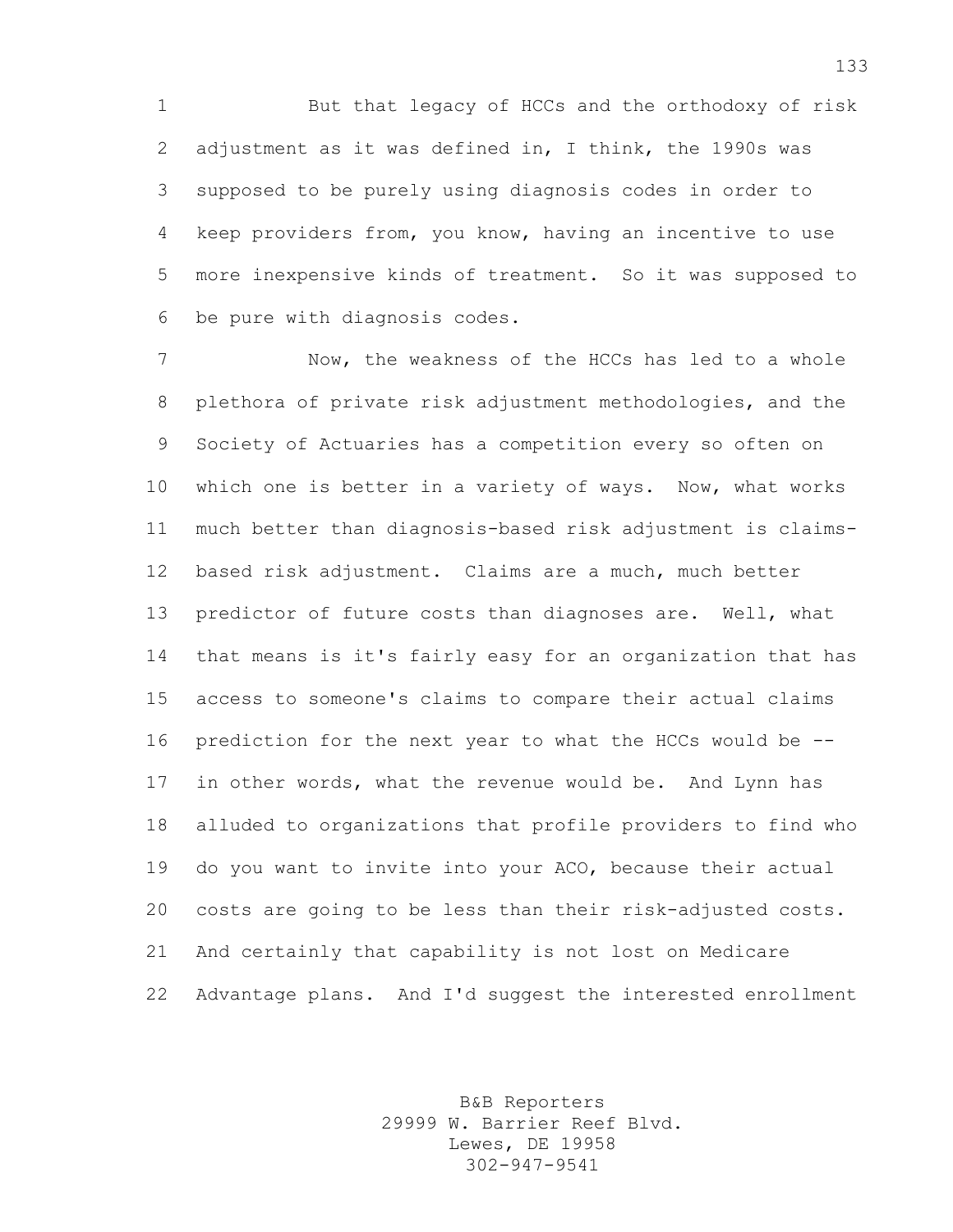brokers might be associated with that by the MA plans.

 So where does that leave me? I think the concern, at least from the MA plan perspective, is whether the new model will actually make it -- make selection more attractive, and, you know, it's hard to say. There's lots and lots of moving parts. But at least for the care avoiders or the very low-cost beneficiaries, I think the answer is yes. But, anyway, I think that's something we have to be concerned about.

10 I'll remind folks that I thought there was excellent work done by the Commission maybe six years ago on the value of using two years of data instead of one year of data in risk adjustment. And I'd really like to see that brought back into the discussion so that the work we're doing here, which I think is superb, is compared to that prior work.

17 But thank you. Again, terrific work. DR. JOHNSON: Bruce, can I ask one follow-up question? Concerning what you said about the potential for selection to be more attractive, is that driven primarily by the beneficiaries -- I think you mentioned this in Round 1 -- who have had zero claims but for the plan would still

> B&B Reporters 29999 W. Barrier Reef Blvd. Lewes, DE 19958 302-947-9541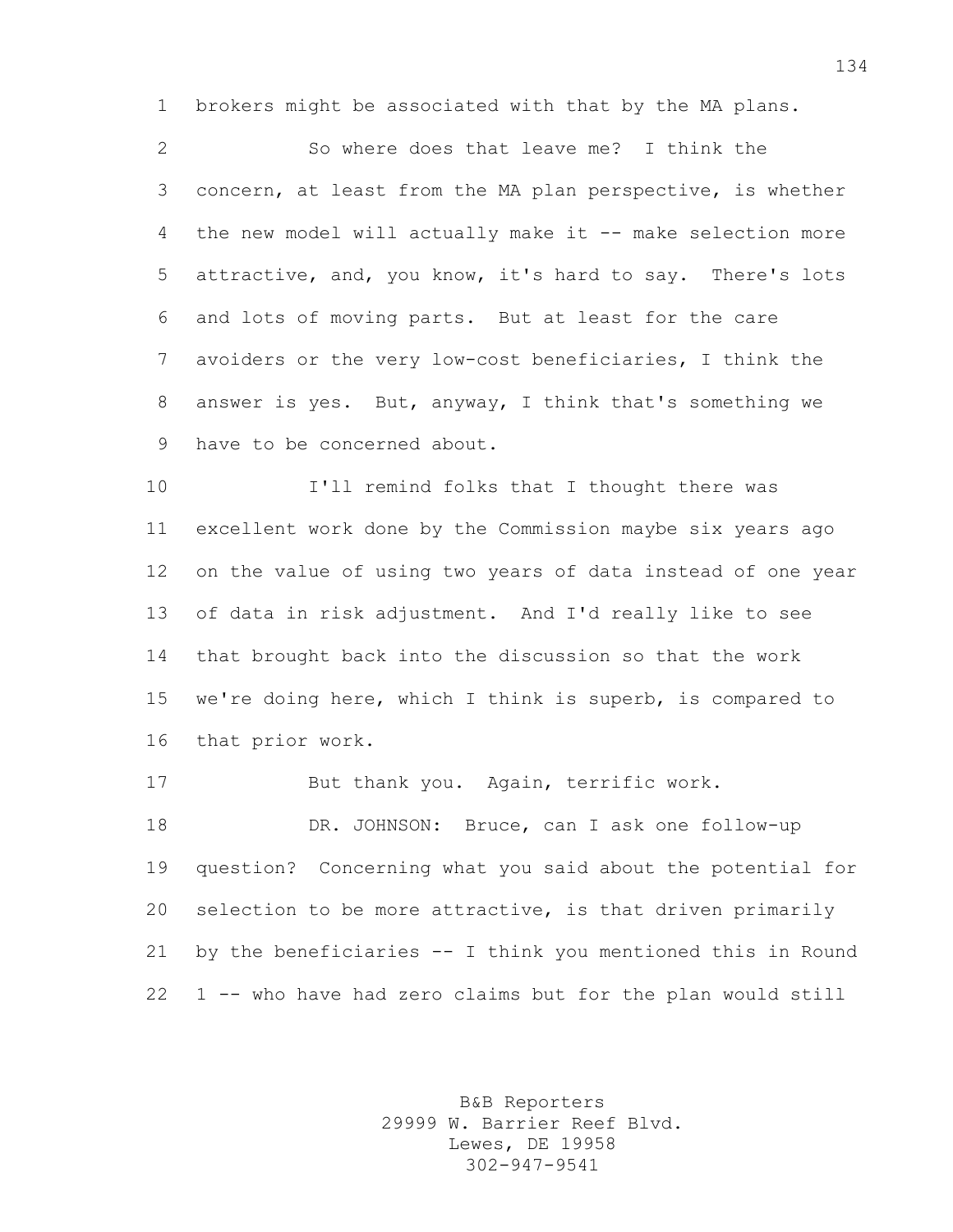receive an age- and gender-based, you know, positive payment for that -- is that the part of --

 MR. PYENSON: That occurs to me, but there's other, you know -- and this is where you have to see the numbers. You know, lots of people have hypertension, and lots of people have hyperlipidemia, and maybe outliers aren't so important, an important influence on those factors either. So it's -- you know, you think about things --

 DR. CHERNEW: Can I jump in, Bruce? I'm sorry to interrupt. Andy, what I think Bruce is saying -- and, again, I'm sorry to interrupt, but I think the key is the gap between the new predicted risk score, and let's assume that doesn't change the actual spending at all, so what does the new predicted risk score look like relative to the actual spending? And if this new method makes that bigger, it becomes more advantageous to select those people if it's positive and less advantageous to select them if it's negative. And so this is really what Brian said, so I'm looking at you, Brian. Essentially by flattening this out by sitting in the middle, you may be having effects in the tails, the low end and the upper end, which incents

> B&B Reporters 29999 W. Barrier Reef Blvd. Lewes, DE 19958 302-947-9541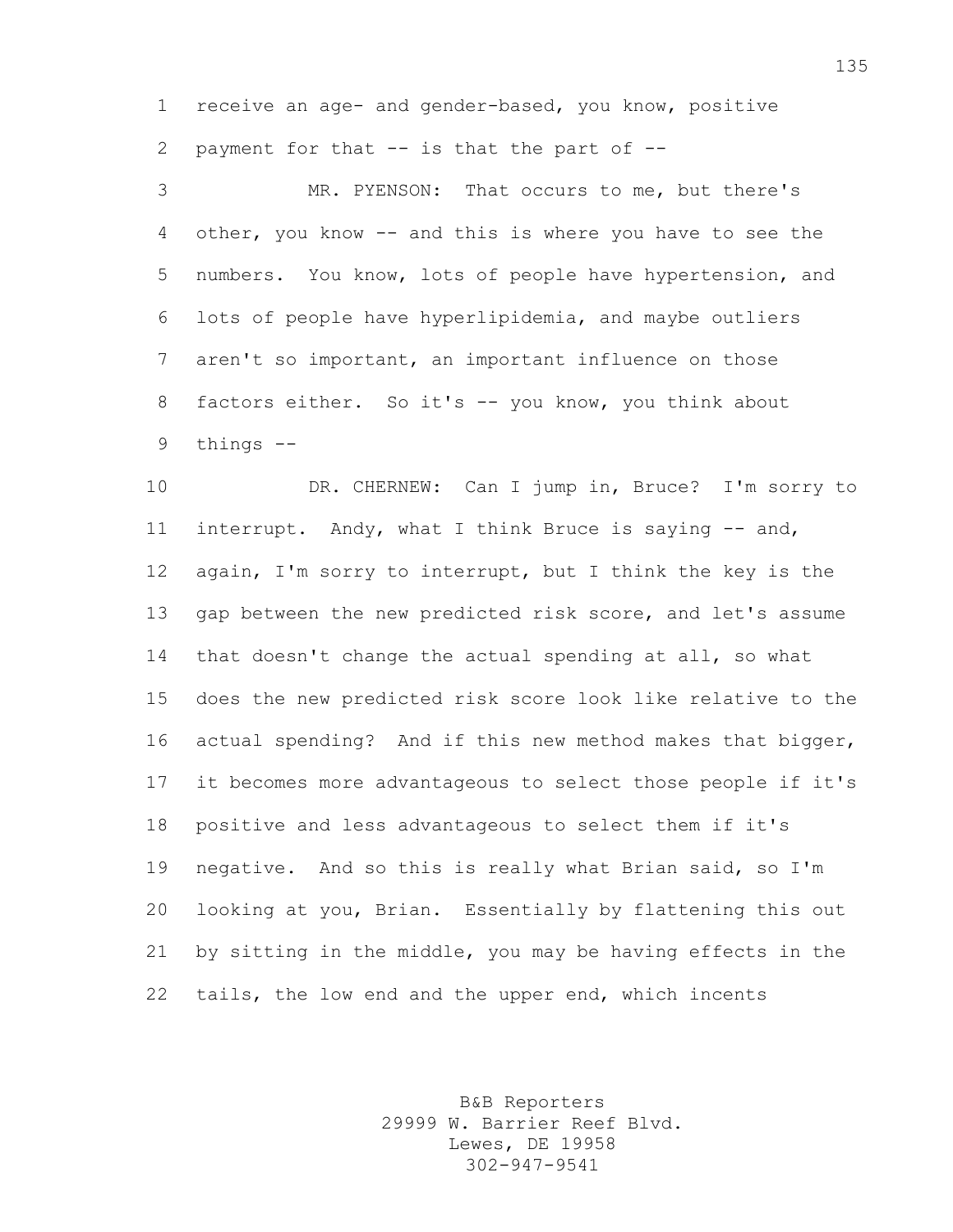selection in varying ways. The way that the McGuire paper would deal with that would be having risk transfers at the upper and the bottom end, which would then negate that. But without those risk transfers, then there's the concern about what selection is.

 Now, I may not have said what Bruce was trying to so, so, Bruce, again, you're small on my screen. I'm sorry if I can't see. And, Brian, I may have misquoted you, so I'm also sorry for that. But that's my understanding of the substance here. Brian's giving me a thumbs up. Bruce is giving me -- this is like the best day I've ever had. I got a thumbs up from Brian and Bruce. Thank you, everybody, for the meetingcomments@medpac.gov. Time to go on. Sorry. This actually will probably never happen again.

16 But since I got the two thumbs up, maybe if you're okay with that, Andy, we can go on. If not, please keep asking.

 DR. JOHNSON: That makes sense. I think the one point I would make again is that the average of the 1 percent bottom and 1 percent top was still an improvement in accuracy so that the ne predicted estimates were closer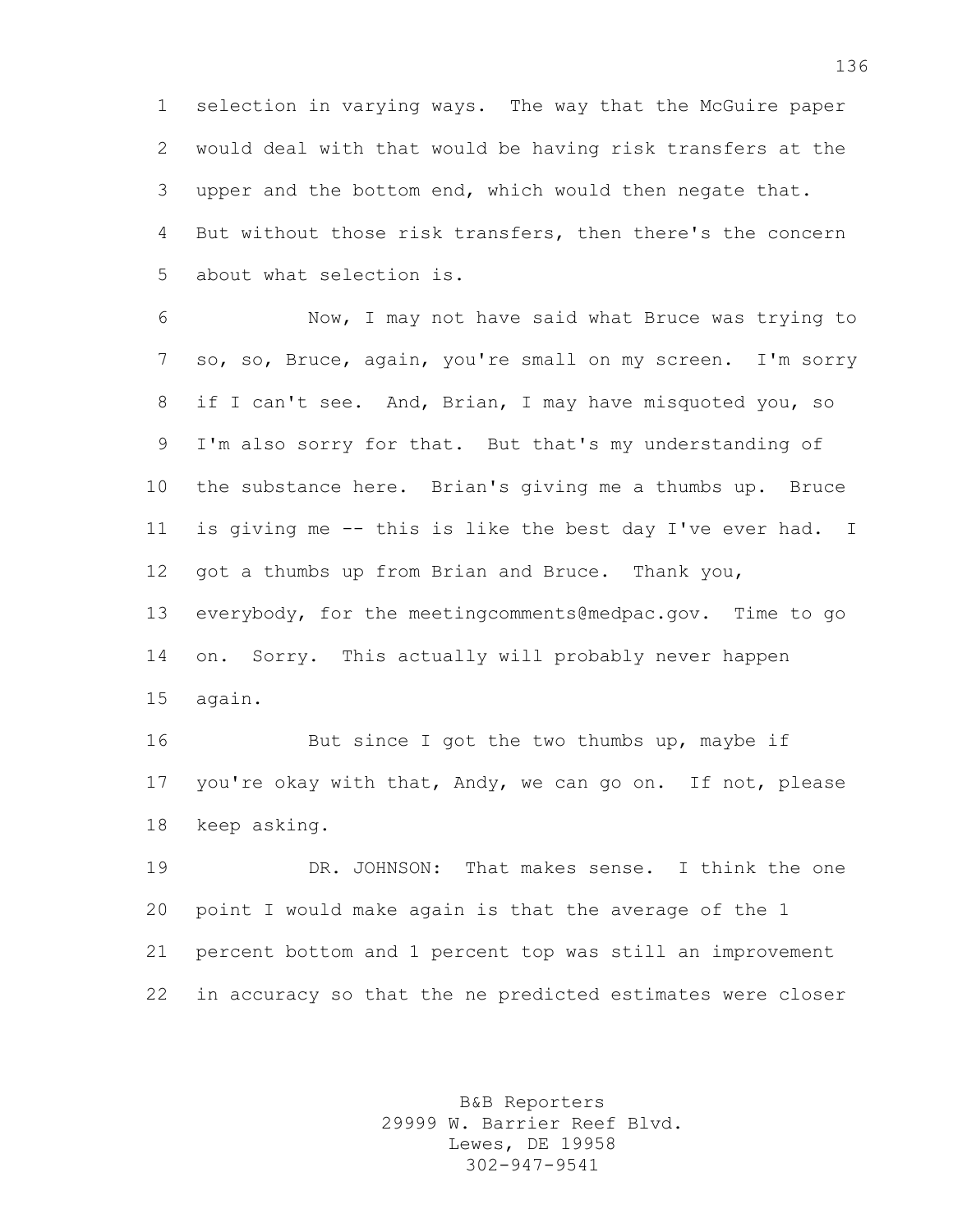to the actual than the old predicted estimates. So it could be that there are some tails, but I think those tails are a fraction of a 1 percent such that the average across the 1 percent is still an improvement in accuracy. I understand the points. Thank you for clarifying.

MS. KELLEY: I have Amol next.

 DR. NAVATHE: Thank you. So fascinating work. Congratulations for taking us in this direction. I think it's really terrific, and I'm highly, highly supportive.

10 I think these questions that have come up regarding selection and coding and other things are all very important, and it strikes me that, if nothing else, it might be good to look at simulations of how even historical fee-for-service spending has looked over the past, whatever, 10 or 12 years if we could, to see if we can generate any situations that actually look materially different from one another, because I think the answer -- as I understand it, the answers to the questions that Brian, Bruce, and Mike are discussing around, you know, what is the value of selection separately, what is the value in the sense of the coding, they're empirical questions, right? You can look at where the predictions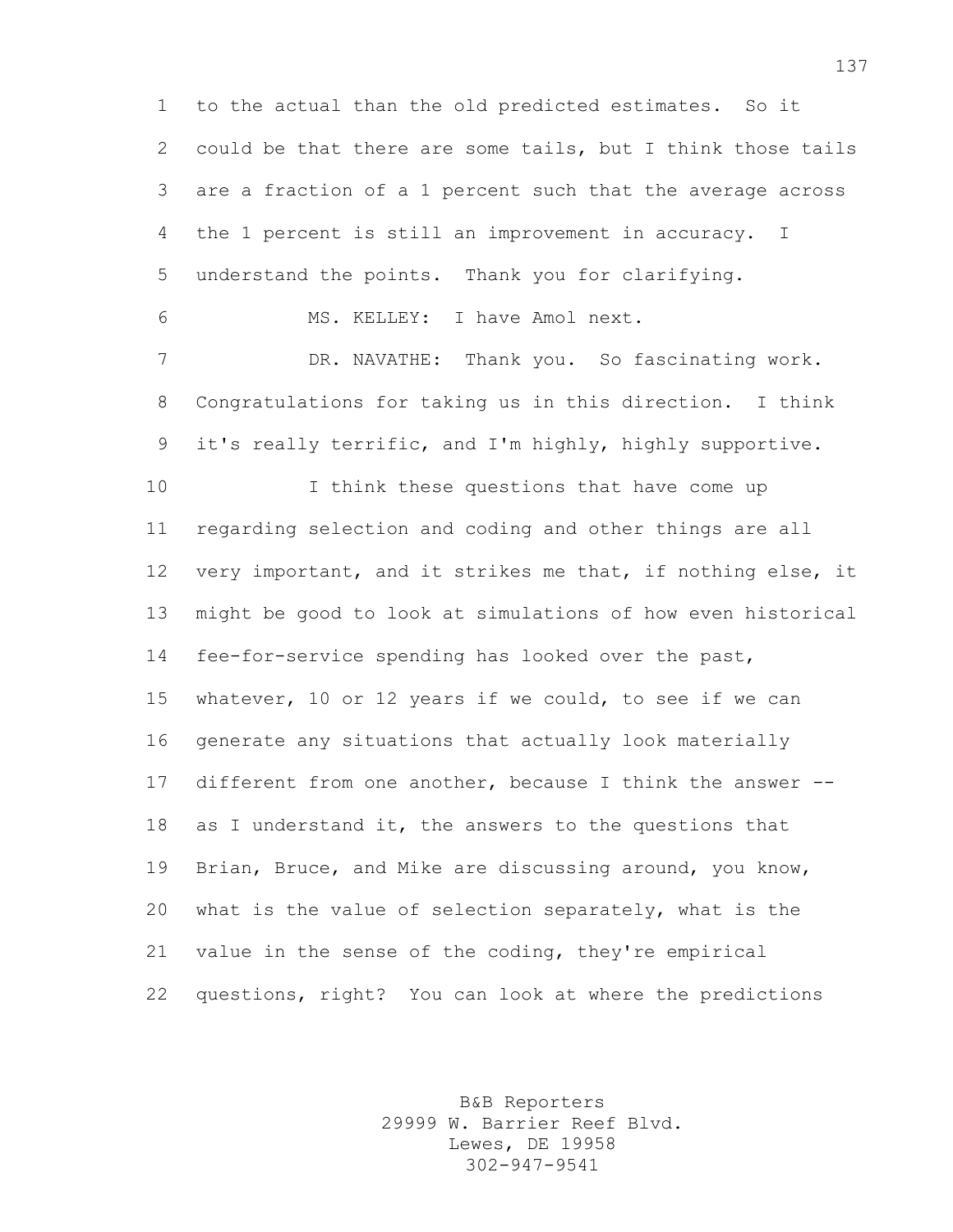are. To Andy's point, we can identify individuals for whom the predictions are getting better versus getting worse, and we can quantify the value of those. So I think actually it's an empirical question we should try and look perhaps at various different samples or, you know, we can do random samples, we can do historical samples, something would certainly help.

 I think the other point which overlies with that to some extent is it seems to me -- and Mike's comment earlier was very helpful, but it seems to me that, if nothing else, an application that we're looking at here is 12 one where there aren't necessarily risk transfers; there aren't transfers between low and high risk. And so, hypothetically speaking, this could work in the fee-for- service system. This could work in the context of APMs like the ACOs which are using the HCCs as a risk-adjusting mechanism, where reinsurance is probably not as practical as I understand it.

 And so if that's the case, I think we should also look at what the impacts are there, a la my earlier point around simulations. I think Larry mentioned one dimension of sensitivity analysis. What if we changed it to 1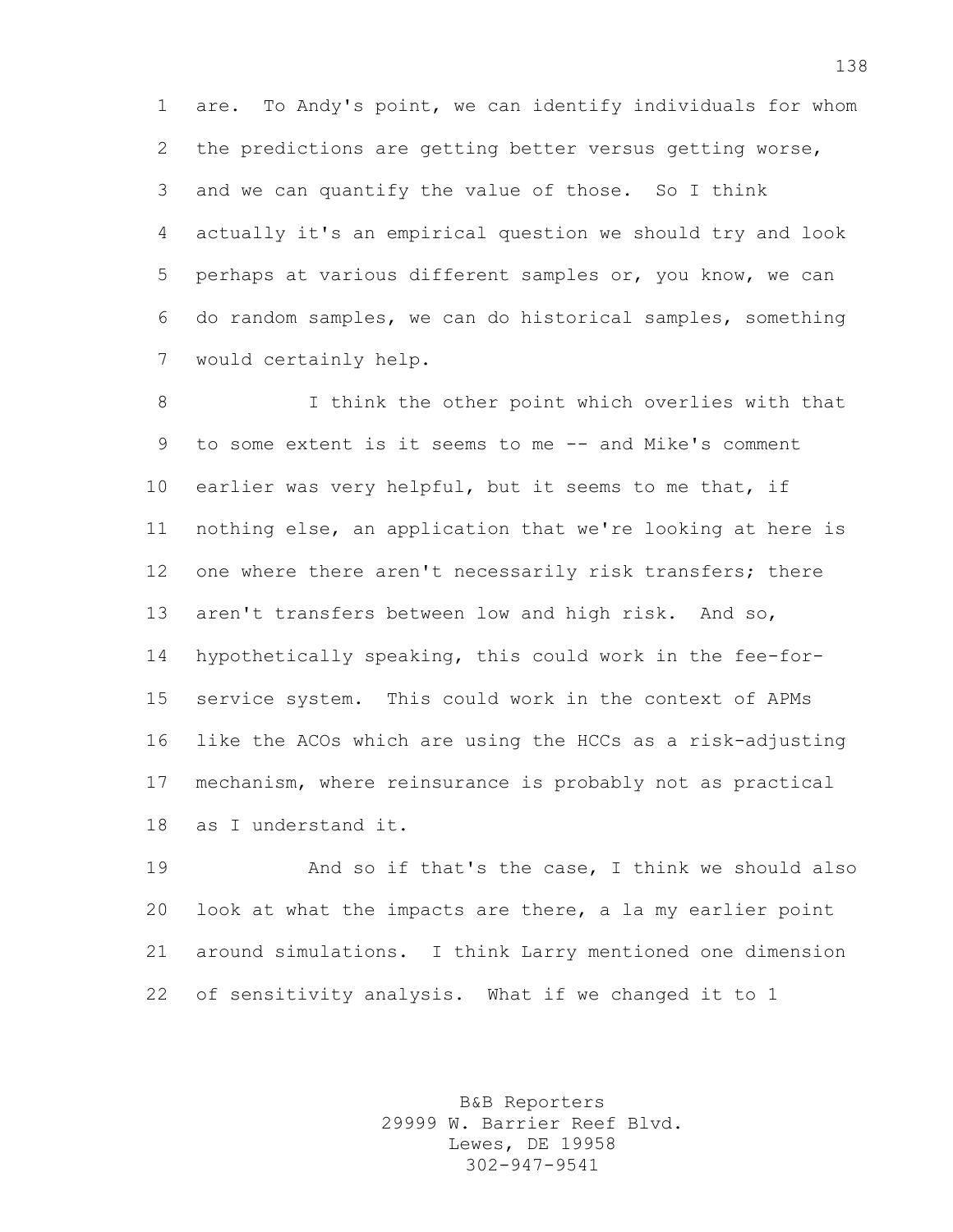percent? What about 5 percent, 3 percent? My question is: What if we look at different settings, different samples of populations, as well as in the context of ACOs where we can't have transfer and the like?

 I will say that, generally speaking, my understanding of the data is similar to what Andy described, I think in the last comment, which is that if you look at the predicted ratios that result across the distribution, it does look like the center of the distribution is pretty similar in the quality of prediction and the tails, particularly the high end of the tails, high spenders, the predictions are actually better there. And so that should help to some extent.

 One thing that's important to recognize, I think -- and I'm open to -- other people like Bruce, Andy, others, your comments backed on this -- is when we see the R squared go up, when we see the predictive power of this 18 go up, that means there is inherently greater power in the observables, meaning the HCCs here, the codes that we're putting on, the diagnosis codes, to predict spending. And so to some extent that does emphasize those observables more because we're explaining more variation in spending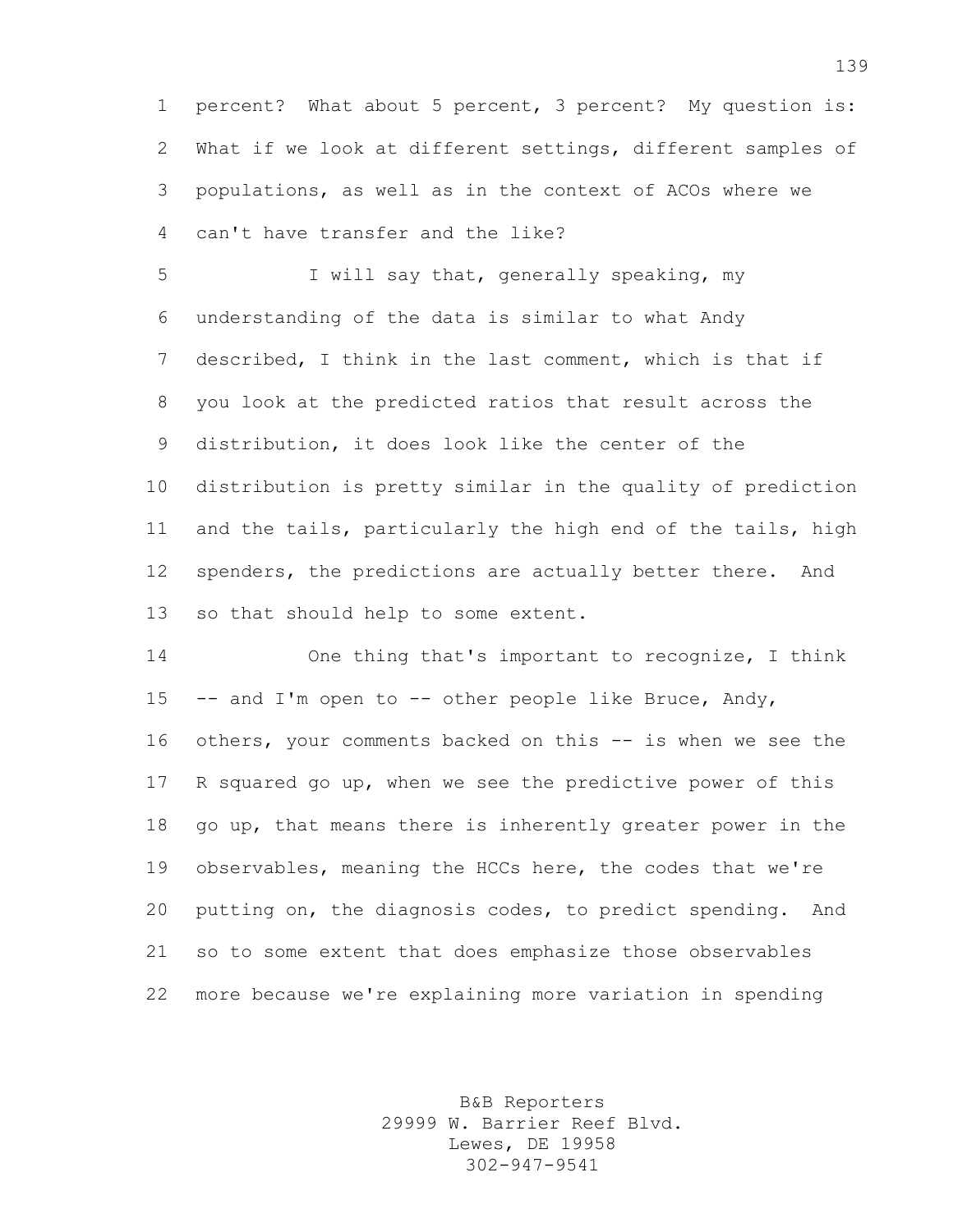than we were previously. So I think it could be a mistake to overanchor on that point and say, oh, my gosh, this is going to make coding really important and it's going to, you know, cause huge distortions, relative to the point that overall the predictive power of the risk adjustment model is getting better, so we're getting better risk adjustments.

8 So there may be some trade-offs to outline, but I think we should also be careful that we're not so hunting for the problem of the unintended consequence that we forget the large benefit we could get from the, quote, intended consequence or intended benefit.

So hopefully that's helpful. Thanks.

14 MS. KELLEY: Pat?

15 MS. WANG: Thank you.

16 And, Amol, just picking up where you left off, I really agree with you. I think the fear around selection - - I don't know how people do that exactly to the level of laser focus that people fear and imagine. The goal really should be get the risk adjustment right. We'll worry about bad behavior or what have you separately.

I appreciate the clarification around risk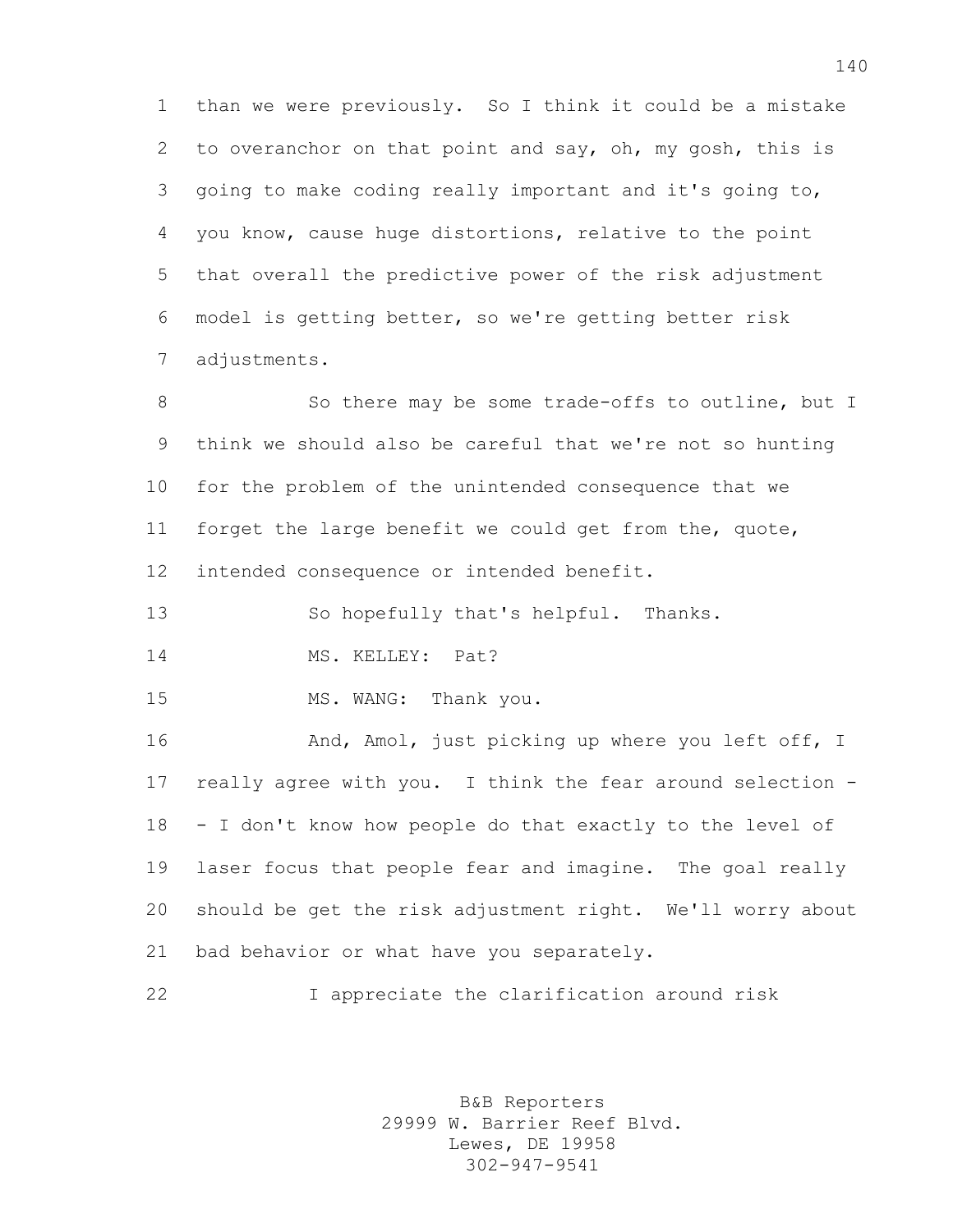transfers, et cetera, because, Andy, the way you and Dan explained it is you're kind of doing it inside of the model to change the ultimate weighting and risk scores. Just to endorse, from my perspective, after the fact, risk transfers occurs at the exchange for ACA plans is really not a desirable way to run a railroad. It's after you've incurred all the costs, and you either get a bill or you get a check, and you have no idea why. So trying to build it into the risk-adjusted model up front so that you're getting the appropriate amount of money is really a great goal.

 I do recommend that as we continue this work, which I think it's great to keep pursuing this work, that we take -- I am worried about the mismatch in the current models and the age of the cost year. I mean, you know, 2014 was a really long time ago. I'm worried about -- and I don't know. You know, we've gone through a pandemic. We're still in a pandemic. Isn't that relevant to perhaps change some of the outputs of the model? It just seems like it's important to keep the cost base updated, and I certainly appreciate what you guys did, that you used actual ICD-10 coding as opposed to some kind of mechanical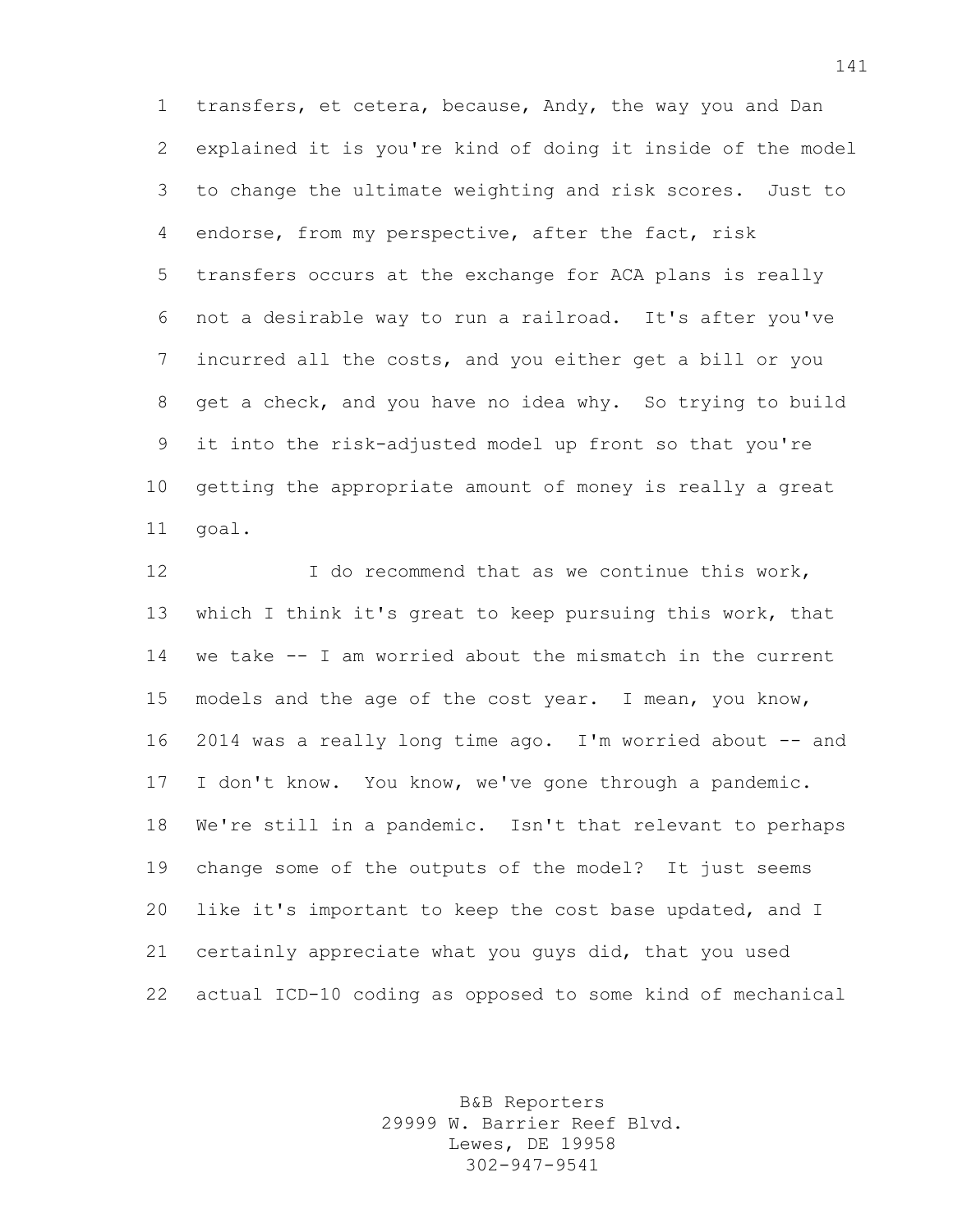crosswalk. So I think it's important in the future work is to kind of like emphasize that so that a more refined model is not imposed on very old data.

 I do appreciate also and hope that we will have an opportunity to look at how this phenomenon plays out for the subsets of full duals and partial duals. I think that's really important.

 One of the questions that I didn't ask is, is it implicit since outliers are by definition outliers -- I may not have understood this properly -- that they may fluctuate more because they are at the tails, that they may fluctuate more? I mean, I don't know the answer to this question, whether this is an analysis that needs to be run every year on updated information or whether it's static.

 The final thing is a little bit off the topic, but I hope that we always look for opportunities to apply these refinements in risk adjustment to Part D risk adjustment. We haven't really talked that much about it, but I think that in part D, folks have observed that the current risk models, which do use their own version of HCCs, I guess, are really pretty good about predicting cost to a certain point, but then the scatter plot is enormous

> B&B Reporters 29999 W. Barrier Reef Blvd. Lewes, DE 19958 302-947-9541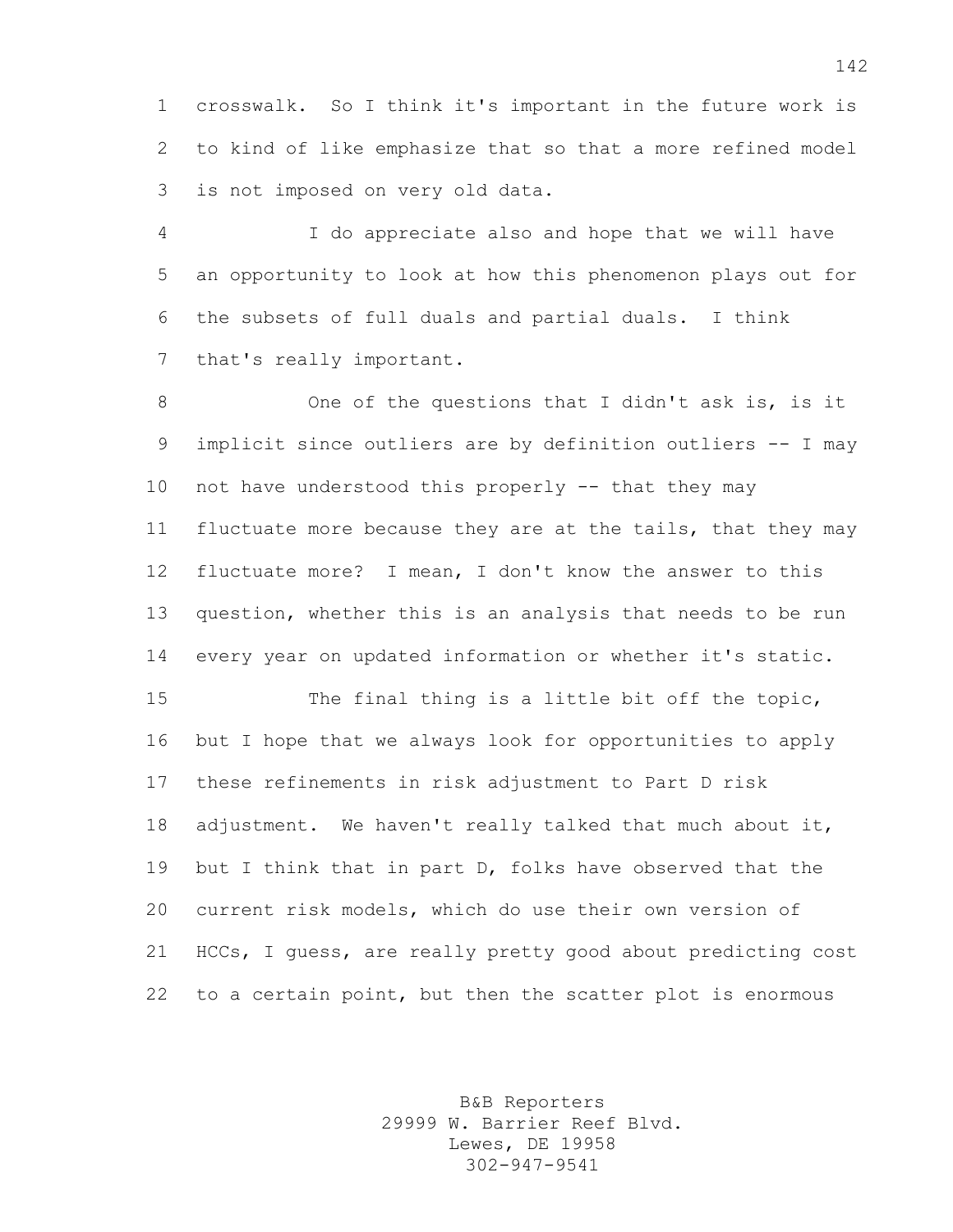in terms of actual costs and predicted costs. So I'm hoping that any lessons that we glean from the good work that you guys are doing, that we think about applicability to improving risk adjustment in Part D as well. Thank you. MS. KELLEY: Dana? DR. SAFRAN: Yeah. Very, very brief. Just offering my support, strong support for this work. It's really very sound and exciting to see when you can improve the models in the way that these have. 11 I loved the context that you offered for what previous improvements to the models have accomplished as opposed to what these do. The only other thing I'd say is by way of a tie back to our morning conversation about progress toward advanced payment models. This work is so critical toward getting that work to be successful, and I know here, we're talking about MA, but I suspect the risk adjustment methodological advances that you've got here will work just as importantly there and are such an important safeguard against selection issues. So thank you very much for this work, and I really appreciate the conversation.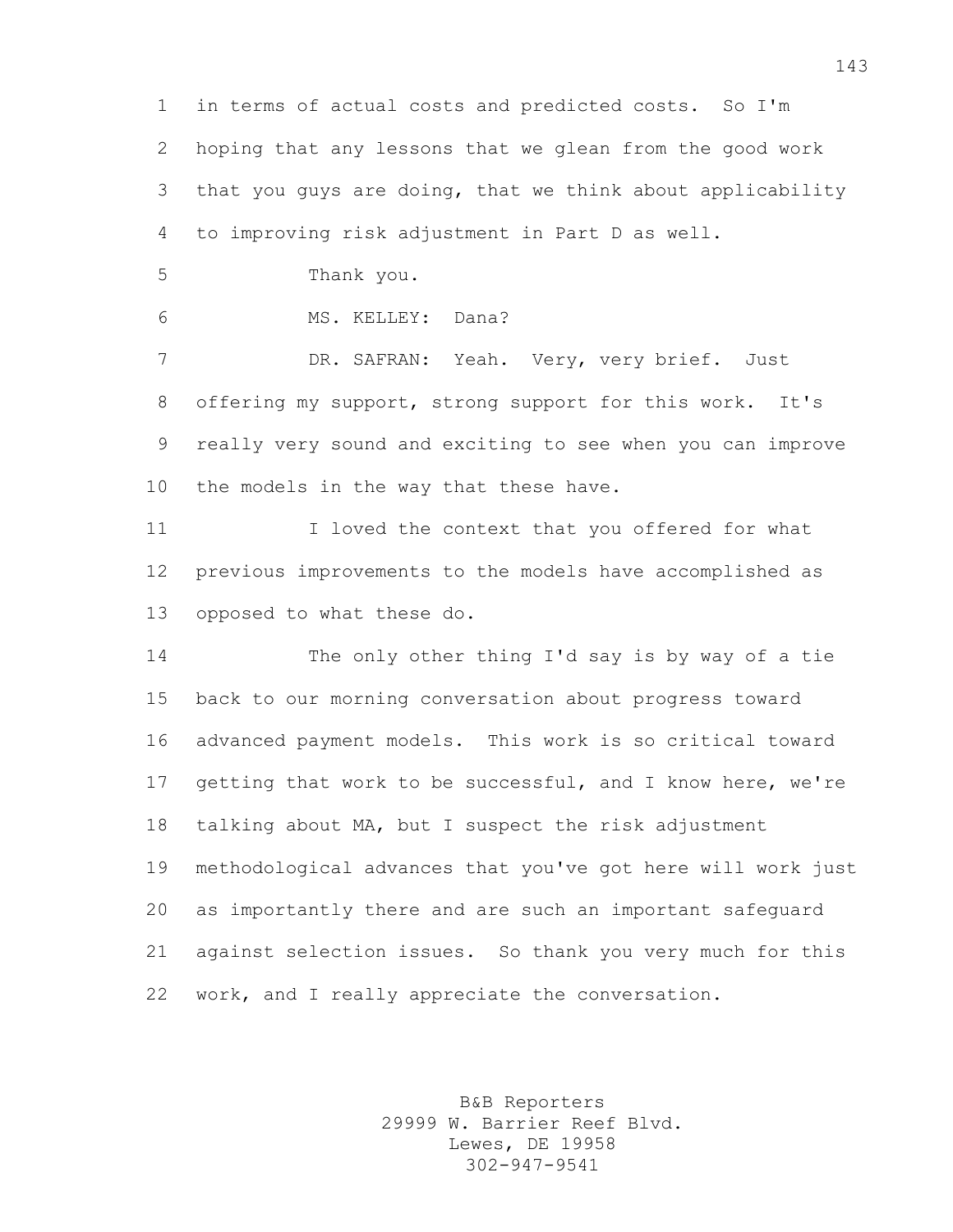| $\mathbf{1}$ | DR. CHERNEW: Dana, was Dana last?                           |
|--------------|-------------------------------------------------------------|
| $\mathbf{2}$ | MS. KELLEY: Yes, she was.                                   |
| 3            | DR. CHERNEW: Great. That was a really, really               |
| 4            | good discussion, and I am really thrilled with how well     |
| 5            | people dug into what is a very technical set of issues.     |
| 6            | So, starting from Brian's comments, some of which he had    |
| 7            | sent me earlier, I think he was spot on in understanding    |
| 8            | the nuances of what's going on here, and the issues between |
| 9            | fit and selection incentives and those things, it was       |
| 10           | really a very, very good discussion.                        |
| 11           | So I take several things away from this. One is             |
| 12           | there's a lot of enthusiasm to keep going. There's a lot    |
| 13           | of enthusiasm to do simulation. There's a lot of            |
| 14           | enthusiasm about how to both take these ideas and broaden   |
| 15           | them to other programs or tweak them in various types of    |
| 16           | parameters, and I think all of that is very well taken.     |
| 17           | I think we recognize the importance of risk                 |
| 18           | adjustment writ large.                                      |
| 19           | Again, there's sort of how well we're                       |
| 20           | distributing the money across the organization, be they MA  |
| 21           | plans or ACOs, and then concerns about coding overall and   |
| 22           | what the coding incentives are and then concerns about      |
|              |                                                             |

B&B Reporters 29999 W. Barrier Reef Blvd. Lewes, DE 19958 302-947-9541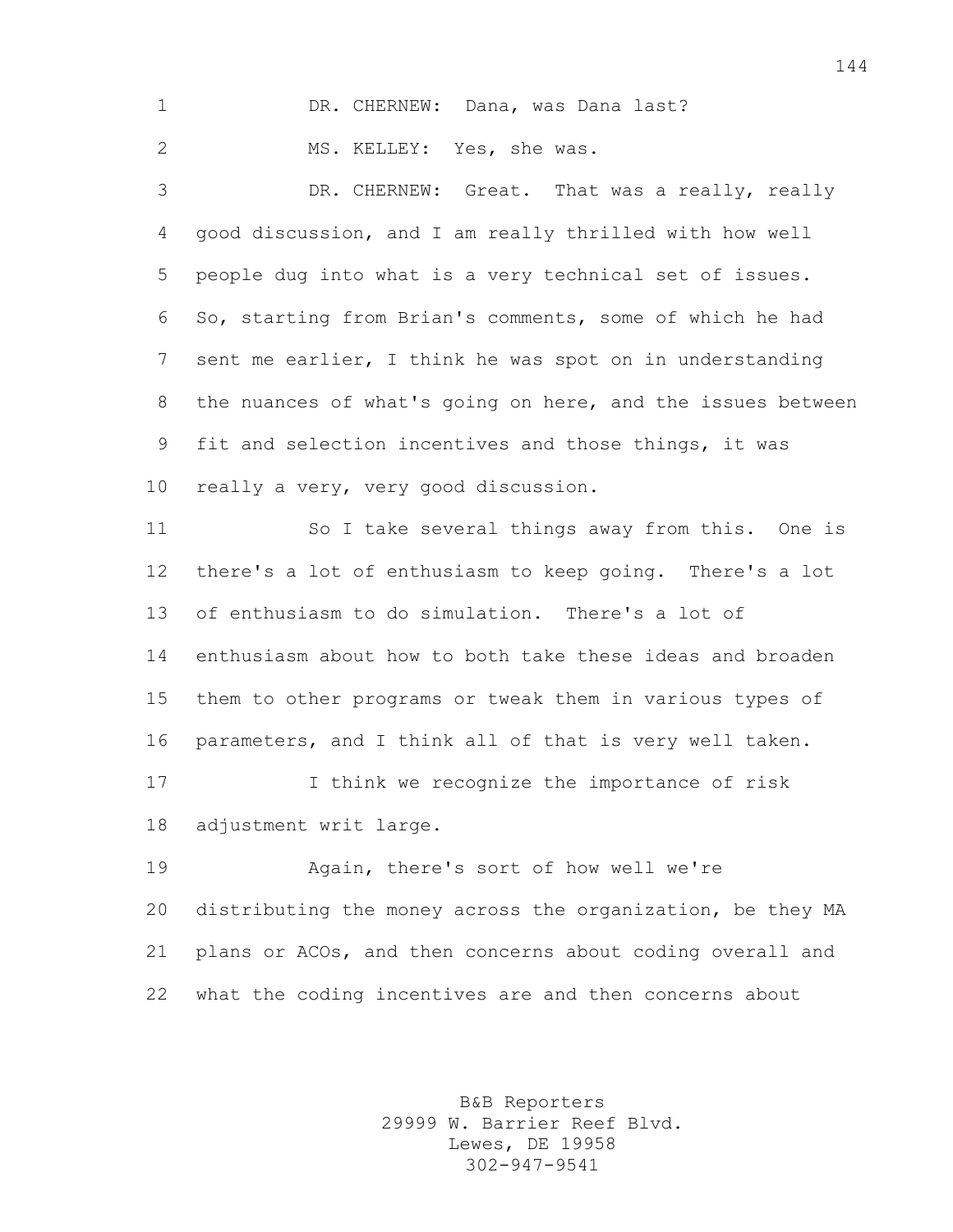selection within or not between programs.

| $\mathbf{2}$ | So I think that really is a pretty good list of            |
|--------------|------------------------------------------------------------|
| 3            | things to worry about, emphasizing as we move towards more |
| 4            | population models of which MA is a type of population      |
| 5            | model, we really have to think about this risk adjustment. |
| 6            | Andy and Dan, you really did a remarkably good             |
| 7            | job, so thank you. Take the compliments you were given to  |
| 8            | heart, and we will continue to see where we go next with   |
| 9            | this. But I really did appreciate it and the engagement.   |
| 10           | Anyone else want to say something for a minute?            |
| 11           | Andy?<br>Dan?                                              |
| 12           | [No response.]                                             |
| 13           | DR. CHERNEW: Okay. We are then going to move to            |
| 14           | our last session, another really important topic, and I am |
| 15           | excited to -- maybe horrified -- excited to hear this      |
| 16           | presentation. So I quess we're going to start with Alison  |
| 17           | to talk about the hospital wage index, a topic of          |
| 18           | continuing importance.                                     |
| 19           | So, Alison?                                                |
| 20           | MS. BINSKOWSKI: Actually, you're going to be               |
| 21           | starting with Bhavya.                                      |
| 22           | MS. SUKHAVASI: Good afternoon.                             |
|              |                                                            |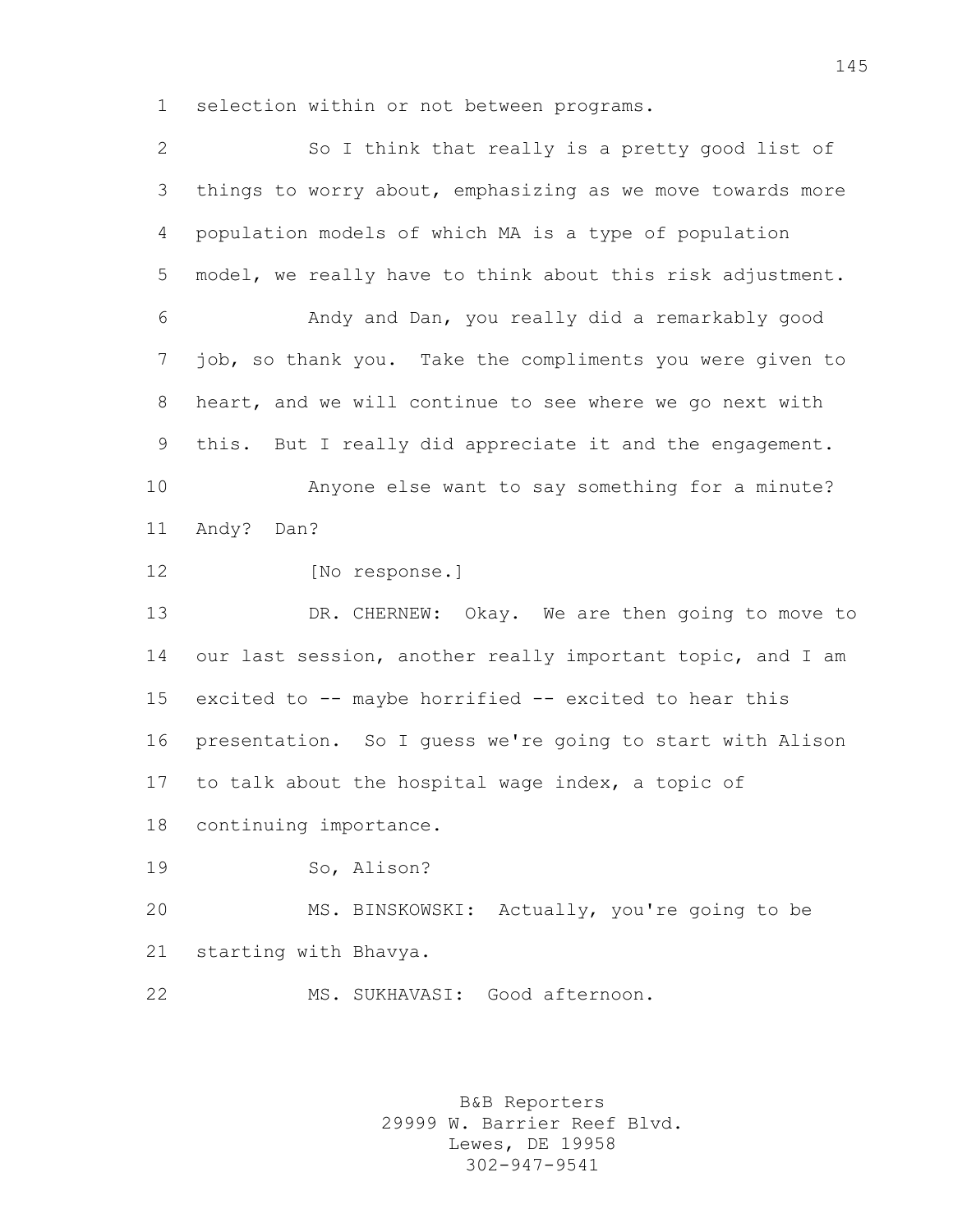The audience can download a PDF version of these slides in the handout section of the control panel on the right side of the screen.

 The role in the Medicare hospital wage index is to adjust national base payment rates in the inpatient and other prospective payment systems for differences in wage rates across geographic areas.

 In 2007, the Commission recommended an alternative method to compute the wage index that would address specific issues of concern.

 Since the Commission's work in 2007, Congress and CMS have added additional adjustments to the already byzantine IPPS wage index, and more hospitals have received existing adjustments. As a result, the share of hospitals receiving at least one special wage index adjustment increased from about 40 percent in 2007 to 67 percent in fiscal year 2022.

 Given that the wage index problems the Commission identified in 2007 have been exacerbated, it is an opportune time to revisit the topic and solicit the Commission's interest in updating MedPAC's 2007 work. As a first step, this presentation provides a background on the

> B&B Reporters 29999 W. Barrier Reef Blvd. Lewes, DE 19958 302-947-9541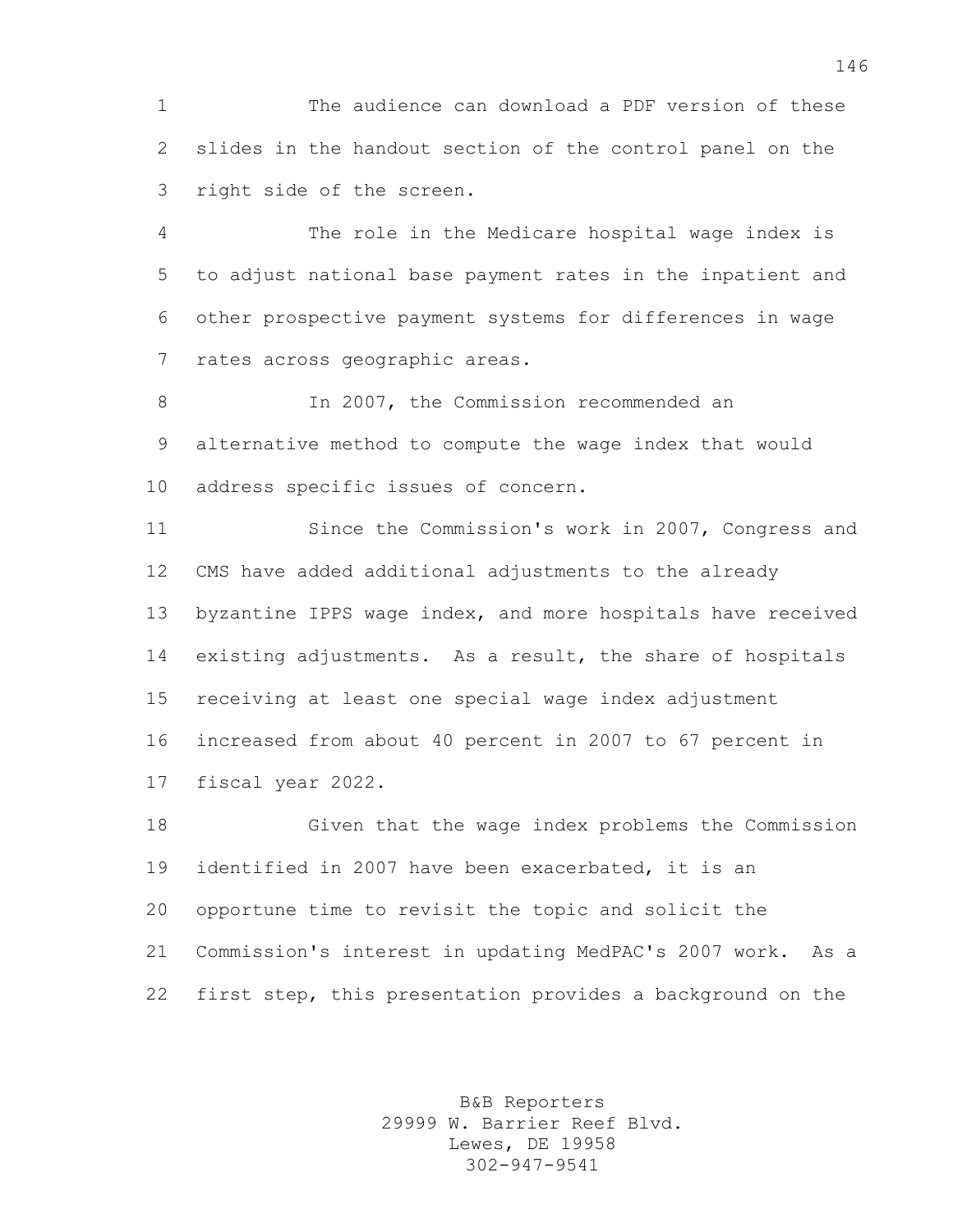mechanics of the hospital wage index and the Commission's concerns.

 To calculate each hospital's wage index, CMS collects cost report data on hospitals' wages and hours, aggregates this data across all hospitals in all geographic labor market areas and nationally, calculates an unadjusted wage index for each labor market area as the area's average hourly wage relative to the national average hourly wage, and finally applies numerous wage index adjustments.

 CMS uses the same underlying hospital data and approach, though generally with fewer adjustments, to create the wage indices used to adjust base payment rates in other prospective payment systems, such as those for post-acute care providers. Due to time constraints, this presentation will focus on the version of the wage index used in the IPPS.

 First, CMS collects wage data from all IPPS- eligible hospitals' cost reports. In fiscal year 2022, CMS calculated the wage index based on wage data from about 3,180 hospitals' cost reports.

 Included wage data are salaries and wage-related costs, such as pension and other deferred compensation

> B&B Reporters 29999 W. Barrier Reef Blvd. Lewes, DE 19958 302-947-9541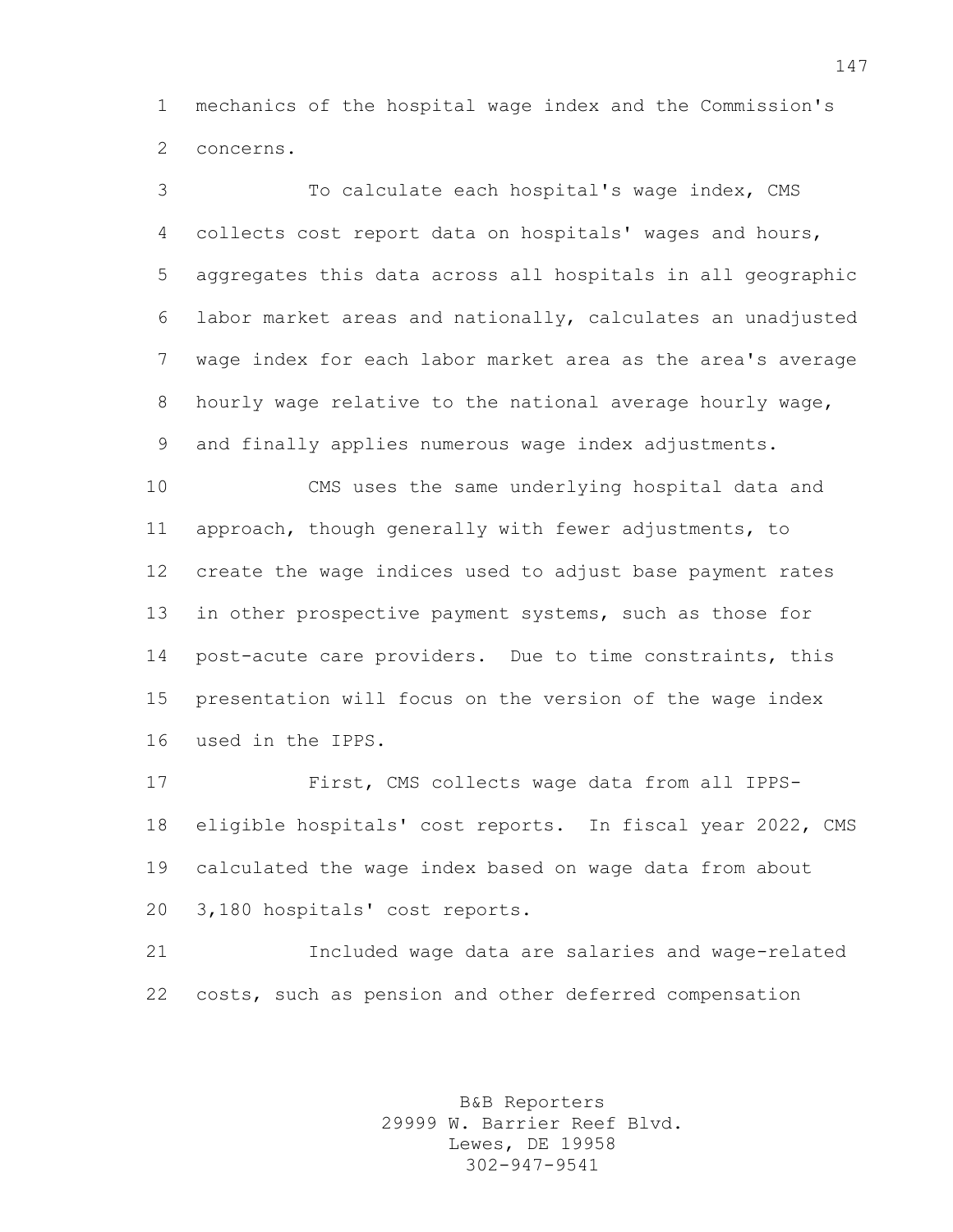costs, of staff providing IPPS services. Wage data from staff providing services in other components of the hospital or reimbursed outside of IPPS are excluded from wage index calculations.

 CMS defines geographic labor market areas for the wage index using metropolitan statistical areas or cities with a population of at least 50,000 and its surrounding counties that have commuting ties and a statewide rural area, which includes all counties in the state that are not in MSAs.

 In fiscal year 2022, CMS calculated a hospital wage index for 412 urban areas, defined by MSAs, and 47 rural areas, defined by balance-of-state.

 CMS then aggregates wage data by labor market area to calculate an unadjusted average hourly wage by, first, summing total wages for all hospitals in an area and then dividing by the sum of all hours for those hospitals. To calculate the national average hourly wage, CMS aggregates wage data from all relevant areas. To calculate an unadjusted wage index for an

 area, CMS divides the area's average hourly wage by the national average hourly wage. Areas with wages rates less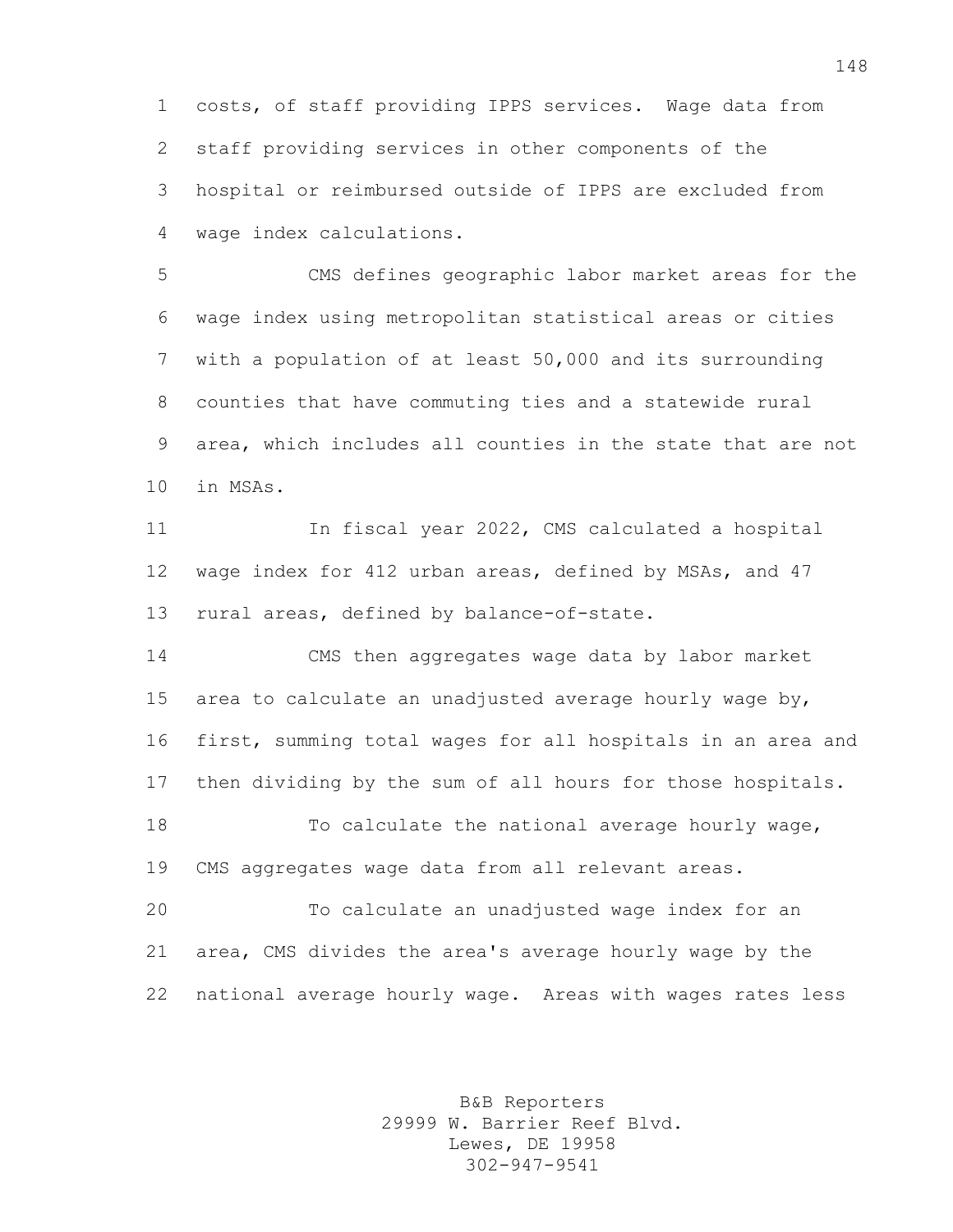than national rates have wage indices less than one, while those areas with higher wage rates have wage indices greater than one.

 Based on requirements in statute and regulation, CMS applies numerous adjustments to the unadjusted wage index. The majority of these adjustments are applied in a budget-neutral manner. As the table shows, there are six categories of adjustments, three of which are applied at the area level and three at the provider level.

 Some adjustments, like the occupational mix adjustment, affect all hospitals. However, the vast majority are applied only to hospitals with certain characteristics. In general, these adjustments are not mutually exclusive, and hospitals can and do receive multiple adjustments.

 Due to time constraints, we will only describe two notable adjustments during this presentation -- geographic reclassifications and two types of wage index floors. However, the accompanying meeting brief provides more detail on the methodology and impact of each adjustment.

Congress created geographic reclassification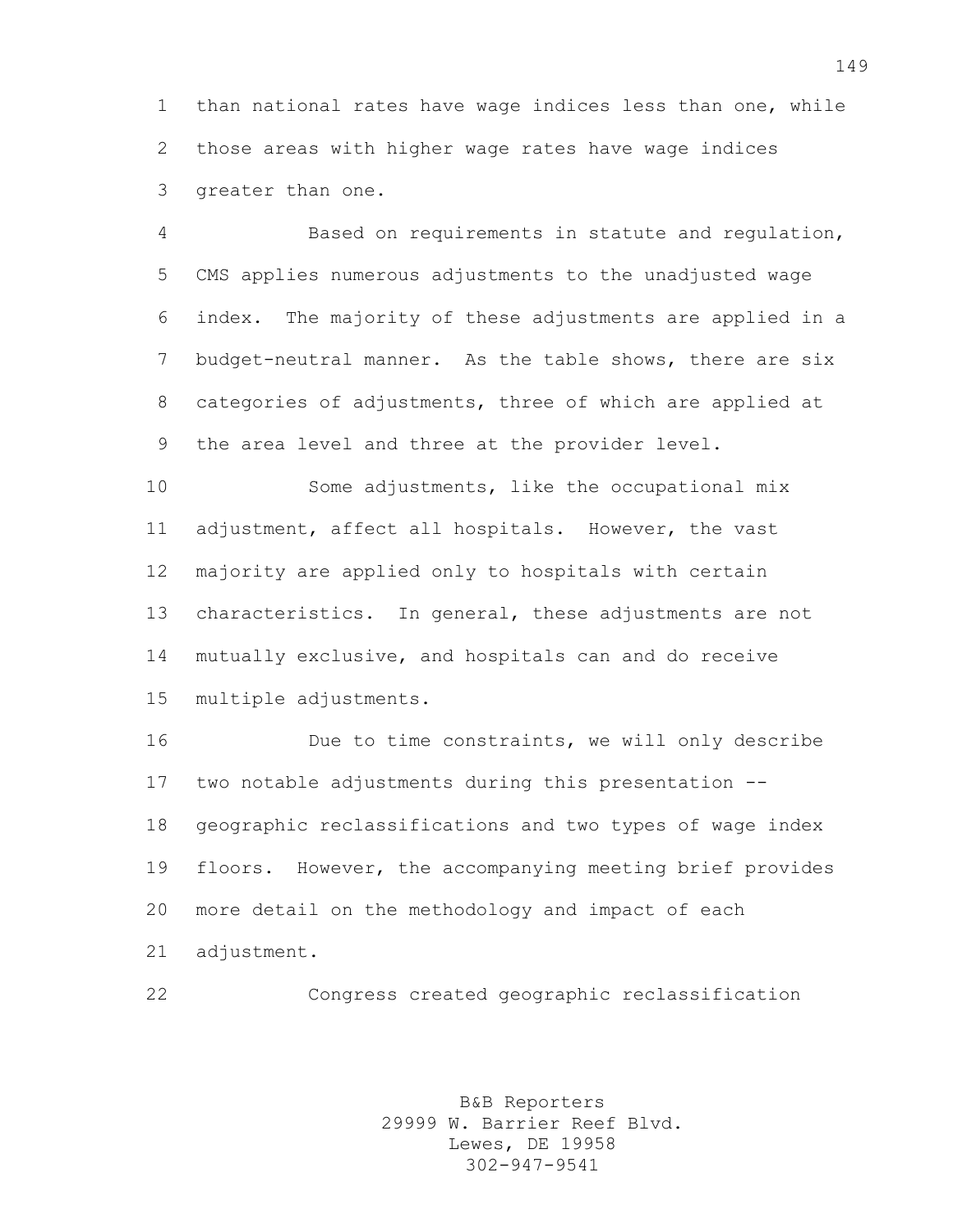pathways that allow hospitals that meet specified criteria to be treated as if they are located in a different geographic area for the purposes of the IPPS wage index. For example, an eligible hospital can reclassify from its geographic area to another rural or urban area as long as it meets specific criteria.

7 1 In response to legal rulings, since 2016, hospitals can hold multiple simultaneous reclassifications. For example, a hospital can reclassify from its geographic urban area to a rural area and then to another, different area or even back to its original home area. While only the final reclassification holds for the purpose of the hospital's wage index, the intermediate reclassification can affect the hospital's eligibility for subsequent reclassifications as well as its non-wage-related payments. In fiscal year 2022, 33 percent of IPPS hospitals had one or more reclassification, up from 23 percent in 2007. In 2022, 14 percent of hospitals dually reclassified, whereas no hospitals did in 2007. In addition, because CMS calculates a post-reclassification wage index for each area which can include

hospitals that reclassified, the third of hospitals that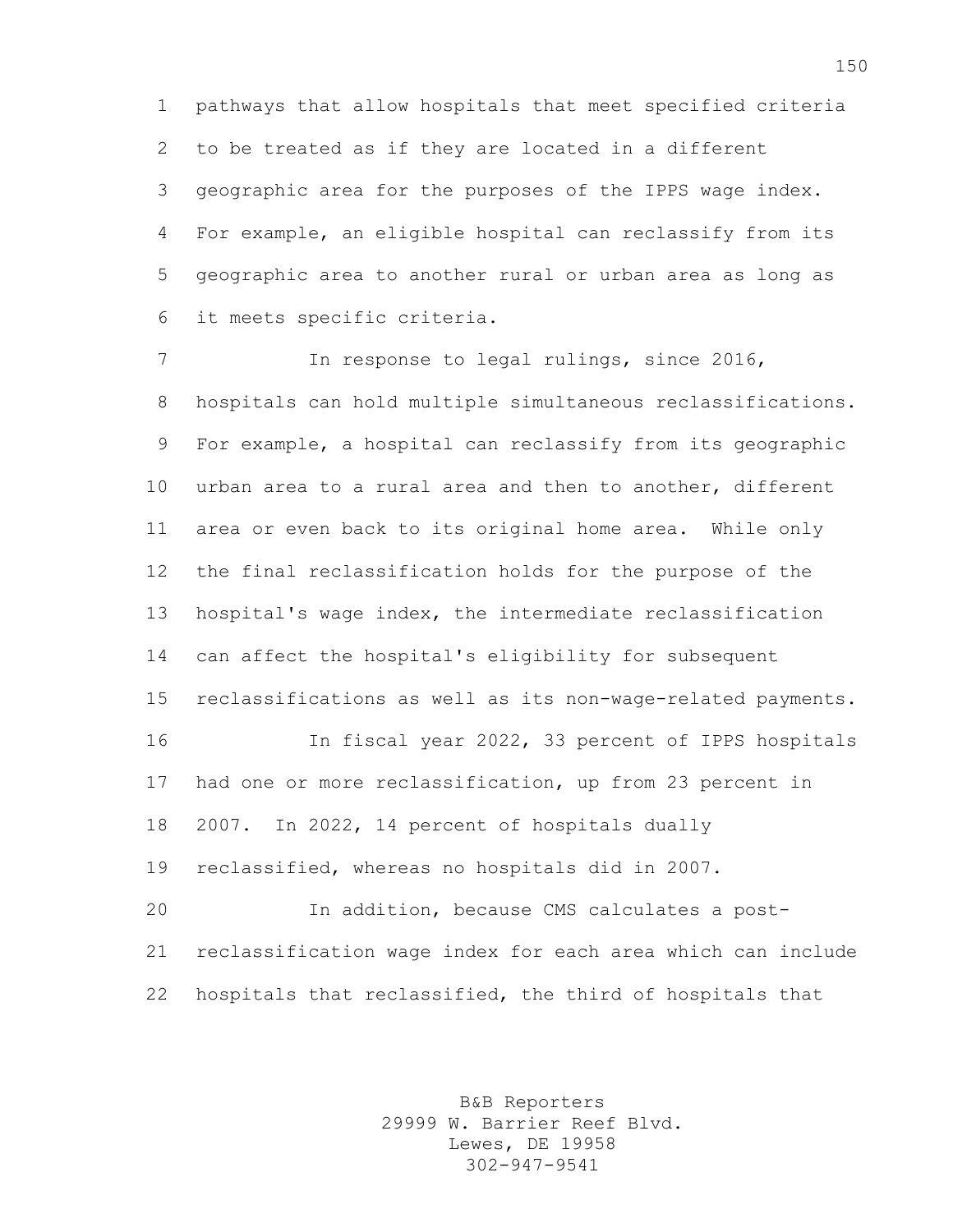reclassified increased the wages of an additional 11 percent of hospitals that did not reclassify.

 Among the third of IPPS hospitals that reclassified, most received an increase in their wage index, with a median increase of 5.8 percent. However, the effects of reclassifications on wage indices varied greatly, ranging up to 40.7 percent.

 In addition, 11 percent of hospitals did not reclassify but nonetheless had their wage indices increase due to the actions of other reclassifying hospitals. While these effects were much smaller, the increase in wage index was large for a few hospitals, with hospitals in one rural area that did not reclassify experiencing a 14.5 percent increase in their wage indices solely due to the reclassifications of other hospitals into that area.

 Collectively, CMS estimated that these geographic reclassifications and other related polices would increase IPPS base payments by about 1.3 percent in fiscal year 2022, almost all of which would go to rural hospitals. However, as these adjustments are required to be implemented in a budget-neutral manner, all hospitals' payments were decreased by 1.3 percent in order to fund

> B&B Reporters 29999 W. Barrier Reef Blvd. Lewes, DE 19958 302-947-9541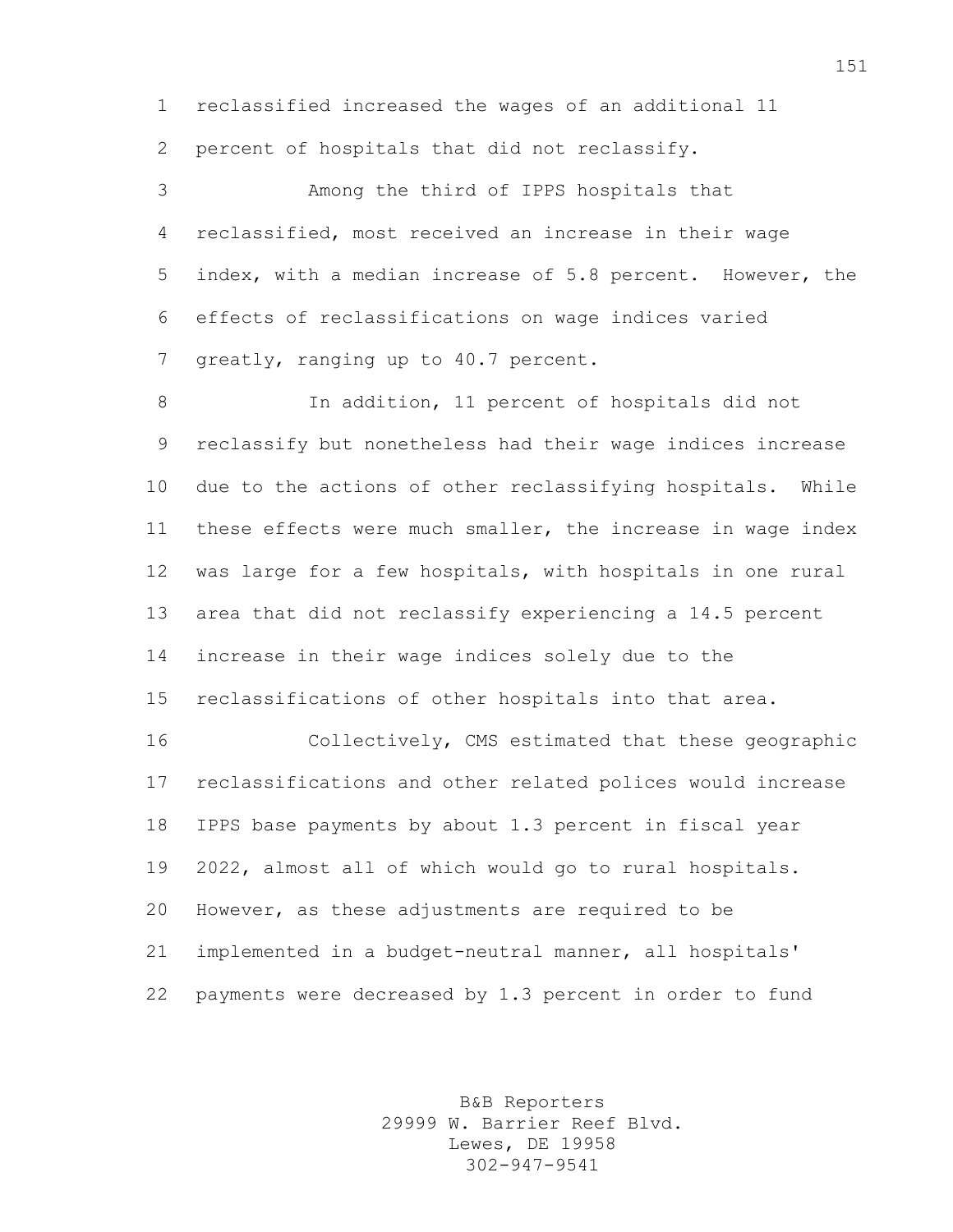increases to the subset of hospitals benefitting from these adjustments.

 Congress and CMS created four wage index floor policies that set a minimum wage index for certain hospitals. Due to time constraints, this presentation will focus on two of those floors -- the rural floor and the imputed rural floor.

8 The most common type of floor is the rural floor, which ensures that a hospital located in an urban area of a state receives a wage index no less than hospitals located in the rural area of that state. The imputed rural floor, which was reestablished in fiscal year 2022, is a variant policy that sets a minimum wage index for urban hospitals located in all-urban states.

 In fiscal year 2022, 11 percent of IPPS hospitals received either the rural or imputed rural floor. In one notable example, the rural floor in one state was set using the wage data of a single, rural hospital, resulting in an increase of more than 30 percent to some urban hospitals in that state.

 The Commission has previously stated that the rural floor is based on a false assumption that urban wages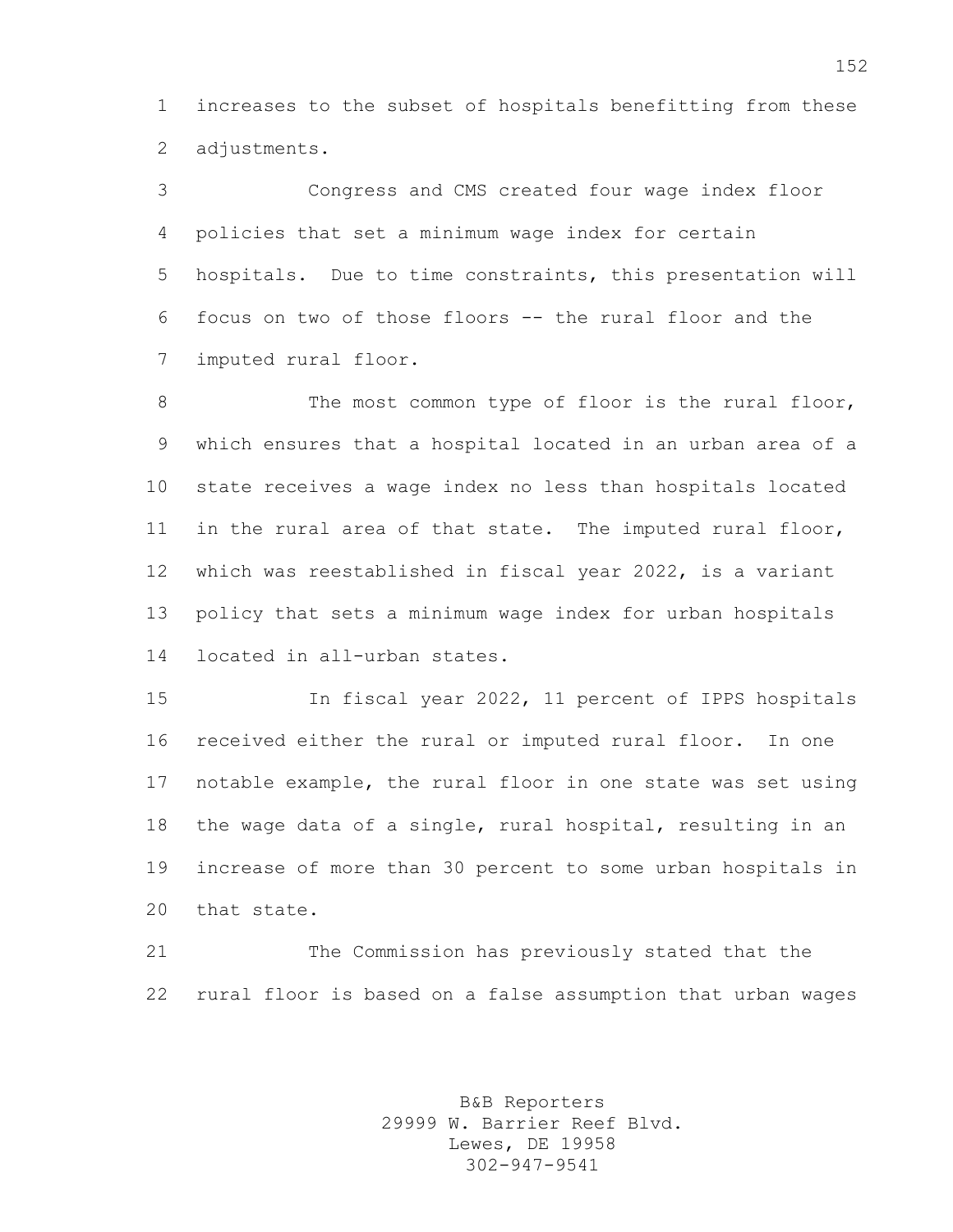are always higher than wages in rural areas.

 All IPPS hospitals subject to the rural or imputed rural floor were positively impacted. For example, the median marginal effect on hospitals subject to the rural floor was 3.9 percent, ranging up to 55.8 percent. The rural floor, unlike the imputed rural floor, is implemented in a budget-neutral manner. So payments to all hospitals are decreased to fund the increase in payments to the subset of urban hospitals that receive these floors. To offset the increase in payments as a result of the rural floor, CMS applied a budget neutrality factor to all wage indices of negative 0.7 percent. In contrast, the imputed rural floor is required to be implemented in a non-budget-neutral manner. CMS estimated that the imputed rural floor would increase IPPS payments in fiscal year 2022 by \$195 million, all of which would go to urban hospitals located in five all-urban states.

 Next, Alison will talk about Commission's concerns with wage index policies and our next steps.

 MS. BINKOWSKI: Since MedPAC's 2007 report, both the number of wage index adjustments and the share of IPPS

> B&B Reporters 29999 W. Barrier Reef Blvd. Lewes, DE 19958 302-947-9541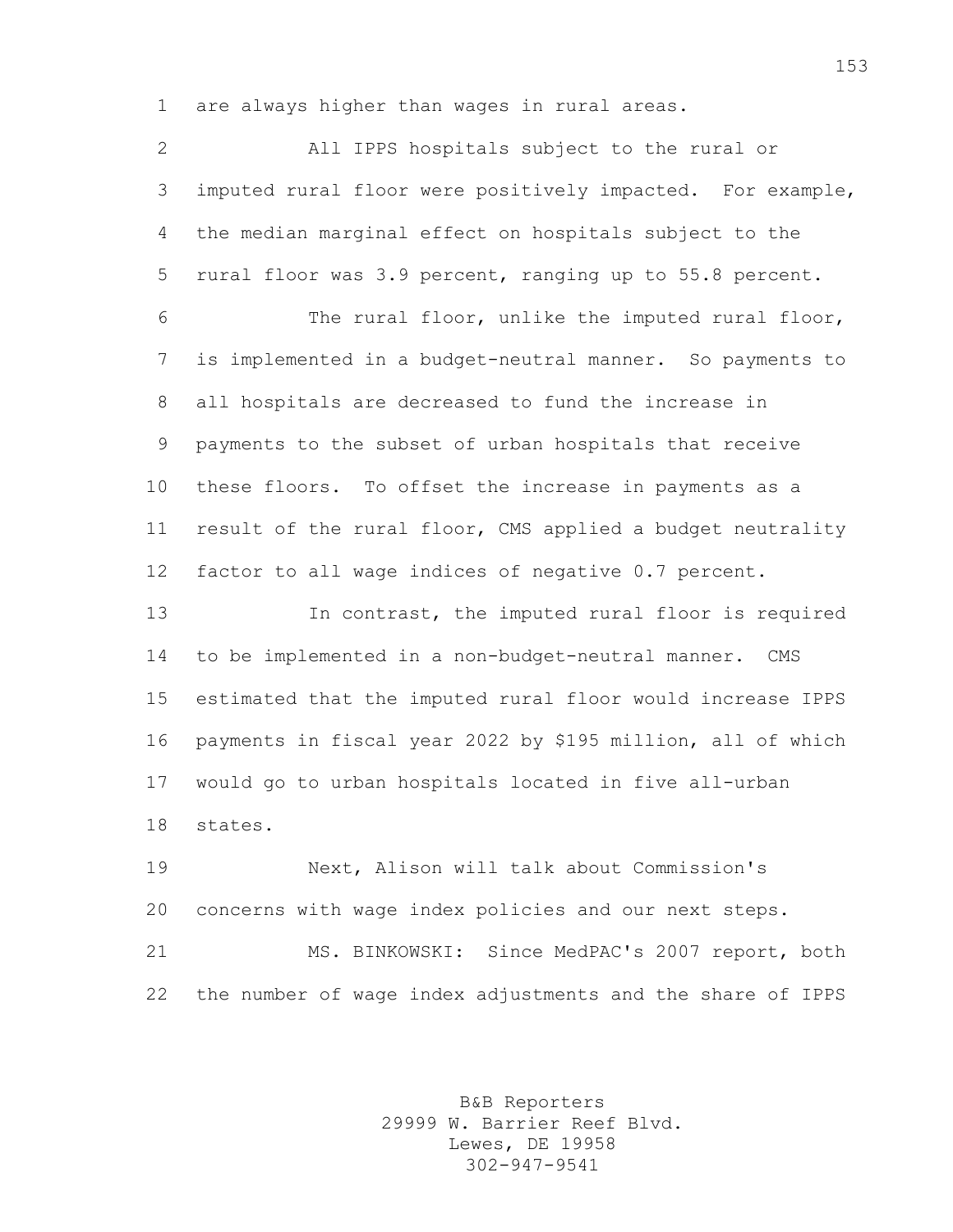hospitals receiving one adjustment have been increasing. In aggregate, the share of IPPS hospitals have received at least one special wage index adjustment, increased from about 40 percent in 2007 to 67 percent in 2022. A subset of these hospitals received substantial wage index increases, including 5 percent receiving a greater than 20 percent increase in their wage index and corresponding increases in their payments.

 Because most wage index adjustments are funded through budget neutrality adjustments, IPPS hospitals with wage index adjustments benefit at the expense of all other hospitals. On the other hand, non-budget neutral wage index adjustments increase IPPS payments, which place added strain on the Medicare trust fund and increase beneficiary cost-sharing.

 The Commission continues to have serious concerns about Medicare's wage index policies. These concerns can be grouped into three main areas.

 First, the source of the wage data. Using cost report data from a relatively small number of short-term acute care hospitals to set wage indices for those same hospitals is circular and it is not necessarily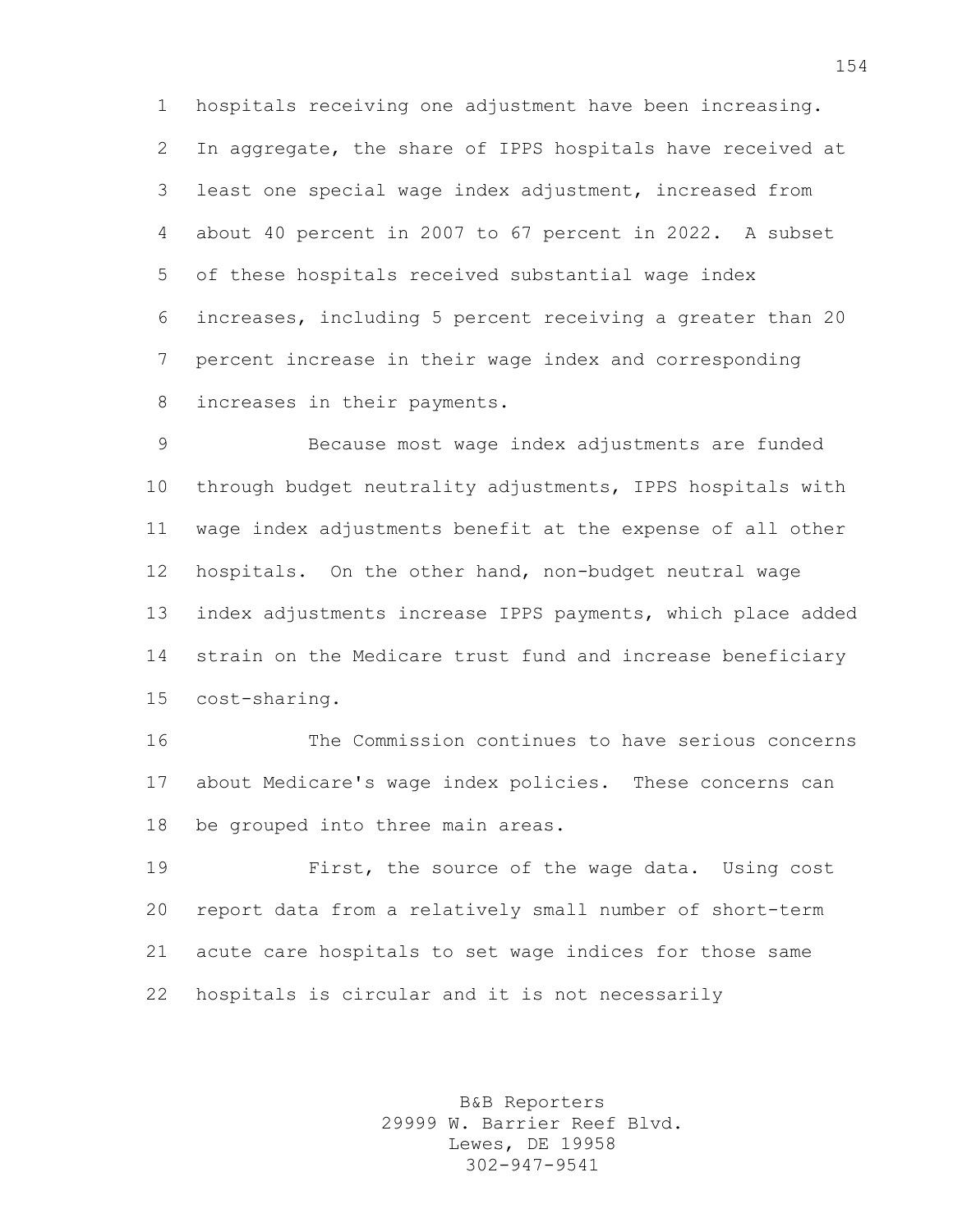representative of relative wages for other types of providers. In addition, cost report data only includes data on aggregate wages and hours across occupations, and CMS only collects occupational mix data across four types of nursing staff.

 Second, the definition of labor market areas. The use of MSA and balance-of-state to define labor market areas can mask substantial wage variation within a single area. In addition, these large areas and lack of smoothing have resulted in large wage index differences across adjacent areas, referred to as wage index cliffs.

 Third, the numerous adjustments. Over time, Congress and CMS have continued to add additional adjustments to an underlying flawed wage index policy, and more hospitals have taken advantage of these adjustments. The result has been an increasingly burdensome and complicated process, with increasing opportunities for wage index manipulation and thus volatility in the wage index over time.

 Based off these concerns, in 2007, the Commission recommended replacing the wage index and its numerous exceptions, starting with the following principles: to use

> B&B Reporters 29999 W. Barrier Reef Blvd. Lewes, DE 19958 302-947-9541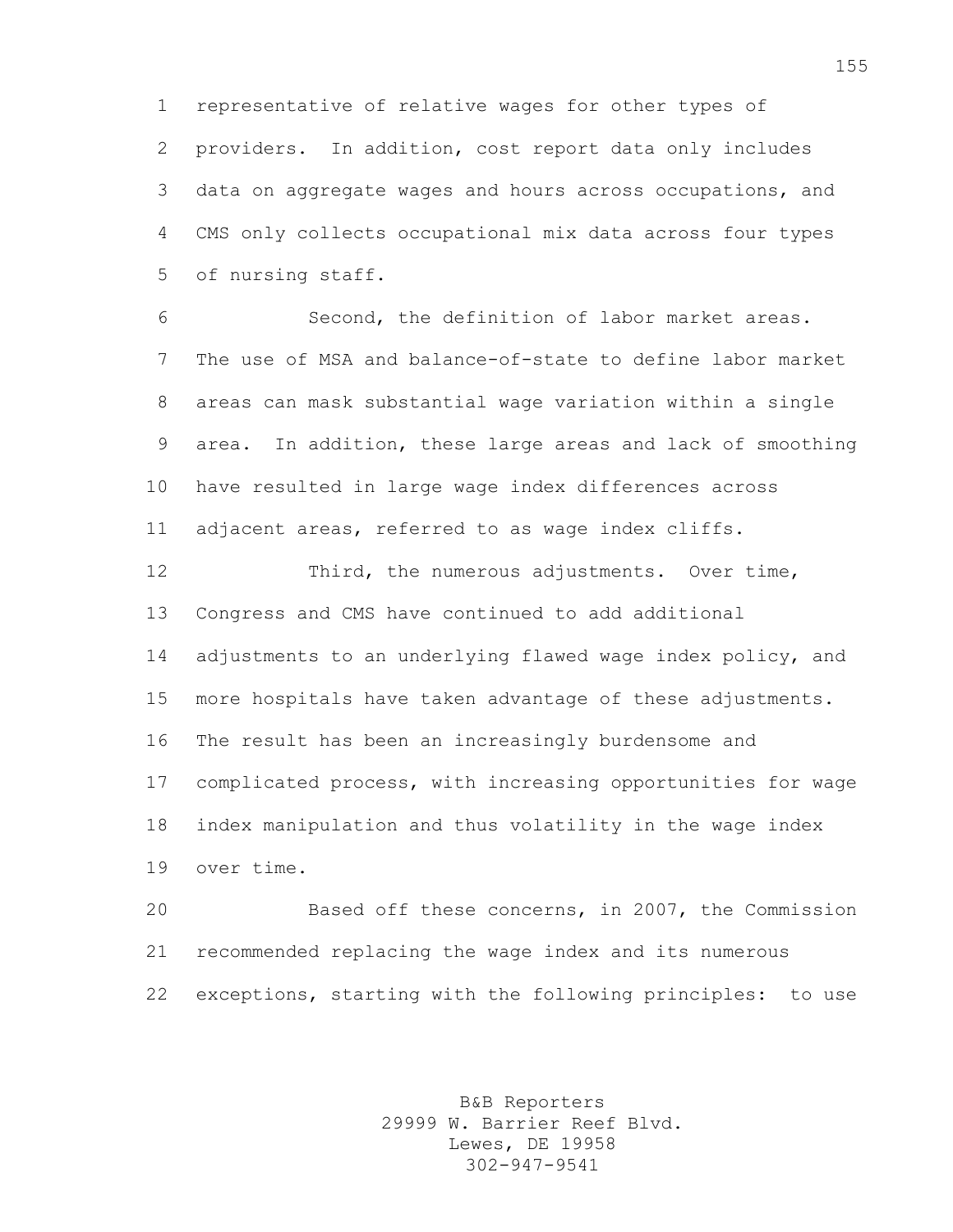wage data from all employers; to use boundaries for geographic areas that are commonly understood, such as counties; to smooth differences across areas, as a replacement for wage index exceptions; and to phase in any large changes in wage indexes over time.

 In the spring we will discuss whether these design principles for wage index redesign still hold and if modifications are warranted.

 That concludes our presentation. During the discussion we look forward to answering any questions the Commission has on current Medicare wage index policies. In addition, we would appreciate input on any other concerns the Commission has with current wage index policies or suggestions for wage index reform design characteristics to include in our spring presentation.

16 And with that I turn it back to Mike. DR. CHERNEW: Great. Thank you both. I think now, if I've got this right, the only person in Round 1 is Betty, and Betty, I think you're also the first one in Round 2. So that means we're going to let Betty do a join Round 1/Round 2, unless someone else, Dana, is in Round 1. MS. KELLEY: No. That's what I have.

> B&B Reporters 29999 W. Barrier Reef Blvd. Lewes, DE 19958 302-947-9541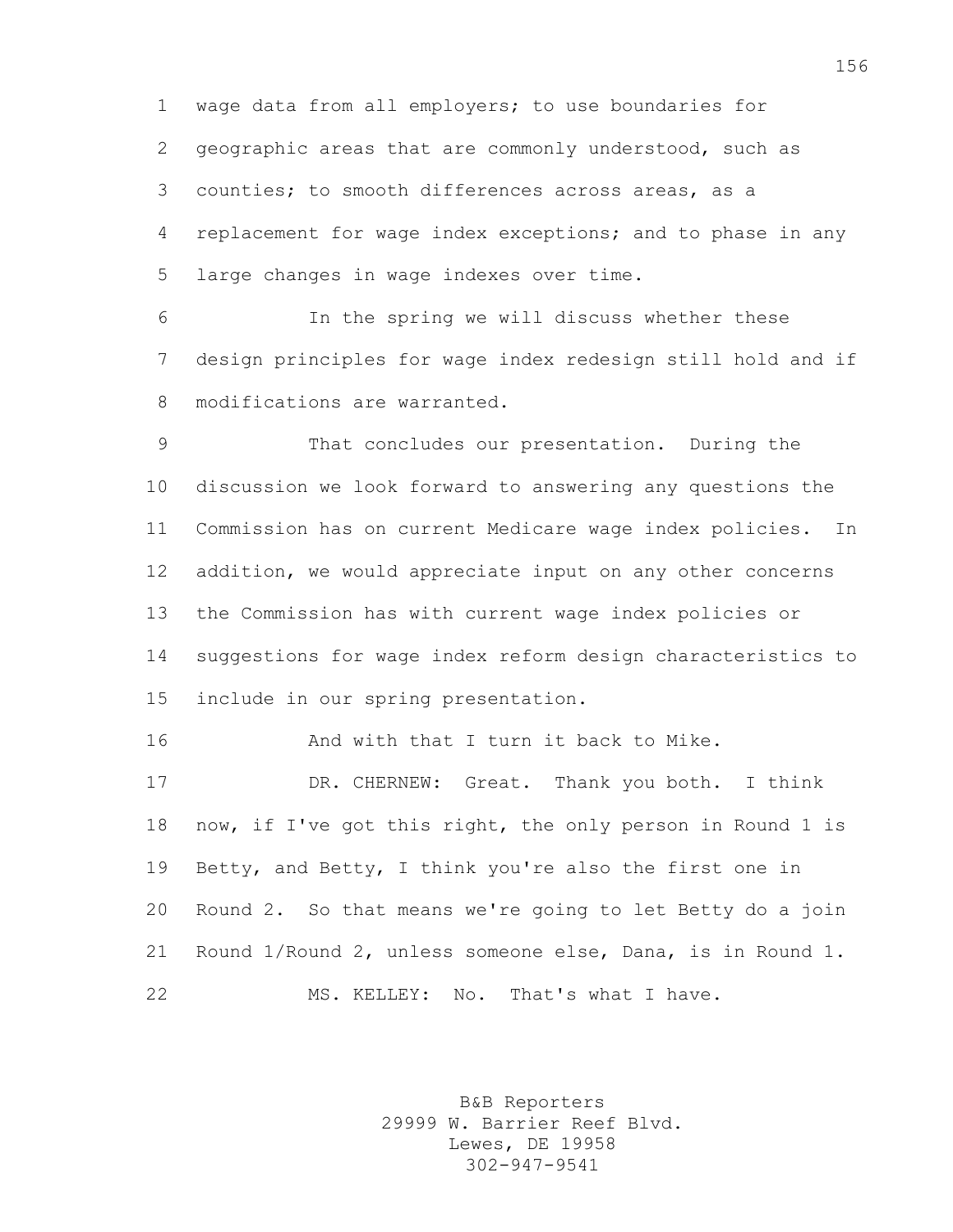1 DR. CHERNEW: Okay. That's what we're doing. We're doing a short Betty round. We're going to Rambur Round 1 and we're going to then move into Round 2. Go ahead, Betty.

 DR. RAMBUR: I'll try to be. Thank you so much 6 for this important report that I have to say, in many ways, was alarming.

8 I have a question about the out-migration adjustment. You mentioned, on page 19, that it's calculated as the percentage of hospital employees residing in the county who are employed in any higher wage index area, and then there's more.

 What is the source of that data? Is that from the cost report data?

 MS. BINKOWSKI: That's based on an excerpt of census data, a special cut of the American Community Survey.

 DR. RAMBUR: Okay. It might be helpful to have a little more detail about that. And does it include all categories? Like are employee physicians in that as well? MS. BINKOWSKI: I will need to check on that. It's based on all, what are considered hospital employees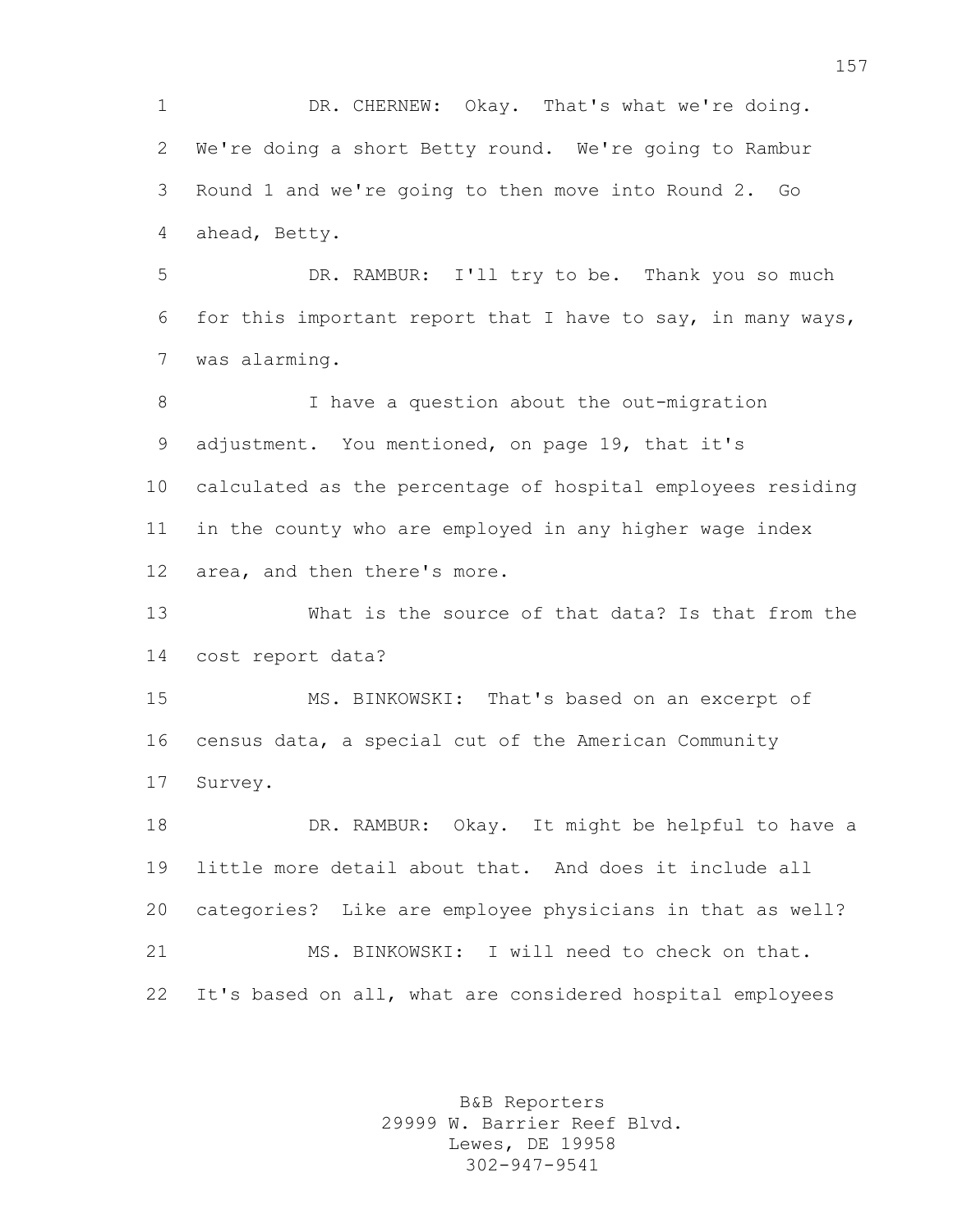that reside in the county, not necessarily that are for that hospital, but I can circle back with the exact definition of hospital employee.

 DR. RAMBUR: -- you know, a pop-out box or something I think would be helpful, because it ends up being important.

 And then -- so this is still Round 1. I wanted to make sure I understood this correctly. In those states identified with frontier counties, am I reading this correctly in that even places in urban areas, for example, Fargo, North Dakota, that has a service area of roughly a quarter million people, would still be eligible for that additional dump that comes with being in a state with a lot of frontier counties?

MS. BINKOWSKI: Correct.

 DR. RAMBUR: Okay. All right. So now, shifting gears here, I had a question about -- and this is something I don't expect us to resolve right now, but I had a question about the four nursing categories and the staffing model, and in the report we talk about it as a choice. And I'm just having a little bit of a hard time reconciling a couple of disparate -- somewhat disparate for me -- pieces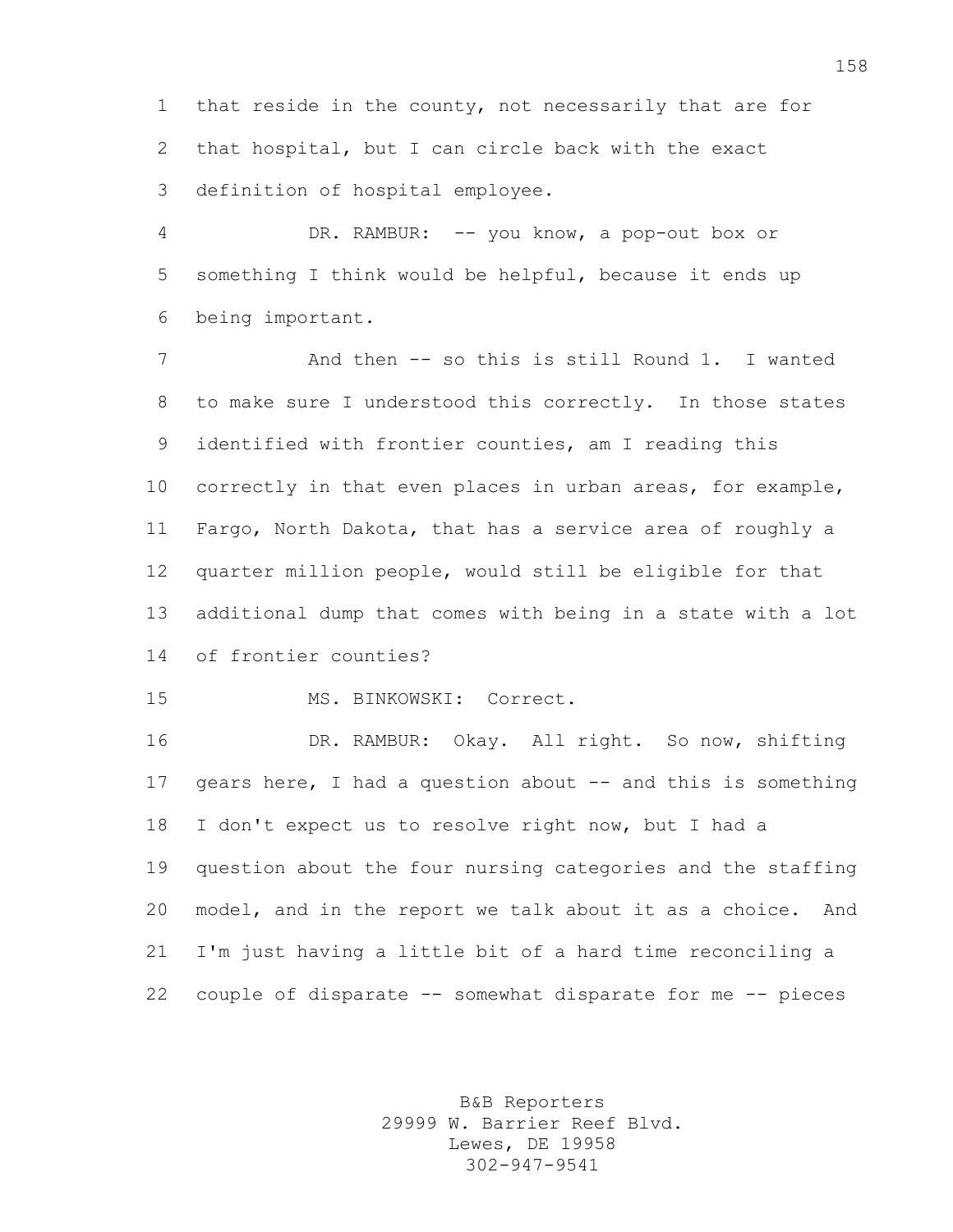of information.

 We know that the better-educated nursing staff, there's a lot of evidence about higher-quality outcomes, less failure to rescue, or whatever. So we have this piece here and then we have hospital value-based purchasing, and that has a lot of nurse-sensitive indicators, hospital-acquired conditions.

8 So I don't necessarily expect us to reconcile that now, but I feel like those two pieces of Medicare policy or situations are somewhat discordant, because it implies that a less well-educated mix is more cost- effective, some better, but the data doesn't bear that out in terms of outcomes. And then also add in the complexity around the nursing workforce shortage, coming from COVID, which we've talked about in other dimensions.

 So I don't necessarily expect answer to all of that now, but those are things that I had a little bit of a hard time placing together. So thoughts on any of that? MS. BINKOWSKI: I agree those are much broader issues than wage index per se. I think in this context the

make in the types of nursing staff but also in the types of

thought would be not only is there choice hospitals can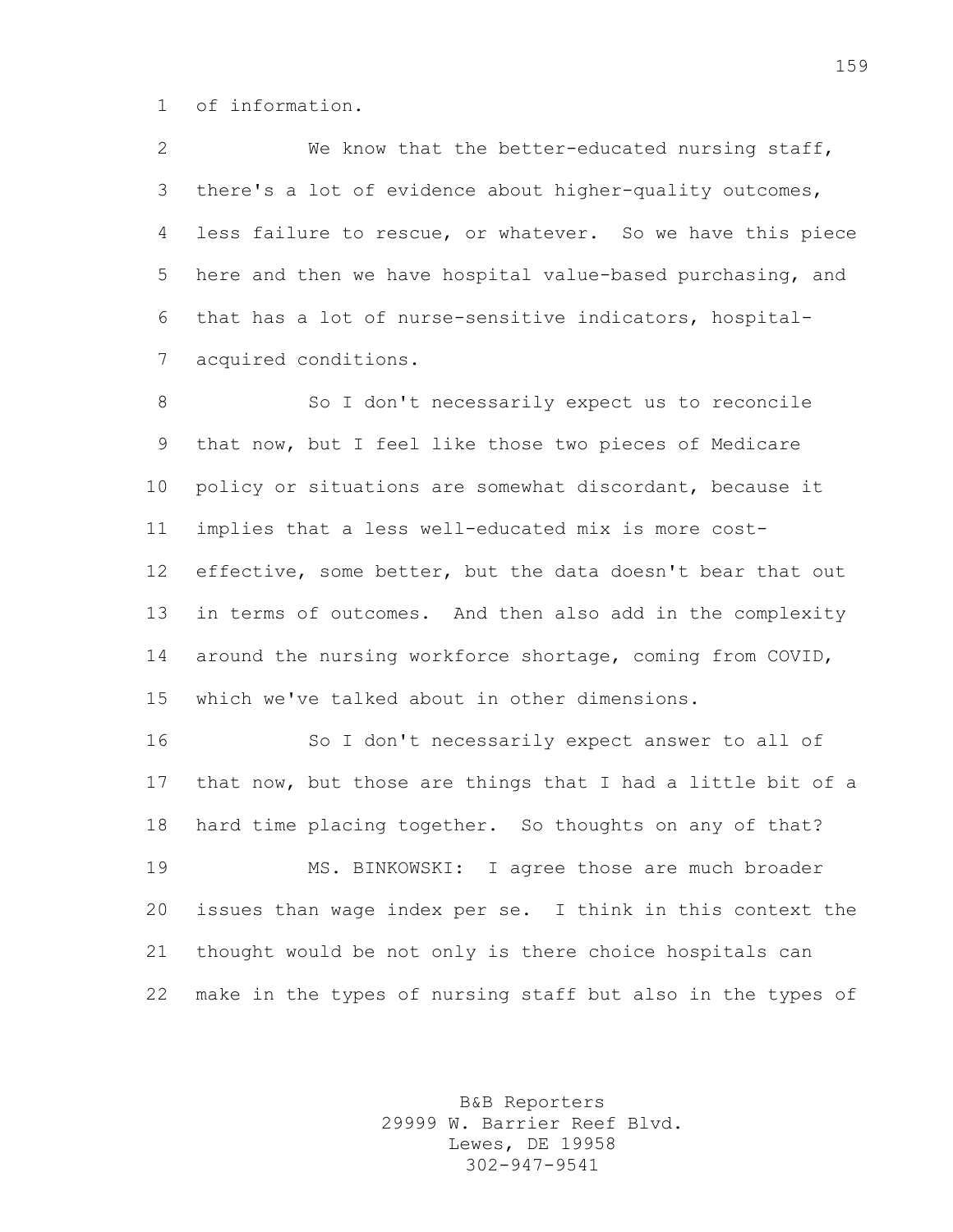non-nursing staff, which are right now all lumped into the "all other" category. And so in 2007, we recommended just being more detailed in the number of occupations that were included. I think we could talk more internally in another context about some of the implications for other sectors, as you discussed.

 DR. RAMBUR: Thank you. That's it for me, other than to say thank you. I think this is really critical to take on and clearly convoluted and challenging.

10 DR. CHERNEW: So in that spirit, actually, we're about to go to the rest of Round 2, but let me just make a general comment. I would like some sense from you all about how far we should push this in terms of things like recommendations and stuff. I should say, by way of history, I was actually on MedPAC when the 2007 recommendation was made, and that just makes me feel particularly old, but I indeed was. And I think, depending on what you say in the next hour or so, we could reiterate, go further.

 I think there's a lot of stuff in this chapter suggesting we need to look into stuff more. I would be very grateful to get a general sense, if you guys want to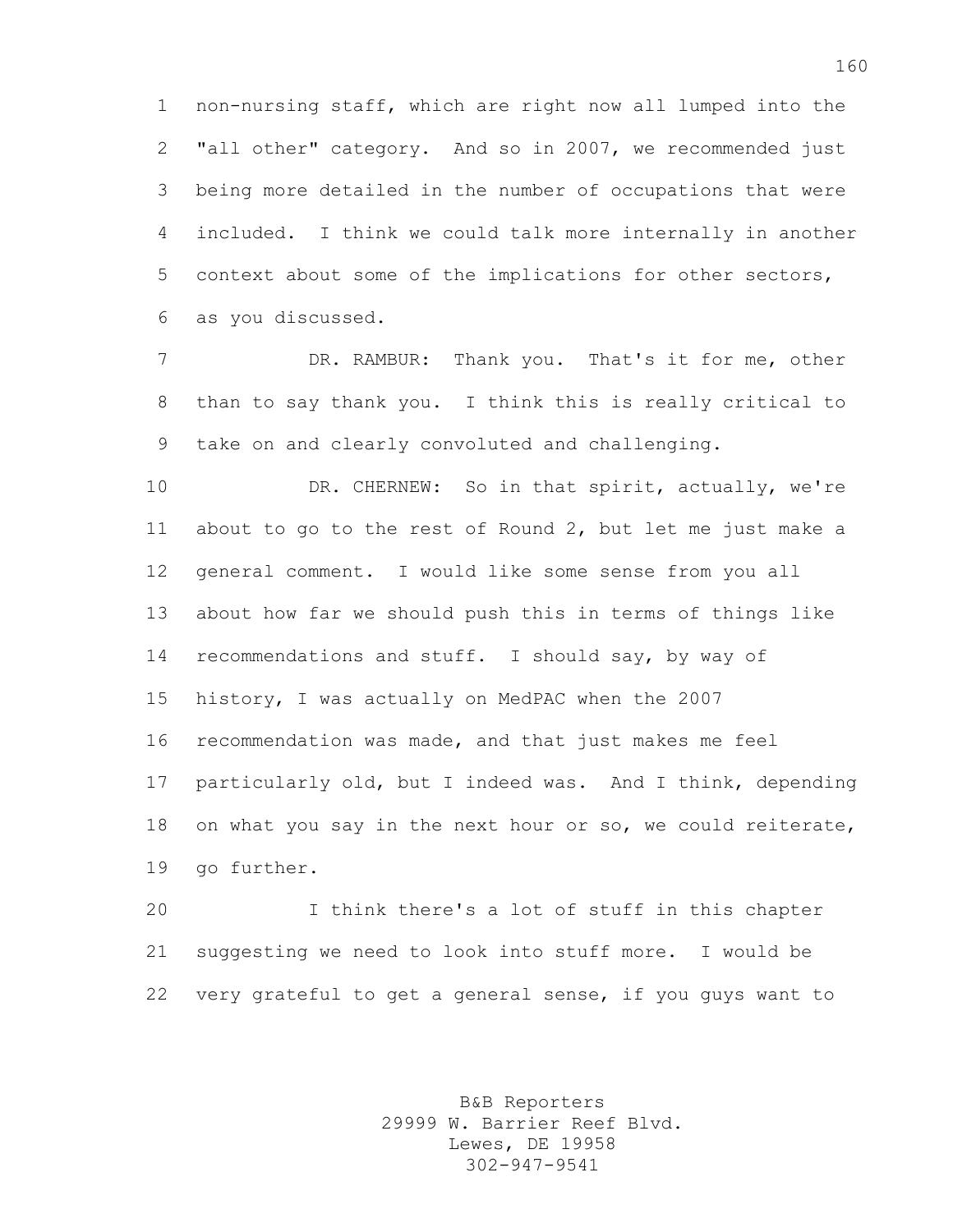tell me, about how, for lack of a better word, urgent we should be in bringing this to a policy option or recommendation versus continued exploration of the issues. So, Betty, I take your comment as being you're enthusiastic about moving further, faster, but we're about to get into the broader Round 2. I could make it us do it all in a lightning round, since I'm so happy with how that went, but let's just see how we do it in a regular Round 2. DR. RAMBUR: Michael, briefly I would say absolutely enthusiastic and urgent. DR. CHERNEW: Okay. Dana, you're calling on who's next. 13 MS. KELLEY: Okay. I have Brian next. DR. DeBUSK: First of all, thanks to staff for a wonderful report. I'm so excited to see this issue come up, and I would echo Betty's comments -- urgent and important, I think, are very fitting. First of all, I live in Knoxville, Tennessee, which is a hospital wage index desert. We were, prior to the 25 percent adjustment, we were running at 0.71, and if you look at your chart on page 24 of the reading materials you'll see we're on the far, far left-hand side of that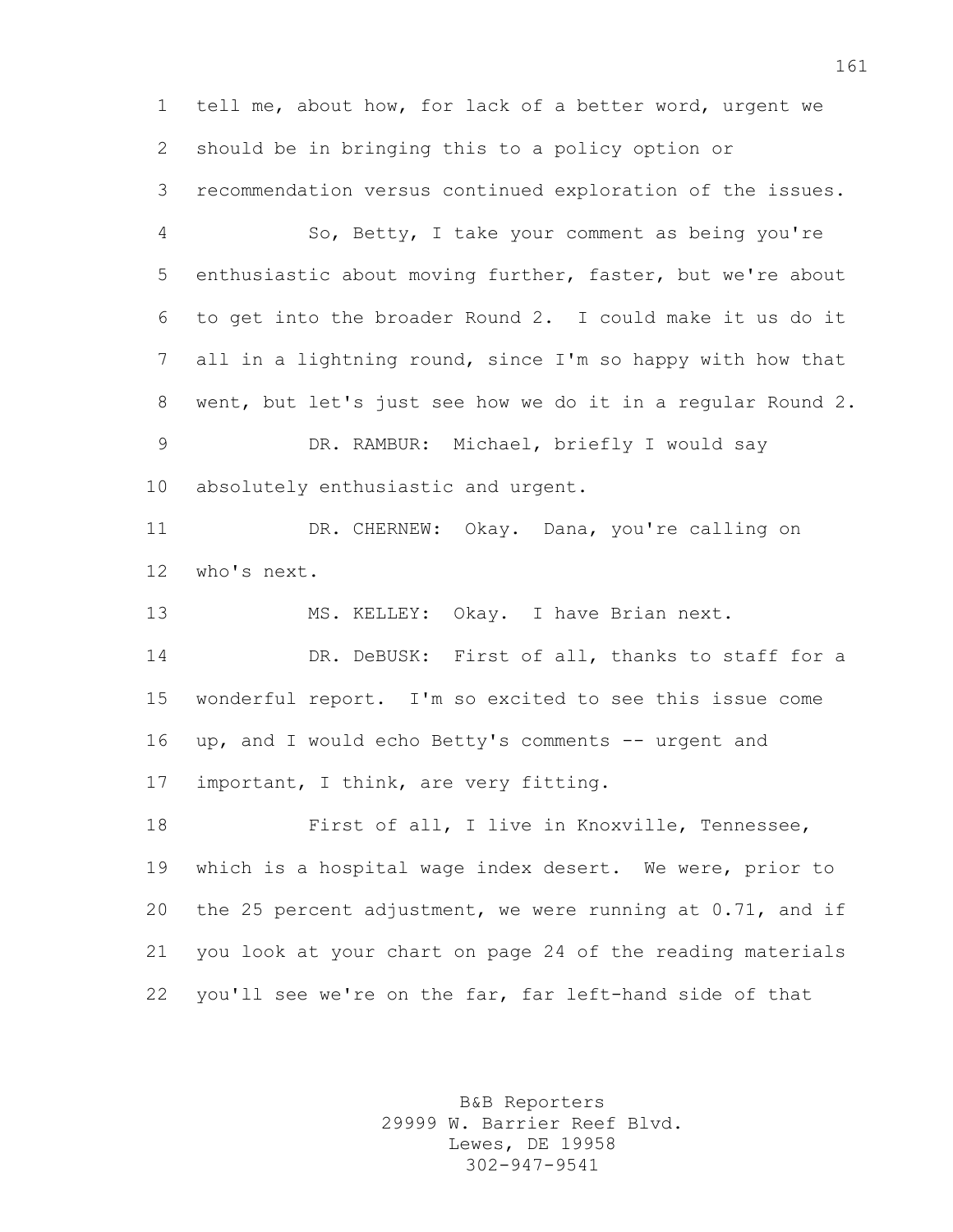chart. So it's one of the lower wage index that you're going to see in the Continental United States.

 I will tell you, being in a wage index desert is miserable. The report talks about circularity as a vulnerability. I mean, I can show you what circularity looks like. I mean, they can't afford to pay nurses competitive wages. They can't afford educational assistance programs. They cannot afford benefit programs. I mean, they're in a perpetual cost-cutting mode. Once you get in that downward spiral, because every year as you cut costs, as you try to -- you know, because you're having this massive adjustment done to your fee schedule, what happens is you basically get rewarded with a lower hospital wage index, successively, year after year. So when you get in this spiral it's virtually impossible to get out.

 The 2000 MedPAC report was and is a fantastic piece of work. I'm really excited to hear that we're going to bring that back out. I'm sure all the numbers could do a refresh, but, you know, Michael, to your comment about being on the Commission at the time, you do fantastic work, so thank you. That report, I was also excited to see the word "Byzantine" used yet again. I'm pretty sure that was

> B&B Reporters 29999 W. Barrier Reef Blvd. Lewes, DE 19958 302-947-9541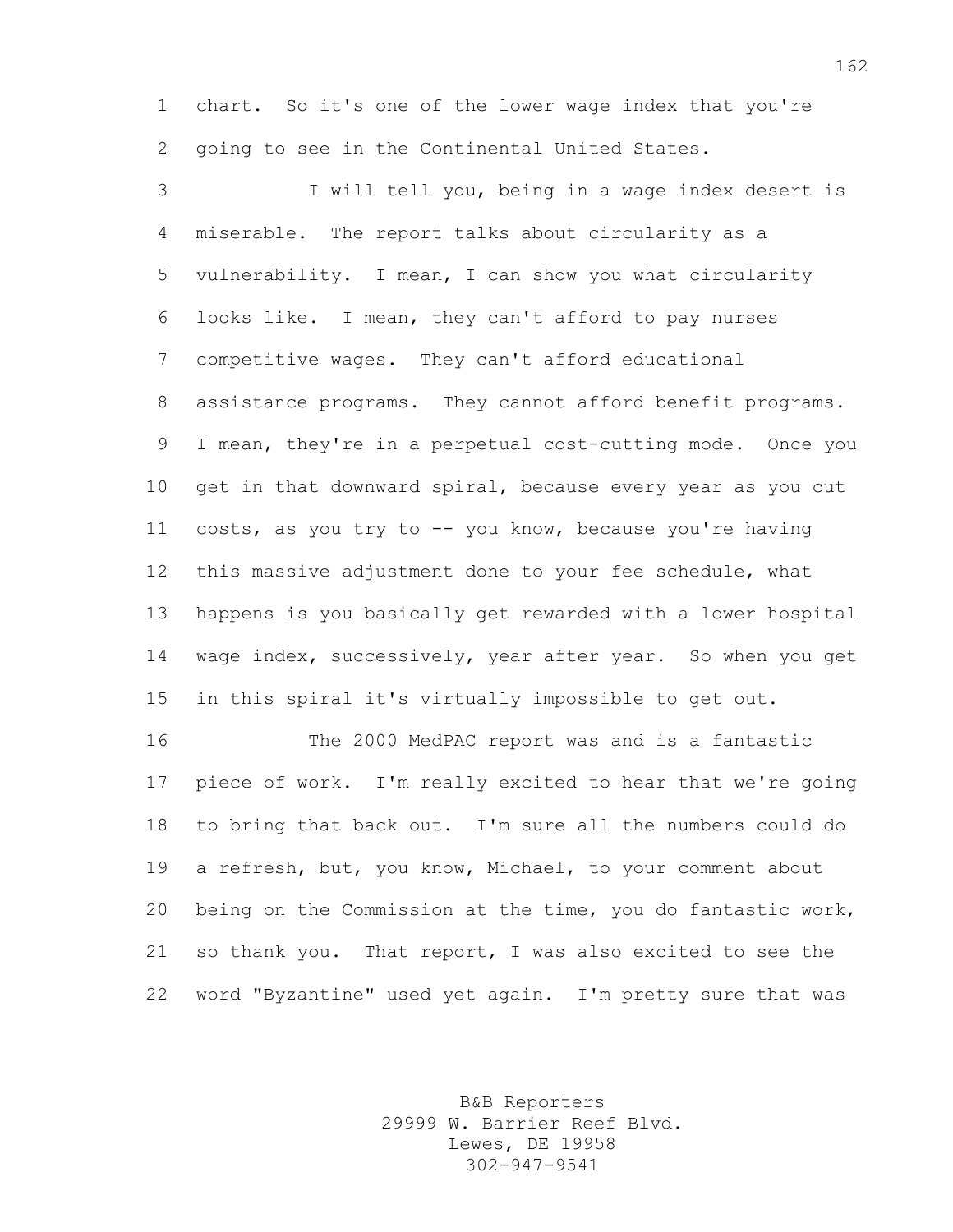in the 2007 report too, and I think that's a very accurate term.

 Just elaborating on that, you know, really, the hospital wage index is the ultimate tournament model here in that hospitals that are providing more benefits and providing higher wages basically are taking, or shifting money away from the lower hospital wage index hospitals. And one of the reasons that I think there's a sense of urgency here is we're only two years into this four-year adjustment. There's a temporary adjustment period that started in October of 2019, where the bottom 25th percentile of the hospitals were lifted up, were average with the 25th percentile. So basically they brought the bottom end of the curve up to the lowest 25th percentile. And I can just show you what that means to Knoxville. That took Knoxville's hospital wage index from 0.71 to 0.77. And when you talk about the importance of this issue, consider, you know, for us, a huge holdback, a

 penalty, a severe penalty for hospital is like 2 percent. Well, when you're having 62 percent of your fee schedule monetized, you know, the biggest holdback Medicare proposes, that I'm aware of, of 2 percent, is only a 3.22

> B&B Reporters 29999 W. Barrier Reef Blvd. Lewes, DE 19958 302-947-9541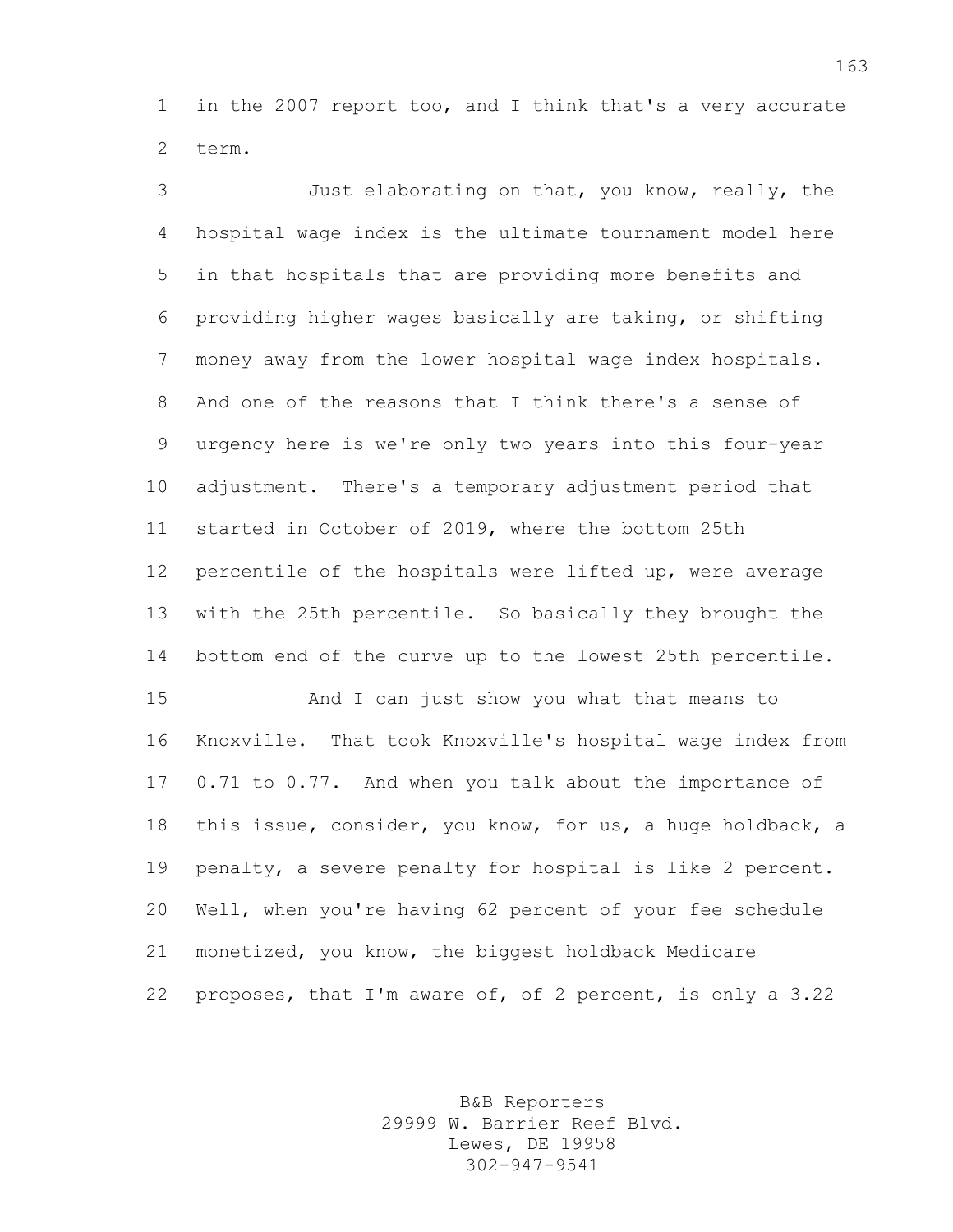shift in your hospital wage index. So you can imagine if Knoxville reverts back from 0.77 to 0.71, that's like receiving a 100 percent holdback penalty two times over.

 So to give you a feel of the magnitude of this -- and here's the other thing that's really interesting. To the best of my knowledge, and if I'm mistaken someone can correct me, I believe the hospital wage index is not corrected for in calculating ACO benchmarks. So look at what happens in Knoxville. If their hospital wage index, when this four-year period ends, let's say it drops from 0.77 back to 0.71, all those hospitals in Knoxville look like they just produced 3.7 percent cost reductions, even though they'd be treating the same patients in the same way. That puts every ACO in Knoxville in the money, simply because their hospital wage index snapped back.

16 And with that, again, thank you for the chapter and thank you for letting me make the comments.

MS. KELLEY: Okay. I have Stacie next.

 DR. DUSETZINA: Thank you for a very intriguing chapter and all of the work that went into it. I'm going to apologize because I think now that my question is more 22 of a Round 1 question, but, you know, that's just how it's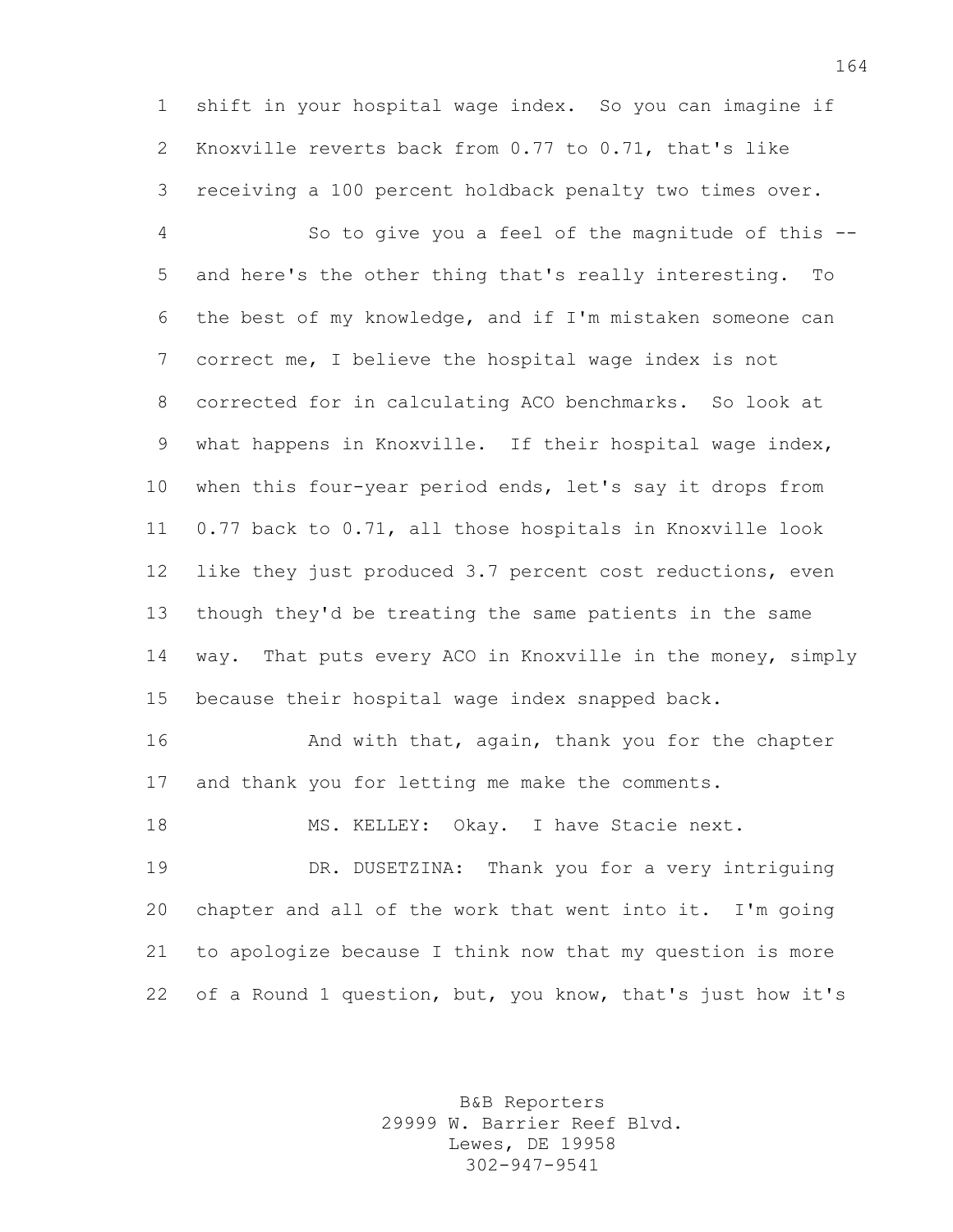turned out.

 DR. CHERNEW: No one ever does Round 1 questions in Round 2. They always do Round 2 questions in Round 1. So this is really refreshing.

DR. DUSETZINA: Okay. Good.

 DR. CHERNEW: I'm sorry. I'm joking with you. DR. DUSETZINA: I do think that some of the comments in the chat have helped me reinforce that maybe I'm not the only one who maybe has missed this point. But it was really thinking about how hospital administrators and CEO pay is included. It just strikes me as something that could really pull up an average, given how high compensation can be for the C suite. And I was just curious how that was being managed in this.

 MS. BINKOWSKI: So we can dig more into that, but at a high level, physicians that bill and are not providing IPPS services, are providing, say, fee schedule services, are excluded from the wages used to calculate the wage index. There is now a patient methodology that's used for certain administrative roles, but the details of that are something we can follow up on.

DR. DUSETZINA: Okay. And then I will follow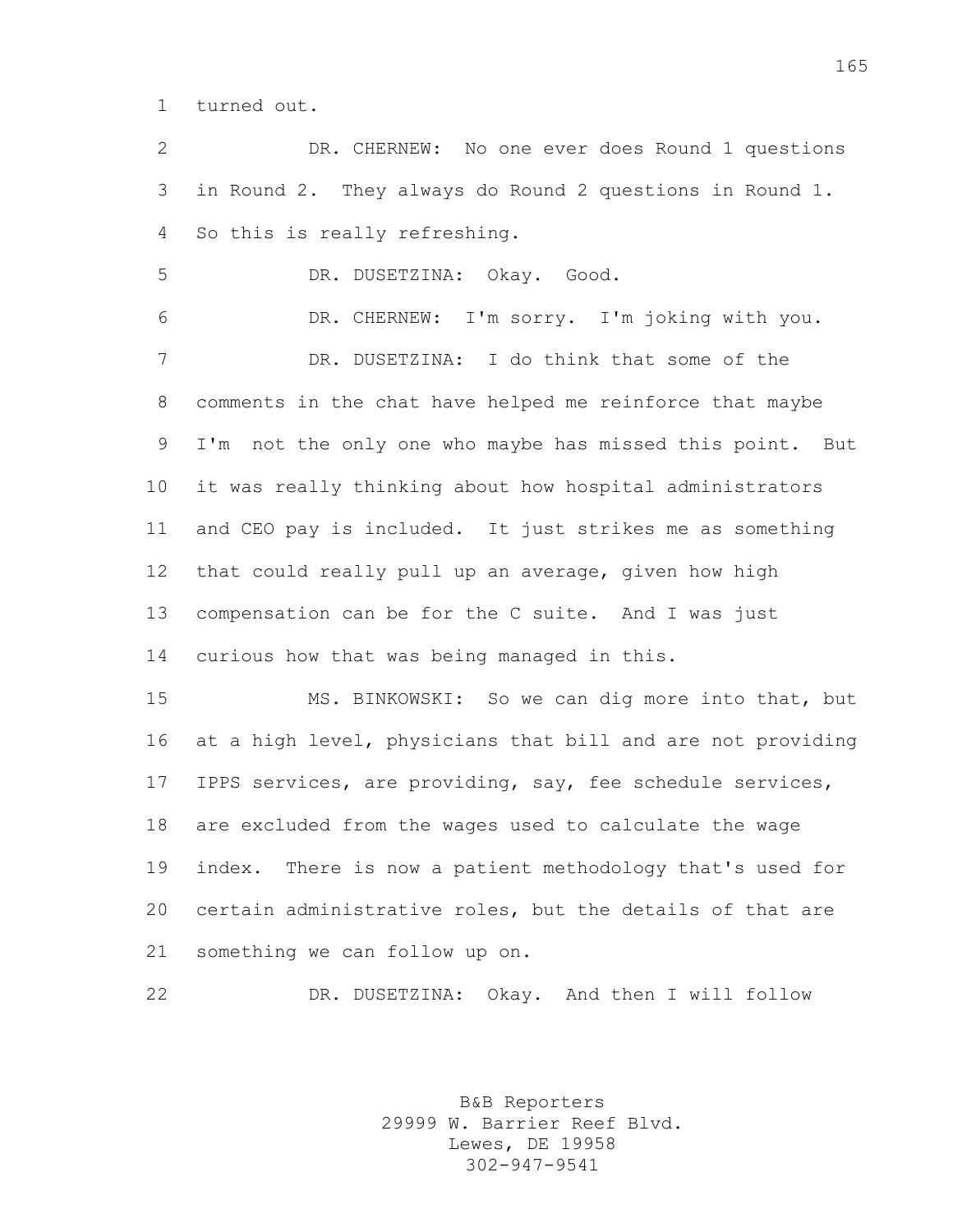that with something that is a little bit more Round 2 and just related to the chapter. You know, I think that obviously the formula seems overly complicated and something that's more streamlined is always attractive to me.

 It did strike me that it seemed like at least the groups that were getting some of the largest corrections maybe were ones where we thought that would be helpful. I know you pulled out Puerto Rico and Indian Health Service and some rural areas, and it seems like, oh, that seems like maybe not the worst thing, as groups maybe we would think about needing additional compensation, or to have a larger adjustment. But it does strike me that there must be 14 an easier way to get at that, if that's what we would like to accomplish.

 So again, thank you very much for a really interesting chapter and all this work.

 MS. BINKOWSKI: Just two brief responses to that. The Commission can discuss whether certain types of hospitals warrant additional payments, but I think we would say they should be outside of wage index policy which, is an inefficient way that affects other hospitals. And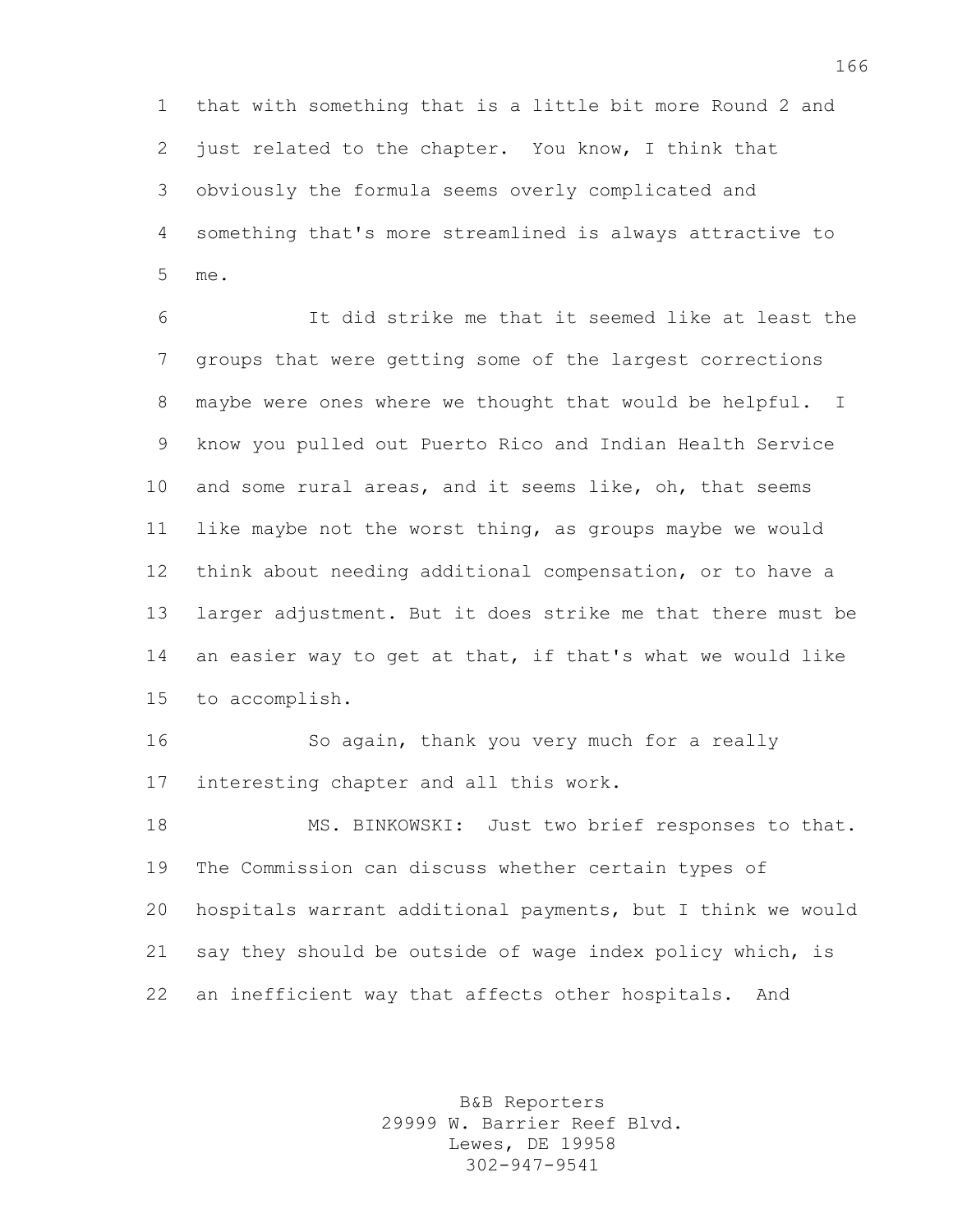secondly, some of the areas with the largest percentage increases in their wage index aren't necessarily the areas that receive the largest monetary benefits from them, because as you said, some of those hospitals are small. MS. KELLEY: Okay. I have Paul next. DR. PAUL GINSBURG: Thanks. You know, this area of the hospital wage index is one of what I would 8 characterize as over an almost 40-year period. You know, this was developed in 1983, and implemented very quickly 10 after that. You know, it was a weak policy from the start, and it seems as though it has only gotten worse over time.

 It's been modified many times. So this has been a policy failure.

 In fact, there are examples that were not in the presentation that are even worse, as far as the legislation, moving a particular, often named or at least described in a way that, you know, was equivalent maybe, a single hospital, and a lot of this has gone on.

 I think the staff has done an excellent job of bringing us up to speed on, you know, how this is being used now, all of the complexity, how it's gotten worse, so I think it's prepared us.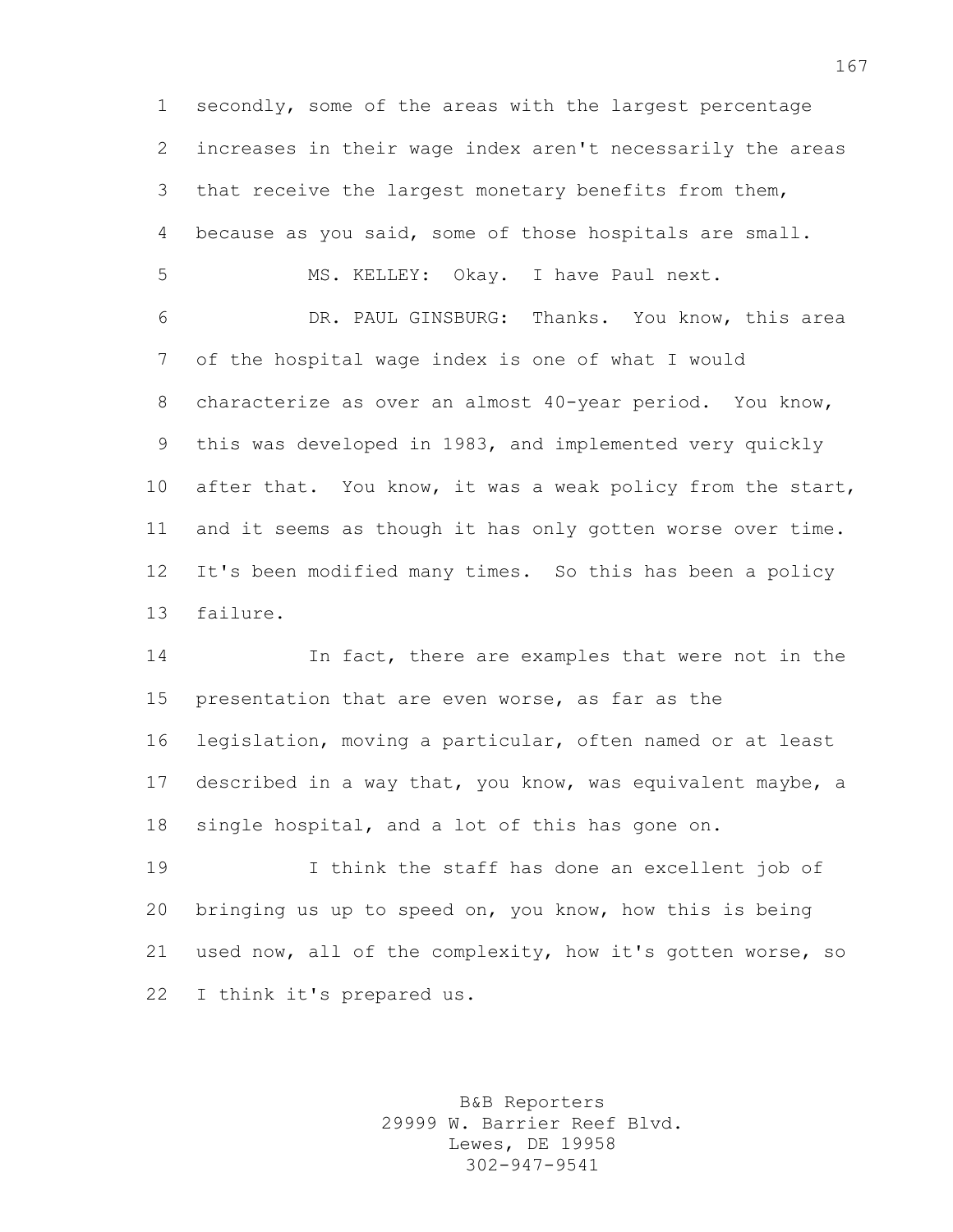My feeling is that any work that we should do in this area should be on a comprehensive reform. I don't think we want to spend time, you know, in the weeds in this area. We really want to move forward with a comprehensive reform. You know, maybe the 2007 recommendation is as good as we can do, but maybe we can kind of look at sort of refining it.

8 The main concern I have is really a question that Jim may not want to answer now, or maybe later, is what is the appetite in Congress for a comprehensive reform to this important part of a hospital prospective payment system? Will they just blow it off and continue to do tweaks that benefit hospitals in their districts, or is there really an appreciation of how the integrity of this whole policy has been repeatedly trashed over time.

 DR. MATHEWS: Right. So I am going to take the Fifth on that one. That said, I think if there is an appetite among ourselves for pursuing what is an appropriate and correct policy, and Paul, you used the phrase "policy failure" here, that is what we do, and there might be an argument for just doing what is right, irrespective of how it might be received by members

> B&B Reporters 29999 W. Barrier Reef Blvd. Lewes, DE 19958 302-947-9541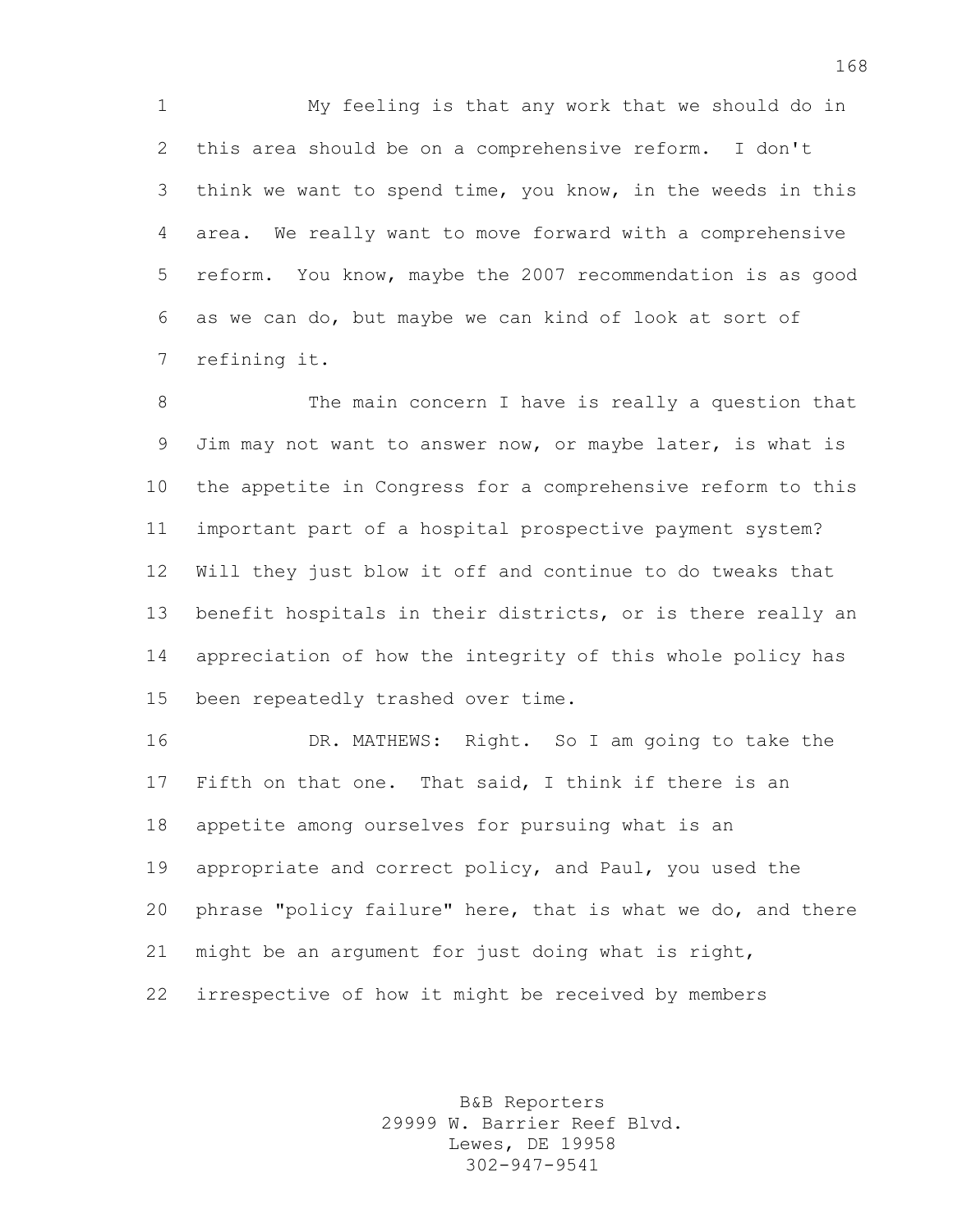individually or collectively.

 DR. CHERNEW: For what it's worth, I agree. DR. PAUL GINSBURG: Yeah, thanks, Jim. That really makes a lot of sense. MS. KELLEY: I have Wayne next. DR. CHERNEW: Wayne, I think you're muted. 7 DR. RILEY: Sorry. Thank you, Alison and Bhavya, for the presentation. What do we know in the state of play with regard to the wage index issue with safety net hospitals? I think Betty mentioned, you know, rural providers and the whole issue there, but as a relatively new Commissioner, I wonder, has the Commission looked at this issue vis-a-vis safety net hospitals in particular? And I think Brian touched on it as well in the Knoxville area. MS. BINKOWSKI: So maybe that's something we can circle back on and maybe after our November presentation where we'll be having a larger discussion about safety net and the myriad of ways in which that currently is defined

 and could be perhaps better defined moving forward. To talk a little bit about what Brian -- the point he made was referring to the low wage index policy which would apply to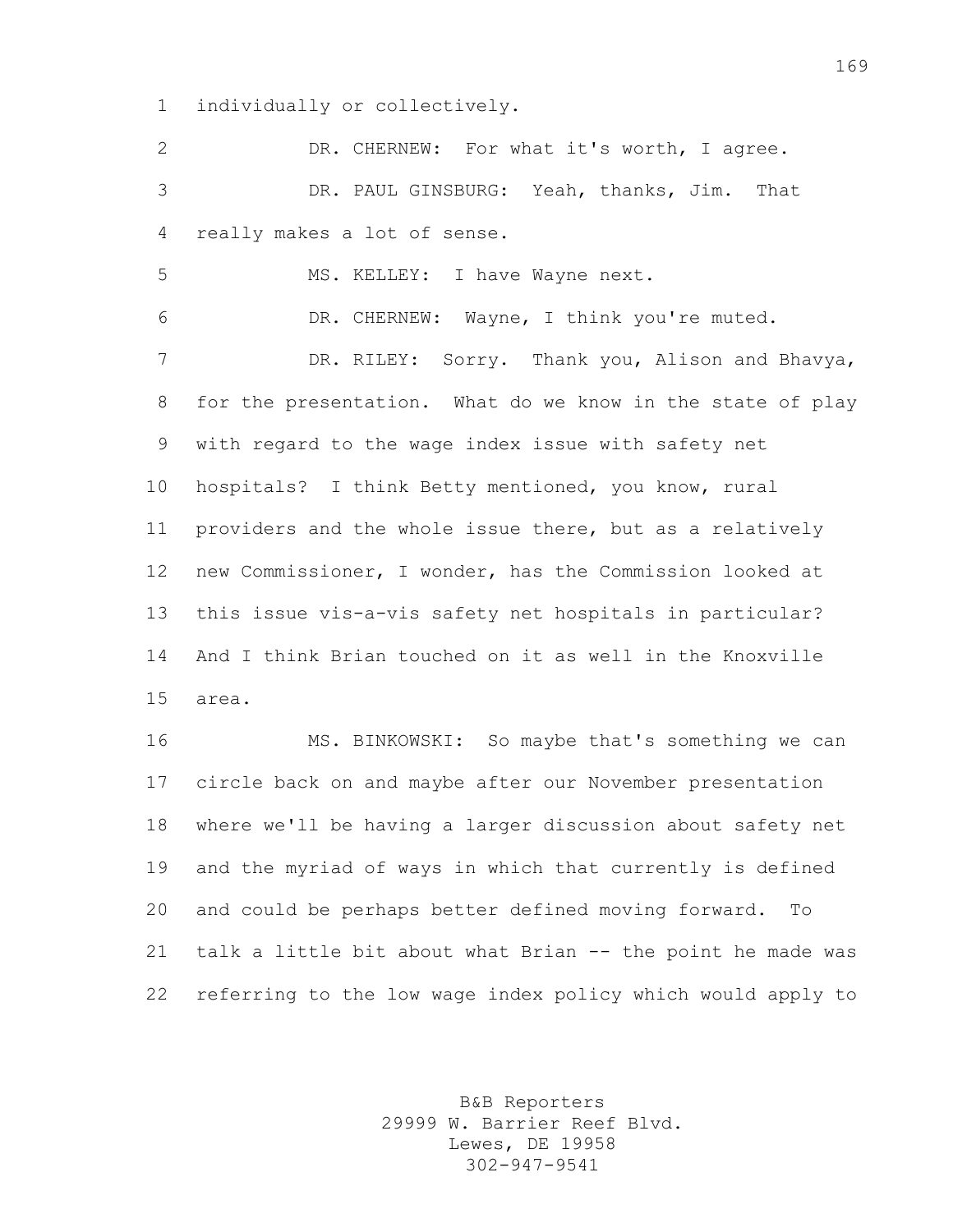all of the areas that were in the bottom quartile of wage index, some of which you may consider safety net and others not. There are not specific wage index increases, for example, for DSH hospitals. So maybe we can follow up offline with the particular types of information you're interested in.

7 DR. RILEY: Yeah, just, you know, in terms of transparency, you know, I'm in New York City where my friends across in Manhattan are able to pay a higher wage generally than I am, so I'm in hand-to-hand combat with them from Brooklyn and serving, you know, predominantly minority and underserved communities.

 For example, just because of COVID, we have a 29 percent vacancy rate in our emergency room nurses, 19 percent overall just over the last year because of, you know, various sort of burnout issues, vaccination mandate, whatever. So we're kind of sensitive to any shift going forward that, you know, we just should be aware of as Commissioners and as staff to really look at how this could have some level of impact, positive or negative. I just don't know. I'm just openly wondering should we look at that.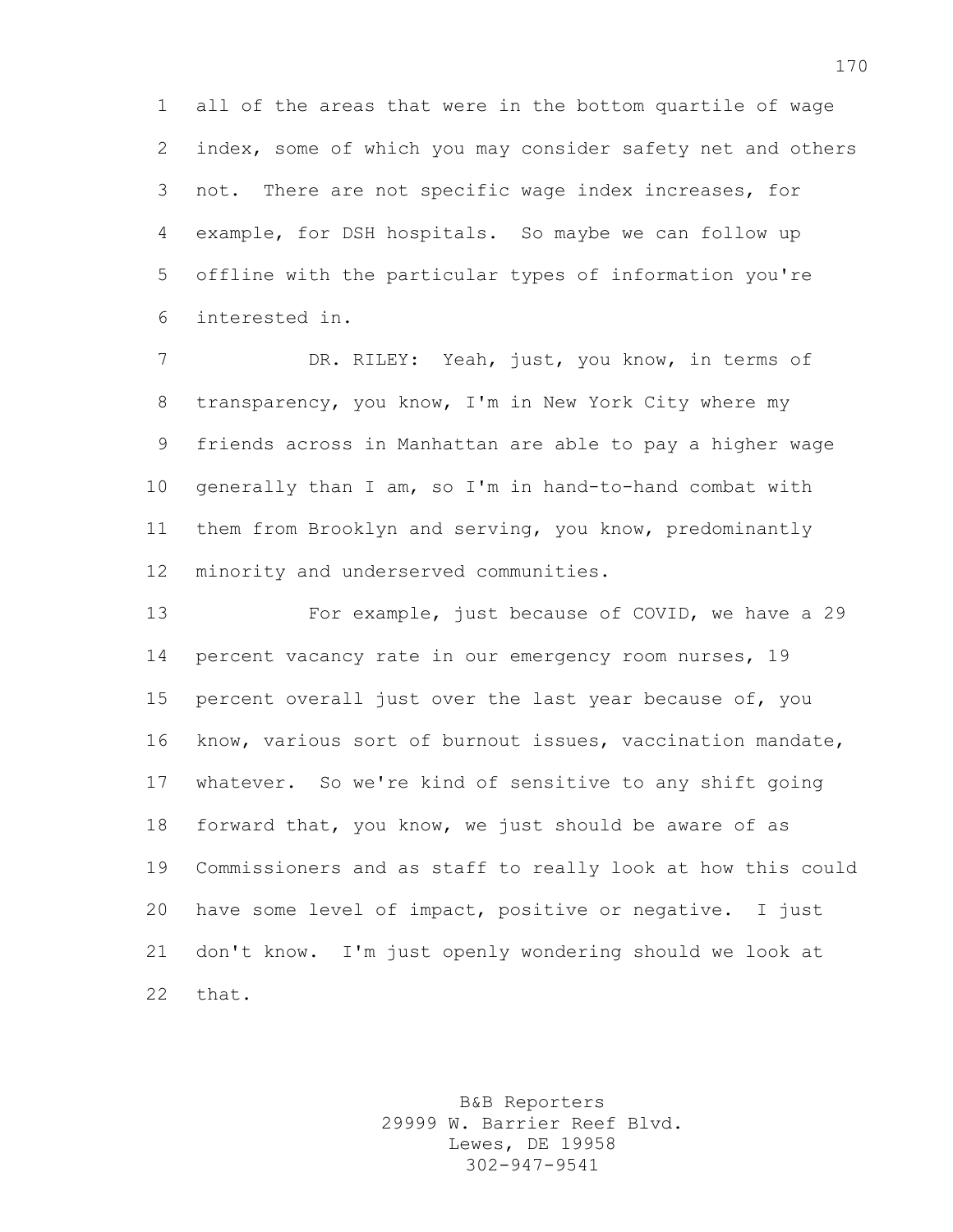MS. BINKOWSKI: So when and if we decide to do additional modeling, we can look at those for impact analyses. But to your specific example, I'd say that currently the wage index is based on metropolitan statistical areas, and all of New York City and its surrounding counties are in a single area. Now, some other hospitals within that are may be qualifying for special exceptions, but -- I'll stop there.

MS. KELLEY: I have Jon Perlin next.

 DR. PERLIN: Right. Well, first, let me thank the staff for a very articulate exposition of what is, I think, fairly described as Byzantine. I wanted to bring a perspective from hospitals and someone who's in a system that operates across multiple states, thus, winners and losers, frankly, in the AWI sweepstakes.

 I'm not going to justify the policy of AWI, or try to, but my comments really are on the impact of our considerations here in terms of fundamental stability of hospitals, and this builds to a certain degree on Wayne's comment about the cost structures of hospitals and the environments in which they operate.

I think when we look at a particular policy and

B&B Reporters 29999 W. Barrier Reef Blvd. Lewes, DE 19958 302-947-9541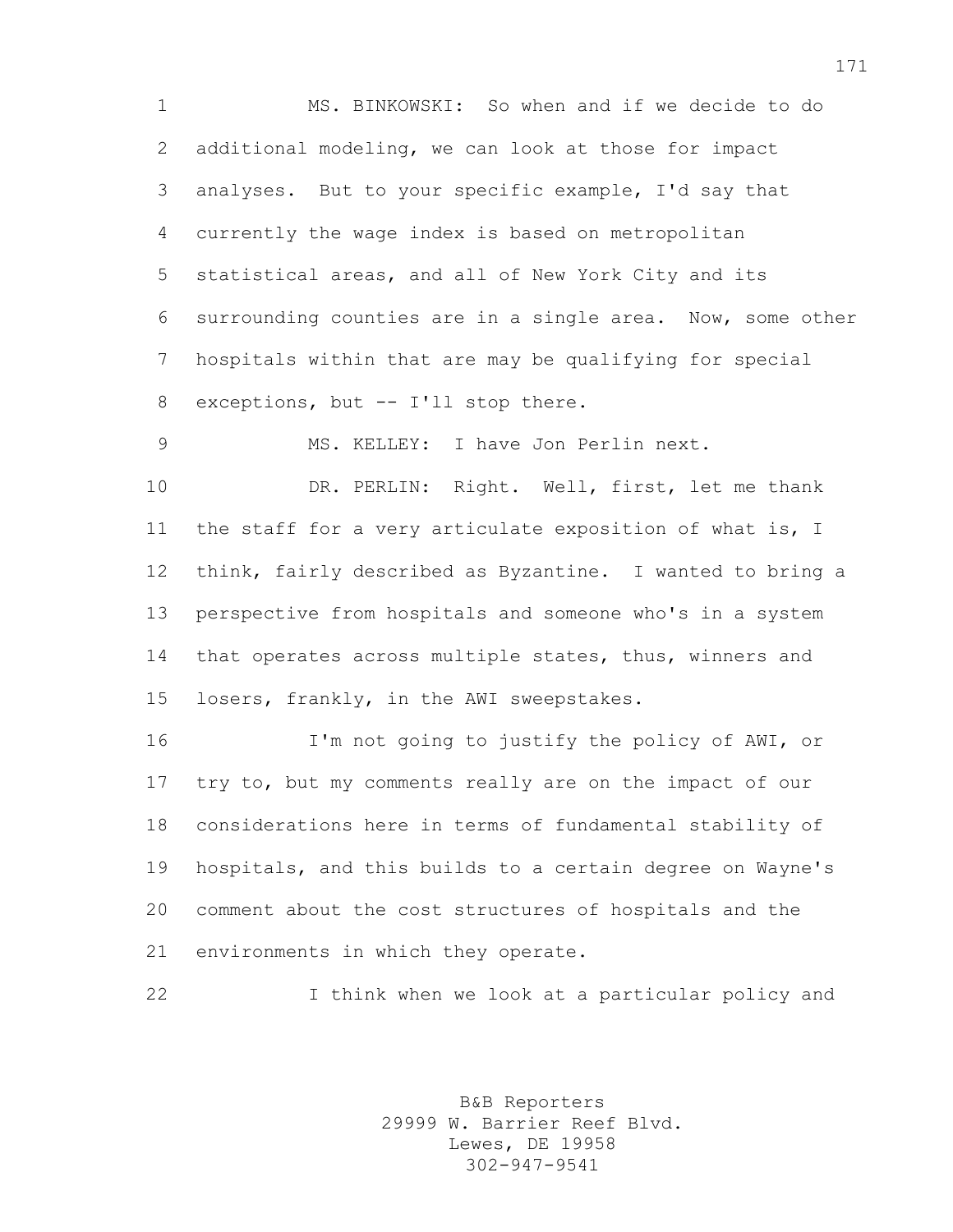we fix that policy, let's say we made this perfect, it's destabilizing if you can't simultaneously consider the hydraulics in terms of the effects of other policies simultaneously. And I just want to make, you know, a few points about some of the basis. It strikes me that, you know, we're a little bit inconsistent. In our last discussion, we talked about a fix in risk adjustment with reinsurance, transfers on the ends of the distribution. And, you know, in a sense, this is derived from a number of transfers that have gotten to be very arcane. I think we're on shaky territory if we say BLS alone will absolutely fix that. Let me just sort of elaborate on that.

 Wayne made the comment about the impact of COVID, as did Betty, and this group has discussed the impact of nursing shortage and rates for nursing travelers and temporary personnel that are double or treble what they were before.

19 19 I would argue that BLS, by virtue of its distribution across a number of different fields, not being hospital specific, not actually aggregating or including the benefits, just wage and salary, by virtue of being a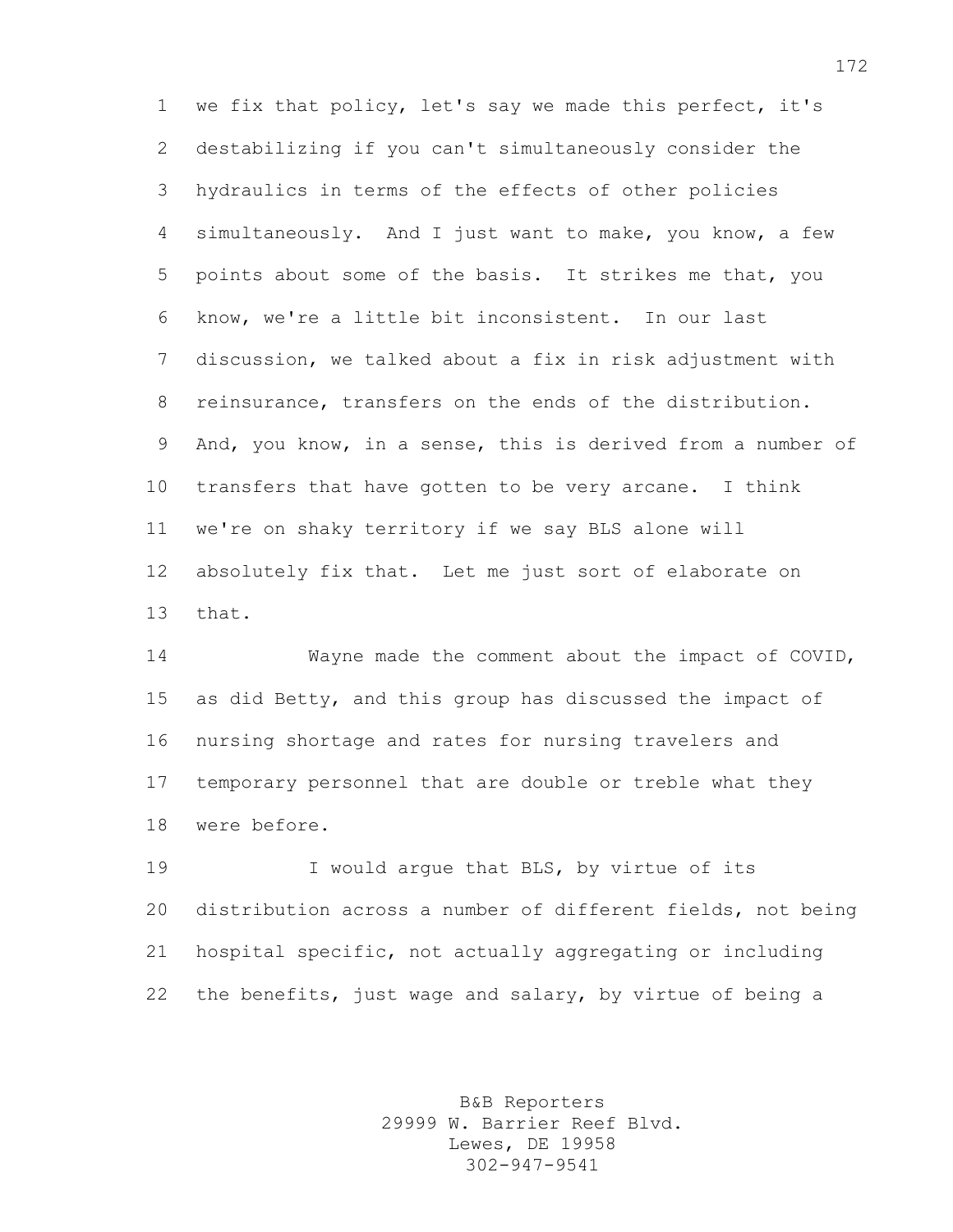voluntary survey, you know, doesn't address those sorts of issues. Similarly, it doesn't discriminate between areas that are heavily unionized and non-unionized in hospitals disproportionate to other industries.

 So if one were to envision a more perfect system, certainly you'd want cognizance of something that's more stable, less engineered, but, similarly, reflective of both the occupation wages in health care and hospitals specifically, but that operates with, you know, greater predictability at the outset.

 We make the point that -- or it seems sort of as a given as if BLS will be more reflective than AWI. I mean, AWI is audited and it is what it is. It is a direct 14 reflection. So, you know, there has to be something that transects both sort of secular trends in a particular MSA, but also those things that are kind of parochial trends within health care, hospitals specifically.

 Lastly, I want to come to this issue of stability. You know, it's really interesting because as you might imagine, over the course of my career, I've received a lot of input on AWI. Let's take a look at our own data. We know that, you know, the top -- the most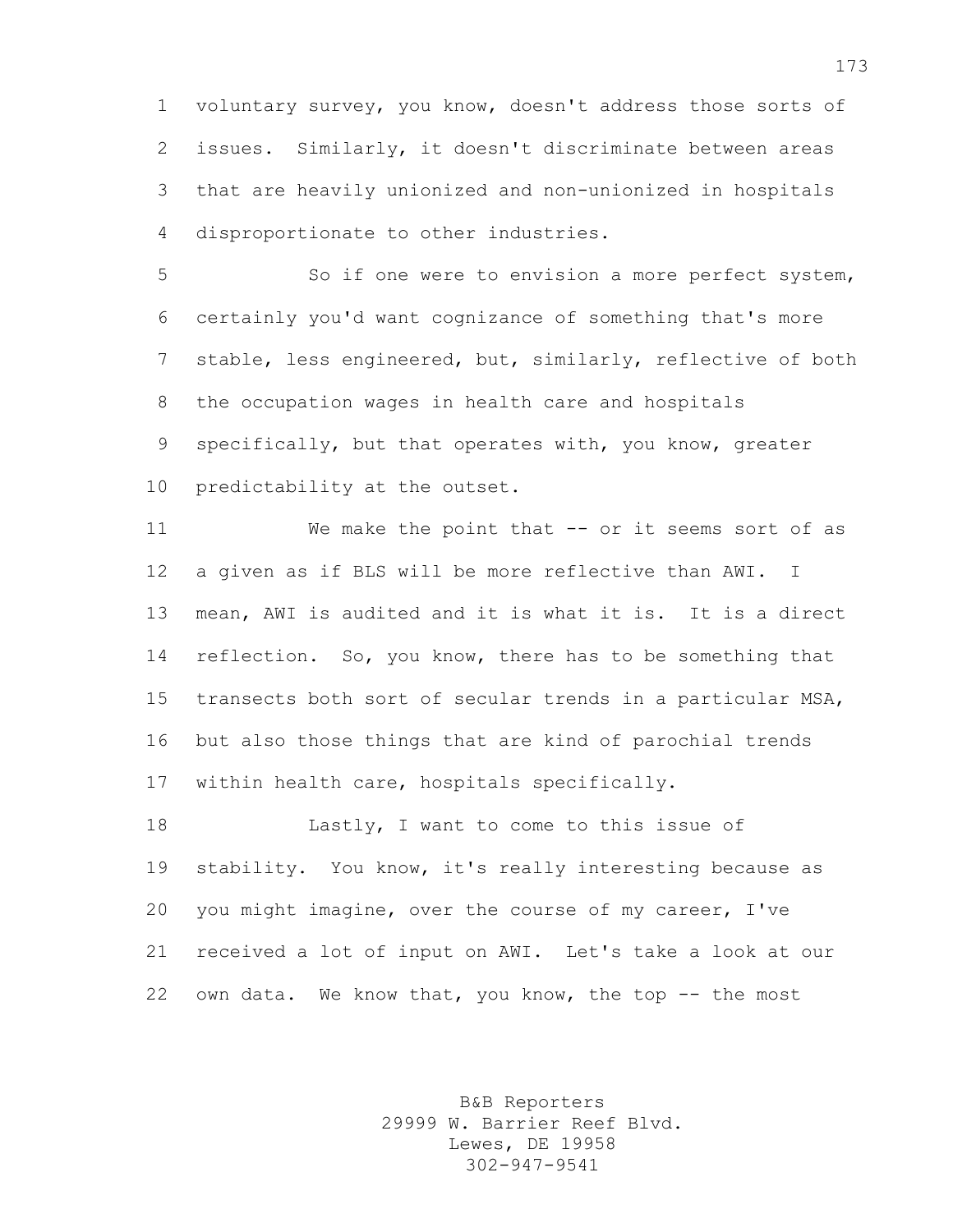efficient hospitals have approximately a negative 1 percent margin on Medicare patients. We know that the average margin is minus 13 percent. If one uses other data, you know, we know that roughly a third of hospitals really have operating losses a third or -- you know, at or near violation of bond covenants and a third are performing more favorably.

8 If you look at the same data, they're not solely distributed in the low AWI area. They're more broadly distributed. So this could adversely impact a slew of hospitals.

 To that end, I remember when this discussion came up in another context, and I won't name the particular academic institution, but the CEO of this institution, you know, near teary-eyed, said, "I get that this is unfair. I get that this is problematic. But if this were to occur, I would have to close clinics for special needs populations; I would have to lay off X number of staff," et cetera, et cetera, et cetera.

 So I think that recognizing that this could have a profound impact on the stability of hospitals, ironically not just in the low end but in the high end, that may have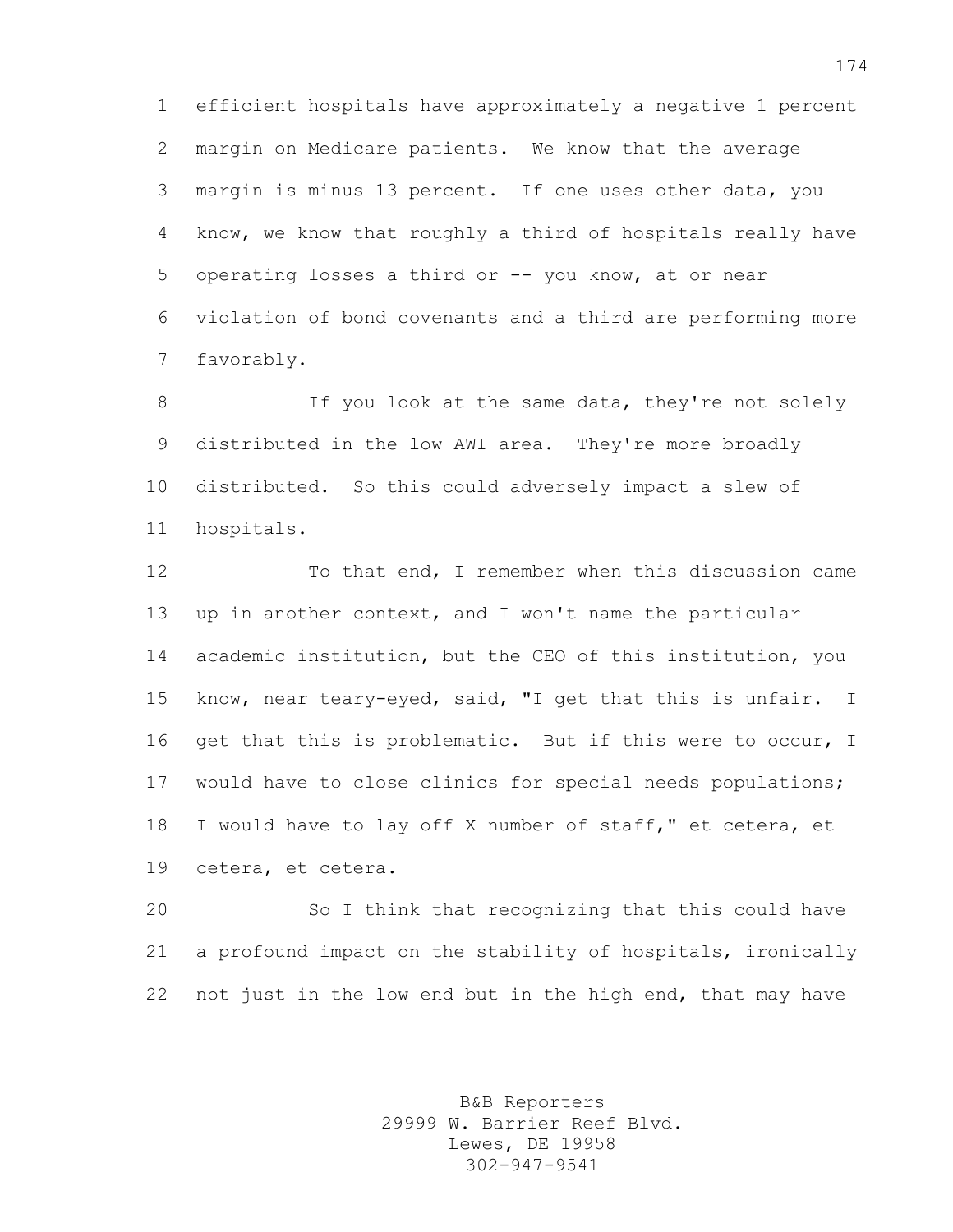other reasons for dynamics, safety net, disadvantaged population, et cetera, I just think we have to be really thoughtful about what the mechanism is of transition and find a set of data that both reflect those experiences unique to health care such as those we said as well as those that are more general and, you know, consistent. So I'll offer that from a bit of an insider perspective of what the kind of real-world impact might be. Thanks. 10 DR. CHERNEW: Dana, if I'm correct, that was the end of the queue. 12 MS. KELLEY: Yes, that's right. DR. CHERNEW: Yes, so first I'm going to thank Bhavya and Alison for really a terrific chapter. I realize there's a lot of enthusiasm amongst Commissioners to look into this issue, so let me give you my very quick summary of what I heard. In general, I heard a lot of enthusiasm. There is this issue, and I agree with you completely, Jon, and it's a perennial problem, which is when we make things that seem to not be working well work better, we worry about the distributional consequences. And in everything we do, we

> B&B Reporters 29999 W. Barrier Reef Blvd. Lewes, DE 19958 302-947-9541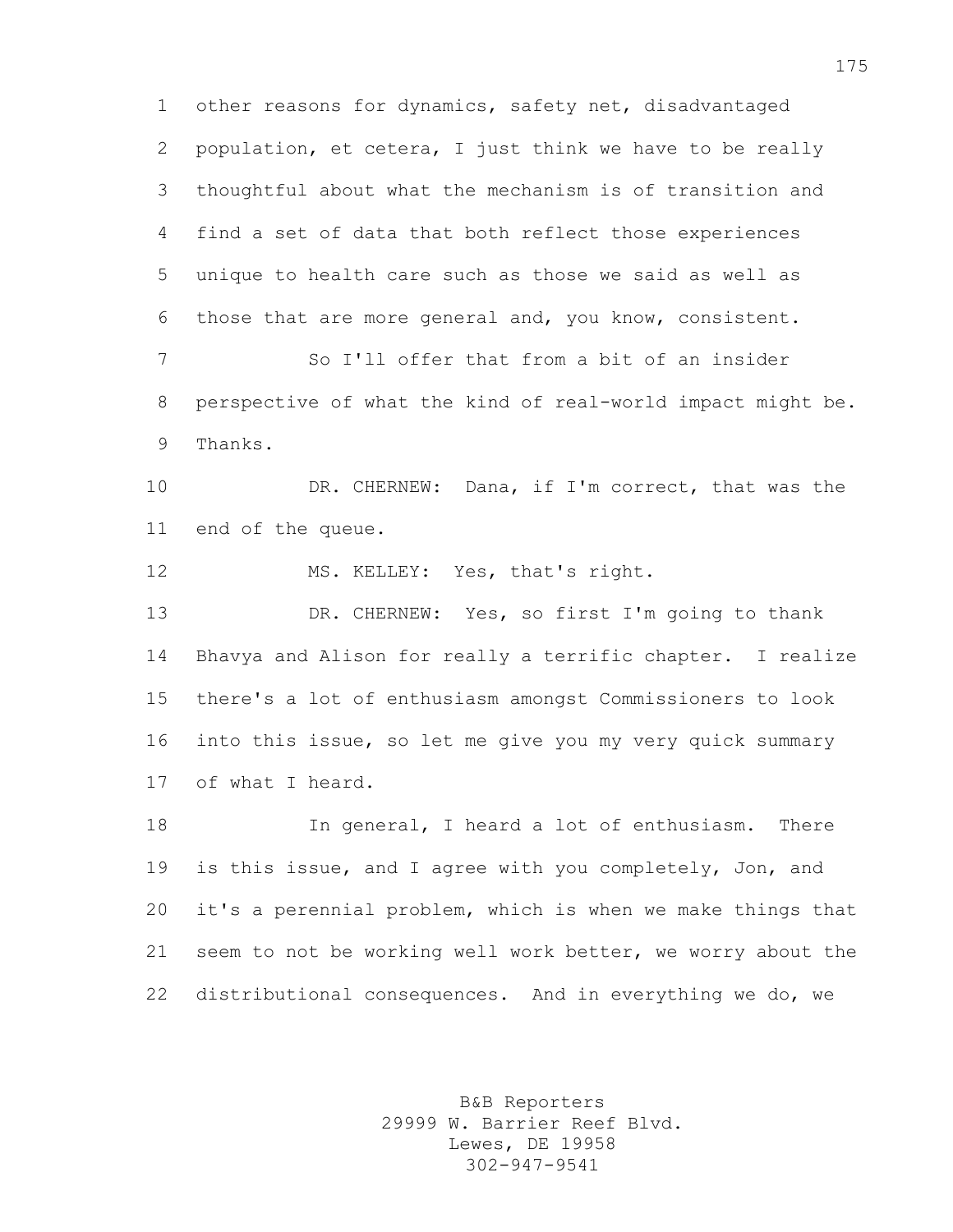do a distributional analysis.

 There is a situation -- and this is a perfect one -- where if there is a problem with safety net hospitals, for example, to build on Wayne's comment, the right way to solve that problem is not to have, say, an imputed rural wage floor. The right way to do that would be to find a targeted policy to help those institutions that you really think need help. That requires in some sense a bit of a policy bank shot where you're making a recommendation to address one policy and then a recommendation to address another policy kind of bundled together to get what you need. That will be hard, and given the interest in sort of safety net hospitals and the populations they serve, that's why we have a chapter about those institutions in some ways as opposed to just all the policies that affect them. So I think there's a general MedPAC principle of trying targeting the support where the support is needed as opposed to paying in ways that are unfair for a lot of people because you're trying to help other places. That's my general view. Luckily, we have a lot

 of time left, so later you can go to Round 3 and you can complain about it. But what I take this all together is we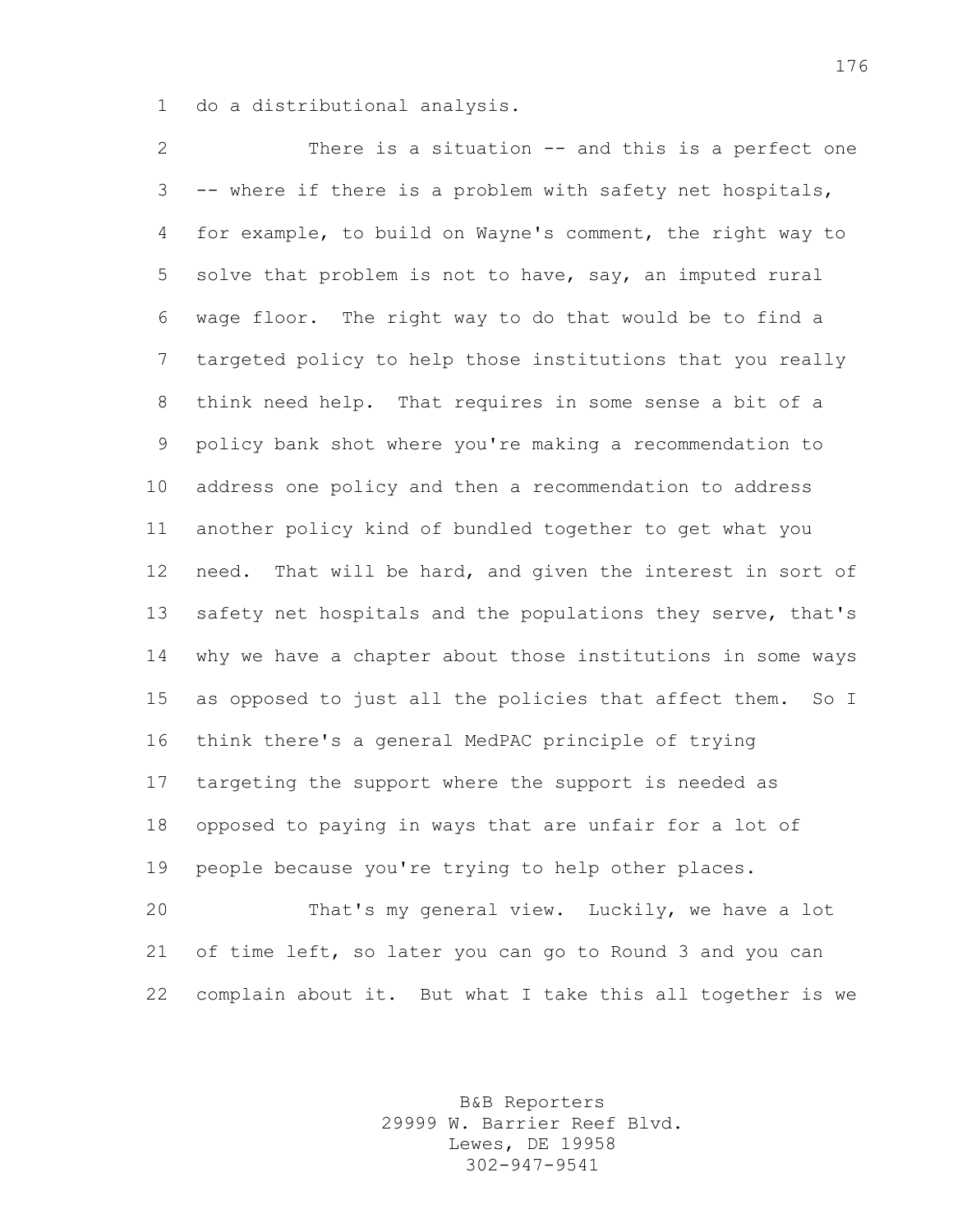will continue to do this with continued urgency. Jim and I and the staff will have the discussion about if we can get to a type of recommendation in anything we do, I will assure you we will be very, very sensitive to the distributional consequences and make it clear that when there are changes that influence wages in certain places, that that matters and may need to be adjusted, oftentimes we say with transitions, with budget-neutral rules, with a whole slew of other things. And, of course, this will come up again, versions of this will come up again, Jon, I'm sure, and there will be a vigorous discussion around the hospital update this year.

 So I will look forward to continue discussions on this point. I think it is very hard to imagine if there was no Medicare program and we saw down to design it and we recognized, you know what, we need to adjust payments for differences in costs across areas, that this is what we would come up with. I don't know what we'd have to be thinking to come up with something that kind of looked like this. But we ended up here in this Byzantine system, and I think, to Jim's point, there's probably a strong case for trying to simplify it, to target it better, to make sure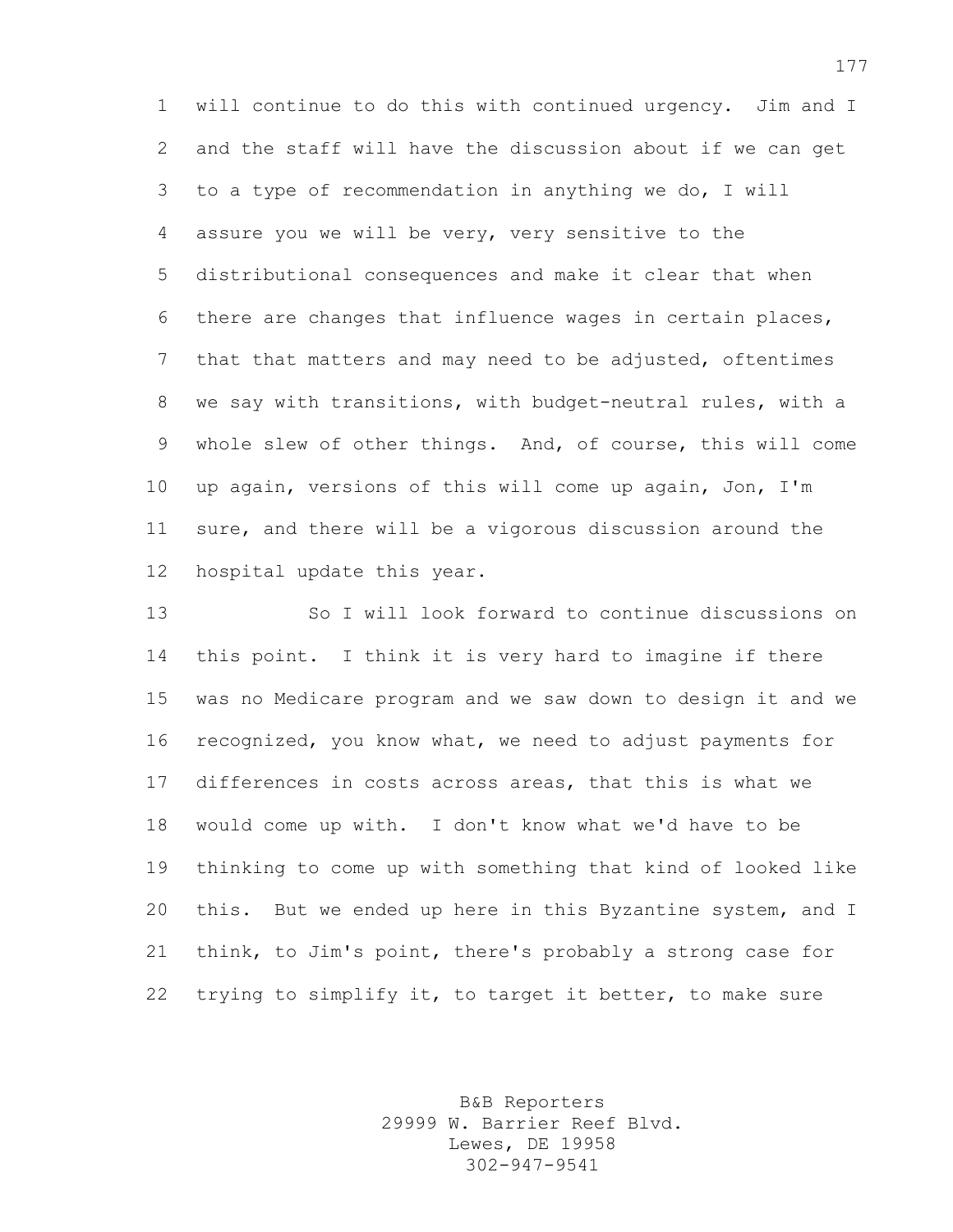we're not overpaying in some cases, because, honestly, we have to make sure that we're not underpaying in other places. And that certainly would be my goal, and, of course, doing it all in a way that guarantees that the providers can hire the labor that's necessary to provide the care that our beneficiaries need and understand that that sort of -- I used this earlier in context. That's sort of the North Star of this debate. We can't serve Medicare beneficiaries without providers. They're the backbone of the Medicare system, and the providers need support. But we need to do that in an efficient and fiscally responsible way, and I'm not sure all of these systems lead to that.

 So I'm glad no one was timing me for two minutes. Again, that was surely over. Let me pause to see if anyone else wants to add any comments on this or any other particular topics.

**I**Pause.

 DR. CHERNEW: Okay. Hearing none, we are now going to break -- that is going to draw to a close our October meeting. To those listening, please reach out to us, meetingcomments@medpac.gov. Once again, that's